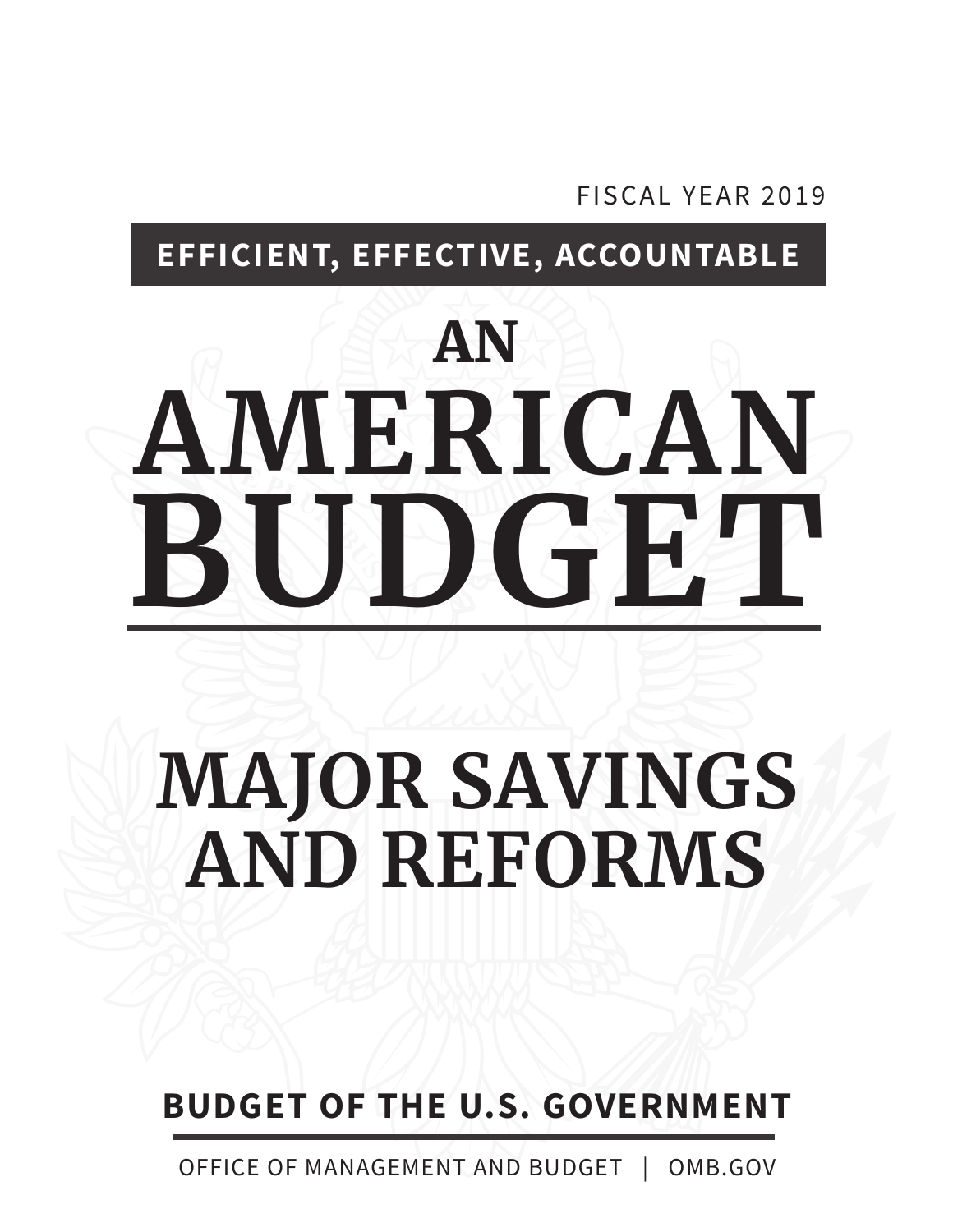# **GENERAL NOTES**

- 1. All years referenced for budget data are fiscal years unless otherwise noted. All years referenced for economic data are calendar years unless otherwise noted.
- 2. At the time of this writing, none of the full-year appropriations bills for 2018 have been enacted, therefore, the programs and activities normally provided for in the full-year appropriations bills were operating under a continuing resolution (Public Law 115-56, division D, as amended). In addition, the Additional Supplemental Appropriations for Disaster Relief Requirements Act, 2017 (Public Law 115-72, division A) provided additional appropriations for 2018 for certain accounts within the Departments of Agriculture, Homeland Security, and the Interior. The Department of Defense Missile Defeat and Defense Enhancements Appropriations Act, 2018 (Public Law 115-96, division B) also provided additional appropriations for 2018 for certain accounts within the Department of Defense. Accordingly, references to 2018 spending in the text and tables reflect the levels provided by the continuing resolution and, if applicable, Public Laws 115-72 (division A) and 115-96 (division B).
- The Budget does not incorporate the effects of Public Law 115-120, including the reauthorization of the 3. Children's Health Insurance Program and amendments to the tax code in that law.
- 4. Detail in this document may not add to the totals due to rounding.

# U.S. GOVERNMENT PUBLISHING OFFICE, WASHINGTON 2018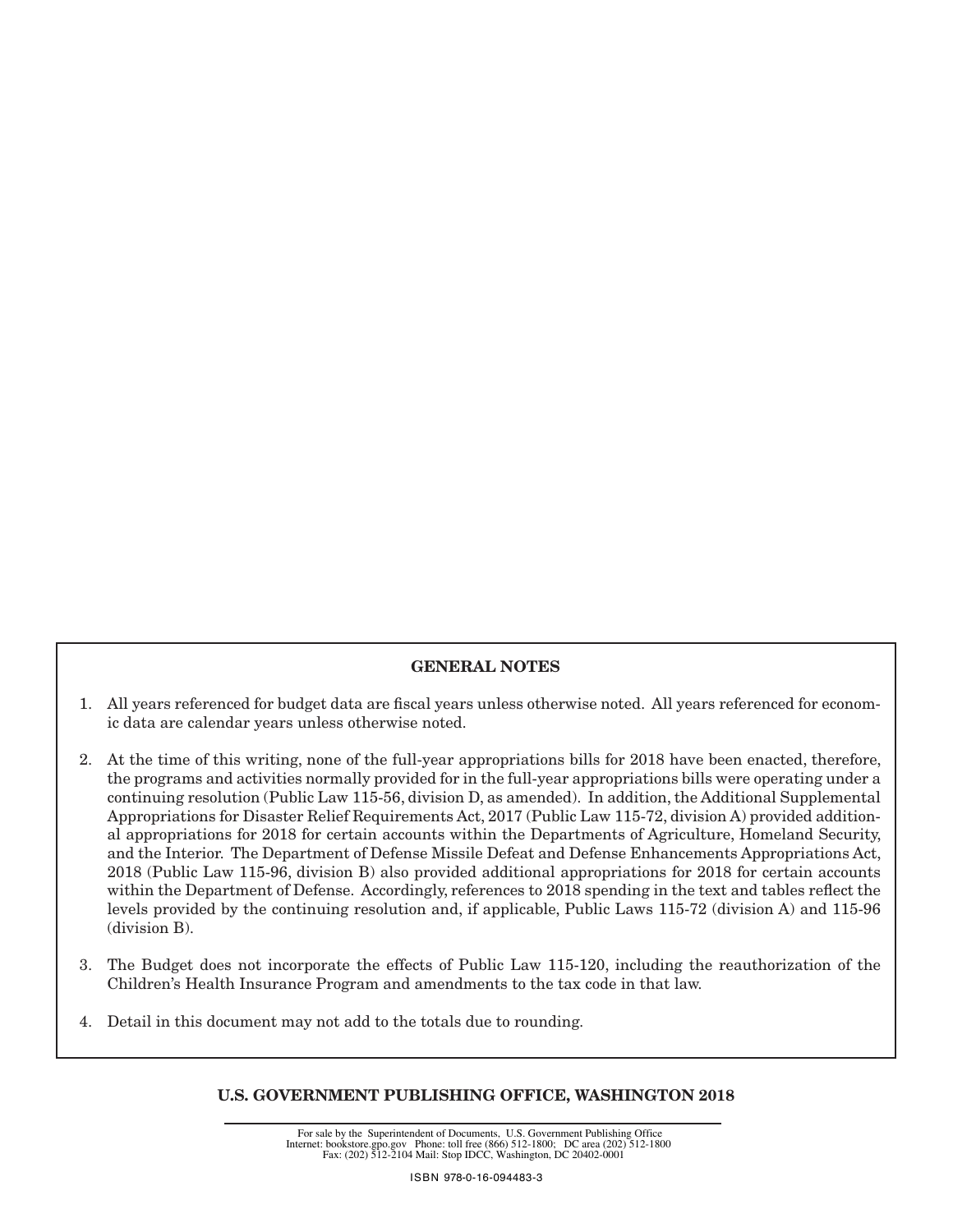# **Table of Contents** Page

| Introduction                                                                 |
|------------------------------------------------------------------------------|
|                                                                              |
| <b>Summary Tables</b>                                                        |
|                                                                              |
| <b>Discretionary Eliminations and Reductions</b>                             |
| <b>Department of Agriculture</b>                                             |
|                                                                              |
|                                                                              |
|                                                                              |
|                                                                              |
|                                                                              |
|                                                                              |
|                                                                              |
|                                                                              |
|                                                                              |
|                                                                              |
| <b>Department of Commerce</b>                                                |
|                                                                              |
|                                                                              |
|                                                                              |
| <b>Department of Education</b>                                               |
|                                                                              |
|                                                                              |
|                                                                              |
|                                                                              |
| Gaining Early Awareness and Readiness for Undergraduate Programs (GEAR UP)26 |

[Impact Aid Payments for Federal Property.............................................................................................27](#page-36-0)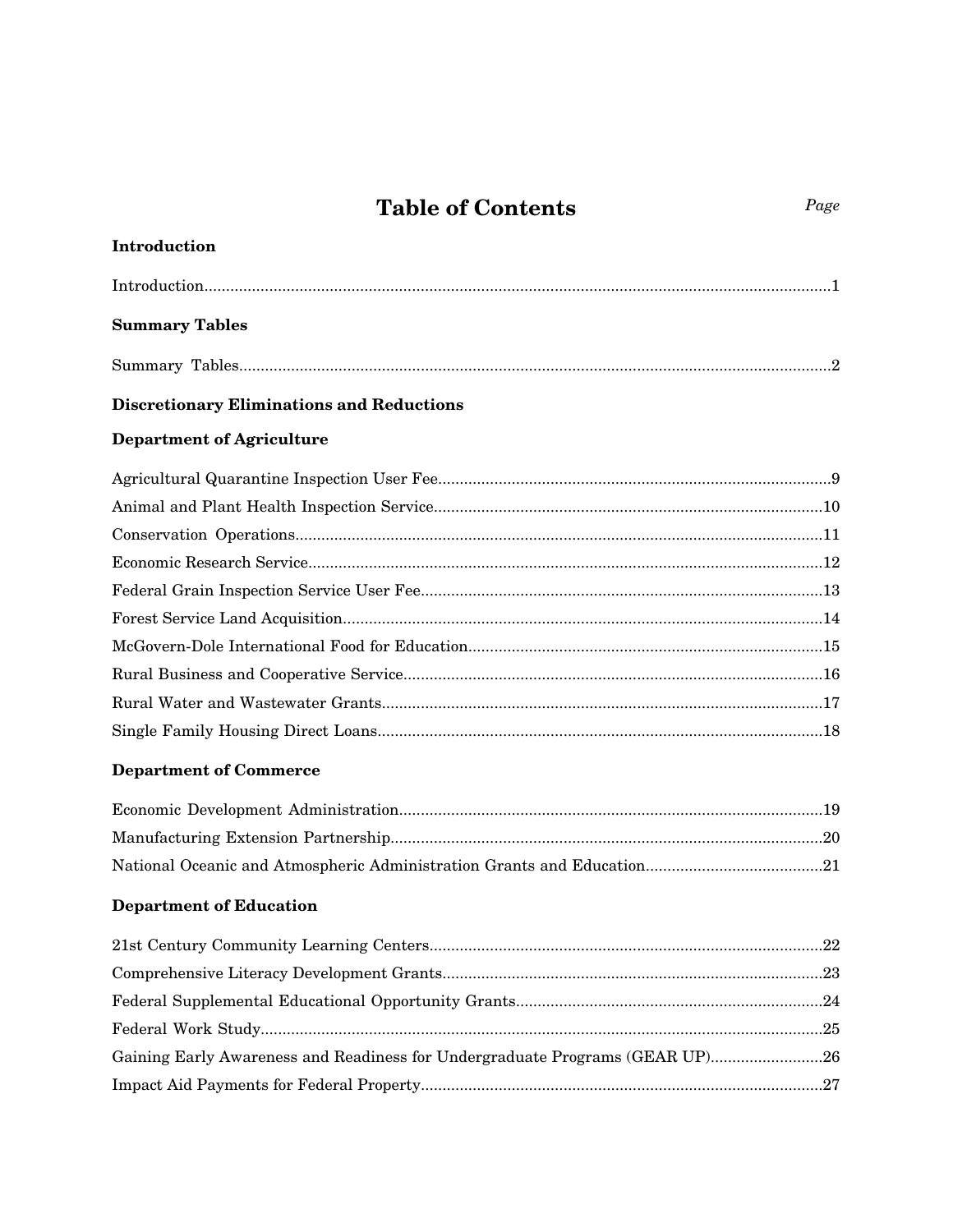# **Department of Energy**

# **Department of Health and Human Services**

# **Department of Homeland Security**

# **Department of Housing and Urban Development**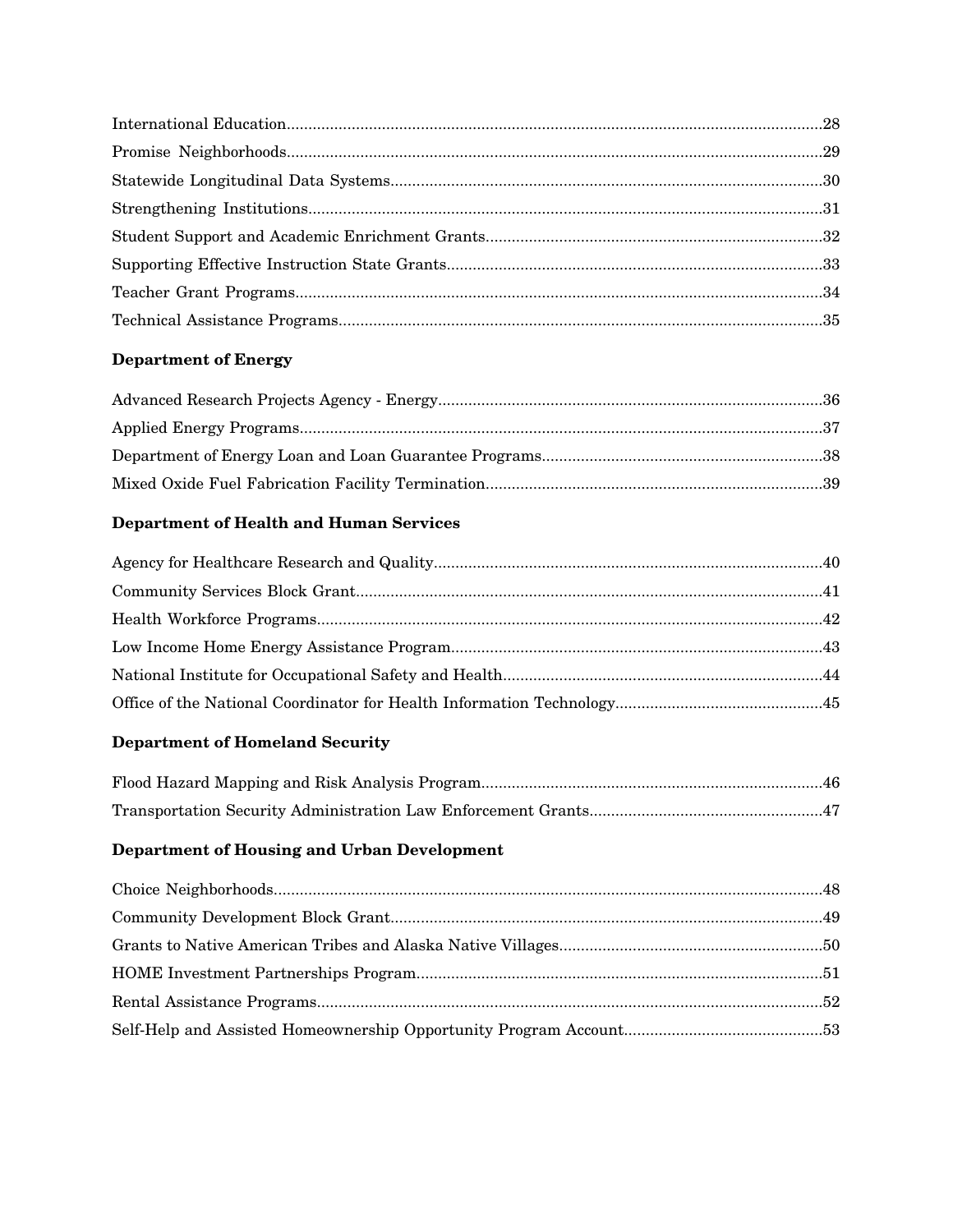# Department of the Interior

# **Department of Justice**

# Department of Labor

# Department of State and U.S. Agency for International Development

# **Department of Transportation**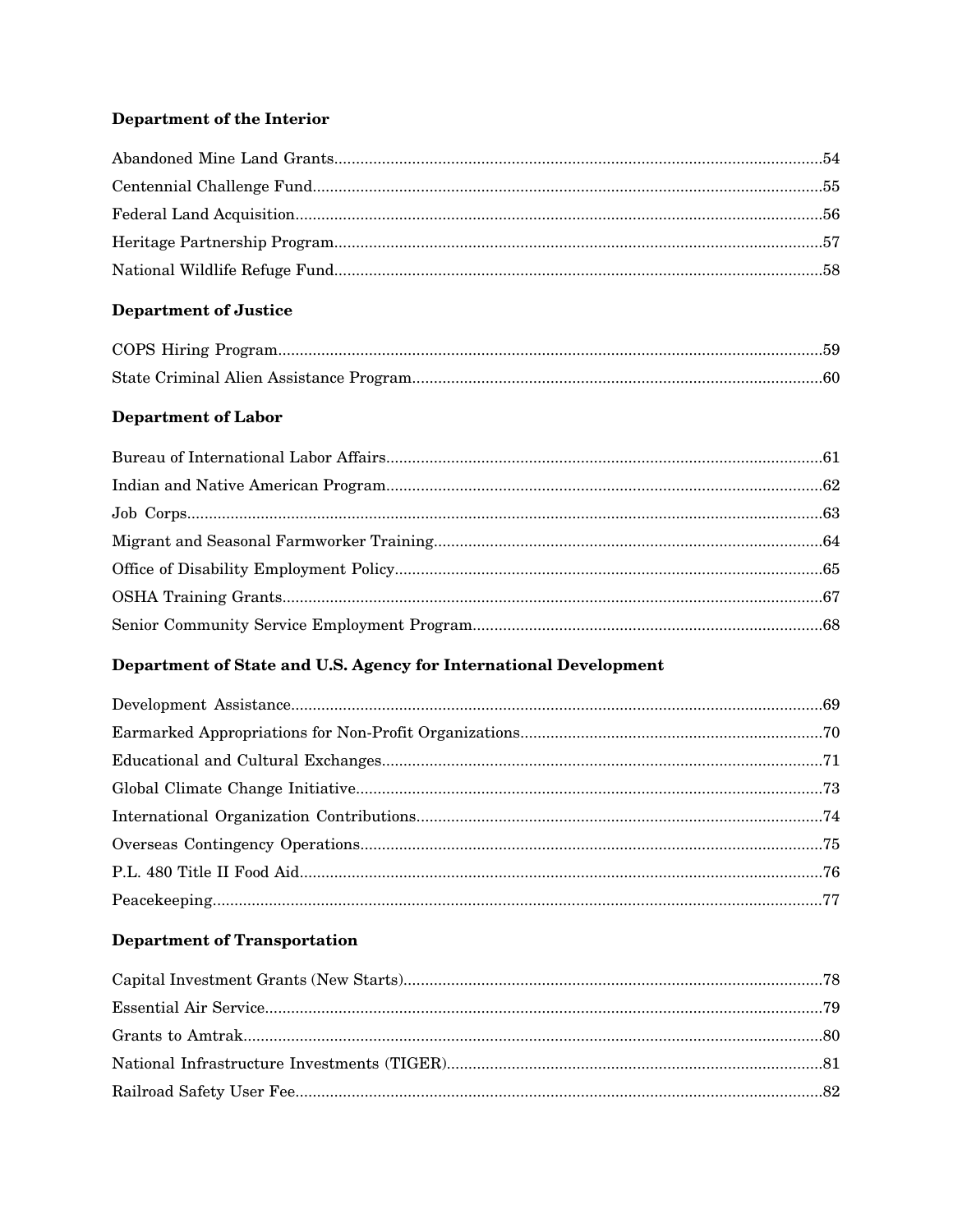# **Department of the Treasury**

# **Environmental Protection Agency**

# National Aeronautics and Space Administration

# **Other Independent Agencies**

# **Mandatory Reforms**

# Multi-Agency

|--|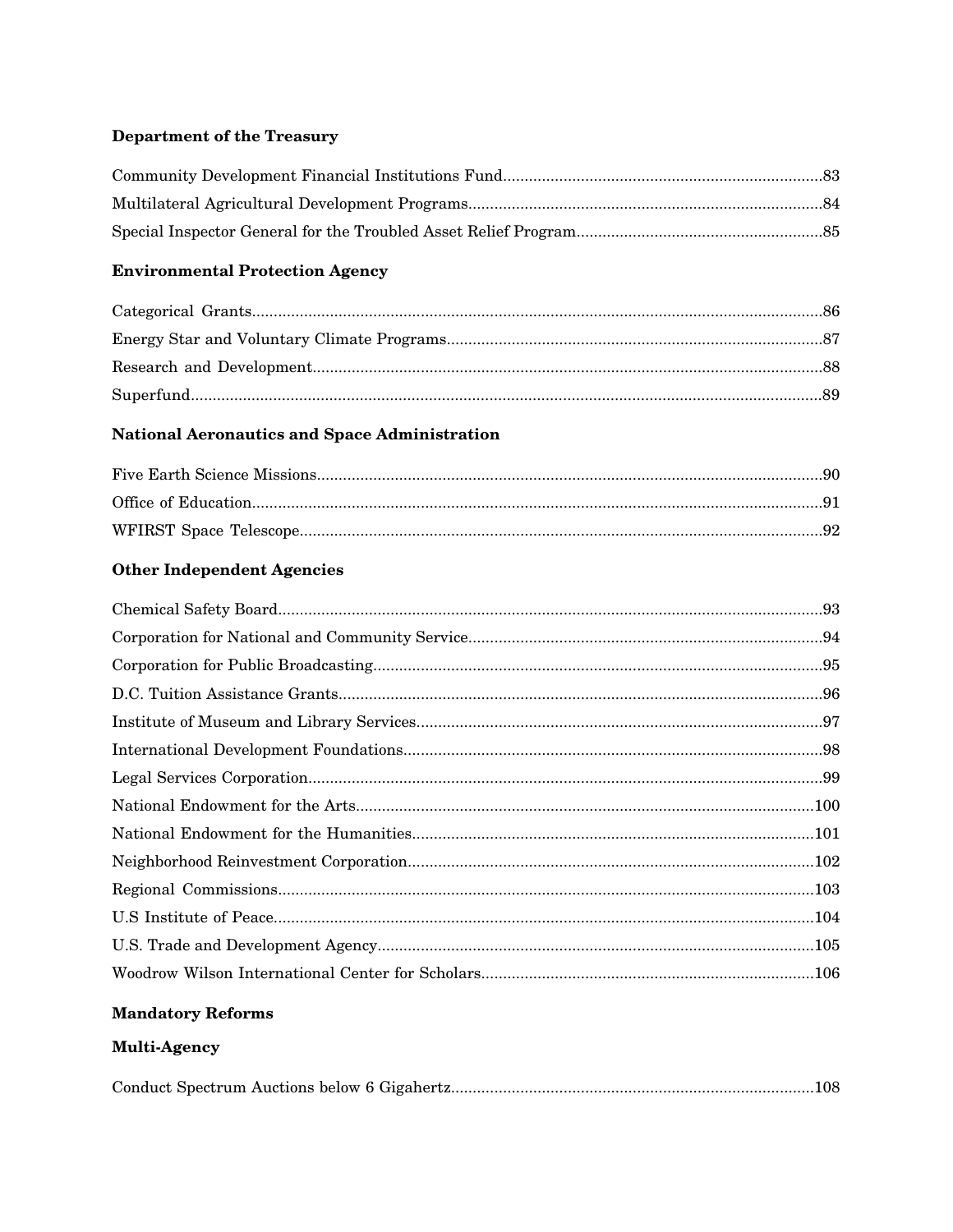# **Department of Agriculture**

# **Department of Commerce**

|--|--|--|--|--|

# **Department of Education**

# **Department of Energy**

| Reform the Laws Governing How the Power Marketing Administrations Establish Power Rates135 |  |
|--------------------------------------------------------------------------------------------|--|
|                                                                                            |  |

# **Department of Health and Human Services**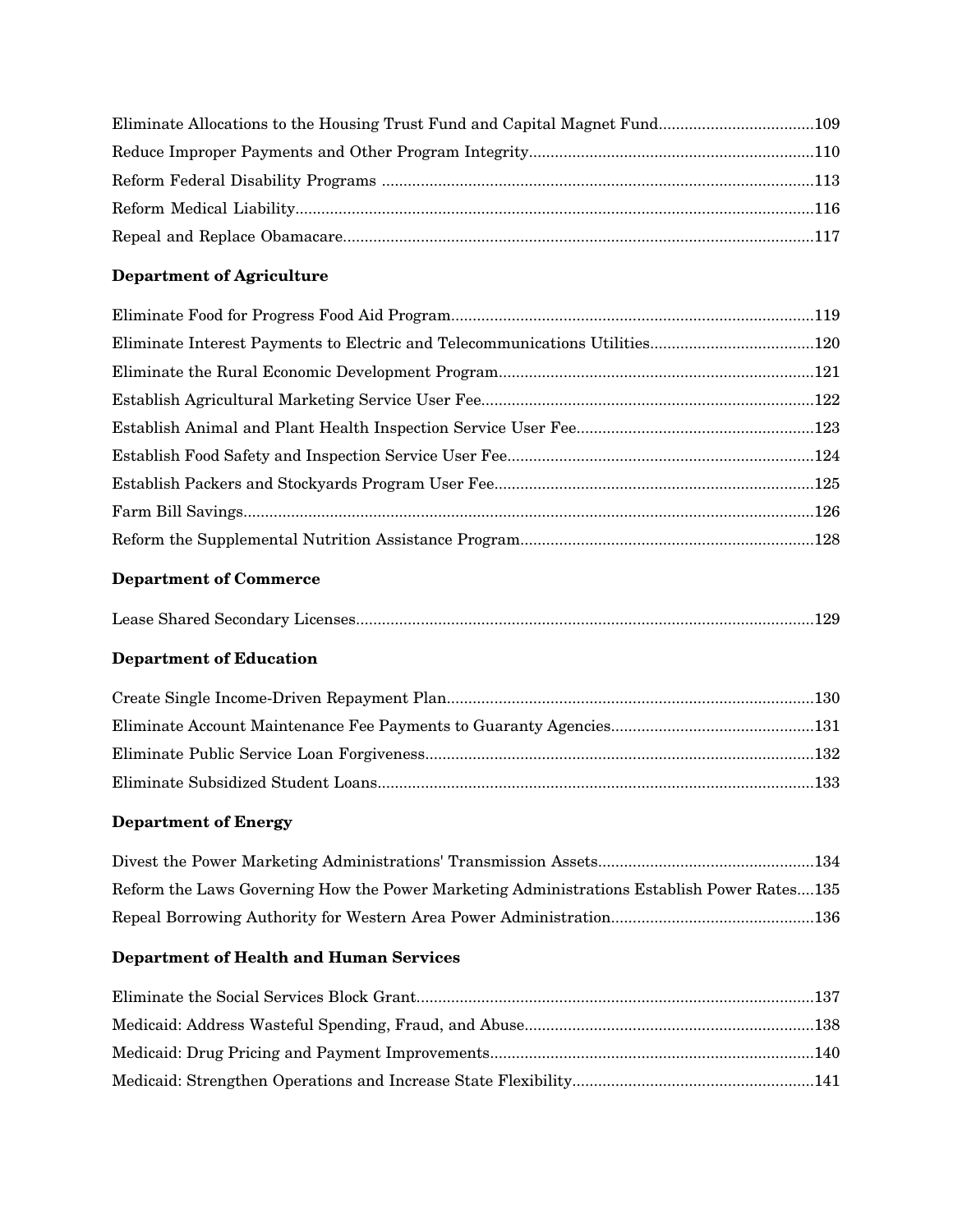| Medicare and Medicaid: Increase Oversight of Opioid Prescriptions and Expand Treatment Options.143 |  |
|----------------------------------------------------------------------------------------------------|--|
|                                                                                                    |  |
|                                                                                                    |  |
|                                                                                                    |  |
|                                                                                                    |  |
|                                                                                                    |  |
|                                                                                                    |  |

# **Department of Homeland Security**

# **Department of the Interior**

# **Department of Labor**

# **Department of the Treasury**

| Provide Authority for Bureau of Engraving and Printing to Construct A New Facility173 |  |
|---------------------------------------------------------------------------------------|--|
|                                                                                       |  |

# **Department of Veterans Affairs**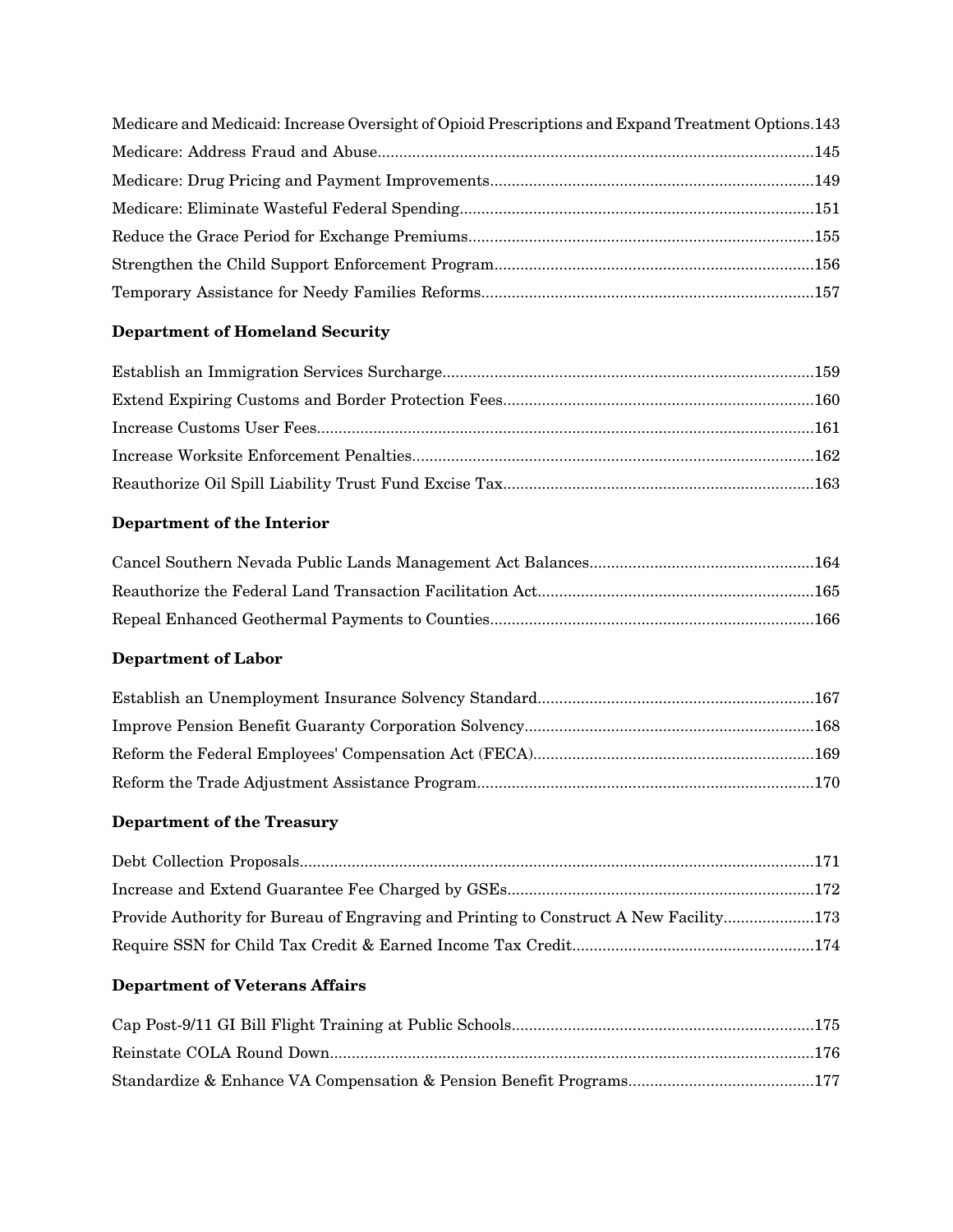[Standardize & Improve Veteran Vocational Rehabilitation and Education Benefit Programs.........178](#page-187-0)

# **Corps of Engineers**

# **Office of Personnel Management**

| Increase Employee Contributions to 50 Percent of Cost, Phased in at One Percent per Year181 |  |
|---------------------------------------------------------------------------------------------|--|
| Modify the Government Contribution Rate to Federal Employees Health Benefits Program        |  |
|                                                                                             |  |
|                                                                                             |  |

# **Other Independent Agencies**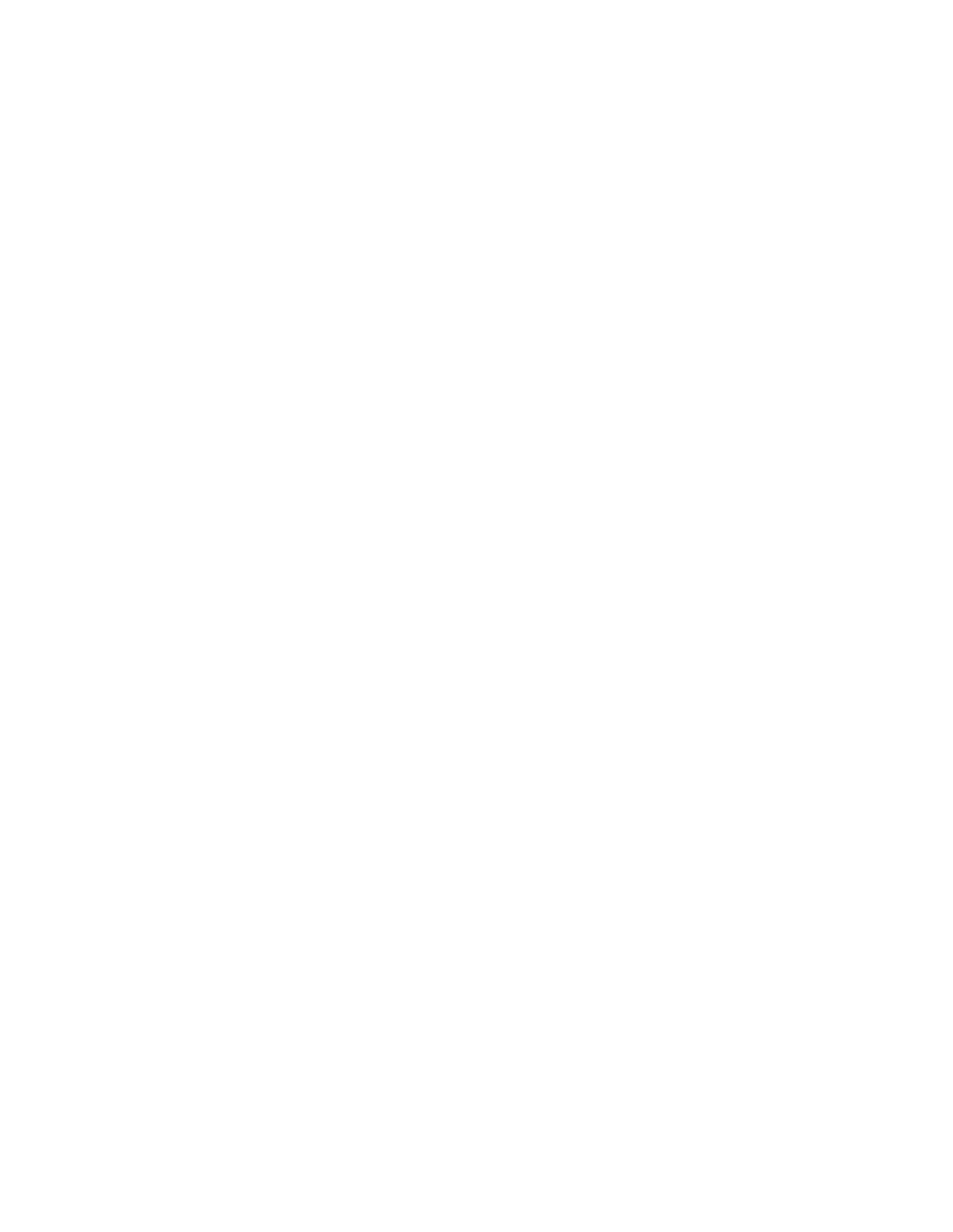# <span id="page-10-0"></span>MAJOR SAVINGS AND REFORMS IN THE PRESIDENT'S 2019 BUDGET

This volume describes major savings and reform proposals included in the 2019 President's Budget. It includes both discretionary and mandatory savings proposals that work to bring Federal spending under control, and reduce deficits by \$3.6 trillion over the budget window. These proposals encompass an aggressive set of actions to redefine the proper role of the Federal Government and curtail those programs that fail to efficiently and effectively deliver promised outcomes to the American people.

 In total, this volume highlights 2019 proposed savings of \$48.4 billion in discretionary programs, including \$25.8 billion in program eliminations and \$22.6 billion in reductions. The volume also describes the major mandatory savings proposals summarized in Table S-6 of the *Budget* volume. Many of the eliminations and reductions in this volume reflect a continuation of policies proposed in the 2018 President's Budget that have not yet been enacted by the Congress. New savings and reforms proposals focus on the Administration's efforts to eliminate waste, fraud, and abuse in Federal programs. Notable new proposals would strengthen the ability for programs such as Medicare and Medicaid to detect and prevent fraud, protecting beneficiaries from harm and improving payment accuracy and reporting; where other proposals reflect the Administration's efforts to shift critical resources to the most pressing and highest-priority areas, such as national defense and homeland security.

The Administration will continue to build on these proposals in order to implement the President's charge to reform the Federal Government and reduce the Federal civilian workforce. The savings and reform proposals included in this volume continue, and expand on, the Administration's efforts to create an efficient, effective and accountable Government.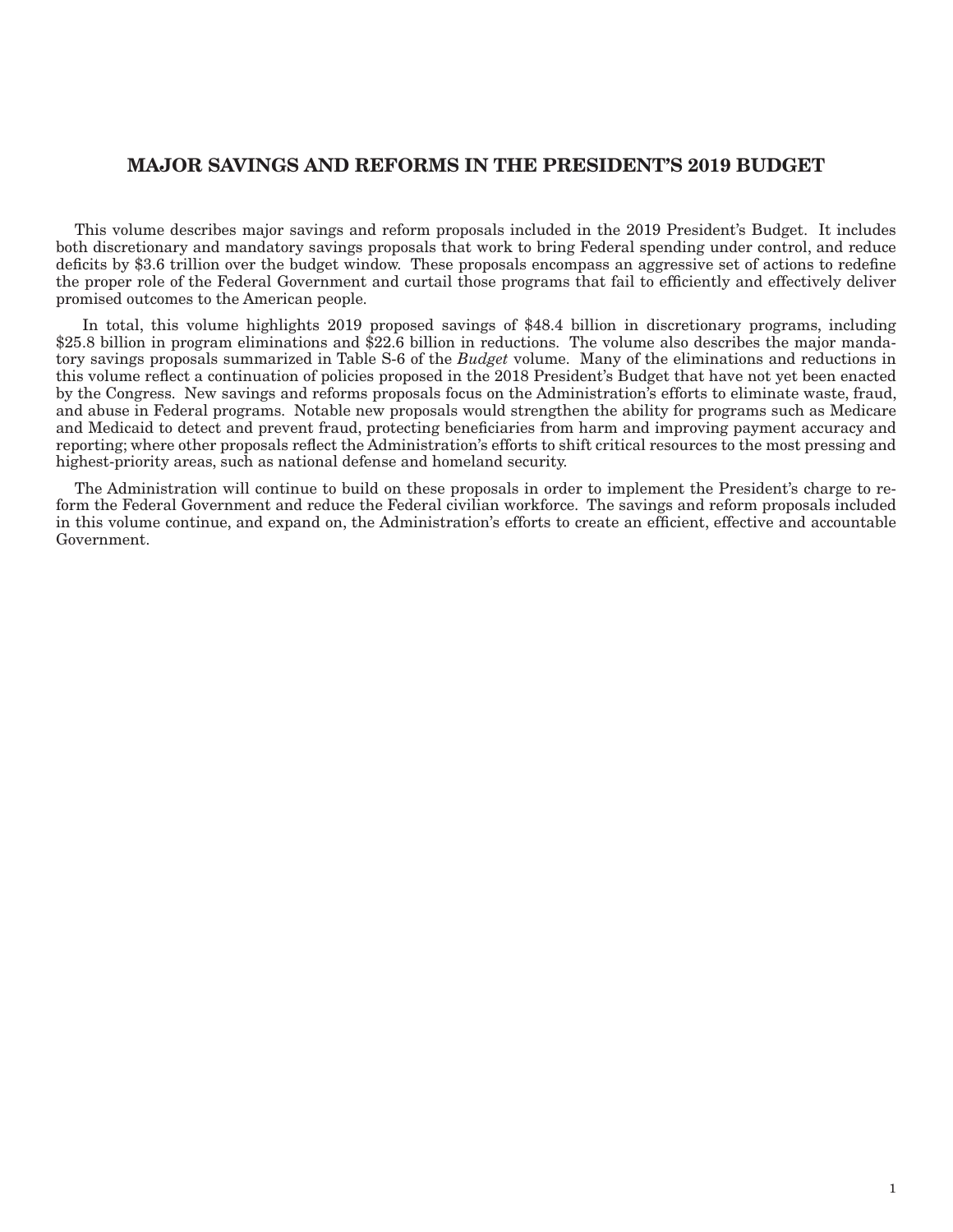### **MAJOR DISCRETIONARY ELIMINATIONS**

(Budget Authority in Millions)

<span id="page-11-0"></span>

|                                      | 2017 Enacted   2019 Request |        | 2019 Change<br>from 2017 |
|--------------------------------------|-----------------------------|--------|--------------------------|
| <b>Agriculture</b>                   |                             |        |                          |
|                                      | 56                          |        | $-56$                    |
|                                      | 202                         |        | $-202$                   |
|                                      | 103                         | .      | $-103$                   |
|                                      | 509                         |        | $-509$                   |
|                                      | 68                          | .      | $-68$                    |
|                                      | 938                         |        | $-938$                   |
| <b>Commerce</b>                      |                             |        |                          |
|                                      | 266                         | 15     | $-251$                   |
|                                      | 130                         | 5      | $-125$                   |
|                                      | 273                         |        | $-273$                   |
|                                      | 669                         | 20     | $-649$                   |
| <b>Education</b>                     |                             |        |                          |
|                                      | 1,192                       |        | $-1,192$                 |
|                                      | 190                         |        | $-190$                   |
|                                      | 733                         |        | $-733$                   |
|                                      | 340                         |        | $-340$                   |
|                                      | 69                          | .      | $-69$                    |
|                                      | 72                          |        | $-72$<br>$-73$           |
|                                      | 73<br>32                    | .      | $-32$                    |
|                                      | 87                          |        | $-87$                    |
|                                      | 400                         |        | $-400$                   |
|                                      | 2,044                       | <br>   | $-2,044$                 |
| <b>Teacher Grant Programs</b>        |                             |        |                          |
|                                      | 15                          | .      | $-15$                    |
|                                      | 65                          | .      | $-65$                    |
|                                      | 200                         | .      | $-200$                   |
|                                      | 43                          | .      | $-43$                    |
| <b>Technical Assistance Programs</b> |                             |        |                          |
|                                      | 50                          | .      | $-50$                    |
|                                      | 54                          |        | $-54$                    |
|                                      | 5,659                       |        | $-5,659$                 |
| Energy                               |                             |        |                          |
|                                      | 305                         | .      | -305                     |
|                                      | 17                          | $-1$   | $-18$                    |
|                                      | 335                         | 279    | $-56$                    |
|                                      | 657                         | 278    | -379                     |
| <b>Health and Human Services</b>     |                             |        |                          |
|                                      | 324                         |        | $-324$                   |
|                                      | 715                         |        | $-715$                   |
|                                      | 539                         | 88     | $-451$                   |
|                                      | 3,390                       | .      | $-3,390$                 |
|                                      | 4,968                       | 88     | $-4,880$                 |
| <b>Homeland Security</b>             |                             |        |                          |
|                                      | 45                          | .      | -45                      |
|                                      | 45                          |        | -45                      |
| <b>Housing and Urban Development</b> |                             |        |                          |
|                                      | 138                         | $-138$ | $-276$                   |
|                                      | 3,000                       | .      | $-3,000$                 |
|                                      | 950                         | .      | $-950$                   |
|                                      | 54                          | .      | $-54$                    |
|                                      | 4,142                       | -138   | -4,280                   |
| <b>Interior</b>                      |                             |        |                          |
|                                      | 105                         |        | $-105$                   |
|                                      | 20                          |        | $-20$                    |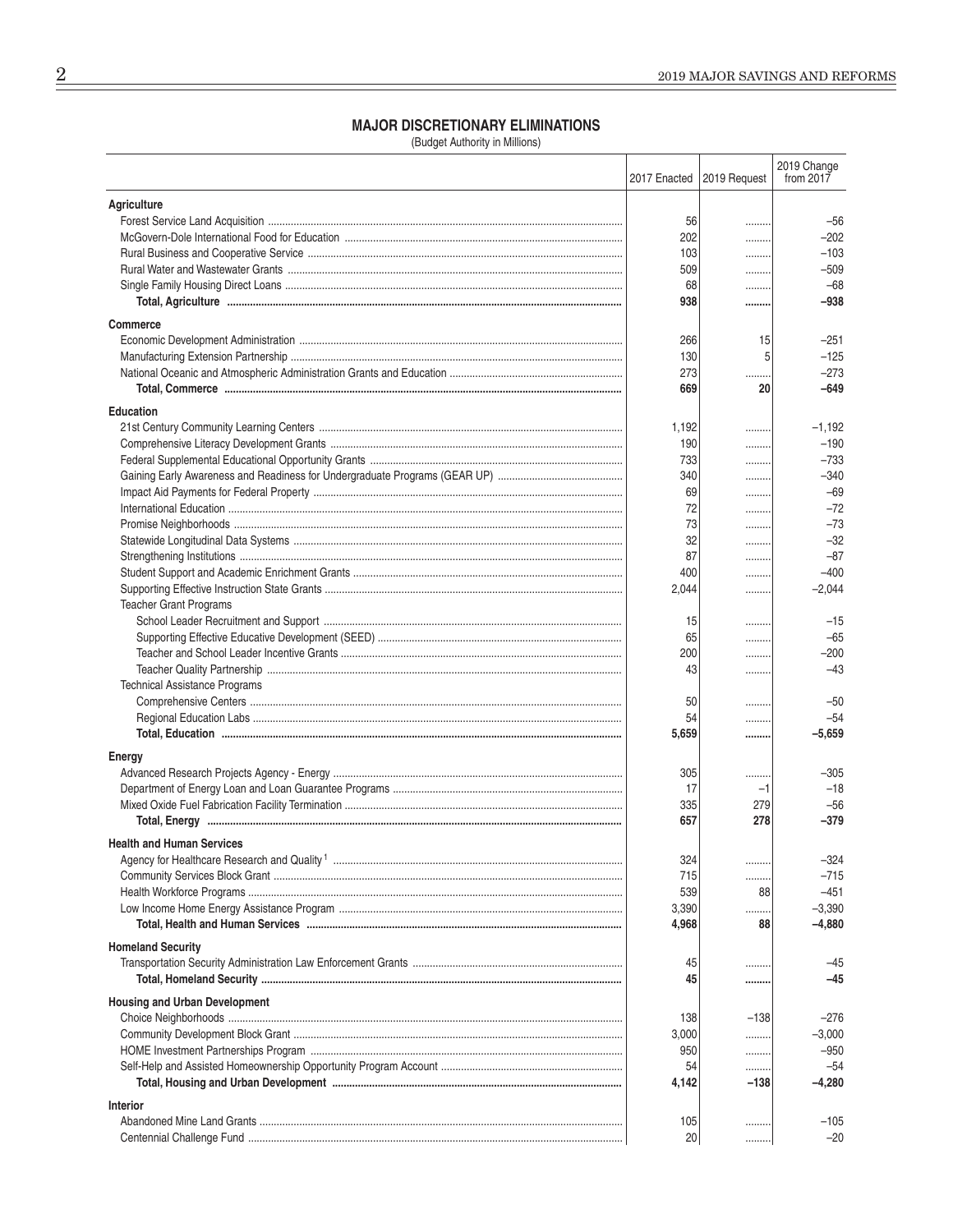(Budget Authority in Millions)

|                                                       |            |                             | 2019 Change      |
|-------------------------------------------------------|------------|-----------------------------|------------------|
|                                                       |            | 2017 Enacted   2019 Request | from 2017        |
|                                                       | 20         | .                           | $-20$            |
|                                                       | 13         | .                           | $-13$            |
|                                                       | 158        |                             | $-158$           |
| Justice                                               |            |                             |                  |
|                                                       | 210        |                             | $-210$           |
|                                                       | 210        |                             | $-210$           |
| Labor                                                 |            |                             |                  |
|                                                       | 50         |                             | $-50$            |
|                                                       | 82         | .                           | $-82$            |
|                                                       | 11         | .                           | $-11$            |
|                                                       | 400        |                             | $-400$           |
|                                                       | 543        |                             | $-543$           |
| <b>State and USAID</b>                                |            |                             |                  |
|                                                       | 2,835      |                             | $-2,835$         |
| Earmarked Appropriations for Non-Profit Organizations |            |                             |                  |
|                                                       | 17         |                             | $-17$            |
|                                                       | 17         | .                           | $-17$            |
|                                                       | 160        | .                           | $-160$           |
|                                                       | 1,600      | .                           | $-1,600$         |
|                                                       | 4,629      |                             | $-4,629$         |
| Transportation                                        |            |                             |                  |
|                                                       | 500        |                             | $-500$           |
|                                                       | 500        |                             | $-500$           |
| <b>Treasury</b>                                       |            |                             |                  |
| Multilateral Agricultural Development Programs        |            |                             |                  |
|                                                       | 23         | .                           | $-23$            |
|                                                       | 30         |                             | $-30$            |
|                                                       | 53         |                             | $-53$            |
| National Aeronautics and Space Administration         |            |                             |                  |
|                                                       | 133        |                             | $-133$           |
|                                                       | 100        | .                           | $-100$           |
|                                                       | 105        | .                           | $-105$           |
|                                                       | 338        |                             | $-338$           |
| <b>Other Independent Agencies</b>                     |            |                             |                  |
|                                                       | 11         | 9                           | $-2$             |
|                                                       | 1,030      | 123                         | $-907$           |
|                                                       | 495        | 15                          | $-480$           |
|                                                       | 40         |                             | $-40$            |
|                                                       | 231        | 23                          | $-208$           |
| International Development Foundations                 |            |                             |                  |
|                                                       | 30         | 5                           | $-25$            |
|                                                       | 22         | 3                           | $-19$            |
|                                                       | 385        | 18<br>29                    | $-367$<br>$-121$ |
|                                                       | 150<br>150 | 42                          | $-108$           |
|                                                       | 140        | 27                          | $-113$           |
| <b>Regional Commissions</b>                           |            |                             |                  |
|                                                       | 25         | 3                           | $-22$            |
|                                                       | 17         | 7                           | $-10$            |
|                                                       | 10         | 1                           | $-9$             |
|                                                       | 75         | 12                          | -63              |
|                                                       | 11         | 7                           | $-4$             |
|                                                       | 2,822      | 324                         | $-2.498$         |
|                                                       | 26,331     | 572                         | $-25,759$        |

<sup>1</sup> 2019 NIH Request includes \$256 million to consolidate AHRQ activities.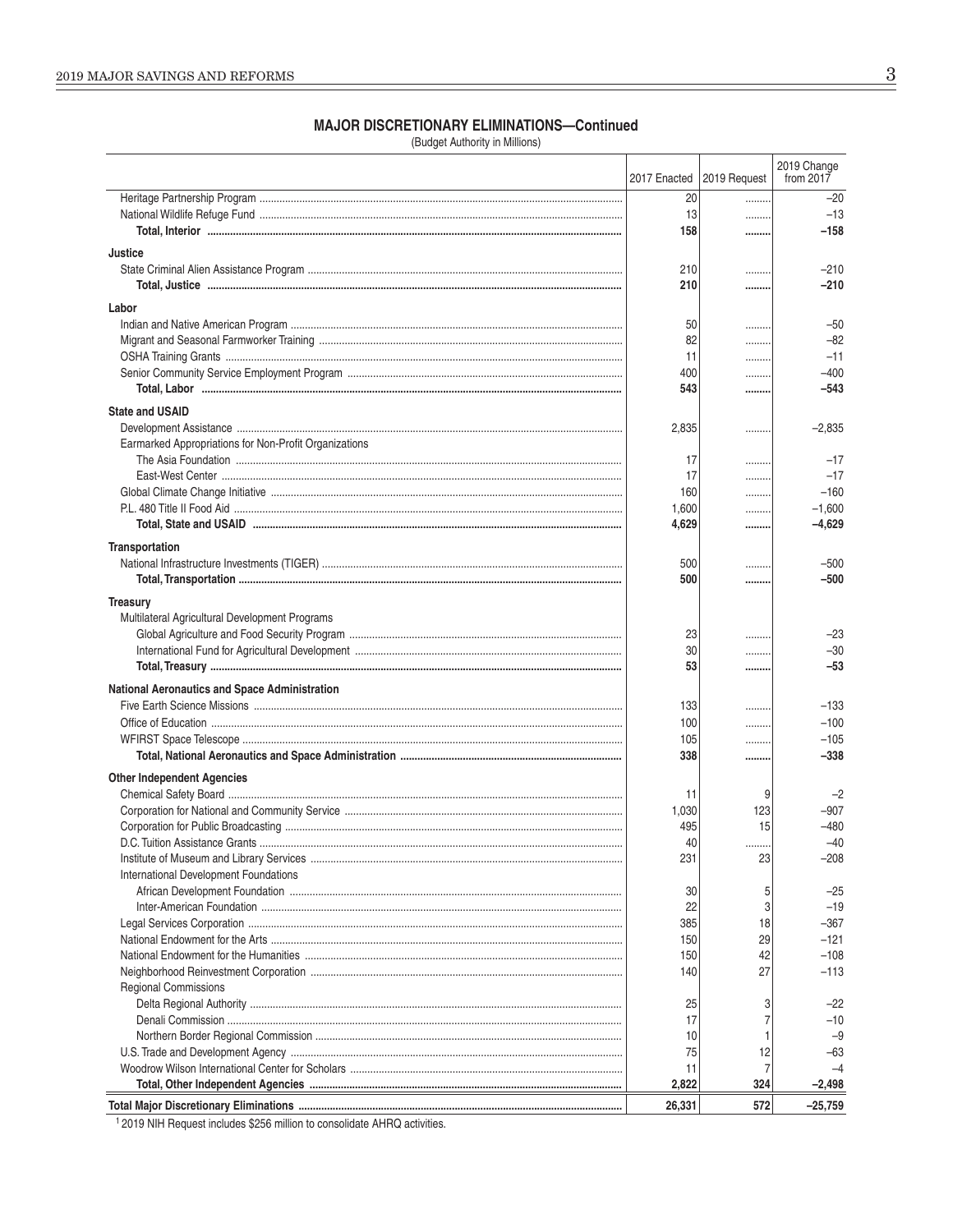### **MAJOR DISCRETIONARY REDUCTIONS**

(Budget Authority in Millions)

| Agriculture<br>29<br>-29<br><br>$-213$<br>952<br>739<br>$-195$<br>864<br>669<br>77<br>45<br>$-32$<br>20<br>$-20$<br><br>$-489$<br>1,942<br>1,453<br><b>Education</b><br>990<br>200<br>$-790$<br>$-790$<br>990<br>200<br>Energy<br>3,776<br>1,696<br>$-2,080$<br>3,776<br>1,696<br>$-2,080$<br><b>Health and Human Services</b><br>335<br>$-135$<br>200<br>$-22$<br>60<br>38<br>395<br>$-157$<br>238<br><b>Homeland Security</b><br>178<br>100<br>$-78$<br>-78<br>178<br>100<br><b>Housing and Urban Development</b><br>714<br>600<br>$-114$<br>$-4,282$<br>38,098<br>33,816<br>$-4,396$<br>38,812<br>34,416<br><b>Interior</b><br>$-146$<br>154<br>8<br>$-146$<br>154<br>8<br>Justice<br>195<br>99<br>$-96$<br>195<br>99<br>-96<br>Labor<br>86<br>19<br>-67<br>1,704<br>1,297<br>$-407$<br>38<br>27<br>-11<br>1,828<br>1,343<br>$-485$<br><b>State and USAID</b><br>634<br>159<br>-475<br>899<br>1,602<br>$-703$<br>20,785<br>12,017<br>$-8,768$<br>688<br>356<br>$-332$<br>$-10,278$<br>23,709<br>13,431<br>Transportation<br>1,000<br>$-1,413$<br>2,413<br>150<br>93<br>-57<br>738<br>$-757$<br>1,495<br>$-50$<br>$-50$<br>4,058<br>1,781<br>$-2,277$<br><b>Treasury</b><br>248<br>14<br>–234<br>41<br>18<br>-23<br>289<br>32<br>-257 |  | 2017 Enacted   2019 Request | 2019 Change<br>from 2017 |
|-----------------------------------------------------------------------------------------------------------------------------------------------------------------------------------------------------------------------------------------------------------------------------------------------------------------------------------------------------------------------------------------------------------------------------------------------------------------------------------------------------------------------------------------------------------------------------------------------------------------------------------------------------------------------------------------------------------------------------------------------------------------------------------------------------------------------------------------------------------------------------------------------------------------------------------------------------------------------------------------------------------------------------------------------------------------------------------------------------------------------------------------------------------------------------------------------------------------------------------------|--|-----------------------------|--------------------------|
|                                                                                                                                                                                                                                                                                                                                                                                                                                                                                                                                                                                                                                                                                                                                                                                                                                                                                                                                                                                                                                                                                                                                                                                                                                         |  |                             |                          |
|                                                                                                                                                                                                                                                                                                                                                                                                                                                                                                                                                                                                                                                                                                                                                                                                                                                                                                                                                                                                                                                                                                                                                                                                                                         |  |                             |                          |
|                                                                                                                                                                                                                                                                                                                                                                                                                                                                                                                                                                                                                                                                                                                                                                                                                                                                                                                                                                                                                                                                                                                                                                                                                                         |  |                             |                          |
|                                                                                                                                                                                                                                                                                                                                                                                                                                                                                                                                                                                                                                                                                                                                                                                                                                                                                                                                                                                                                                                                                                                                                                                                                                         |  |                             |                          |
|                                                                                                                                                                                                                                                                                                                                                                                                                                                                                                                                                                                                                                                                                                                                                                                                                                                                                                                                                                                                                                                                                                                                                                                                                                         |  |                             |                          |
|                                                                                                                                                                                                                                                                                                                                                                                                                                                                                                                                                                                                                                                                                                                                                                                                                                                                                                                                                                                                                                                                                                                                                                                                                                         |  |                             |                          |
|                                                                                                                                                                                                                                                                                                                                                                                                                                                                                                                                                                                                                                                                                                                                                                                                                                                                                                                                                                                                                                                                                                                                                                                                                                         |  |                             |                          |
|                                                                                                                                                                                                                                                                                                                                                                                                                                                                                                                                                                                                                                                                                                                                                                                                                                                                                                                                                                                                                                                                                                                                                                                                                                         |  |                             |                          |
|                                                                                                                                                                                                                                                                                                                                                                                                                                                                                                                                                                                                                                                                                                                                                                                                                                                                                                                                                                                                                                                                                                                                                                                                                                         |  |                             |                          |
|                                                                                                                                                                                                                                                                                                                                                                                                                                                                                                                                                                                                                                                                                                                                                                                                                                                                                                                                                                                                                                                                                                                                                                                                                                         |  |                             |                          |
|                                                                                                                                                                                                                                                                                                                                                                                                                                                                                                                                                                                                                                                                                                                                                                                                                                                                                                                                                                                                                                                                                                                                                                                                                                         |  |                             |                          |
|                                                                                                                                                                                                                                                                                                                                                                                                                                                                                                                                                                                                                                                                                                                                                                                                                                                                                                                                                                                                                                                                                                                                                                                                                                         |  |                             |                          |
|                                                                                                                                                                                                                                                                                                                                                                                                                                                                                                                                                                                                                                                                                                                                                                                                                                                                                                                                                                                                                                                                                                                                                                                                                                         |  |                             |                          |
|                                                                                                                                                                                                                                                                                                                                                                                                                                                                                                                                                                                                                                                                                                                                                                                                                                                                                                                                                                                                                                                                                                                                                                                                                                         |  |                             |                          |
|                                                                                                                                                                                                                                                                                                                                                                                                                                                                                                                                                                                                                                                                                                                                                                                                                                                                                                                                                                                                                                                                                                                                                                                                                                         |  |                             |                          |
|                                                                                                                                                                                                                                                                                                                                                                                                                                                                                                                                                                                                                                                                                                                                                                                                                                                                                                                                                                                                                                                                                                                                                                                                                                         |  |                             |                          |
|                                                                                                                                                                                                                                                                                                                                                                                                                                                                                                                                                                                                                                                                                                                                                                                                                                                                                                                                                                                                                                                                                                                                                                                                                                         |  |                             |                          |
|                                                                                                                                                                                                                                                                                                                                                                                                                                                                                                                                                                                                                                                                                                                                                                                                                                                                                                                                                                                                                                                                                                                                                                                                                                         |  |                             |                          |
|                                                                                                                                                                                                                                                                                                                                                                                                                                                                                                                                                                                                                                                                                                                                                                                                                                                                                                                                                                                                                                                                                                                                                                                                                                         |  |                             |                          |
|                                                                                                                                                                                                                                                                                                                                                                                                                                                                                                                                                                                                                                                                                                                                                                                                                                                                                                                                                                                                                                                                                                                                                                                                                                         |  |                             |                          |
|                                                                                                                                                                                                                                                                                                                                                                                                                                                                                                                                                                                                                                                                                                                                                                                                                                                                                                                                                                                                                                                                                                                                                                                                                                         |  |                             |                          |
|                                                                                                                                                                                                                                                                                                                                                                                                                                                                                                                                                                                                                                                                                                                                                                                                                                                                                                                                                                                                                                                                                                                                                                                                                                         |  |                             |                          |
|                                                                                                                                                                                                                                                                                                                                                                                                                                                                                                                                                                                                                                                                                                                                                                                                                                                                                                                                                                                                                                                                                                                                                                                                                                         |  |                             |                          |
|                                                                                                                                                                                                                                                                                                                                                                                                                                                                                                                                                                                                                                                                                                                                                                                                                                                                                                                                                                                                                                                                                                                                                                                                                                         |  |                             |                          |
|                                                                                                                                                                                                                                                                                                                                                                                                                                                                                                                                                                                                                                                                                                                                                                                                                                                                                                                                                                                                                                                                                                                                                                                                                                         |  |                             |                          |
|                                                                                                                                                                                                                                                                                                                                                                                                                                                                                                                                                                                                                                                                                                                                                                                                                                                                                                                                                                                                                                                                                                                                                                                                                                         |  |                             |                          |
|                                                                                                                                                                                                                                                                                                                                                                                                                                                                                                                                                                                                                                                                                                                                                                                                                                                                                                                                                                                                                                                                                                                                                                                                                                         |  |                             |                          |
|                                                                                                                                                                                                                                                                                                                                                                                                                                                                                                                                                                                                                                                                                                                                                                                                                                                                                                                                                                                                                                                                                                                                                                                                                                         |  |                             |                          |
|                                                                                                                                                                                                                                                                                                                                                                                                                                                                                                                                                                                                                                                                                                                                                                                                                                                                                                                                                                                                                                                                                                                                                                                                                                         |  |                             |                          |
|                                                                                                                                                                                                                                                                                                                                                                                                                                                                                                                                                                                                                                                                                                                                                                                                                                                                                                                                                                                                                                                                                                                                                                                                                                         |  |                             |                          |
|                                                                                                                                                                                                                                                                                                                                                                                                                                                                                                                                                                                                                                                                                                                                                                                                                                                                                                                                                                                                                                                                                                                                                                                                                                         |  |                             |                          |
|                                                                                                                                                                                                                                                                                                                                                                                                                                                                                                                                                                                                                                                                                                                                                                                                                                                                                                                                                                                                                                                                                                                                                                                                                                         |  |                             |                          |
|                                                                                                                                                                                                                                                                                                                                                                                                                                                                                                                                                                                                                                                                                                                                                                                                                                                                                                                                                                                                                                                                                                                                                                                                                                         |  |                             |                          |
|                                                                                                                                                                                                                                                                                                                                                                                                                                                                                                                                                                                                                                                                                                                                                                                                                                                                                                                                                                                                                                                                                                                                                                                                                                         |  |                             |                          |
|                                                                                                                                                                                                                                                                                                                                                                                                                                                                                                                                                                                                                                                                                                                                                                                                                                                                                                                                                                                                                                                                                                                                                                                                                                         |  |                             |                          |
|                                                                                                                                                                                                                                                                                                                                                                                                                                                                                                                                                                                                                                                                                                                                                                                                                                                                                                                                                                                                                                                                                                                                                                                                                                         |  |                             |                          |
|                                                                                                                                                                                                                                                                                                                                                                                                                                                                                                                                                                                                                                                                                                                                                                                                                                                                                                                                                                                                                                                                                                                                                                                                                                         |  |                             |                          |
|                                                                                                                                                                                                                                                                                                                                                                                                                                                                                                                                                                                                                                                                                                                                                                                                                                                                                                                                                                                                                                                                                                                                                                                                                                         |  |                             |                          |
|                                                                                                                                                                                                                                                                                                                                                                                                                                                                                                                                                                                                                                                                                                                                                                                                                                                                                                                                                                                                                                                                                                                                                                                                                                         |  |                             |                          |
|                                                                                                                                                                                                                                                                                                                                                                                                                                                                                                                                                                                                                                                                                                                                                                                                                                                                                                                                                                                                                                                                                                                                                                                                                                         |  |                             |                          |
|                                                                                                                                                                                                                                                                                                                                                                                                                                                                                                                                                                                                                                                                                                                                                                                                                                                                                                                                                                                                                                                                                                                                                                                                                                         |  |                             |                          |
|                                                                                                                                                                                                                                                                                                                                                                                                                                                                                                                                                                                                                                                                                                                                                                                                                                                                                                                                                                                                                                                                                                                                                                                                                                         |  |                             |                          |
|                                                                                                                                                                                                                                                                                                                                                                                                                                                                                                                                                                                                                                                                                                                                                                                                                                                                                                                                                                                                                                                                                                                                                                                                                                         |  |                             |                          |
|                                                                                                                                                                                                                                                                                                                                                                                                                                                                                                                                                                                                                                                                                                                                                                                                                                                                                                                                                                                                                                                                                                                                                                                                                                         |  |                             |                          |
|                                                                                                                                                                                                                                                                                                                                                                                                                                                                                                                                                                                                                                                                                                                                                                                                                                                                                                                                                                                                                                                                                                                                                                                                                                         |  |                             |                          |
|                                                                                                                                                                                                                                                                                                                                                                                                                                                                                                                                                                                                                                                                                                                                                                                                                                                                                                                                                                                                                                                                                                                                                                                                                                         |  |                             |                          |
|                                                                                                                                                                                                                                                                                                                                                                                                                                                                                                                                                                                                                                                                                                                                                                                                                                                                                                                                                                                                                                                                                                                                                                                                                                         |  |                             |                          |
|                                                                                                                                                                                                                                                                                                                                                                                                                                                                                                                                                                                                                                                                                                                                                                                                                                                                                                                                                                                                                                                                                                                                                                                                                                         |  |                             |                          |
|                                                                                                                                                                                                                                                                                                                                                                                                                                                                                                                                                                                                                                                                                                                                                                                                                                                                                                                                                                                                                                                                                                                                                                                                                                         |  |                             |                          |
|                                                                                                                                                                                                                                                                                                                                                                                                                                                                                                                                                                                                                                                                                                                                                                                                                                                                                                                                                                                                                                                                                                                                                                                                                                         |  |                             |                          |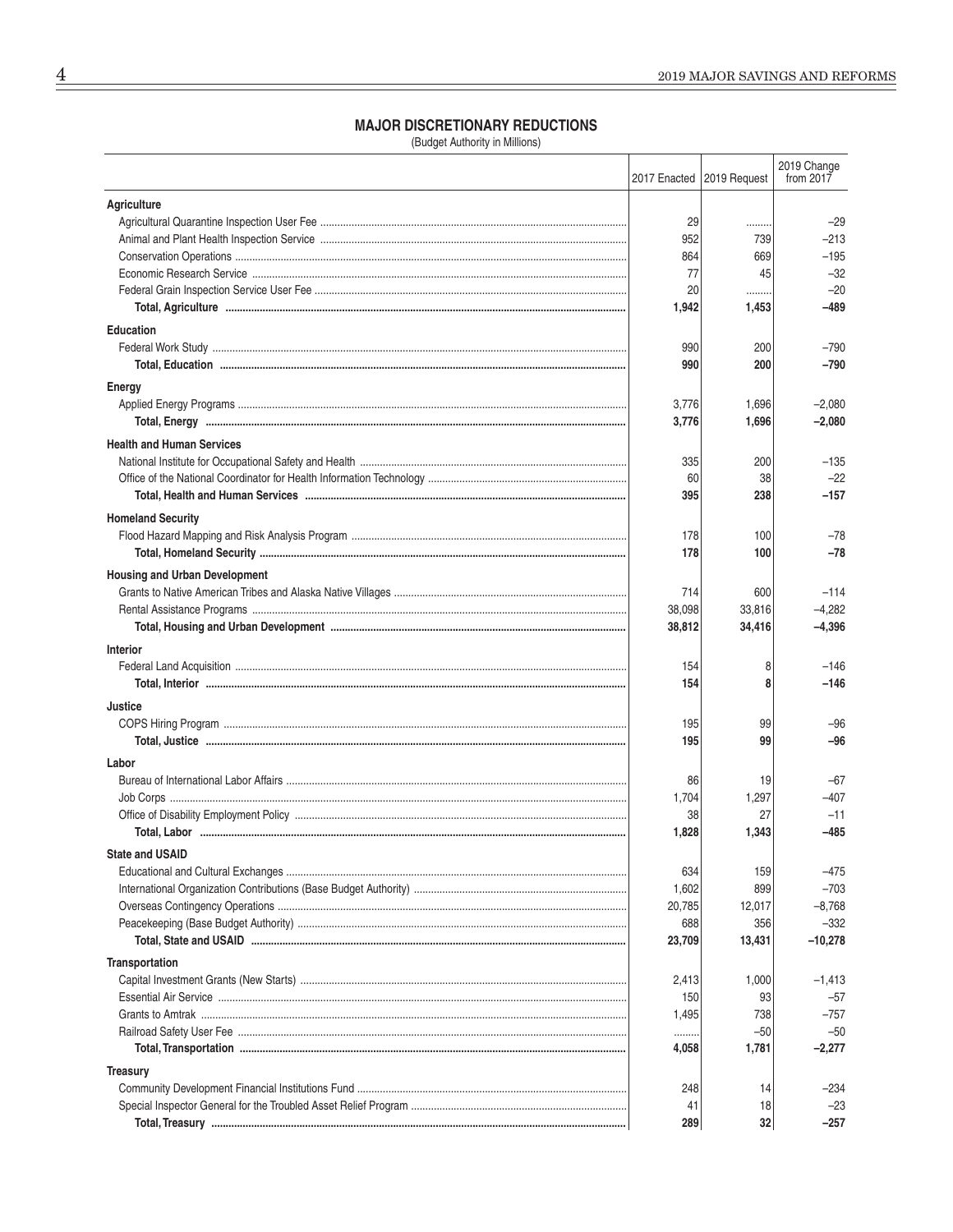### **MAJOR DISCRETIONARY REDUCTIONS-Continued**

(Budget Authority in Millions)

|                                        |        | 2017 Enacted   2019 Request | 2019 Change<br>from $2017$ |
|----------------------------------------|--------|-----------------------------|----------------------------|
| <b>Environmental Protection Agency</b> |        |                             |                            |
|                                        | .066   | 597                         | -469                       |
|                                        | 66     |                             | $-66$                      |
|                                        | 475    | 246                         | $-229$                     |
|                                        | 0.089  | 762                         | $-327$                     |
|                                        | 2.696  | 1.605                       | $-1.091$                   |
| <b>Other Independent Agencies</b>      |        |                             |                            |
|                                        | 38     | 20                          | -18                        |
|                                        | 38     | 20                          | $-18$                      |
|                                        | 79.060 | 56.422                      |                            |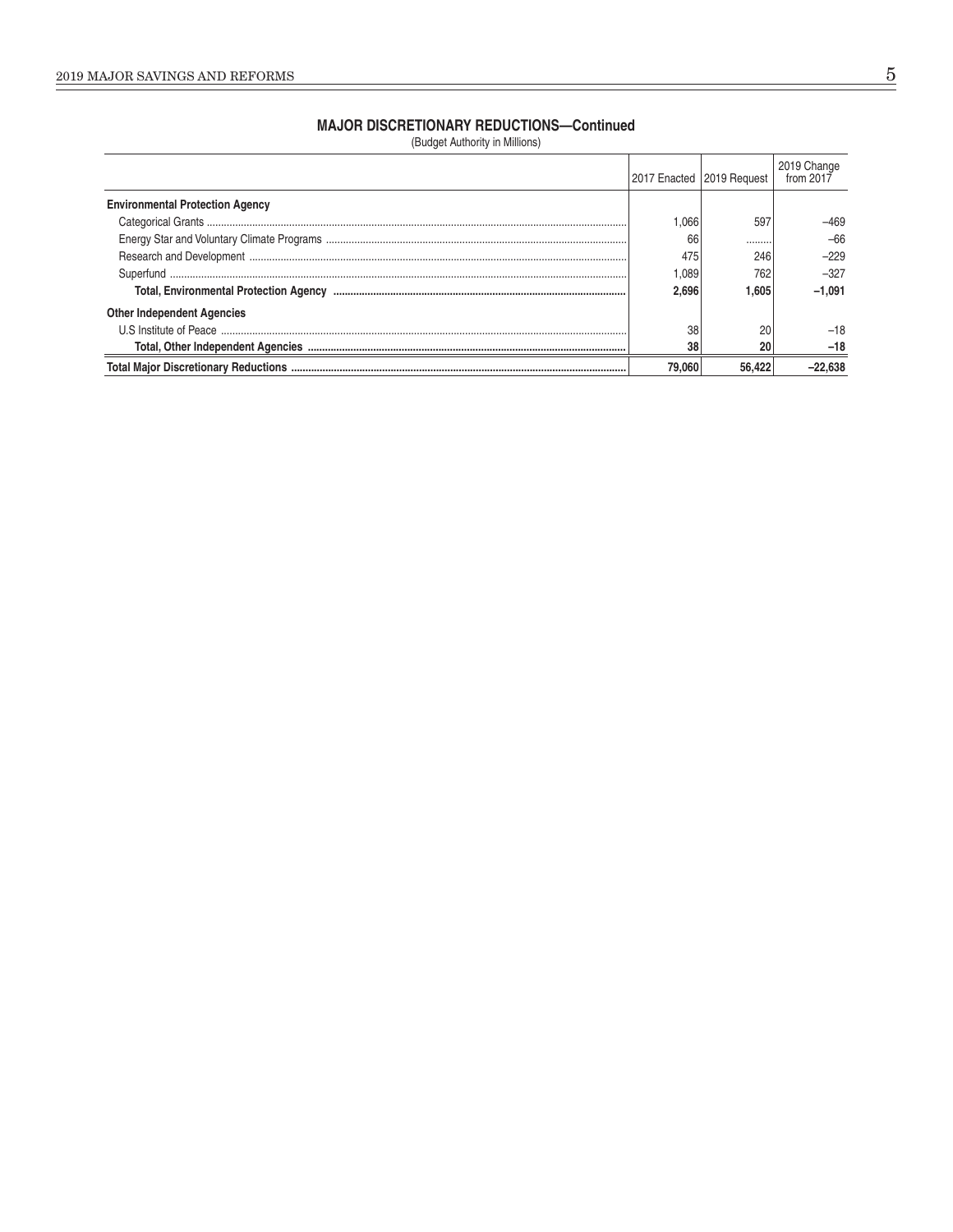### **MANDATORY SAVINGS PROPOSALS**

(Outlays and Receipts in Millions of Dollars)

|                                                                   | Five-Year Savings<br>2019-2023 | Ten-Year Savings<br>2019-2028 |
|-------------------------------------------------------------------|--------------------------------|-------------------------------|
| <b>Multi-Agency</b>                                               |                                |                               |
|                                                                   | $-600$                         | $-6,600$                      |
|                                                                   | $-1,301$                       | $-3,363$                      |
|                                                                   | $-19,673$                      | $-187,640$                    |
|                                                                   | $-9,001$                       | $-72,012$                     |
|                                                                   | $-10,557$                      | $-52,119$                     |
|                                                                   | $-98,233$                      | $-674,706$                    |
| Agriculture                                                       |                                |                               |
|                                                                   | $-830$                         | $-1,660$                      |
|                                                                   | $-644$                         | $-1,289$                      |
|                                                                   | $-318$                         | $-318$                        |
|                                                                   | $-100$                         | $-200$                        |
|                                                                   | $-115$                         | $-230$                        |
|                                                                   | $-2,640$                       | $-5,940$                      |
|                                                                   | $-115$                         | $-230$                        |
|                                                                   | $-17,466$                      | $-47,039$                     |
|                                                                   | $-98,224$                      | $-213,526$                    |
| <b>Commerce</b>                                                   |                                |                               |
|                                                                   | $-285$                         | $-670$                        |
| <b>Education</b>                                                  |                                |                               |
|                                                                   | $-43,568$                      | $-128,365$                    |
|                                                                   | $-656$                         | -656                          |
|                                                                   | $-17,834$                      | $-45.862$                     |
|                                                                   | $-12,931$                      | $-28,555$                     |
|                                                                   |                                |                               |
| Energy                                                            |                                |                               |
| Reform the Laws Governing How the Power Marketing Administrations | $-3,792$                       | –5,788                        |
|                                                                   | $-874$                         | $-1,899$                      |
|                                                                   | $-550$                         | $-640$                        |
| <b>Health and Human Services</b>                                  |                                |                               |
|                                                                   | $-8,160$                       | $-16,660$                     |
|                                                                   |                                | $-19.470$                     |
|                                                                   | $-170$                         | $-404$                        |
|                                                                   | $-2,260$                       | $-5,580$                      |
| Medicare and Medicaid: Increase Oversight of Opioid Prescriptions |                                |                               |
|                                                                   | $-195$                         | $-965$                        |
|                                                                   | $-361$                         | $-915$                        |
|                                                                   | $-2,475$                       | $-5,316$                      |
|                                                                   | $-78,294$                      | –266,191                      |
|                                                                   | $-1,300$                       | $-1,300$                      |
|                                                                   | $-265$                         | $-1,384$                      |
|                                                                   | $-10,217$                      | $-21,257$                     |
| <b>Homeland Security</b>                                          |                                |                               |
|                                                                   | $-2,397$                       | $-5,166$                      |
|                                                                   | .                              | $-12,758$                     |
|                                                                   | $-686$                         | $-1,696$                      |
|                                                                   | $-72$                          | $-147$                        |
|                                                                   | $-2,262$                       | -4,785                        |
| <b>Interior</b>                                                   |                                |                               |
|                                                                   | $-230$                         | $-230$                        |
|                                                                   | $-35$                          | -35                           |
|                                                                   | $-20$                          | $-40$                         |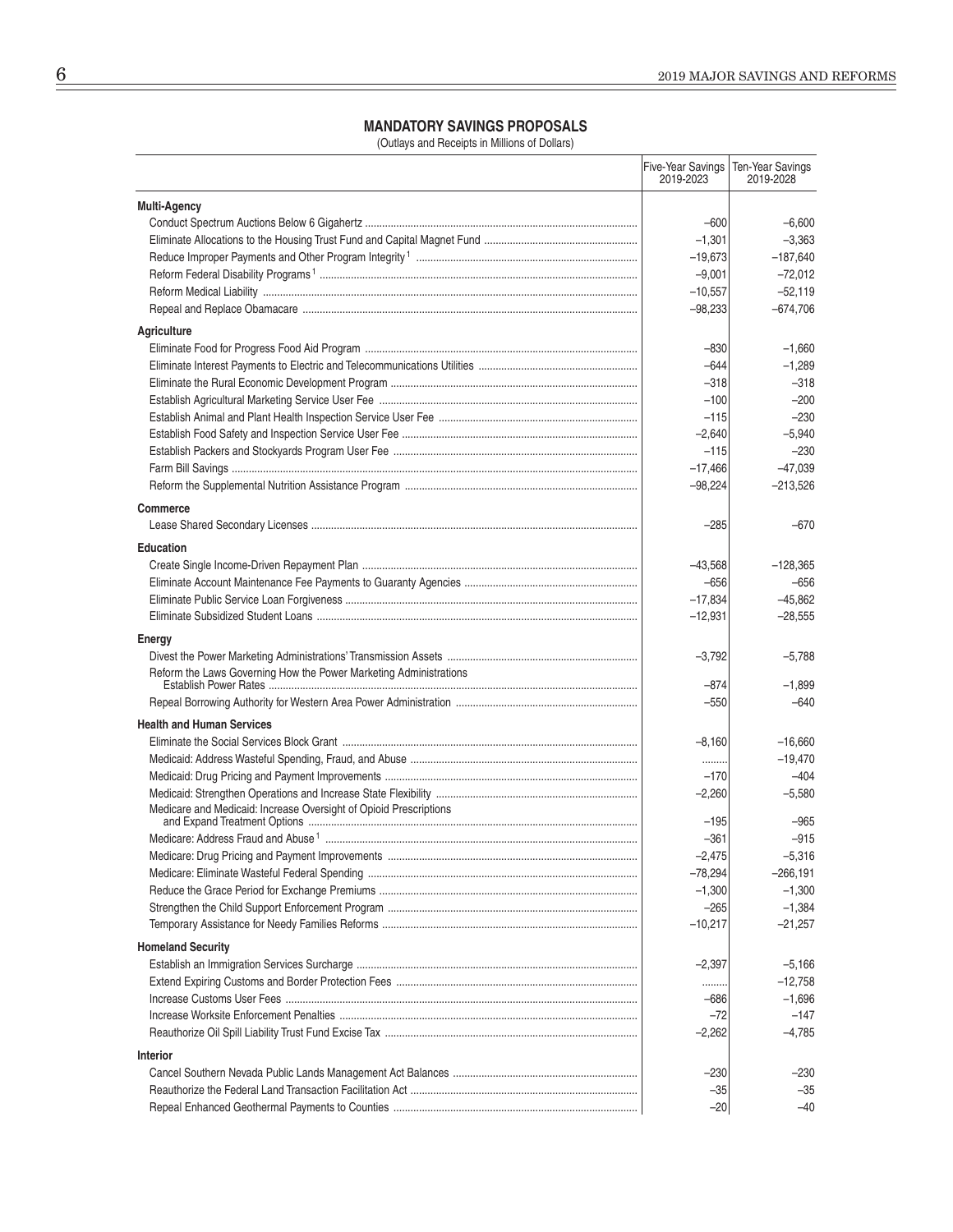### **MANDATORY SAVINGS PROPOSALS-Continued**

(Outlays and Receipts in Millions of Dollars)

|                                                                       | Five-Year Savings<br>2019-2023 | Ten-Year Savings<br>2019-2028 |
|-----------------------------------------------------------------------|--------------------------------|-------------------------------|
| Labor                                                                 |                                |                               |
|                                                                       | $-4,478$                       | $-11,111$                     |
|                                                                       | $-6,383$                       | $-15,730$                     |
|                                                                       | $-84$                          | $-117$                        |
|                                                                       | $-1,168$                       | $-1.744$                      |
| <b>Treasury</b>                                                       |                                |                               |
| <b>Debt Collections Proposals</b>                                     |                                |                               |
|                                                                       | $-160$                         | -320                          |
|                                                                       | $-40$                          | $-80$                         |
|                                                                       | $-8,703$                       | $-25,652$                     |
| Provide Authority for Bureau of Engraving and Printing to Construct   |                                |                               |
|                                                                       | $-318$                         | $-579$                        |
|                                                                       | $-5,758$                       | $-10,083$                     |
| <b>Veterans Affairs</b>                                               |                                |                               |
|                                                                       | $-230$                         | $-505$                        |
|                                                                       | $-749$                         | $-2.296$                      |
|                                                                       | $-414$                         | $-1,187$                      |
| Standardize & Improve Veteran Vocational Rehabilitation and Education | $-21$                          | $-206$                        |
| <b>Corps of Engineers</b>                                             |                                |                               |
|                                                                       | $-120$                         | $-120$                        |
|                                                                       | $-890$                         | $-1,780$                      |
| <b>Office of Personnel Management</b>                                 |                                |                               |
| Increase Employee Contributions to 50 Percent of Cost, Phased in at   |                                |                               |
|                                                                       | $-21,379$                      | $-68,705$                     |
| Modify the Government Contribution Rate to Federal Employees Health   | $-814$                         | $-2.757$                      |
|                                                                       | $-24.808$                      | $-83.725$                     |
| <b>Other Independent Agencies</b>                                     |                                |                               |
|                                                                       | $-3,576$                       | $-3.671$                      |
|                                                                       | $-158$                         | $-408$                        |
|                                                                       | $-1,450$                       | $-3,950$                      |
|                                                                       | $-22,662$                      | $-44,490$                     |
|                                                                       | $-2.772$                       | $-6.461$                      |

<sup>1</sup> Savings for Reduce Improper Payments and Other Program Integrity include \$1,494 million in savings that are also included in Reform Federal Disability Programs (\$579 million over 10 years) and Medicare: Address Fraud and Abuse (\$915 million over 10 years).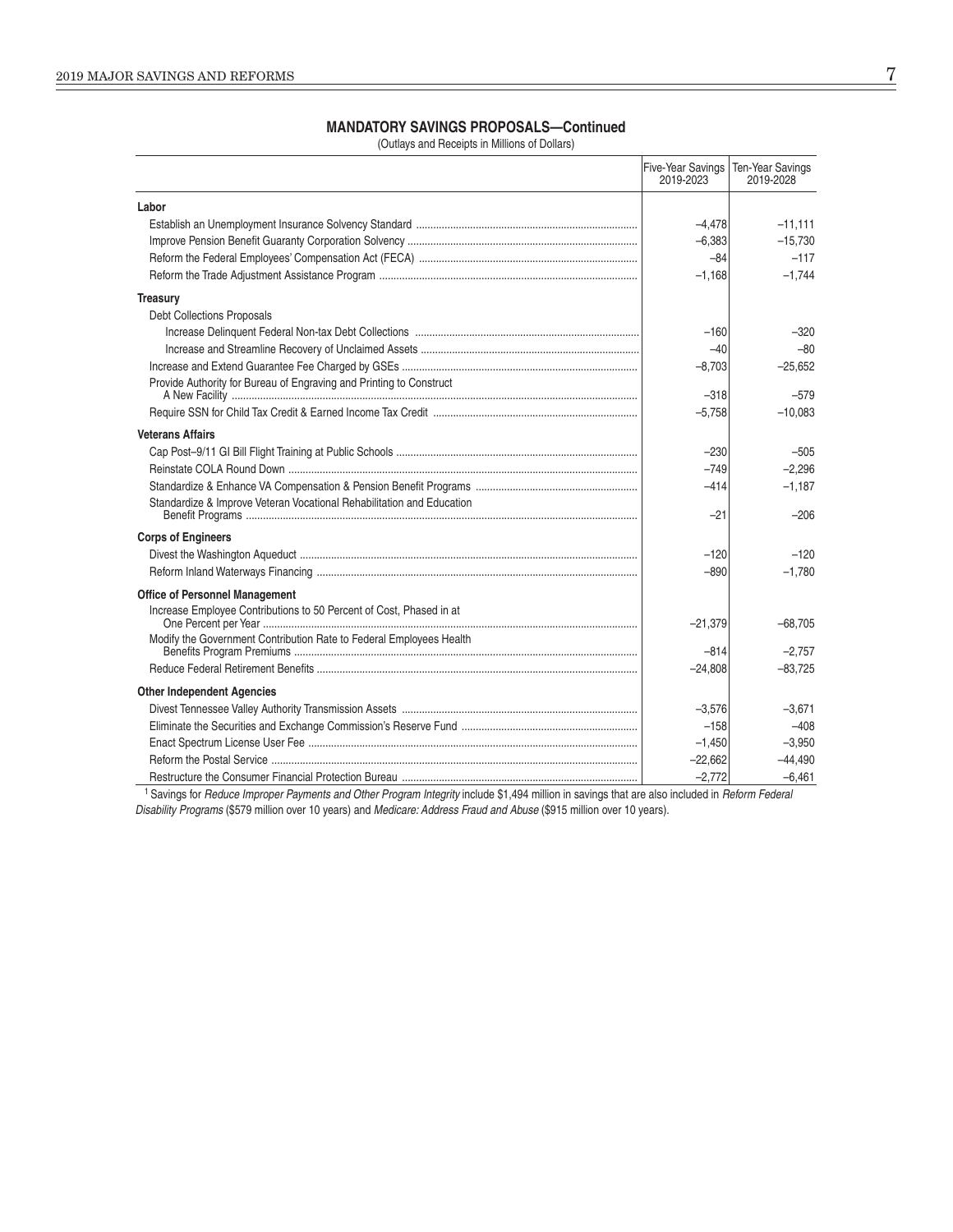# <span id="page-17-0"></span>DISCRETIONARY ELIMINATIONS AND REDUCTIONS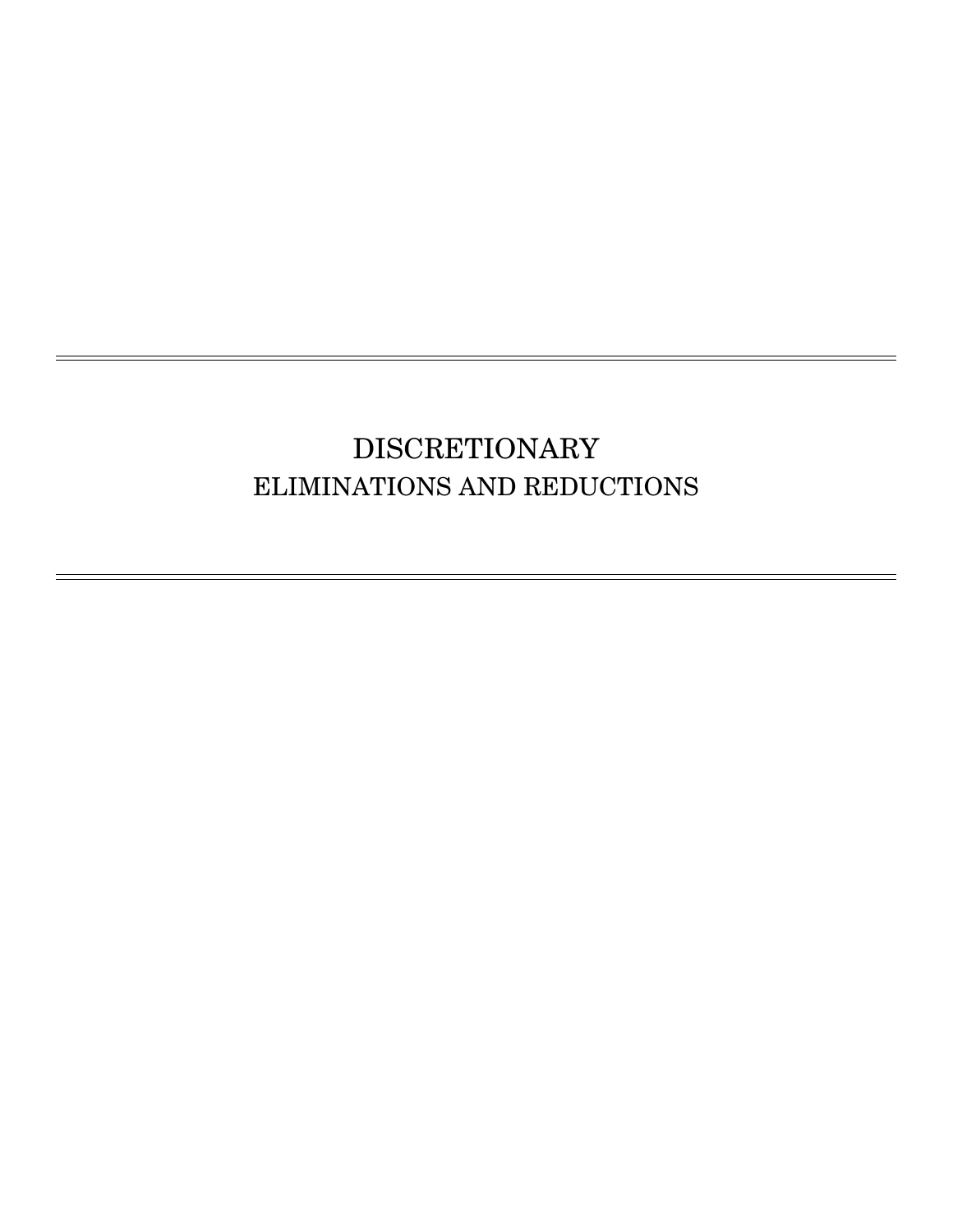# <span id="page-18-0"></span>**REDUCTION: AGRICULTURAL QUARANTINE INSPECTION USER FEE**

Department of Agriculture

The Administration proposes establishing a new discretionary user fee for the Animal and Plant Health Inspection Service (APHIS) Agricultural Quarantine Inspection (AQI) pre-departure program. The fees would recover the full costs of APHIS' inspections of passengers and cargo traveling to the continental United States from Hawaii and Puerto Rico to prevent the introduction of non-native agricultural pests and diseases into the mainland.

# **Funding Summary** (In millions of dollars) **2017 Enacted 2019 Request 2019 Change from 2017** Budget Authority................................................................................................................... 29 0 -29

### **Justification**

While a user fee is collected from passengers and cargo originating from foreign countries, the expense of AQI for those traveling from Hawaii and Puerto Rico is currently appropriated. Given the significant risks associated with numerous fruits, vegetables, and other plant products from Hawaii and Puerto Rico, APHIS inspects all baggage of passengers leaving these islands. The proposed user fee would fund this inspection program, and allow travelers and businesses to pay for the services they use.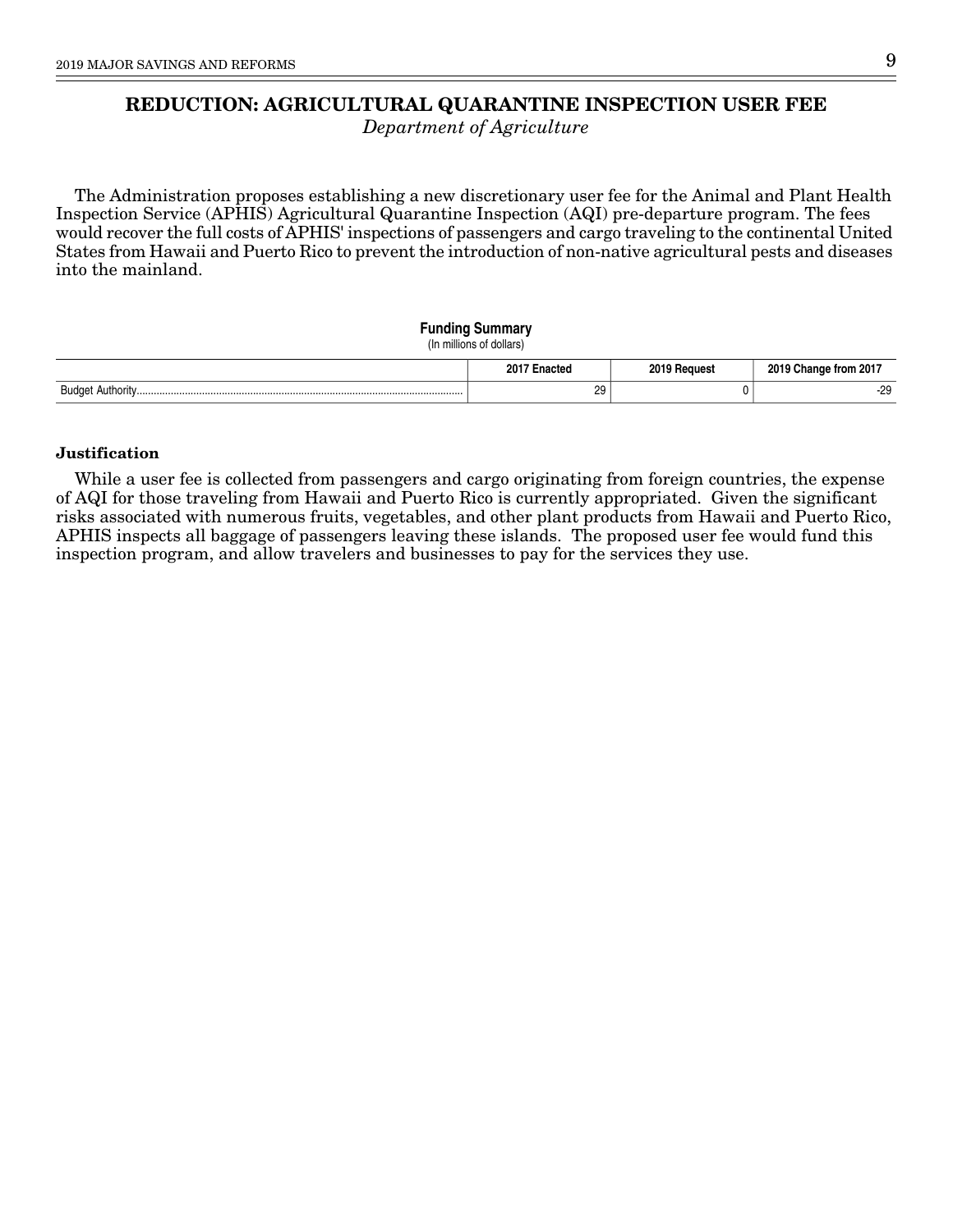# <span id="page-19-0"></span>**REDUCTION: ANIMAL AND PLANT HEALTH INSPECTION SERVICE**

Department of Agriculture

The Administration proposes a reduction to the Animal and Plant Health Inspection Service (APHIS) Salaries and Expenses account to more efficiently use Federal funds while still addressing the highest priority animal and plant health program activities.

### **Funding Summary**

(In millions of dollars)

|                              | 2017 E<br>-nootor<br>nacieu | 2019 F<br><b>Pequest</b> | 2019<br>↑from 201.<br>∍nange |
|------------------------------|-----------------------------|--------------------------|------------------------------|
| Budge<br>$A: H \wedge H$<br> | 952                         | 739                      | 0.10<br>ن ۱ ک                |

### **Justification**

APHIS safeguards the health, welfare, and value of U.S. agricultural and natural resources that are vulnerable to pests, diseases, predation, natural disasters, or inhumane treatment. The proposal would transfer more responsibility for funding animal and plant health programs to the States, local cooperators, and producers that benefit from the programs. The proposal would reduce Federal contributions provided through cooperative agreements in support of State activities, in some cases lowering the Federal cost share responsibility for specific pest and disease programs from about 100 percent down to approximately 50 percent. The proposal would also reduce the appropriated avian health request for the 2019 Budget because APHIS has ample available unobligated funds they may use if needed. Additionally, the proposed reduction includes establishing the new discretionary AQI user fee, discussed further in this section.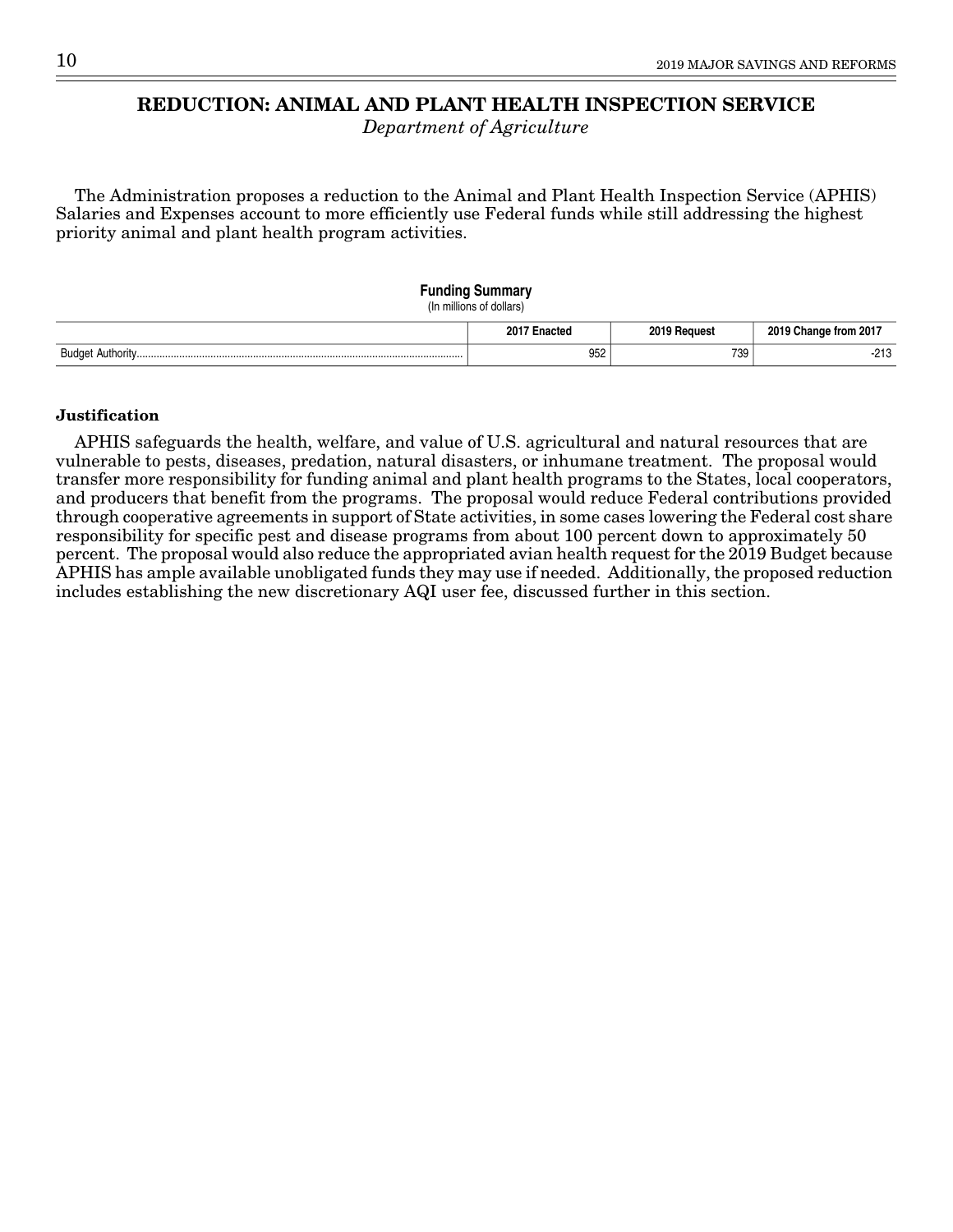# **REDUCTION: CONSERVATION OPERATIONS**

Department of Agriculture

<span id="page-20-0"></span>The Budget proposes to reduce conservation operations in an effort to encourage private sector participation in conservation planning.

| <b>Funding Summary</b><br>(In millions of dollars) |              |              |                       |
|----------------------------------------------------|--------------|--------------|-----------------------|
|                                                    | 2017 Enacted | 2019 Request | 2019 Change from 2017 |
|                                                    | 864          | 669          | $-195$                |

### **Justification**

Conservation Operations funding provides technical assistance to farmers and ranchers to conserve, maintain, and improve environmental outcomes on their land. For example, this funding can provide resource assessments, conservation practice design, resource monitoring, or follow-up of installed practices, such as improved irrigation devices. However, agricultural conservation planning is not an inherently governmental function. The private sector can provide this service, given uniform planning standards that are established by the Government. Currently the private sector offers planning assistance to farmers to implement precision pesticide and nutrient application, for example, which is evidence that the private sector could also provide technical assistance for conservation planning. When the Government funds technical assistance, it crowds out private sector competition. In the absence of Government funding, the private sector could increase farmers' access to technical assistance.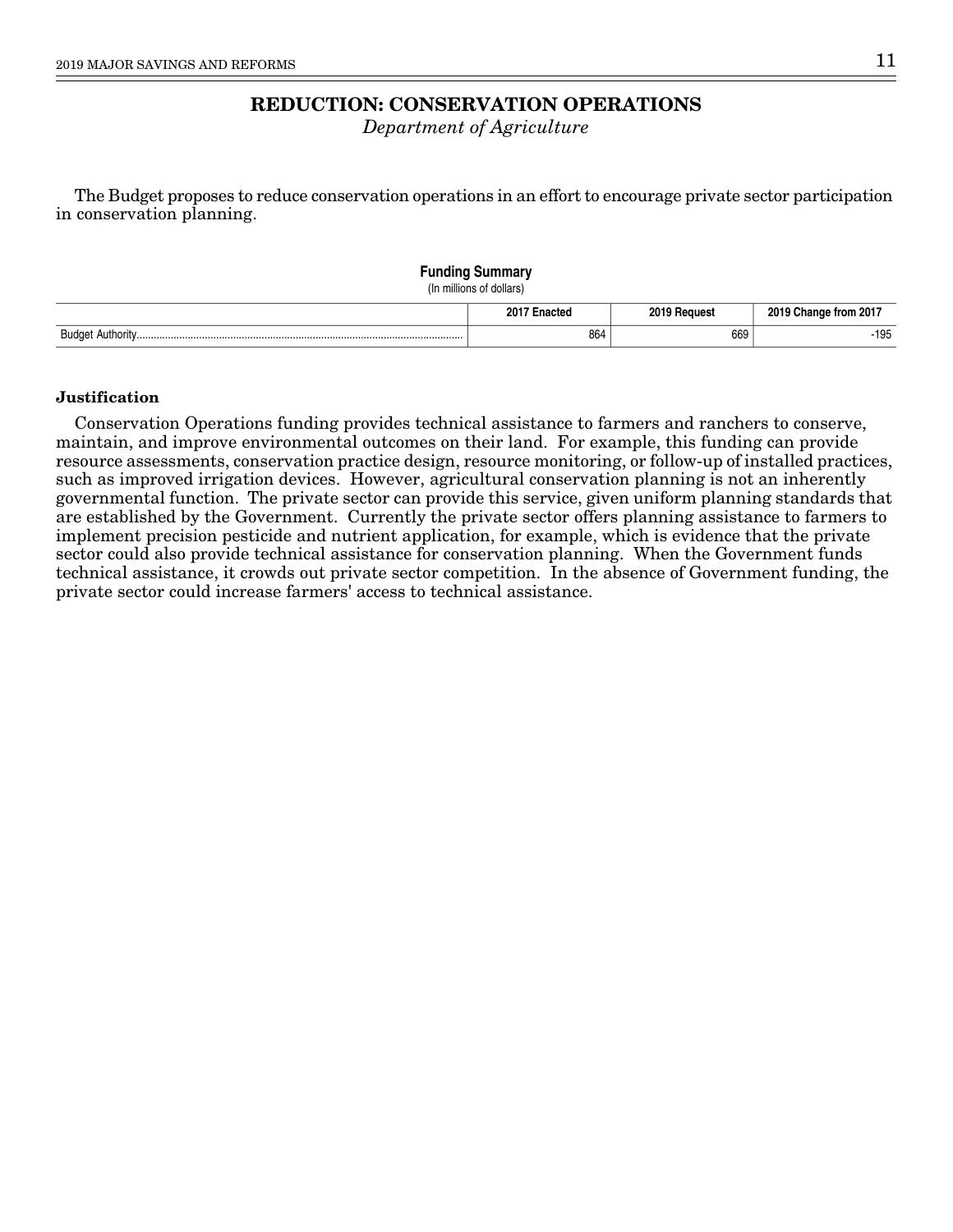# **REDUCTION: ECONOMIC RESEARCH SERVICE**

Department of Agriculture

<span id="page-21-0"></span>The Budget proposes to streamline the research efforts of the Economic Research Service (ERS), and cut waste by proposing to eliminate low-priority research that is often duplicative of research conducted within the private sector and by non-profits, such as rural sociology and U.S. household consumer expenditures.

### **Funding Summary**

(In millions of dollars)

|           | :nacted      | nn 10 | ↑ from 201.<br>. |
|-----------|--------------|-------|------------------|
| Rudae<br> | $- -$<br>. . | ٬เพ   | nn<br>ےن-        |

### **Justification**

The mission of ERS is to inform and enhance public and private decision making on a broad range of economic and policy issues related to agriculture, food, natural resources, and rural America. ERS also provides statistical indicators that gauge the health of the farm sector. The Budget would largely eliminate ERS' research activities, while still providing adequate staff resources for the Agency to develop the statistics needed to measure economic concepts in a dynamic farm and agricultural sector.

By targeting ERS funding to core, recurring data products, rather than low priority research that is duplicative of research conducted by the private sector and non-profits, the Budget provides a framework to better streamline the Department's statistical functions, leverage administrative efficiencies, and focus on core data products similar to other statistical agencies elsewhere within the Government. Streamlining the ERS mission would make the relationship between ERS and the National Agricultural Statistics Service similar to that of the Census and the Bureau for Economic Analysis (BEA) at the Department of Commerce. BEA uses U.S. Census data to develop additional data products as opposed to conducting social science analysis.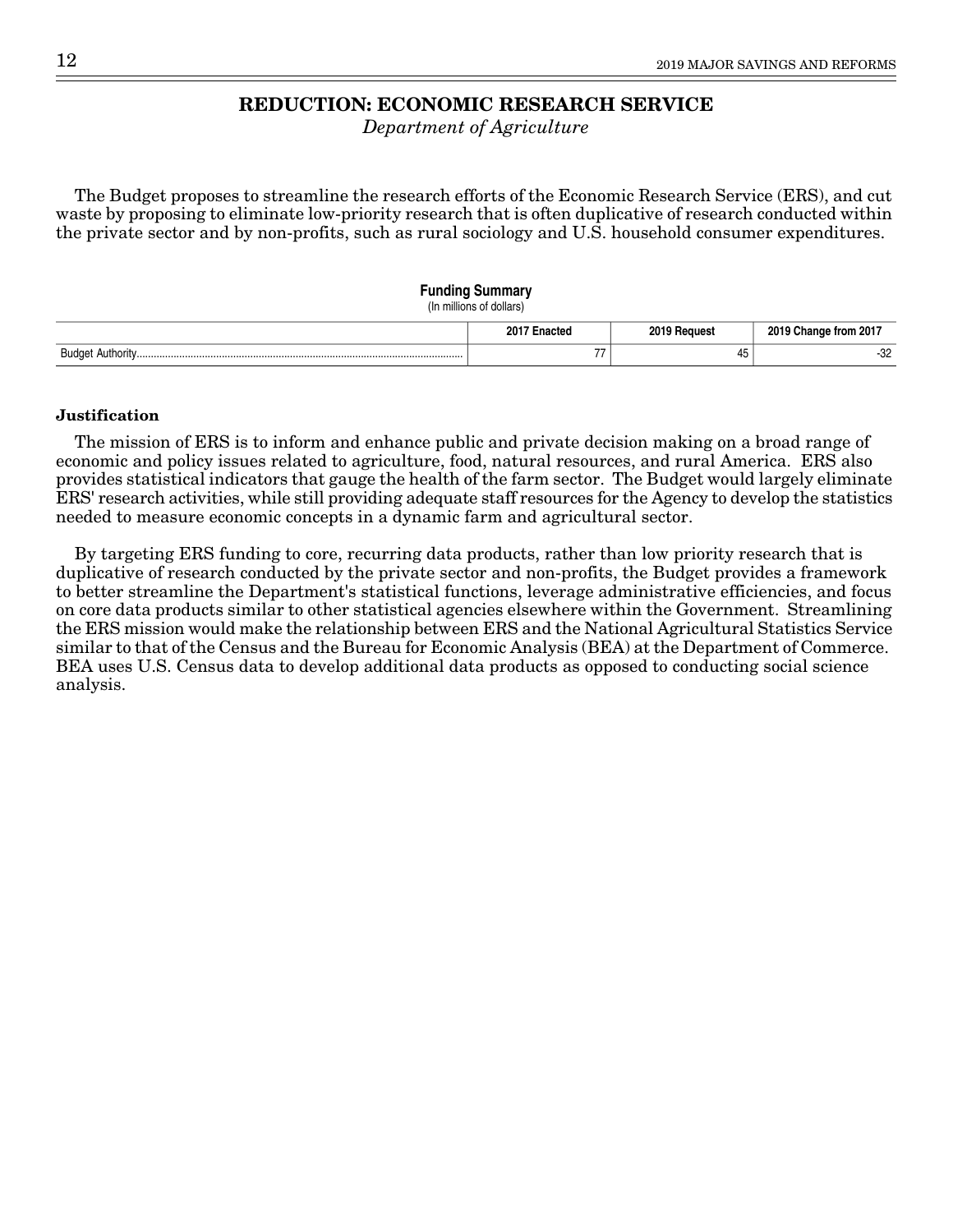# <span id="page-22-0"></span>**REDUCTION: FEDERAL GRAIN INSPECTION SERVICE USER FEE**

Department of Agriculture

The Administration proposes to establish a new user fee to recover the costs of the Federal Grain Inspection Service (FGIS). Entities that receive the benefits from FGIS services should pay for the costs of these programs.

### **Funding Summary** (In millions of dollars) **2017 Enacted 2019 Request 2019 Change from 2017** Budget Authority................................................................................................................... 20 0 -20

### **Justification**

FGIS programs promote and enforce the United States Grain Standards Act and applicable provisions of the Agricultural Marketing Act of 1946. For about \$20 million annually, FGIS identifies, evaluates, and implements new or improved techniques for measuring grain quality. FGIS also establishes and updates testing and grading standards to facilitate the marketing of U.S. grain, oilseeds, and related products; briefs foreign buyers; assesses foreign inspection and weighing techniques; and responds to foreign quality and quantity complaints. FGIS activities enable the smooth and fair trade of grains and oilseeds, which benefits sellers and buyers by ensuring a reliable product, lowering transaction costs, and reducing uncertainty in grain markets. The proposal establishes a new discretionary user fee to recover the full costs of these programs. Entities that receive the direct benefits from FGIS services should pay for the costs of these programs.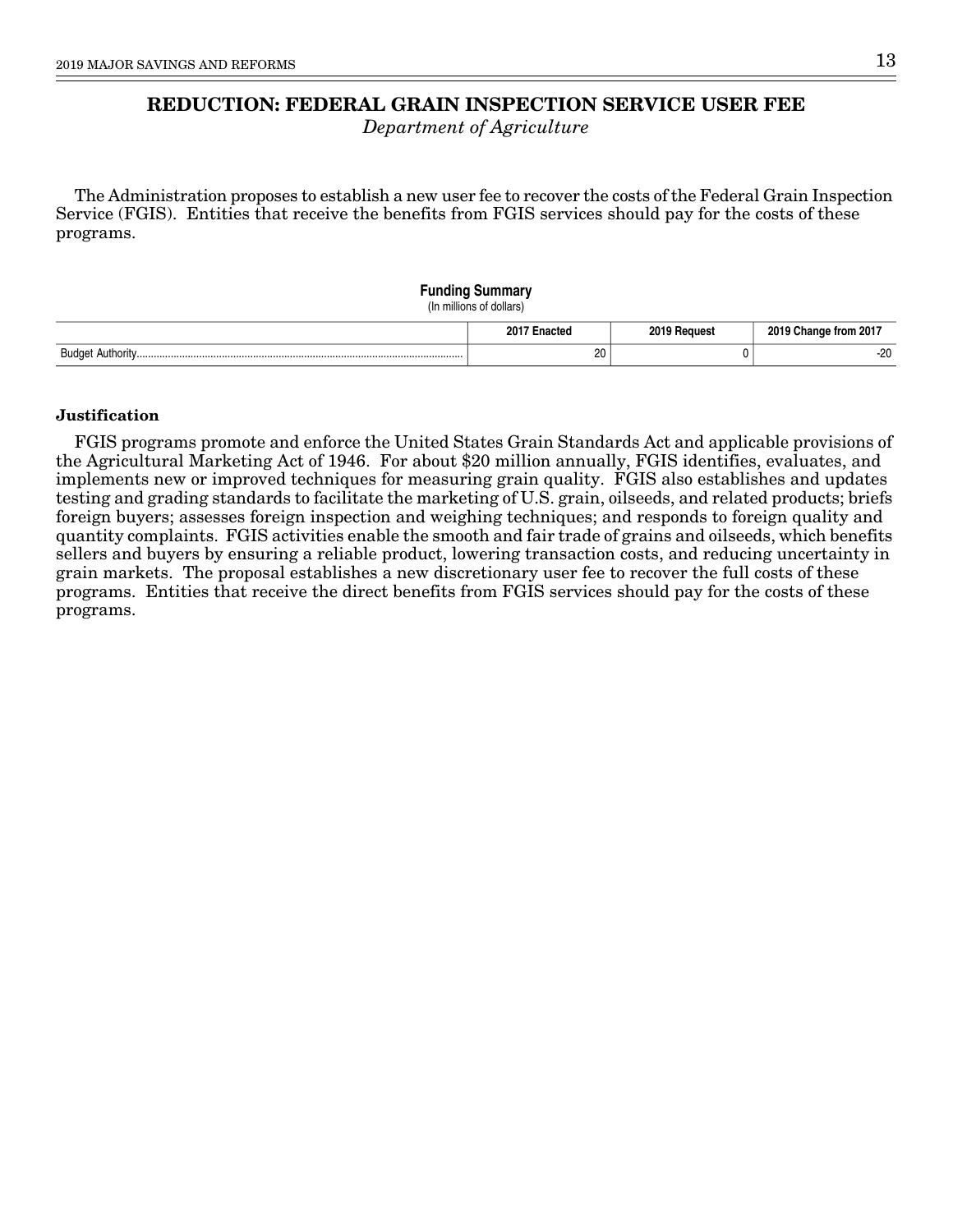# **ELIMINATION: FOREST SERVICE LAND ACQUISITION**

Department of Agriculture

<span id="page-23-0"></span>The Budget proposes to eliminate Federal land acquisition funding for the Forest Service to focus available funds on the protection and management of existing lands and assets.

| <b>Funding Summary</b><br>(In millions of dollars) |              |                       |
|----------------------------------------------------|--------------|-----------------------|
| 2017 Enacted                                       | 2019 Request | 2019 Change from 2017 |
| 56                                                 |              | $-56$                 |

### **Justification**

The proposed budget for the Forest Service focuses limited resources on more effectively managing existing assets and lands. Land acquisition at the Forest Service is a lower priority than maintaining adequate funding for ongoing operations and maintenance of the National Forest System and for Wildland Fire Management programs. The Department of Agriculture's Forest Service already owns 193 million acres, about 30 percent of all Federally-owned land.<sup>1</sup> At a time when the Forest Service has more than \$5 billion dollars in deferred maintenance, it needs to focus scarce resources and better manage what it owns before acquiring additional lands.

### **Citations**

<sup>1</sup> Congressional Research Service: Federal Land Ownership: Overview and Data, R42346, (March 2017).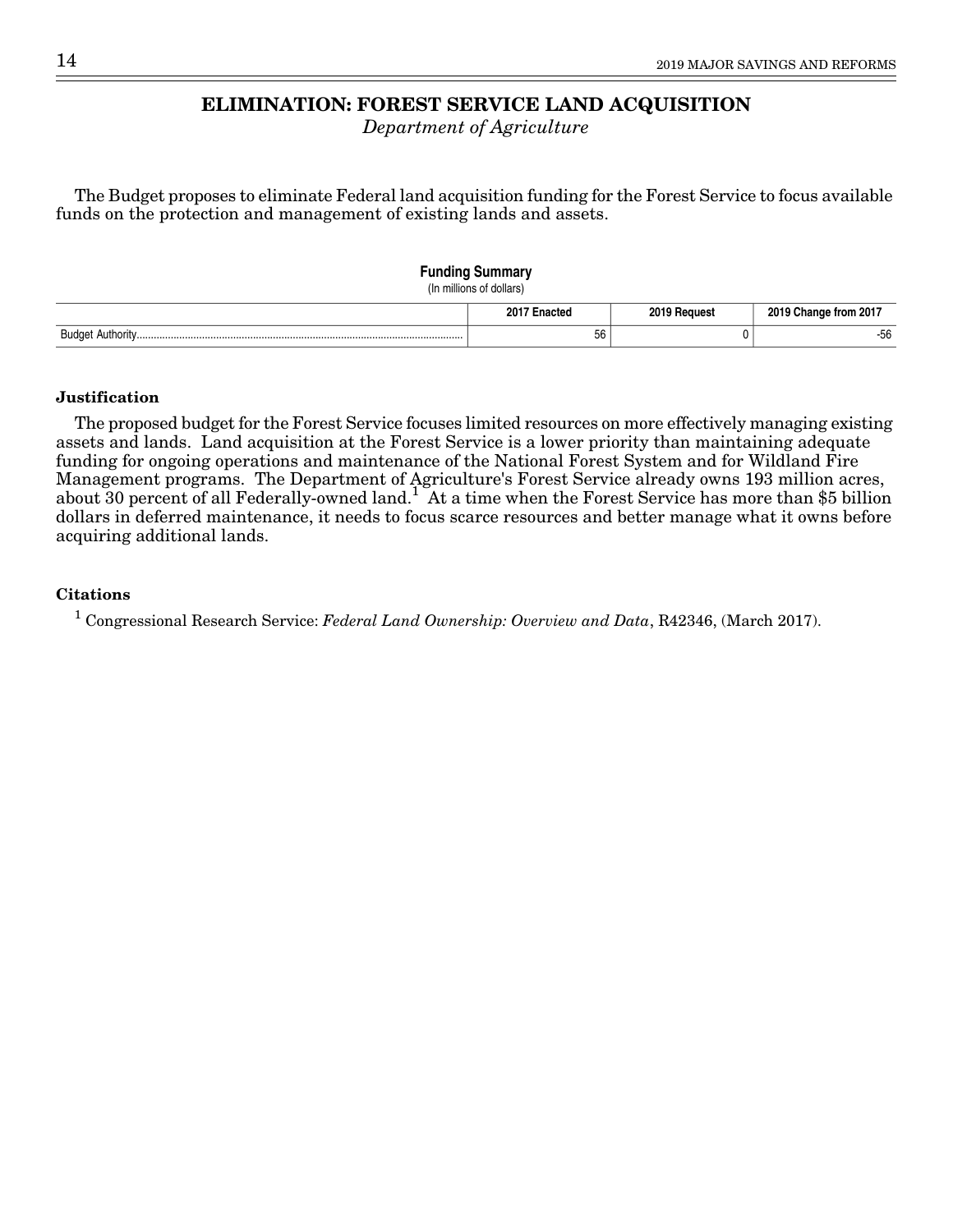# <span id="page-24-0"></span>**ELIMINATION: MCGOVERN-DOLE INTERNATIONAL FOOD FOR EDUCATION**

Department of Agriculture

The Budget proposes to eliminate the McGovern-Dole International Food for Education (McGovern-Dole) program, which is duplicative of U.S. Agency for International Development (USAID) programs, and has unaddressed oversight and performance monitoring challenges.

### **Funding Summary**

(In millions of dollars)

|                  | 2017<br><br>пасса | 2010<br><b>Pequest</b> | 2019<br>↑ from 201.<br>.nange |
|------------------|-------------------|------------------------|-------------------------------|
| 31 idr<br>$\sim$ | 202               |                        | 000<br>-202<br>$\sim$         |

### **Justification**

The program provides for the donation of U.S. agricultural commodities, and associated technical and financial assistance, to carry out preschool and school feeding programs in foreign countries. Research shows that school feeding programs in developing countries are usually high-cost investments with little to no returns, and are usually ineffective in achieving their goal to improve nutrition and learning outcomes. Outcomes are generally measured by weight and height gain, and math performance and intelligence tests, respectively.<sup>1</sup> This is because, while these programs feed children, they have implementation challenges in developing countries and create a substitution effect, meaning children consume less at home once they receive a meal at school. In addition, during the 15-year operation of McGovern-Dole, auditors have found oversight weaknesses as reported by the Government Accountability Office (GAO), independent consultants, and the Department of Agriculture's Office of Inspector General.<sup>2</sup> In the most recent GAO report from 2011, GAO found weaknesses in performance monitoring, program evaluations, and prompt closeout of agreements.<sup>3</sup> Weak performance monitoring cannot accurately show whether program objectives are achieved, and ensure that sustainability is ultimately reached in the communities served, once agreements close. McGovern-Dole funding continues to be duplicative of USAID, which funds nutrition and education programs, and the highest priority food aid programs.

Supporters argue that McGovern-Dole increases U.S. agricultural trade opportunities while supporting U.S. farmers by donating surplus commodities abroad that could otherwise result in lower prices for U.S. farmers domestically. However, the amount of U.S. commodities purchased by McGovern-Dole is a negligible portion of U.S. agricultural production and exports. In 2016, McGovern-Dole spent approximately \$54 million on U.S. commodities, roughly 0.01 percent of U.S. agricultural production or 0.04 percent of U.S. agricultural exports.

Supporters will also argue that McGovern-Dole increases enrollment and educational outcomes in developing countries. Although school feeding programs can be configured to increase enrollment, the increased enrollment doesn't generally correlate well with improved attendance or, more importantly, with improved educational outcomes. However, research has shown that small cash payments conditioned on school enrollment tend to produce the same results at a much lower cost.

### **Citations**

<sup>1</sup> The United Nations University, Food and Nutrition Bulletin: School feeding: Outcomes and Costs, Vol.30 No. 2, (June 2009).

 $2$  Morgan Franklin Consulting: Foreign Agricultural Service – Food for Progress and McGovern Dole Program Assessment, (September 2013).

<sup>3</sup> Government Accountability Office: International School Feeding: USDA's Oversight of the McGovern-Dole Food for Education Program Needs Improvement, (May 2011).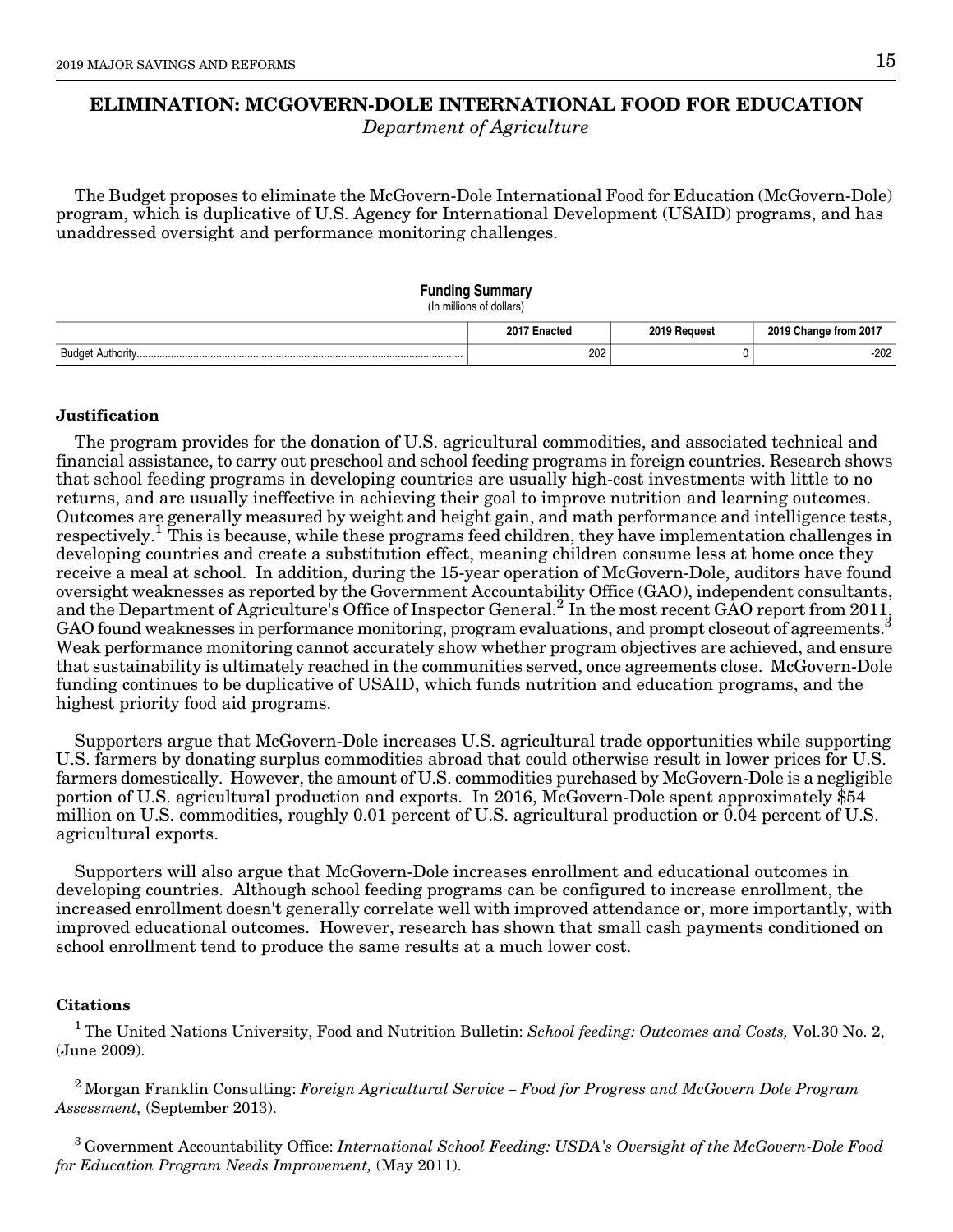# <span id="page-25-1"></span>**ELIMINATION: RURAL BUSINESS AND COOPERATIVE SERVICE**

Department of Agriculture

<span id="page-25-0"></span>The Budget proposes to eliminate rural business and cooperative programs given findings that they have failed to meet the program goals, and have been improperly managed.

| <b>Funding Summary</b><br>(In millions of dollars) |              |              |                       |
|----------------------------------------------------|--------------|--------------|-----------------------|
|                                                    | 2017 Enacted | 2019 Request | 2019 Change from 2017 |
|                                                    | 103          |              | $-103$                |

### **Justification**

The Department of Agriculture's (USDA) Rural Business and Cooperative programs provide loans, loan guarantees, grants, and payments designed to increase economic opportunity in rural America.

Year after year, the Government Accountability Office includes the Rural Business & Cooperative Service (RBS) in its annual report on fragmentation, overlap, and duplication; and USDA's Inspector General found two of the Agency's largest loan and grant programs to be improperly managed.<sup>1,2</sup> These programs have not been able to demonstrate that they meet the broader goals of reducing rural poverty, out-migration, or unemployment. Despite the statutory requirement in the 2014 Farm Bill that requires the Secretary of Agriculture to collect data regarding economic activities created through several RBS grant and loan programs, and to submit a periodic report to the Congress on the findings, the RBS programs still lack program evaluation, so it has not been possible to assess program impact.

The Administration's tax, regulatory, and infrastructure policies are expected to be more effective at improving rural economies and job growth.

### **Citations**

<sup>1</sup> United States Department of Agriculture, Office of Inspector General: American Recovery and Reinvestment Act -Business and Industry Guaranteed Loans - Phase 3 Audit Report, 34703-0001-32, (March 2013).

 $2^2$ United States Department of Agriculture, Office of Inspector General: Rural Energy for America Program Audit Report, 34001-0001-21, (August 2016).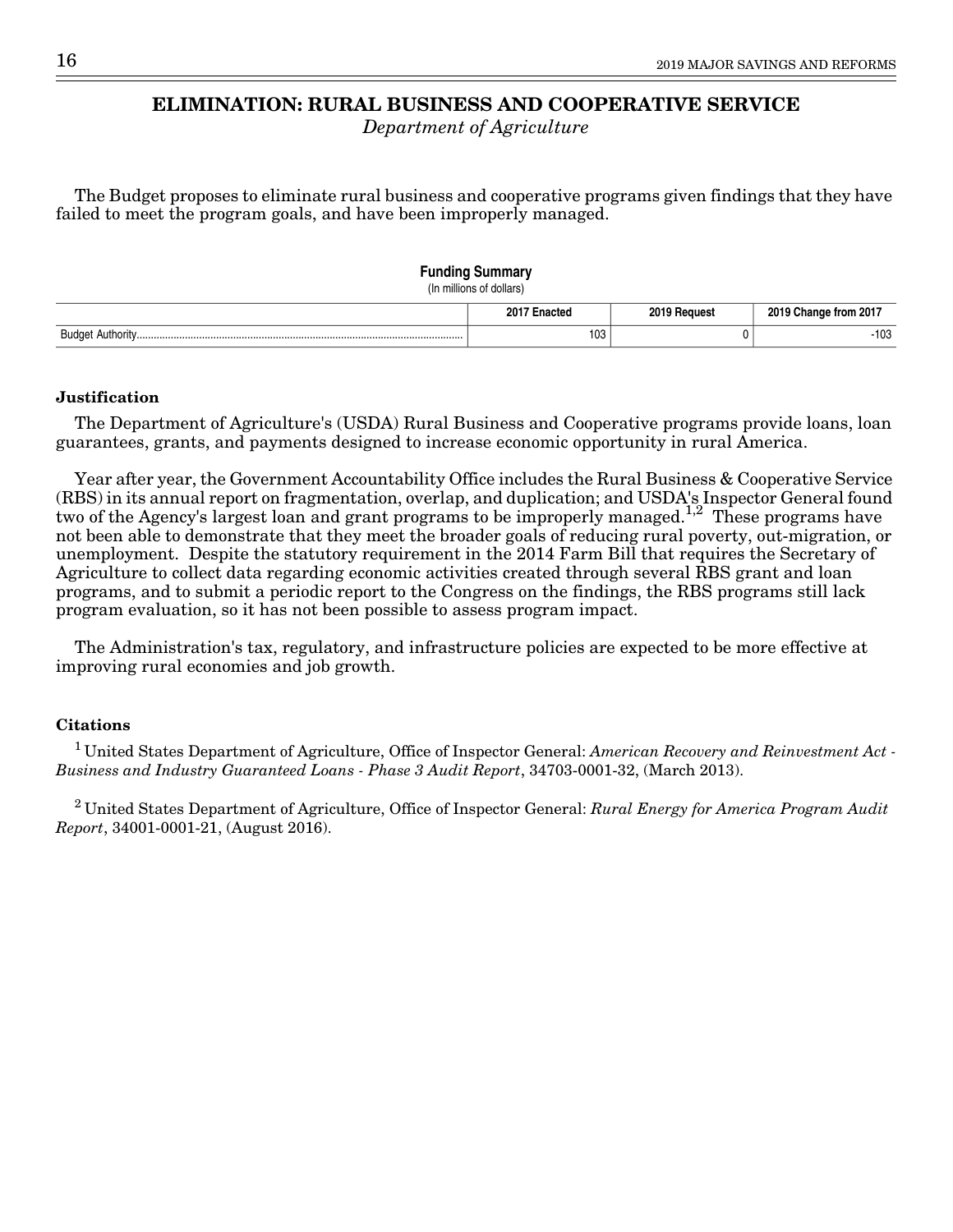# **ELIMINATION: RURAL WATER AND WASTEWATER GRANTS**

Department of Agriculture

<span id="page-26-0"></span>The Budget would provide a \$1.2 billion Rural Water and Wastewater direct loan level, but proposes to eliminate the grant component of this program. Coupled with this change is a proposal to increase the population limit served by this program from 10,000 to 20,000. While the Administration believes that the Environmental Protection Agency (EPA) or private sector sources should provide the main funding for this activity, the Department of Agriculture (USDA) financing at the higher population limit can address the remaining gap in available financing for relatively small (\$2 million-\$5 million range) water infrastructure loans in rural communities.

| <b>Funding Summary</b><br>(In millions of dollars) |              |              |                       |
|----------------------------------------------------|--------------|--------------|-----------------------|
|                                                    | 2017 Enacted | 2019 Request | 2019 Change from 2017 |
|                                                    | 509          |              | $-509$                |

### **Justification**

USDA's water and wastewater program was created years before any large national program was available to address community water treatment facilities. The key Federal program for water infrastructure financing is EPA's State Revolving Funds (SRFs), and funding small, rural treatment facilities could be handled through the SRFs. Since their creation, the SRFs have been federally capitalized for more than 20 years, totaling nearly \$70 billion in Federal investment, and are an available resource for financing rural water treatment facilities. Funding the USDA loan program for small rural areas can address a gap in financing for the very smallest of projects that are between \$2 million and \$5 million in costs.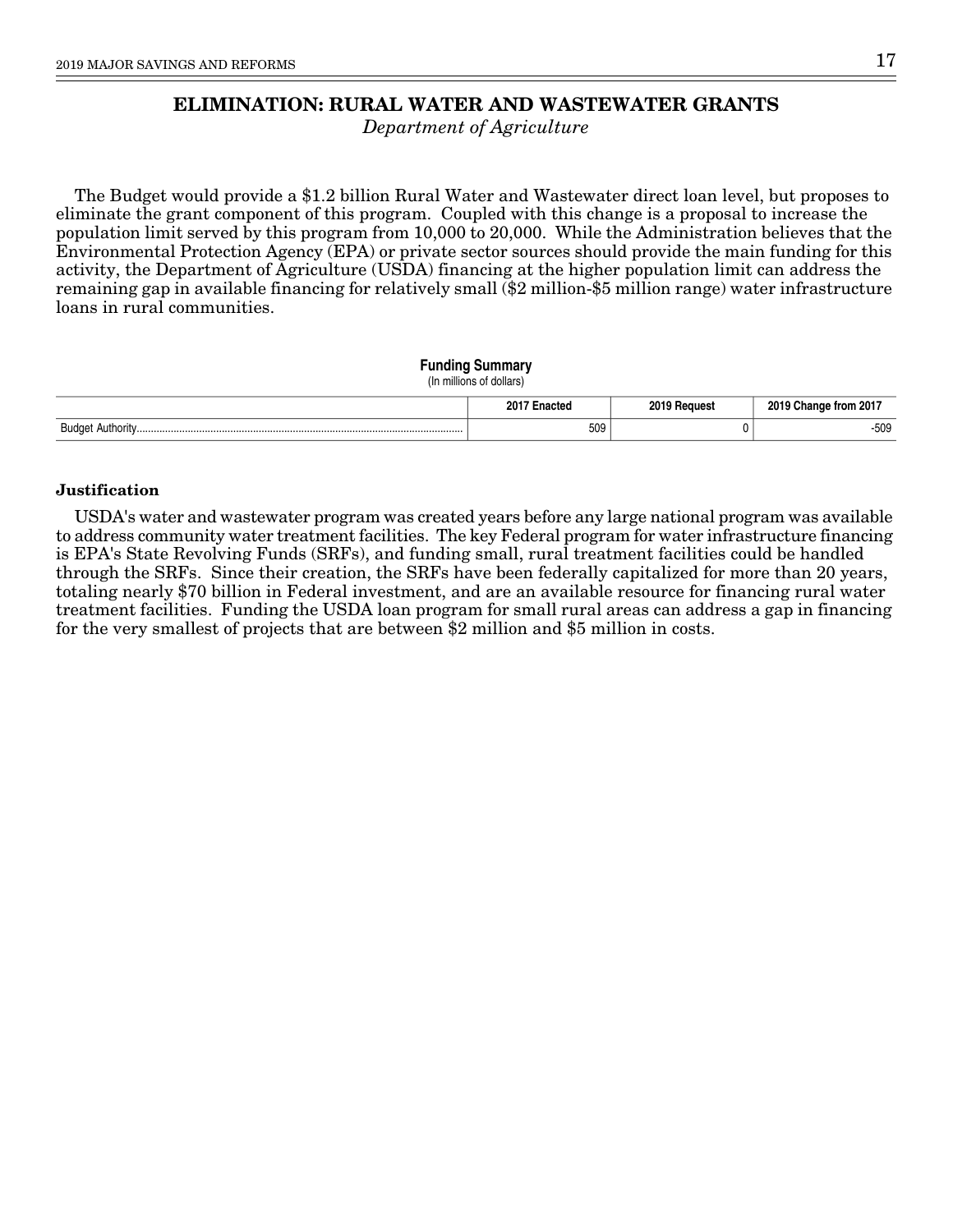# **ELIMINATION: SINGLE FAMILY HOUSING DIRECT LOANS**

Department of Agriculture

<span id="page-27-0"></span>The Budget proposes to eliminate funding for the Department of Agriculture's (USDA) rural single family housing direct loan program. USDA will continue to offer home ownership assistance through its single family housing guaranteed loans. Financial markets have become more efficient, which has increased the reach of mortgage credit to borrowers with lower credit qualities and incomes. Utilizing the private banking industry to provide home loans, with a guarantee from the Government, is a more efficient way to deliver this assistance.

### **Funding Summary**

(In millions of dollars)

|                         | 20 <sup>1</sup><br>тал<br>. | $0.010 -$ | from 201<br>. . |
|-------------------------|-----------------------------|-----------|-----------------|
| Budge<br>Authority.<br> | 68                          |           | $-68$           |

Note: Loan Level provided in 2017 was \$1 billion.

### **Justification**

Historically, USDA has offered both direct and guaranteed homeownership loans. The direction of Rural Development's single family housing mortgage assistance over the last two decades has been toward guaranteed loans. For example, the single family housing guaranteed loan program has grown from \$100 million in 1990 to \$24 billion today, while the single family direct loan level has remained at approximately \$1 billion. Current mortgage rates are historically low and often result in an average 30-year fixed commercial mortgage rate at or below the average borrower rate for the USDA single family direct loan. Furthermore, rural areas once isolated from easy access to credit have shrunk as broadband internet access and correspondent lending have grown.

Given that graduating to private credit is a goal of the direct loan program, pointing borrowers to commercial credit with a Federal guarantee is a preferred way to achieve the USDA policy goal of providing homeownership opportunities to low-income, rural residents. USDA is now in a position to utilize solely the guarantee program and still achieve the Administration's home ownership goals for rural areas at a lower cost to the taxpayers.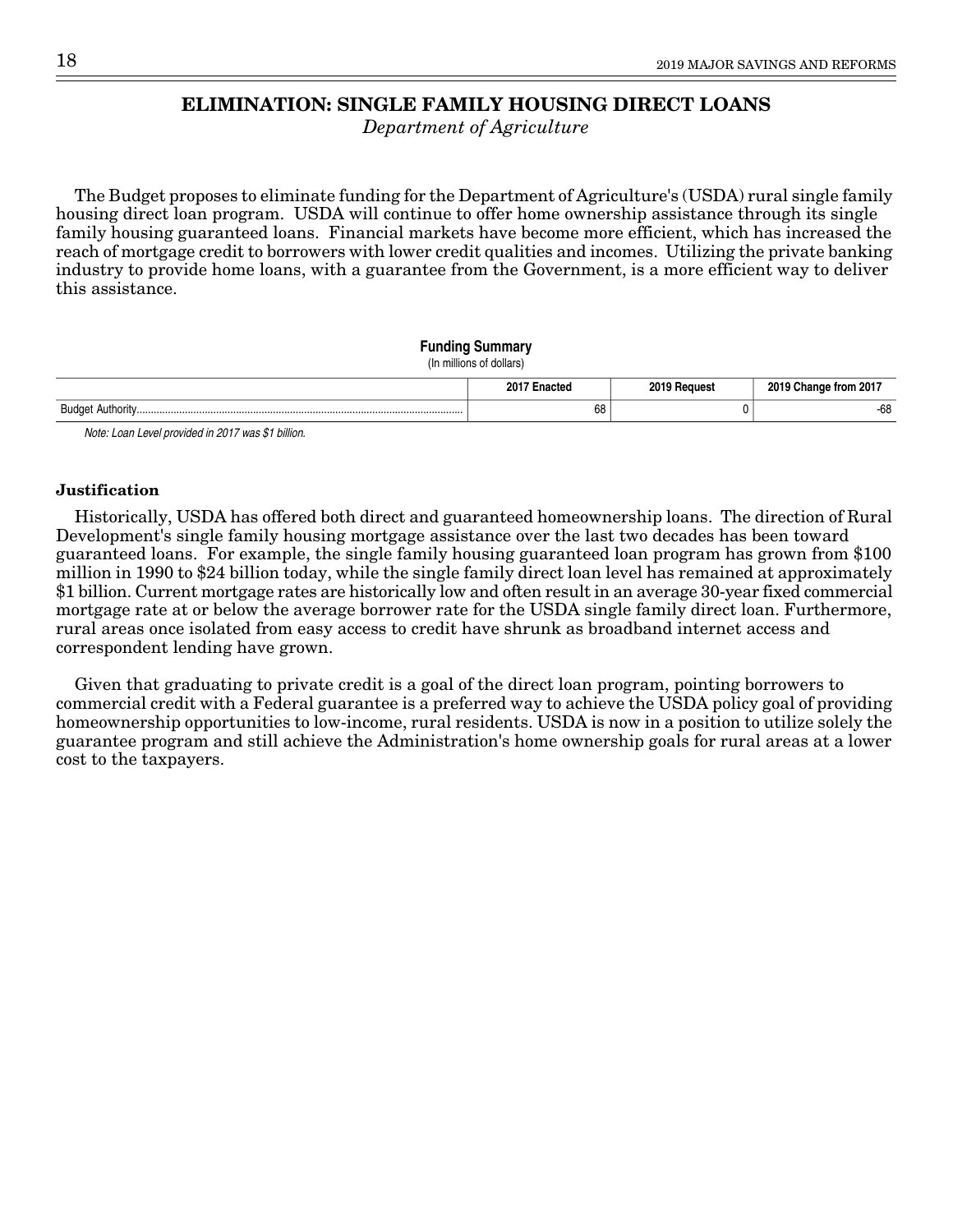# **ELIMINATION: ECONOMIC DEVELOPMENT ADMINISTRATION**

Department of Commerce

<span id="page-28-0"></span>The Budget proposes to eliminate the Economic Development Administration (EDA). EDA's grant programs are duplicative of other economic development programs within the Federal Government, as well as State and local efforts.

### **Funding Summary**

(In millions of dollars)

|                        | 20<br>acted | <b>0010</b> | ` from 201.<br>-<br>'' 'C |
|------------------------|-------------|-------------|---------------------------|
| Budgr<br>$A + ib - cu$ | 266         | ∪ו          | $\sim$<br>-25.            |

### **Justification**

EDA provides Federal assistance grants to communities in support of locally-developed economic plans. Types of projects funded by EDA grants include: small-scale infrastructure project; community planning efforts; and environmental studies.

The proposed elimination of EDA is part of a broader effort to eliminate duplicative and unauthorized economic development programs across the Federal Government. The Congress has not authorized EDA's development assistance grants since the authority expired in  $2008<sup>1</sup>$  A  $2011$  Government Accountability Office (GAO) report found that each of the 80 economic development programs at the four departments it reviewed (Departments of Commerce, Housing and Urban Development, Agriculture, and the Small Business Administration) overlapped with at least one of the other programs reviewed.<sup>2</sup>

Multiple administrations have questioned the effectiveness of many of EDA's grant programs. In particular, both the Bush and Obama Administrations proposed to eliminate or drastically reduce EDA's Public Works grant program, which provides small grants with limited impact to localized projects. Additionally, EDA has been cited by both GAO and the Department of Commerce's Office of Inspector General for inconsistent documentation and lack of transparency in the awards process for these programs.<sup>3,4</sup> Despite these concerns, and the requests from administrations of both political parties, the Congress continues to provide funding for EDA and the Public Works grant program, even though they have failed to authorize the program since its authorization expired in 2008.

The Budget provides \$15 million to conduct an orderly closure of EDA.

### **Citations**

<sup>1</sup> Congressional Budget Office: *Unauthorized Appropriations and Expiring Authorizations*, (January 2017).

 $^2$  Government Accountability Office: Efficiency and Effectiveness of Fragmented Economic Development Programs Are Unclear, GAO-11-477R, (May 2011).

 $^3$  Government Accountability Office: Documentation of Award Selection Decisions Could Be Improved, GAO-14-131, (February 2014);

 $4$  U.S. Department of Commerce, Office of Inspector General: *Economic Development Administration: Financial* Assistance Programs' Award Processes Promote Merit-Based Selection Decisions CFDA Nos. 11.300, 11.303-11.305, and 11.307, Financial Audit Report No. DEN-11580, (December 2000).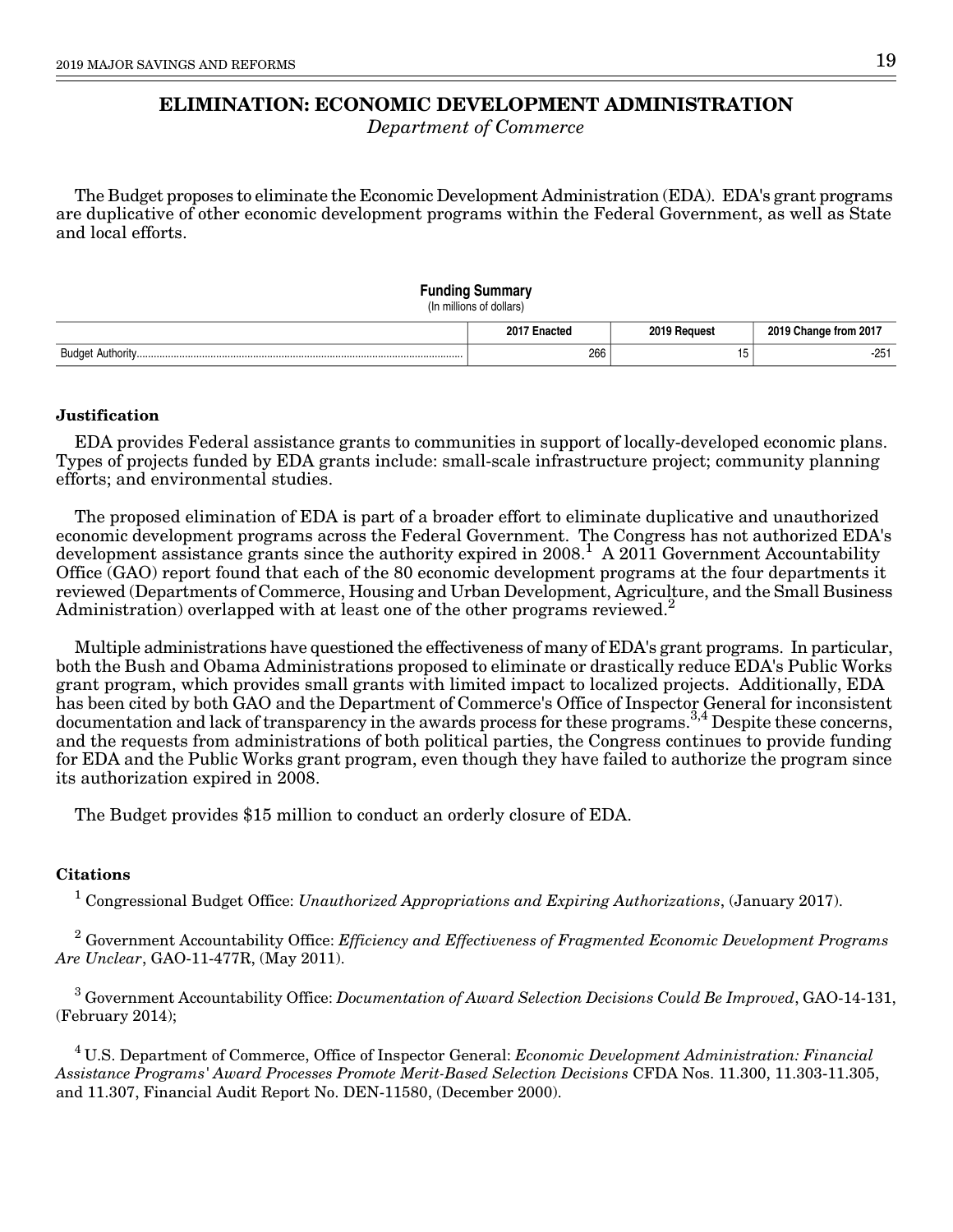# **ELIMINATION: MANUFACTURING EXTENSION PARTNERSHIP**

Department of Commerce

<span id="page-29-0"></span>The Budget proposes to eliminate Federal funding for the Manufacturing Extension Partnership (MEP), saving \$125 million after accounting for the cost of closing the program. The Administration is seeking to end funding for organizations that duplicate the efforts of other Federal programs, or the non-profit and private sectors. In 2019 the National Institute of Standards and Technology will work to transition MEP centers solely to non-Federal revenue streams, as was intended when the program was first established.

### **Funding Summary**

### (In millions of dollars)

|                    | 201<br>nacted | 0010 E | - 11 01 11<br><b>LUI</b> |
|--------------------|---------------|--------|--------------------------|
| Budae<br>Authority | 130           |        | 105<br>ں ے ا<br>$\sim$   |

### **Justification**

The Federal MEP program subsidizes advisory and consulting services for small and medium-sized manufacturers through a network of State MEP centers. When the program began, Federal funding for a center was limited to no more than six years to stand up the center, after which the center was intended to transition to entirely non-Federal funding sources. However, many of these MEP centers have been receiving Federal funding for decades, and many of the services provided by MEP centers can be obtained elsewhere.

For many years critics have labeled the MEP program as "corporate welfare" since it provides direct support to industry,  $\frac{1}{2}$  and the Congressional Budget Office identified the program as suitable for elimination  ${\rm nearly~a~decade~ago.}^3$ 

### **Citations**

 $^1$  United States Senate Committee on Government Affairs: The Advanced Technology Program and other Corporate Subsidies, Statement of Stephen Moore, Director of Federal Policy, CATO Institute, (June 3, 1997).

 $^2$  Republican Study Committee: Fiscal Year 2017 Blueprint for a Balanced Budget 2.0.

 $3$  Congressional Budget Office: *Budget Options: Volume 2, (August 2009)*.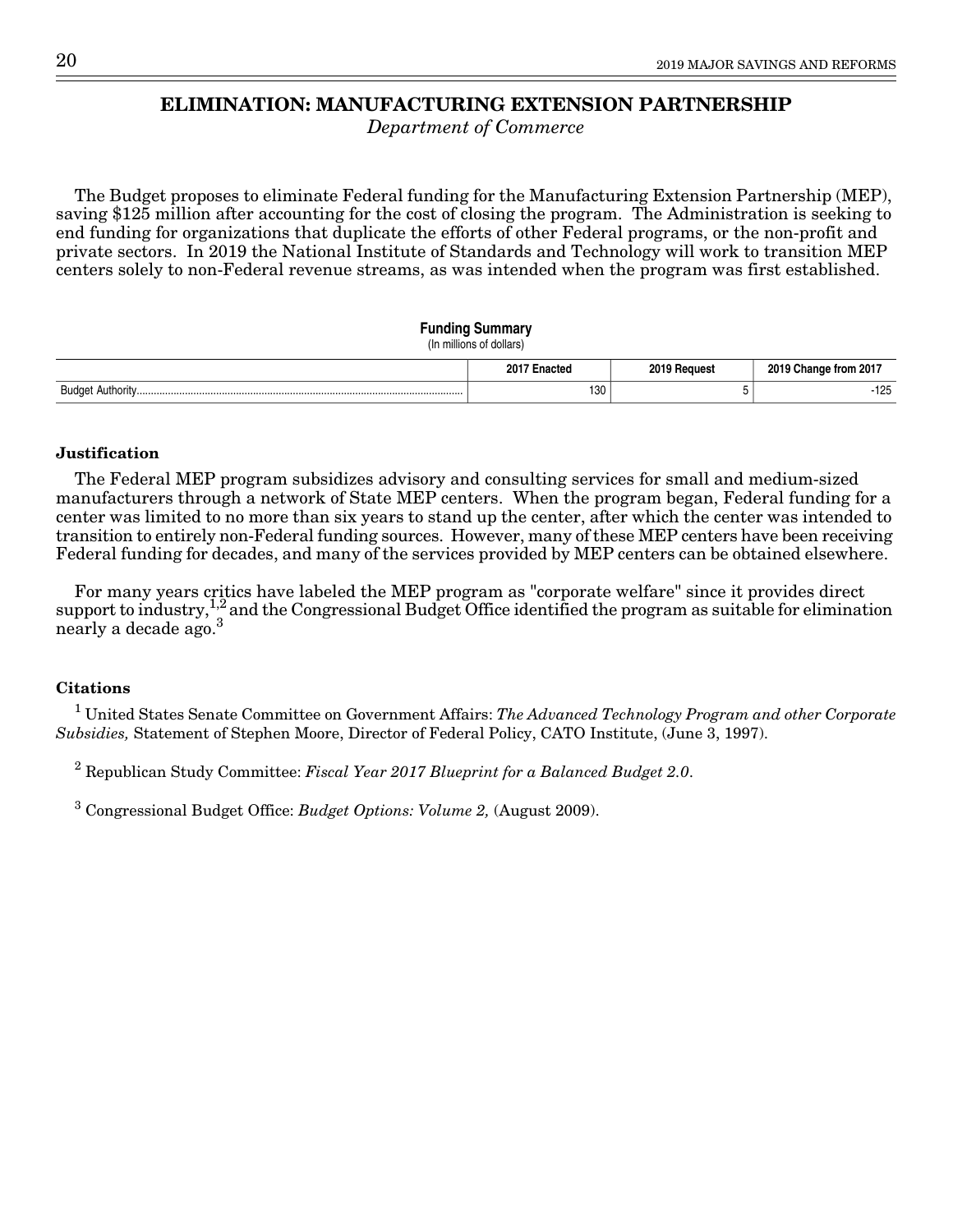# <span id="page-30-0"></span>**ELIMINATION: NATIONAL OCEANIC AND ATMOSPHERIC ADMINISTRATION GRANTS AND EDUCATION**

Department of Commerce

The Budget proposes to eliminate funding for several lower priority and, in some cases, unauthorized, National Oceanic and Atmospheric Administration (NOAA) grant and education programs, including Sea Grant; the National Estuarine Research Reserve System; Coastal Zone Management Grants; the Office of Education; and the Pacific Coastal Salmon Recovery Fund. These eliminations would allow NOAA to better target remaining resources to core missions and services.

### **Funding Summary**

(In millions of dollars)

| 2017 E<br>™nacteo | 2019 F<br>Reauest | 2019<br>↑from 201<br>Change |
|-------------------|-------------------|-----------------------------|
| 070<br>ں ہے       |                   | 070<br>د ، ے-               |

### **Justification**

These grant and education programs generally support State, local, and/or industry interests, and these entities may choose to continue some of this work with their own funding. In addition, these grants often are not optimally targeted, in many instances favoring certain species or geographic areas over others, or distributing funds by formula rather than directing them to programs and projects with the greatest need or potential benefit. NOAA will continue to serve as a resource and provide technical assistance as appropriate on many of the issues funded by these programs. For example, the Budget would continue to provide support for NOAA's Coastal Zone Management and Services program, which makes available science, data, and technical assistance to State, local, and other entities to inform coastal management and development.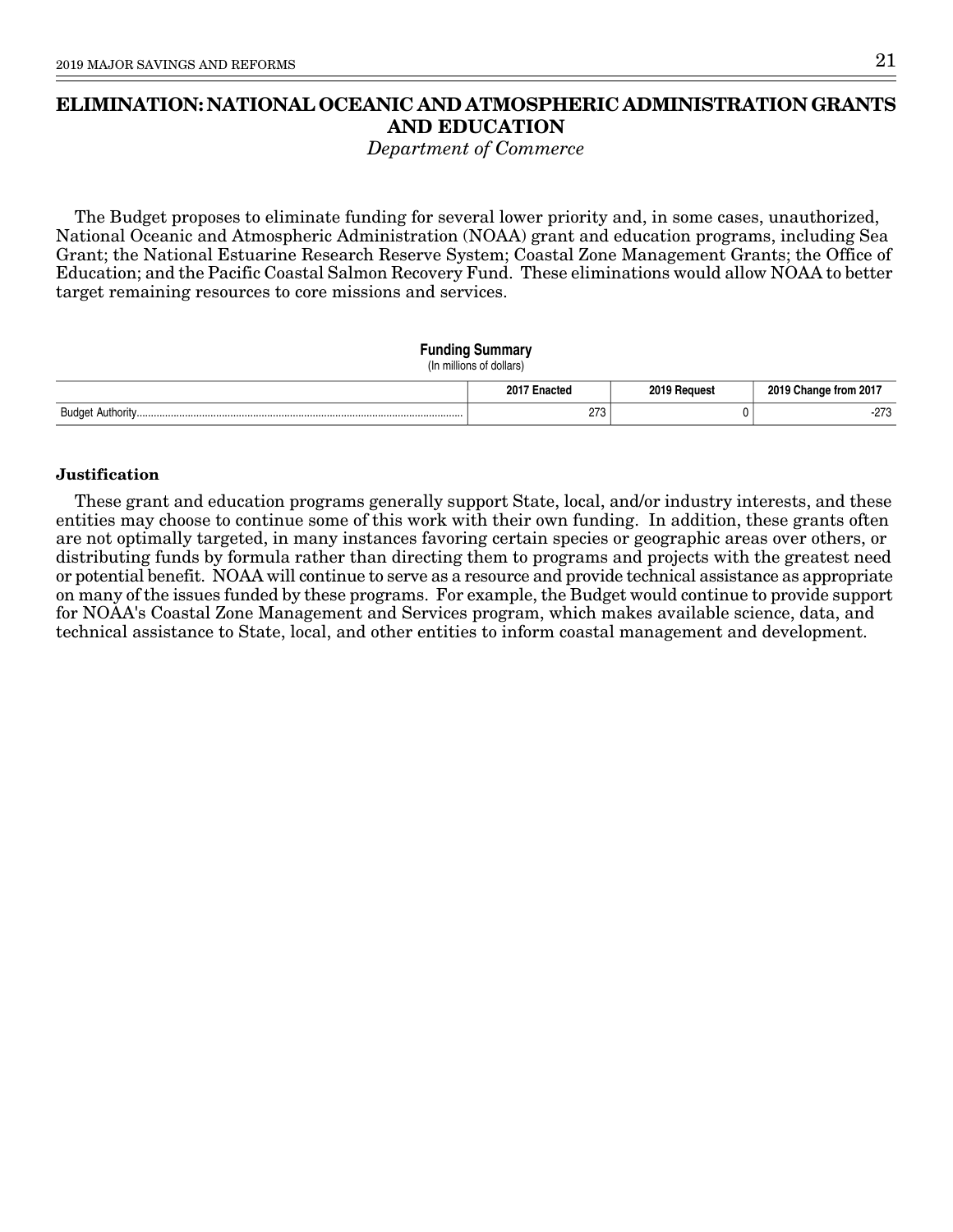# <span id="page-31-0"></span>**ELIMINATION: 21ST CENTURY COMMUNITY LEARNING CENTERS**

Department of Education

The Budget proposes to eliminate the 21st Century Community Learning Centers (21st CCLC) program given performance data demonstrates that the program is not achieving its goals. Additionally, Federal, State, local, or private funds, including the \$15 billion Title I program could support the provision of 21st CCLC activities.

### **Funding Summary** (In millions of dollars)

|                                           | $20^{\circ}$ | 0010    | ↑ from 201.   |
|-------------------------------------------|--------------|---------|---------------|
|                                           | ∃nacteo      | Reauesi | <b>Change</b> |
| Rudo<br>$A + B - C$<br>AUTION<br>− uv<br> | .192         |         | ,192          |

### **Justification**

The 21st CCLC program, authorized under the Every Student Succeeds Act of 2015, enables communities to establish or expand centers that provide additional student learning opportunities through before- and after-school programs, and summer school programs, aimed at improving student academic outcomes. While research has demonstrated positive findings on the impact of afterschool programs overall, the subset of afterschool programs funded by 21st CCLC are not, on the whole, helping students meet challenging State academic standards. For example, on average, from 2013 to 2015, less than 20 percent of program participants improved from not proficient to proficient or above on State assessments in reading and mathematics. Additionally, student improvement in academic grades was limited, with States reporting higher math and English grades for less than half of regular program participants. These recent results are consistent with findings of the last rigorous national evaluation of the program, conducted in 2005, which also found the program had limited academic impact.<sup>1</sup> Additionally, nearly 60 percent of students attend 21st CCLC for fewer than 30 days a year, suggesting that the majority of families with participating students do not use the program for childcare.

These data strongly suggest that the 21st CCLC is not generating the benefits commensurate with an annual investment of more than \$1 billion in limited Federal education funds. Moreover, the provision of before- and after-school academic enrichment opportunities may be better supported with other Federal, State, local, or private funds, including the \$15 billion Title I Grants to Local Educational Agencies program.

### **Citations**

<sup>1</sup>U.S. Department of Education, National Center for Education Evaluation and Regional Assistance: When Schools Stay Open Late: The National Evaluation of the 21st Century Community Learning Centers Program: Final Report, (October 2004).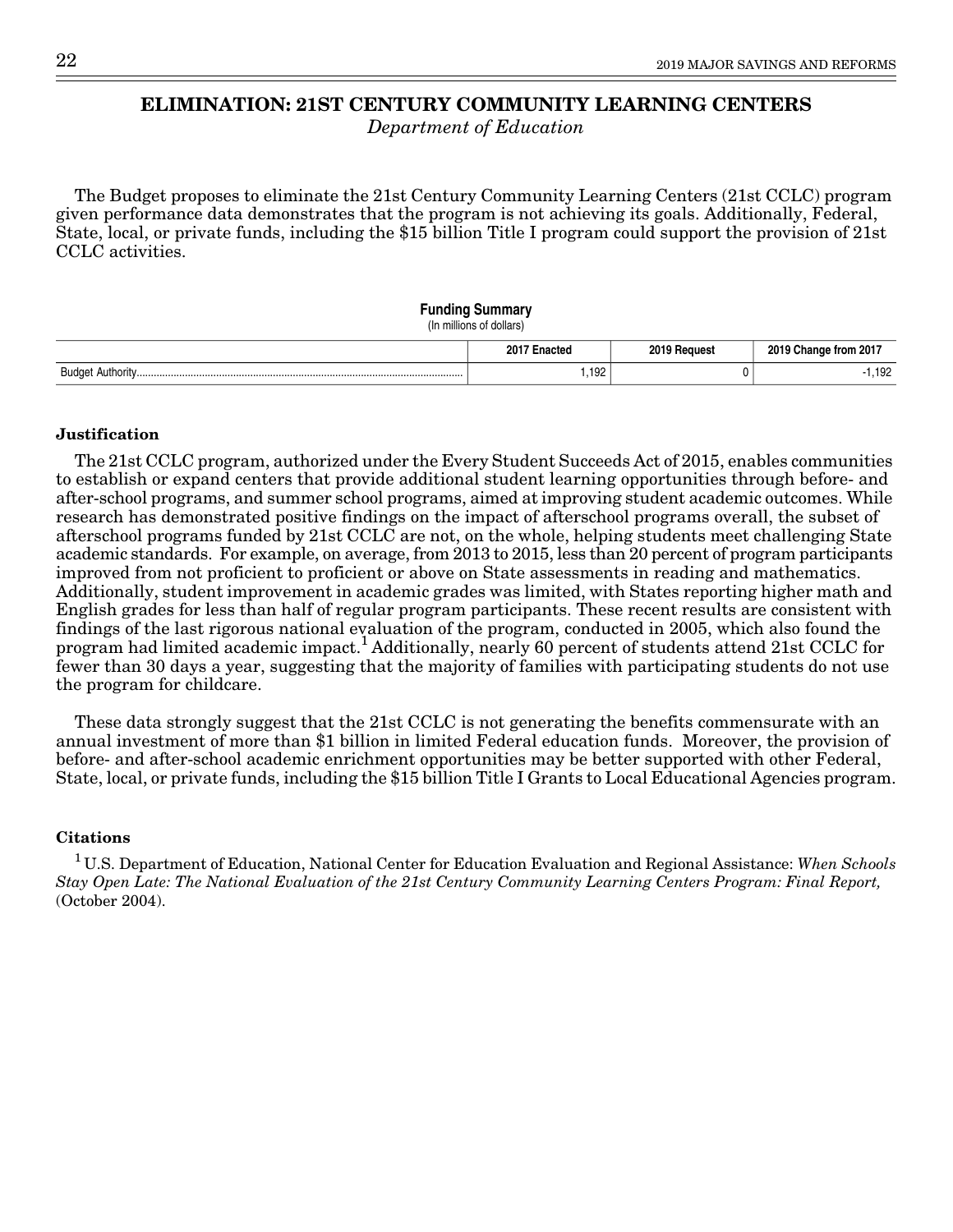# <span id="page-32-0"></span>**ELIMINATION: COMPREHENSIVE LITERACY DEVELOPMENT GRANTS**

Department of Education

The Budget proposes to eliminate the Comprehensive Literacy Development Grants program (formerly known as Striving Readers), given the program has limited impact and duplicates activities that may be supported with other Federal, State, local, and private funds.

### **Funding Summary**

(In millions of dollars)

|                    | 2011<br>.nootor<br>nacieo | <b>2010</b><br><b>Portuesi</b> | 2019<br>↑ from 201<br>⊃nange ∵ |
|--------------------|---------------------------|--------------------------------|--------------------------------|
| Budae<br>Authority | 190                       |                                | $-190$                         |

### **Justification**

The Comprehensive Literacy Development Grants program makes competitive awards to States to improve literacy instruction from birth through grade 12. The program has limited impact and duplicates activities that may be supported by other sources of both Federal and non-Federal funds. For example, the Title I Grants to Local Educational Agencies program provides over \$15 billion to more than 14,000 school districts that may be used to support effective, evidence-based reading instruction. By comparison, the last cohort of Striving Readers grants served only six States and just a handful of districts in each State. Moreover, a 2015 study by the Institute of Education Sciences indicated that a majority (six out of 10) of the interventions implemented by the 2009 and 2006 grant cohorts had no discernible effects on reading achievement.<sup>1</sup> States or school districts that want to test or expand the use of evidence-based literacy instruction may seek funding under the Education Innovation and Research program, which provides grant awards for scaling up effective practices that are comparable in size to those available through the Comprehensive Literacy Development Grants program.

### **Citations**

<sup>1</sup> U.S. Department of Education, National Center for Education Evaluation and Regional Assistance, Institute of Education Sciences: Summary of Research Generated by Striving Readers on the Effectiveness of Interventions for Struggling Adolescent Readers, NCEE 2016-4001, (2015).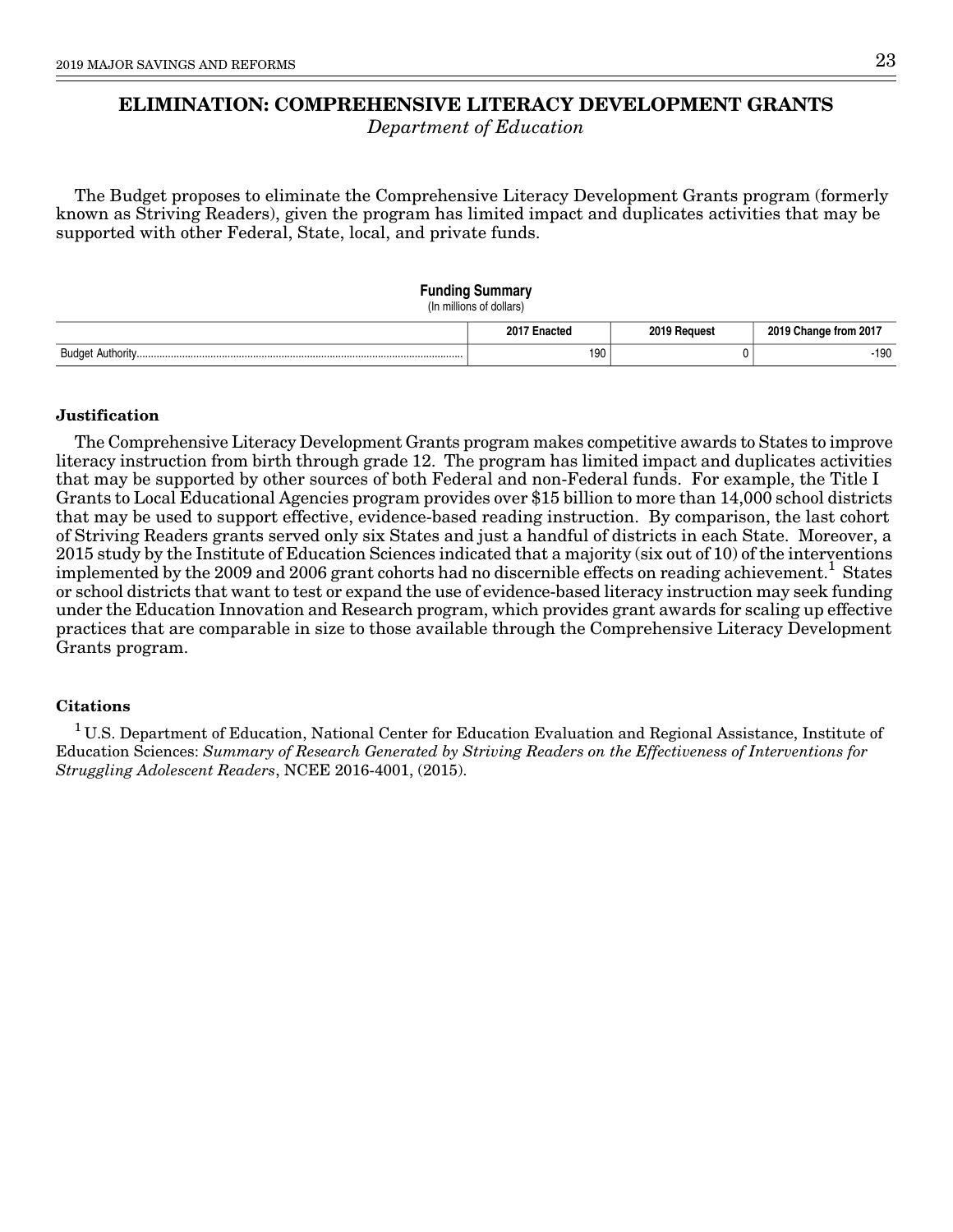# <span id="page-33-0"></span>**ELIMINATION: FEDERAL SUPPLEMENTAL EDUCATIONAL OPPORTUNITY GRANTS**

Department of Education

The Budget proposes to eliminate the Federal Supplemental Educational Opportunity Grant (SEOG) program, given the program is a less targeted way to deliver need-based grant aid than Pell Grants. Eliminating the program would also reduce complexity in Federal student aid.

# **Funding Summary**

|  |  |  | (In millions of dollars) |  |  |  |  |
|--|--|--|--------------------------|--|--|--|--|
|--|--|--|--------------------------|--|--|--|--|

|                               | $2017 -$ | $201^\circ$    | 2019             |
|-------------------------------|----------|----------------|------------------|
|                               | ⊞nacte⊾  | <b>Request</b> | Change from 2017 |
| Budge<br>$A \cdot B \wedge C$ | 733      |                | 700<br>-733      |

### **Justification**

The SEOG program provides need-based grant aid to eligible undergraduate students to help reduce financial barriers to postsecondary education. Currently, SEOG awards are not optimally allocated based on a student's financial need, despite being a need-based program. Although participating institutions must give "priority" in awarding SEOG funds to Pell-eligible students, there is no requirement that the size of these awards be tied to the need of the student. As a result, institutions are given the discretion to provide larger SEOG awards to students that do not exhibit the highest need. In fact, Department of Education data show that the average dependent-student SEOG award in award year 2015-2016 increased as student income levels increased. Furthermore, provisions in the SEOG funding allocation formula also distort the targeting of aid. For example, Department data show that about 69 percent of Pell funding goes to students attending public four-year or public two-year institutions, while only 52 percent of SEOG funds go to these institutions. Moreover, the SEOG program is part of a complex array of Federal aid programs that could benefit from better targeting of aid to needy students. This program's authorization expired in 2014.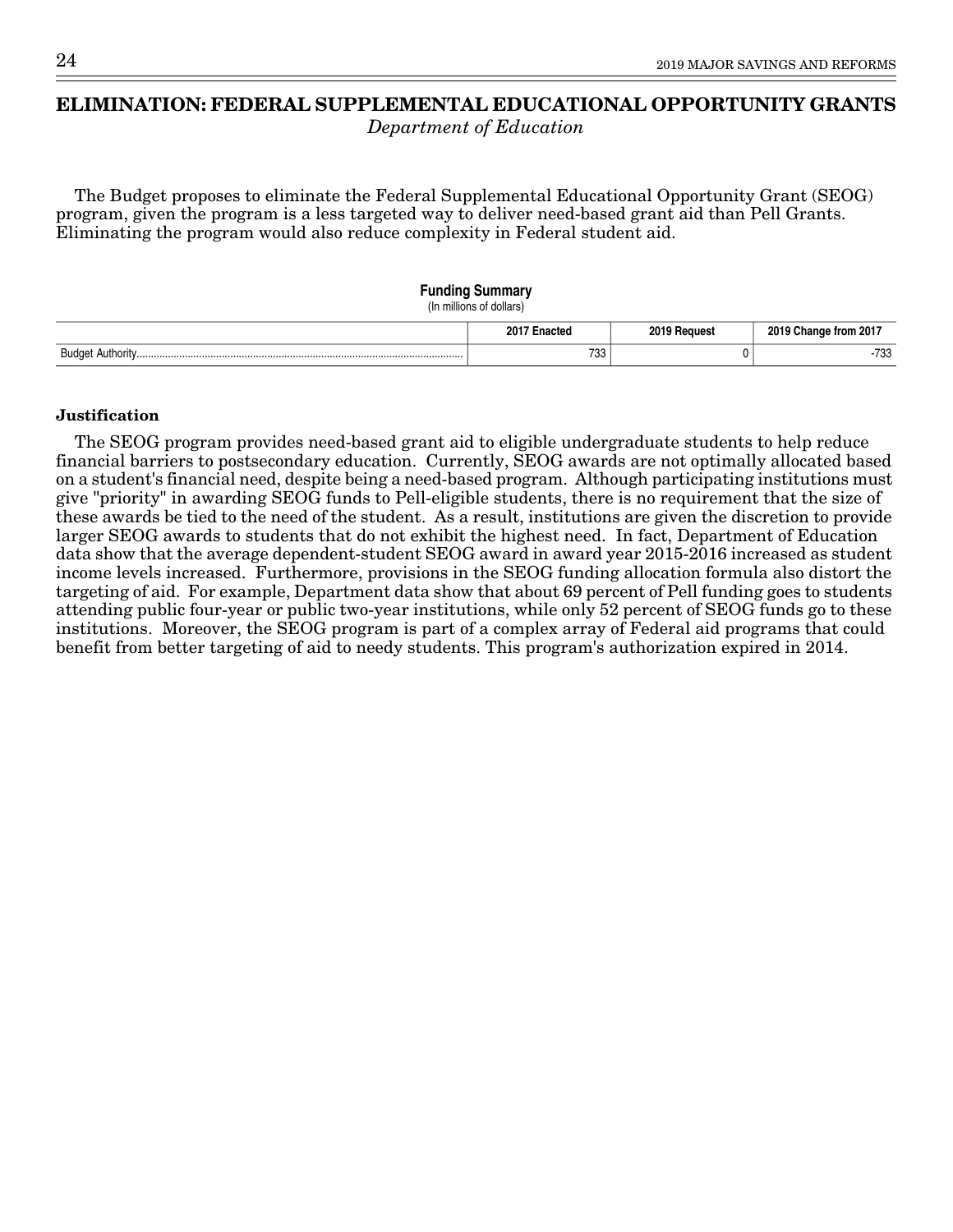# **REDUCTION: FEDERAL WORK STUDY**

Department of Education

<span id="page-34-0"></span>The Budget proposes to significantly reduce the Federal Work Study (FWS) program while reforming it to support workforce and career-oriented training opportunities for low-income undergraduate students in order to create pathways to high-paying jobs.

### **Funding Summary**

(In millions of dollars)

|                                        | 20<br>acted | <b>0010</b>   | ` from 201.<br>1 I C<br>- |
|----------------------------------------|-------------|---------------|---------------------------|
| Budo <sup>r</sup><br>$A + ib - cu$<br> | 990         | 200<br>$\sim$ | $-790$                    |

### **Justification**

The FWS program assists needy undergraduate and graduate students in financing postsecondary education costs through part-time employment. However, the program includes outdated provisions in allocating funding and in determining student need that make it inefficient at allocating funds to the neediest students. It is also not well-designed to use the employment as an opportunity to advance students' career and training opportunities. Studies have shown very low rates of students reporting that their FWS jobs are related to their career goals or majors.<sup>1</sup>

According to Department data, dependent students with family incomes at or above \$30,000 received 66 percent of FWS funds compared to 33 percent of FWS funds going to students with family incomes below \$30,000. Independent students, who typically have lower family incomes, received 47 percent of all Pell Grant aid, but only received 18 percent of FWS funds. This program's authorization expired in 2014.

The Budget would reform the program to both improve its targeting and its ability to provide students with career-oriented training. The program would allocate funds to schools based, in part, on enrollment of Pell recipients. Schools could fund individual students through subsidized employment, paid internships, or other designs provided the placements were career or academically relevant. Schools could also fund broader programs that served multiple students that expose students to or build their preparedness for careers.

### **Citations**

 $^1$  Wisconsin HOPE Lab: What We're Learning: Work-Study Program A Data Update from the Wisconsin HOPE Lab, Data Brief 16-06, (October 19, 2016).; Scott-Clayton et al.: Should student employment be subsidized? Conditional counterfactuals and the outcomes of work-study participation, Economics of Education Review, 52, 1–18 (2016).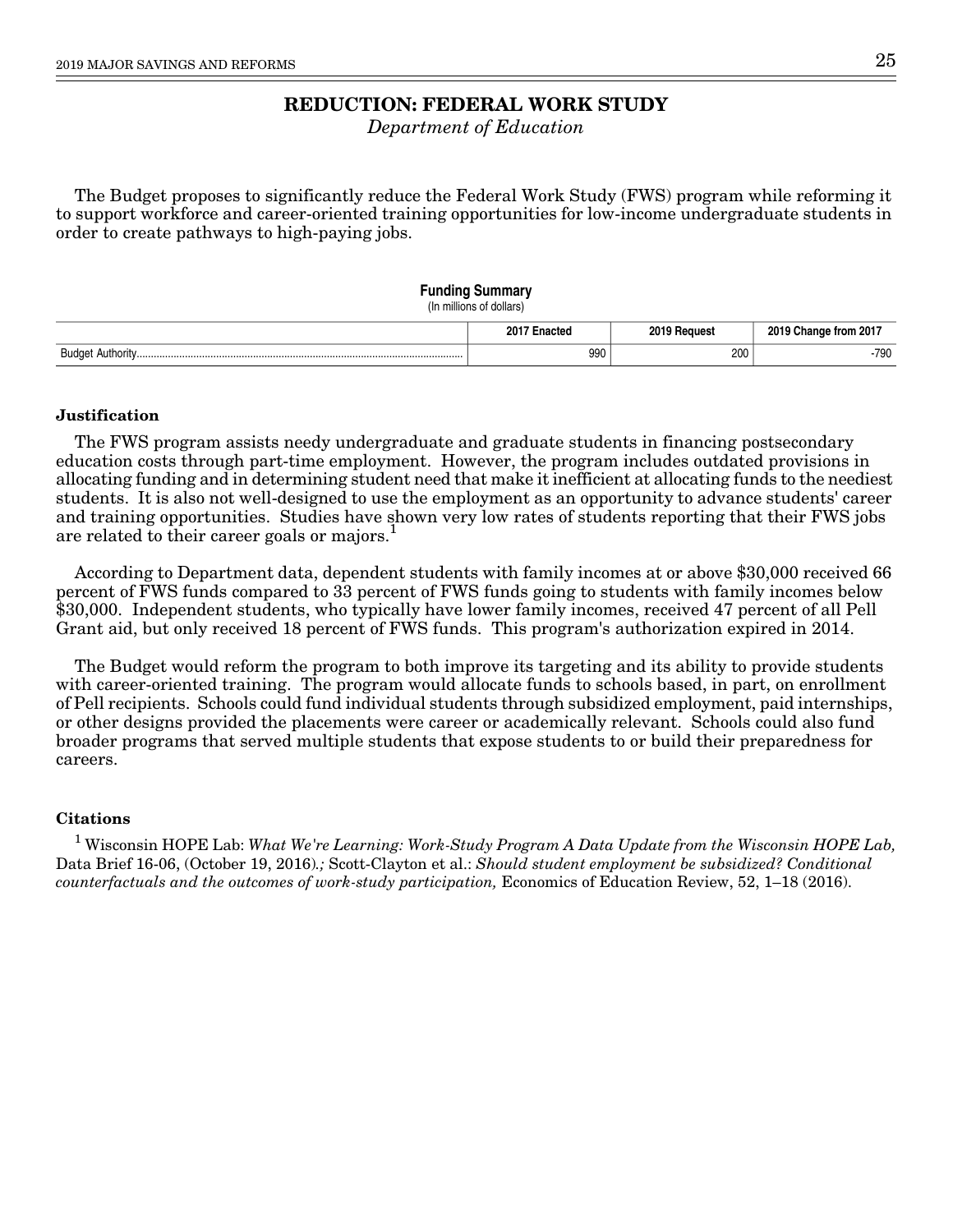# <span id="page-35-0"></span>**ELIMINATION: GAINING EARLY AWARENESS AND READINESS FOR UNDERGRADUATE PROGRAMS (GEAR UP)**

Department of Education

The Budget eliminates Gaining Early Awareness and Readiness for Undergraduate Programs (GEAR UP), consistent with the Administration's belief in reducing the Federal role in education, eliminating duplicative programs, and reallocating scarce Federal resources to higher priority programs. Many of the activities supported under GEAR UP can be supported through the Administration's proposal to transition the Federal TRIO Programs into a consolidated State formula grant program that would support activities - including those authorized under GEAR UP - to help low-income and other disadvantaged students progress through the academic pipeline from middle school through postsecondary.

| <b>Funding Summary</b><br>(In millions of dollars) |              |              |                       |
|----------------------------------------------------|--------------|--------------|-----------------------|
|                                                    | 2017 Enacted | 2019 Request | 2019 Change from 2017 |
|                                                    | 340          |              | -340                  |

### **Justification**

GEAR UP provides grants to States to support college preparation and awareness activities to ensure low-income elementary, middle, and secondary students are prepared for and enroll in postsecondary education. The program is authorized by the Higher Education Act (HEA), which has not been reauthorized since the 2008 Higher Education Opportunity Act. Authorization of the HEA technically expired in 2014.

There is limited rigorous evidence that the GEAR UP program is effective, particularly in achieving the program's ultimate objectives of increasing high school graduation and college enrollment rates. For example, although a 2008 evaluation found a positive association between GEAR UP participation and some early outcomes such as increasing students' and parents' knowledge of postsecondary opportunities, and increasing rigorous course-taking, there was no indication of an association with improved grades or school behavior, and the evaluation did not report on high school graduation or college enrollment outcomes.<sup>1</sup>

In addition, many of the activities supported under GEAR UP can be supported through the ESEA Title I grants to States and the Administration's proposal to restructure the Federal TRIO Programs. Under the proposal to transition Federal TRIO programs into a consolidated State formula grant program, the Department of Education would provide funding directly to States to support activities to help low-income and other disadvantaged students progress through the academic pipeline from middle school through postsecondary education. This proposal would shift authority and responsibility from the Federal government to the States; improve alignment between Federal resources and need; invest in activities that are most supported by evidence; and enable the Department to re-allocate limited staff resources from competition-related activities to areas that are critical to help ensure appropriate and effective use of limited taxpayer resources, such as grant monitoring and oversight, performance improvement, and program evaluation. The Administration believes that restructuring the Federal TRIO programs into a single State formula grant program, including incorporating activities authorized under GEAR UP, would yield significant program management efficiencies and support more effective uses of Federal resources.

### **Citations**

<sup>1</sup>U.S. Department of Education, Office of Planning, Evaluation, and Policy Development, Policy and Program Studies Service: Early Outcomes of the GEAR UP Program: Final Report, (2008).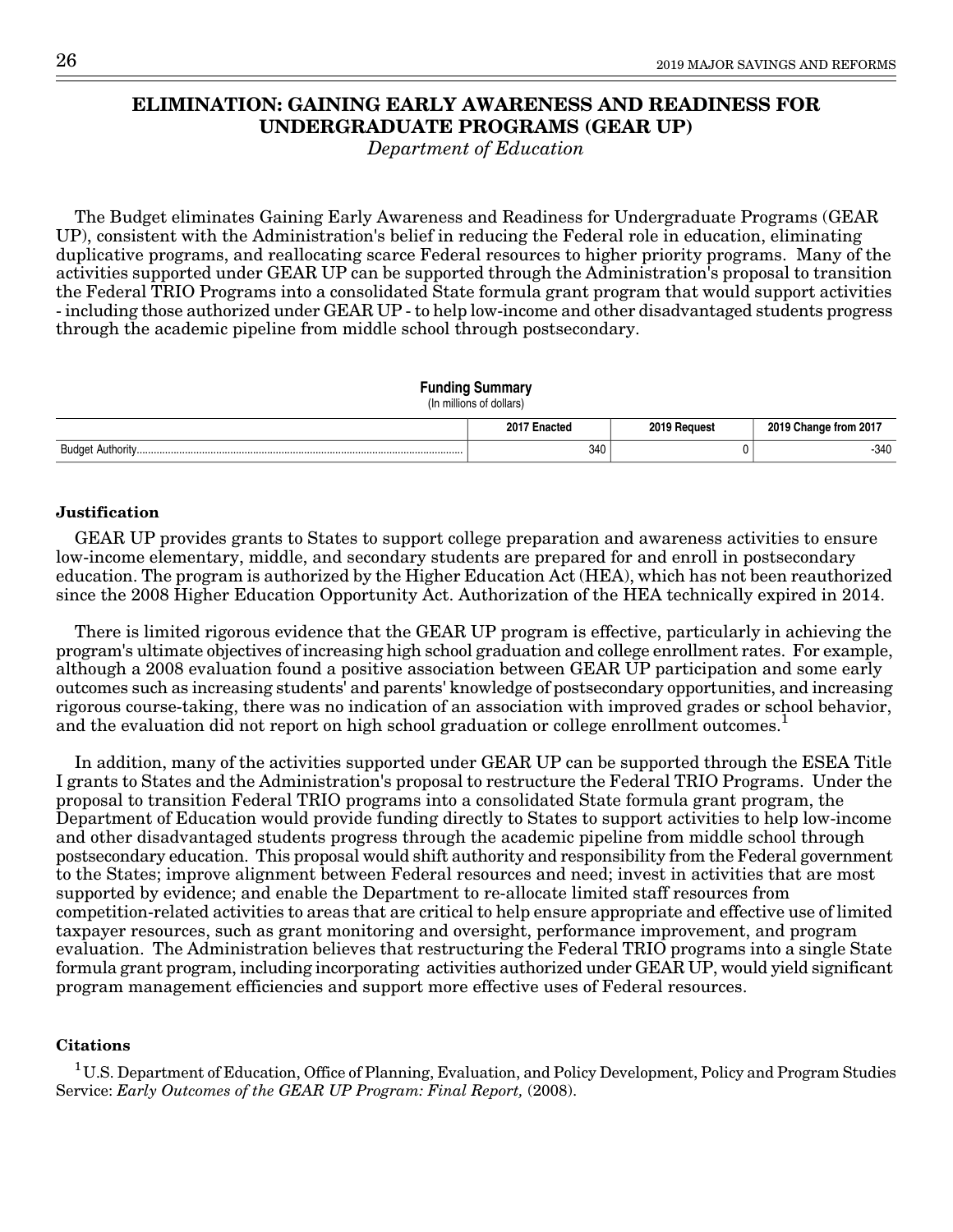# **ELIMINATION: IMPACT AID PAYMENTS FOR FEDERAL PROPERTY**

Department of Education

The Budget proposes to eliminate Impact Aid Payments for Federal Property. These payments compensate school districts for the presence of Federal property, without regard for the presence of federally-connected students, and therefore do not necessarily support the education of federally-connected students, which is the intent of the Impact Aid program.

### **Funding Summary**

#### (In millions of dollars)

|                              | -<br>۵υ.<br>.<br>uuu<br>.<br>$\sim$ | $0010 -$<br><b>מוווחם</b><br><br>$\sim$ $\sim$ | 001<br>нон<br>. בטובי |
|------------------------------|-------------------------------------|------------------------------------------------|-----------------------|
| Budr<br>$A \cdot B \wedge C$ | 69                                  |                                                | $-69$                 |

### **Justification**

The primary purpose of the Impact Aid program is to help pay for the education of federally-connected children, and fund programs that serve federally-connected children. The Payments for Federal Property program compensates school districts for lost property tax revenue due to the presence of Federal lands without regard to whether those districts educate any federally-connected children as a result of the Federal presence. When this authority was established in 1950, its purpose was to provide assistance to local educational agencies (LEAs) in cases where the Federal Government had imposed a substantial and continuing burden by acquiring a considerable portion of real property in the LEA. The law applied only to property acquired since 1938 because, in general, LEAs had been able to adjust to acquisitions that occurred before that time. The Administration believes that the majority of LEAs receiving assistance under this program have now had sufficient time to adjust to the removal of the property from their tax rolls.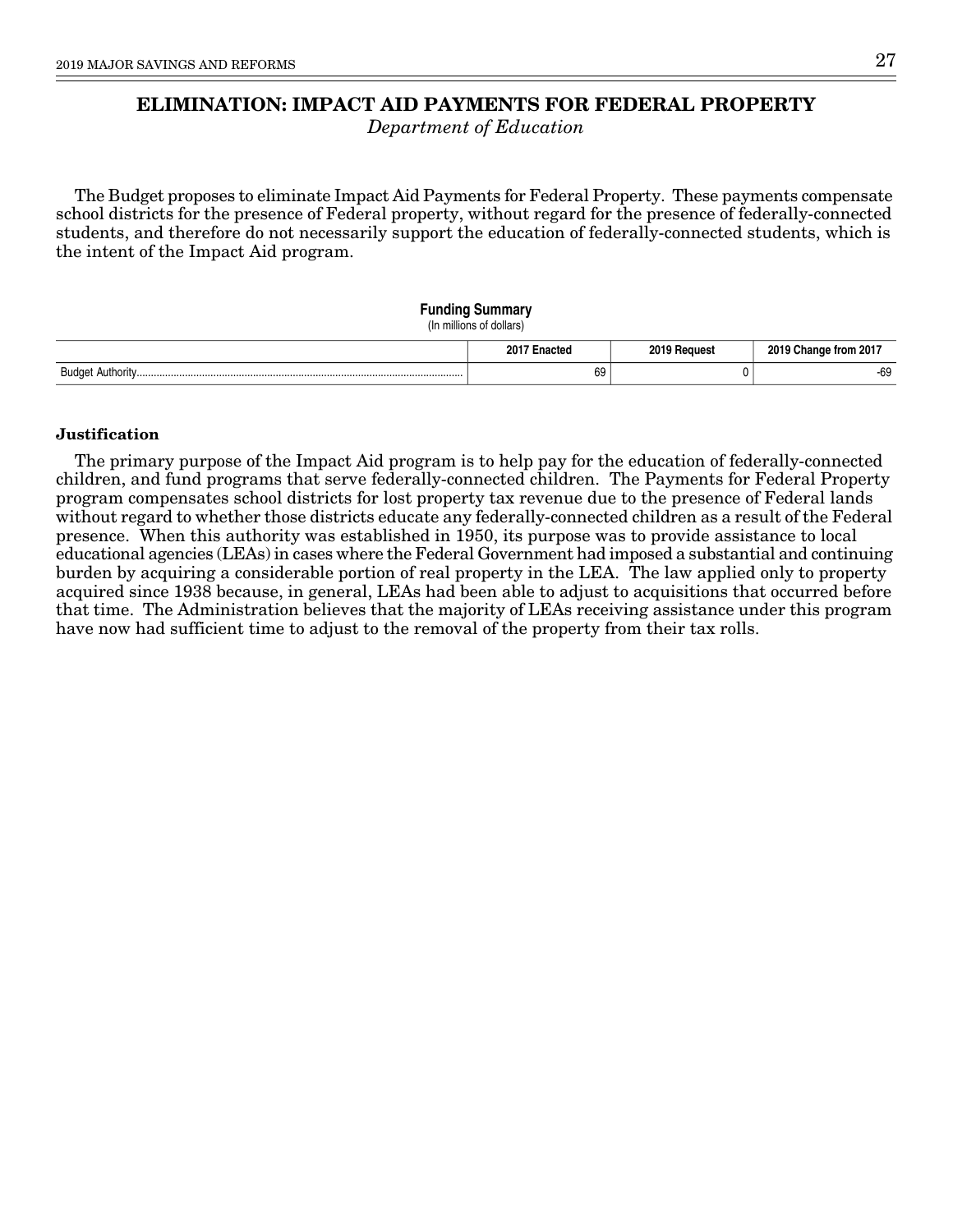# **ELIMINATION: INTERNATIONAL EDUCATION**

Department of Education

The Budget proposes to eliminate the International Education and Foreign Language Studies Domestic and Overseas Programs, which are designed to strengthen the capability and performance of American education in foreign languages and international studies. Other Federal agencies, whose primary missions are national security, implement similar programs and are better equipped to support the objective of these programs.

#### **Funding Summary** (In millions of dollars)

|                                 | 2017 E<br>:nacted<br>__ | 2019 Request | <b>201</b>   |
|---------------------------------|-------------------------|--------------|--------------|
| <b>Budget</b><br>esse Authorine | 70<br>1 L               |              | $\mathbf{a}$ |

#### **Justification**

Grants are awarded to institutions of higher education to support centers, programs, and fellowships to increase the number of experts in foreign languages and international studies, meet national needs, and strengthen the teaching and research of foreign languages and international education at all levels. While the Administration recognizes the critical need for our Nation to have a readily available pool of international, regional, and advanced language experts for economic, foreign affairs, and national security purposes, it is unclear that this goal is consistent with the Department of Education's core mission. Other Federal agencies, whose primary missions are national security, implement similar programs and are better equipped to support this critical objective. Therefore, the Budget proposes to eliminate these duplicative programs. These programs are authorized by the Higher Education Act (HEA), which has not been reauthorized since the 2008 Higher Education Opportunity Act. Authorization of the HEA expired in 2014.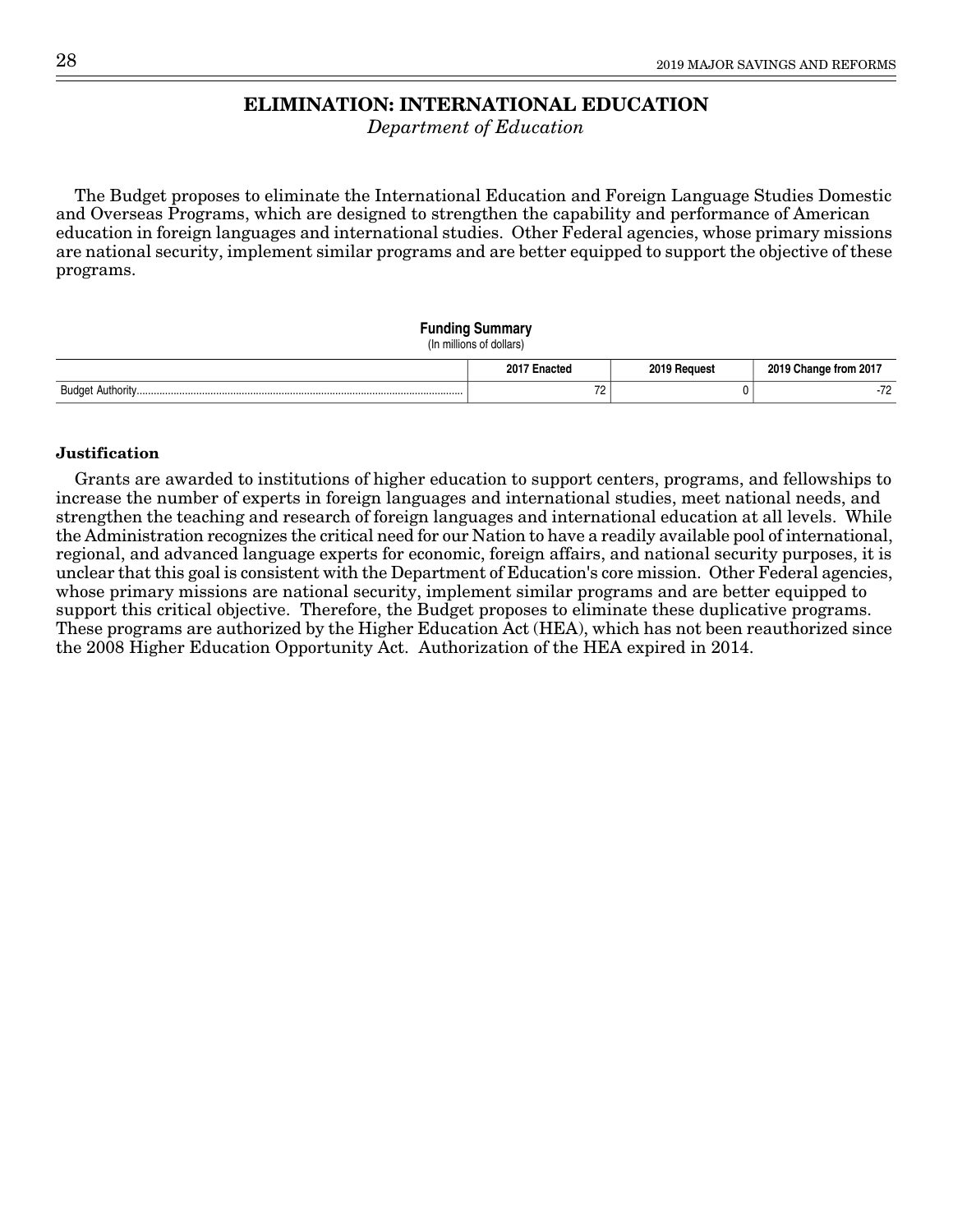# **ELIMINATION: PROMISE NEIGHBORHOODS**

Department of Education

The Budget proposes to eliminate the Promise Neighborhoods program as part of an effort to refocus the Department of Education's investments on formula programs that put decision-making power back in the hands of States and local communities. Additionally, Promise Neighborhood activities and interventions could continue to be supported by other Federal, State, and local resources.

### **Funding Summary** (In millions of dollars) **2017 Enacted 2019 Request 2019 Change from 2017** Budget Authority................................................................................................................... 73 0 -73

#### **Justification**

The Promise Neighborhoods program, authorized under the Every Student Succeeds Act of 2015, provides competitive grants that help distressed communities provide students and their families with a continuum of services and support in order to improve academic and developmental outcomes. The Budget proposes eliminating the Promise Neighborhoods program as part of an effort to refocus the Department of Education's investments on formula programs that put decision-making power back in the hands of States and local communities. Additionally, Promise Neighborhood activities and interventions can continue to be supported by other Federal, State, local, and private resources.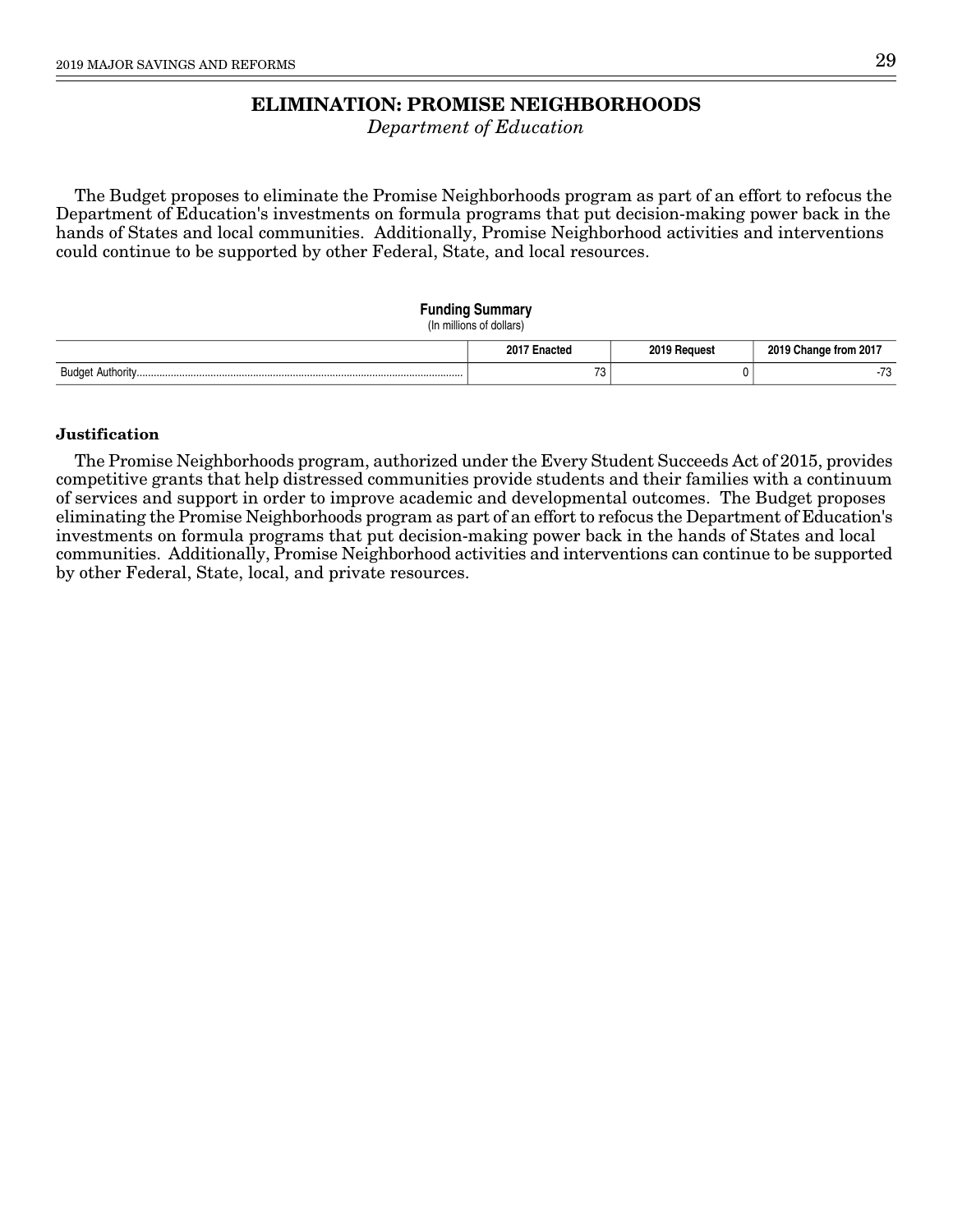# **ELIMINATION: STATEWIDE LONGITUDINAL DATA SYSTEMS**

Department of Education

The Budget proposes to eliminate the Statewide Longitudinal Data Systems (SLDS) program because the program has already successfully completed its mission and is no longer needed to establish Statewide longitudinal data systems.

### **Funding Summary** (In millions of dollars) **2017 Enacted 2019 Request 2019 Change from 2017** Budget Authority................................................................................................................... 32 0 -32

### **Justification**

The SLDS program provides grants and technical assistance to help States design, develop, and implement Statewide longitudinal data systems to efficiently and accurately manage, analyze, disaggregate, and use individual student data. This program has successfully fulfilled its purpose - 47 States, the District of Columbia, Puerto Rico, the U.S. Virgin Islands, and American Samoa have received awards allowing them to set up longitudinal data systems to answer key questions about education. As States shift from establishing data systems to actually using the data, there is no longer any need for a large Federal investment.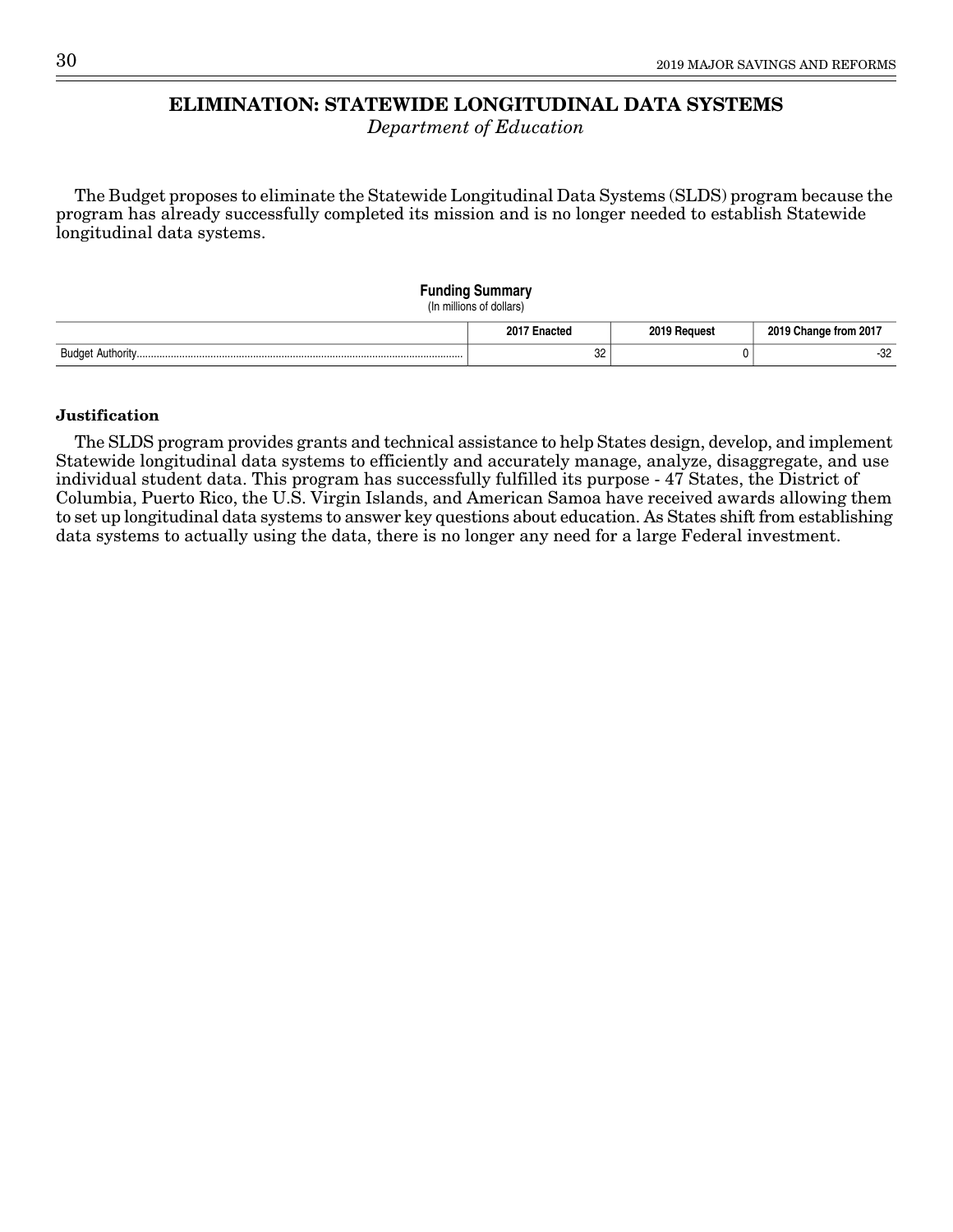# **ELIMINATION: STRENGTHENING INSTITUTIONS**

Department of Education

The Budget proposes to eliminate funding for the Strengthening Institutions Program (SIP). SIP is authorized by Title III of the Higher Education Act (HEA). Titles III and V of the HEA authorize numerous programs that support Historically Black Colleges and Universities (HBCUs) and Minority-Serving Institutions (MSIs). SIP is duplicative of the other Title III and V programs that provide program funding for institutional support activities. The Budget would preserve funding for programs that support HBCUs, consistent with the President's executive order on HBCUs, and streamline funding for MSIs.

### **Funding Summary**

(In millions of dollars)

|                                     | ۵υ.<br>.<br>  | 0.017 | ΉΤ. |
|-------------------------------------|---------------|-------|-----|
| dudar<br>. AUINONIV………………………………………… | 07<br>$\circ$ |       |     |

### **Justification**

All of the institutional support activities authorized under SIP are also authorized under other HEA Title III and V programs that provide discretionary and mandatory funding for a wide range of authorized institutional support activities, including strengthening infrastructure and enhancing fiscal stability. Strengthening the quality of educational opportunities in institutions of higher education dedicated to serving low-income and minority students is a critical part of the Administration's efforts to foster more and better opportunities in higher education for communities that are often underserved, as the President asserted in his executive order on HBCUs. Accordingly, the Budget would protect funding for Title III and V programs that support HBCUs and MSIs that specifically serve large numbers of minority students.

SIP and other Title III and V programs are authorized by the Higher Education Act (HEA), which has not been reauthorized since the 2008 Higher Education Opportunity Act. Authorization of the HEA technically expired in 2014.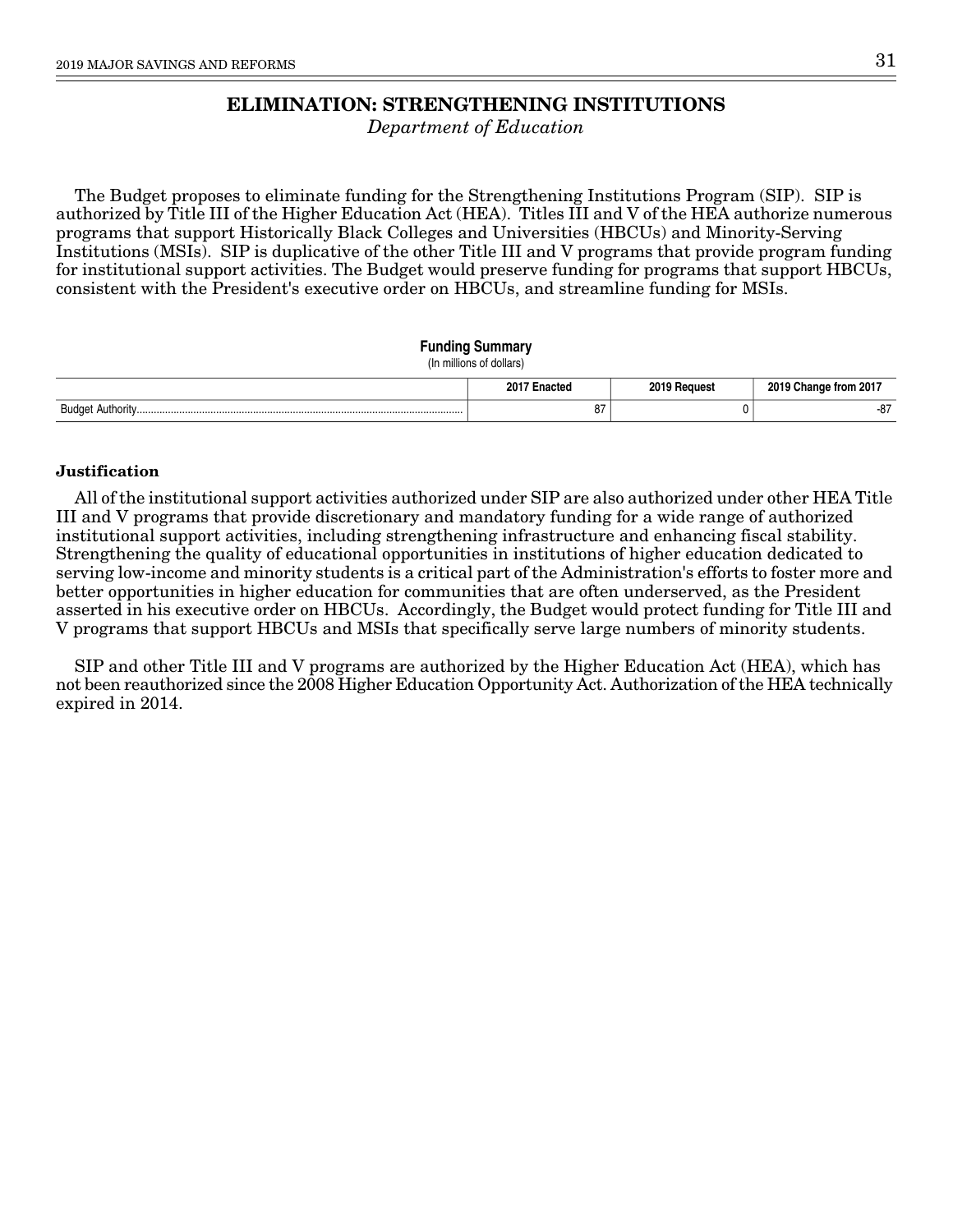# **ELIMINATION: STUDENT SUPPORT AND ACADEMIC ENRICHMENT GRANTS**

Department of Education

The Budget proposes to eliminate the Student Support and Academic Enrichment Grants program. The Administration does not believe limited Federal resources should be allocated to this program given that the program allows the funds to be distributed to all school districts that receive Title I, Part A funds, which makes it likely that award amounts will be too small to have a meaningful impact. The funding is also duplicative of other Federal and non-Federal funding, including the \$15 billion Title I Grants to Local Educational Agencies (LEA) program.

#### **Funding Summary**

```
(In millions of dollars)
```

|                                                | $20^+$<br>™acteo | <b>0010</b><br>Reauest | $\cdot$ from 201.<br>change<br>. |
|------------------------------------------------|------------------|------------------------|----------------------------------|
| $A$ uthorit<br><b>Budge</b><br><b>AUTIONIV</b> | 400              |                        | $-400$                           |

#### **Justification**

The Student Support and Academic Enrichment Grants program, authorized under the Every Student Succeeds Act of 2015, provides funding to school districts for activities that support well-rounded educational opportunities, safe and healthy students, and the effective use of technology. Subgrants can be awarded by formula to all school districts that receive Title I, Part A funds, which at the current funding level of \$400 million, would result in award amounts of less than \$30,000 for the vast majority of school districts. The Administration does not believe limited Federal resources should be allocated to a program where many of its grants will likely be too small to have a meaningful impact. Furthermore, the school districts that do receive at least \$30,000 must follow funding restrictions that prescribe a minimum amount that must be spent on the program's different categories of activities, further diluting the program's impact and removing discretion that is best left to local decision-makers. Also, the activities authorized under this program generally can be supported with funds from other Federal, State, local, and private sources, including similarly flexible funds provided under the \$15 billion Title I Grants to LEAs program.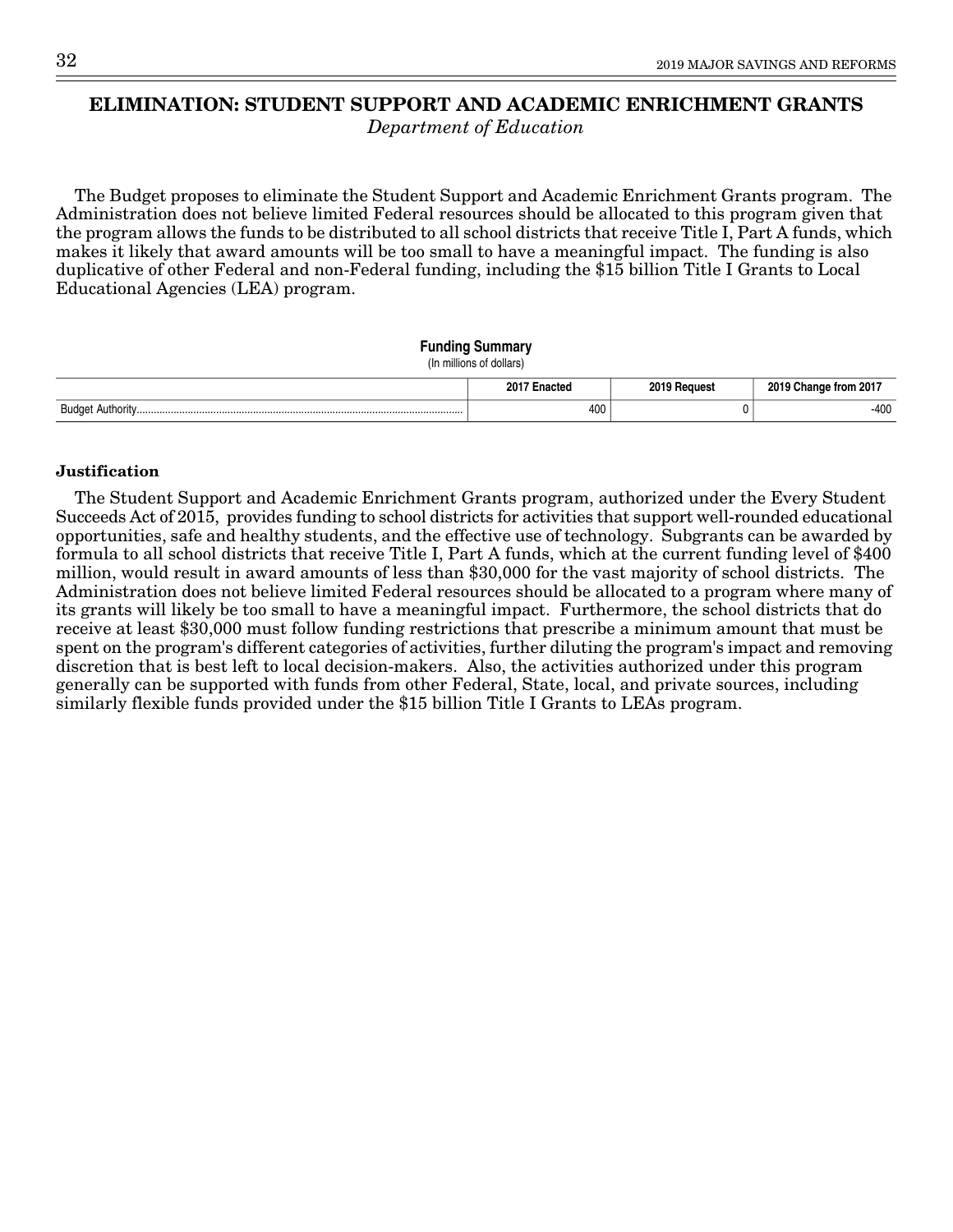# **ELIMINATION: SUPPORTING EFFECTIVE INSTRUCTION STATE GRANTS** Department of Education

The Budget proposes to eliminate Supporting Effective Instruction (SEI) State Grants (Title II State grants), a program that provides formula funds to States to improve the quality and effectiveness of teachers, principals, and other school leaders. SEI grants are poorly targeted and funds are spread too thinly to have a meaningful impact on student outcomes. In addition, there is limited evidence that teacher professional development (PD), a primary activity funded by the program, has led to increases in student achievement.

#### **Funding Summary**

(In millions of dollars)

|                          | $20^{4}$<br>тал<br>, | <b>0010</b> | 20٬<br>rrom   |
|--------------------------|----------------------|-------------|---------------|
| Budge<br>Authority.<br>. | 2,044                |             | 0.04<br>′⊏,∪+ |

#### **Justification**

The Budget proposes to eliminate the Supporting Effective Instruction (SEI) State Grants program. While the SEI State Grants program authorizes a wide range of activities, in school year 2015-2016, 52 percent of funds were used for PD and 25 percent were used for class-size reduction. A Local Educational Agency that identifies either activity as a key strategy for responding to a comprehensive needs assessment may use Title I, Part A funds for the same purpose. Title I funds also may be used to recruit and retain effective teachers. In addition, PD as currently provided, has shown limited impact on student achievement. For example, a recent evaluation of an intensive elementary school mathematics PD program found that while the PD improved teacher knowledge and led to improvements in teachers' use and quality of explanation in the classroom, there was no difference in student achievement test scores on either the State assessment or on a study-administered math test.<sup>1</sup> Additional Department of Education-funded studies of PD have found similar results.<sup>2,3</sup> While class size reduction has been shown to increase student achievement, school districts used SEI State Grant funds to pay the salaries of an estimated 8,000 teachers in school year 2015-2016, out of a total nationwide teacher workforce of roughly three million teachers. These data suggest that eliminating the program would likely have minimal impact on class sizes or teacher staffing levels.

#### **Citations**

<sup>1</sup> Institute of Education Sciences: *Middle School Mathematics Professional Development Impact Study*, (May 2011).

 $2^{2}$ Institute of Education Sciences: Elementary School Reading Professional Development Impact Evaluation, (September 2008).

 $3$  Institute of Education Sciences: Does Content-focused Teacher Professional Development Work? Findings from Three Institute of Education Sciences Studies, (November 2016).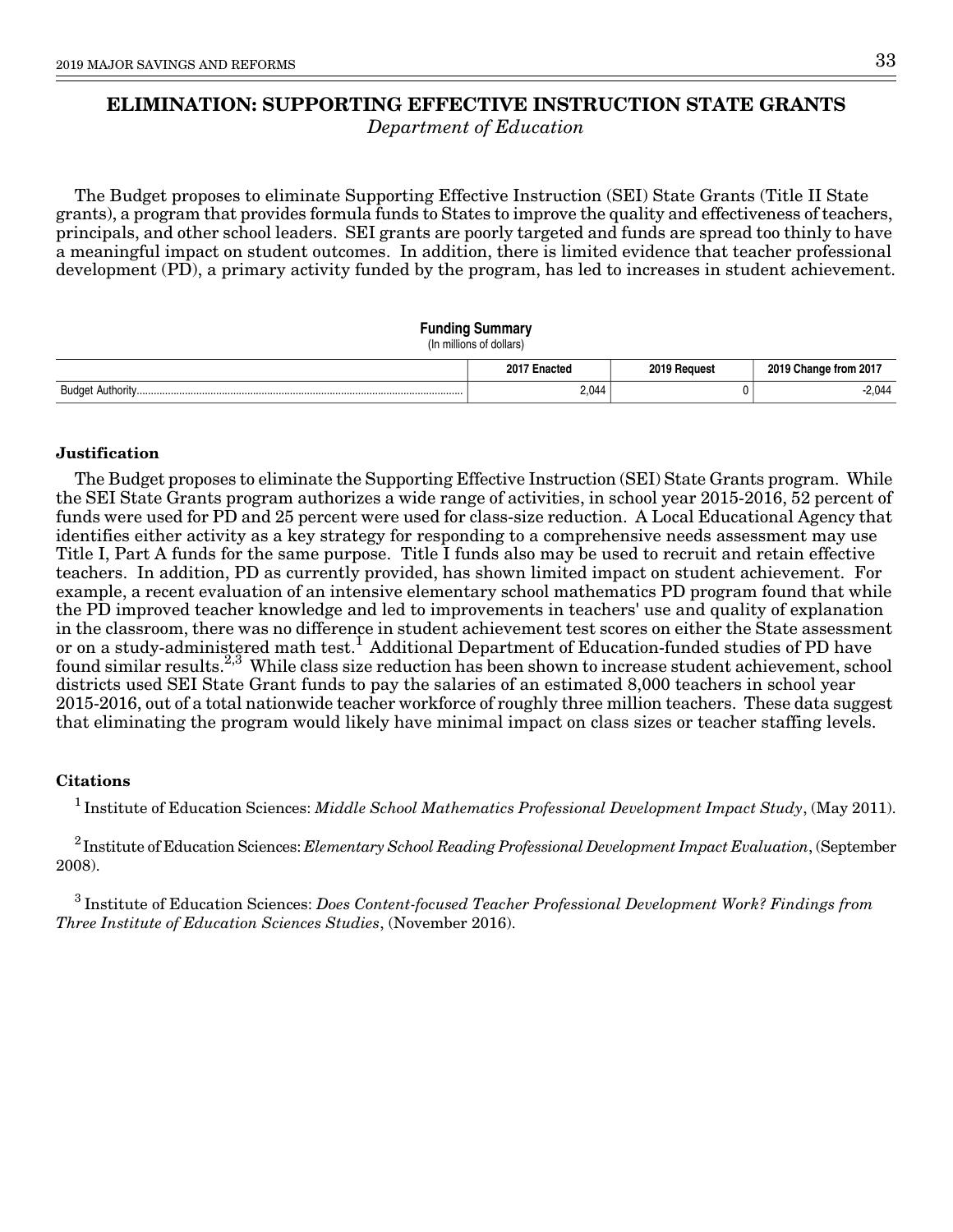# **ELIMINATION: TEACHER GRANT PROGRAMS**

Department of Education

The Budget proposes to eliminate four competitive grant programs intended to increase the number of effective teachers in K-12 schools: Supporting Effective Educator Development (SEED), Teacher and School Leader Incentive Grants (TSLIG), School Leader Recruitment and Support (SLRS), and Teacher Quality Partnerships (TPQ). Given fiscal constraints, elimination of these competitive grant programs will allow the Department to provide strong support for State formula programs, which empower States to select services that are best-suited to address local educational needs.

#### **Funding Summary**

(In millions of dollars)

| 2017 Enacted | 2019 Request | 2019 Change from 2017 |
|--------------|--------------|-----------------------|
| 15           |              | $-15$                 |
| 65           |              | $-65$                 |
| 200          |              | $-200$                |
| 43           |              | -43                   |

### **Justification**

The SEED program supports competitive grants for evidence-based educator preparation and on-going professional training. The TSLIG program provides competitive grants to help school systems develop and implement human capital management systems or performance-based compensation systems. SLRS provides competitive grants to improve leadership in high-needs schools. The TQP program provides competitive grants to partnerships of school districts and higher education institutions to create a variety of effective pathways into teaching and increase the number of teachers effective in improving student outcomes. These four competitive grant programs have supported the development of evidence-based strategies in the past and funding to support evidence-based professional development activities and training for teachers and school leaders will remain available to States through Elementary and Secondary Education Act formula grant funds (e.g., Title I). States are better-positioned than the Federal government to determine the best strategies to address local teacher workforce needs, and States and other stakeholders may continue to support the efforts of past grantees if they find the strategies to be valuable in addressing their educational challenges.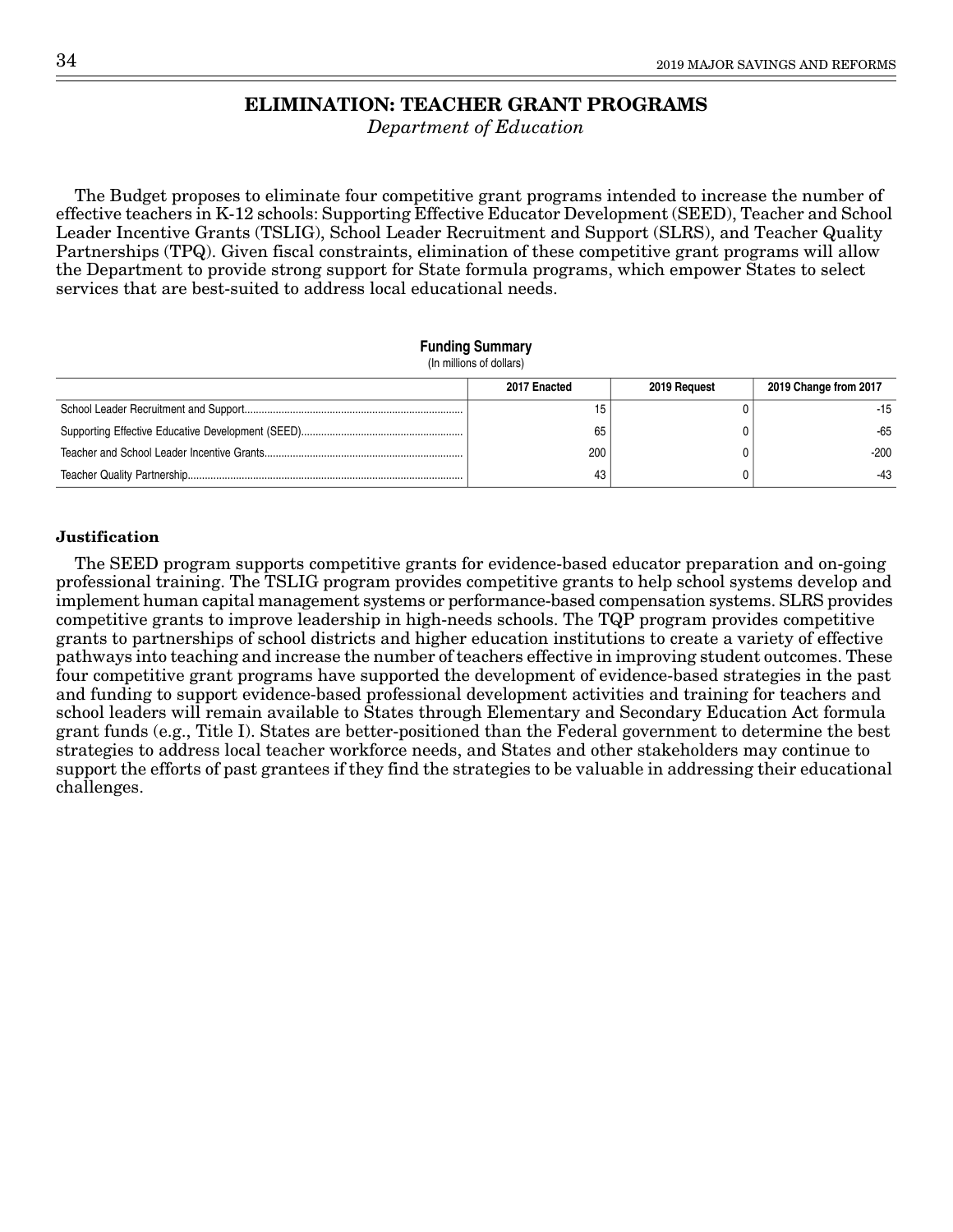# **ELIMINATION: TECHNICAL ASSISTANCE PROGRAMS**

Department of Education

The Budget proposes to eliminate two Department of Education technical assistance programs, Regional Educational Laboratories and Comprehensive Centers, because they are underutilized and do not meet the needs of their intended stakeholders.

# **Funding Summary**

|  | (In millions of dollars) |
|--|--------------------------|
|--|--------------------------|

| 2017 Enacted | 2019 Request | 2019 Change from 2017 |
|--------------|--------------|-----------------------|
| 50           |              | -50                   |
| 54           |              |                       |

### **Justification**

The Budget proposes eliminating the Regional Educational Laboratories (RELs) program and the Comprehensive Centers program, which provide technical assistance in different ways with the goal of improving education and student achievement. Under the RELs program, laboratories conduct applied research and development; provide technical assistance; develop multimedia educational materials and other products; and disseminate information in an effort to help others use knowledge from research and practice to improve education. Comprehensive Centers help increase State capacity to assist districts and schools in meeting student achievement goals.

In a 2015 evaluation of the RELs that included a nationally representative survey, only 29 percent of State administrators, and 26 percent of district administrators, reported that their research and technical assistance needs were met "very well." Less than half of State administrators, and only 18 percent of district administrators, relied on the REL program "to a great extent" or "to a moderate extent." Many of the REL providers are also Comprehensive Center grantees, and there is little evidence that the Comprehensive Center program increases student achievement in partner districts. Outside of the RELs and Comprehensive Centers, States have access to over a billion dollars in Federal funding (through Every Student Succeeds Act formula grants) that can be used to address their unique technical assistance needs.

### **Citations**

<sup>1</sup> National Center for Education Evaluation and Regional Assistance: Evaluation of the Regional Educational Laboratories, Final Report, NCEE 2015-4008, (2015).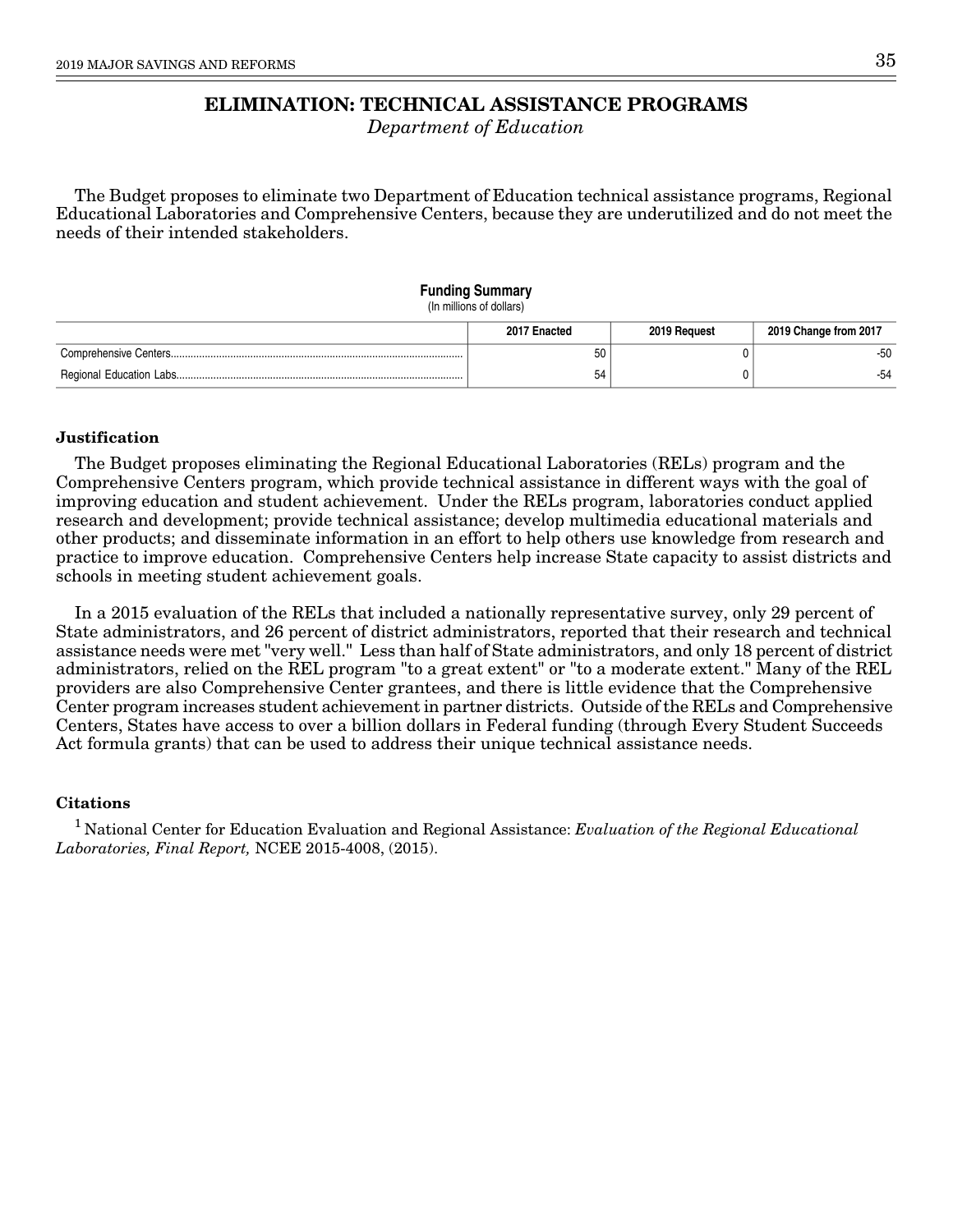# **ELIMINATION: ADVANCED RESEARCH PROJECTS AGENCY - ENERGY**

Department of Energy

The Budget proposes to eliminate the Advanced Research Project Agency-Energy (ARPA-E) program, recognizing the private sector's primary role in taking risks to commercialize breakthrough energy technologies with real market potential.

### **Funding Summary** (In millions of dollars) **2017 Enacted 2019 Request 2019 Change from 2017** Budget Authority................................................................................................................... 305 0 -305

#### **Justification**

ARPA-E is a separate office within the Department of Energy (DOE) that supports energy projects. Appropriations for ARPA-E were only authorized through 2013 under the America COMPETES Reauthorization Act of 2010 (P.L. 111-358). In addition, there has been concern about the potential for ARPA-E's efforts to overlap with Research & Development (R&D) being carried out, or which should be carried out, by the private sector. No new appropriations are requested in 2019. The Department would request reprogramming of prior year unobligated balances for program closeout activities, to ensure full closure of ARPA-E by mid-2020. Any remaining contract closeout and award monitoring activities would be transferred elsewhere within DOE. This proposed elimination reflects both a streamlining of Federal activities and a refocusing on the proper Federal role in energy R&D.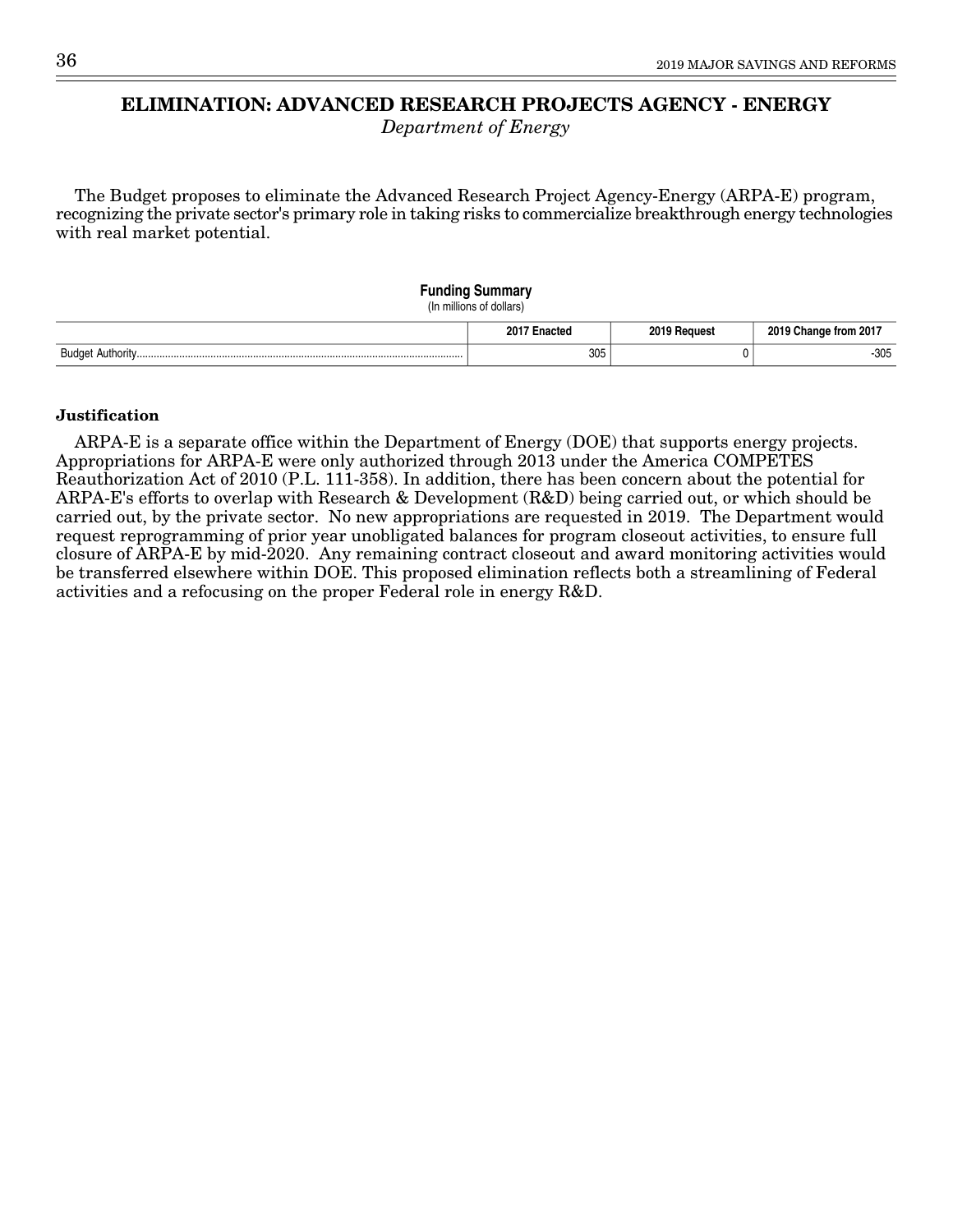# **REDUCTION: APPLIED ENERGY PROGRAMS**

Department of Energy

The Budget proposes to reduce funding for the Department of Energy's (DOE) applied energy research and development (R&D) programs focused on nuclear, fossil, renewables, efficiency, and electricity. The proposal would focus Federal activities on early-stage R&D, and reflects an increased reliance on the private sector to fund later-stage R&D, including demonstration, commercialization, and deployment where the private sector has a clear incentive to invest.

#### **Funding Summary**

## (In millions of dollars) **2017 Enacted 2019 Request 2019 Change from 2017** Non-Defense Budget Authority............................................................................................. 3,776 1,696 -2,080

#### **Justification**

The private sector is best positioned and motivated to evaluate the commercial potential of emerging energy technologies and technology advancements relative to the risks of R&D investment. Private sector-led R&D tends to focus on near-term cost and performance improvements where the certainty of profit generation or the prospect of successful market entry are greatest. The Federal role in energy R&D is strongest at the earlier stages, where the greatest motivation is the generation of new knowledge and the proving of novel concepts. In recent years, the applied energy R&D programs have tilted heavily toward subsidizing the later-stage development, demonstration, and commercialization of new energy technologies. The Budget proposes to refocus these programs on energy challenges which present a significant degree of scientific or technical uncertainty across a relatively lengthy time span, making it unlikely that industry would invest in significant R&D on their own. In addition, the DOE-funded applied energy National Laboratories would remain open and operational, while refocusing efforts on early-stage R&D.

Within these proposed reductions, the Budget would eliminate the Weatherization Assistance Program and State Energy Program. This would reduce Federal intervention in State-level energy policy and implementation, and would focus funding for the Office of Energy Efficiency and Renewable Energy on limited, early-stage applied energy R&D.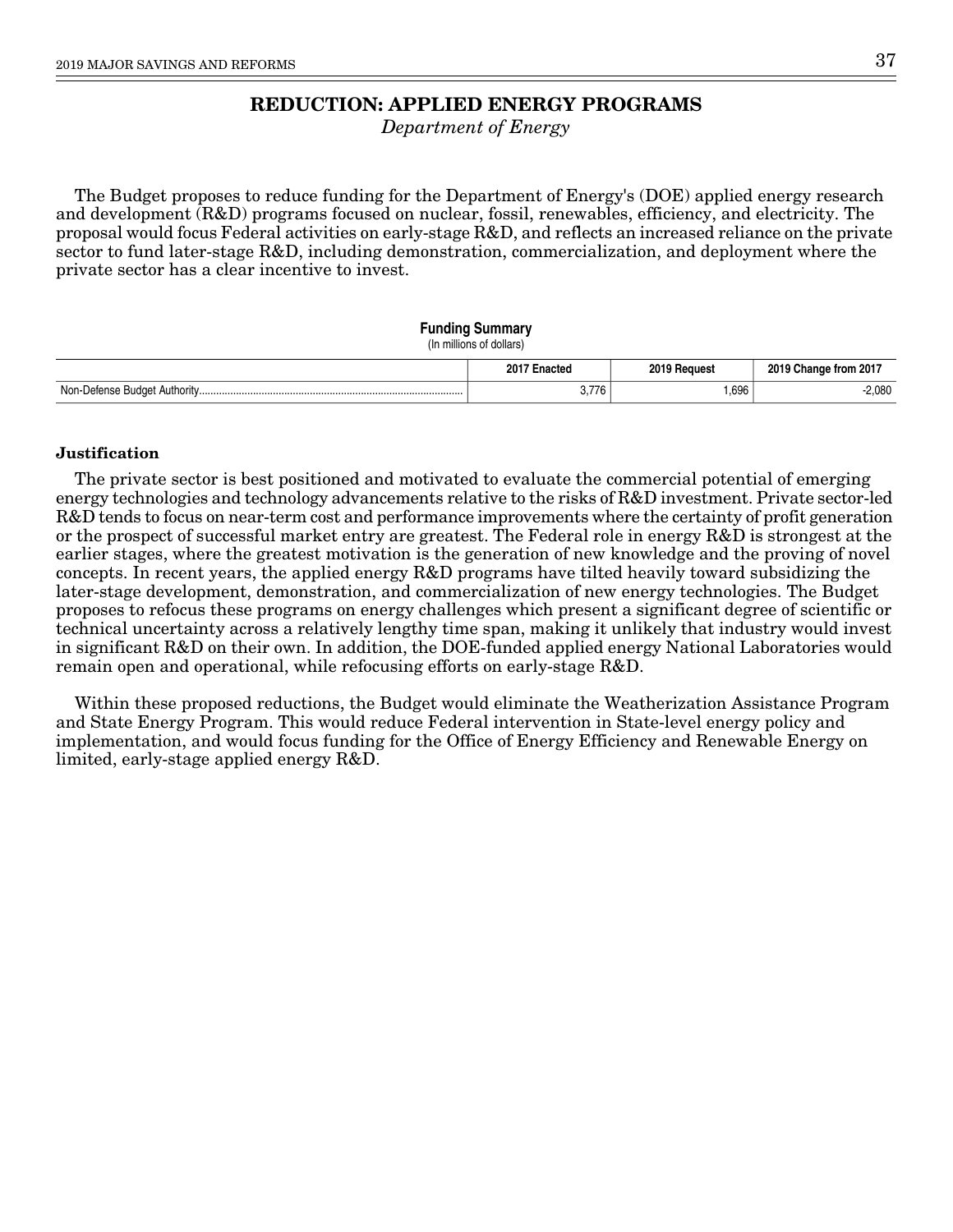# **ELIMINATION: DEPARTMENT OF ENERGY LOAN AND LOAN GUARANTEE PROGRAMS**

Department of Energy

The Budget proposes to eliminate the Title XVII Innovative Technology Loan Guarantee Program, the Advanced Technology Vehicle Manufacturing (ATVM) Loan Program, and the Tribal Energy Loan Guarantee Program, because the private sector is better positioned to finance the deployment of commercially viable energy and advanced vehicle manufacturing projects. The Loan Programs Office would continue to conduct monitoring of existing loans.

### **Funding Summary**

| (In millions of dollars) |              |              |                       |  |
|--------------------------|--------------|--------------|-----------------------|--|
|                          | 2017 Enacted | 2019 Request | 2019 Change from 2017 |  |
|                          | 23           |              | -16                   |  |
|                          |              |              |                       |  |
|                          |              |              |                       |  |
|                          | $-20$        |              |                       |  |
|                          |              |              | -18                   |  |

Note: In addition to eliminating program management funding, the Budget also proposes to cancel \$383 million in unobligated balances from Title XVII and \$4.3 billion from ATVM. There are no scoreable savings for these cancellations.

### **Justification**

The Federal role in supporting advanced technologies is strongest in the early stages of research and development. The Government should not be in the business of picking which technologies "win" the commercialization race and displacing private sector investment opportunities. Instead, the Government should recognize the private sector's primary role in taking risks to finance projects in the energy and automobile manufacturing sectors. In addition, the relative inactivity of these programs indicates they are ineffective at attracting borrowers with viable projects who are unable to secure private sector financing. Specifically:

Innovative Technologies—Only three loan guarantees have been closed through this program since its inception, all related to a single project totaling approximately \$8 billion. Efforts to increase the attractiveness of the program to potential borrowers have not yielded increased loan activity. The Budget proposes to cancel all remaining loan volume authority. In addition, the Budget proposes to permanently cancel unobligated balances that were appropriated under the American Reinvestment and Recovery Act of 2009 (Public Law 111-5). That Act provided \$2.5 billion in credit subsidy for a temporary program to support loan guarantees. This authority has expired, and the unobligated balances are not currently available for new loans. The Budget proposes to cancel \$383 million in unobligated credit subsidy while retaining \$96 million already set aside to cover the cost of potential modifications.

Advance Technology Vehicles—Since its inception in 2007 only five loans have been closed under this authority, and since 2011 no new loans have closed. Efforts to increase the attractiveness of the program to potential borrowers have not yielded increased loan activity. The Budget proposes to cancel all remaining loan volume authority and appropriated credit subsidy.

Tribal Energy—Originally authorized in 2005, the program was first appropriated funding in 2017. Rules detailing how the program would be implemented have not been promulgated; however, the program authorization is redundant with loan and loan guarantee programs administered by other agencies with missions to serve Tribal entities. The Budget proposes to eliminate this program and cancel all unobligated balances.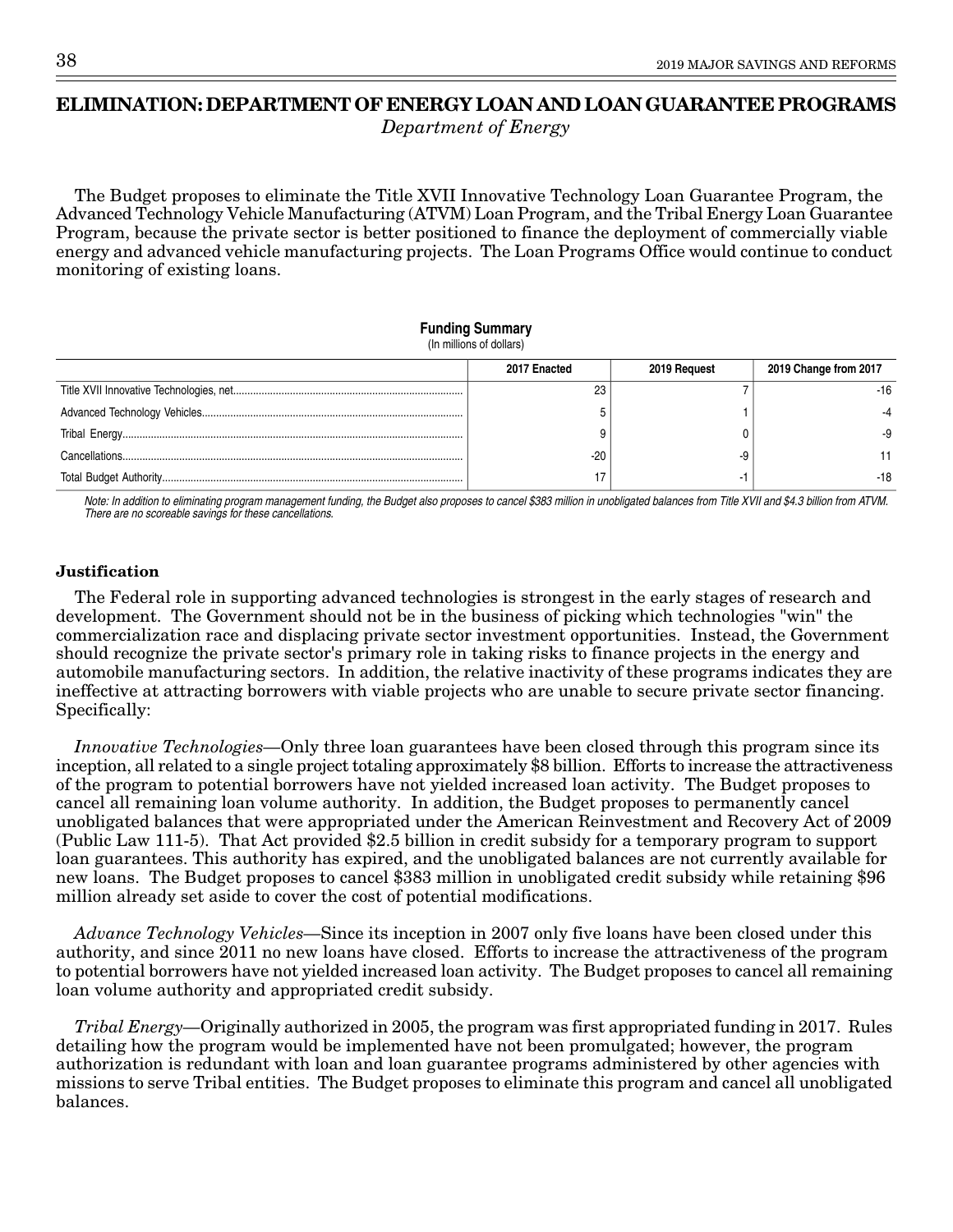# **ELIMINATION: MIXED OXIDE FUEL FABRICATION FACILITY TERMINATION** Department of Energy

The Budget proposes to terminate the Mixed Oxide (MOX) Fuel Fabrication Facility (MFFF) project and to pursue an alternative disposition method that will achieve significant long-term savings.

| <b>Funding Summary</b><br>(In millions of dollars) |              |              |                       |
|----------------------------------------------------|--------------|--------------|-----------------------|
|                                                    | 2017 Enacted | 2019 Request | 2019 Change from 2017 |
|                                                    | 335          |              | -335                  |
|                                                    |              | 220          | 220                   |
|                                                    |              | 59           | 59                    |
|                                                    | 335          | 279          | -56                   |

### **Justification**

The United States began construction of the MFFF in 2007 in accord with the Plutonium Management and Disposition Agreement (PMDA) between the United States and Russia. The goal of the program was to build facilities to dispose of at least 34 metric tons of surplus U.S. weapon-grade plutonium by fabricating it into MOX fuel and irradiating it in commercial nuclear reactors. However, major cost overruns and schedule slippages have led to a re-examination of how best to achieve this goal. Multiple independent analyses confirm that the MOX approach would be significantly more expensive than originally anticipated, and would require approximately \$800 million to \$1 billion annually for decades. It would be irresponsible to pursue this approach when a far more cost-effective alternative exists.

Due to the project's 350 percent cost growth and 32 year schedule slip, both the Department of Energy and external independent analyses including the U.S. Army Corps of Engineers, have consistently concluded that the MOX approach to plutonium disposition is significantly costlier and would require a much higher annual budget than an alternate disposition method, Dilute and Dispose (D&D). The D&D strategy will disposition surplus U.S. weapon-grade plutonium by diluting with an inert agent and disposing of it at a geologic repository. The termination of the MFFF project and pursuit of D&D would present a significant long-term cost savings, and is projected to take less time to dispose of the plutonium covered under the PMDA.

In 2019, after factoring in termination costs for the MFFF project and pursuing the D&D strategy, this proposal would generate a net cost savings of \$56 million compared to the FY 2017 Enacted. Over the life of the project, comparing current cost estimates for the MFFF and D&D, this proposal would avoid up to an additional \$10 billion to \$12 billion in construction costs and approximately \$20 billion more in operating costs while disposing of the surplus plutonium more quickly.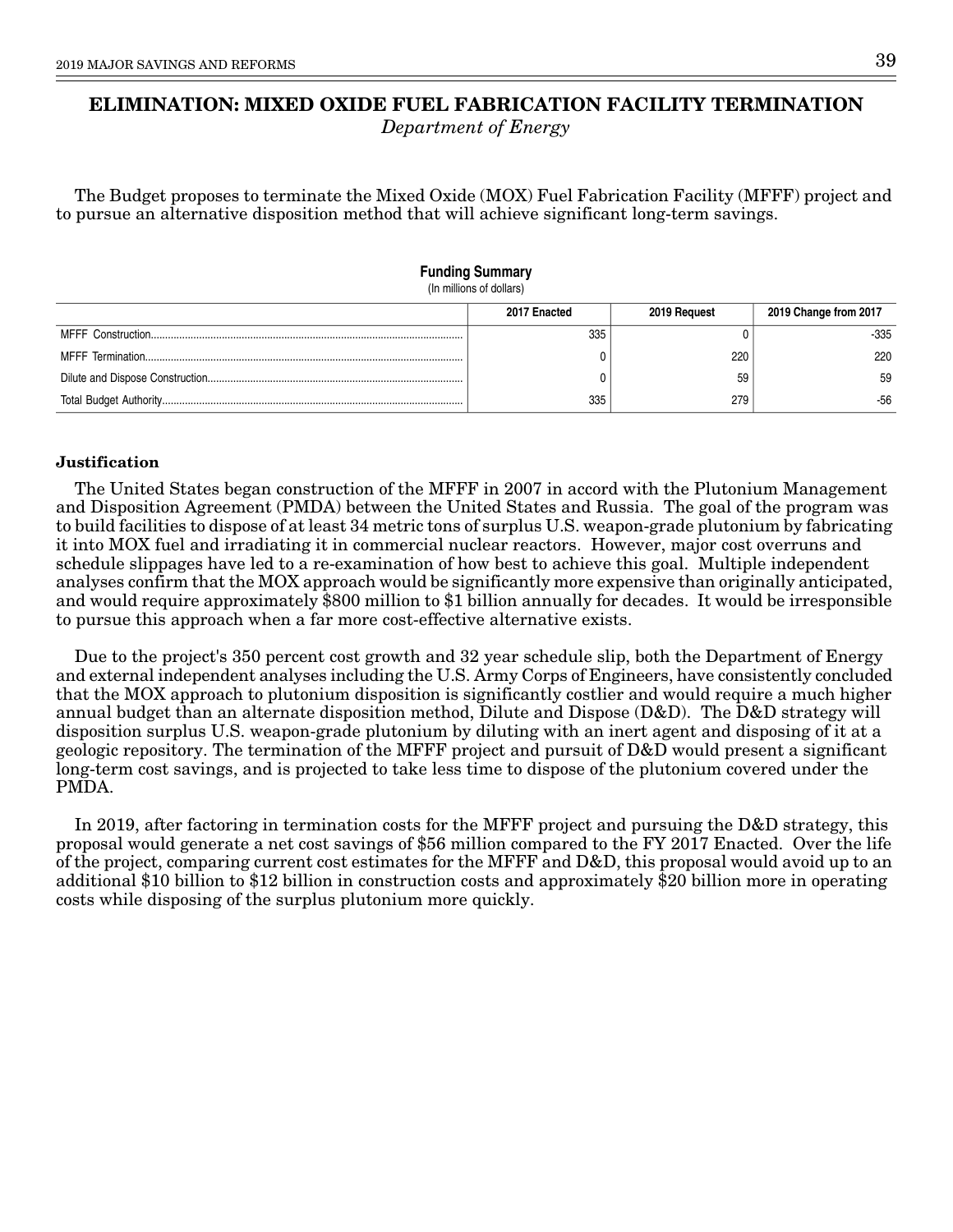## **ELIMINATION: AGENCY FOR HEALTHCARE RESEARCH AND QUALITY**

Department of Health and Human Services

The Budget proposes to consolidate the Agency for Healthcare Research and Quality's (AHRQ) activities in the National Institutes of Health (NIH). This consolidation would reduce duplication and leverage the expertise of both AHRQ and NIH.

#### **Funding Summary**

(In millions of dollars)

|           | $2017 -$<br>.nootor | <b>2010</b><br><b>Portuesi</b> | 2019<br>from 2017 ؛ |
|-----------|---------------------|--------------------------------|---------------------|
| Budae<br> | 324                 |                                | 324                 |
|           |                     |                                |                     |

Note: The 2019 NIH Request includes \$256 million to consolidate AHRQ activities.

#### **Justification**

AHRQ, which has not been authorized since 2005, has had a mandate to enhance the quality, appropriateness, and effectiveness of health services through research and promotion of best practices to improve health systems and outcomes. However, other agencies also conduct health services research and promote best practices that improve delivery of care and enhance patient safety. In particular, NIH already conducts \$1.5 billion in health services research, but it is conducted by individual institutes across NIH. Consolidating AHRQ's activities in NIH would reduce duplication and improve the effectiveness of existing health services research by leveraging complementary expertise and allowing research to be disseminated and used more broadly. The Budget proposes to consolidate AHRQ's activities in a new institute in NIH, the National Institute for Research on Safety and Quality, and AHRQ's activities are expected to be further integrated into NIH over time. Though some may argue that consolidating AHRQ will deemphasize health services research, NIH will prioritize important health services research, including research on patient safety and translational research.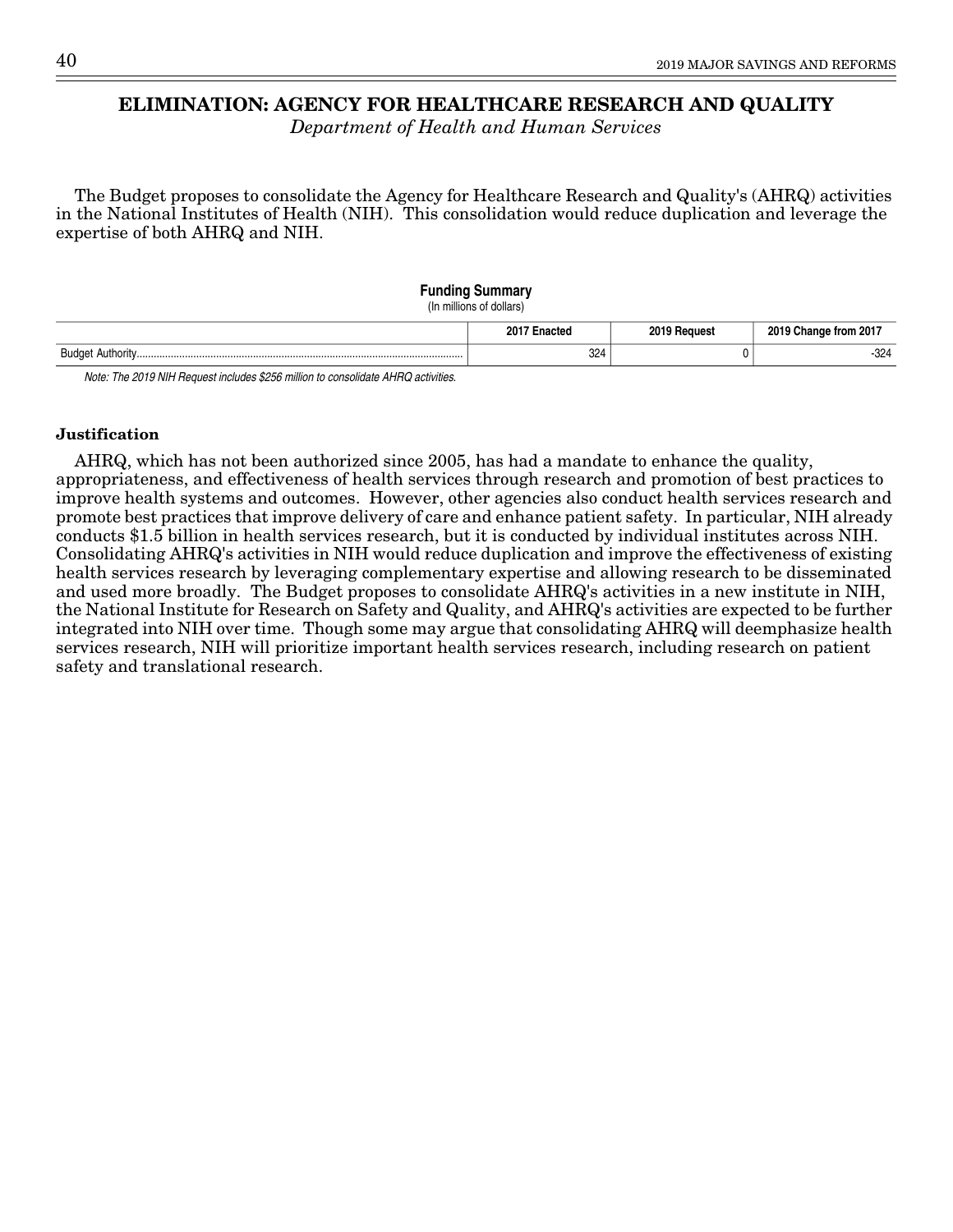# **ELIMINATION: COMMUNITY SERVICES BLOCK GRANT**

Department of Health and Human Services

The Budget proposes to eliminate the Community Services Block Grant (CSBG) because it constitutes a small portion of the funding these grantees receive, and funds are not directly tied to performance, which limits incentives for innovation. CSBG also funds some services that are duplicative of services that are funded through other Federal programs, such as emergency food assistance funded through The Emergency Food Assistance Program (TEFAP) in the Department of Agriculture and workforce programs funded through the Departments of Education and Labor.

### **Funding Summary**

(In millions of dollars)

|       | -201<br>m<br>.<br>$\sim$ $\sim$<br>. | <b>0010</b><br>$\sim$ $\sim$ | 20٠<br>rom   |
|-------|--------------------------------------|------------------------------|--------------|
| Budae | 715<br>$\sim$                        |                              | - - -<br>ں ا |

### **Justification**

CSBG funds approximately 1,000 nonprofit organizations, local governments, tribal organizations, and migrant and seasonal farm worker organizations commonly referred to as Community Action Agencies (CAAs). CSBG funding is not well targeted, since funding is allocated to States based only on the historical share of funding States received in 1981. Furthermore, funding is distributed by a formula that is not directly tied to performance so it is difficult to ensure funds are spent effectively, which also limits incentives for innovation. CAAs also receive funding from a variety of sources other than CSBG, including from other Federal sources. This program is unauthorized.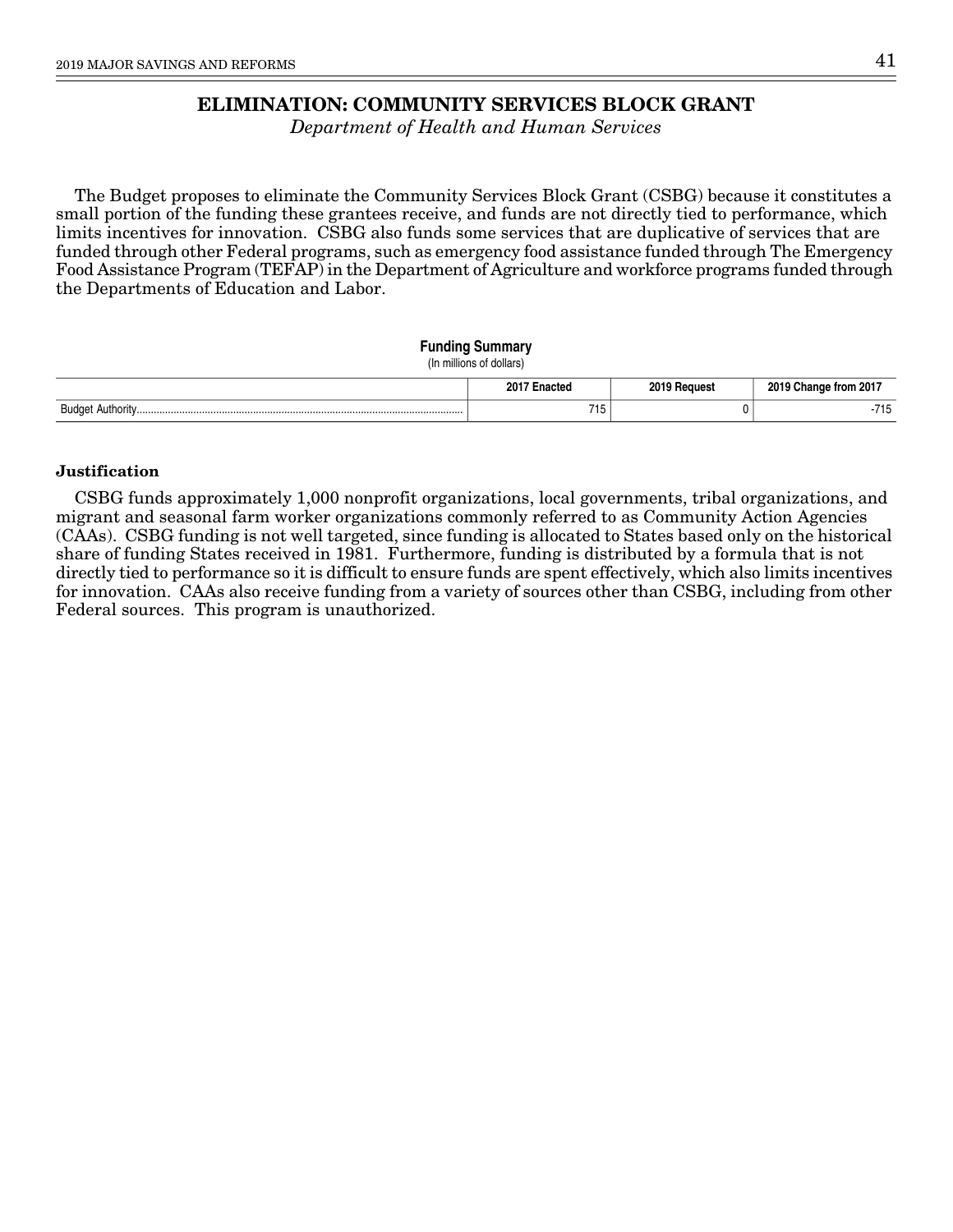### **ELIMINATION: HEALTH WORKFORCE PROGRAMS**

Department of Health and Human Services

The Budget proposes to eliminate health professions training programs that lack evidence of significantly improving the Nation's health workforce. The Budget proposes to continue funding health workforce activities that provide scholarships and loan repayments in exchange for service in areas of the United States where there is a shortage of health professionals.

### **Funding Summary** (In millions of dollars) **2017 Enacted 2019 Request 2019 Change from 2017** Budget Authority................................................................................................................... 539 88 -451

#### **Justification**

The Budget proposes to eliminate funding for 14 health professions training programs that provide funds to training institutions to improve the quantity, quality, diversity, and/or distribution of the Nation's health workforce. These programs have been in existence for decades and most operate under expired authorizations. There is little evidence that these programs significantly improve the Nation's health workforce. For example, less than half of the physician and physician assistant graduates from the Primary Care Training and Enhance Program practice in medically underserved areas.

There are many Federal programs that support the training of health care professionals. A Government Accountability Office report found that four Federal departments, the Departments of Health and Human Services, Veterans Affairs, Defense, and Education, administered 91 programs that supported postsecondary training or education specifically for direct care health professionals.<sup>1</sup>

The Budget would continue to invest in health care workforce activities that directly place health care providers in areas of the country where they are most needed. For example, the Budget would support the NURSE Corps and proposes to extend funding for the National Health Service Corps. These programs provide scholarships or repay educational loans for health professionals that agree to work in areas experiencing a shortage of health care providers.

The Budget proposes a better way to target Federal investments in the healthcare workforce to address provider shortages. To better target Federal spending on graduate medical education (GME) and increase transparency and accountability, the Budget consolidates GME spending in Medicare, Medicaid, and the Children's Hospital GME Payment Program into a new mandatory GME capped grant program. Funding would be distributed to hospitals that are committed to building a strong medical workforce, and would be targeted to address medically underserved communities and health professional shortages.

#### **Citations**

 $1$  Government Accountability Office, Health Care Workforce: Federal Investments in Training and the Availability of Data for Workforce Projections, GAO-14-510T, (2014).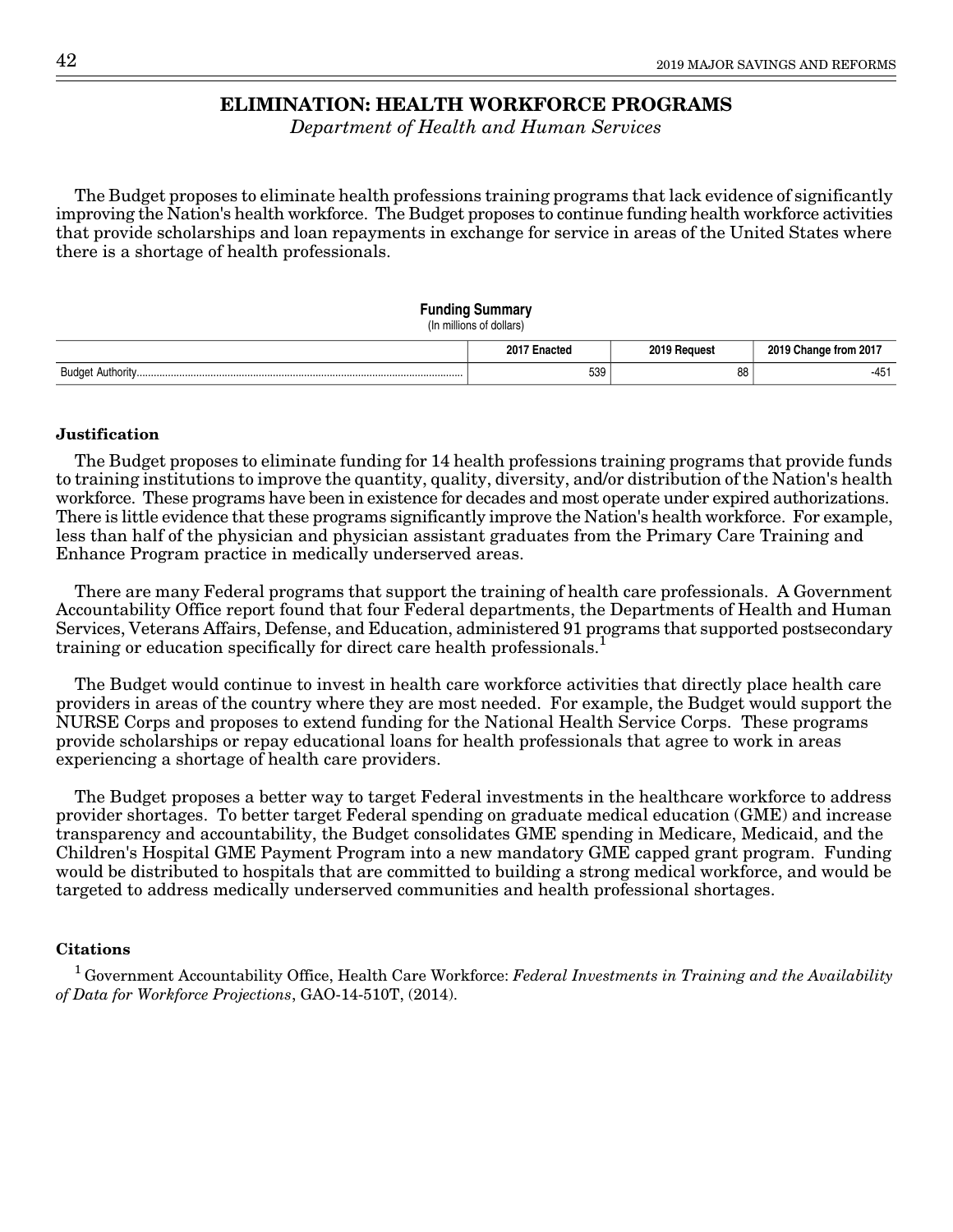# **ELIMINATION: LOW INCOME HOME ENERGY ASSISTANCE PROGRAM**

Department of Health and Human Services

The Budget proposes to eliminate the Low Income Home Energy Assistance Program (LIHEAP) in order to reduce the size and scope of the Federal Government, and better target resources within the Department of Health and Human Services' Administration for Children and Families.

#### **Funding Summary**

(In millions of dollars)

|                                 | 2017<br>-naatar<br>паскес | 2019<br>Pequesi | 2019<br>Change from 2017 |
|---------------------------------|---------------------------|-----------------|--------------------------|
| <b>Budge</b><br><b>A</b> .,<br> | 3,390                     |                 | 3,390                    |

### **Justification**

LIHEAP is a Federal program that has been known to have sizeable fraud and abuse, leading to program integrity concerns. Specifically, a 2010 Government Accountability Office (GAO) study concluded that the program lacked proper oversight, which resulted in a significant number of improper payments. In particular, the report highlighted a number of incidents in which program funds were distributed to deceased or incarcerated individuals. In addition, the report determined that LIHEAP application processors did little to prevent awards from being provided to individuals with fake addresses and fake energy bills. Since the report, States have taken steps to work toward improving the verification of identify and income.

Perhaps more notably, the Budget recognizes the program is no longer a necessity as States have adopted their own policies to protect constituents against energy concerns. Since LIHEAP was created in 1981, many States have enacted so-called "disconnection policies." In fact, all 50 States and the District of Columbia have imposed regulations that prevent utility companies from disconnecting energy needs from their residents under certain circumstances. In total, 15 of those States enforce temperature restrictions related to freezing and/or extreme heat weather. Other States use date-specific criteria. For example, Minnesota utilizes a "Cold Weather Rule," which requires utility companies to provide electricity and gas during the coldest months, from October 15 until April 15.

### **Citations**

<sup>1</sup> Government Accountability Office, Low-Income Home Energy Assistance Program: Greater Fraud Prevention Controls Are Needed, GAO-10-621 (June 2010)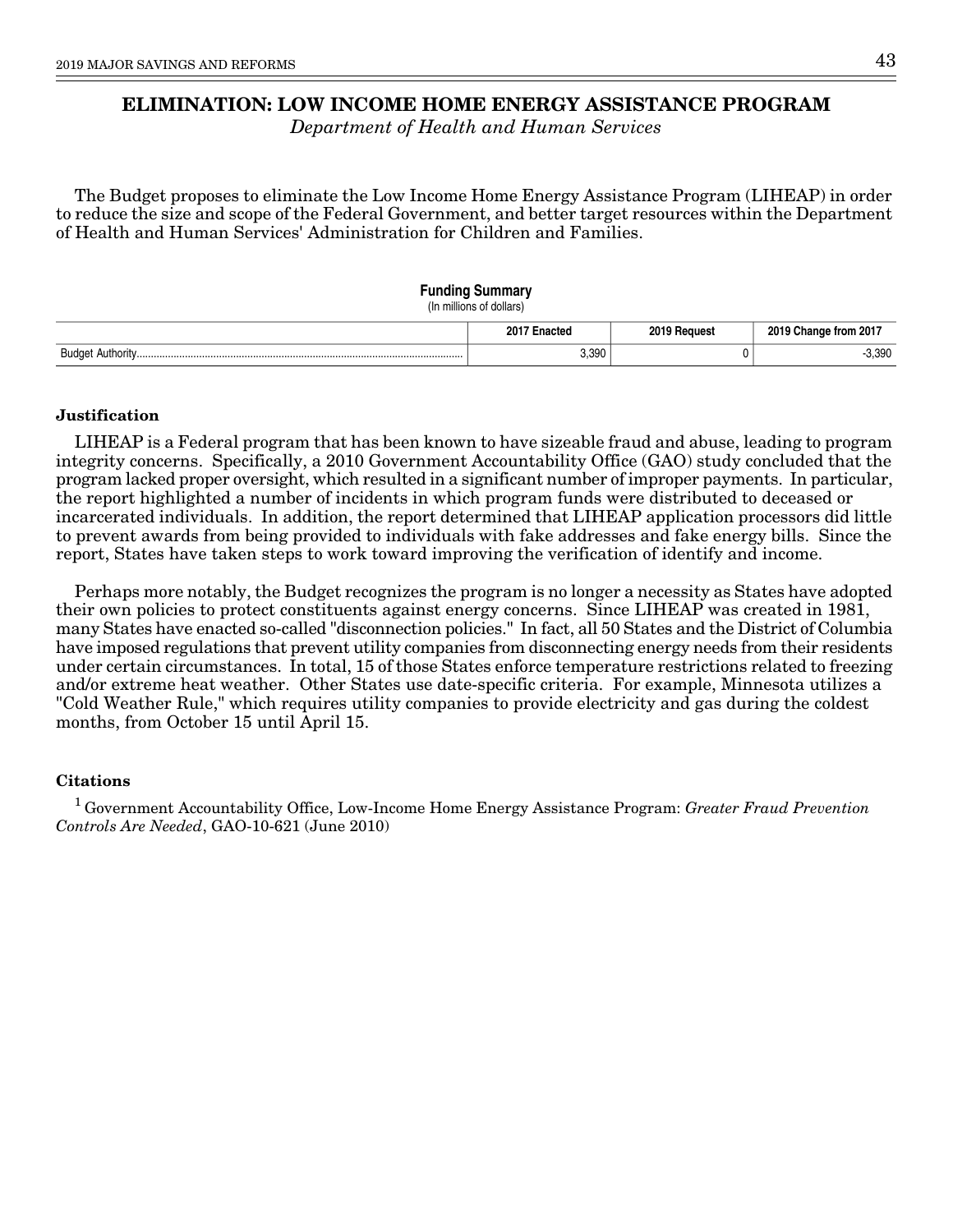# **REDUCTION: NATIONAL INSTITUTE FOR OCCUPATIONAL SAFETY AND HEALTH**

Department of Health and Human Services

The Budget proposes to fund important research conducted by the National Institute for Occupational Safety and Health (NIOSH), while proposing to eliminate activities that have less of a direct public health impact. The Budget proposes to consolidate the activities and research of NIOSH within the National Institutes of Health (NIH) to improve coordination of research across the Federal Government. Within NIH, NIOSH would continue to support the highest priority occupational safety and health research.

#### **Funding Summary**

(In millions of dollars)

|                    | 201<br>nno | <b>2010</b><br><b>NUC</b> |                 |
|--------------------|------------|---------------------------|-----------------|
| Budar<br>Authority | 335        | 200                       | $\sim$<br>- 100 |

#### **Justification**

NIOSH was created within the Centers for Disease Control and Prevention (CDC) in 1970 to ensure safe and healthful working conditions for Americans, including mine safety research. NIOSH is primarily a research agency focused on occupation safety and health, with approximately two-thirds of its activities funding intramural research. The Budget prioritizes core public health activities and proposes to reduce programs that have less of a direct public health impact, such as some of NIOSH's activities. The Budget proposes to eliminate the Education and Research Centers (ERCs) and other activities where NIOSH does not have enforcement action, or where the private sector or other Federal partners could more effectively conduct these activities. The ERCs were created in the 1970s to develop occupational health and safety training programs in academic institutions. Almost 50 years later, the majority of schools of public health include coursework, and many academic institutions have developed specializations in these areas. The Budget would stop direct Federal funding to support academic salaries, stipends, and tuition and fee reimbursements for occupational health professionals at universities. Some activities conducted by NIOSH could be more effectively conducted by the private sector. For example, NIOSH collects and quantifies human body size and the shape of various occupational groups to develop equipment designs for worker protection. The private sector also conducts similar research in the development of ergonomic equipment.

The Budget's NIOSH proposal reflects the President's effort to reorganize the Government to improve efficiency, effectiveness, and accountability. As part of that, the Budget would consolidate the highest priority occupational safety and health research, and activities of NIOSH, within NIH to improve coordination of research across the Federal Government. As the Nation's leading health research agency, NIH would continue the most important research of NIOSH, including research on mining safety, personal protective technology, and NIOSH's role as mandated under Energy Employees Occupational Illness Compensation Program Act. The World Trade Center Health Program, currently administered by NIOSH, would continue to be administered by the CDC.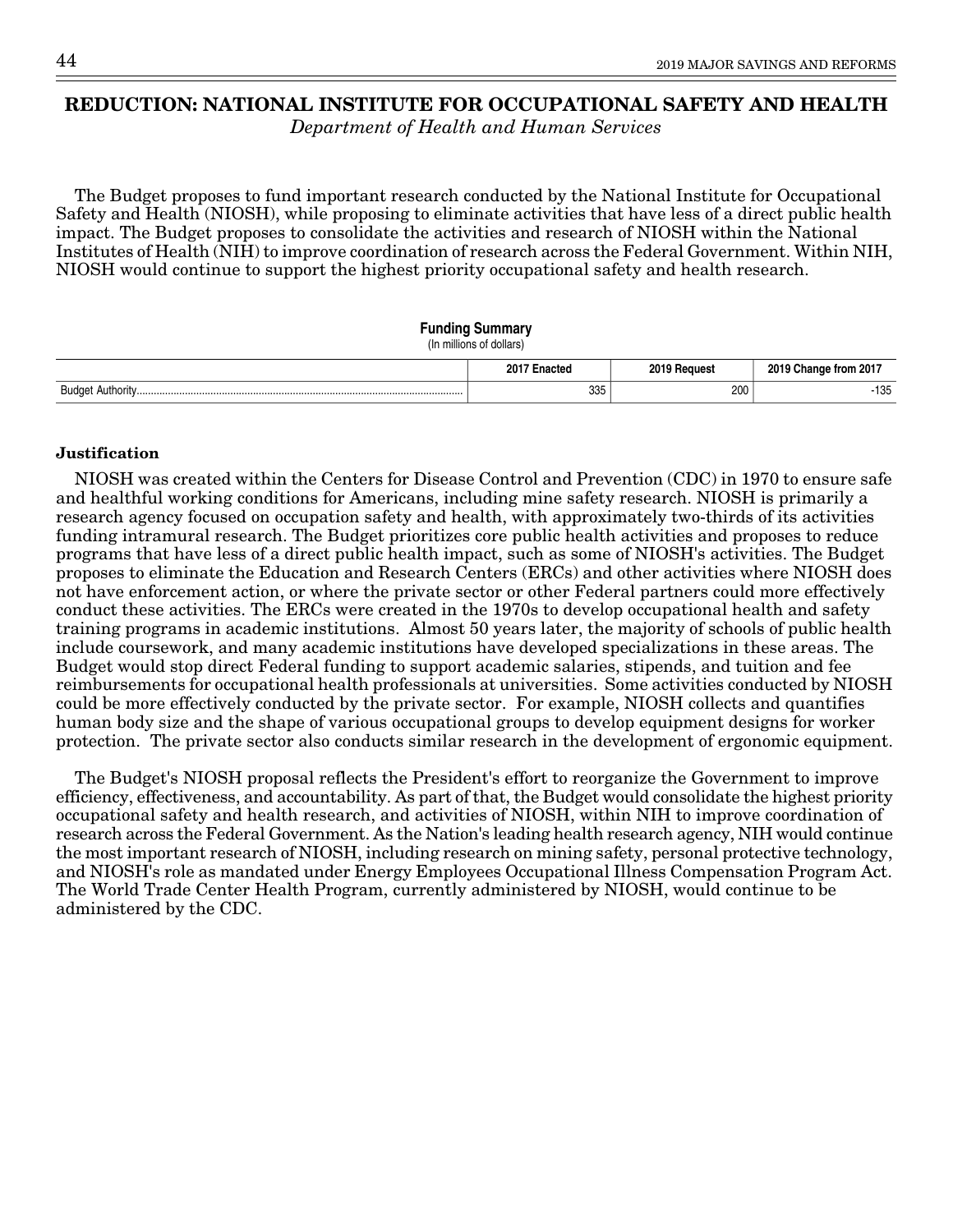# **REDUCTION: OFFICE OF THE NATIONAL COORDINATOR FOR HEALTH INFORMATION TECHNOLOGY**

Department of Health and Human Services

The Budget proposes to restructure the Office of the National Coordinator for Health Information Technology (ONC) by reducing its budget by 36 percent and focusing resources on the highest health information technology (IT) priorities.

# **Funding Summary**

(In millions of dollars)

|                                    |    | <b>DOAT</b> | rrom<br>ו ש |
|------------------------------------|----|-------------|-------------|
| $\cdots$<br>.<br>.<br>∼u<br>$\sim$ | 60 | 38          | --          |

#### **Justification**

ONC is the principal Federal entity charged with coordinating nationwide efforts to implement and use the most advanced health IT and the electronic exchange of health information. When ONC was created, a small minority of physicians and hospitals used health IT. Now that the vast majority of physicians and hospitals have adopted electronic health records through Federal incentive payments, it is time for a renewed, more focused role for ONC. A restructured ONC would maintain a focus on core health IT functions, such as policy development and coordination, and standards and certification activities. The Budget would eliminate or significantly reduce lower-priority activities, and those activities that can be performed by other entities. For example, the Budget proposes to eliminate the Health IT Adoption portfolio, since 86 percent of physicians and 95 percent of hospitals eligible for the Medicare and Medicaid EHR Incentive Program have adopted EHRs. The Budget would also reduce administrative costs. These changes would improve ONC's ability to be an effective coordinator of nationwide health IT activities and increase the Agency's efficiencies.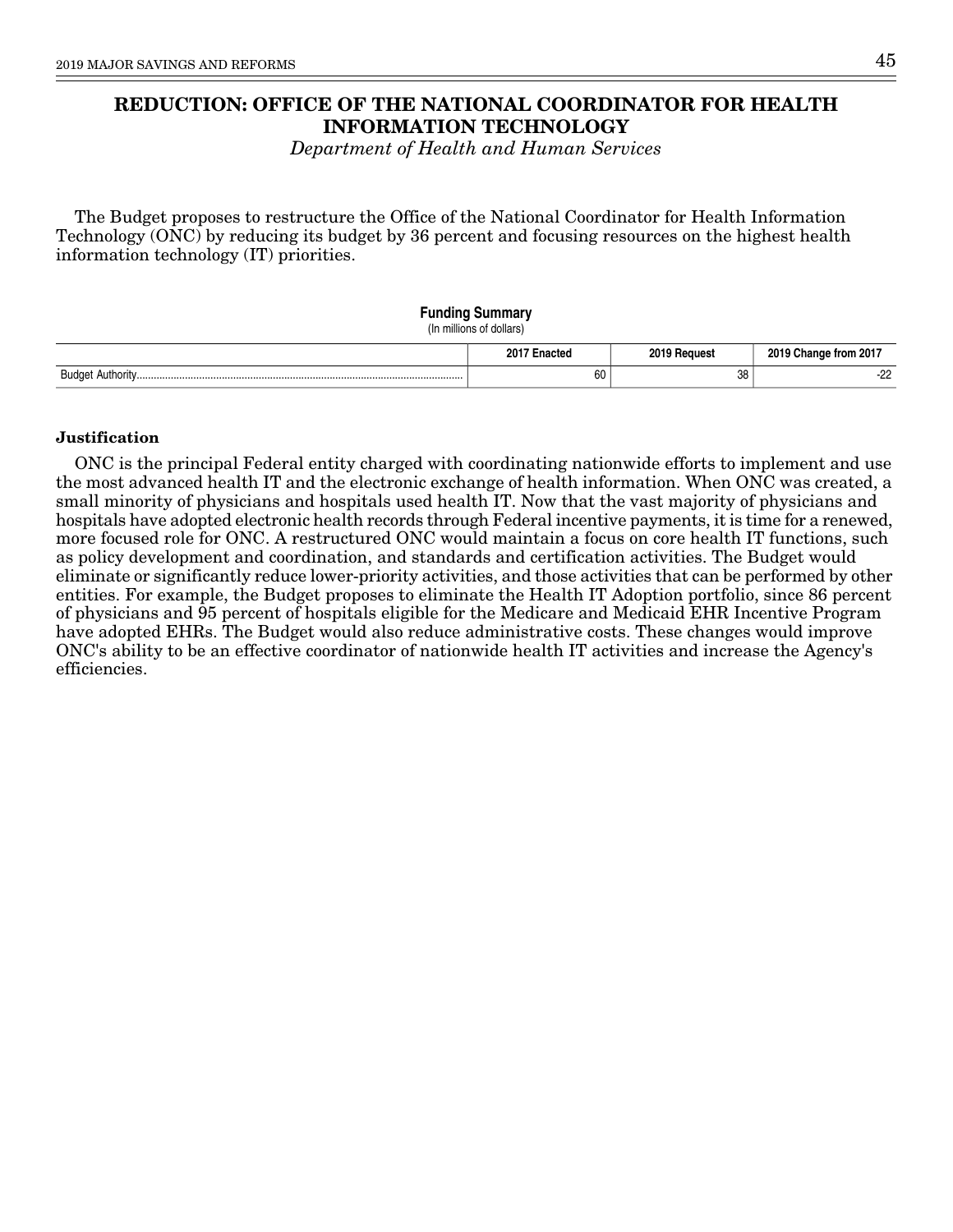# **REDUCTION: FLOOD HAZARD MAPPING AND RISK ANALYSIS PROGRAM**

Department of Homeland Security

The Budget proposes reducing the discretionary appropriation for the National Flood Insurance Program's Flood Hazard Mapping Program. The Budget proposes the reduction to preserve resources for the Department of Homeland Security's core missions.

### **Funding Summary** (In millions of dollars) **2017 Enacted 2019 Request 2019 Change from 2017** Budget Authority................................................................................................................... 178 100 -78

### **Justification**

The Federal Emergency Management Agency (FEMA) maintains quality flood hazard information and develops Flood Insurance Rate Maps (FIRMs, or flood maps). Flood maps communicate flood risks to communities and residents, inform local floodplain management regulations, help communities set minimum floodplain and building standards, determine who is required to purchase flood insurance, and help FEMA to accurately price flood insurance.

FEMA has mapped 1.13 million stream miles covering 98 percent of the population in the United States. However, maintaining maps is an ongoing, resource-intensive effort. With 65 percent of the mapped miles up-to-date, the mapping cycle requires not just continued financial investment, but also process and technology improvements to increase its efficiency.

Given limited resources and the backlog of flood mapping needs despite regular federal investment, the Budget proposes to reduce flood map funding to preserve resources for the Department of Homeland Security's core missions. Over the next year, the Administration will work to improve efficiency in the flood mapping program, including incentivizing increased State and local government investments in updating flood maps to inform land use decisions and reduce risk.

FEMA also collects revenue for mapping under an offsetting collection discretionary account.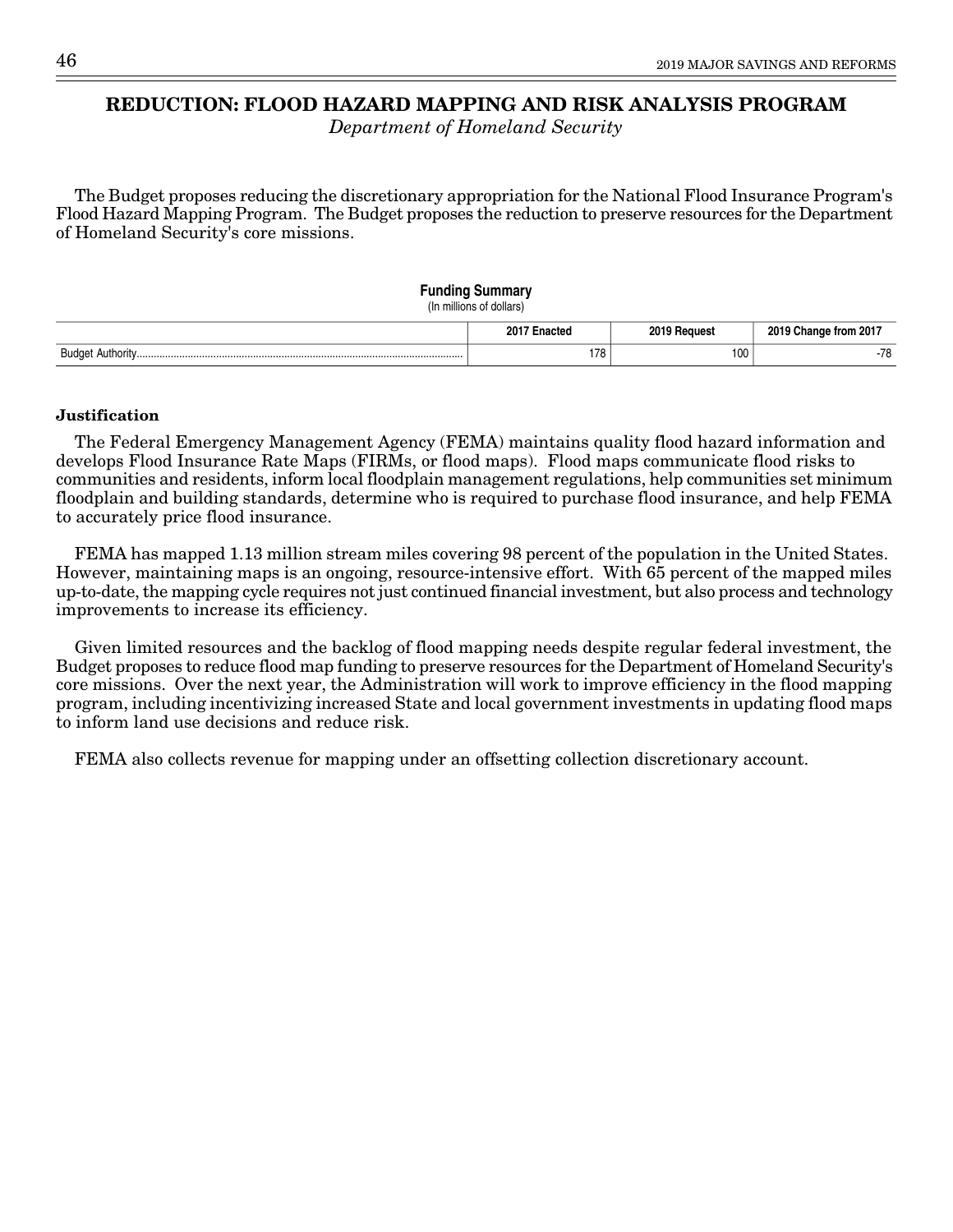# **ELIMINATION: TRANSPORTATION SECURITY ADMINISTRATION LAW ENFORCEMENT GRANTS**

Department of Homeland Security

The Budget proposes to eliminate funding that incentivizes State and local law enforcement entities to provide law enforcement at airports by partially reimbursing those entities. This incentive is no longer necessary nearly 17 years after the September 11, 2001 attacks, as State and local jurisdictions have had plenty of time to adjust and reprioritize resources.

# **Funding Summary** (In millions of dollars) **2017 Enacted 2019 Request 2019 Change from 2017** Budget Authority................................................................................................................... 45 0 -45

### **Justification**

The Transportation Security Administration provides assistance to State and local law enforcement jurisdictions to partially reimburse law enforcement activity currently at airports. The program was created to encourage law enforcement presence at airports in the wake of the September 11, 2001 attacks, and to lessen the burden on State and local jurisdictions as they refocused law enforcement efforts. In the more than 16 years since those attacks, airport security continues to be a high priority not just for the Federal government, but also for the State and local communities whose economies benefit from aviation.

The amount of financial support offered by this program has waned in recent years, declining below 50 percent of total State and local law enforcement costs in 2016 and continuing to decline. As such, State and local jurisdictions are supporting much more of the cost of providing law enforcement presence at airports. Discontinuing this program would not place an undue burden on State and local jurisdictions, since they already pay the majority of law enforcement costs.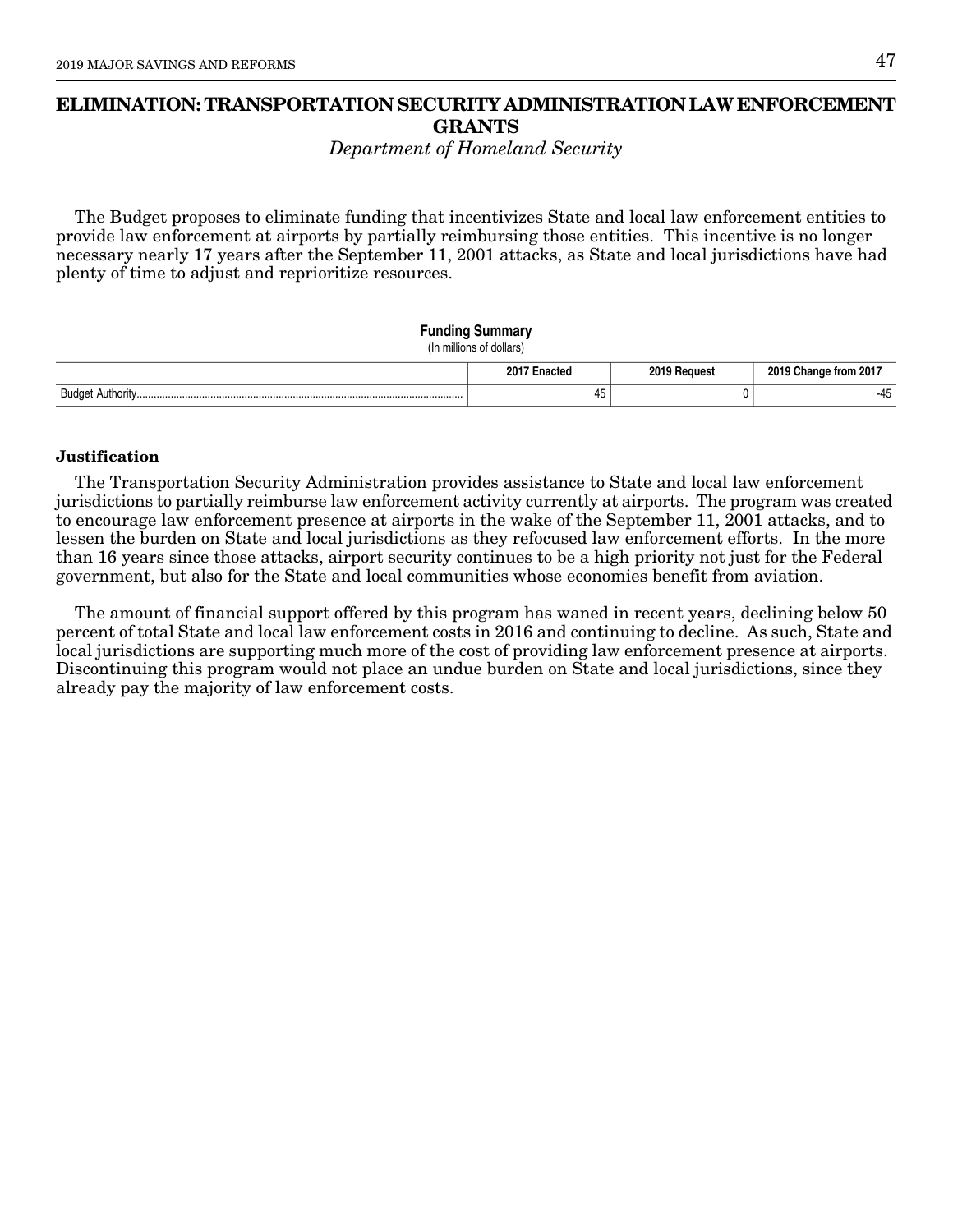# **ELIMINATION: CHOICE NEIGHBORHOODS**

Department of Housing and Urban Development

The Budget proposes to cancel unobligated balances for the Choice Neighborhoods (Choice) program, recognizing a greater role for State and local governments and the private sector to address community revitalization needs.

# **Funding Summary**

|  | (In millions of dollars) |
|--|--------------------------|
|--|--------------------------|

| 2017 Enacted | 2019 Request | 2019 Change from 2017 |
|--------------|--------------|-----------------------|
| 138          |              | $-138$                |
|              | -138         | $-138$                |
| 138          | $-138$       | $-276$                |

Note: The proposed cancellation reflected includes \$137 million from Choice Neighborhoods and \$1 million from its predecessor program, HOPE VI.

### **Justification**

Choice provides competitive planning and implementation grants to improve neighborhoods with distressed public and/or assisted housing. In addition to providing a direct investment, this unauthorized program leverages additional private and public funds.<sup>1</sup> While leveraging private resources is desirable, early reports suggest that many of the funds leveraged by Choice grantees were existing commitments and appear as if they would have occurred in the absence of a Choice grant.<sup>2</sup> Furthermore, an early evaluation suggests that Choice grants catalyzing additional resources beyond housing finance, like infrastructure or safety resources needed for neighborhood improvement, were infrequent.<sup>3</sup> The grantees only leveraged additional investments of two to 20 percent of their total grants as a result of Choice designation.

State and local governments may be better positioned to fund locally-driven strategies for neighborhood revitalization. Moreover, local government's commitment to policy changes and interagency coordination are critical to achieving the educational and public safety goals associated with the program, and to achieve the necessary scale to impact entire neighborhoods.<sup>3</sup>

#### **Citations**

<sup>1</sup>U.S. Department of Housing and Urban Development: *Choice Neighborhoods 2015 Grantee Report*, (January 2016).

 $2^2$ U.S. Department of Housing and Urban Development: Developing Choice Neighborhoods: An Early Look at Implementation in Five Sites, (September 2013).

 $3$  U.S. Department of Housing and Urban Development: Choice Neighborhoods: Baseline Conditions and Early Progress, (September 2015).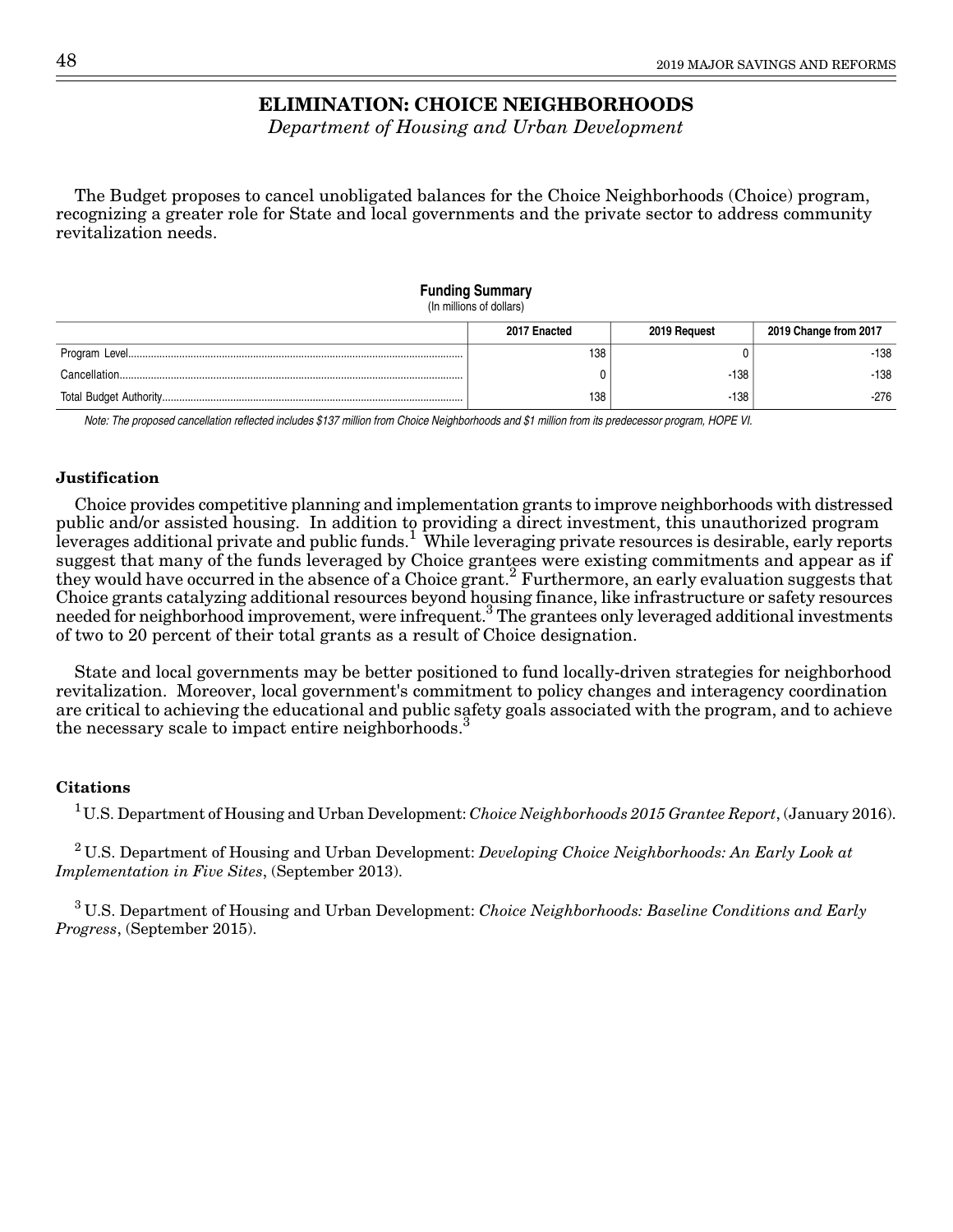# **ELIMINATION: COMMUNITY DEVELOPMENT BLOCK GRANT**

Department of Housing and Urban Development

The Budget proposes to eliminate funding for the Community Development Block Grant (CDBG) program. The program is not well-targeted to the neediest populations and has not demonstrated a measurable impact on communities.

### **Funding Summary**

(In millions of dollars)

|                         | 2017 F<br>:nacteo<br>$\sim$<br>. | 00101<br>$ -$<br>$\sim$ $\sim$ | ----<br>201<br>Trom.<br>____ |
|-------------------------|----------------------------------|--------------------------------|------------------------------|
| Budr<br>$A: H \wedge H$ | 3,000                            |                                | $-3,000$                     |

#### **Justification**

CDBG provides flexible formula funds to 1,250 State and local grantees to support a wide range of community and economic development activities (e.g., housing rehabilitation, blight removal, infrastructure and public improvements, and public services). The Federal Government has spent over \$150 billion on CDBG since its inception in 1974, but evaluations have been unable to demonstrate program results. The broad purpose and flexible nature of this program allows for a wide range of community activities to be supported, but it is this same flexibility that creates challenges to measuring the program's impact and efficacy in improving communities. The Department of Housing and Urban Development (HUD) Inspector General audits regularly find CDBG grantees did not follow HUD requirements.

The program has also largely remained unchanged since it was last reauthorized in 1994. Studies have shown that the allocation formula poorly targets funds to the areas of greatest need, and many aspects of the program have become outdated.<sup>1</sup> For example, the age of a city's housing stock features prominently in the formula, regardless of its condition, providing more dollars for older, wealthier cities with historic homes than fast-growing cities with similar community development needs. These cities have the fiscal capacity to fund directly or leverage philanthropic dollars for the full range of activities that are supported by CDBG, from street paving to improving parks and recreation facilities. Moreover, decreasing appropriations combined with an increasing number of localities qualifying for CDBG allocations has reduced the size of the individual grants over time, further diluting its impact.

The Budget recognizes that State and local governments are better positioned to address local community and economic development needs.

### **Citations**

<sup>1</sup> Housing Policy Debate: CDBG at 40: Its Record and Potential, Volume 24, Issue 1, (2014).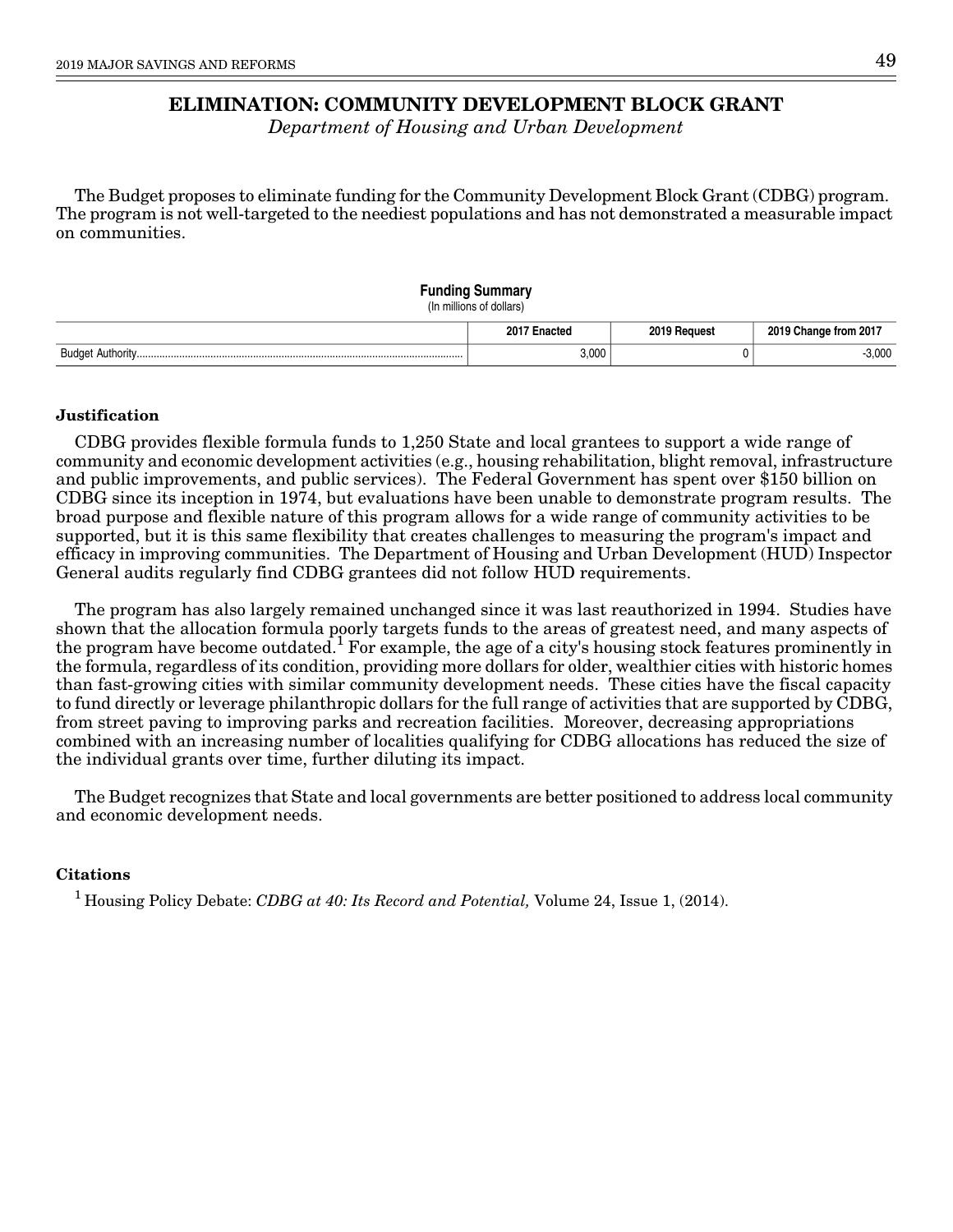# **REDUCTION: GRANTS TO NATIVE AMERICAN TRIBES AND ALASKA NATIVE VILLAGES**

Department of Housing and Urban Development

The Budget proposes to reduce overall Department of Housing and Urban Development (HUD) funding targeted to Native American Tribes and Alaskan Native villages. The Budget proposes \$600 million for the Native American Housing Block Grant (NAHBG) program, and redirects the savings to higher priority areas. The Budget also proposes to eliminate the Indian Community Development Block Grant (ICDBG), which is duplicative of other Federal programs and initiatives.

#### **Funding Summary**

(In millions of dollars)

| 2017 Enacted | 2019 Reauest | 2019 Change from 2017 |
|--------------|--------------|-----------------------|
| 654          | 600          | $-54$                 |
| 60           |              | $-60$                 |
| 714          | 600          | $-114$                |

#### **Justification**

NAHBG provides formula grants to Native American Tribes and Alaska Native villages (Tribes) for affordable housing and related activities. The Budget proposes that funding for this unauthorized program be reduced and redirected to programs in higher priority areas, such as national security and public safety. While the program is fulfilling its mission by increasing the stock of affordable housing in Indian Country, improved data collection is necessary to assess grantee performance on efficiency metrics, such as whether grantees are keeping vacancies to a minimum or turning vacant units over quickly.

ICDBG provides competitive grants to Tribes for a range of projects, including the construction and rehabilitation of affordable housing, community facilities, and infrastructure. The Budget proposes to eliminate ICDBG as it is unauthorized and duplicates, in part, HUD's larger NAHBG program and other Federal programs.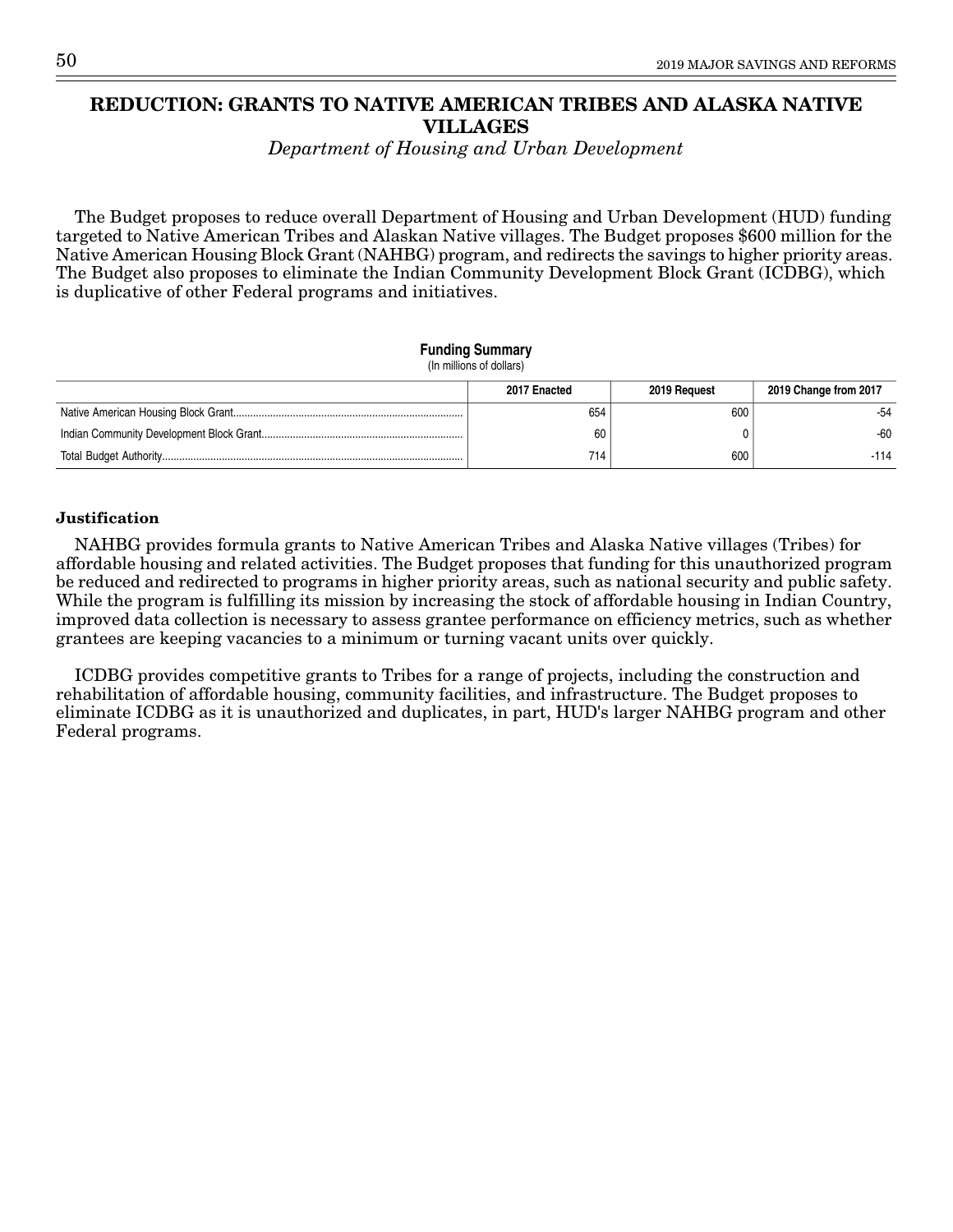# **ELIMINATION: HOME INVESTMENT PARTNERSHIPS PROGRAM**

Department of Housing and Urban Development

The Budget proposes to eliminate the HOME Investment Partnerships Program, recognizing a greater role for State and local governments and the private sector in addressing affordable housing needs.

| <b>Funding Summary</b><br>(In millions of dollars)    |     |  |      |
|-------------------------------------------------------|-----|--|------|
| 2019 Request<br>2017 Enacted<br>2019 Change from 2017 |     |  |      |
|                                                       | 950 |  | -950 |

### **Justification**

The HOME Investment Partnerships Program provides flexible formula grants to 600 States and localities to expand the supply of affordable housing for low-income households, yet remains unauthorized since 1994. Despite the program's goals and funding, the challenge of affordable housing has only continued to worsen.

Complex market dynamics, including stagnant incomes and local regulations that create barriers to housing development, all contribute to housing cost burden for households across the country, and the problem cannot be solved by the Federal Government or the subsidization of housing construction alone. Moreover, the current system for funding affordable housing is fragmented with varying rules and regulations that create overlap and inefficiencies, as well as challenges to measuring collective performance.<sup>1</sup> The Administration proposes to devolve affordable housing activities to State and local governments who are better positioned to comprehensively address the array of unique market challenges, local policies, and impediments that lead to housing affordability problems.

### **Citations**

 $1$  Government Accountability Office: Affordable Rental Housing: Assistance Is Provided by Federal, State, and Local Programs, but There Is Incomplete Information on Collective Performance, GAO-15-645, (September 2015).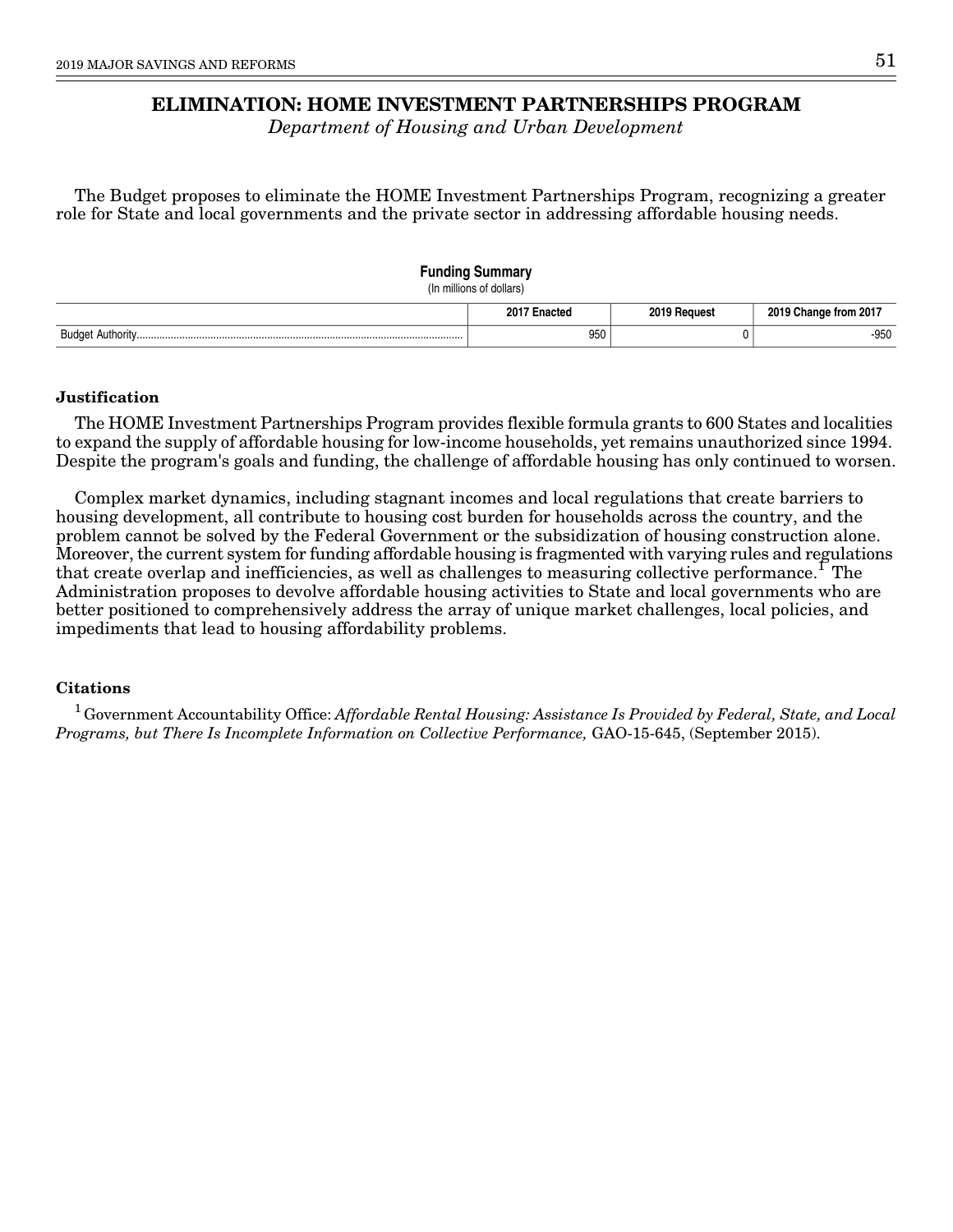### **REDUCTION: RENTAL ASSISTANCE PROGRAMS**

Department of Housing and Urban Development

The Budget proposes legislative reforms to reduce costs across the Department of Housing and Urban Development's (HUD) rental assistance programs. The proposed policies include increased local control for grantees and administrative simplification, as well as policies that encourage work and self-sufficiency, including increased tenant rent contributions.

### **Funding Summary**

(In millions of dollars)

|                                        | 2017          | <b>2010</b><br><b>Poquest</b> | $- - - -$<br>2015<br>from 201 |
|----------------------------------------|---------------|-------------------------------|-------------------------------|
| Budor<br>$A + ibA - v + b$<br><br>- 12 | <b>29 UUG</b> | 33,816                        | 000<br>ےن۔+                   |

#### **Justification**

HUD's rental assistance programs (Housing Choice Vouchers, Public Housing, Project-Based Rental Assistance, and Housing for the Elderly and Persons with Disabilities) provide housing subsidies for about 4.7 million very low-income households. These rental assistance programs generally comprise about 80 percent of HUD's total budget. Due to market rent inflation, program costs increase by about three percent every year simply to assist roughly the same number of households. Given current fiscal constraints, this growth is not sustainable.

The Budget proposes fundamental rent reforms across HUD's rental assistance programs. These reforms include increasing tenant rent contributions and minimum rents, reducing the frequency of income recertification, and allowing communities to design programs that address local needs. In the first significant change to tenant rent structures since 1981, the Budget would increase the amount of rent paid by tenants from 30 percent of adjusted income to 35 percent of gross income for all work-able households, but would mitigate this increase for the elderly and persons with disabilities. For those tenants who, in certain circumstances, are unable to pay their rents, the Budget also includes a hardship exemption. These reforms would reduce Federal costs and put the programs on a more sustainable fiscal path, as well as encourage work and simplify program administration.

In addition to the proposed rent reforms, the Budget reduces the overall Federal footprint of housing assistance. While continuing to assist current residents, the Budget proposes to decrease the Public Housing portfolio through locally determined options, including strategically releasing certain housing assets to local control. In this effort, the Federal Government recognizes the need for greater contributions from State and local governments and the private sector to help address affordable housing needs for low-income families.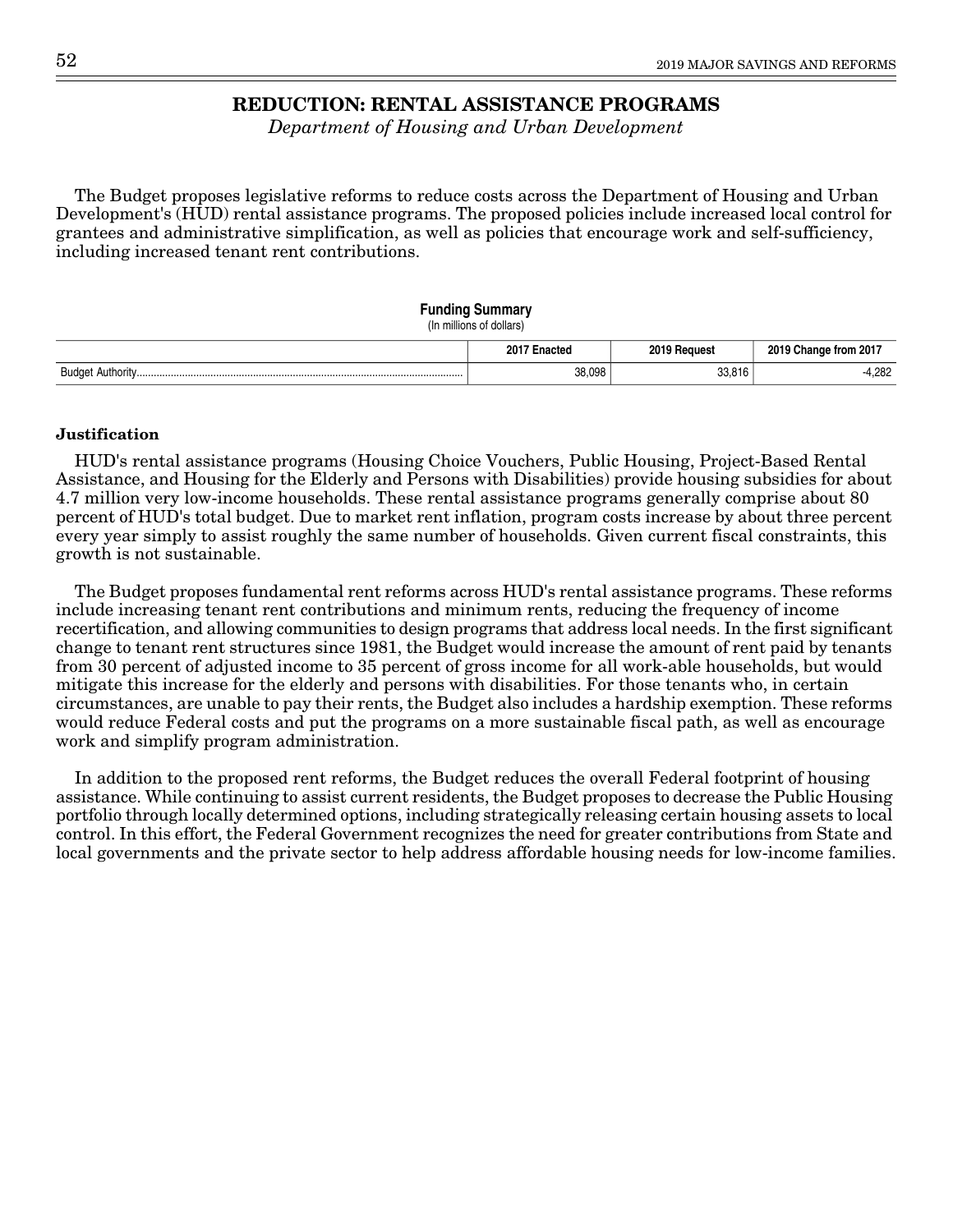# **ELIMINATION: SELF-HELP AND ASSISTED HOMEOWNERSHIP OPPORTUNITY PROGRAM ACCOUNT**

Department of Housing and Urban Development

The Budget proposes to eliminate funding for small grant programs that are duplicative or overlap with other Federal, State, and local efforts. The Budget also recognizes a greater role for State and local governments, and the private sector, in addressing community development and affordable housing needs.

### **Funding Summary**

(In millions of dollars)

|                                               |              | <b>00101</b><br><b>PANILACT</b> | 2010<br>$- - -$<br>-201<br>mm. |
|-----------------------------------------------|--------------|---------------------------------|--------------------------------|
| <b>Budge</b><br>$\mathbf{A} \cdot \mathbf{B}$ | $\sim$<br>54 |                                 |                                |

### **Justification**

The Budget proposes to eliminate the programs in the Self-Help and Assisted Homeownership Opportunity Program (SHOP) account, including SHOP; Capacity Building for Community Development and Affordable Housing program (Section 4); and the rural capacity building program. These programs represent a small fraction of the funds provided by other Federal, State, local, and private entities to support housing and community development activities. The non-profit organizations that receive these grants should have the capacity to substitute funding through more flexible funding from the private sector and philanthropy. For example:

SHOP—SHOP is a competitive grant program that provides funds to non-profit organizations to assist low-income homebuyers willing to contribute "sweat equity" toward the construction of their homes. This unauthorized program expired in 2001, and the Budget proposes redirecting its funding to other, higher priority activities.

Section 4—Section 4 funding was last authorized in 1996, and the program is effectively an earmark for three organizations. The rural capacity building program is also unauthorized. The Department of Housing and Urban Development has adopted a more integrated and efficient approach to technical assistance and strengthening grantees in recent years, and will align these programs' activities with those efforts, as appropriate.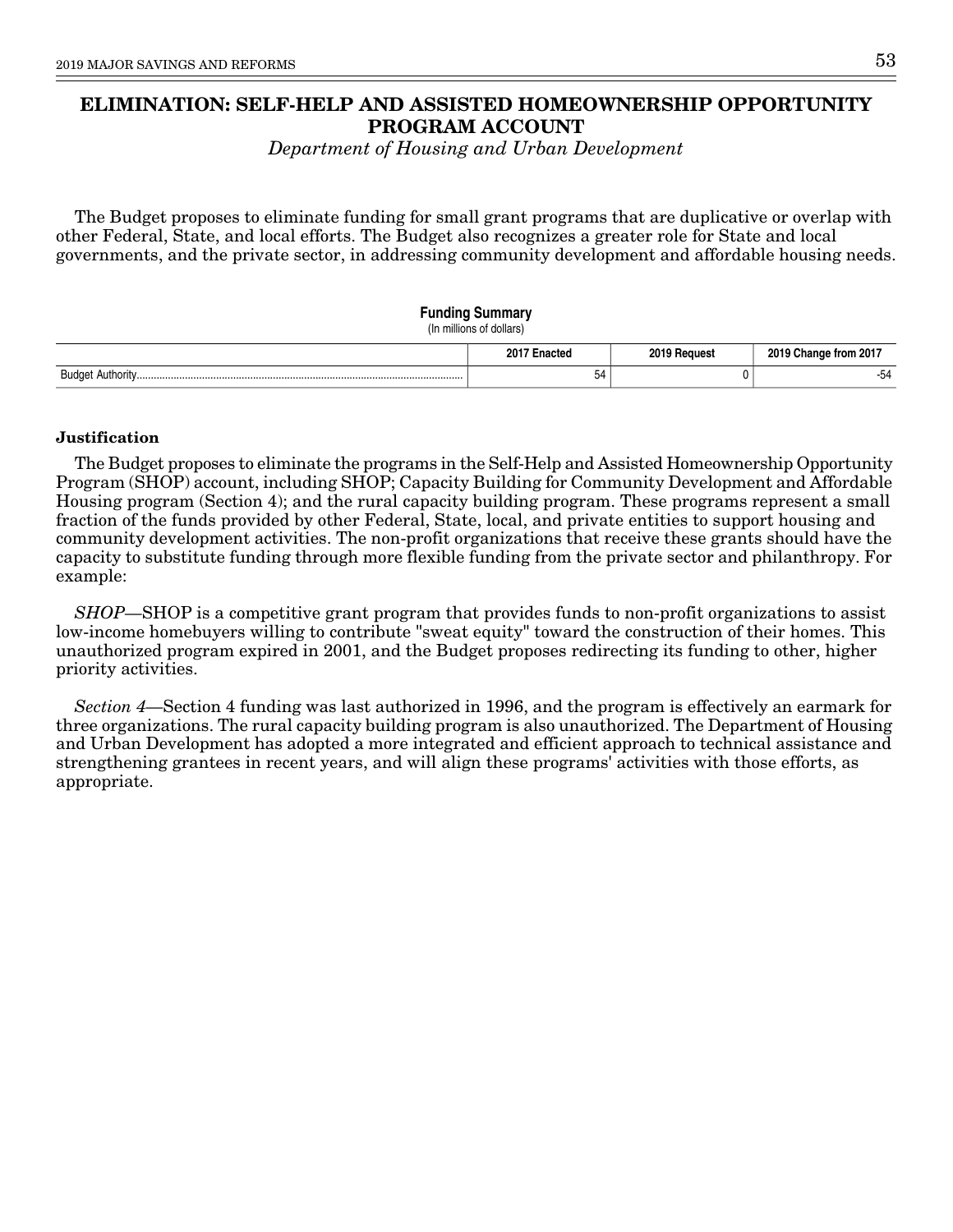# **ELIMINATION: ABANDONED MINE LAND GRANTS**

Department of the Interior

The Budget proposes to eliminate funding introduced in 2016 for grants to Appalachian States for economic development projects in conjunction with coal abandoned mine land (AML) reclamation. These grants exceed the mission of the Office of Surface Mining Reclamation and Enforcement (OSMRE), and overlap with existing mandatory funds to reclaim abandoned coal mines.

#### **Funding Summary** (In millions of dollars)

|     | 201<br>тео | <b>0010</b><br>'eaues | .             |
|-----|------------|-----------------------|---------------|
| مەس |            |                       | $-105$        |
|     | 105        |                       | $\sim$ $\sim$ |

### **Justification**

The discretionary AML grant program was developed by the Congress in response to the prior administration's 2016 Budget mandatory grant proposal to disburse \$1 billion from the unappropriated balance of the AML Fund to expedite the cleanup and redevelopment of eligible lands and waters affected by historic coal mining practices, and thus promote economic development. The Congress subsequently appropriated \$90 million in 2016 discretionary funding for these activities in three Appalachian States (Kentucky, West Virginia, and Pennsylvania). OSMRE's expertise is in coal mine reclamation and not economic development. These grants are not central to OSMRE's mission and overlap with more than \$300 million in existing 2019 mandatory funds to reclaim abandoned coal mines. The Administration plans to help coal country by streamlining permit approvals and eliminating unnecessary regulations, such as lifting the moratorium on coal leasing on public lands, rolling back the Clean Power Plan, and helping to nullify the Stream Protection Rule.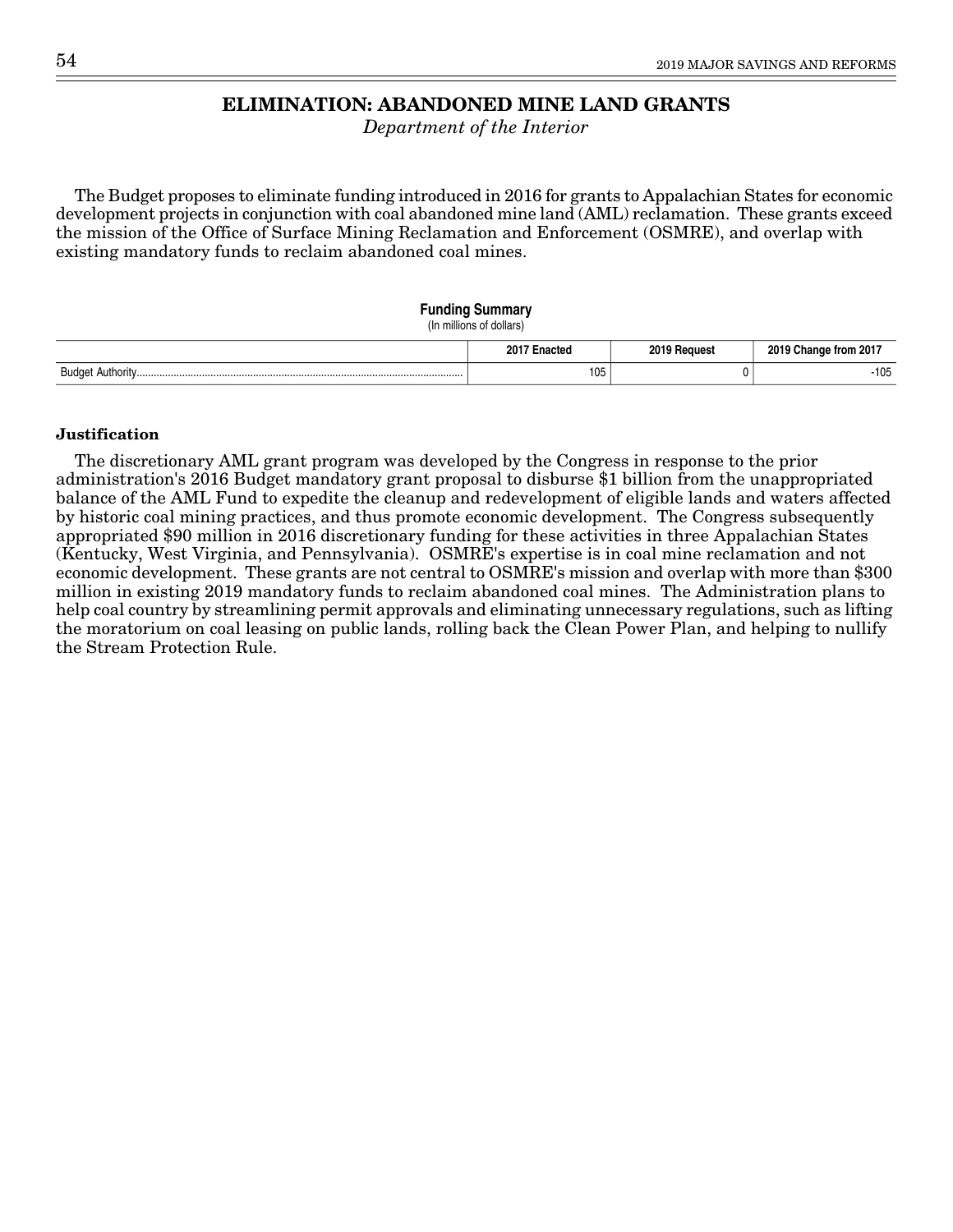# **ELIMINATION: CENTENNIAL CHALLENGE FUND**

Department of the Interior

The Budget proposes to eliminate \$20 million in discretionary funding for the Centennial Challenge Fund at the National Park Service (NPS). The program provides Federal funding to match donations for signature NPS projects and has primarily been used to fund deferred maintenance projects. This discretionary funding duplicates the existing mandatory funds provided through the 2016 National Park Service Centennial Act, and new mandatory funds for NPS deferred maintenance projects proposed in the Budget through the Public Lands Infrastructure Fund.

#### **Funding Summary**

(In millions of dollars)

|                   | 20<br>m<br>ucu | nner | from 201<br>ıldı |
|-------------------|----------------|------|------------------|
| 3udar<br>$\cdots$ | 20<br>$\sim$   |      | n o<br>ΔU<br>__  |

### **Justification**

The Budget proposes up to \$18 billion over 10 years in mandatory funding for a new Public Lands Infrastructure Fund to help the Department of the Interior (DOI) pay for repairs and improvements to facilities in national parks and on other public lands, which have over \$12 billion in deferred maintenance. This new proposal diminishes the need for the Centennial Challenge Fund, which historically has been used primarily to help pay for infrastructure improvement projects. The NPS Centennial was celebrated over three years ago, and limited discretionary resources require DOI to prioritize the funding for other higher-priority activities, such as park operations.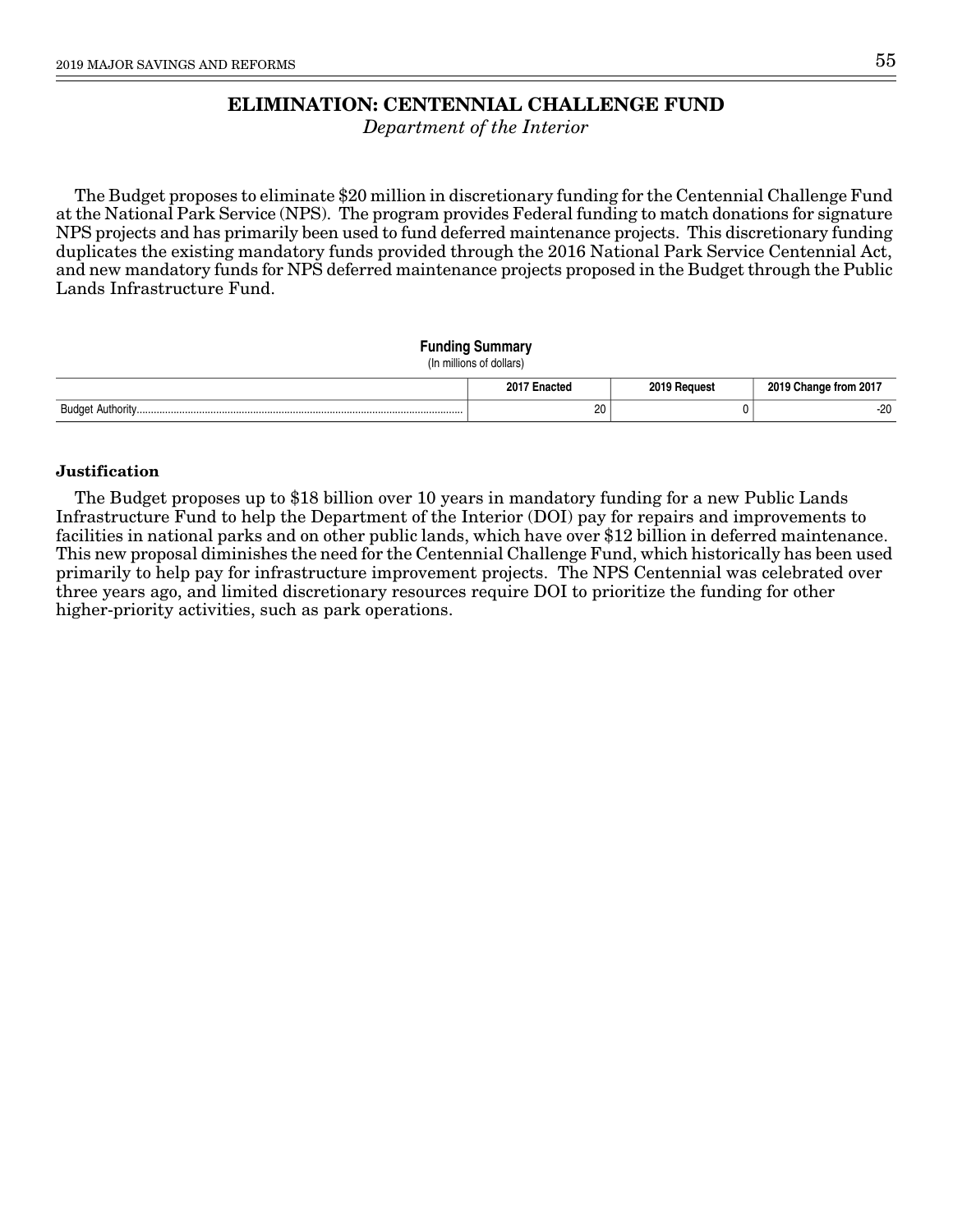# **REDUCTION: FEDERAL LAND ACQUISITION**

Department of the Interior

The Budget proposes to reduce Federal land acquisition funding for the Department of the Interior (DOI) to \$8 million, which includes canceling \$25 million in prior year balances. This would allow DOI to focus available funds on the protection and management of existing lands and assets.

#### **Funding Summary**

(In millions of dollars)

|                      | $0.17 -$ | <b>2010</b><br><b>Portugst</b> | .201<br>2010<br>Trom |
|----------------------|----------|--------------------------------|----------------------|
| Budae<br>` Authority | 154      |                                | 146                  |
| _____                |          |                                |                      |

Note: The FY 2019 Request includes -\$25 million in prior year balance cancellations.

#### **Justification**

The Budget proposes a reduction of \$146 million for Federal land acquisition through DOI. These proposed reductions reflect the Agency's priority to focus available budget resources on maintaining current lands rather than acquiring additional lands. DOI already owns roughly 500 million acres of Federal land. At a time when the Agency has billions of dollars in deferred maintenance, land acquisitions are lower priority activities than maintaining ongoing operations and maintenance.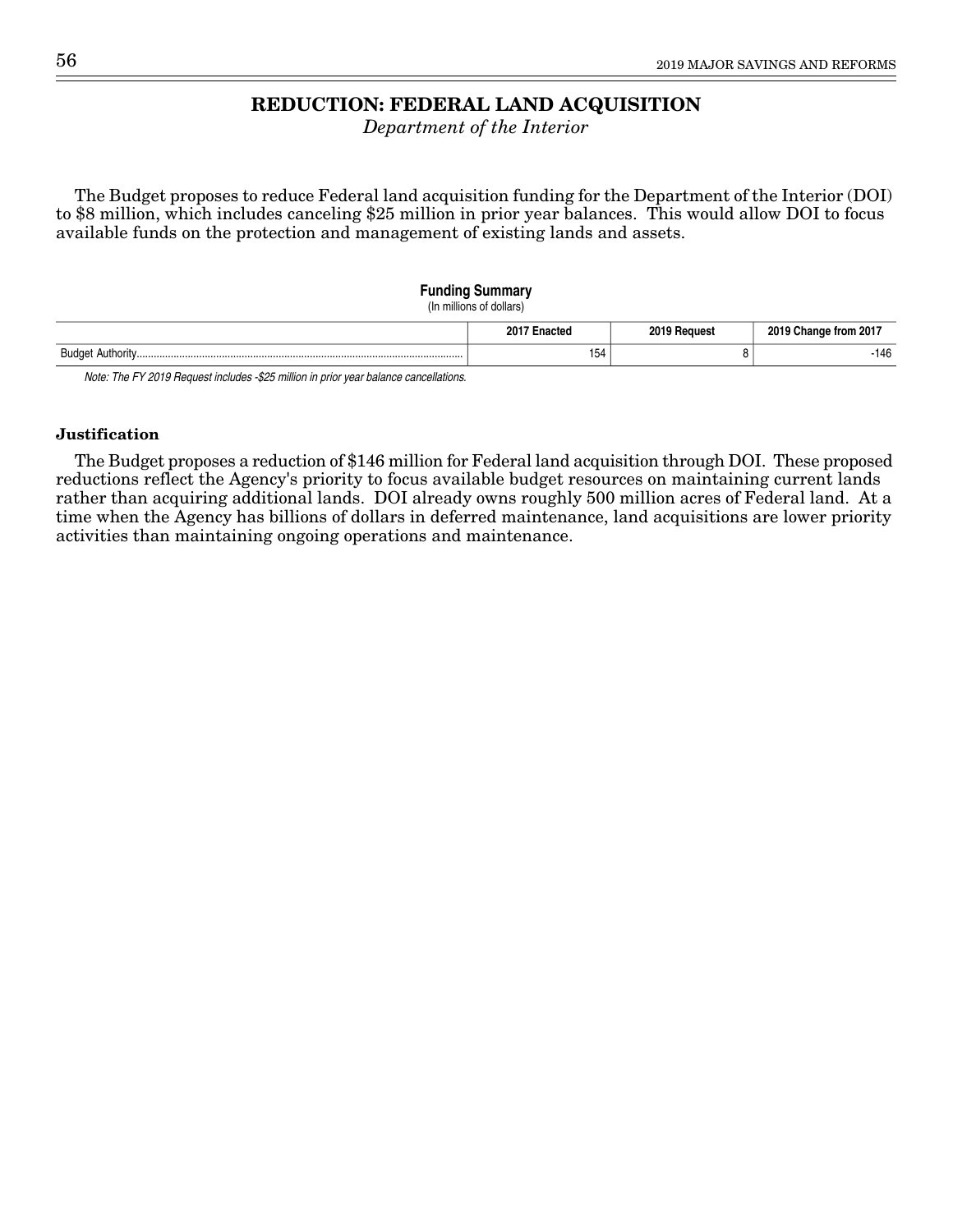# **ELIMINATION: HERITAGE PARTNERSHIP PROGRAM**

Department of the Interior

Through the Heritage Partnership Program, the Congress has established 49 National Heritage Areas to commemorate, conserve, and promote areas that include important natural, scenic, historic, cultural, and recreational resources. The Budget proposes to eliminate \$19.5 million in funding for the Heritage Partnership Program, which is only partially authorized and is secondary to the primary mission of the National Park Service (NPS). This program provides financial and technical assistance to congressionally designated National Heritage Areas, which are managed by non-Federal organizations to promote the conservation of natural, historic, scenic, and cultural resources. The Budget does include a request for minimal resources to close-out and transition the program to the State, local, or private entities that manage the Areas.

| <b>Funding Summary</b><br>(In millions of dollars) |              |              |                       |
|----------------------------------------------------|--------------|--------------|-----------------------|
|                                                    | 2017 Enacted | 2019 Request | 2019 Change from 2017 |
|                                                    | 20           |              | -20                   |

#### **Justification**

National Heritage Areas are not part of the National Park System, and the lands are not federally owned and managed. The lands within heritage areas tend to remain in State, local, or private ownership. Thus, these grants to State and local entities are not clearly a Federal responsibility and are therefore a lower priority. Instead, National Heritage Area managers should use the national designation to open doors to more sustainable funding opportunities from local and private beneficiaries. As noted in a Government Accountability Office report, there is no systematic process for designating Heritage Partnership Areas or determining their effectiveness.<sup>1</sup> The proposed funding elimination would also allow the NPS to focus resources on core park and program operations.

#### **Citations**

<sup>1</sup> Barry T. Hill, Director, Natural Resources and Environment, U.S. General Accounting Office: National Park Service: A More Systematic Process for Establishing National Heritage Areas and Actions to Improve Their Accountability Are Needed, testimony before the Committee on Energy and Natural Resources, U.S. Senate, GAO-04-593T, (March 30, 2004).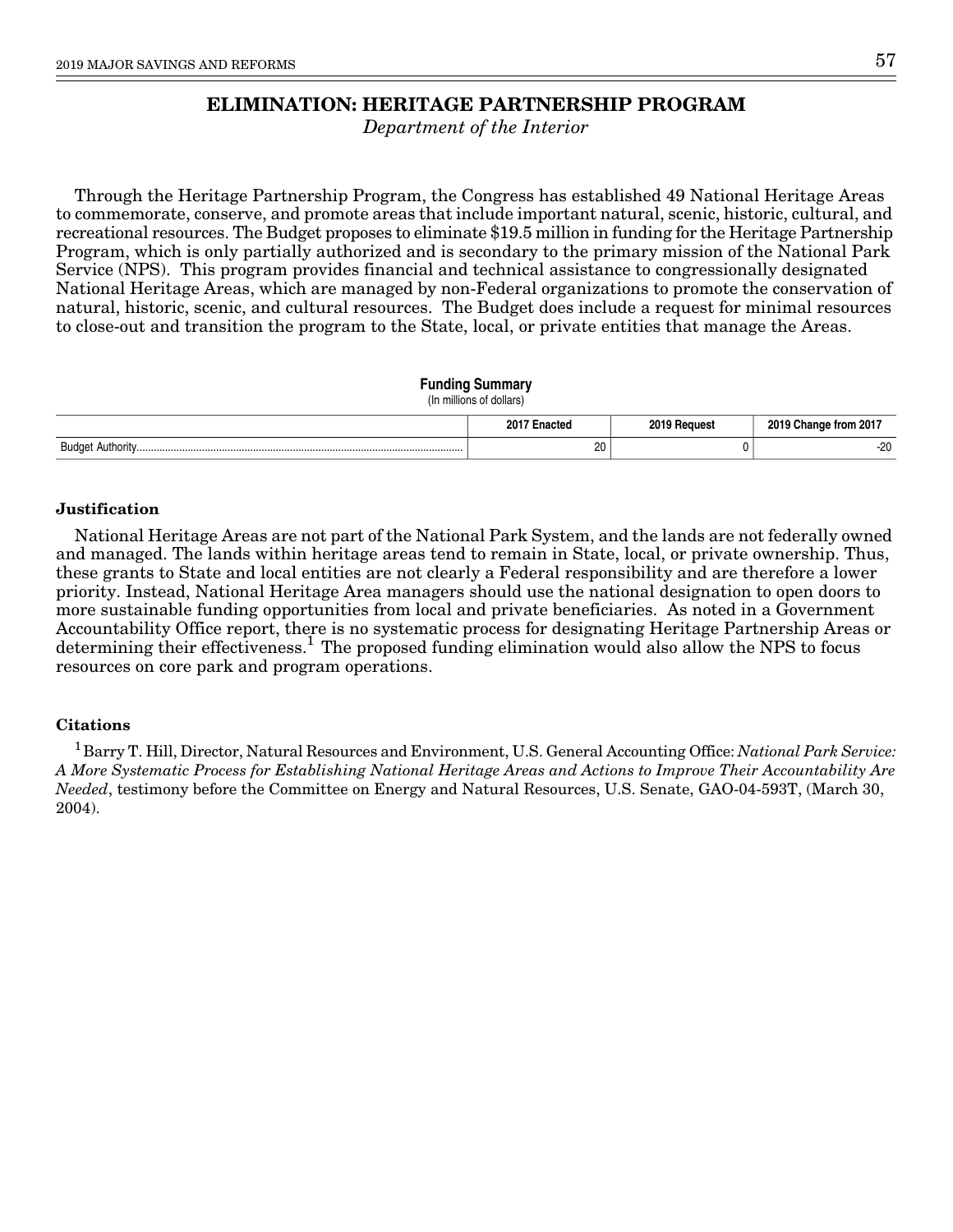# **ELIMINATION: NATIONAL WILDLIFE REFUGE FUND**

Department of the Interior

The Budget proposes to eliminate discretionary funding for the National Wildlife Refuge Fund. This Fund was intended to compensate communities for lost tax revenue from Federal land acquisitions, but fails to take into account the economic benefits refuges provide to communities.

#### **Funding Summary**

(In millions of dollars)

|       | $20^{\circ}$<br>⊧nacτeα        | $0.10 - 1$<br>Reques. | from 201<br>unange<br>20 I J |
|-------|--------------------------------|-----------------------|------------------------------|
| Budge | $\overline{A}$<br>טו<br>$\sim$ |                       | טו                           |

### **Justification**

Though the National Wildlife Refuge Fund was intended to compensate communities for lost tax revenue from Federal land acquisitions, evidence shows that refuges often generate tax revenue for communities, in excess of what was lost, by increasing property values and creating tourism opportunities for the American public to connect with nature. A 2013 study found that National Wildlife Refuges generated an estimated \$2.4 billion in sales for local economies, supported over 35,000 jobs, and resulted in over \$340 million in tax revenues at the local, State, and Federal level from recreational spending.<sup>1</sup> A study by North Carolina State University in 2012 found that property values surrounding refuges are higher than equivalent property values elsewhere.<sup>2</sup> In addition, approximately \$8 million per year in mandatory appropriations is provided to communities from the National Wildlife Refuge Fund.

### **Citations**

<sup>1</sup>U.S. Fish and Wildlife Service: Banking on Nature: the Economic Benefits to Local Communities of National Wildlife Refuge Visitation, (October 2013).

 $2$  North Carolina State University Center for Environmental and Resource Economic Policy: Amenity Values of Proximity to National Wildlife Refuges, (April 2012).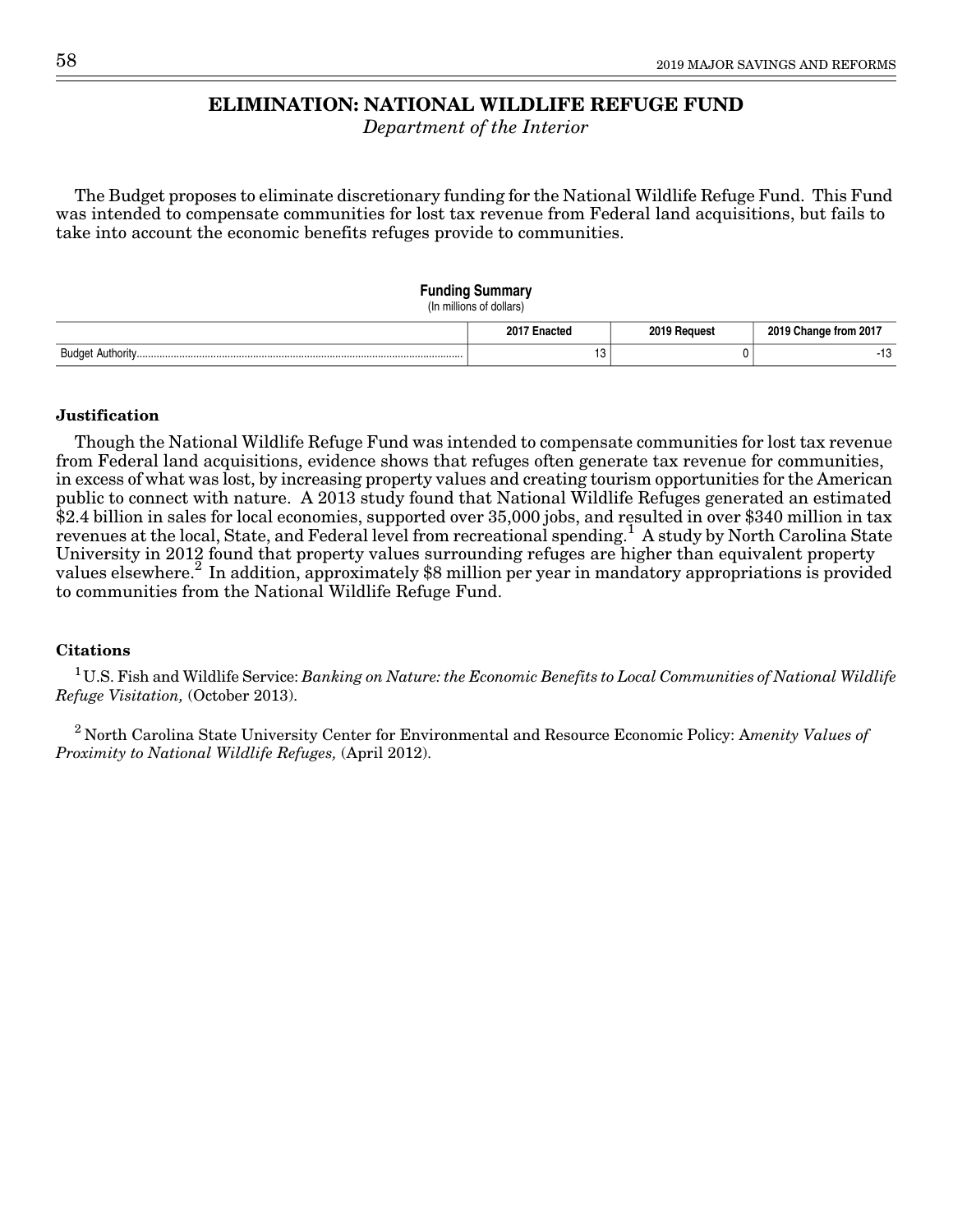# **REDUCTION: COPS HIRING PROGRAM**

Department of Justice

The Budget proposes to reduce resources for the COPS Hiring Program in order to reallocate funding to higher priority Federal law enforcement programs that lead efforts to address gangs, violent crime, and the opioid epidemic in communities across the Nation.

#### **Funding Summary**

(In millions of dollars)

|                             | ___ ኃበ * "<br><sup>-</sup> nacteo | 0010 | יחכי<br>om<br>εu. |
|-----------------------------|-----------------------------------|------|-------------------|
| Budo <sub>r</sub><br>.<br>. | 195                               | 99   | $-96$             |

#### **Justification**

In 1994, the Clinton Administration began administering the COPS Hiring Program, which was initially designed as a six year program that would enable State and local law enforcement agencies to hire or redeploy 100,000 officers for community policing efforts. The program continues today by subsidizing routine functions of local police departments by funding a portion of entry-level salaries and benefits for newly hired or rehired police officers. These resources are spread thin and are not well targeted to achieve public safety outcomes. For example, the majority of 2017 awards funded only one to two positions per law enforcement agency. Reallocating resources from COPS Hiring to Federal law enforcement allows the Department of Justice (DOJ) to focus on high priority Federal investigations that target criminals posing the greatest threat to society. The Budget provides \$14 billion to Federal law enforcement agencies, including the Federal Bureau of Investigation; the Drug Enforcement Administration; the United States Marshals Service; the Bureau of Alcohol, Tobacco, Firearms, and Explosives; and the Organized Crime and Drug Enforcement Task Forces, which work in concert with State and local law enforcement partners. This proposed funding level represents an increase of 2.4 percent over the 2017 Enacted level, and would support DOJ's ability to respond to national security crises; investigate violent- and drug-related crime; and apprehend, detain, and prosecute offenders.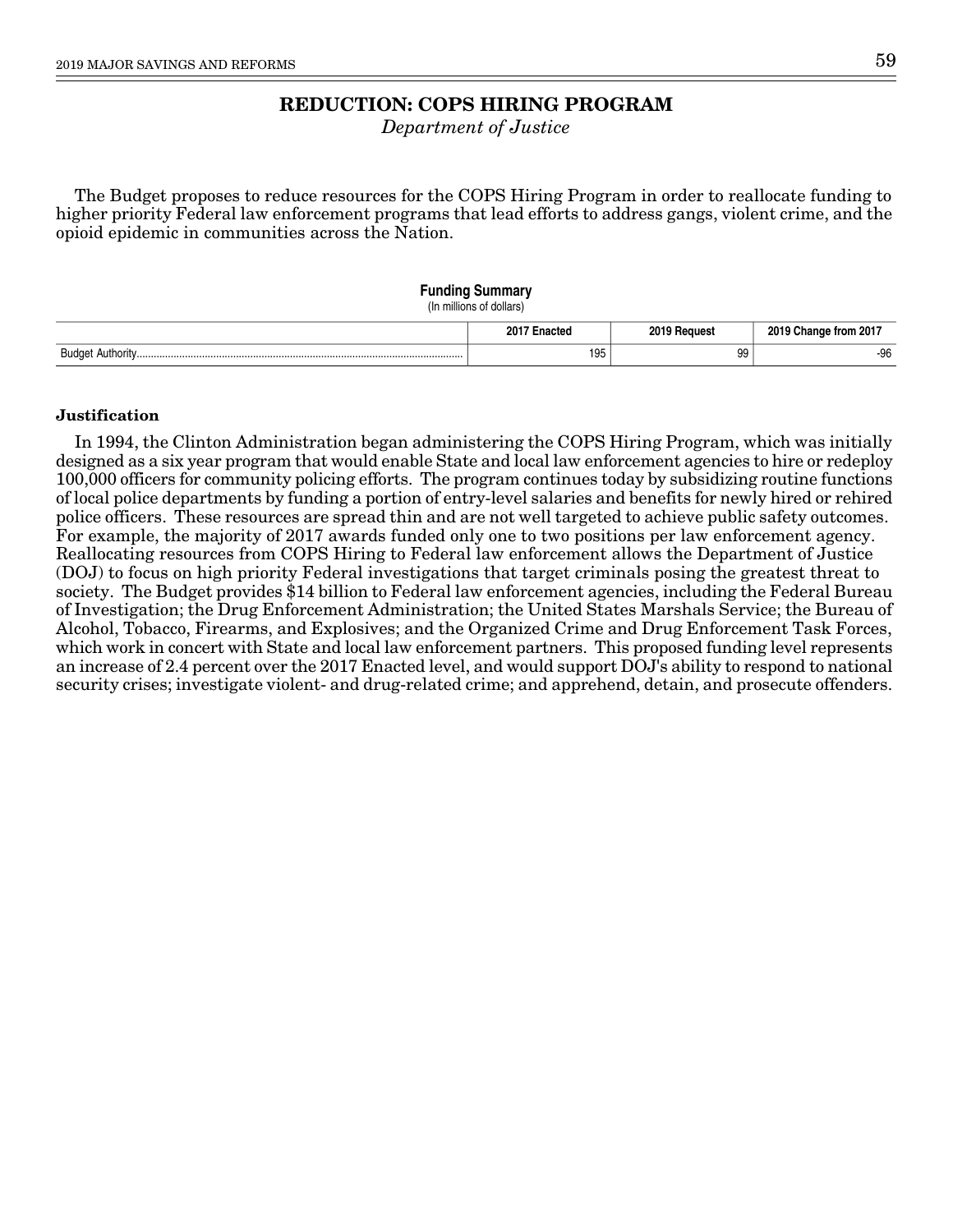# **ELIMINATION: STATE CRIMINAL ALIEN ASSISTANCE PROGRAM**

Department of Justice

The Budget proposes to eliminate the State Criminal Alien Assistance Program (SCAAP) from the Office of Justice Programs within the Department of Justice. SCAAP, which reimburses State, local, and tribal governments for prior year costs associated with incarcerating certain illegal criminal aliens, is unauthorized and poorly targeted. The Administration proposes to instead invest in border enforcement and border security initiatives that will more effectively address the public safety threats posed by criminal aliens.

#### **Funding Summary**

(In millions of dollars)

|                                       | 20 <sup>1</sup><br>. TAY<br>, LCU | 0010 | ` from 201.  |
|---------------------------------------|-----------------------------------|------|--------------|
| Budge<br>$A: H \wedge H$<br>Authority | 210                               |      | 010<br>-21 U |

### **Justification**

This program represents a general revenue transfer to States that neither focuses resources on immigration enforcement nor fully reimburses their detention costs. In 2016, the reimbursement rate was about 17 cents on the dollar, with just four States – California, Florida, New York, and Texas – receiving over two-thirds of available funds. Further, the program has no performance metrics or programmatic requirements associated with the funds to improve public safety. The program does not require recipients to use SCAAP awards solely for the purpose of addressing the cost of detaining criminal aliens in State, local, and tribal detention facilities. Further, the program does not require States to cooperate with Federal immigration detainer requests, and therefore cannot be leveraged to maximize public safety benefits.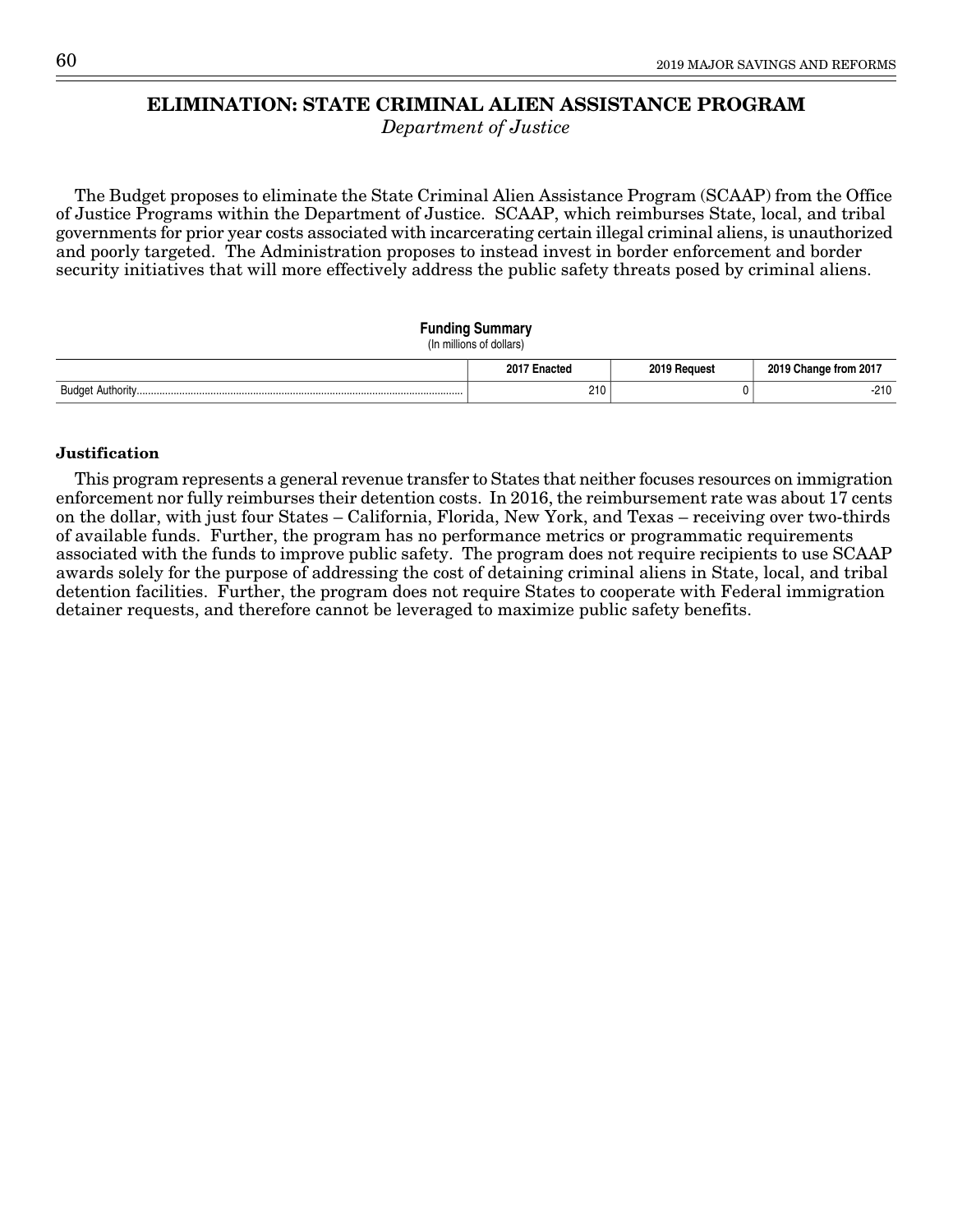# **REDUCTION: BUREAU OF INTERNATIONAL LABOR AFFAIRS**

Department of Labor

The Budget proposes to eliminate the Department of Labor's international labor grants and reduce International Labor Affairs Bureau (ILAB) staff, instead focusing ILAB on ensuring that U.S. trade agreements are fair for American workers.

### **Funding Summary** (In millions of dollars) **2017 Enacted 2019 Request 2019 Change from 2017** Budget Authority................................................................................................................... 86 19 -67

### **Justification**

Despite its role in ensuring that U.S. trade agreements are fair for American workers, ILAB spends almost 70 percent of its budget on grants to combat child labor and promote worker rights overseas. Many of these grants are awarded noncompetitively, and while ILAB has funded some impact evaluations of its child labor projects, the findings have been mixed. The completed child labor impact evaluations show that education projects had limited effects on withdrawing and preventing children from participating in child labor.<sup>1</sup> The Budget proposes to eliminate these grants and focus ILAB on ensuring that American workers are competing on a level playing field with other countries.

### **Citations**

 $1$ Government Accountability Office: International Labor Grants: DOL's Use of Financial and Performance Monitoring Tools Needs to be Strengthened, GAO-14-832, (September 2014).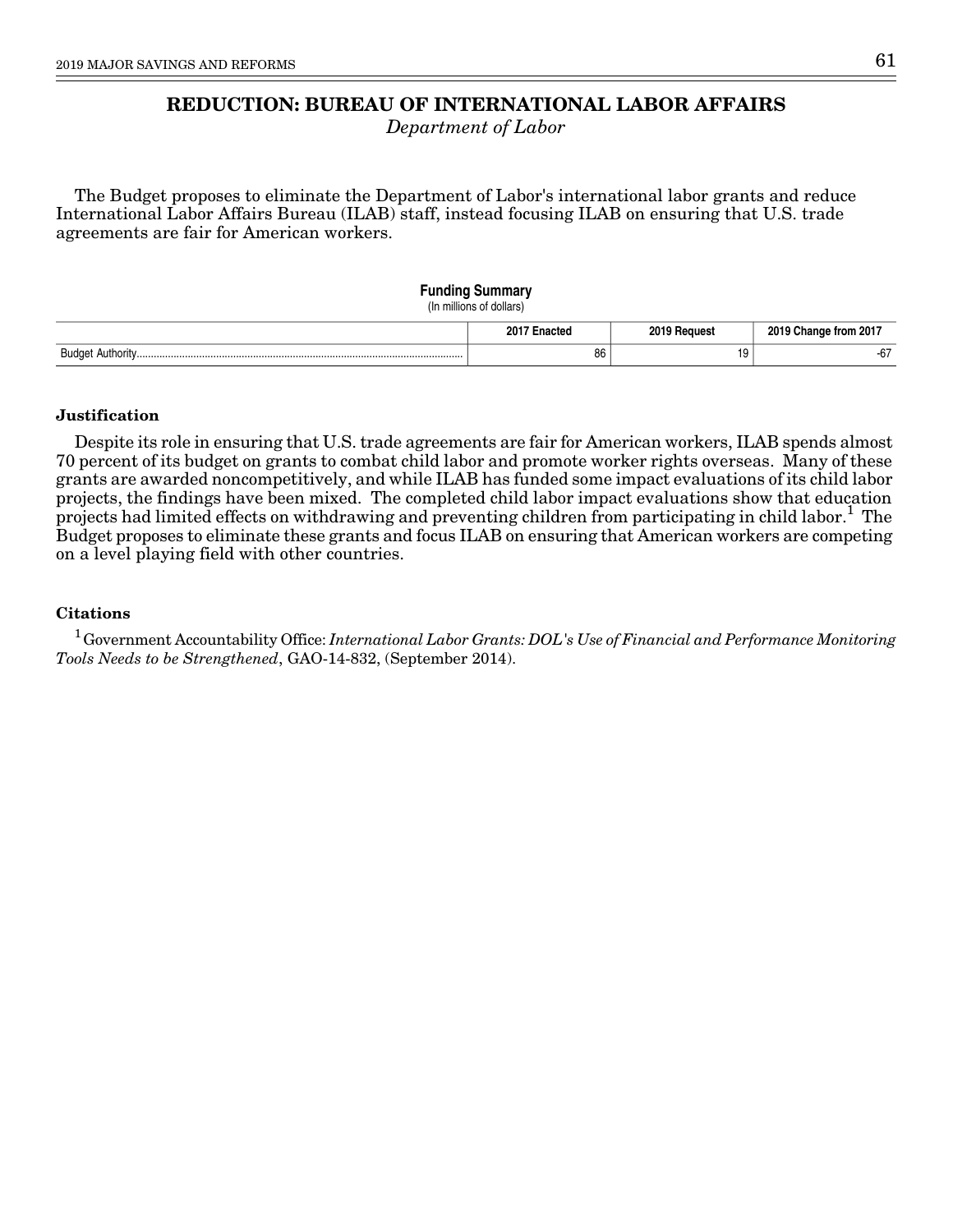# **ELIMINATION: INDIAN AND NATIVE AMERICAN PROGRAM**

Department of Labor

The Budget proposes to eliminate the Indian and Native American Program (INAP), an unproven program that has never been rigorously evaluated. As an alternative, the Budget would create a Native American set-aside in the Workforce Innovation and Opportunity Act (WIOA) Adult formula grant program, as exists in the WIOA Youth program, bringing Native American training efforts fully into the core workforce system instead of supporting parallel efforts.

### **Funding Summary**

(In millions of dollars) **2017 Enacted 2019 Request 2019 Change from 2017** Budget Authority................................................................................................................... 50 0 -50

### **Justification**

INAP seeks to help low-income and unemployed Native Americans, Native Alaskans, and Native Hawaiians obtain skills necessary to compete in the economy. The program runs competitions through which it gives grants to Indian Tribes, tribal organizations, and other Indian-controlled organizations to provide a wide range of training and support services. Performance results are comparable to the outcomes of Native American participants in the WIOA Adult program, but the INAP program is a more expensive intervention, which calls into question its cost effectiveness. Additionally, there is very little turnover in grantees. The grantee cohort has remained almost exactly the same over the past decade, leading to a situation where grantees are not pushed to improve their performance. The Budget proposes to eliminate standalone funding for this unproven program, instead creating a Native adult set-aside within the WIOA Adult program in order to bring the provision of workforce services to Native American adults into the core workforce system.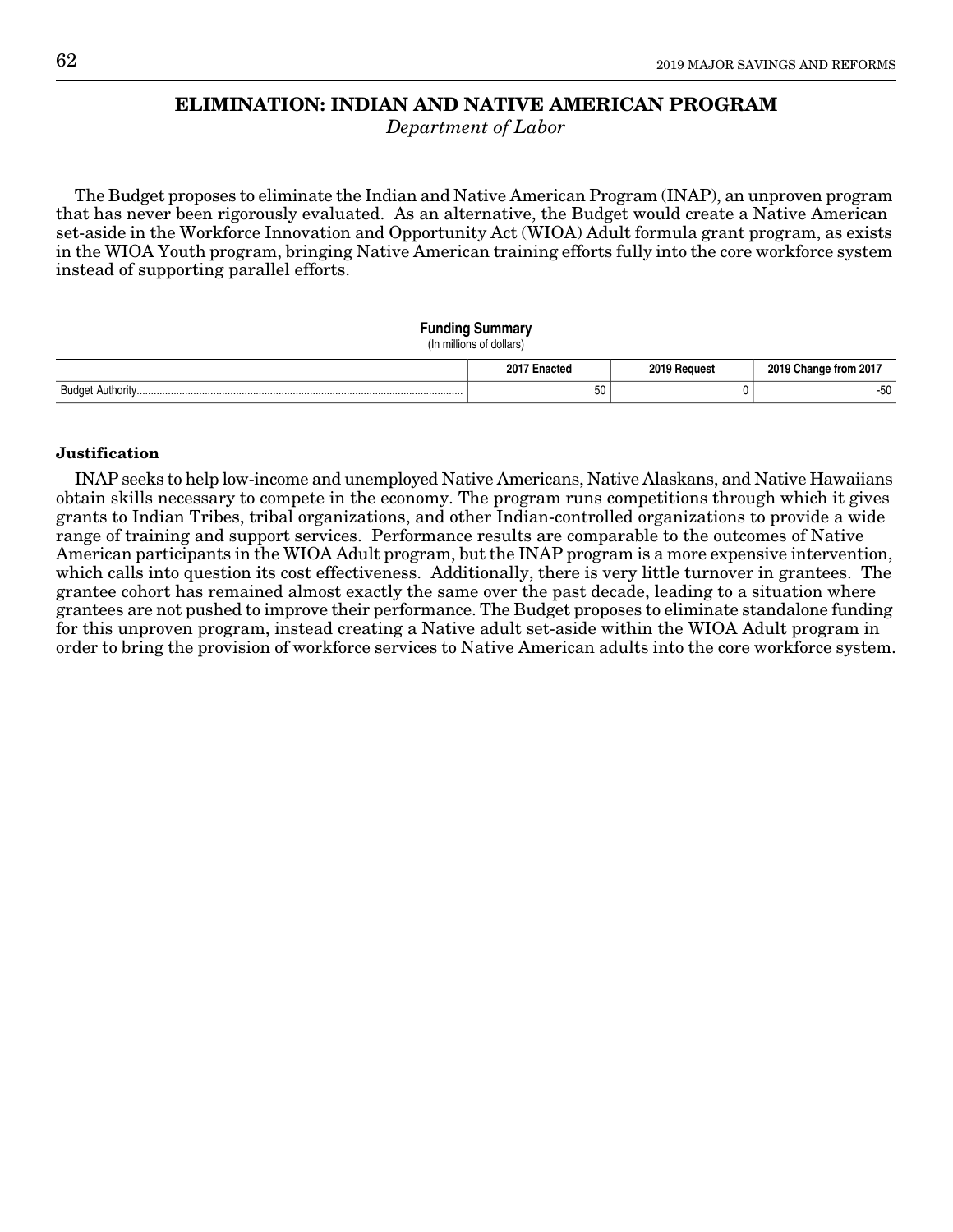Department of Labor

The Budget proposes to reform Job Corps by closing low-performing centers, piloting new approaches to service delivery, and focusing the program on youth most likely to benefit from the intervention. The Budget also proposes to end the U.S. Department of Agriculture's (USDA) role in the program, given that workforce development is not a core part of the Agency's mission.

## **Funding Summary**

(In millions of dollars)

|                         | $2017 -$<br>-nootor<br>.<br>$\sim$ | 2019<br>Reauest<br>$\sim$ $\sim$ | 2019<br>-- --<br>-201<br>mando<br><b>Trom</b> |
|-------------------------|------------------------------------|----------------------------------|-----------------------------------------------|
| Budr<br>$A: H \wedge T$ | 1,704                              | .297                             | $-407$                                        |

## **Justification**

Job Corps provides training and educational services to approximately 50,000 disadvantaged youth (ages 16-24) at 125 primarily residential centers nationwide. The program has historically struggled with numerous issues, including safety and security, uneven center performance, and a lack of innovation. A randomized control trial of the program conducted from 1993-2006 found no overall long-term employment or earnings impacts associated with program participation, though it did find positive long-term earnings impacts for the 20-24 year old cohort.<sup>1</sup>

The Budget proposes aggressive steps to improve Job Corps for the youth it serves by closing centers that chronically do a poor job educating and preparing students for jobs, focusing the program on the older youth for whom it is more effective, improving center safety, and making other changes to sharpen program quality and efficiency. As part of this effort, the Budget is proposing to end USDA's role in the program. Providing workforce development services to disadvantaged youth is not the USDA's core mission or competency, and its 26 centers are disproportionately represented at the bottom of the performance rankings. The Department of Labor (DOL) would also take several administrative steps to improve the quality of the services delivered through the Job Corps program. DOL would shift the outreach and admissions function of the program from private contractors to States, which under the workforce system are already responsible for connecting individuals to jobs and services. The Department would also launch several pilots to test new models for operating Job Corps centers, including through the use of cooperative agreements with non-profits that have expertise in youth development. These reforms would save money by eliminating ineffective centers and finding better ways to educate and train youth.

#### **Citations**

<sup>1</sup> Schochet, et al.: National Job Corps Study: Findings Using Administrative Earnings Record Data, (2003).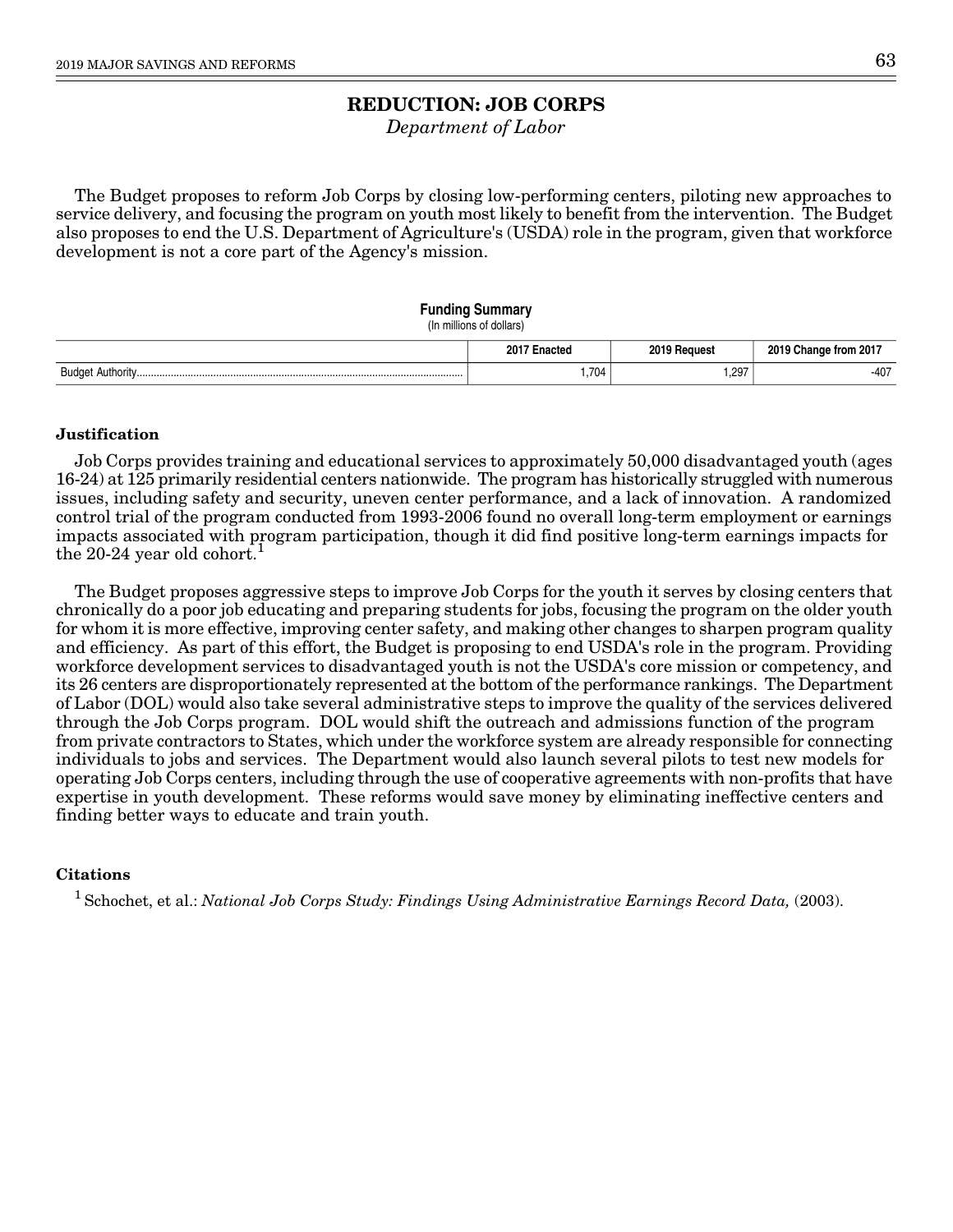# **ELIMINATION: MIGRANT AND SEASONAL FARMWORKER TRAINING**

Department of Labor

The Budget proposes to eliminate the Migrant and Seasonal Farmworker Training program (also known as the National Farmworker Jobs Program). The program is duplicative in that it creates a parallel training system for migrant and seasonal farmworkers, despite the fact that these individuals are eligible to receive services through the core Workforce Innovation and Opportunity Act (WIOA) formula programs.

# **Funding Summary** (In millions of dollars) **2017 Enacted 2019 Request 2019 Change from 2017** Budget Authority................................................................................................................... 82 0 -82

## **Justification**

The Migrant and Seasonal Farmworker Training program provides grants to 52 organizations to provide training, employment, and other services to migrant farmworkers, with the goal of increasing their employment and earnings. The program also awards housing assistance grants to 11 organizations. While the program reports favorable performance results in terms of the share of participants entering employment, the program has not been rigorously evaluated so it is unclear whether these outcomes would have happened in the absence of the program. Those participants who currently receive training and employment services are eligible for similar services through the core WIOA Titles I and III formula programs.

In addition, while grants are competitively awarded, there is inadequate competition and very little grantee turnover. For example, all 52 grantees receiving employment and training grants in 2017 had also been awarded grants in the previous competition, even though their performance was mixed.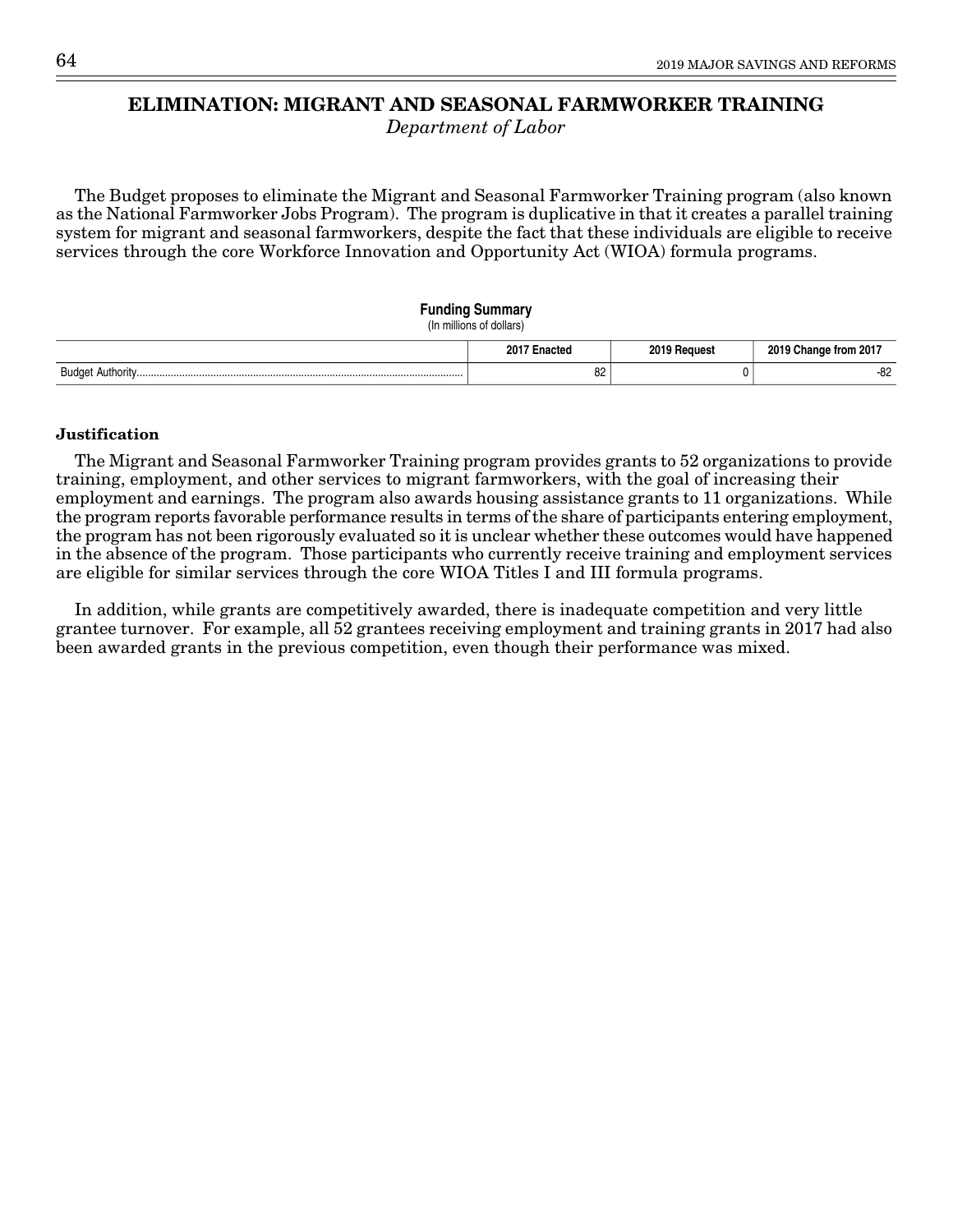# **REDUCTION: OFFICE OF DISABILITY EMPLOYMENT POLICY**

Department of Labor

The Budget proposes \$27 million, returning the Office of Disability Employment Policy (ODEP) closer to its core mission of policy development, technical assistance, and dissemination of effective practices to increase the employment of people with disabilities. The 2019 Budget also proposes to continue the Retaining Employment and Talent after Injury/Illness Network (RETAIN) demonstration project to test effective interventions to promote greater labor force participation of people with disabilities.

#### **Funding Summary**

(In millions of dollars)

|        | 2017 E<br>:nactec | 2019 F<br>Request | nner<br>-- --<br>EU I |
|--------|-------------------|-------------------|-----------------------|
| Budget | 38                | . .               |                       |

## **Justification**

The Congress created ODEP in 2001 to bring a heightened focus on disability employment in the Federal Government through policy analysis, technical assistance, and development of best practices.

ODEP was tasked with implementing a sustained, coordinated, and aggressive employment strategy to eliminate job barriers for people with disabilities. However, ODEP has since expanded its responsibilities beyond its original mission to include numerous grant programs on a wide range of activities. This includes support services, such as ODEP's grants for technical assistance for accessible technology and career development in post-secondary education, that duplicate activities supported by the Departments of Education, Health and Human Services, and other agencies. The 2019 Budget would eliminate duplicative grant making activities and refocus the Office on developing, testing, and implementing disability employment policies to increase the recruitment, retention and advancement of people with disabilities.

The Budget also proposes to replace one of ODEP's major initiatives, the Disability Employment Initiative (DEI), that since 2010 has provided grants to State workforce agencies to improve American Job Center capacity to serve individuals with disabilities. The Federal Government already provides substantial funding to States for their workforce system, and States are required by law to provide reasonable accommodation to individuals with disabilities to ensure that they can participate. In addition, preliminary results suggest that DEI has shown weak impacts; an interim report showed no statistically significant difference between the treatment and control group in terms of wages or employment placement rates.<sup>1</sup>

The Budget proposes to redeploy DEI funding for a new demonstration project modeled on Washington State's successful Centers of Occupational Health and Education (COHE) program to improve labor force participation and attachment of individuals with temporary injuries and disabilities. The demonstration, which will be operated in partnership with the Social Security Administration, will test the effects of implementing key features of the COHE model in other States or municipalities and/or for a broader population beyond recipients of workers' compensation. Key features include care and service coordination, population screening and monitoring, increased access and targeted vocational rehabilitation and work supports, workplace accommodations, and technical assistance to healthcare providers and employers. Optional interventions that could be tested by grantees include additional income support in absence of other temporary disability supports, partial wage support to allow for part-time return-to-work, increased access to specific medical or holistic care, and employer incentives.

Past efforts provided enhanced incentives to pursue work for people with disabilities who spent years out of the labor force. In contrast, this early intervention return-to-work initiative is aimed at helping the individual worker maintain attachment to the labor force and self-sufficiency.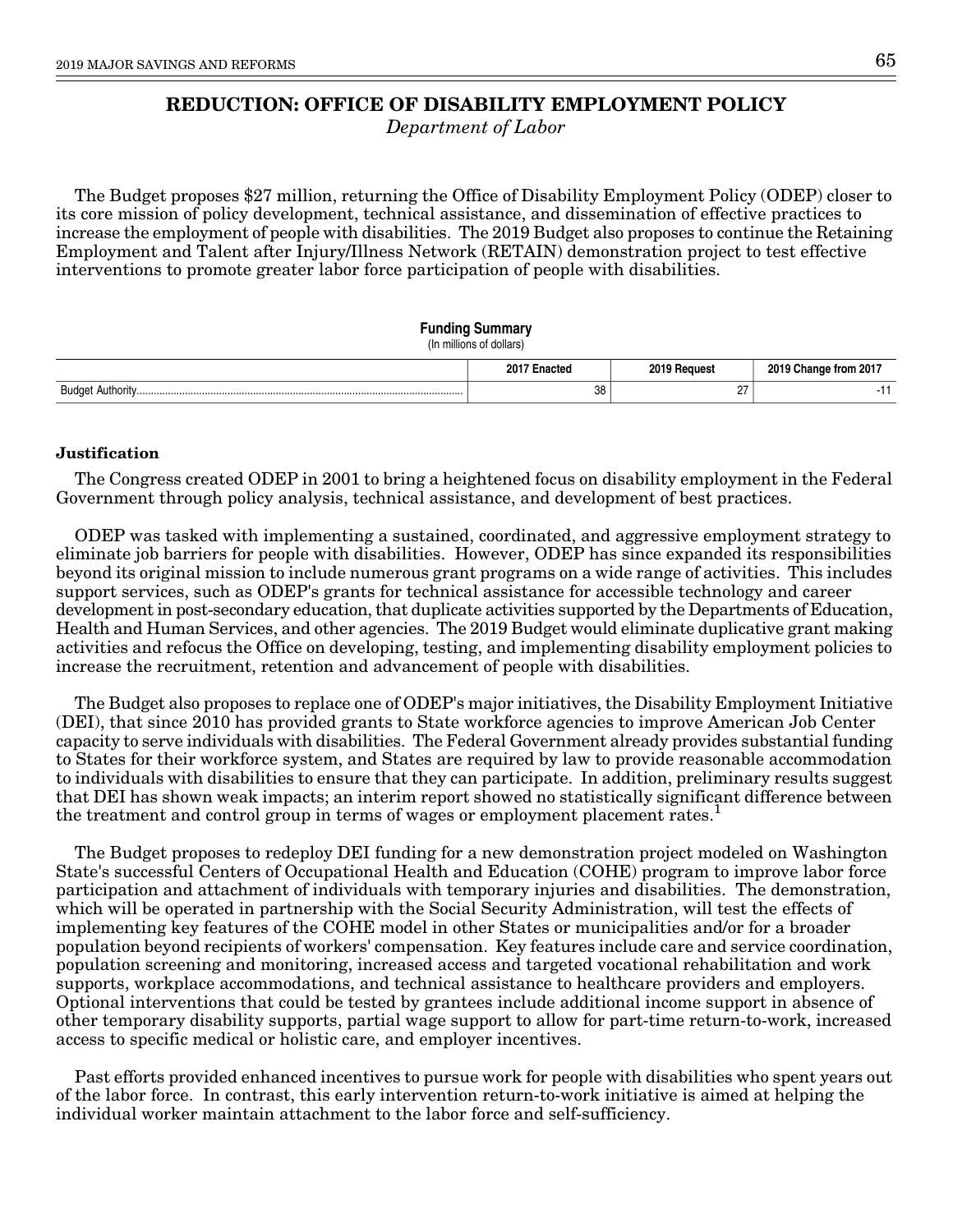# **Citations**

 $^1$  Social Dynamics, LLC, and Mathematica Policy Research: *DEI Interim Synthesis Report For Year 4,* (August 2016).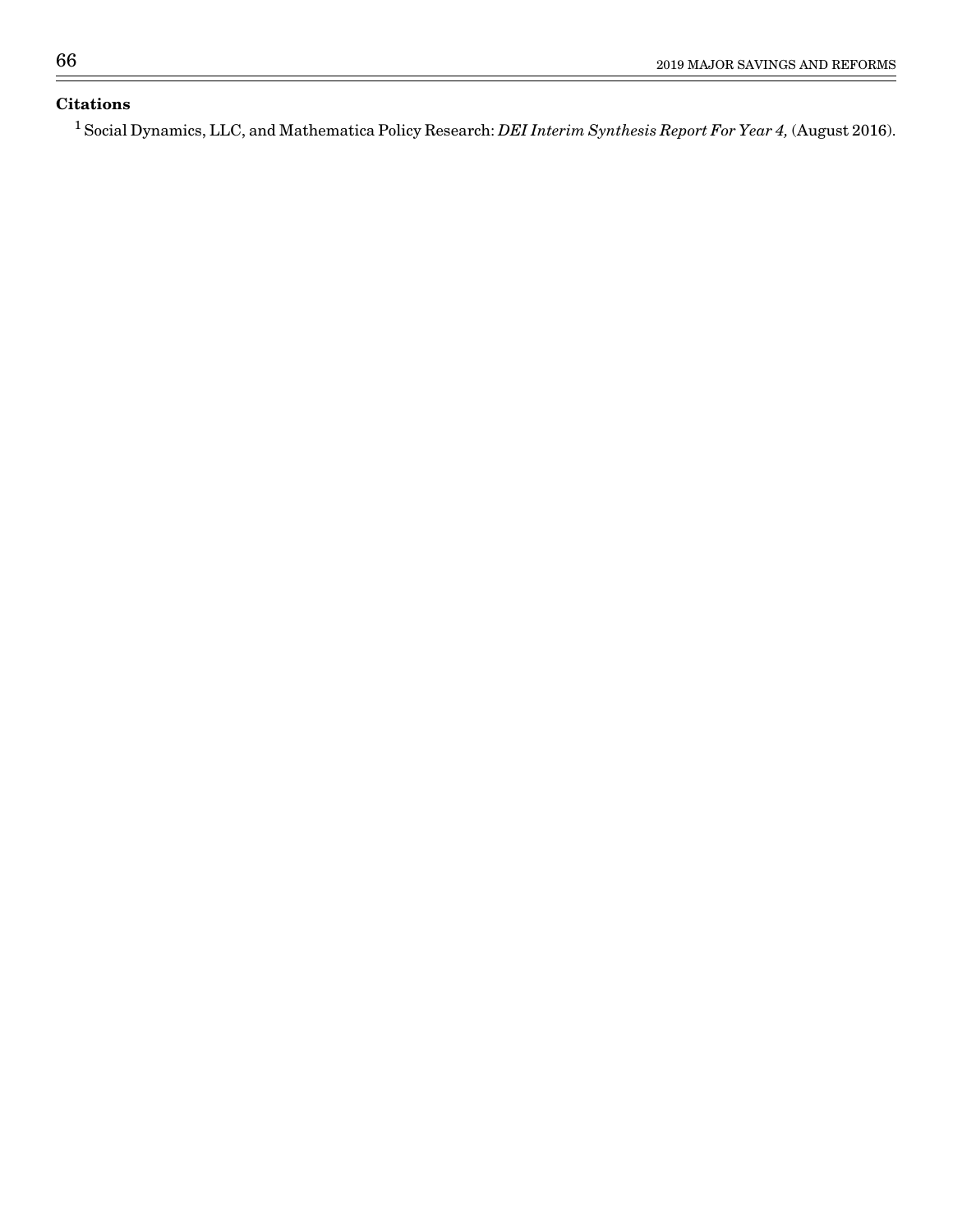# **ELIMINATION: OSHA TRAINING GRANTS**

Department of Labor

The Budget proposes to eliminate the Occupational Safety and Health Administration's (OSHA) Susan Harwood training grants, which are unnecessary and unproven.

| <b>Funding Summary</b><br>(In millions of dollars) |              |              |                       |
|----------------------------------------------------|--------------|--------------|-----------------------|
|                                                    | 2017 Enacted | 2019 Request | 2019 Change from 2017 |
|                                                    |              |              |                       |

## **Justification**

OSHA's Harwood Training Grant program was established in 1978 to provide one- to five-year competitive grants to non-profit organizations to develop and conduct occupational safety and health training programs. OSHA has no evidence that the program is effective, and measures the program's performance in terms of the number of individuals trained. In addition, it is not clear that the training funded by these grants would not happen absent the Federal subsidy. The Budget proposes to provide resources for OSHA's compliance assistance activities, including free on-site safety and health consultations for small businesses; cooperative programs to help employers identify and address hazards; and assistance to help employers and workers improve the safety of their workplaces. The House Appropriations Committee marks zeroed out this program in 2016 and 2017, stating concerns that is was less effective than other forms of OSHA compliance assistance.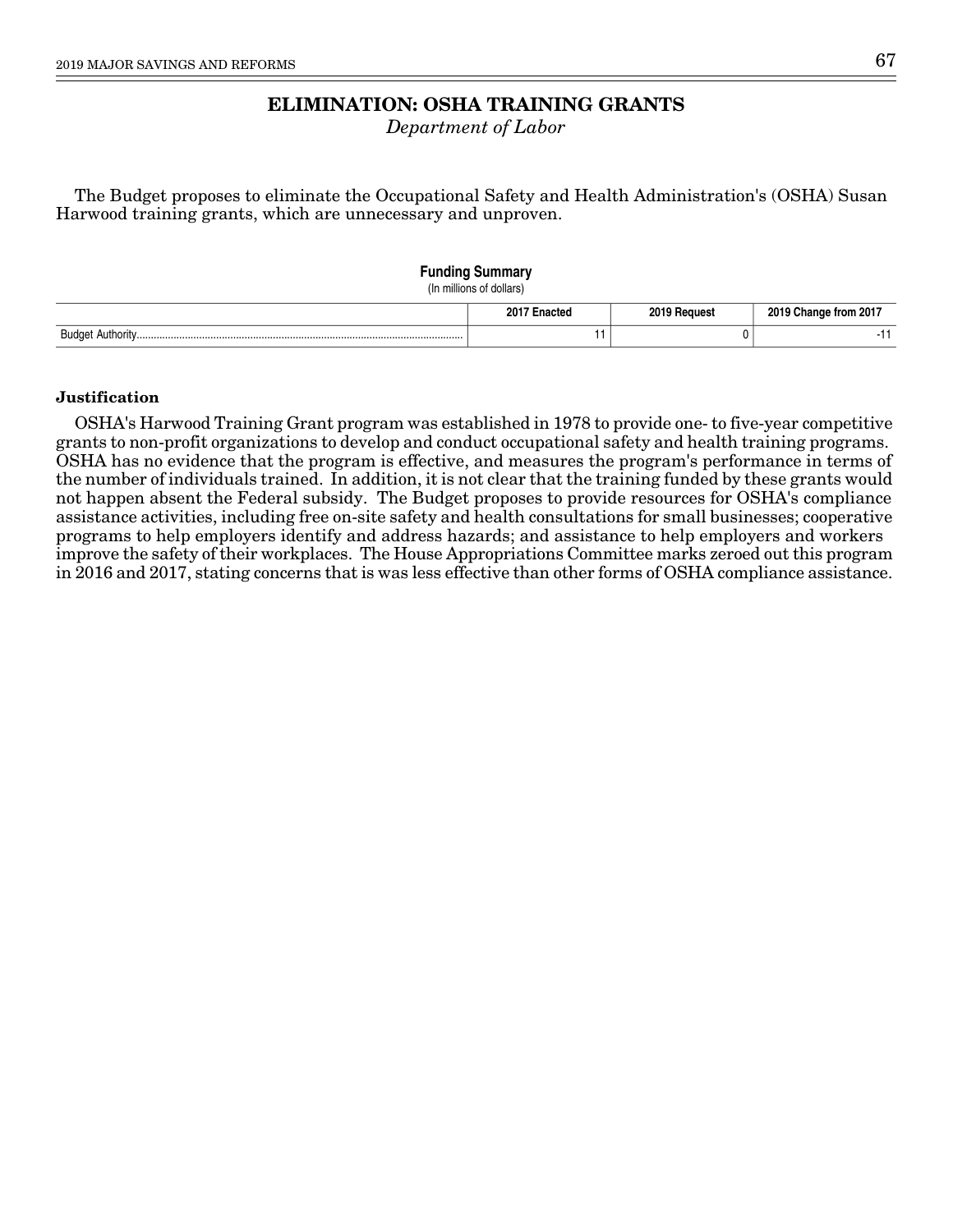# **ELIMINATION: SENIOR COMMUNITY SERVICE EMPLOYMENT PROGRAM**

Department of Labor

The Budget proposes to eliminate the Senior Community Service Employment Program (SCSEP). SCSEP is ineffective in achieving its goal of transitioning seniors into unsubsidized employment.

| <b>Funding Summary</b><br>(In millions of dollars) |              |                       |
|----------------------------------------------------|--------------|-----------------------|
| 2017 Enacted                                       | 2019 Request | 2019 Change from 2017 |
| 400                                                |              | -400                  |

#### **Justification**

SCSEP distributes grants to States and public and private non-profit organizations to provide part-time work experience in community service activities to unemployed low-income persons ages 55 and over.

While the program provides some income support to about 60,000 individuals each year, it fails to meet its other major statutory goals of fostering economic self-sufficiency and moving low-income seniors into unsubsidized employment. SCSEP has a goal of transitioning half of participants into unsubsidized employment within the first quarter after exiting the program, but has struggled to achieve even this modest goal, doing so in only one of the most recent seven program years.<sup>1</sup> Further, these placement rates exclude the nearly one half of program participants who do not complete the program and are excluded from the measure. With costs of more than \$7,300 per participant, it is not a cost-effective mechanism to facilitate community service among older adults. The goal of supporting the self-sufficiency and employment to older workers can continue to be addressed through the Workforce Innovation and Opportunity Act (WIOA) programs.

#### **Citations**

<sup>1</sup> Department of Labor: Senior Community Service Employment Program: Nationwide Quarterly Progress Reports, 2010–2016, ETA 5140, www.doleta.gov/Seniors/html\_docs/GranteePerf.cfm.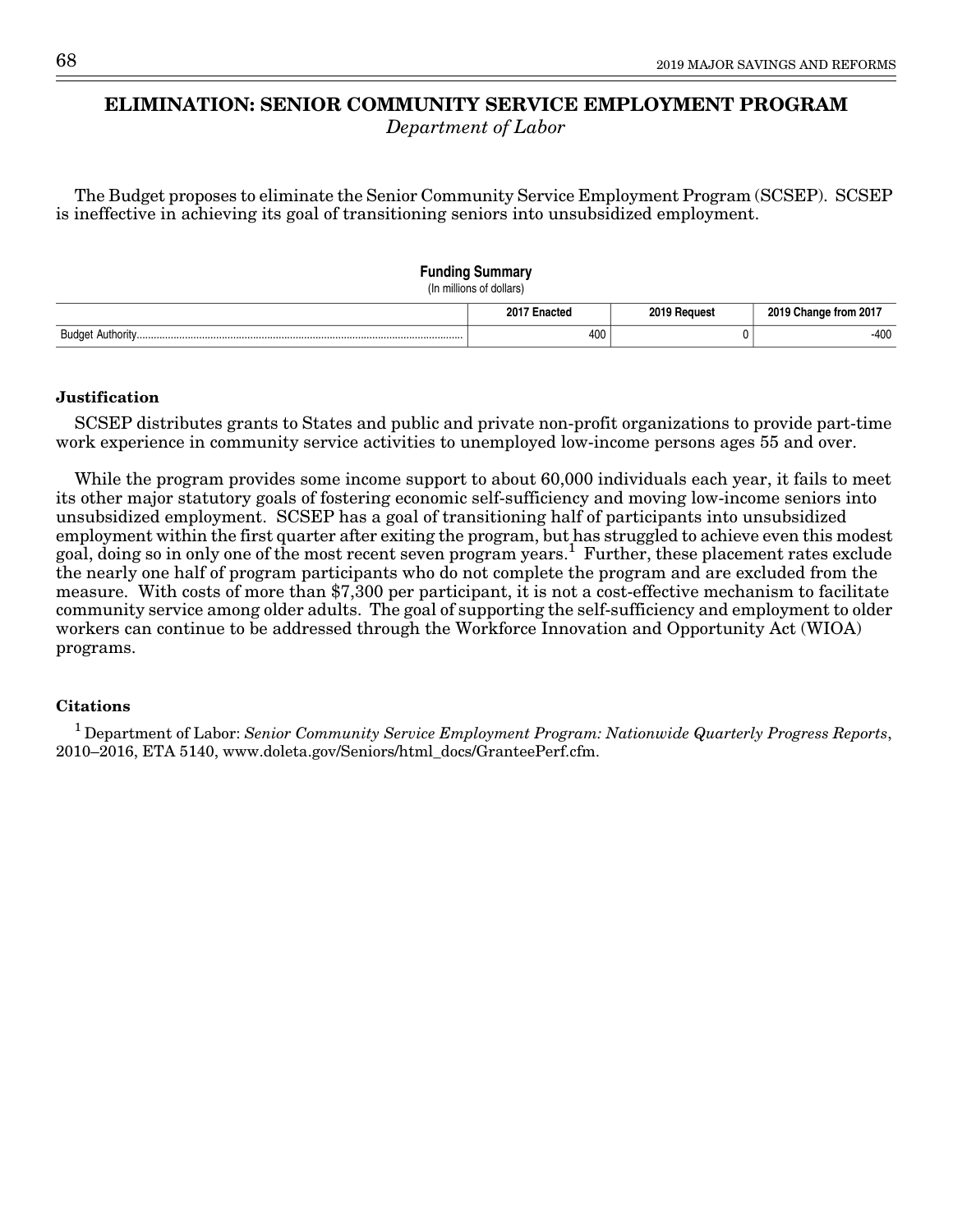# **ELIMINATION: DEVELOPMENT ASSISTANCE**

Department of State and U.S. Agency for International Development

The Budget proposes to refocus, reduce, and consolidate economic and development assistance across budget accounts, countries, and sectors in order to better prioritize core programs and approaches for implementing the National Security Strategy, support partner countries of greatest strategic importance, and ensure the effectiveness of U.S. taxpayer investments. The Budget proposes to eliminate the Development Assistance (DA) account and to fund selected programs previously covered by the account through the new consolidated Economic Support and Development Fund, enabling and reflecting a more balanced consideration of how these programs support U.S. national security and economic interests.

#### **Funding Summary**

#### (In millions of dollars)

|                    | 201<br>Enacted | 2019 Request | 9 Change from 201,<br>ΔU |
|--------------------|----------------|--------------|--------------------------|
| Budge<br>Authority | 2.835          |              | ם מסימ<br>-46<br>טטס,∠∙  |

Note: The FY 2017 Enacted level for the Development Assistance account in this table excludes \$160 million for climate-change activities that is described in the Global Climate Change Initiative elimination. The total enacted level for Developmental Assistance is \$2,995 million.

## **Justification**

Consistent with the Administration's goals of streamlining foreign assistance and freeing up funding for strengthening the Nation's military and for pursuing critical priorities here at home, the Budget proposes to eliminate the DA account. Selected countries and programs previously covered by the DA account would be supported through the Economic Support and Development Fund (ESDF), allowing the Department of State (State) and U.S. Agency for International Development (USAID) to better assess, prioritize, and target development-related activities in the context of broader U.S. strategic objectives and partnerships around the world. Having one streamlined account for economic and development assistance would also increase State and USAID's flexibility to trade off needs on an even footing and address emerging challenges and opportunities within one account. This approach is parallel to the Budget's proposed treatment of other similar accounts, such as the Assistance for Europe, Eurasia and Central Asia (AEECA) account, in that it allows State and USAID to treat regions, sectors, and countries on an equivalent basis, avoiding the sometimes suboptimal allocations that result from directed funding.

Instead, in ESDF, the Budget proposes to refocus economic and development assistance on countries and sectors that would best protect the American people and the homeland; promote U.S. prosperity and economic opportunities for U.S. businesses; and advance American interests and values around the world. The Budget also recognizes that it's *how* the U.S. spends its foreign aid, and not *how much*, that is most important for advancing our goals and supporting our partners. It proposes to apply economic and development assistance in a more targeted and effective manner, where and how it's needed based on measures of development progress, to advance countries' self-reliance and ultimately end their reliance on external aid. The Budget proposes a new domestic resource mobilization initiative and a new, enhanced U.S. Development Finance Institution that will build the capacity and capability of developing countries and the private sector to drive sustainable change and economic growth, and thereby reduce the need for traditional development assistance, and reduce risks and costs to the American taxpayer. The Budget would also set the expectation that other donors would need to step up and do their fair share to support economic growth and development worldwide, and that aid programs must be coupled with strong accountability and improved processes to track data and apply evidence of what works to program design.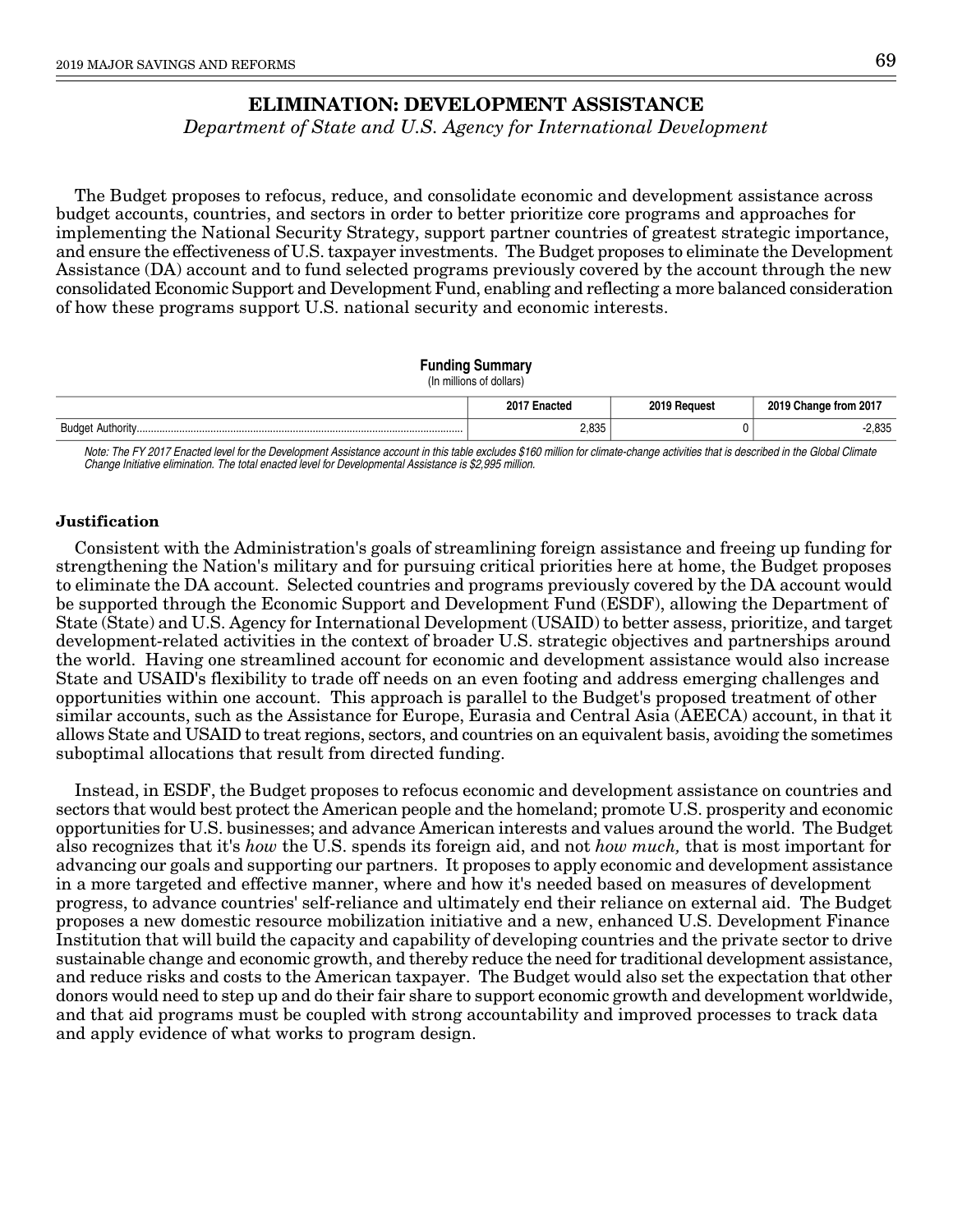# **ELIMINATION: EARMARKED APPROPRIATIONS FOR NON-PROFIT ORGANIZATIONS**

Department of State and U.S. Agency for International Development

The Budget continues to support the elimination of earmarked appropriations for the East-West Center and The Asia Foundation given these organizations serve niche missions that duplicate other Federal programs. Elimination of earmarked Federal funding will not terminate these organizations, due to their non-profit status, and they remain eligible and are encouraged to compete for Federal grant funding and may receive private sector contributions.

#### **Funding Summary** (In millions of dollars)

| $\frac{1}{2}$ |              |              |                       |
|---------------|--------------|--------------|-----------------------|
|               | 2017 Enacted | 2019 Request | 2019 Change from 2017 |
|               |              |              |                       |
|               |              |              |                       |

## **Justification**

The East-West Center (EWC) is a quasi-governmental organization established by the Congress in 1960, and The Asia Foundation (TAF) is a private, non-governmental organization founded in 1954. Even though these organizations remain authorized, it is highly unusual for private organizations to receive a direct appropriation with no direct leadership from the Executive Branch to provide oversight. The Administration continues to support ending dedicated funding for organizations that may effectively serve niche missions, but which are not critical to the conduct of U.S. foreign policy and which duplicate the efforts of other Federal programs or the non-profit and private sectors. By making this change, EWC and TAF will be incentivized to compete for Federal funding which will improve efficiency while minimizing the potential for duplication.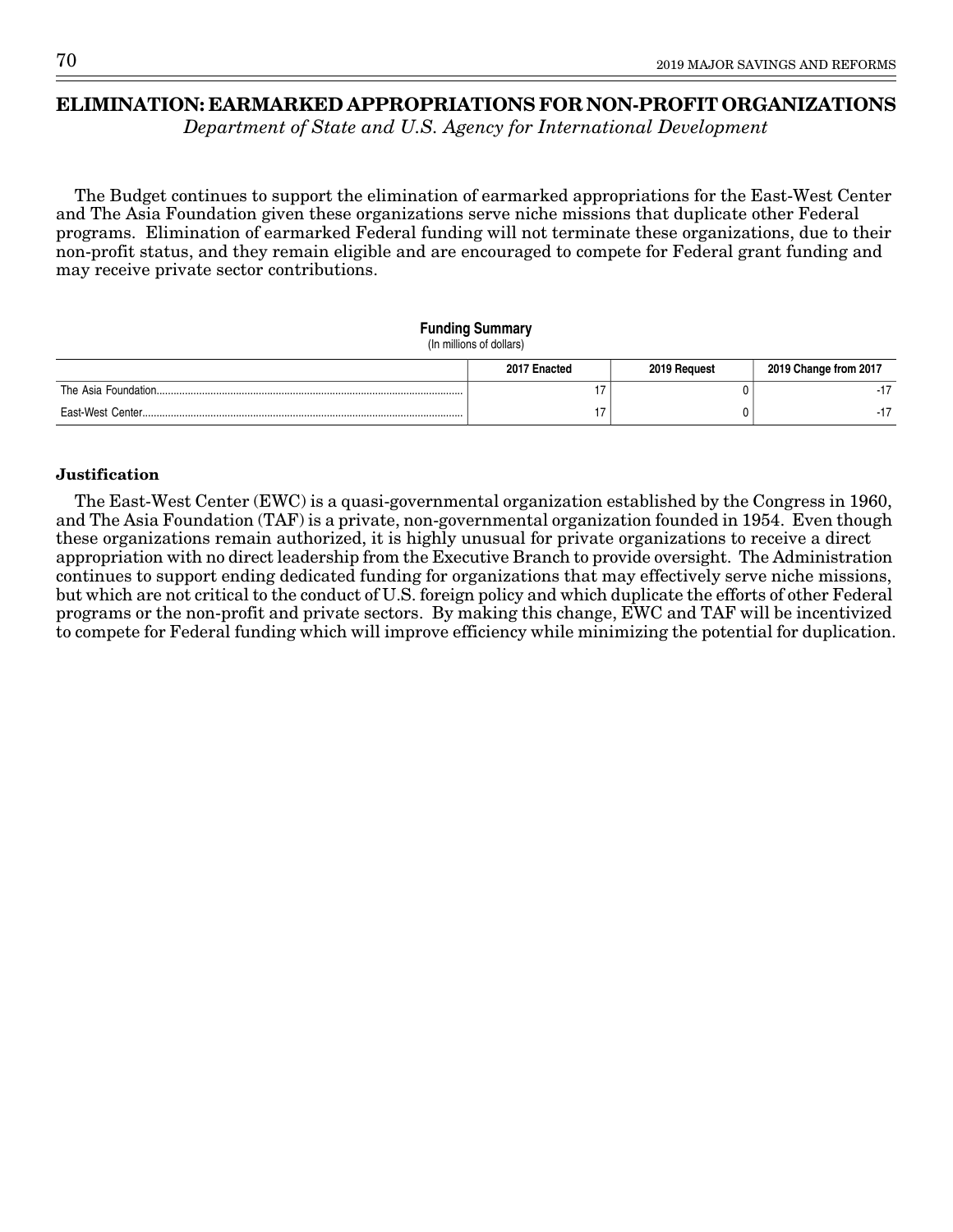# **REDUCTION: EDUCATIONAL AND CULTURAL EXCHANGES**

Department of State and U.S. Agency for International Development

The Budget proposes to significantly reduce Federal funding for the Department of State's Educational and Cultural Exchange Programs, including the Bureau of Educational and Cultural Affairs (ECA). Federal support for educational and cultural exchanges requested in the Budget would be focused on efficient and effective programs that help build networks of leaders abroad to promote a more free and prosperous world. Program resources for people-to-people exchanges would support strategic foreign policy objectives that benefit Americans.

## **Funding Summary**

```
(In millions of dollars)
```

|                                   | $2017 -$<br>-naato<br>naciec | 2019<br><b>Pequest</b> | 2019<br>- --<br>nn4<br>hando<br>Trom<br>. ZU .<br>u |
|-----------------------------------|------------------------------|------------------------|-----------------------------------------------------|
| Sudr.<br>$A + ib - cu$<br>∟u⊾<br> | 634                          | 159                    | $\overline{\phantom{a}}$<br>-475                    |

## **Justification**

When originally authorized (Mutual Educational and Cultural Exchange Act of 1961), educational and cultural exchanges were an important means of exposing foreign citizens to U.S. culture, and U.S. citizens to foreign culture. The State Department currently manages over 85 separate academic, professional, and cultural exchange programs — double the number that existed in 2004. Having so many different exchange programs dilutes their overall impact and presents challenges to effective program management. Reducing the number of exchange programs to a core few would allow the State Department to focus its management and oversight resources on those programs that have demonstrated results. In addition, globalization has increased significantly since the start of people-to-people exchanges, students as well as other international visitors largely rely on personal and family<sup>1</sup> as primary sources of funding and support.

The fact that private-sector Exchange Visitor (J-1 Visa) Program (EVP) has grown in popularity, without requiring any Federal allocation or subsidy, demonstrates that there is widespread demand in the marketplace to support the cultural exchange opportunities. For example, in 2017, the private sector supported nearly five times the number of EVP participants<sup>2</sup> (estimated 300,000) as were supported through Federal funding of ECA's exchange programs<sup>2</sup> (estimated 60,000). While these programs were launched to support international travel when the vast majority of families and countries could not afford to send students and young leaders abroad, this is simply no longer the case. As a general matter, many professionals travel during U.S. funded exchange programs from highly industrialized economies in Western Europe and parts of Asia that should fund their own participant's travel costs. Reductions to ECA's budget would allow it to focus resources on programs that have the most potential for positive impacts, and to support participants in the most financial need (i.e. participants who would otherwise be unable to travel without U.S. Government support).

The United States is the top destination for university abroad, welcoming over one million students whose attendance contribute to the US economy<sup>3</sup> and help make America prosperous. As such, funding dollars would be prioritized for countries, partners, and activities that advance foreign policy objectives, continue to promote U.S. higher education abroad, and benefit Americans. The proposed funding level seeks to rebalance the use of Government resources for educational and cultural exchanges with the availability of private sector funding and partner governments. Program resources would be more narrowly targeted towards specific foreign policy priorities while avoiding duplication.

## **Citations**

<sup>1</sup> Institute for International Education: Research and Insights, Open Doors 2017 Fast Facts, (2017)

 $2$  U.S. Department of State, Bureau of Educational and Cultural Affairs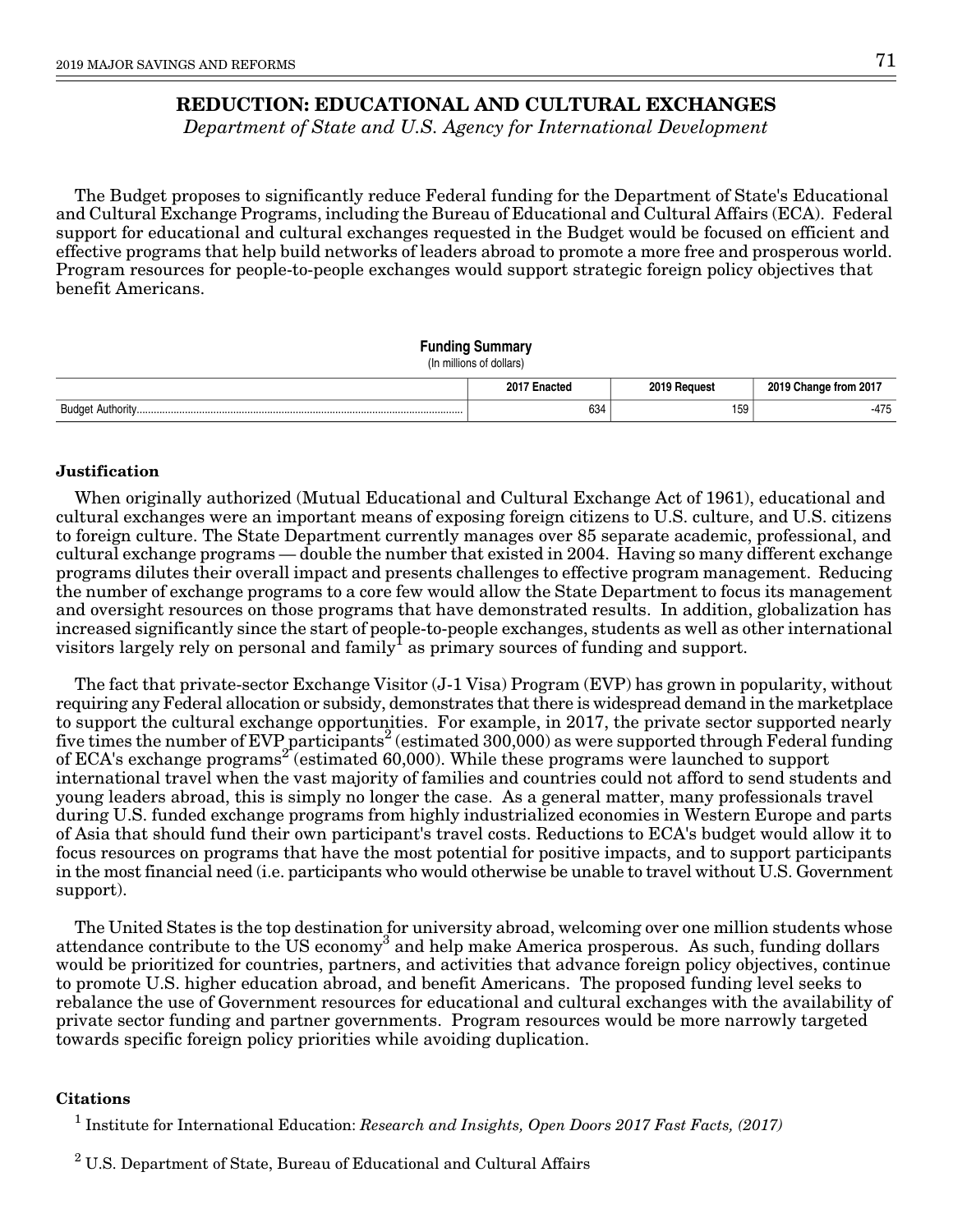National Association of Foreign Student Advisers (NAFSA): The United States of America Benefits from International Students, NAFSA's Economic Analysis for 2016-2017 Academic Year (2017)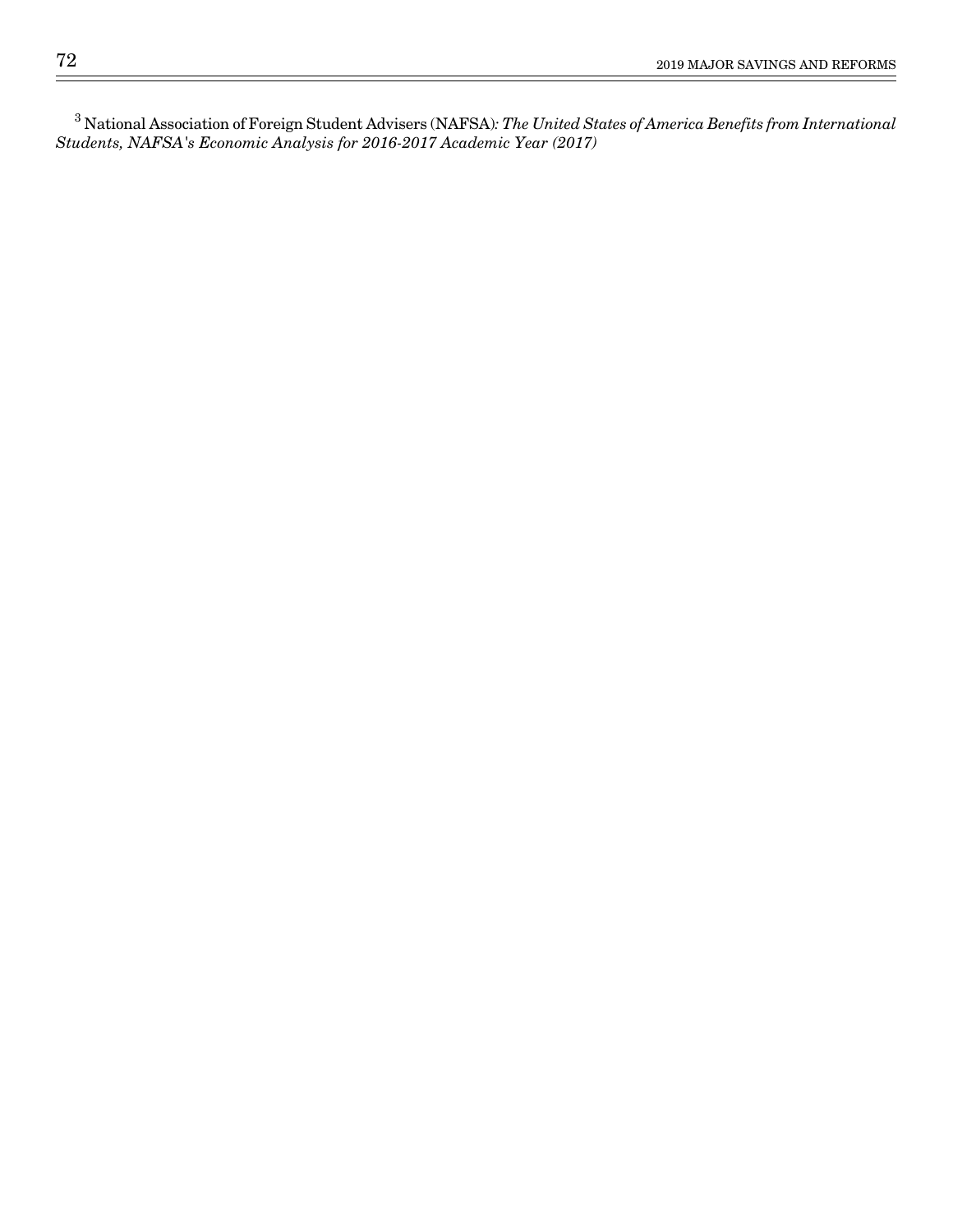# **ELIMINATION: GLOBAL CLIMATE CHANGE INITIATIVE**

Department of State and U.S. Agency for International Development

Consistent with the President's plan to withdraw from the Paris Agreement on climate change, the Budget proposes to eliminate the Global Climate Change Initiative (GCCI) and wind down funding for State Department and U.S. Agency for International Development (USAID) bilateral activities with partner countries that are specifically intended to address climate change. The last administration committed over \$1.5 billion to the GCCI in its final year, 2016. By contrast, eliminating the GCCI would enable the State Department and USAID to focus taxpayer dollars on their core missions to protect the American people and preserve our way of life; promote U.S. prosperity; and advance American interests and values around the world.

| <b>Funding Summary</b><br>(In millions of dollars) |              |              |                       |
|----------------------------------------------------|--------------|--------------|-----------------------|
|                                                    | 2017 Enacted | 2019 Request | 2019 Change from 2017 |
|                                                    | 160          |              | -160                  |

## **Justification**

The Paris Agreement, as it stands, does not equally share burdens and responsibilities among the nations of the world, and unfairly places the U.S. at a financial disadvantage. In the single year of 2016 funding, the previous administration provided over \$1.5 billion to the GCCI, including \$1 billion for the Green Climate Fund alone. Instead of using such funds to help other countries address climate change, even while many of them plan to increase their emissions, the U.S. should invest in our own economic growth. The Administration, working with the Congress, successfully zeroed out the Green Climate Fund in 2017 appropriations. The Budget proposes to fully eliminate the GCCI because we must focus on our own prosperity and the appropriate balance between economic growth and environmental leadership, in order to bring jobs, factories, and production back to the U.S.. We must put the energy and economic needs of American families and businesses first through a plan that ensures energy security and economic vitality for decades to come, including by promoting development of the Nation's vast energy resources. While the U.S. will continue to engage internationally to protect U.S. energy security and economic interests and to achieve a level playing field, the Budget proposes to wind down existing State Department and USAID bilateral programs intended primarily to help other countries mitigate the impacts of climate change. The Budget continues support for developing countries' efforts to improve affordable and reliable energy access; agricultural and economic resilience; and natural resource use and management, where mutually beneficial to our broader foreign policy, economic development, and national security objectives.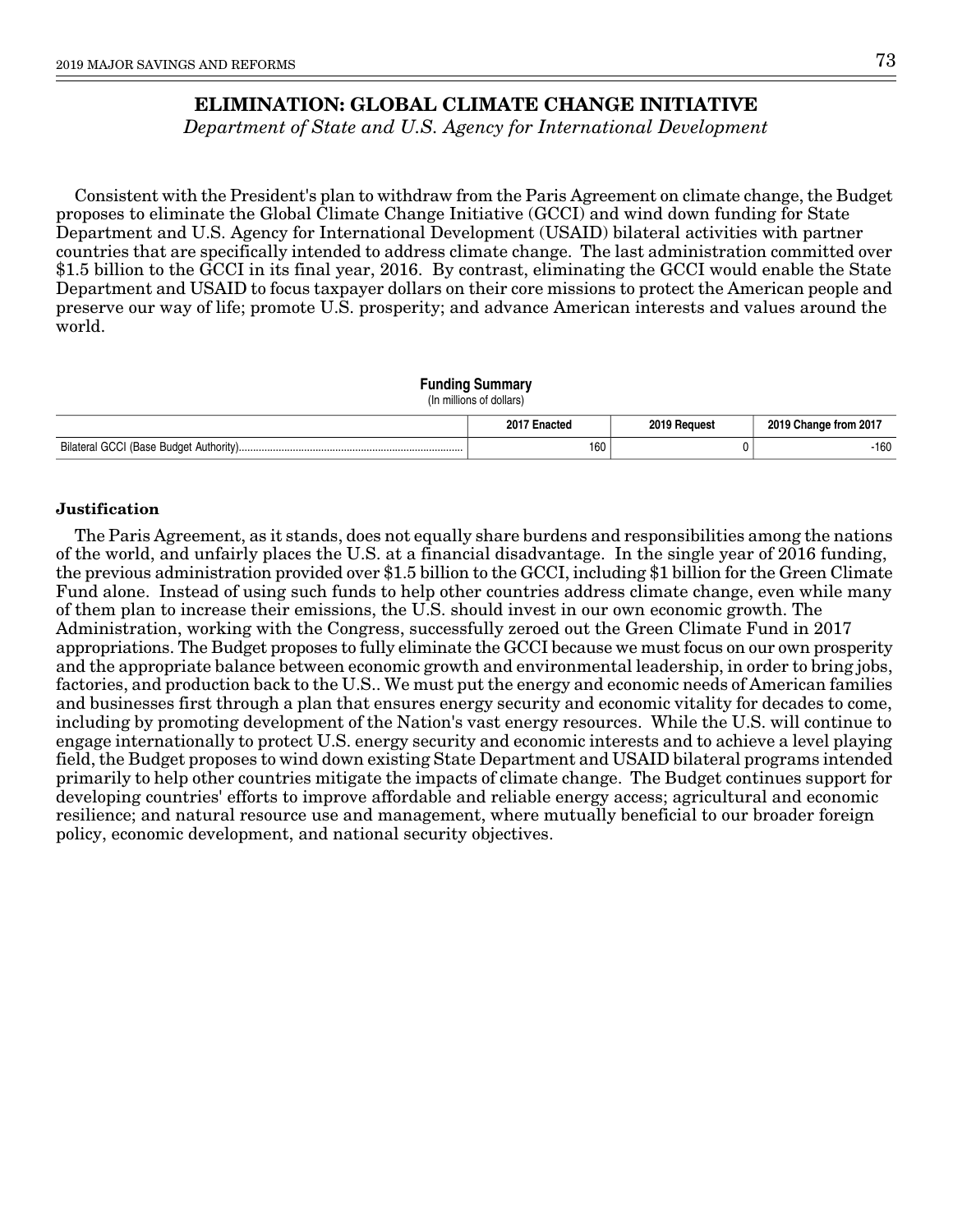# **REDUCTION: INTERNATIONAL ORGANIZATION CONTRIBUTIONS**

Department of State and U.S. Agency for International Development

The Budget proposes to end or reduce funding for international programs and organizations whose missions do not substantially advance U.S. foreign policy interests, or for which the funding burden is not fairly shared among members. Funding for these organizations is currently provided in two accounts: dues and other assessed support is through Contributions to International Organizations (CIO); and additional voluntary contributions are provided through International Organizations and Programs (IOP). No funding for the IOP account is requested in the Budget.

## **Funding Summary**

(In millions of dollars)

| 2017 Enacted | 2019 Request | 2019 Change from 2017 |
|--------------|--------------|-----------------------|
| 1.602        | 899          | -703                  |
| 96           | 96           |                       |
| 698. ا       | 995          | -703                  |

Note: The amounts for 2017 Enacted in the table combine funding for the Contributions to International Organizations (CIO) account and the International Organizations and Programs (IOP) account.

## **Justification**

The Budget requests \$995 million for contributions to the United Nations (UN), technical agencies, and other international organizations, while signaling our continued pursuit of greater accountability and emphasizing shared responsibility among members. The United States is just one of 193 countries in the UN but pays for 22 percent of the regular budget, more than any other country, and more than the combined contributions of all four of the other permanent members with veto power in the UN Security Council. The Administration remains committed to the need for greater transparency and reform in international bodies and for other donors to invest more. In support of these goals, the Department of State will continue to review multilateral contributions to evaluate how each organization to which the United States belongs advances American interests. The Administration has begun to make progress on this effort and the Budget reflects a commitment to achieving better outcomes within multilateral organizations.

In December of 2017, the UN agreed on a budget for calendar years 2018-2019 that reflected a negotiated reduction by the U.S., with like-minded partners including the European Union and Japan, of over \$285 million below the 2016-2017 final budget. In addition to these significant cost savings, the U.S. reduced the UN's bloated management and support functions, bolstered support for key U.S. priorities throughout the world, and instilled more discipline and accountability throughout the UN system. As stated by Ambassador Haley, "The inefficiency and overspending of the United Nations are well known. We will no longer let the generosity of the American people be taken advantage of or remain unchecked. This historic reduction in spending – in addition to many other moves toward a more efficient and accountable UN – is a big step in the right direction. While we are pleased with the results of this year's budget negotiations, you can be sure we'll continue to look at ways to increase the UN's efficiency while protecting our interests."

In reviewing U.S. membership in international organizations, the Department of State notified the United Nations Educational and Cultural Organization (UNESCO) last year of the U.S. decision to withdraw from the organization. This decision reflected U.S. concerns with the need for fundamental reform in the organization and continuing anti-Israel bias at UNESCO.

To the extent the U.S. decides to pursue continued funding for any of the organizations previously supported via IOP, the Budget assumes that it would do so in 2019 through the Economic Support and Development Fund and other foreign assistance accounts.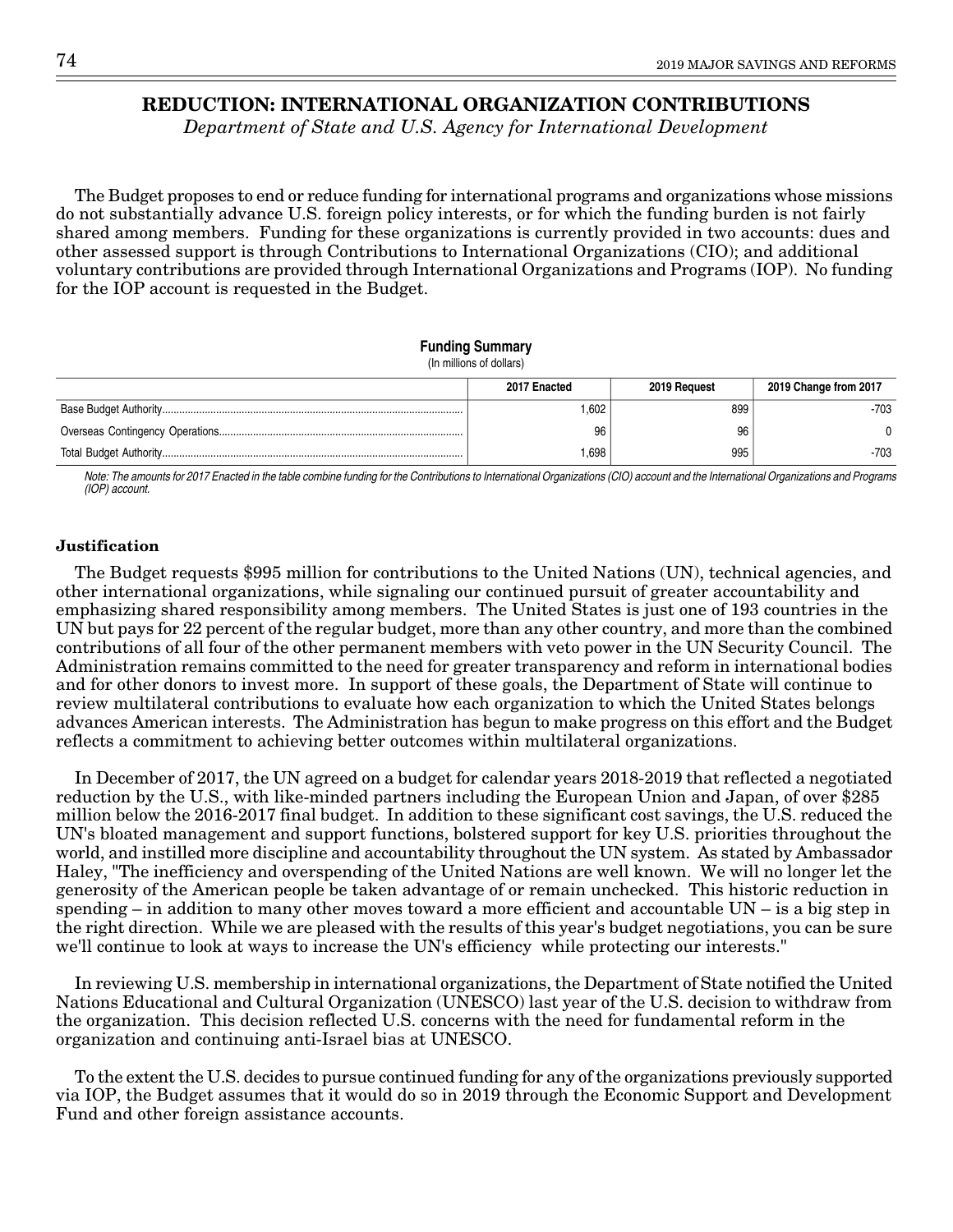# **REDUCTION: OVERSEAS CONTINGENCY OPERATIONS**

Department of State and U.S. Agency for International Development

Overseas Contingency Operations (OCO) funding has been used during the annual appropriations process as a means to evade the budget caps by supporting more and more long-term, ongoing activities with contingency funding that falls outside the statutory budget caps. The 2019 request renews the effort that was started in the 2018 Budget to begin phasing out OCO funding that is not for temporary and extraordinary contingency needs of the Department of State and U.S. Agency for International Development (State/USAID).

#### **Funding Summary**

(In millions of dollars)

|                           | 2017 F<br>Enacted | 2019 Reques | . from 2017<br>cnange |
|---------------------------|-------------------|-------------|-----------------------|
| Overseas Contingency<br>. | 20,785            | 12.017      | $-8,768$              |

Note: The 2017 Enacted total includes \$4,300 million enacted in the Further Continuing and Security Assistance Appropriations Act (Public Law 114-254) for counter-ISIS activities.

## **Justification**

State/USAID was first appropriated OCO funding in 2012 to fund temporary and extraordinary needs related to the wars in Iraq and Afghanistan. Each year since, during the appropriations process, enduring State/USAID funding has been shifted from base to OCO to create a relief valve to free up funding for other non-defense discretionary (NDD) priorities, and relieve the cap pressures faced by all NDD agencies and programs. While some needs for State/USAID contingency funding have legitimately grown since 2012 (e.g., the conflict in Syria), the use of OCO to fund enduring State/USAID activities has been greatly expanded beyond its original intent, to include critical activities that are neither temporary nor extraordinary, but are instead ongoing and anticipated.

The 2017 Enacted level for State/USAID OCO funding ballooned to the highest ever level of \$20.8 billion, representing 37 percent of total Agency funding and allocated across 21 accounts and over 50 countries for a broad range of ongoing activities. This total included \$16.5 billion in regular appropriations and an additional \$4.3 billion provided in the Further Continuing and Security Assistance Appropriations Act (SAAA) for counter-ISIS activities. By comparison, in the 2012 Request, the OCO level for State/USAID represented just 16 percent of the Agency budget and was allocated for extraordinary program levels in just three countries — Iraq, Afghanistan, and Pakistan — across just six accounts.

The 2019 Budget repeats the proposal from the 2018 Budget to begin reining in the expansion of State/USAID OCO funding and shifting funding for ongoing activities, such as embassy construction, back into the base.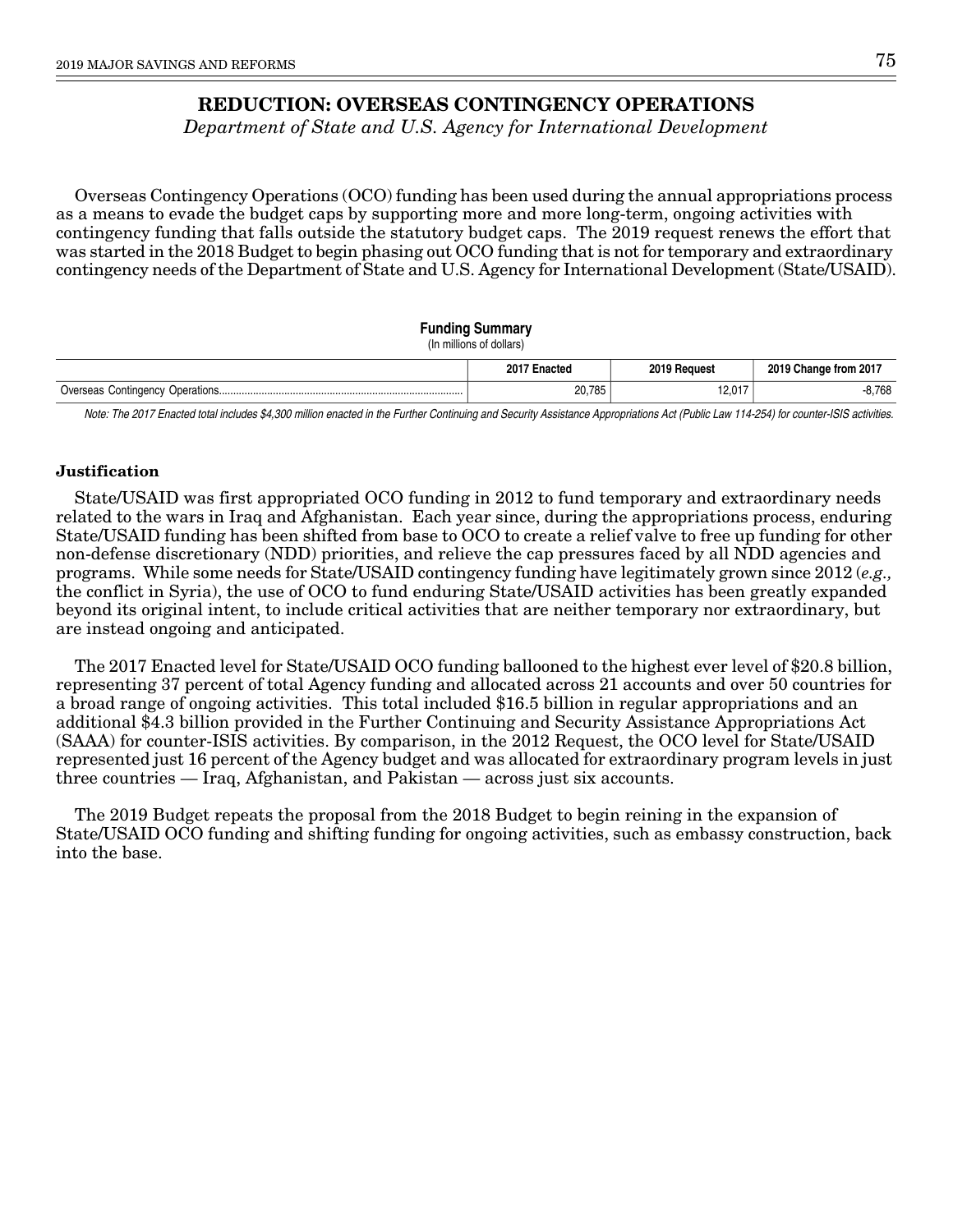# **ELIMINATION: P.L. 480 TITLE II FOOD AID**

Department of State and U.S. Agency for International Development

The Budget proposes to eliminate the P.L. 480 Title II food aid program (Title II) in order to focus on the highest priority, most efficient and effective foreign assistance, and eliminate inefficient, slow, and high-cost programs. The foreign assistance request retains sufficient funding for emergency food assistance in the International Disaster Assistance (IDA) account, which already provides food aid through the most effective means for each crisis and provides U.S. food commodities where they are the most appropriate emergency response.

#### **Funding Summary**

```
(In millions of dollars)
```

|                           | $2017 -$<br>Enneter<br>macieu<br>$\sim$<br>. | 2019 Request<br>$\sim$ $\sim$ | 2019<br>from 2017:<br>⊶nange … |
|---------------------------|----------------------------------------------|-------------------------------|--------------------------------|
| Budr<br>$n_1$ thorin.<br> | ,600                                         |                               | 1,600                          |

## **Justification**

The Title II program provides emergency and development food aid, mainly through the purchase and shipment of U.S. commodities. The Budget focuses humanitarian and development assistance on the highest priorities and proposes to eliminate duplicative and inefficient programs. Providing emergency food aid through IDA has been shown to allow more appropriate and on average more cost effective assistance than Title II food aid. Unlike Title II, IDA is able to adjust to conflict and other situations (such as the Syria crisis) where affected people may be displaced multiple times. Procuring food near crises can save up to two months or more on delivery time and can significantly reduce the costs of food aid. In addition, such purchases and other tools such as cash vouchers, where appropriate, also help support local economies shaken by humanitarian crises, which can lower overall needs. Given limited resources, it is important to focus funding on the most efficient assistance mechanisms. In this case, IDA allows the choice of the right tool at the right time and maximizes the reach of U.S. assistance.

Disproportionate share of global food aid—The United States is the largest provider of emergency food aid, typically accounting for a third or more of all contributions. As the United States refocuses assistance to the highest priority areas, the Budget calls upon other donors to do their fair share.

Slower and more costly—Title II takes an average of four to six months to deliver food aid, which means that food may need to be moved before it is certain that it is needed (such as anticipating whether and how severe a drought may be) or shipments may arrive too late. Using IDA can significantly shorten the delivery time. In some disasters, IDA has allowed food to arrive within days, not months. While in certain cases Title II can be prepositioned to save some time, the additional storage, handling, and delivery costs mean that U.S. taxpayers are paying even more compared to the costs of IDA.

Less efficient than other foreign assistance—Title II requires that at least 20 percent of annual appropriations (with a minimum of \$350 million per year) must be used for development food aid programs. At least 15 percent of the U.S. commodities for these programs must be sold abroad, typically at an average loss of 25 percent or more of the cost. The proceeds of these sales, referred to as monetization, are used to fund development programs, and the loss on these sales is paid for by U.S. taxpayers. Eliminating these programs would align with the approach taken toward other foreign assistance programs, ensuring that funding can be focused on the highest priorities, on efficiency, and on effectiveness. The U.S. Agency for International Development would continue to fund longer-term food security and nutrition programs through the Economic Support and Development Fund and the Global Health Program.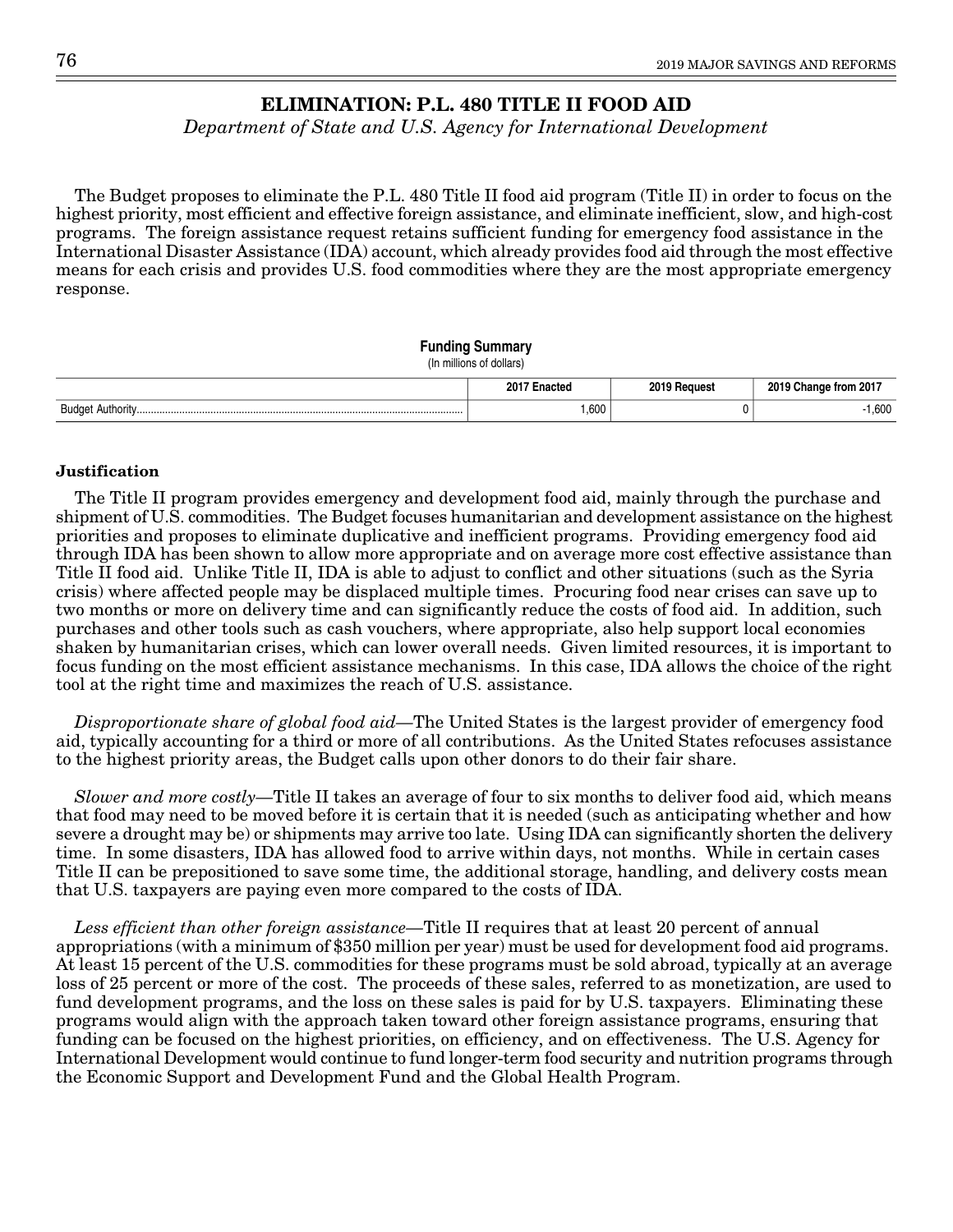# **REDUCTION: PEACEKEEPING**

Department of State and U.S. Agency for International Development

The Budget would support a United States contribution at or below the statutory cap of 25 percent for United Nations (UN) peacekeeping missions in the Contributions to International Peacekeeping Activities (CIPA) account. The U.S. would continue to work with the UN to constrain peacekeeping costs, eliminate missions as conditions warrant, and achieve greater operational and management efficiencies. The Budget proposes to eliminate funding for duplicative capacity building programs in the Peacekeeping Operations (PKO) account.

#### **Funding Summary**

(In millions of dollars)

| 2017 Enacted | 2019 Request | 2019 Change from 2017 |
|--------------|--------------|-----------------------|
| 688          | 356          | $-332$                |
| .879         | 1.132        | $-747$                |
| 2.567        | .488         | -1.079                |

Note: The amounts in the table combine funding for the Contributions to International Peacekeeping (CIPA) account and Peacekeeping Operations (PKO) account.

#### **Justification**

With over 100,000 personnel and an annual budget of over \$7 billion, UN peacekeeping is a powerful tool to address challenges to international peace and security. However, peacekeeping missions alone cannot achieve lasting peace and must be part of a larger strategic context that includes political solutions to these protracted conflicts. Furthermore, reform is needed to create not only more efficient and accountable peacekeeping operations but to ensure that each mission's mandate reflects the realities on the ground and is supported by the necessary political will and structures to achieve its objectives. Over the last year, the U.S. has articulated the need for reform and core principles that guide our assessment of mission effectiveness and mandates.

The Budget request of \$1.2 billion for U.S. contributions to UN peacekeeping activities supports a United States contribution at or below the statutory cap of 25 percent for UN peacekeeping missions. At an assessed rate of 28.47 percent, the United States pays more than its fair share of the cost, particularly when the other four permanent UN Security Council members with veto power are assessed between four and ten percent. The Budget continues to reinforce the expectation that the UN would reduce costs by reevaluating the design and implementation of peacekeeping missions and sharing the funding burden more fairly among members. While the recent negotiations for the current UN peacekeeping budget yielded over half a billion dollars in savings, more work needs to be done. The U.S. will continue to work with the Secretary General and members of the Security Council to increase mission effectiveness and reduce the overall peacekeeping budget.

The Budget request of \$291 million for PKO would support multilateral peacekeeping and regional stability operations that are not funded by the UN, help build operational readiness and sustainment capabilities for partner countries deploying to peace operations, and build the military capacity of regional partners to counter terrorism. The Administration continues to propose the elimination of programs in the account that are duplicative of ongoing bilateral and global capacity building programs.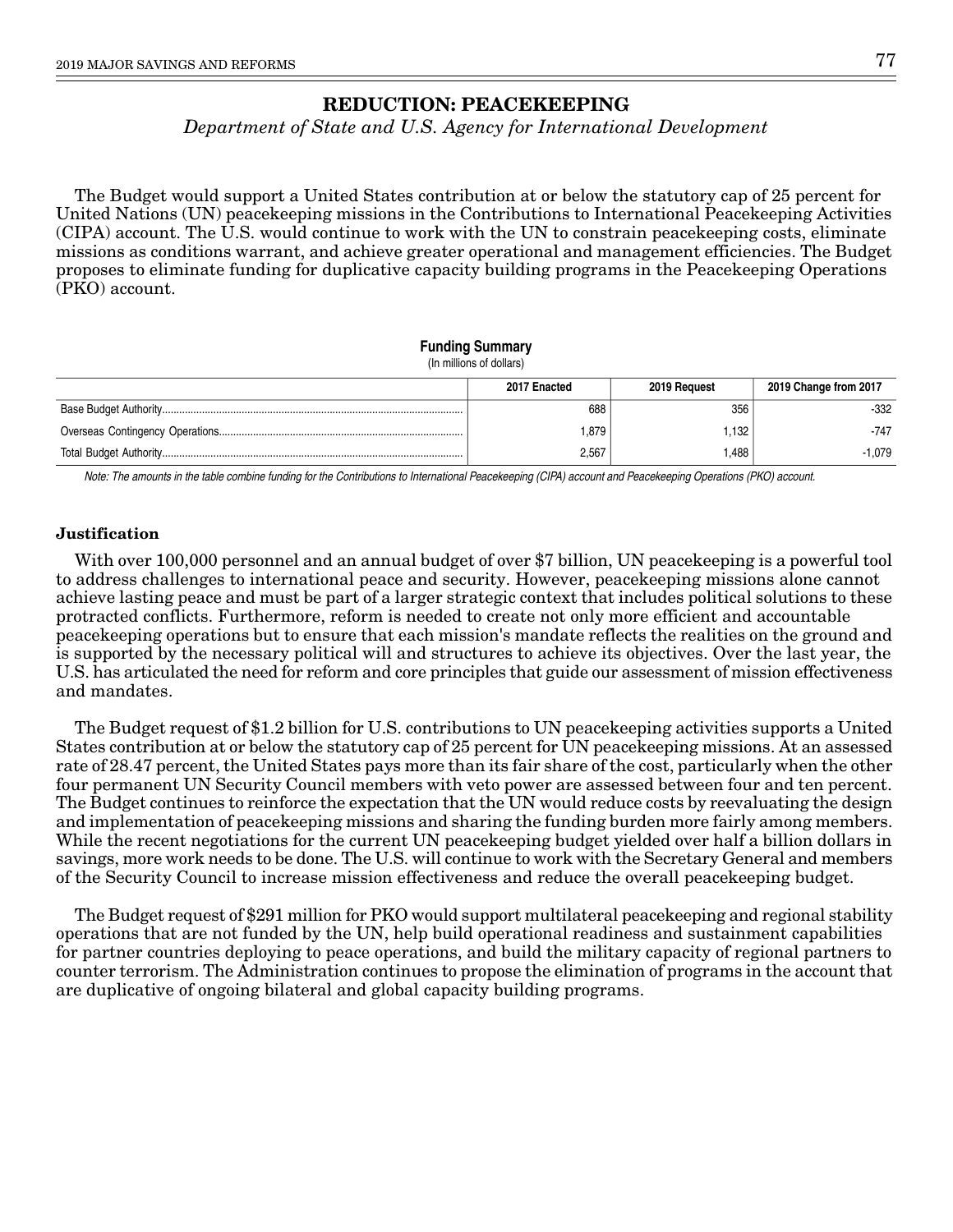# **REDUCTION: CAPITAL INVESTMENT GRANTS (NEW STARTS)**

Department of Transportation

The Budget proposes to limit funding for the Federal Transit Administration's Capital Investment Grants program to projects with existing full funding grant agreements only. Under the infrastructure initiative, if regions raise their own dedicated revenues for infrastructure, the Administration would reward them with competitive grants and other incentives, and those regions can decide to use those funds for transit investment. Similarly, while the Budget proposes to wind down the Capital Investment Grants program, Federal innovative financing tools would remain available to advance transit projects.

## **Funding Summary**

```
(In millions of dollars)
```

|            | 2017 F<br>Enacted<br>$\sim$<br>. | 2019 Request<br>$\sim$ $\sim$ $\sim$ | <b>DOM:</b><br>-- -<br><b>Change from 2017</b> |
|------------|----------------------------------|--------------------------------------|------------------------------------------------|
| Budae'<br> | 440<br>2.710                     | 000,                                 | 440<br>ں ۱ +.                                  |

## **Justification**

The Budget proposes reduced funding for this program, which provides Federal funding for local transit projects that should be funded by States and localities that benefit from their use. The President's Infrastructure Initiative is designed to incentivize States and localities to raise new revenue and funding dedicated for infrastructure investment, via competitive Federal grant awards and other incentives. Those new State and local funds would be available to transportation projects prioritized by those communities, which are better equipped to understand their infrastructure needs. The Federal Government would continue to be a partner in advancing large, regionally- or nationally-significant projects via expanded Federal credit support.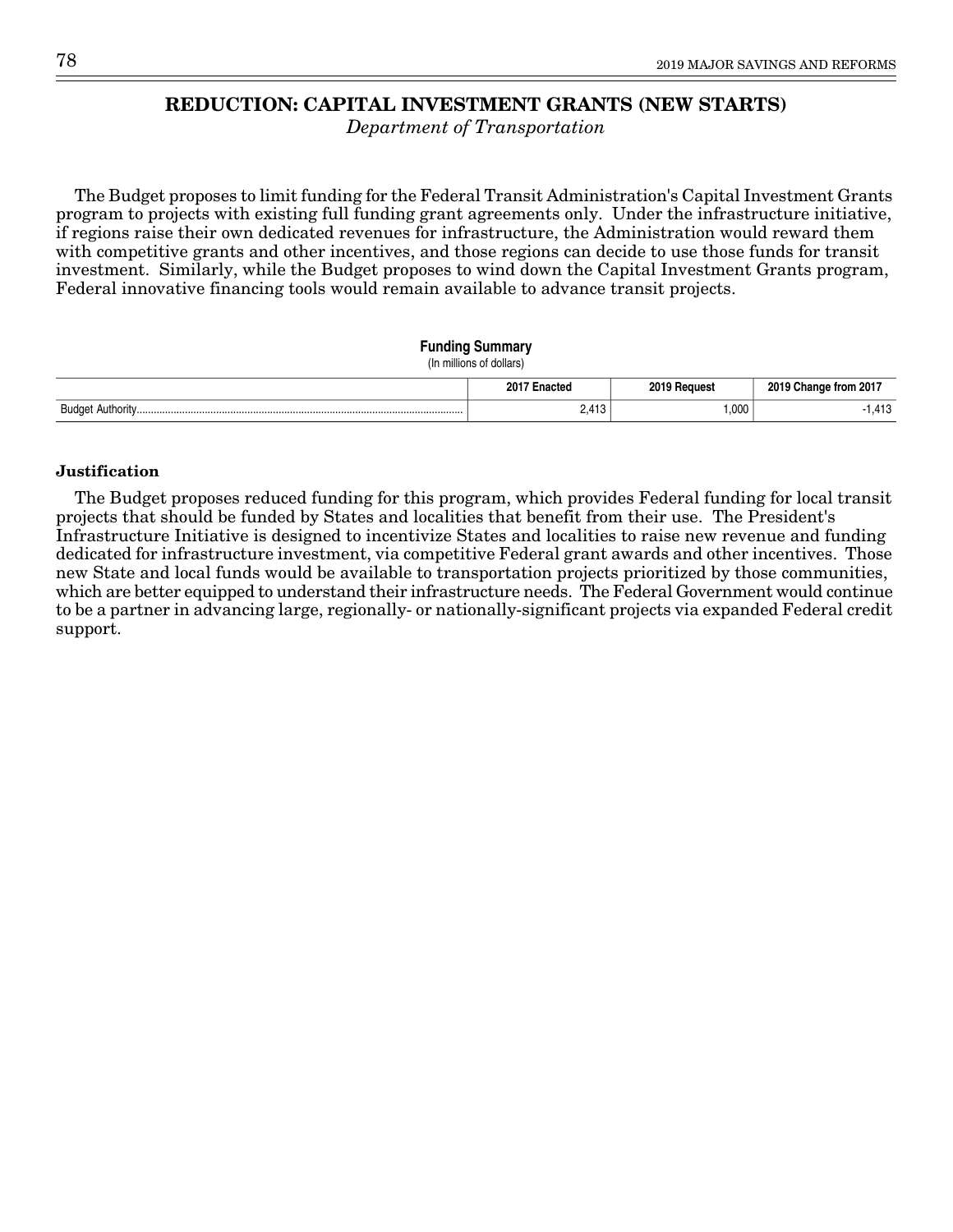# **REDUCTION: ESSENTIAL AIR SERVICE**

Department of Transportation

The Budget proposes to reform the Essential Air Service (EAS) by reducing discretionary funding and focusing on the remote airports that are most in need of subsidized commercial air service. The proposal includes a mix of reforms, including limits on per-passenger subsidies and higher average daily enplanements.

#### **Funding Summary**

(In millions of dollars)

|                       | - 201<br>י הזיקס<br>nacteu | <b>0010</b> | ` from 201. |
|-----------------------|----------------------------|-------------|-------------|
| Rud<br>$A + ibA - by$ | 150<br>$\sim$              | റാ<br>ັບ    | --          |

#### **Justification**

EAS was designed as a temporary program nearly 40 years ago to mitigate potential impacts from airline deregulation, and many EAS flights are not full and have extraordinarily high per-passenger subsidy costs. The average 2016 per-passenger subsidy for EAS communities in the Continental United States was \$238, with a high of \$778. Previous piecemeal efforts to reform the EAS program have failed. In constant 2016 dollars, EAS spending has increased 600 percent since 1996 and 132 percent since 2008. The average cost per community in the continental United States in 2016 was \$2.5 million. Several EAS communities are close to other airports and have less than 10 average daily enplanements. Further, many communities have repeatedly received waivers if they did not meet the enplanement and subsidy cap requirements.

The Administration believes it is essential to comprehensively reform the EAS program, to finally bring spiraling costs under control, while ensuring that truly remote communities receive air service. The Budget includes a legislative reform proposal to ensure that Federal funds are efficiently targeted at the communities most in need. These reforms limit EAS eligibility to communities located more than 50 driving miles from a small hub, 75 miles from a medium hub, and 100 miles from a large hub. This recognizes the changing landscape since 1978 and the increased access to air service. The reforms would also increase the subsidy cap from \$200 to \$250 per passenger for communities located within 210 miles from a large or medium hub airport and eliminates the waiver for this requirement. Further, the reforms would place limits on the waiver authority for the 10-enplanement requirement.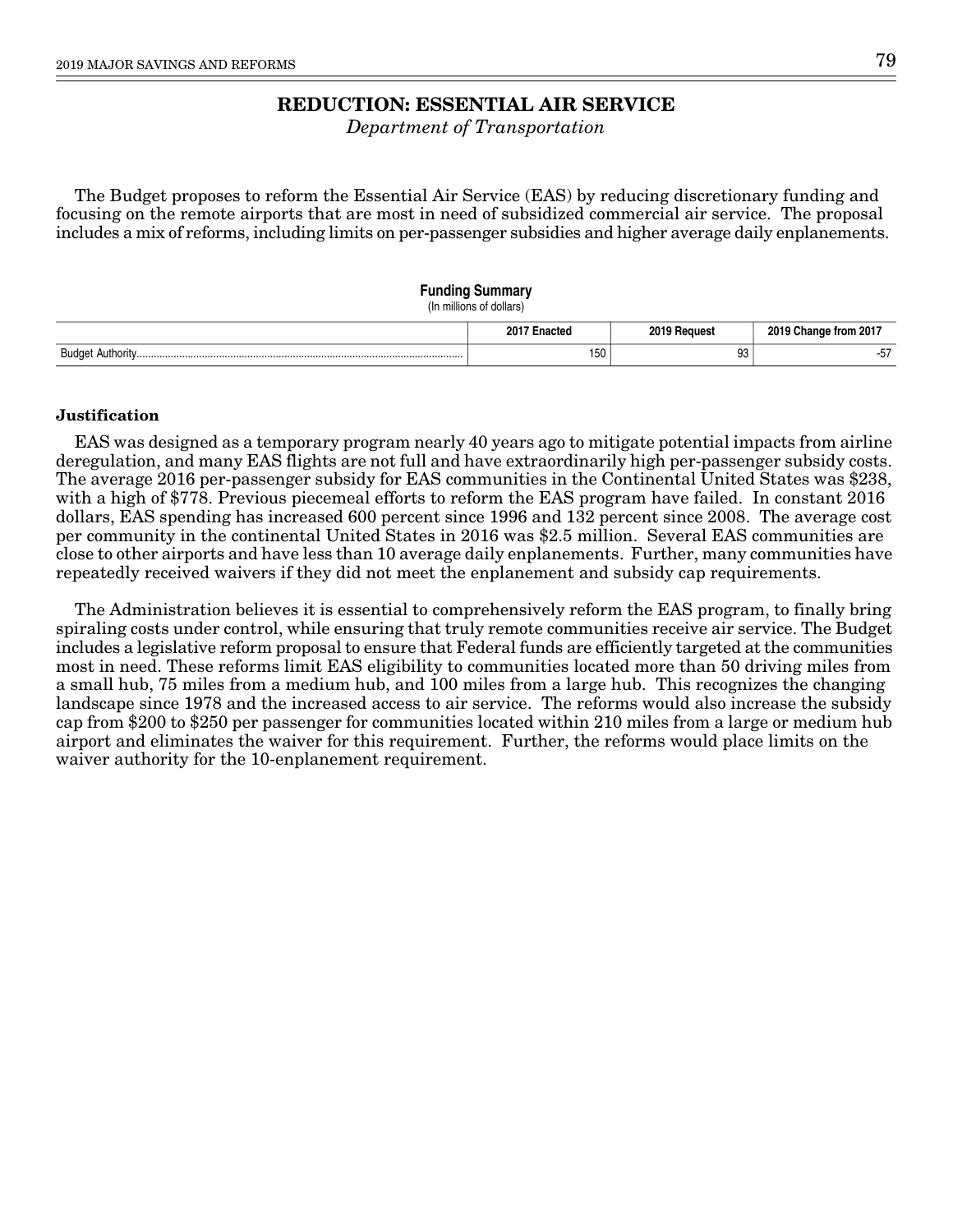# **REDUCTION: GRANTS TO AMTRAK**

Department of Transportation

The Budget proposes a number of reforms to rationalize Amtrak's long distance trains, which transport a relatively small number of passengers but generate the vast majority of Amtrak's operating losses. The Budget proposes that States served by long distance trains begin to share in the operating costs with the Federal government. This proposal is one reform initiative out of a set of efforts the Administration will be exploring with stakeholders to reduce long distance operating losses and improve transportation options for the public. In line with overarching reforms to Amtrak, the Budget proposes funding for Amtrak's Northeast Corridor activities at a level that supports capital investments, but encourages Amtrak to increase efficiencies across all asset lines.

#### **Funding Summary**

|  | (In millions of dollars) |  |
|--|--------------------------|--|
|  |                          |  |
|  |                          |  |

|       | ٥υ.<br>.<br>.<br>$\sim$ $\sim$ | nner | . ה<br>гоп<br>$\sim$ $\sim$ |
|-------|--------------------------------|------|-----------------------------|
| 3udar | ,495                           | 738  | ---<br>. .<br>، ب           |

#### **Justification**

Amtrak's Long Distance routes suffer from poor on-time performance; account for only 4.7 million of Amtrak's nearly 32 million annual passengers; and incur annual operating losses of more than \$500 million. In particular, in 2017 the Sunset Limited Long Distance Route served 99,000 passengers, but generated a \$38.4 million operating loss, resulting in a \$351 Federal subsidy per passenger. Other Long Distance Routes, including the Southwest Chief, California Zephyr, and Empire Builder, required a subsidy of \$118-\$149 per passenger.

The approach to fund and operate the Long Distance network in its current iteration is not effective nor efficient. The Budget proposes reforms to rationalize the system, including implementing State contributions equal to the Federal Government for operational costs of Long Distance routes that serve their communities. The Budget proposes that States will begin to split the operating subsidy costs of Long Distance routes with the Federal Government. This proposal for greater State contributions aligns with the President's Infrastructure Initiative to encourage greater State and locality investment in infrastructure projects.

However, State contributions to Long Distance Routes is only one tool in the menu of options the Administration would explore with stakeholders to reduce Federal subsidies in the Long Distance network. The Administration believes Amtrak should utilize existing capabilities to reduce Long Distance costs, such as eliminating redundant routes and allowing ticketing for intra-NEC trips for Long Distance routes that operate over the NEC. Any Federal subsidies currently allocated to premium/first-class services provided by Amtrak – including sleeping cars, dining cars, and checked baggage – would also begin to be phased out and encouraged to be contracted out to private operators, or otherwise break even or eliminate these services.

The Budget proposes funding to the critical NEC at a level that supports capital investments, but encourages Amtrak to increase efficiencies across all asset lines.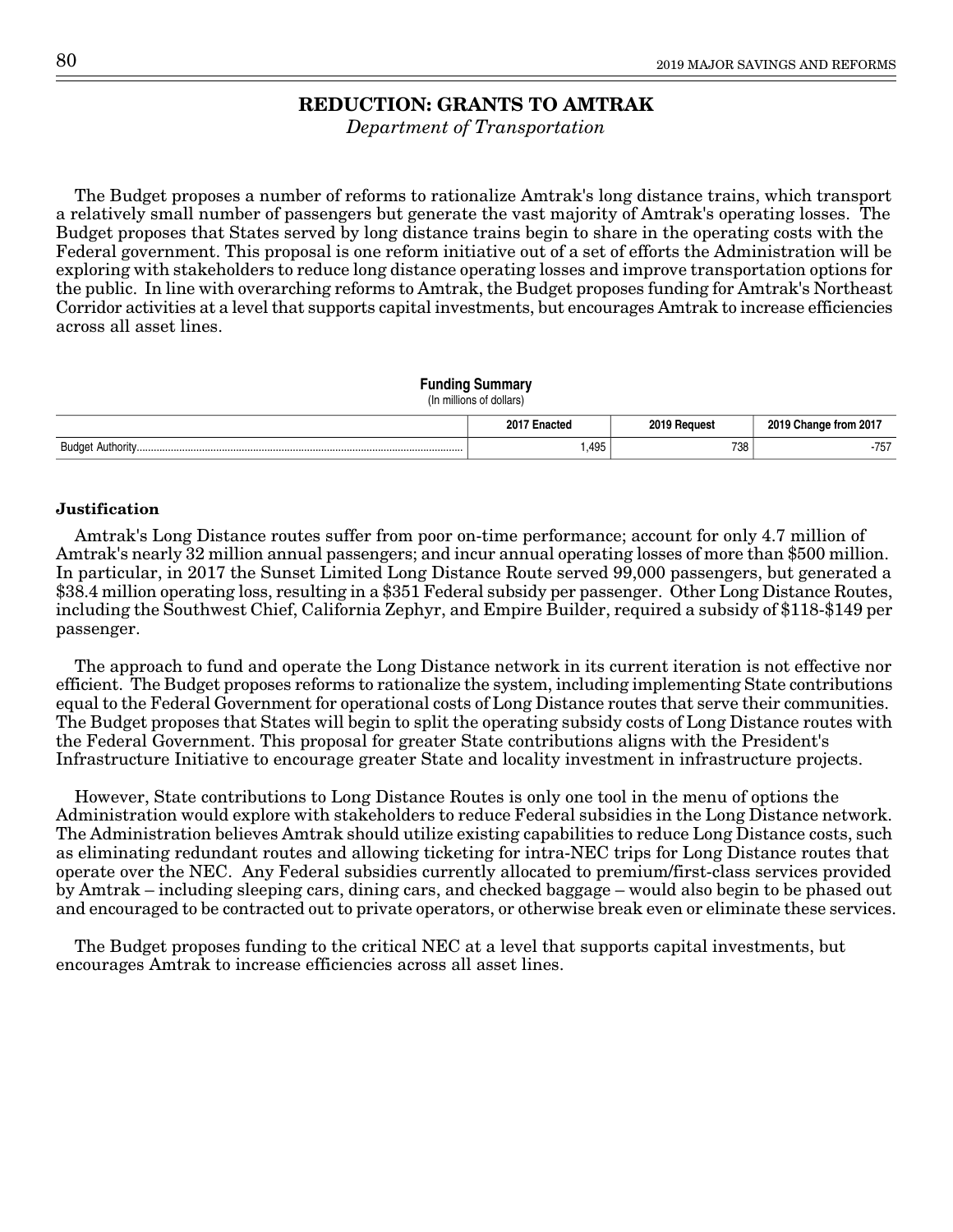# **ELIMINATION: NATIONAL INFRASTRUCTURE INVESTMENTS (TIGER)**

Department of Transportation

The Budget proposes to eliminate funding for the unauthorized TIGER discretionary grant program, which awards grants to projects that may have only localized benefits and are generally eligible for funding under other surface transportation formula grant and loan programs.

# **Funding Summary** (In millions of dollars) **2017 Enacted 2019 Request 2019 Change from 2017** Budget Authority................................................................................................................... 500 0 -500

## **Justification**

This program began as part of the 2009 stimulus bill and has not been authorized under the last two multi-year surface transportation authorization acts. It provides Federal funding for projects with localized benefits, and often these projects do not rise to the level of national or regional significance. For example, TIGER grants have been used for sidewalks, street furniture, tree planting, shared use paths, and on-street parking spaces. Further, this program is similar to the Department of Transportation's Nationally Significant Freight and Highway Projects grant program, authorized by the FAST Act of 2015, which supports larger highway and multimodal freight projects with demonstrable national or regional benefits. The Nationally Significant Freight and Highway Projects grant program is authorized at an annual average of \$900 million through 2020. In addition, projects eligible for TIGER grants generally are eligible for other surface transportation grants and loan programs.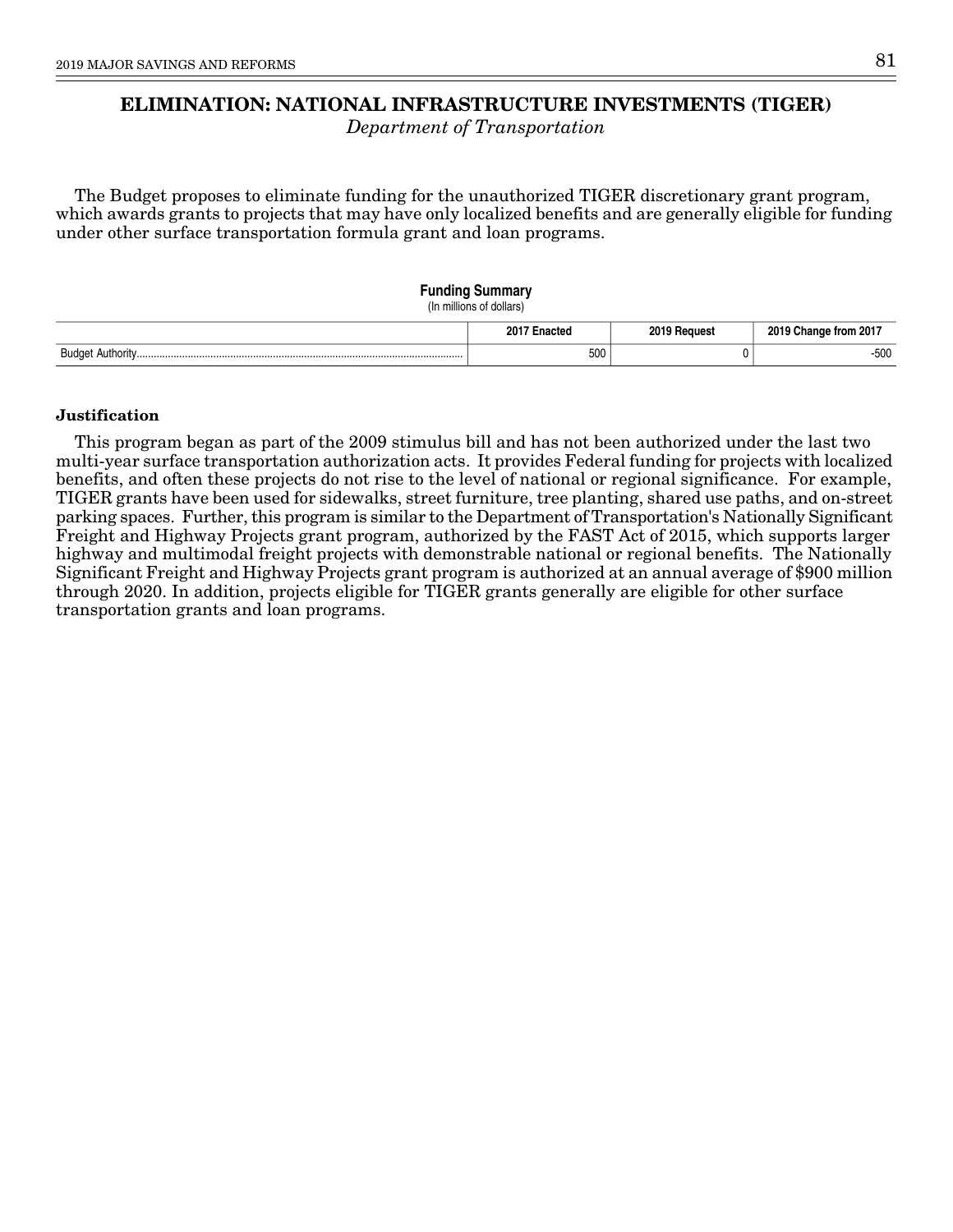# **REDUCTION: RAILROAD SAFETY USER FEE**

Department of Transportation

Railroads benefit directly and indirectly from the Federal Government's efforts to ensure high safety standards through the Federal Railroad Administration's rail safety inspectors and activities, and it is appropriate for railroads, like other regulated industries, to partially fund Federal safety efforts.

# **Funding Summary** (In millions of dollars) **2017 Enacted 2019 Request 2019 Change from 2017** Fees..................................................................................................................................... 0 -50 -50

## **Justification**

The Budget proposes to reinstate the Railroad Safety User Fee, which was originally authorized by the Congress in 1990 and implemented by the Federal Railroad Administration between 1991 and 1995. However, the Congress repealed the provision for this fee in September 1995. Reinstatement of this user fee would support the Federal Government's cost for rail safety inspectors and rail safety activities, and would help balance costs funded by taxpayers and those borne by the railroad operators that benefit directly and indirectly from the program. This model is not unique in the Department of Transportation; for instance, the Pipeline and Hazardous Materials Safety Administration partially offsets its safety regulation activities with fees on oil and gas pipeline operators.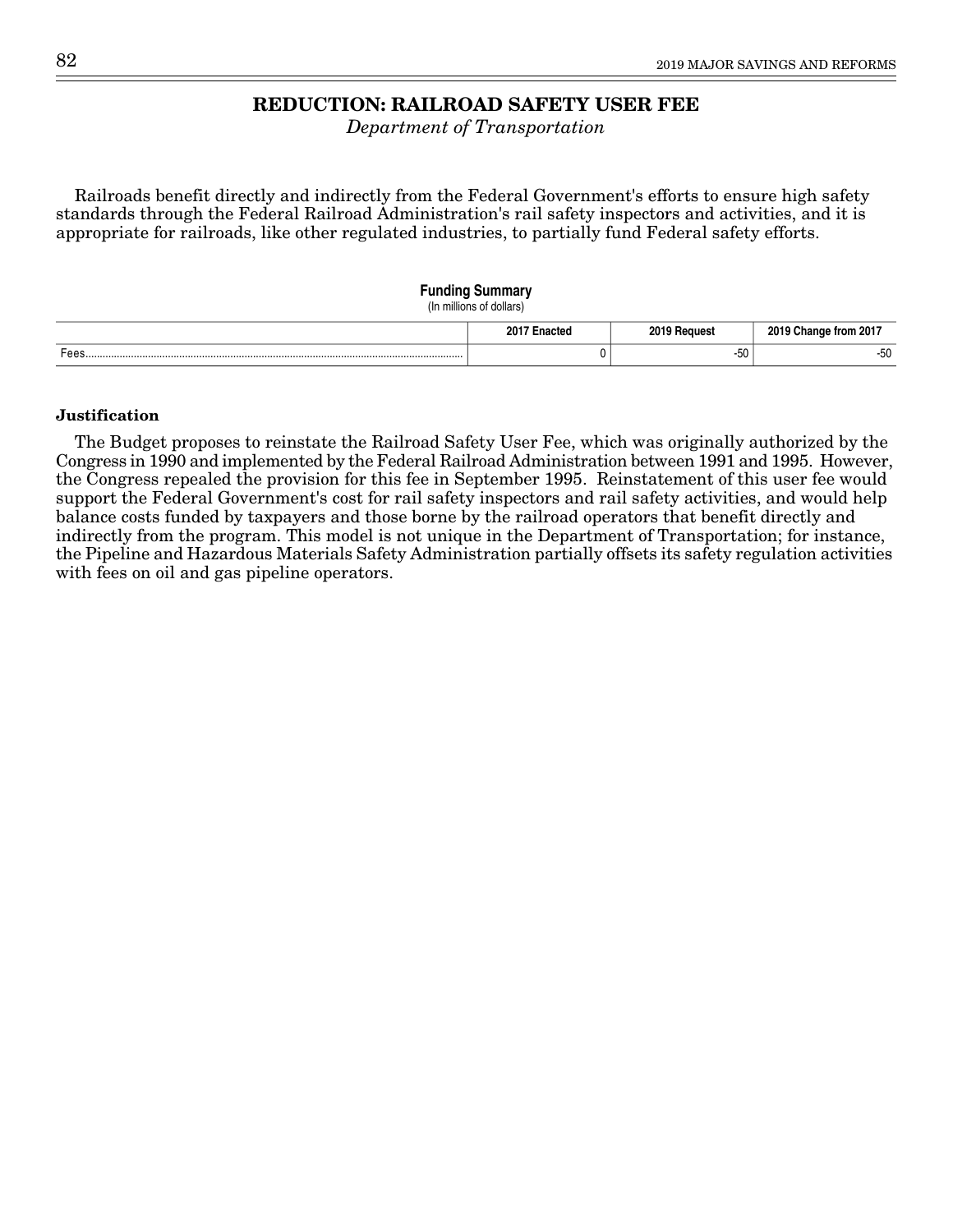# **REDUCTION: COMMUNITY DEVELOPMENT FINANCIAL INSTITUTIONS FUND**

Department of the Treasury

The Budget proposes to eliminate funding for the Community Development Financial Institutions (CDFI) Fund's grant programs, but requests \$14 million for oversight of existing commitments and administration of the CDFI Fund's other programs. The CDFI industry has matured, and these institutions should have access to private capital needed to build capacity, extend credit, and provide financial services to the communities they serve.

#### **Funding Summary** (In millions of dollars)

|  | 2017 Enacted | 2019 Request | 2019 Change from 2017 |
|--|--------------|--------------|-----------------------|
|  | 222          |              | $-222$                |
|  | 26           |              | $-12$                 |
|  | 248          |              | $-234$                |

## **Justification**

Created in 1994, but currently unauthorized, the CDFI Fund provides grants, loans, and tax credits to a national network of CDFIs to expand the availability of credit, investment capital, and financial services for underserved people and communities. Today, there are over 1,100 Treasury-certified CDFIs — including loan funds, community development banks, credit unions, and venture capital funds — active in all 50 States and the District of Columbia. The Budget proposes to eliminate funding for the Fund's four discretionary grant and direct loan programs targeted at this now mature industry. However, it would maintain funding for administrative expenses to support ongoing CDFI Fund program activities, including the New Markets Tax Credit program, and would extend the CDFI Bond Guarantee Program, which offers CDFIs low-cost, long-term financing at no cost to taxpayers, as the program requires no credit subsidy.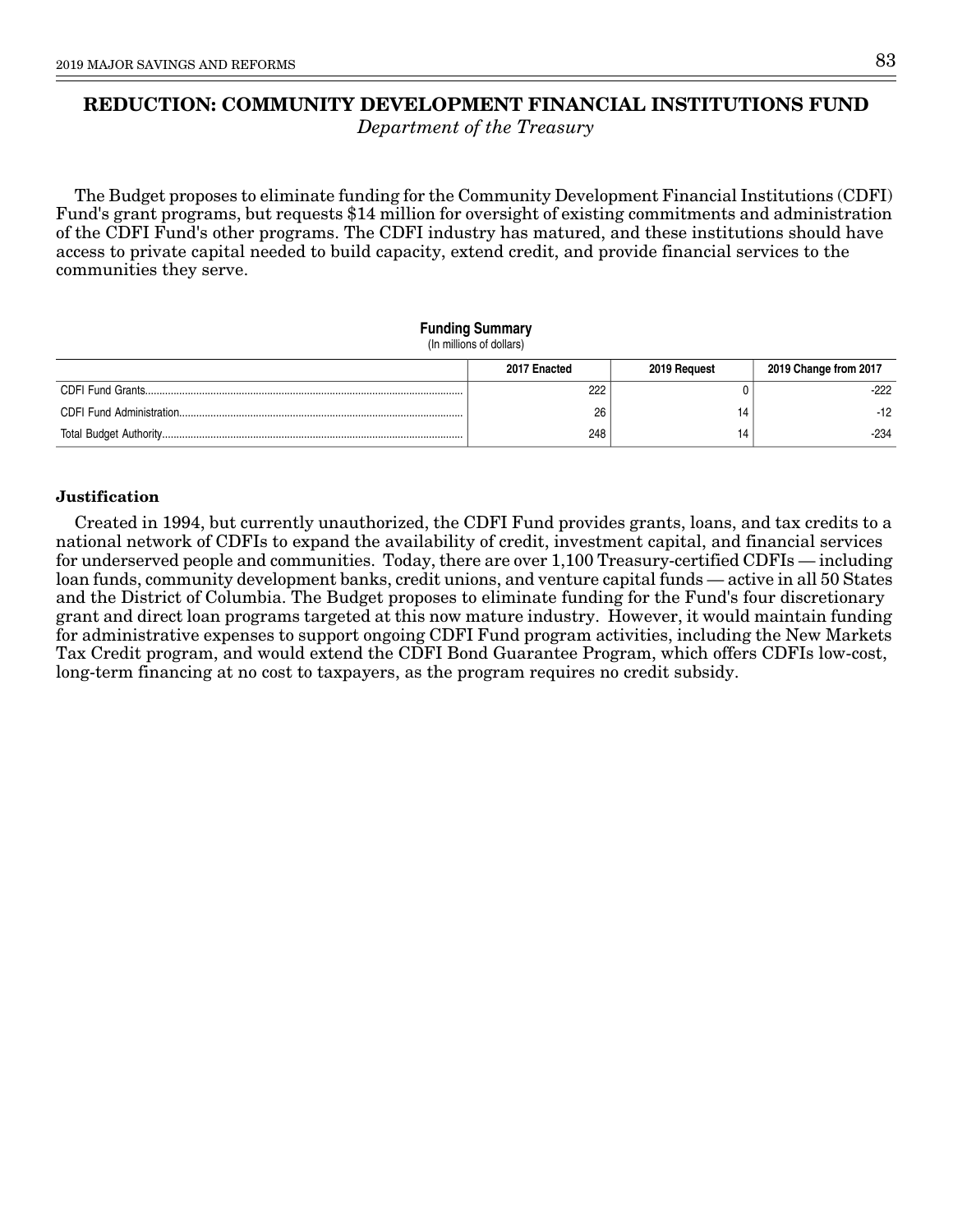# **ELIMINATION: MULTILATERAL AGRICULTURAL DEVELOPMENT PROGRAMS**

Department of the Treasury

The Budget does not propose funding for two multilateral programs funded in 2017: the Global Agriculture and Food Security Program (GAFSP), and the International Fund for Agricultural Development (IFAD), both of which support agricultural development in poor countries. Agricultural development funding by the multilateral development banks (MDBs) dwarfs GAFSP and IFAD, while the U.S. Agency for International Development (USAID) bilateral food security programs focus related funding in areas of particular interest to the United States.

#### **Funding Summary**

```
(In millions of dollars)
```

|                              | 2017 Enacted | 2019 Request | 2019 Change from 2017 |
|------------------------------|--------------|--------------|-----------------------|
| GAFSP                        | ററ<br>ںے     |              | nn<br>دے-             |
| <b>IFAI</b><br><b>II A</b> D | 30           |              | $-30$                 |

#### **Justification**

GAFSP is a multi-donor trust fund that supports agricultural investment plans of poor countries, while IFAD is a UN specialized agency that provides agricultural programs focused mainly on remote rural areas of poor countries seeking a new replenishment of donor funds in 2019.

With the completion of funding for the last IFAD replenishment (IFAD-10) in 2018, the U.S. will further focus its food security funding on USAID bilateral programs for agricultural development and food security. USAID programs are specifically designed to have significant impacts on malnutrition and poverty, include stringent outcome measures of performance, and are aligned with U.S. strategic priorities. USAID programs also have a major focus on increasing resilience of vulnerable populations and addressing the root causes of recurrent food crises in countries that receive significant U.S. humanitarian assistance.

In addition to bilateral funding, the United States Government and other donors support the same type of agricultural investments in poor countries through other mechanisms, and in particular through MDBs. MDB annual funding for agricultural development is several billion dollars per year. To the extent that there are lessons learned from IFAD and GAFSP, MDBs can be encouraged to employ them in their program selection and implementation.

For GAFSP, the 2012 pledge period is over. The United States contributed \$475 million towards the initial GAFSP pledge in 2009. In 2012, the U.S. pledged to contribute \$1 for every \$2 dollars in new contributions from other donors over the announced period of the pledge, up to a maximum of \$475 million. That period has ended, and the United States has sufficient prior-year funding to fulfill the pledge to match other donors' contributions.

Other donors' support of GAFSP has been limited. While other donors may continue to support GAFSP, their support for the 2012 pledge has been moderate at best. From 2012 to 2017, other donors' actual contributions totaled \$356 million, and the United States contributed \$178 million in matching funds. Only 10 donors provided funding for GAFSP since its inception, contributing less than \$1.7 billion in total, with the United States counting for 42 percent of the initial pledge and \$653 million, or 40 percent, of all contributions since 2009.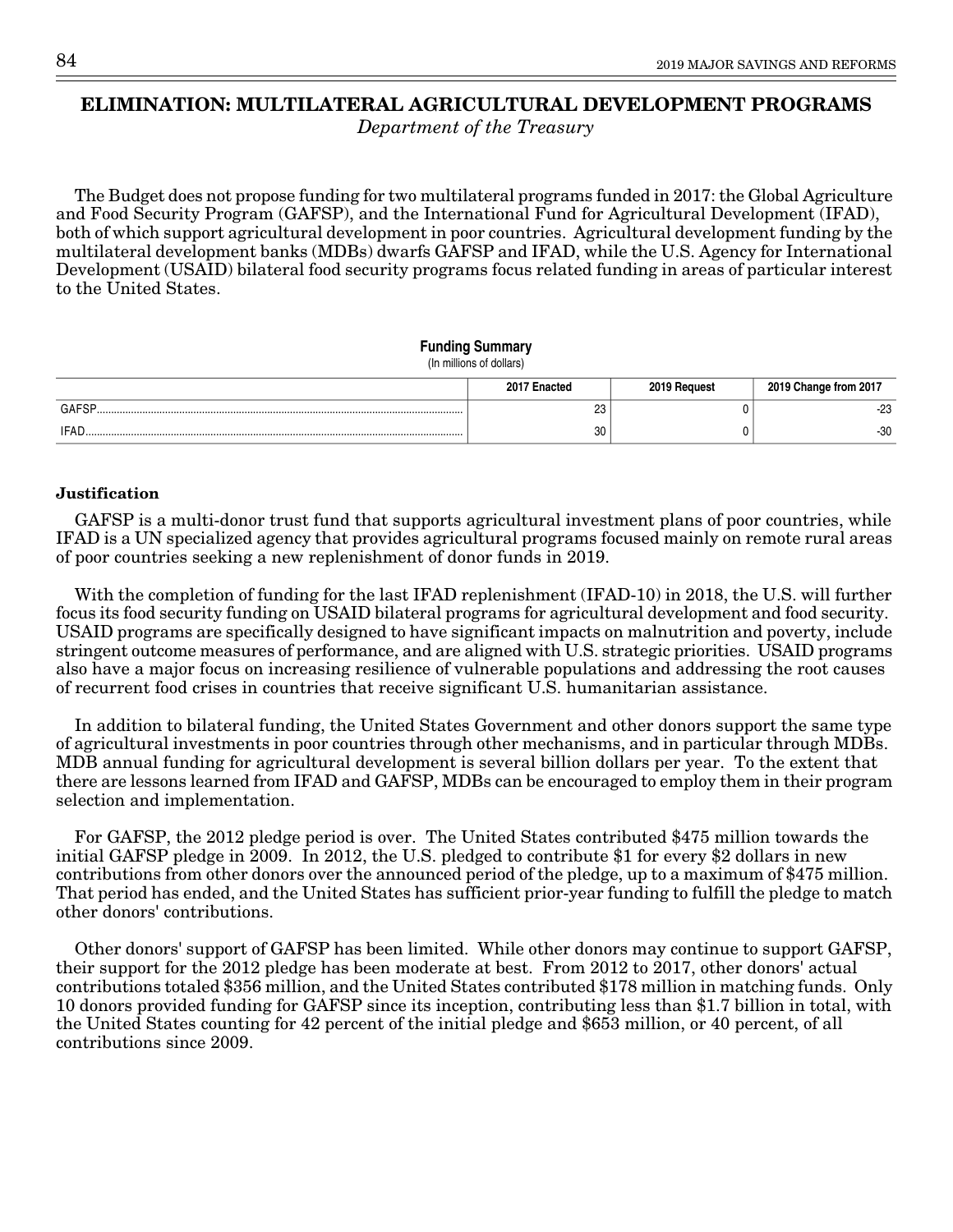# **REDUCTION: SPECIAL INSPECTOR GENERAL FOR THE TROUBLED ASSET RELIEF PROGRAM**

Department of the Treasury

The Budget reduces funding for the Special Inspector General for the Troubled Asset Relief Program (SIGTARP) commensurate with the wind-down of TARP programs.

| <b>Funding Summary</b><br>(In millions of dollars) |              |                       |
|----------------------------------------------------|--------------|-----------------------|
| 2017 Enacted                                       | 2019 Request | 2019 Change from 2017 |
| 41                                                 | 18           | -23                   |

## **Justification**

The Emergency Economic Stabilization Act of 2008 (P.L. 110-343) created SIGTARP and tasked the office with conducting, supervising, and coordinating audits and investigations of the purchase, management, and sale of assets by the Secretary of the Treasury under TARP. The Congress aligned the sunset of SIGTARP with the length of time that TARP funds or commitments are outstanding. Treasury estimates all programs will substantially close by 2023, at which time the last payments under the Home Affordable Modification Program are expected to occur.

Funding for SIGTARP is reduced, reflecting that less than one percent of Treasury's TARP investments remain outstanding, over 90 percent of Housing Finance Agency Hardest Hit Funds have been disbursed, and the application periods for the Federal Housing Administration Refinance program and Making Home Affordable initiative have ended. SIGTARP will retain access to mandatory funding provided in previous years that will help the office manage an orderly wind-down of its operations.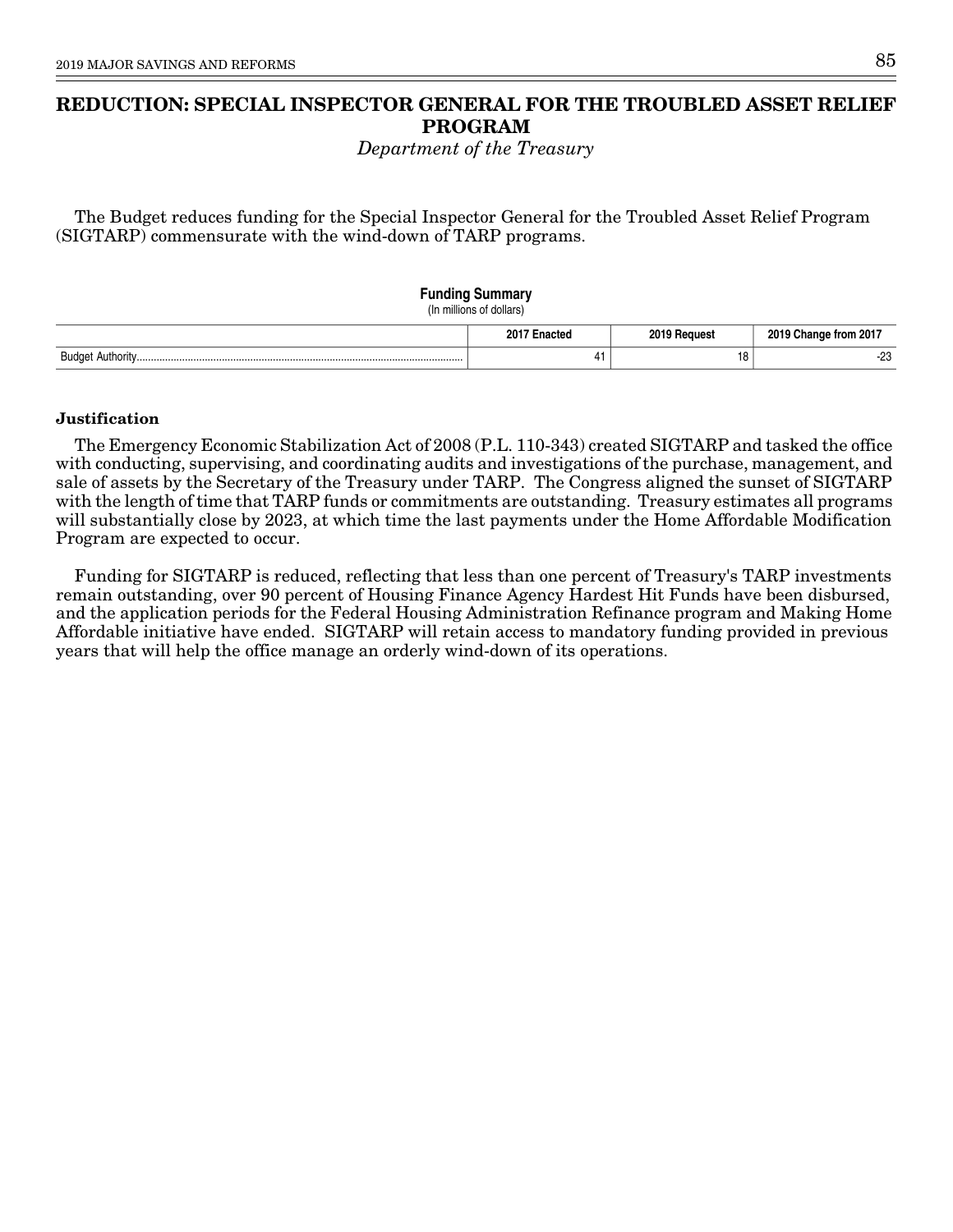# **REDUCTION: CATEGORICAL GRANTS**

Environmental Protection Agency

The Environmental Protection Agency (EPA) provides categorical grants to help fund State environmental program offices and activities. Many States have been delegated authority to implement and enforce Federal environmental laws including the Clean Air Act, Clean Water Act, and Safe Drinking Water Act. The Budget proposes to reduce many of these grants and eliminate others to better focus and prioritize environmental activities on core functions required by Federal environmental laws. The Budget also proposes a new categorical grant to provide States additional flexibility in how they meet their mandatory Federal statutory environmental requirements.

|  | <b>Funding Summary</b> |
|--|------------------------|
|--|------------------------|

| (In millions of dollars) |  |  |
|--------------------------|--|--|

|                 | 2017 F<br>innata.<br>.nac.co | 2019<br>™oques⊾ | 2019<br>↑from 201.<br>mande |
|-----------------|------------------------------|-----------------|-----------------------------|
| <b>RUNG</b><br> | ,066                         | 597<br>$ -$     | $-469$                      |

## **Justification**

EPA categorical grant funding is intended to help States meet Federal environmental law requirements and standards. The Budget proposes to eliminate or substantially reduce Federal investment in State environmental activities that go beyond EPA's statutory requirements. States could adjust to reduced funding levels by reducing or eliminating additional activities not required under Federal law, prioritizing programs, and seeking other funding sources including fees. The Budget also proposes a new categorical grant (Multipurpose Grants) to respond to State requests for additional flexibility in how they can spend categorical grants. These Multipurpose Grants would be available for any delegated mandatory statutory duty to help avoid the creation of unfunded mandates.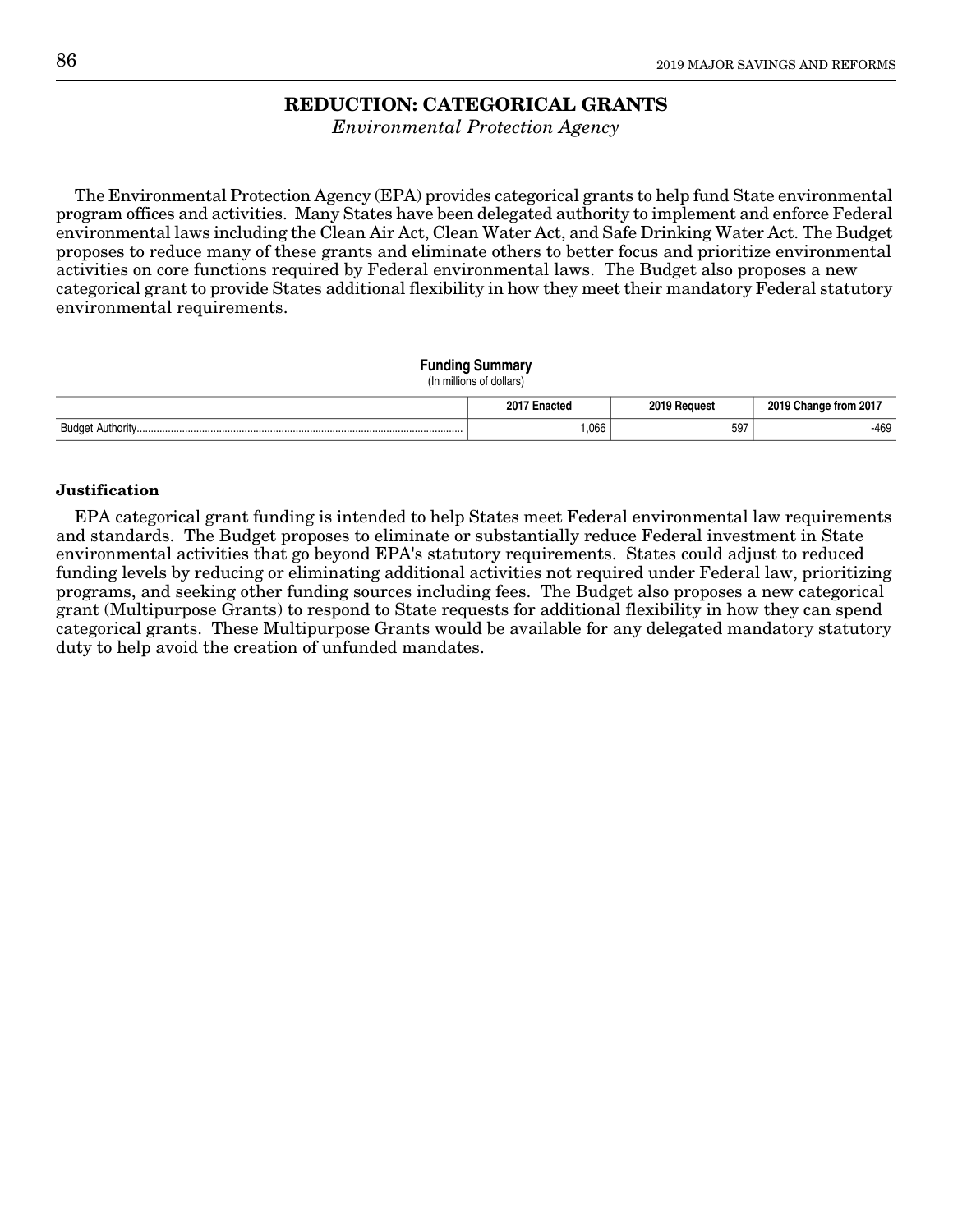# **REDUCTION: ENERGY STAR AND VOLUNTARY CLIMATE PROGRAMS**

Environmental Protection Agency

The Budget includes a proposal to authorize the Environmental Protection Agency (EPA) to administer the ENERGY STAR program through the collection of user fees. The Budget also proposes to eliminate funding for several voluntary partnership programs related to energy and climate change. These programs are not essential to EPA's core mission and can be implemented by the private sector.

# **Funding Summary**

#### (In millions of dollars)

|      | 201<br>∃nacted | 2019 Request | $- - -$<br>Trom 2017<br>change |
|------|----------------|--------------|--------------------------------|
| Budc | 66             |              | $-66$                          |

## **Justification**

The Administration is committed to returning EPA to its core work. There is no need for EPA to administer voluntary partnership and certification programs with taxpayer dollars, given the popularity and significant private benefits these programs provide to industry partners and consumers. Similar voluntary programs have been, and continue to be, successfully administered by non-governmental entities like industry associations and consumer groups.

By administering the ENERGY STAR program through the collection of user fees, EPA would continue to provide a trusted resource for consumers and businesses who want to purchase products that save them money and help protect the environment. Product manufacturers who seek to label their products under the program would pay a modest fee that would support EPA's work to set voluntary energy efficiency standards and to process applications. Fee collections would begin after EPA undertakes a rulemaking process to determine which products would be covered by fees, the level of fees, and how to ensure that a fee system would not discourage manufacturers from participating in the program or result in a loss of environmental benefits.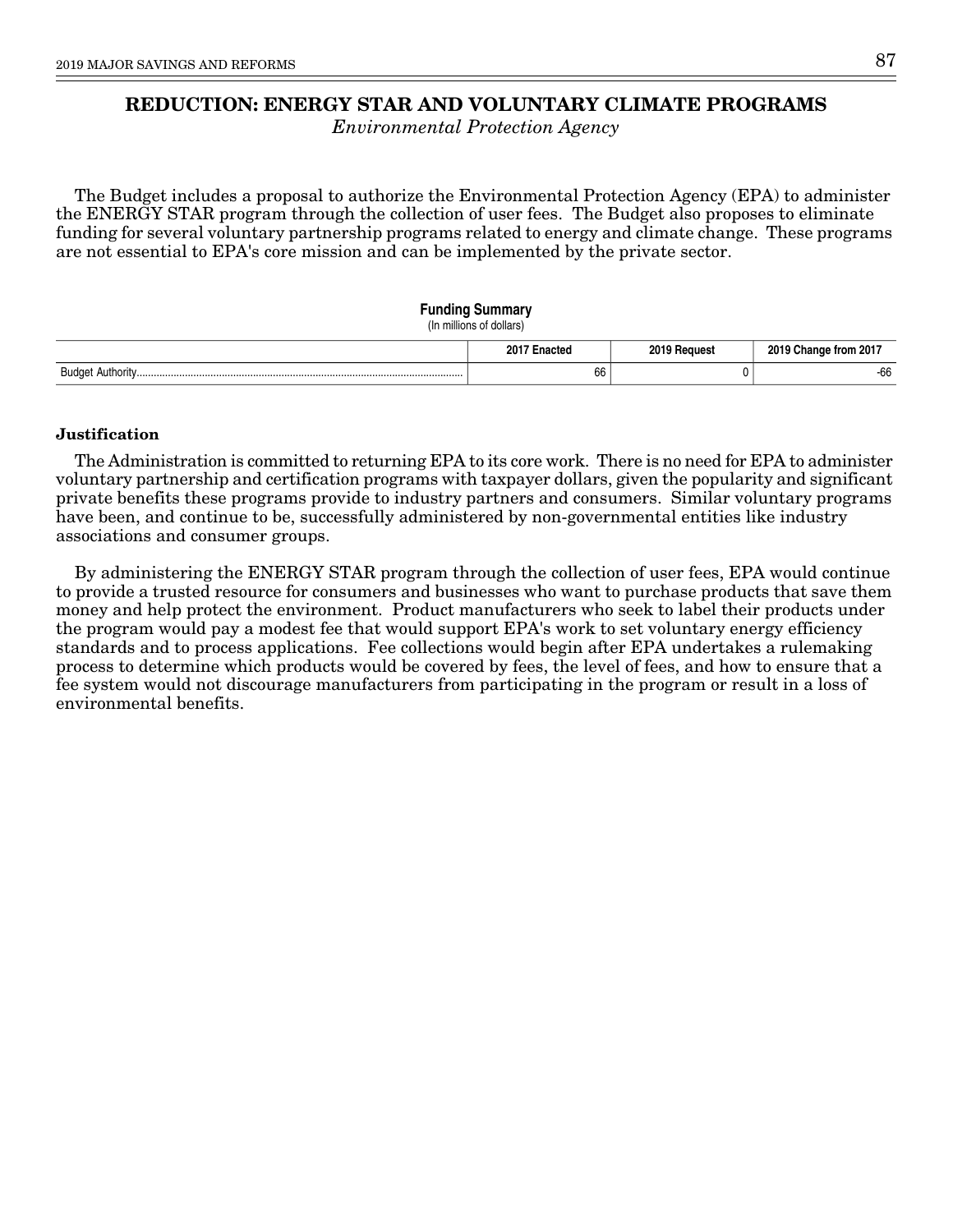# **REDUCTION: RESEARCH AND DEVELOPMENT**

Environmental Protection Agency

The Budget proposes to reconfigure and restructure the Environmental Protection Agency's (EPA) activities in research and development to focus on research objectives that support statutory requirements. Extramural Science to Achieve Results (STAR) grants would not receive funding.

#### **Funding Summary**

(In millions of dollars)

|            | יימי<br>しいし | 0.0127 | trom 201    |
|------------|-------------|--------|-------------|
| Budge<br>. | 475         | 246    | חרר<br>-22Y |

#### **Justification**

As EPA shifts its programmatic resources to focus on core Agency responsibilities, the scientific research and development activities would also be reconfigured and restructured. At the proposed funding levels for the Office of Research and Development, the Agency would prioritize intramural research activities that are either related to statutory requirements or that support basic and early stage research and development activities in the environmental and human health sciences. EPA will continue to perform important environmental research to develop scientific and technological solutions that will improve air and water quality, such as developing methods to detect potentially harmful levels of chemicals like per- and polyfluoroalkyl substances (PFAS) in drinking and wastewaters. Additionally, EPA will carry out lead exposure modeling to help protect the health of vulnerable populations (including children) and will develop risk assessments to inform EPA decisions at Superfund, brownfield, and hazardous waste sites.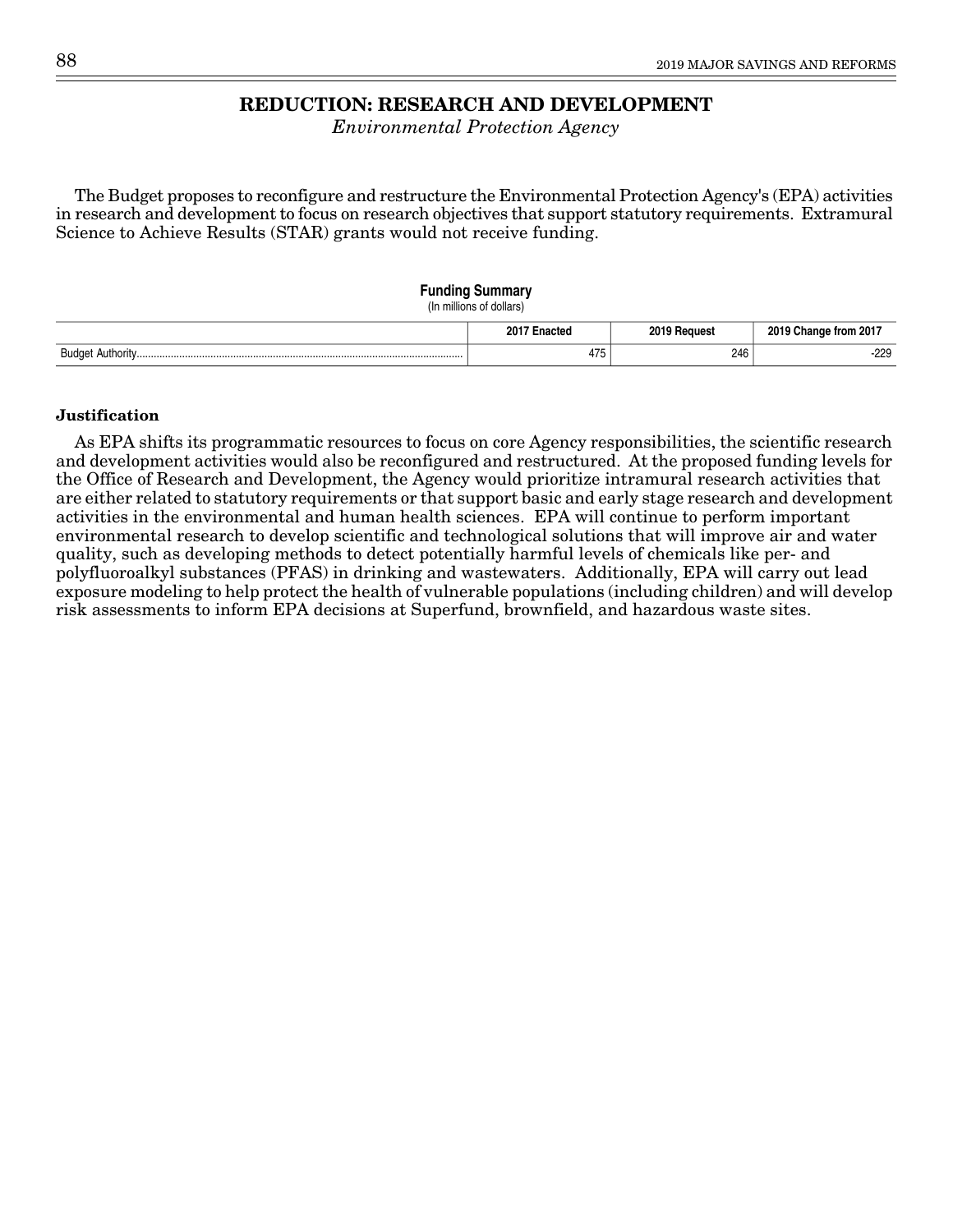# **REDUCTION: SUPERFUND**

Environmental Protection Agency

The Budget proposes to reduce funding for the Environmental Protection Agency's (EPA) Hazardous Substance Superfund Account, accounting for difficult decisions in the tight fiscal environment. The Budget would support EPA's efforts to rein in administrative costs, promote efficiencies, and encourage private investment in cleanup activities. The Budget would further support EPA's optimization of existing settlement funds for sites where those funds exist and strategies to remove some of the barriers that have delayed the program's ability to return sites to the community.

#### **Funding Summary**

```
(In millions of dollars)
```

|             | $201^{-}$<br>inantar<br>nacieo | 2019<br><b>Pequest</b> | from 2017 ؛<br>2019<br>cnange |
|-------------|--------------------------------|------------------------|-------------------------------|
| Budaet<br>. | ,089                           | 762                    | $-327$                        |

## **Justification**

The Hazardous Substance Superfund Account funds EPA's efforts to address the emergency release of hazardous substances and the long-term cleanup of hazardous waste sites. EPA relies on a combination of appropriated funds and settlements with responsible parties to perform its duties. There are over 1,300 active sites on the National Priorities List (NPL) of the most hazardous sites in the Nation, many of which have been on the NPL for decades. While a good portion of these sites include complex groundwater, soil, and sediment contamination, some are viewed as languishing under red tape and increasing indirect costs rates. The EPA Administrator tasked a Superfund Task Force with developing recommendations for reinvigorating the program and completing cleanups so that sites can be returned to the communities. The Task Force offered 42 recommendations, addressing all stages of the program, including ideas for encouraging additional private investment. While this Budget recognizes fiscal constraints and proposes to reduce appropriated dollars, it would allow EPA to pursue the paths recommended by the Task Force; optimize the use of settlement funds for sites where those funds exist; encourage further private investment; and foster design solutions to overcome barriers to site reuse.

## **Citations**

<sup>1</sup> U.S. Environmental Protection Agency: Superfund Task Force Recommendations, https://www.epa.gov/sites/production/files/2017-07/documents/superfund\_task\_force\_report.pdf, (July 2017).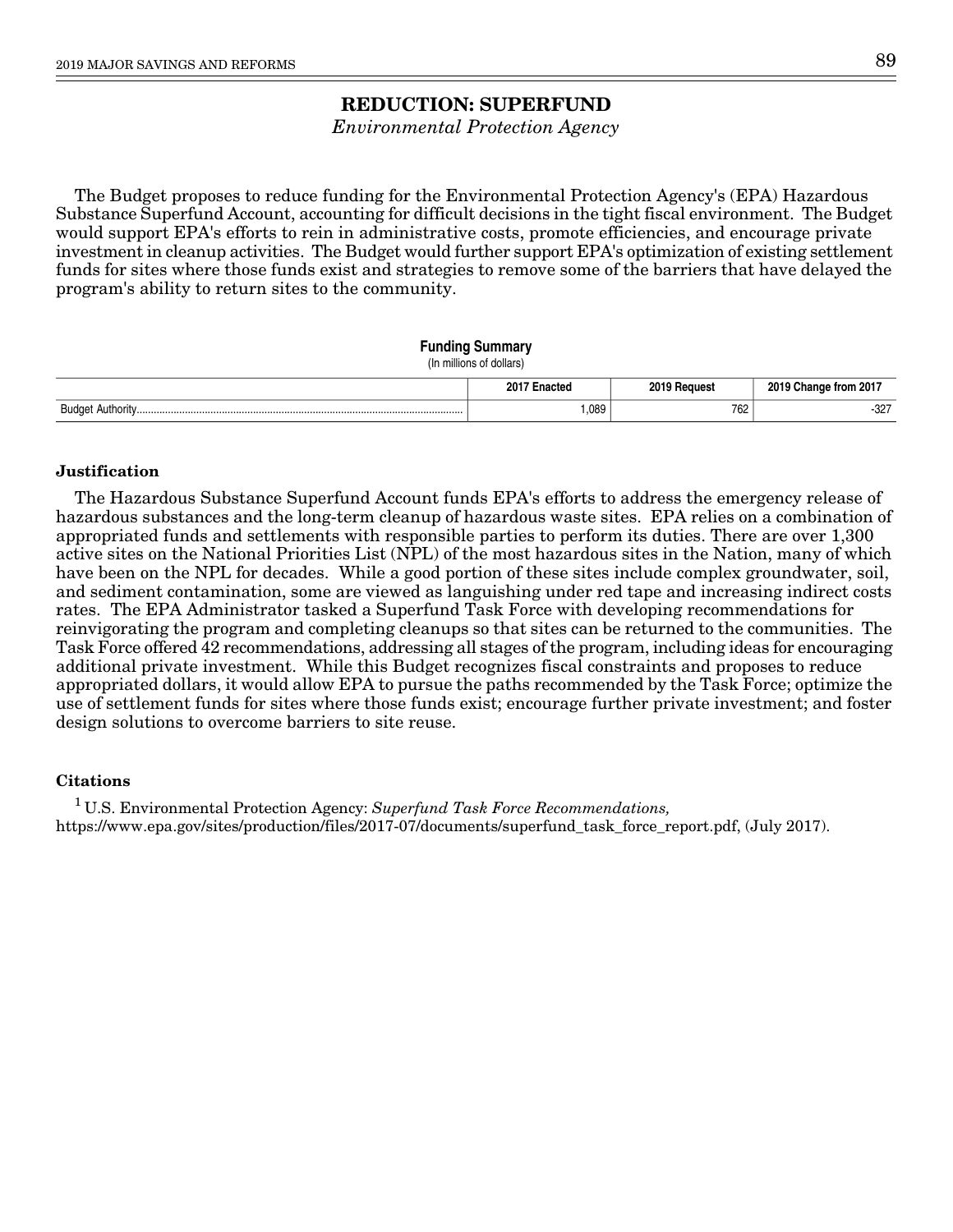# **ELIMINATION: FIVE EARTH SCIENCE MISSIONS**

National Aeronautics and Space Administration

The Budget proposes to terminate five Earth Science missions: Radiation Budget Instrument (RBI); Plankton; Aerosol; Cloud; ocean Ecosystem (PACE); Orbiting Carbon Observatory-3 (OCO-3); Deep Space Climate Observatory (DSCOVR) Earth-viewing instruments; and Climate Absolute Radiance and Refractivity Observatory (CLARREO) Pathfinder. The missions would be terminated and National Aeronautics and Space Administration (NASA) funding would be prioritized toward supporting an innovative and sustainable program of exploration with commercial and international partners.

## **Funding Summary**

```
(In millions of dollars)
```

|                | --<br>.<br>$\sim$ $\sim$<br>. | <b>0040</b> | . ה<br>rrom<br>$\sim$ $\sim$ |
|----------------|-------------------------------|-------------|------------------------------|
| $D_{H}$<br>⊃⊔ખ | 133                           |             | $\sim$<br>ب ت ا −            |

## **Justification**

The missions proposed for termination are lower-priority science missions that cannot be accommodated under constrained budgets. The proposed termination of these five missions realigns the NASA Earth science portfolio to focus on the highest-priority missions for the science and applications communities within a balanced, comprehensive Earth science program.

The RBI would have flown on a future weather satellite to make measurements of the Earth's reflected sunlight and emitted thermal radiation. Similar instruments flying now, including on the recently launched NOAA-20 satellite, would continue to provide continuity for the data record. In January 2018 the Science Mission Directorate conducted a detailed review of the RBI project and recommended cancelling the project due to cost growth and technical challenges.

Measurements similar to those that would have been taken by the PACE and OCO-3 missions are or would be acquired by other satellites. Under this proposal, NASA would cease funding data processing for the DSCOVR Earth-viewing instruments, which provide images of the sunlit side of the Earth and measure the energy reflected and emitted from it. These instruments do not contribute to the core DSCOVR mission of providing measurements for space weather.

The CLARREO Pathfinder mission would have demonstrated measurement technologies for a larger, more expensive, potential future mission focused on improving detection of climate trends. Other missions funded by NASA are maintaining measurements needed for climate data records. The CLARREO Pathfinder mission is in the earliest stages of implementation and is proposed for elimination to achieve cost savings.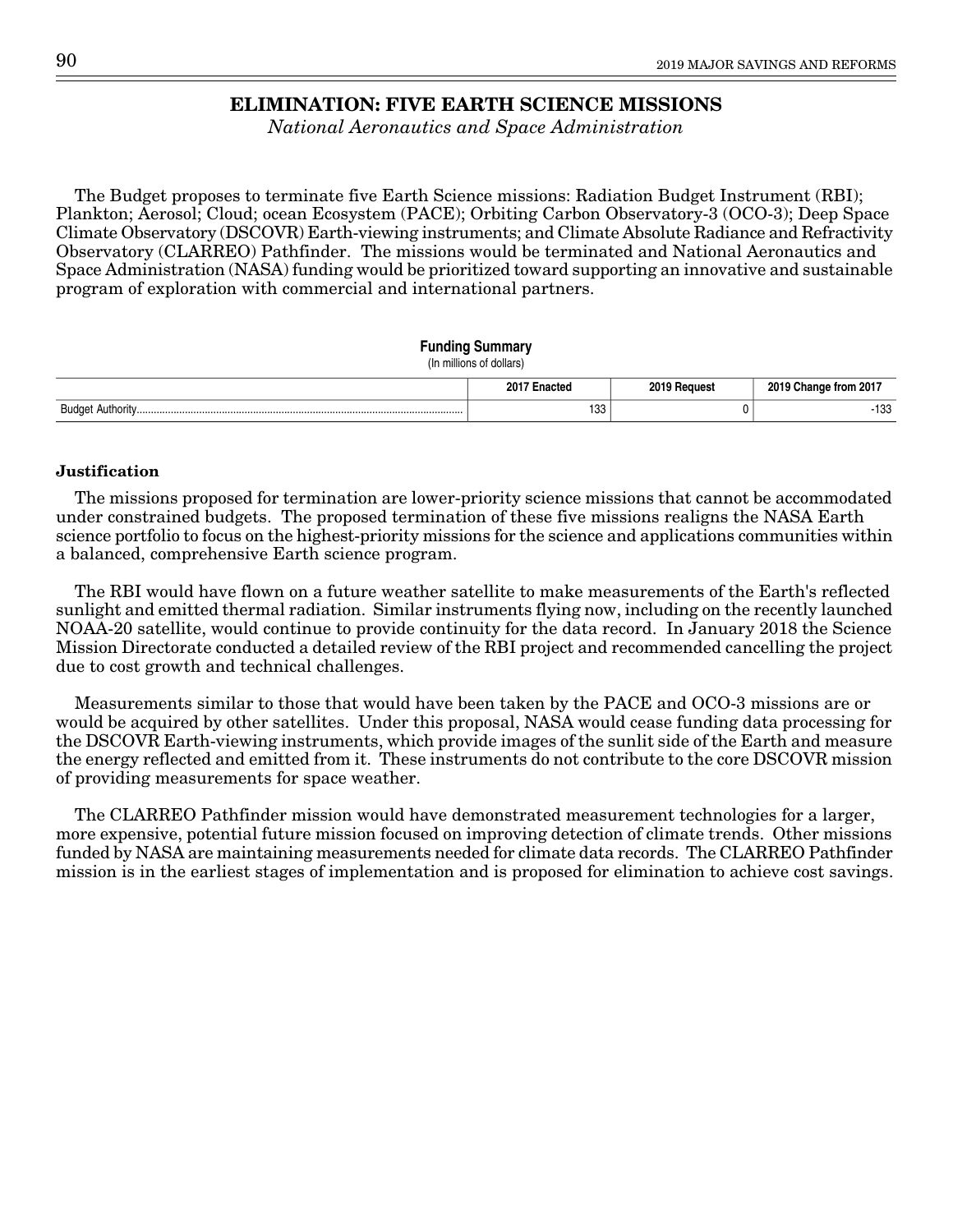# **ELIMINATION: OFFICE OF EDUCATION**

National Aeronautics and Space Administration

The Budget proposes to terminate the National Aeronautics and Space Administration's (NASA) Office of Education, and prioritize NASA funding toward supporting an innovative and sustainable program of exploration with commercial and international partners. The Office of Education provides grants to colleges and universities as well as informal education institutions such as museums and science centers.

# **Funding Summary**

(In millions of dollars)

|        | 2017 F<br>eteo | 0.107 | 0.018<br>$- - -$<br>from 201<br>. |
|--------|----------------|-------|-----------------------------------|
| Budget | 100            |       | $-100$                            |

## **Justification**

The Budget proposes the termination of the Office of Education, redirecting those funds to NASA's core mission of exploration. The Budget would support the Administration's new space exploration policy by redirecting funding to innovative new programs that support the new policy. Additionally, while output data (e.g., number of people funded, or number of events supported) has been tracked, outcome-related data demonstrating program effectiveness has been insufficient to assess the impact of the overall Office of Education portfolio.

NASA would continue to support other education activities, such as fellowships and the Science Activation Program within the Science Mission Directorate that are funded outside the Office of Education.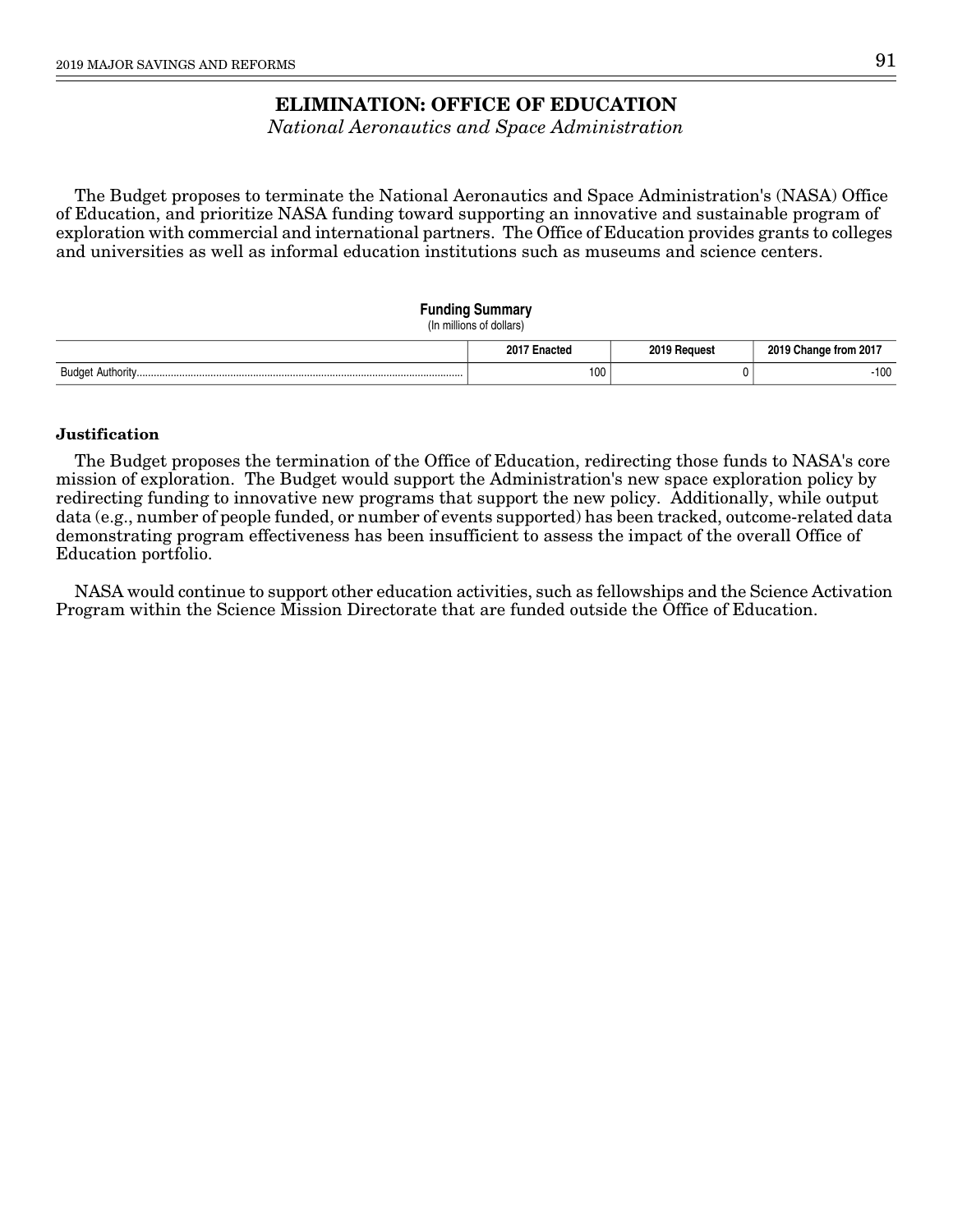# **ELIMINATION: WFIRST SPACE TELESCOPE**

National Aeronautics and Space Administration

The Budget proposes to terminate the Wide Field Infrared Survey Telescope (WFIRST), given higher priorities within the National Aeronautics and Space Administration (NASA) and the increasing cost of this telescope.

# **Funding Summary** (In millions of dollars) **2017 Enacted 2019 Request 2019 Change from 2017** Budget Authority................................................................................................................... 105 0 -105

## **Justification**

Development of the WFIRST space telescope would have required a significant funding increase in 2019 and future years, with a total cost of more than \$3 billion. Additionally, a recent independent review concluded that WFIRST was not executable within its previous budget. Given competing priorities at NASA, and budget constraints, developing another large space telescope immediately after completing the \$8.8 billion James Webb Space Telescope is not a priority for the Administration. The Budget proposes to terminate WFIRST and redirect existing funds to other priorities of the science community, including completed astrophysics missions and research.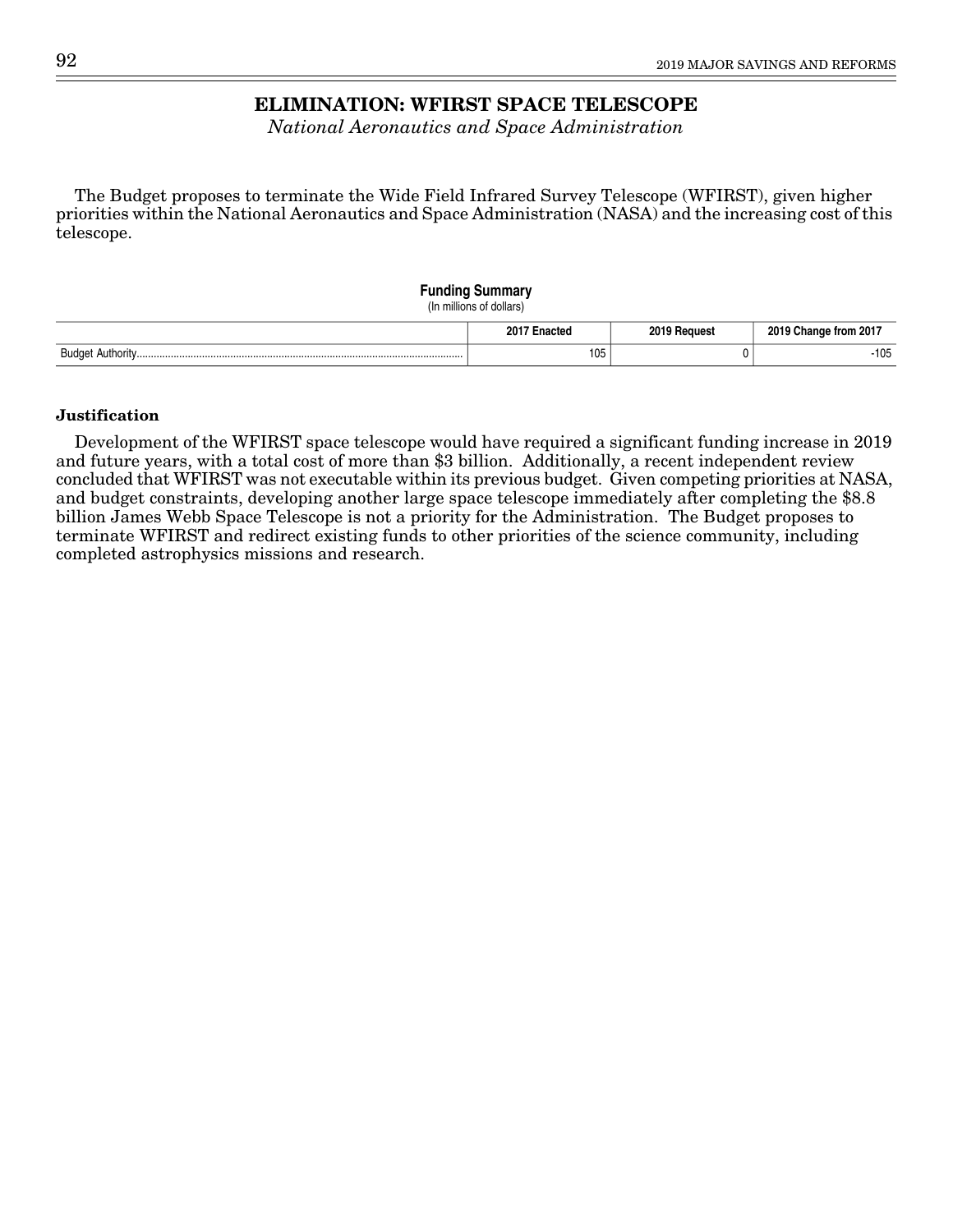# **ELIMINATION: CHEMICAL SAFETY BOARD**

Other Independent Agencies

The U.S. Chemical Safety and Hazard Investigation Board (CSB) is proposed for elimination, consistent with the Administration's efforts to eliminate agencies and programs that are largely duplicative of efforts carried out by other agencies.

#### **Funding Summary**

(In millions of dollars)

|        | 2017 E<br>стеа | 0040B | from 201<br>. viidi |
|--------|----------------|-------|---------------------|
| Budget |                |       |                     |

## **Justification**

CSB is an independent agency authorized by the Clean Air Act Amendments of 1990, whose mission is to investigate accidents at chemical facilities to determine the conditions or circumstances that led to the accident. The Congress intended CSB to be an investigative arm that is wholly independent of the rulemaking, inspection, and enforcement authorities of its partner agencies in making recommendations to prevent similar accidents from occurring in the future. While CSB has done some useful work on its investigations, its overlap with other agency investigative authorities has often generated friction. The previous management sought to focus CSB's recommendations on the need for greater regulation of industry, which frustrated both regulators and industry. The pressure to tie investigations to management priorities culminated in whistleblower complaints that led to critical reports issued in 2014 by both the Environmental Protection Agency Office of the Inspector General and the U.S. House of Representatives Oversight and Government Reform Committee. CSB's new leadership is making progress on rectifying the previous management challenges, but due to the relative duplicative nature of its work, and the Administration's focus on streamlining functions across the Federal Government, the Budget continues to recommend eliminating the Agency.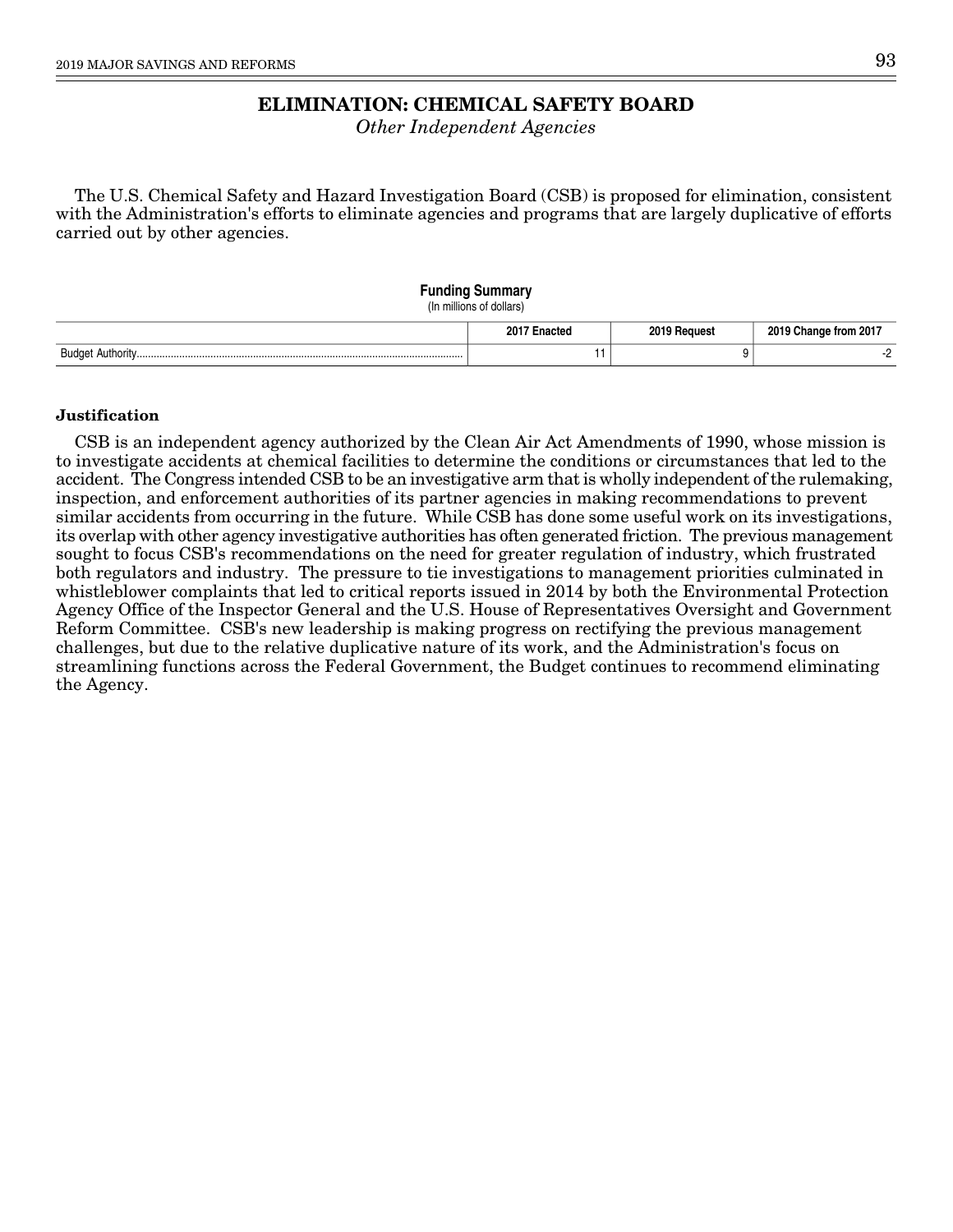# **ELIMINATION: CORPORATION FOR NATIONAL AND COMMUNITY SERVICE**

Other Independent Agencies

The Budget proposes to eliminate the Corporation for National and Community Service (CNCS) and provide funding for the orderly shutdown of the Agency. Funding community service and subsidizing the operation of nonprofit organizations is outside the role of the Federal Government. To the extent these activities have value, they should be supported by the nonprofit and private sectors and not with Federal subsidies provided through the complex Federal grant structure run by CNCS.

## **Funding Summary**

# (In millions of dollars) **2017 Enacted 2019 Request 2019 Change from 2017** Budget Authority................................................................................................................... 1,030 123 -907

## **Justification**

CNCS is a grant-making agency that funds service opportunities, promotes volunteering, and helps nonprofit organizations engage volunteers. Members funded through CNCS grants typically receive a living allowance and education award of over \$5,000 for their service. While some of the programs supported by CNCS grants have demonstrated effectiveness, and CNCS has made progress in evaluating its programs, some of the Agency's programs struggle to measure and demonstrate their impact. In addition, the Agency has struggled to effectively implement complex program requirements and has faced significant management challenges.

Funding community service and subsidizing the operation of non-profit organizations is outside the proper role of the Federal Government. Over 60 million Americans perform volunteer activities in their communities each year, absent subsidies from the Federal Government, and would likely continue to do so after CNCS is eliminated.<sup>1</sup> Programs currently funded by CNCS that demonstrate value should be able to compete successfully for funding from individual donors and the nonprofit and private sectors.

## **Citations**

<sup>1</sup> U.S. Department of Labor, Bureau of Labor Statistics: *Volunteering in the United States – 2015*, USDL-16-0363, (February 2016).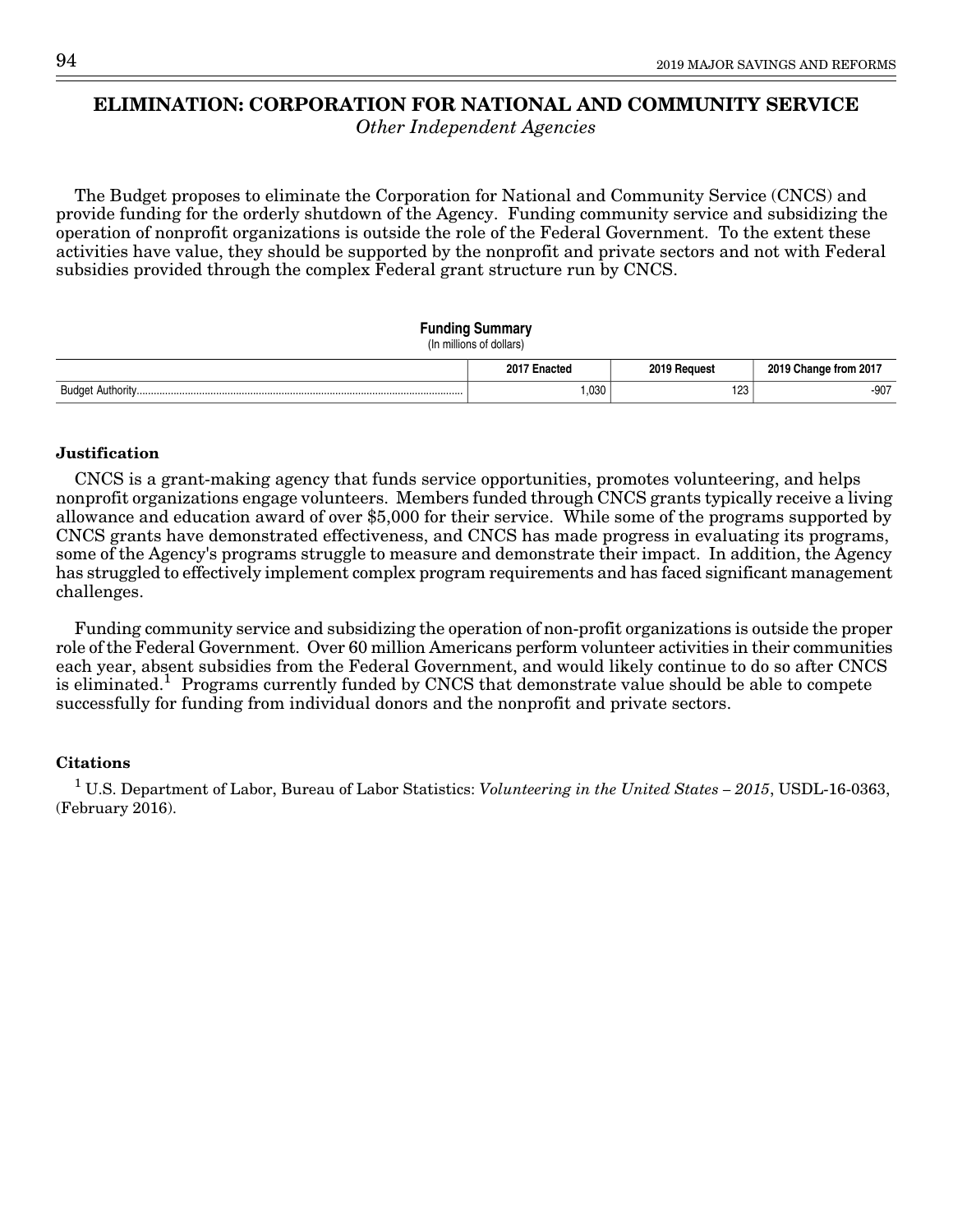# **ELIMINATION: CORPORATION FOR PUBLIC BROADCASTING**

Other Independent Agencies

The Budget proposes to eliminate Federal funding for the Corporation for Public Broadcasting (CPB) over a two year period. CPB grants represent a small share of the total funding for the Public Broadcasting Service (PBS) and National Public Radio (NPR), which primarily rely on private donations to fund their operations. To conduct an orderly transition away from Federal funding, the Budget requests \$15.5 million in 2019 and \$15 million in 2020, which would include funding for personnel costs of \$16.2 million; rental costs of \$8.9 million; and other costs totaling \$5.4 million.

## **Funding Summary**

| (In millions of dollars) |  |
|--------------------------|--|
|                          |  |
|                          |  |
|                          |  |

|                                             | ctec<br>$\sim$ $\sim$<br>. | <b>0010</b> | 50.<br>rom |
|---------------------------------------------|----------------------------|-------------|------------|
| 1.177<br><b>A</b> .,<br>ouu<br>- . MUHVIIIV | 495                        | שו          | $-480$     |

## **Justification**

CPB provides grants to qualified public television and radio stations to be used at their discretion for purposes related to program production or acquisition, as well as for general operations. CPB also supports the production and acquisition of radio and television programs for national distribution. CPB funding comprises about 15 percent of the total amount spent on public broadcasting, with the remainder coming from non-Federal sources, with many large stations raising an even greater share. This private fundraising has proven durable, negating the need for continued Federal subsidies. Services such as PBS and NPR, which receive funding from CPB, could make up the shortfall by increasing revenues from corporate sponsors, foundations, and members. In addition, alternatives to PBS and NPR programming have grown substantially since CPB was first established in 1967, greatly reducing the need for publicly funded programming options.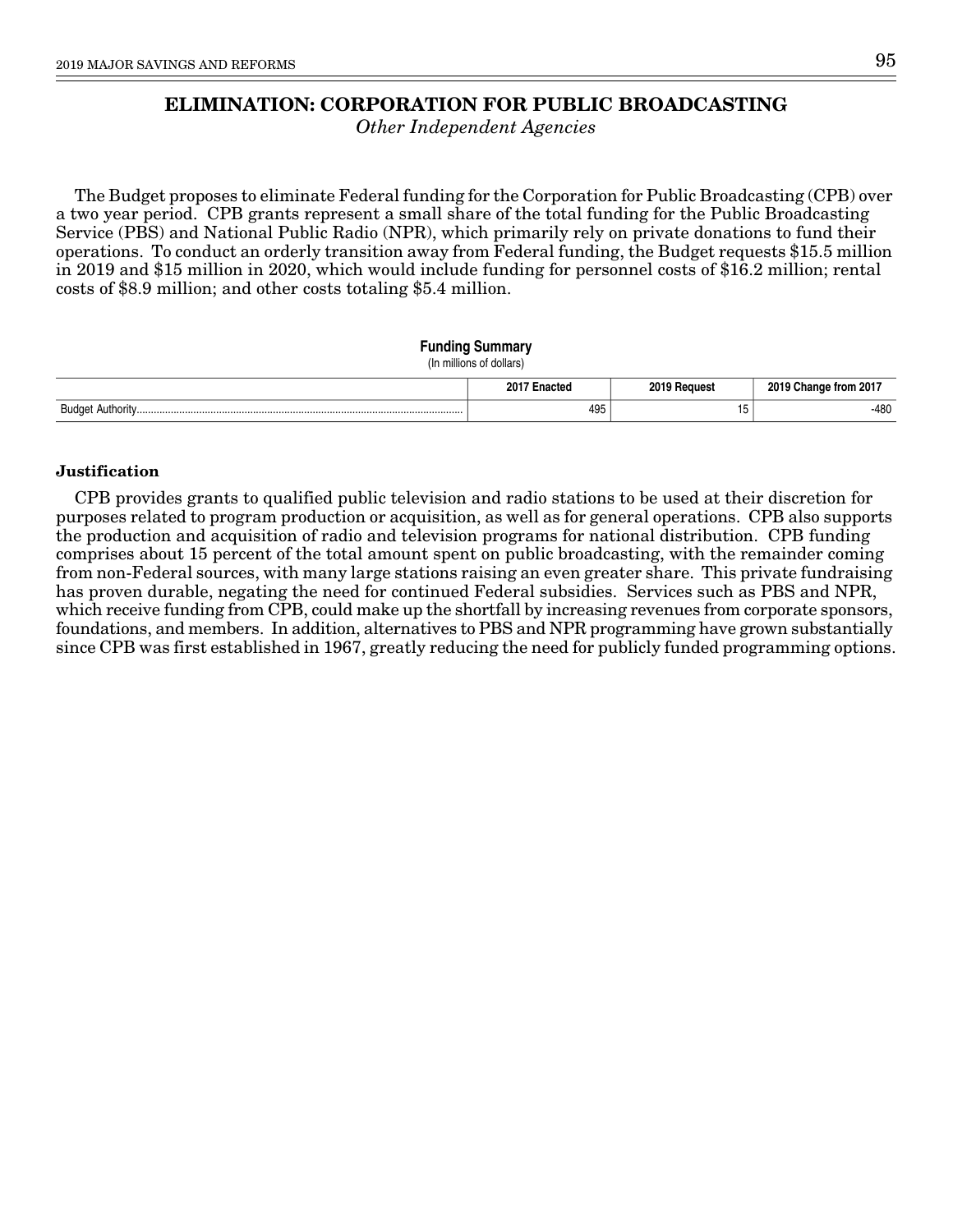# **ELIMINATION: D.C. TUITION ASSISTANCE GRANTS**

Other Independent Agencies

The Budget proposes to eliminate the unauthorized Federal Payment for Resident Tuition Support (D.C. Tuition Assistance Grants). D.C. residents may avail themselves of many other Federal programs available to all Americans.

## **Funding Summary** (In millions of dollars) **2017 Enacted 2019 Request 2019 Change from 2017** Budget Authority................................................................................................................... 40 0 -40

## **Justification**

The D.C. College Access Act of 1999 was last reauthorized in 2008, and has been unauthorized since 2012. The Budget proposes to eliminate the Federal Payments supporting Tuition Assistance Grants. While this program has helped many D.C. residents afford college, the financial position of the D.C. government has significantly improved since 1999 providing D.C. with flexibility to allocate local funds to support its residents. There are many Federal programs available to all Americans that help ensure continued college access.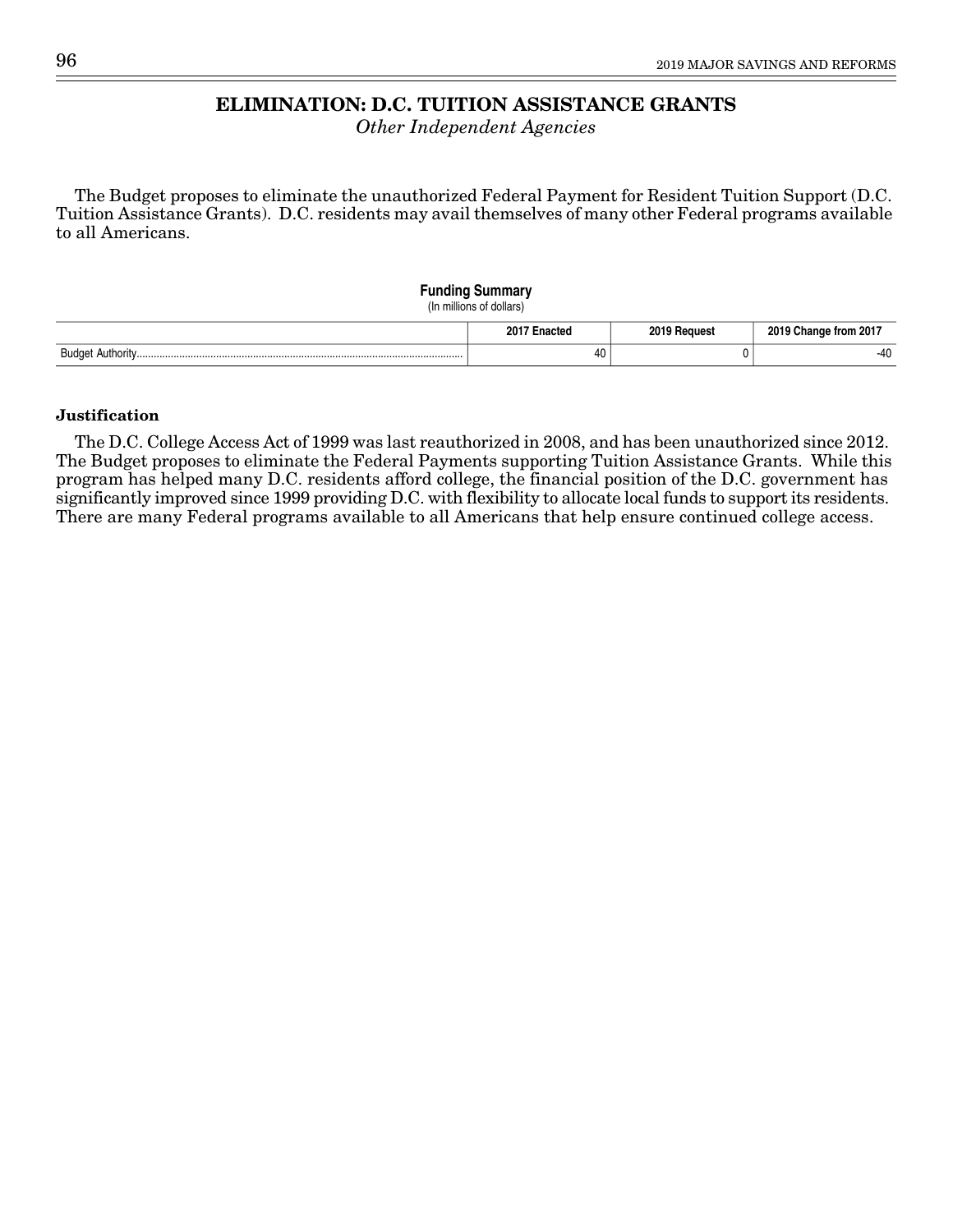# **ELIMINATION: INSTITUTE OF MUSEUM AND LIBRARY SERVICES**

Other Independent Agencies

The Budget proposes to eliminate the Institute of Museum and Library Services (IMLS), which provides funding to museums and libraries across the country through formula and competitive grant awards. IMLS's funding supplements local, State, and private funds, which provide the vast majority of funding to museums and libraries.

## **Funding Summary**

(In millions of dollars)

|          | $2017 -$<br>-nootor<br>$\sim$<br>. | <b>2010 L</b><br><sup>™</sup> Poquest | 2019<br>$  -$<br>201<br>nange<br>Trom |
|----------|------------------------------------|---------------------------------------|---------------------------------------|
| Budc<br> | 231                                | nn<br>ںے                              | $-208$                                |

## **Justification**

IMLS provides funding to museums and libraries across the country through formula and competitive grant awards. IMLS provides \$156 million in formula funds to State Library Administrative Agencies, and administers several smaller competitive grant programs for libraries and museums that fund activities such as scholarships for librarian training and digital resources to support educational, employment, and other training opportunities. IMLS's funding supplements local, State, and private funds, which provide the vast majority of funding to museums and libraries. Furthermore, given that IMLS primarily supports discrete, short-term projects as opposed to operation-sustaining funds, it is unlikely the elimination of IMLS would result in the closure of a significant number of libraries and museums.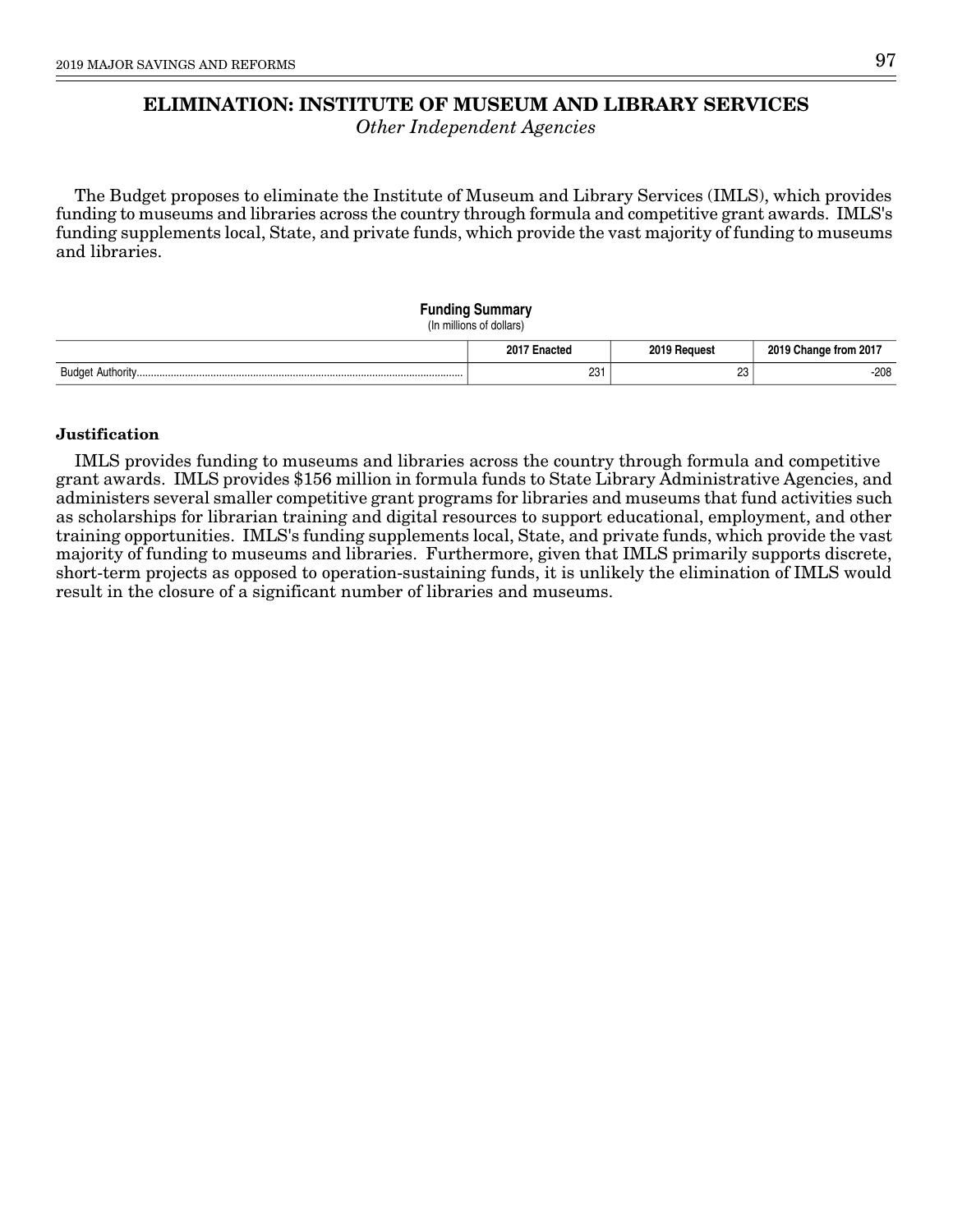# **ELIMINATION: INTERNATIONAL DEVELOPMENT FOUNDATIONS**

Other Independent Agencies

The Budget proposes to consolidate small grants functions and assistance aimed at reaching poor and remote communities that is currently carried out by the African Development Foundation (ADF) and the Inter-American Foundation (IAF) into the U.S. Agency for International Development (USAID) in order to streamline functions across Government. The Budget proposes funding for one-time close-out costs for ADF and IAF, while also requesting new funding for grantmaking and select personnel though USAID (not included in the Funding Summary below).

## **Funding Summary**

(In millions of dollars)

| 2017 Enacted | 2019 Request | 2019 Change from 2017 |
|--------------|--------------|-----------------------|
| 30           |              | $-25$                 |
| n<br>ے       |              | $-19$                 |

## **Justification**

ADF and IAF were first authorized over 30 years ago, but have both operated without an authorization since 1987. In light of limited U.S. foreign assistance resources, and in recognition of the panoply of international affairs agencies operating today, the Budget proposes consolidating ADF and IAF's functions into USAID, as the U.S. Government's primary development agency. Through the consolidation, USAID would capitalize on the existing expertise, capacity, and tools that ADF and IAF provide, including their regional and market segment emphases, while offering these programs a platform that would bring organizational efficiencies and better align them with USAID's development programs, U.S. foreign policy objectives, and the National Security Strategy. The consolidation would continue to address congressional interest in small grant programs in Africa, Latin America, and the Caribbean, and also serve to elevate the small grants function as a development and diplomacy tool. At the same time, the consolidation would eliminate some redundancies and overhead, as well as streamline the number of agencies undertaking development work.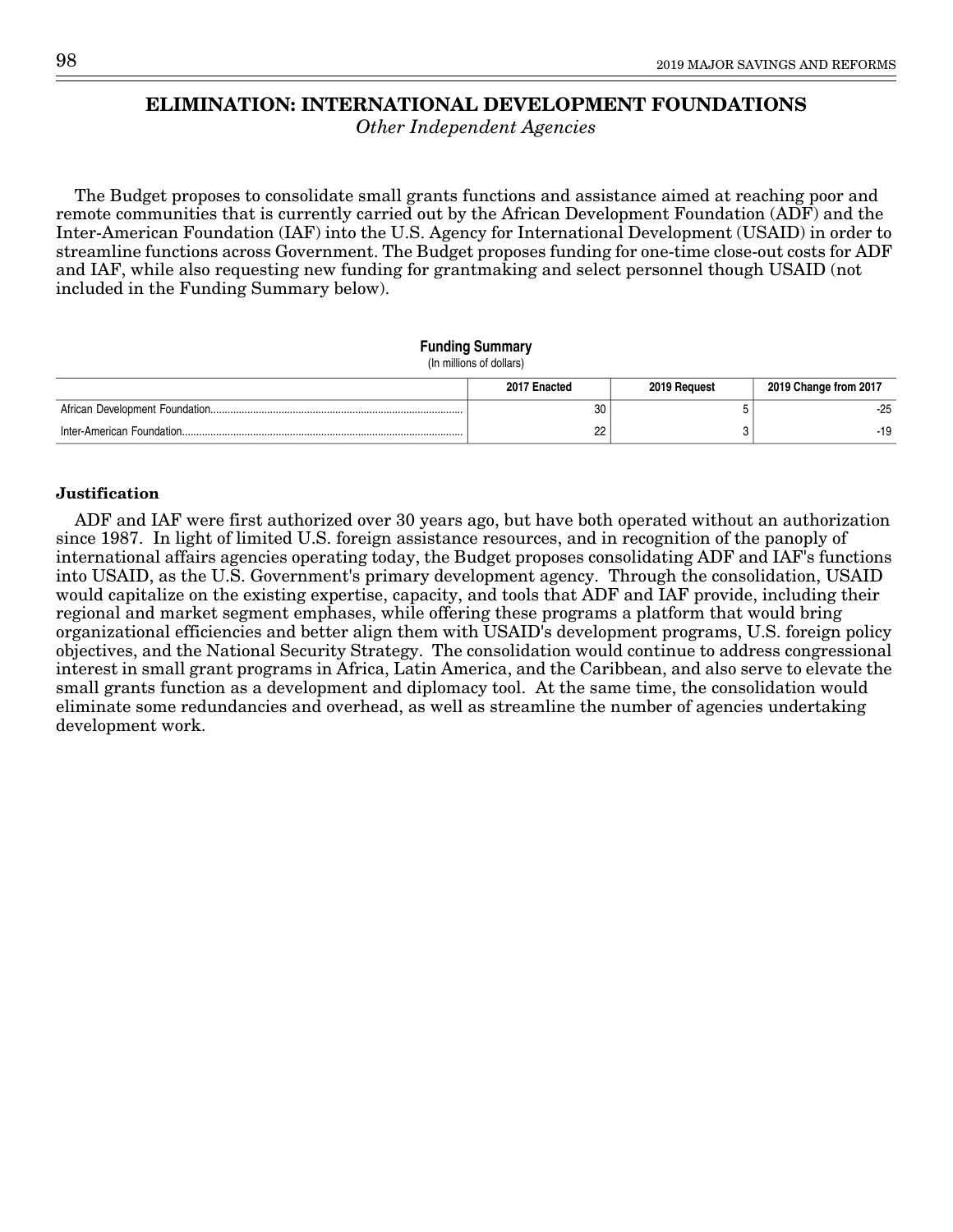### **ELIMINATION: LEGAL SERVICES CORPORATION**

Other Independent Agencies

The Budget proposes to end the one-size-fits-all model of providing legal services through a single Federal grant program, the Legal Services Corporation (LSC). This proposed elimination puts more control in the hands of State and local governments that better understand the needs of their communities.

#### **Funding Summary**

(In millions of dollars)

| 20 <sup>1</sup><br>істеа | nner i   | ` from 201.<br>116 |
|--------------------------|----------|--------------------|
| 385                      | 10<br>١ō | $-367$             |

### **Justification**

Established in the Legal Services Corporation Act of 1974, LSC is an independent 501(c)(3) nonprofit corporation that awards funding to legal services providers to promote civil legal assistance to low-income persons. The program supports mostly family law and housing matters, including evictions and foreclosures. This proposed elimination will encourage nonprofit organizations, businesses, law firms, and religious institutions to develop new models for providing legal aid, such as pro bono work, law school clinics, and innovative technologies. The proposal also puts more control in the hands of State and local governments that better understand the needs of their communities.

Further, LSC is not subject to the same accountability measures as other agencies, such as the Antideficiency Act and certain public reporting requirements, leading to potential areas of vulnerability in how Federal funds are ultimately disbursed.

LSC's own Office of Inspector General (OIG) has identified several instances of waste, fraud, and abuse involving grant recipients. In the October 2017 Semiannual Report to the Congress, the OIG reported a number of unallowable expenses incurred by grantees, including \$17,896 in unjustified expenditures on floral arrangements, musical entertainment, and cake orders made as part of efforts to recruit private attorneys; multiple cases of unreasonable travel reimbursements for mileage between offices and personal residences; and unlawful bonuses derived from LSC funds for one grantee's chief operating officer.

The OIG further revealed allegations that employees from one grantee—including three members of the board of directors of a nonprofit entity—had participated in lobbying activities in violation of Federal regulations. This same nonprofit entity contracted with a registered lobbyist, who shared office space with the LSC grantee.

LSC's indefinite appropriation authorization expired in 1980.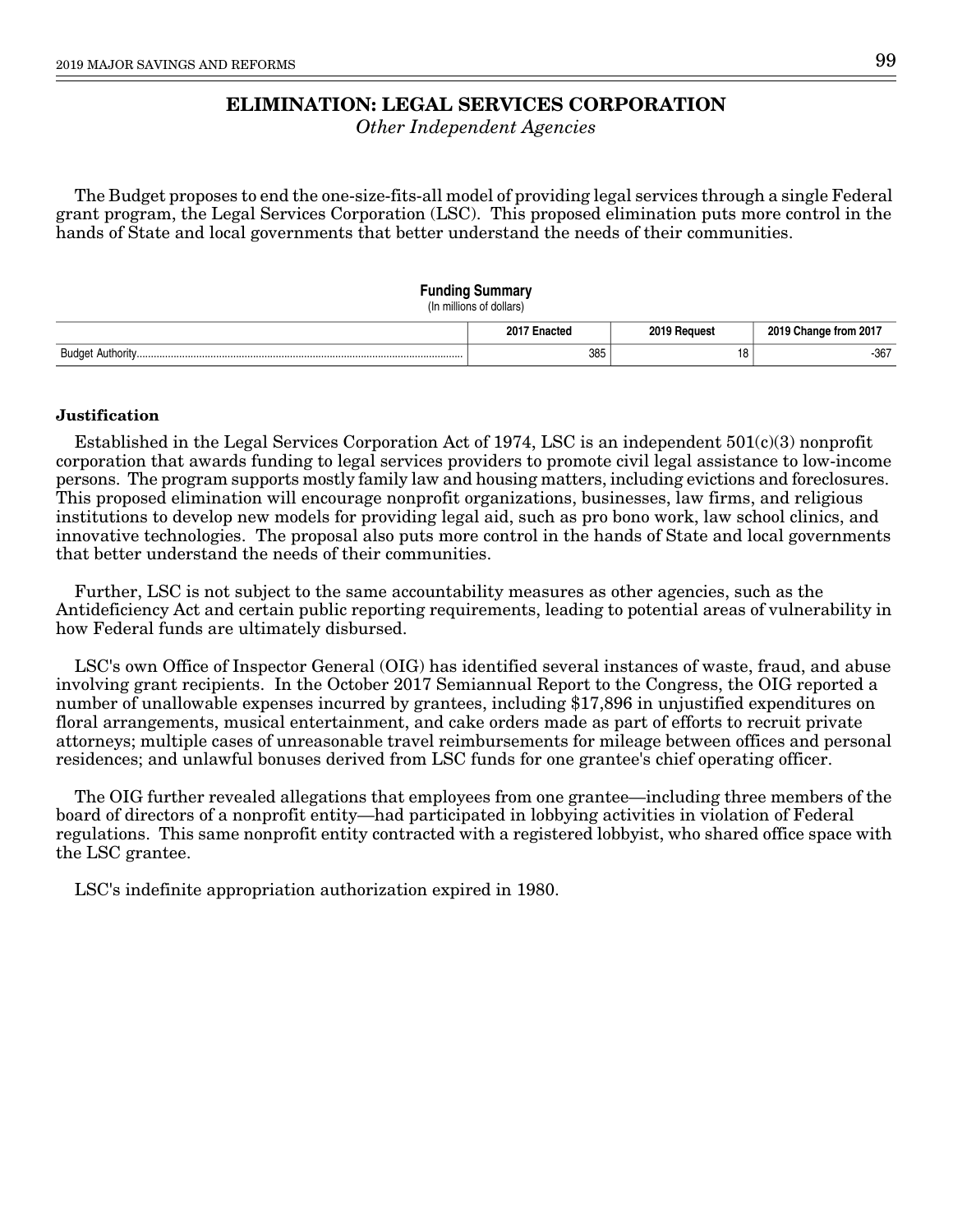### **ELIMINATION: NATIONAL ENDOWMENT FOR THE ARTS**

Other Independent Agencies

The Budget proposes to eliminate Federal funding for the National Endowment for the Arts (NEA). Established in 1965, NEA uses partnerships with State arts agencies, other Federal agencies, and the philanthropic sector, to support arts learning, cultural heritage, and increasing access to the arts across the country. Forty percent of NEA funding is provided directly to State arts councils, with the remaining distributed as grants to theaters, libraries, schools, and non-profit organizations.

#### **Funding Summary**

(In millions of dollars)

|       | 2017 F<br><br>$\sim$<br>. | <b>0010 L</b><br><u>מווממי</u> |     |
|-------|---------------------------|--------------------------------|-----|
| Budar | 150                       | --                             | . . |

### **Justification**

The Budget proposes to begin shutting down NEA in 2019, given the notable funding support provided by private and other public sources and because the Administration does not consider NEA activities to be core Federal responsibilities. In 2014, NEA funding represented just four percent of total public and private support for the arts in the United States.

An Open the Books Oversight Report<sup>1</sup> found that NEA, the National Endowment for the Humanities, and the Institute for Museum and Library Services had provided grants in 2016 to over 70 nonprofit organizations that have asset bases larger than \$1 billion.

### **Citations**

<sup>1</sup> OpenTheBooks Oversight Report: National Foundation on the Arts and Humanities, (2017).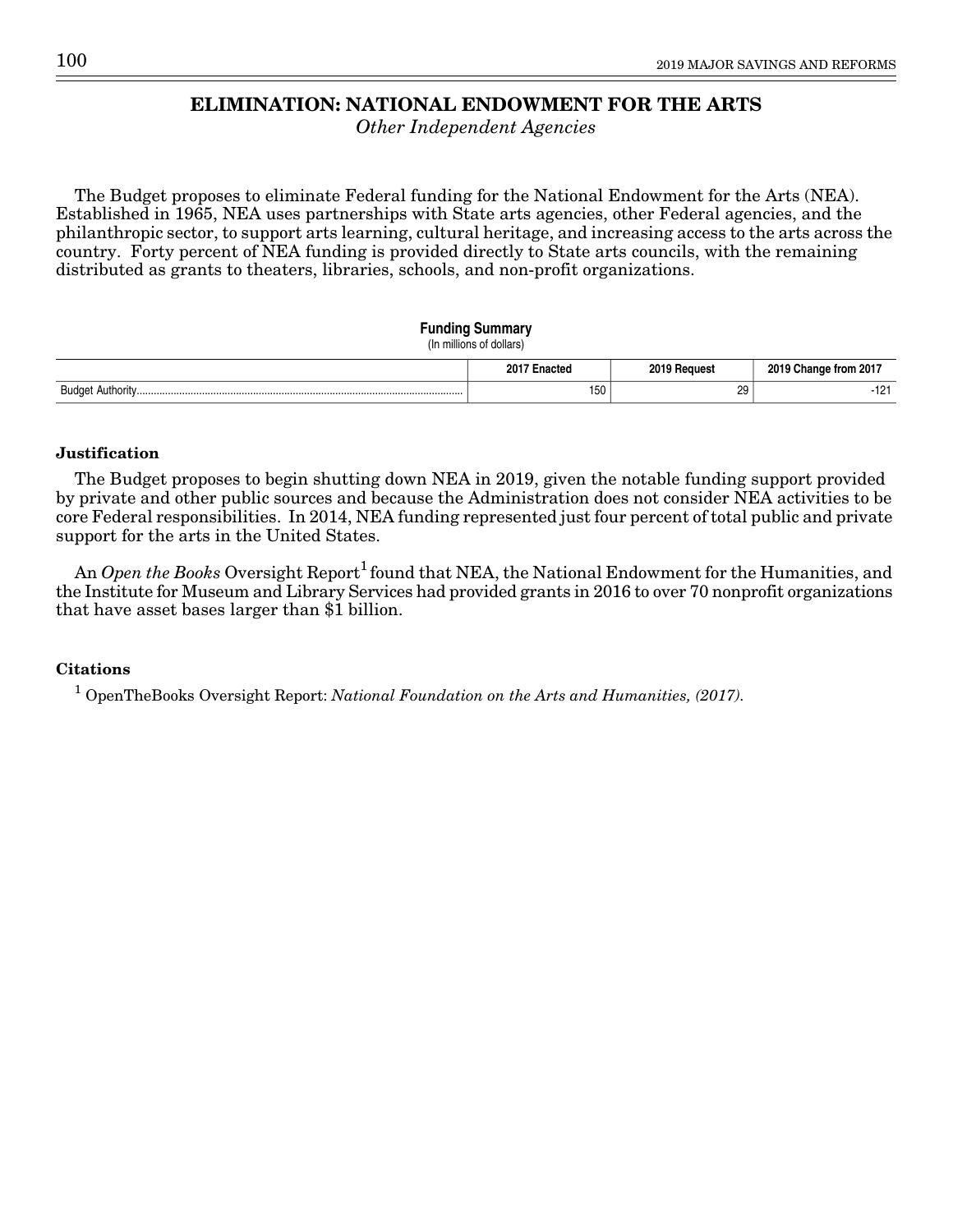### **ELIMINATION: NATIONAL ENDOWMENT FOR THE HUMANITIES**

Other Independent Agencies

The Budget proposes to eliminate Federal funding for the National Endowment for the Humanities (NEH). Established in 1965, NEH is intended to "serve and strengthen our Republic by promoting excellence in the humanities and conveying the lessons of history to all Americans." Nearly 33 percent of NEH funding is provided directly to State humanities councils, with the remaining distributed as grants to individuals, universities, libraries, museums, and schools.

### **Funding Summary**

(In millions of dollars) **2017 Enacted 2019 Request 2019 Change from 2017** Budget Authority................................................................................................................... 150 42 -108

#### **Justification**

The Budget proposes to begin shutting down NEH in 2019, given there are non-Federal sources of funding for humanities and the Administration does not consider the activities within this agency to be core Federal responsibilities. Non-Federal funding for humanities in the United States comes from private donations from individuals, corporations, and foundations.

An  $Open$  the Books Oversight Report $^1$  found that NEH, the National Endowment for the Arts, and the Institute for Museum and Library Services had provided grants in 2016 to over 70 nonprofit organizations that have asset bases larger than \$1 billion.

#### **Citations**

<sup>1</sup> OpenTheBooks Oversight Report: National Foundation on the Arts and Humanities, (2017).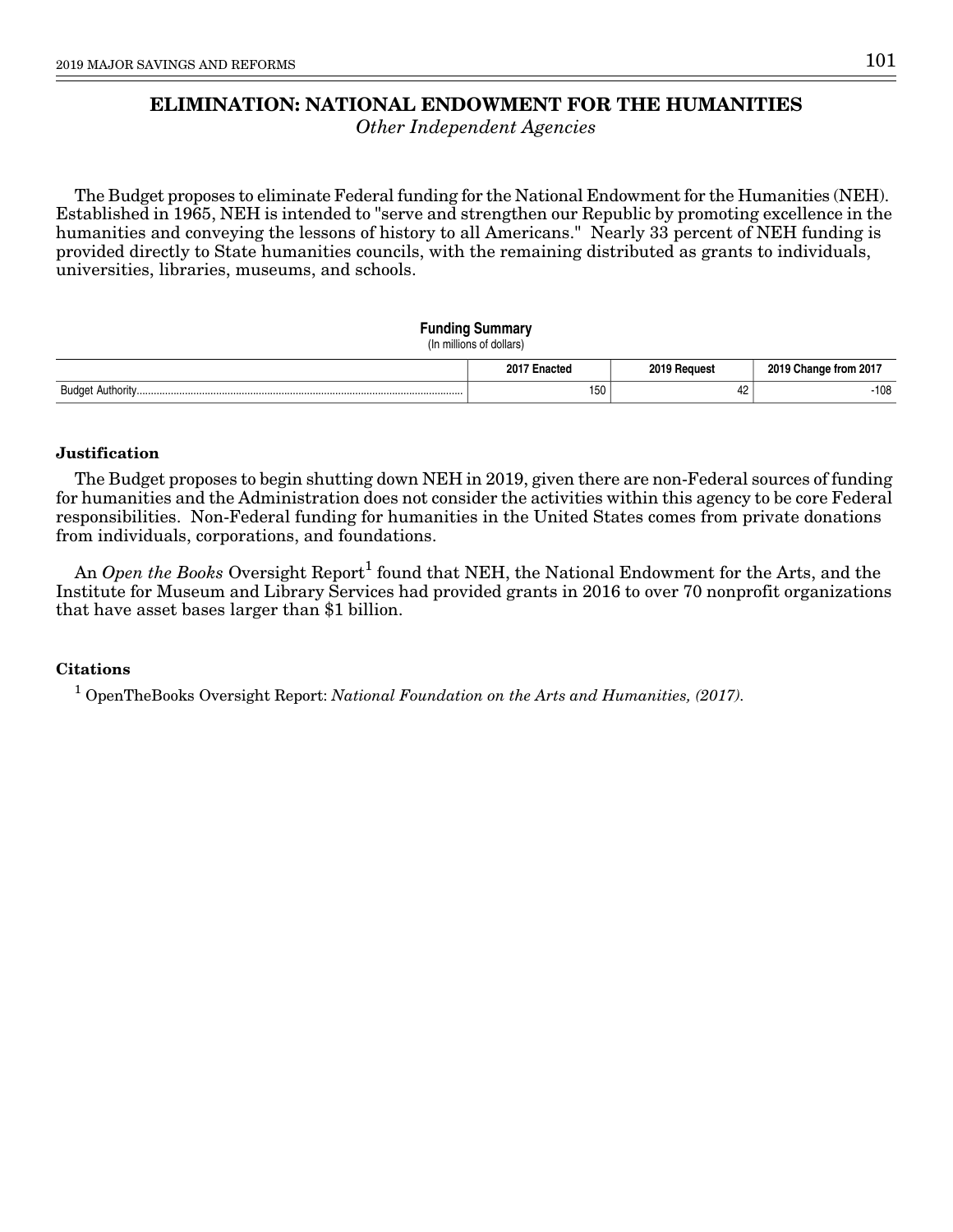### **ELIMINATION: NEIGHBORHOOD REINVESTMENT CORPORATION**

Other Independent Agencies

The Budget proposes to end Federal support for the Neighborhood Reinvestment Corporation (NRC), commonly known as NeighborWorks, a statutorily chartered non-profit that receives the vast majority of its funding from Federal funds. A strong return on these funds has not been documented.

#### **Funding Summary**

(In millions of dollars)

|       | 201<br>⊧nacτeα | <b>0010 B</b><br>Reques. | from 201<br>unange<br>. . |
|-------|----------------|--------------------------|---------------------------|
| Budge | 140            | $\sim$ $-$<br>-          | .<br>ں ،                  |

### **Justification**

NRC supports a network of local housing and community development organizations through grants, managerial oversight, and training. NRC is not a unique provider of housing and community services, and has been unable to document with evaluative rigor that its Federal funding leads to higher performance or better outcomes compared to the work of similar organizations. NRC's performance measurement system is largely a collection of output indicators rather than strong housing and community development outcomes. The production that members of the NRC network achieve comes largely from financial sources other than NRC.1 Further, NRC has been unable to produce rigorous statistical evidence to link the provision of NRC's funding and technical support with improved outcomes.

The last year that NRC had an authorization for appropriations was 1994.

### **Citations**

<sup>1</sup> NeighborWorks: Community Report, http://www.neighborworks.org/About-Us/Community-Report, (retrieved May 8, 2017).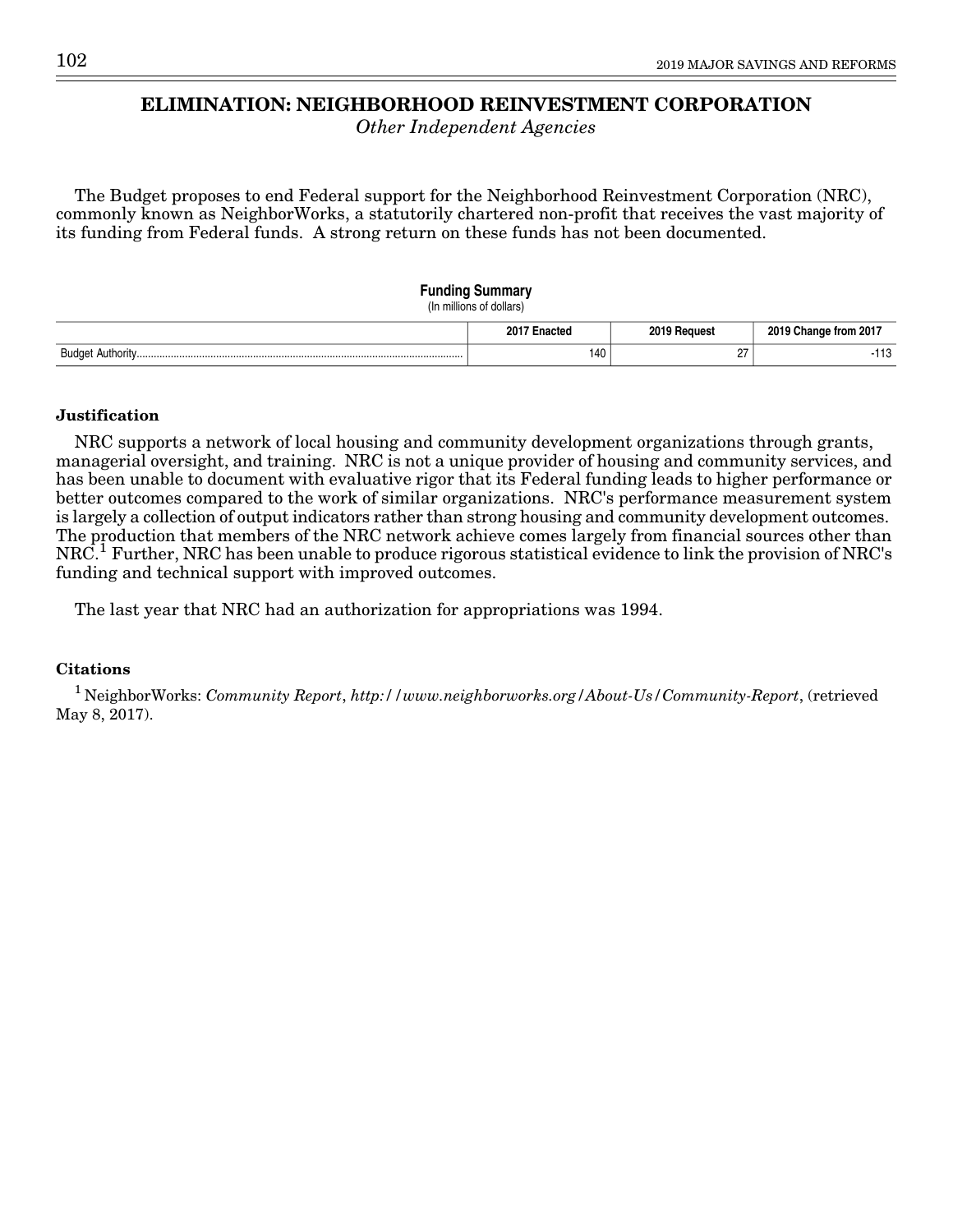### **ELIMINATION: REGIONAL COMMISSIONS**

Other Independent Agencies

The Budget proposes to eliminate the Delta Regional Authority (DRA), the Denali Commission, and the Northern Border Regional Commission (NBRC), providing funding only for the orderly closure of the agencies. The Budget restores control over community and economic development efforts to State and local governments, and private entities.

### **Funding Summary**

(In millions of dollars)

| 2017 Enacted | 2019 Request | 2019 Change from 2017 |
|--------------|--------------|-----------------------|
| 25           |              | -22                   |
|              |              | -10                   |
|              |              |                       |

### **Justification**

DRA, the Denali Commission, and NBRC are independent agencies that award Federal grants for regional development by funding infrastructure projects, workforce and economic development activities, and local capacity building efforts.

The Budget proposes to eliminate these commissions to reduce Federal spending and streamline the Federal Government's role, while encouraging States and localities to partner with the private sector to develop locally-tailored solutions to community problems. The majority of these regional commissions' activities are duplicative of other Federal programs, and their funding is set aside for special geographical designations rather than applied across the country based on objective criteria indicating local areas' levels of distress. For instance, the rationale for a unique and additional Federal subsidy to Alaska is difficult to justify given that the State of Alaska's oil revenues allow it to pay an annual dividend (\$1,884 in 2017) to each of its residents.<sup>1</sup> Finally, the commissions' effectiveness at improving overall economic conditions in these areas remains unproven.

### **Citations**

<sup>1</sup> State of Alaska Department of Revenue, Permanent Fund Dividend Division: Annual Report 2017 (2017).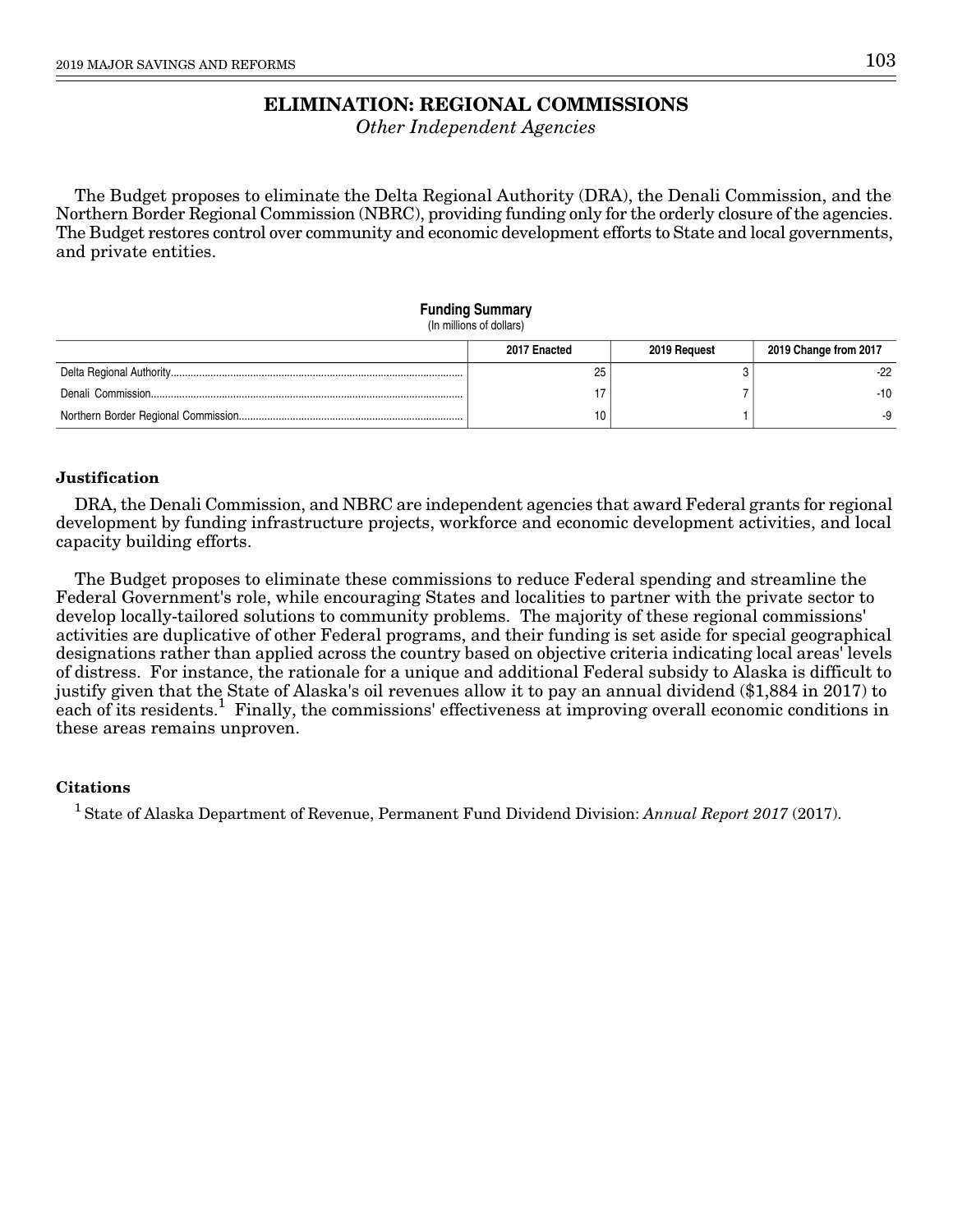### **REDUCTION: U.S INSTITUTE OF PEACE**

Other Independent Agencies

The Budget proposes to reduce Federal funding for the United States Institute of Peace (USIP), given its status as an independent nonprofit organization outside the Federal Government. The Budget assumes that USIP, like any other foreign assistance implementer, would have to compete for more of its funding through interagency agreements with other Federal agencies, rather than rely on its direct appropriation as its primary funding source.

### **Funding Summary**

#### (In millions of dollars)

|                    | 2017<br>nac  | <b>2010</b><br>∿חוו∩י | 0010 |
|--------------------|--------------|-----------------------|------|
| Budar<br>Authority | 38<br>$\sim$ | --<br>$\sim$          |      |

#### **Justification**

The Congress created USIP as an independent, non-profit corporation in 1984, but USIP's authorization for appropriations expired in 2015. The Administration is continuing its efforts to streamline functions across the Federal Government, particularly those that duplicate the efforts of other Federal programs or the non-profit and private sectors. Consistent with this goal, the Budget request for USIP would support the Institute's core operations and maintenance funding in 2019, but USIP would need to compete for funding for program work through increased interagency agreements with other Federal Government agencies. The Budget assumes that USIP would work closely with the Department of State, U.S. Agency for International Development, and the Department of Defense to leverage USIP's independence and flexibility to help those agencies accomplish their missions. This would be achieved through additional reimbursable agreements where USIP can serve as the program partner, while continuing to streamline USIP's operations and identifying opportunities for financial savings.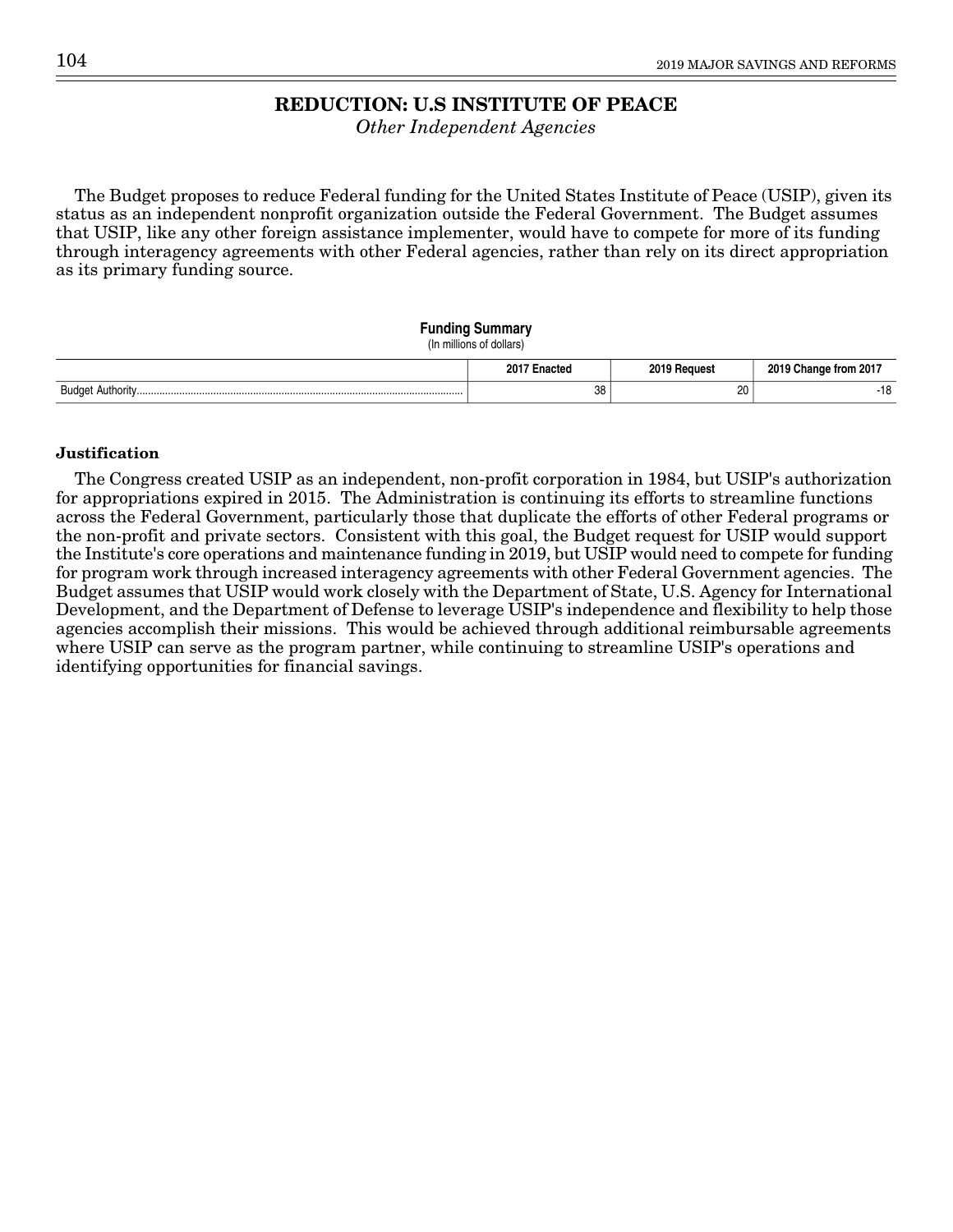### **ELIMINATION: U.S. TRADE AND DEVELOPMENT AGENCY**

Other Independent Agencies

The Budget proposes to eliminate funding for the U.S. Trade and Development Agency (TDA), given its mission is more appropriately served by the private sector. Since TDA is primarily focused on middle income countries, and not on development finance, TDA is not proposed for consolidation into the new Development Finance Institution (DFI). However, the DFI may have some tools similar to TDA's, such as feasibility studies, tailored for development finance purposes. The Administration's request of \$12 million will allow TDA to conduct an orderly closeout of the Agency beginning in 2019, which includes sufficient funding for personnel, rent, program, and other closeout costs. No additional funding will be needed in 2020 and beyond.

| <b>Funding Summary</b><br>(In millions of dollars) |              |              |                       |  |  |  |  |  |  |  |  |  |
|----------------------------------------------------|--------------|--------------|-----------------------|--|--|--|--|--|--|--|--|--|
|                                                    | 2017 Enacted | 2019 Request | 2019 Change from 2017 |  |  |  |  |  |  |  |  |  |
|                                                    | 75           | 12           | $-63$                 |  |  |  |  |  |  |  |  |  |

#### **Justification**

TDA's dual mission is to support U.S. exports and jobs, while advancing infrastructure development in developing and middle-income countries. Its main programmatic focus is to support U.S. private sector participation in infrastructure projects in middle-income countries. However, many of these projects would likely proceed without TDA support and could thus be supported by the private sector without Government involvement. While the Administration wants U.S. businesses to invest in emerging markets to grow their businesses and create American jobs, these businesses have incentive to invest and should rely on private sector financing. In general, the United States should not provide taxpayer subsidies except in rare situations, such as when limited support is needed to offset inappropriate subsidies that disadvantage U.S. businesses. In fact, supporting select U.S. businesses over others puts the Government in the business of picking winners and losers, potentially distorting the free market.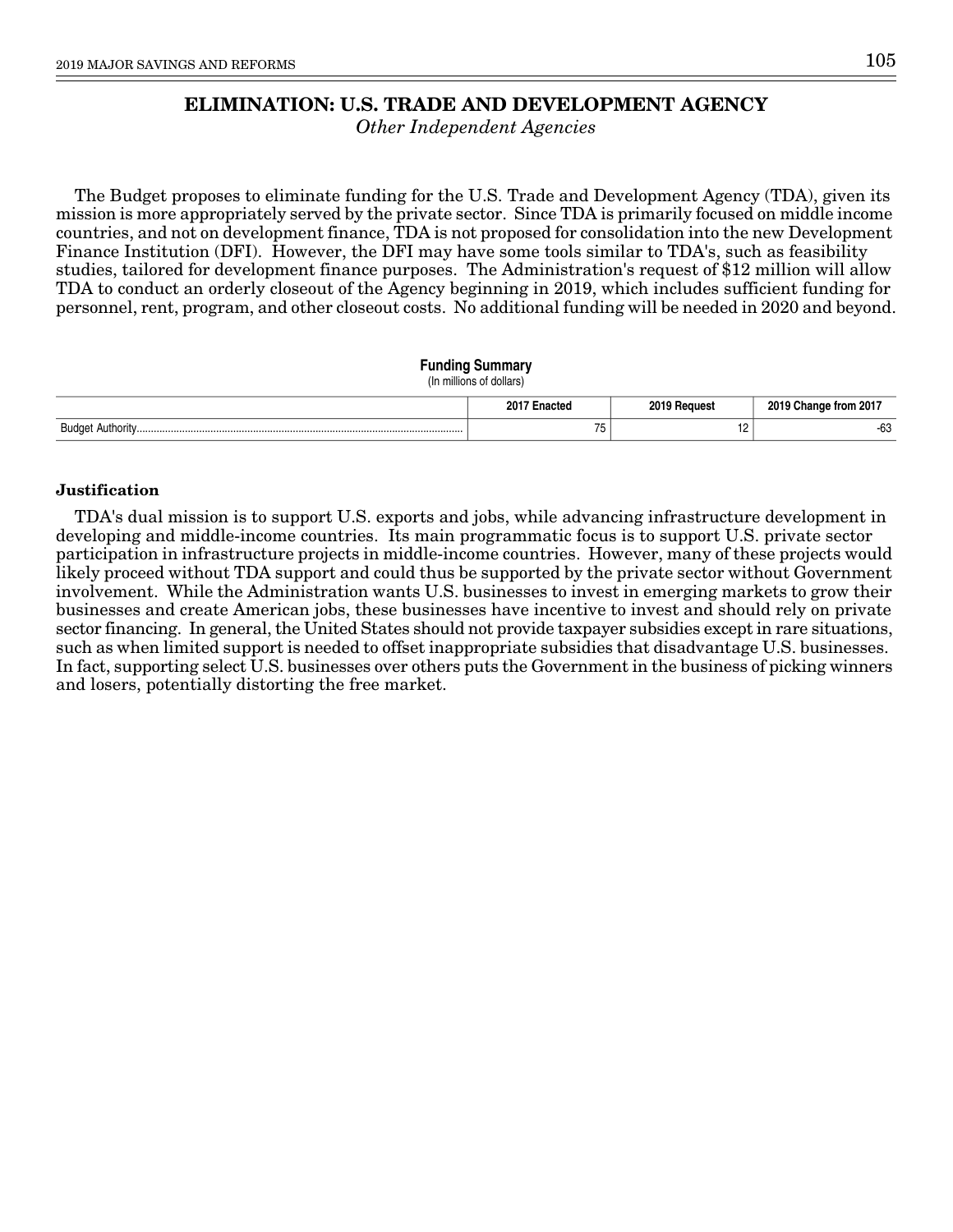## **ELIMINATION: WOODROW WILSON INTERNATIONAL CENTER FOR SCHOLARS**

Other Independent Agencies

The Budget proposes to eliminate Federal funding for the Woodrow Wilson International Center for Scholars (the Center). The mission of the Center is to be a non-partisan policy forum and independent research institute for tackling global issues and to serve as the official living memorial for President Woodrow Wilson. Federal appropriations represent approximately one-third of total funding for the Center, which primarily relies on private donations for operations.

#### **Funding Summary** (In millions of dollars)

| $\mu$ , $\mu$ , $\mu$ , $\mu$ , $\mu$ , $\mu$ , $\mu$ , $\mu$ , $\mu$ |              |              |                       |  |  |  |  |  |  |  |  |  |
|-----------------------------------------------------------------------|--------------|--------------|-----------------------|--|--|--|--|--|--|--|--|--|
|                                                                       | 2017 Enacted | 2019 Request | 2019 Change from 2017 |  |  |  |  |  |  |  |  |  |
|                                                                       |              |              | $-4$                  |  |  |  |  |  |  |  |  |  |

### **Justification**

As a living memorial, the Center works to achieve its mission by serving as a non-partisan policy forum, conducting independent research, and providing open dialogue to inform the policy community. This is achieved, in part, by hosting over 120 fellows from around the world each year who, along with staff, conduct research on policy issues confronting the United States, host public meetings and events, and undertake a wide range of outreach activities.

The Budget proposes to start phasing out the Center's Federal appropriation in 2019. The Center's Federal appropriation provides roughly one-third of its total annual funding, which indicates that it could continue to function in a somewhat more limited manner if the appropriation were eliminated.

The elimination of the Center's Federal appropriation would result in the Center relying on contracts and grants from public and non-public sources to support its continued operations, just like the dozens of other think tanks which operate in Washington, D.C. and around the country. The Administration believes that providing a direct appropriation to such an institution is not a core Federal Government mission. To conduct an orderly closeout of federally funded operations, the Budget requests \$7.4 million in 2019.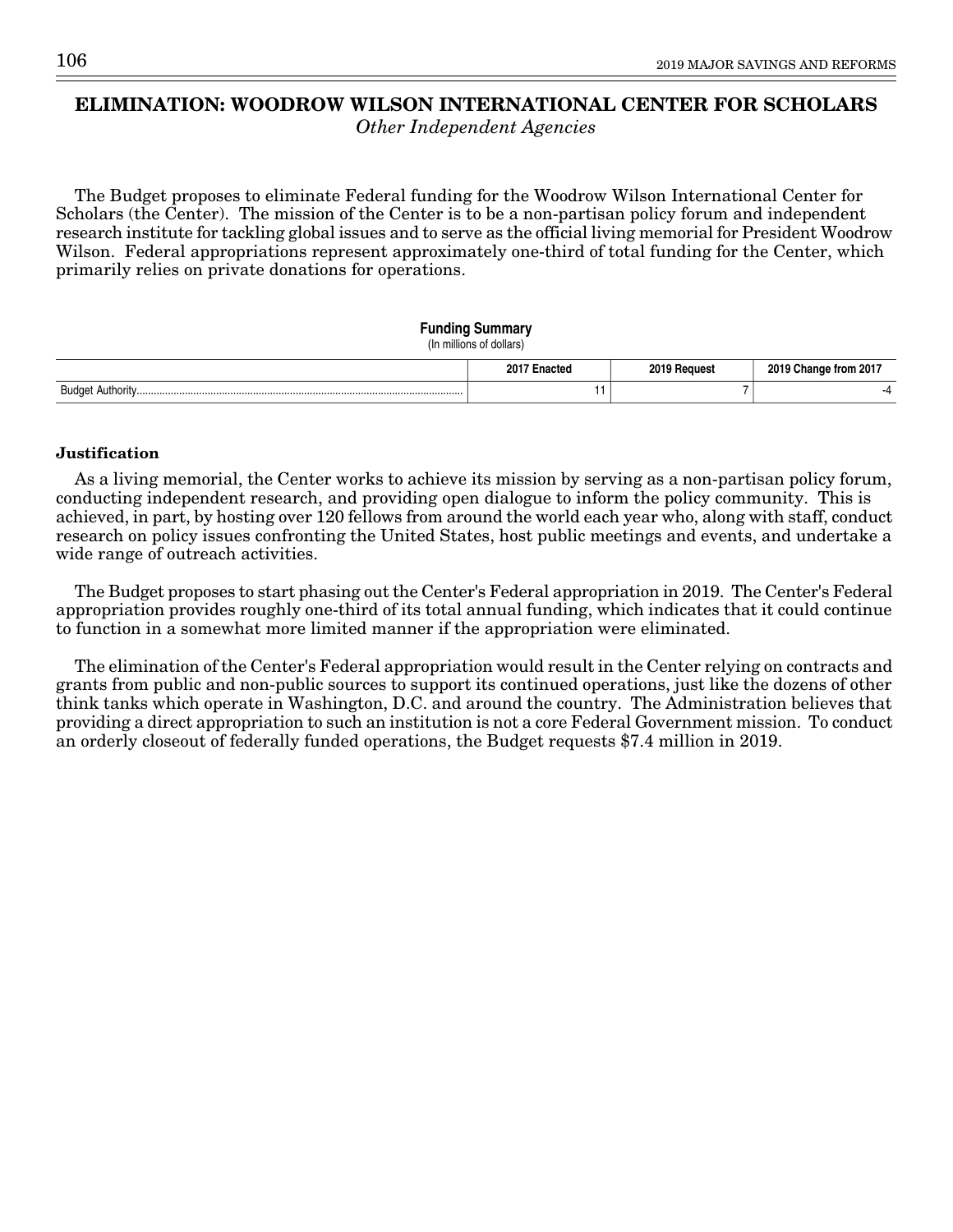# MANDATORY REFORMS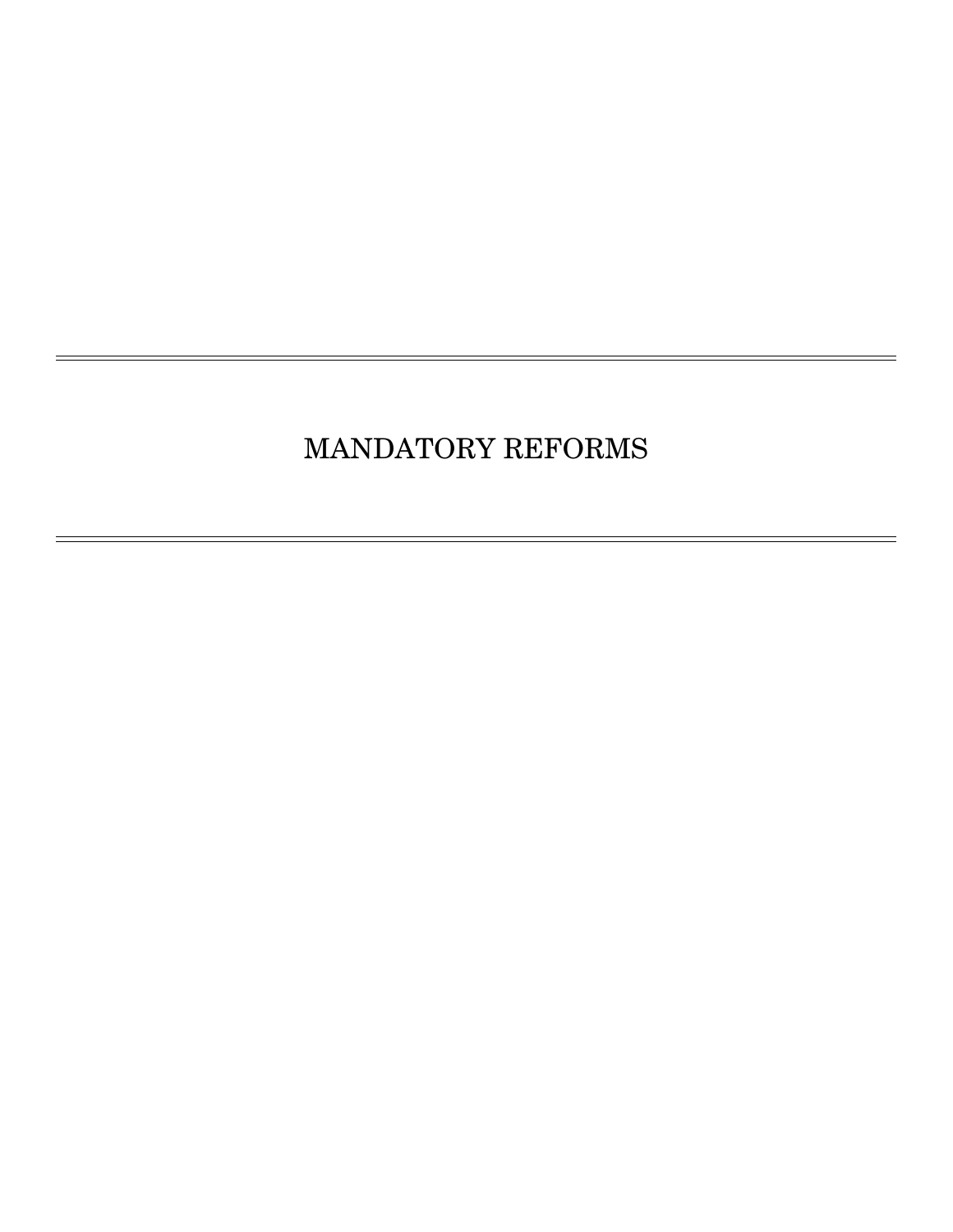### **CONDUCT SPECTRUM AUCTIONS BELOW 6 GIGAHERTZ** Multi-Agency

The Budget proposes to extend the Federal Communications Commission's (FCC) authority to conduct auctions.

| ununiy Jummary<br>(In millions of dollars) |      |        |      |      |      |      |      |      |      |          |         |          |
|--------------------------------------------|------|--------|------|------|------|------|------|------|------|----------|---------|----------|
|                                            | 2019 | 2020   | 2021 | 2022 | 2023 | 2024 | 2025 | 2026 | 2027 | 2028     | 2019-23 | 2019-28  |
| Proposed Change from                       |      | $-300$ | -300 | 0    |      | 0    |      |      |      | $-6.000$ | $-600$  | $-6,600$ |

## **Funding Summary**

#### **Justification**

The Spectrum Pipeline Act of 2015 ("Act") requires the auction of 30 MHz of spectrum below 6 GHz by 2024, and extends the FCC's auction authority allowing for such auctions. Based on ongoing research authorized through the Act, the Administration anticipates that additional spectrum assignments will be made available for auction. As a result, the Budget proposes to extend the FCC's authority to conduct auctions to make any additional spectrum identified available for commercial use. Auction proceeds are expected to exceed \$6 billion through 2028.

Additionally, following successful completion of the National Oceanic and Atmospheric Administration (NOAA) Spectrum Pipeline Plan, the Budget proposes that the FCC exercise auction authority to assign spectrum frequencies between 1675-1680 megahertz for wireless broadband use subject to sharing arrangements with Federal weather satellites. The proposal is expected to raise \$600 million in receipts over 10 years.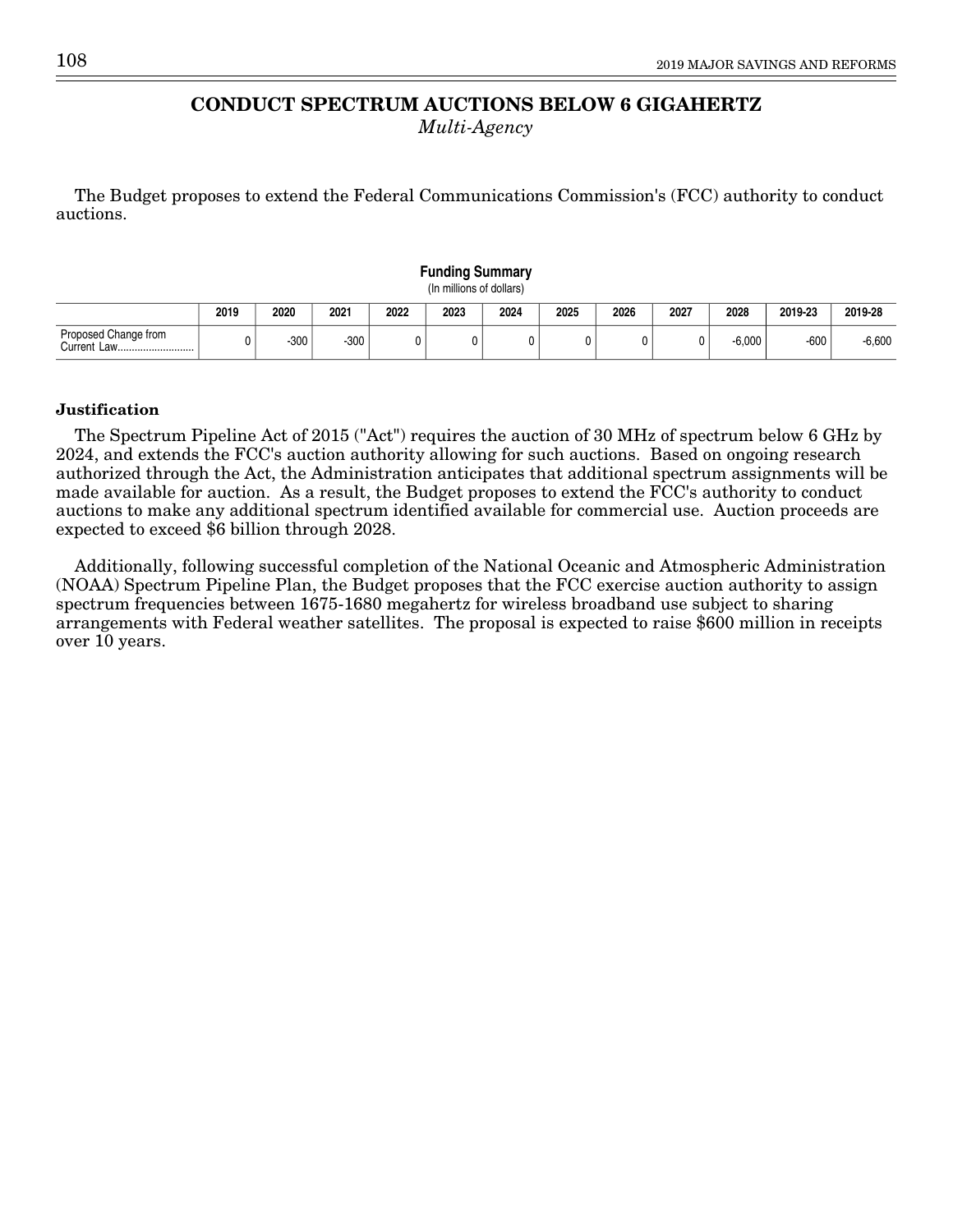# **ELIMINATE ALLOCATIONS TO THE HOUSING TRUST FUND AND CAPITAL MAGNET FUND**

Multi-Agency

The Budget proposes to eliminate funding for the Housing Trust Fund and Capital Magnet Fund, two programs that provide Federal funding for affordable low-income housing. The Budget recognizes a greater role for State and local governments and the private sector in addressing affordable housing needs.

| <b>Funding Summary</b><br>(In millions of dollars) |      |        |        |        |        |        |        |        |        |        |          |          |
|----------------------------------------------------|------|--------|--------|--------|--------|--------|--------|--------|--------|--------|----------|----------|
|                                                    | 2019 | 2020   | 2021   | 2022   | 2023   | 2024   | 2025   | 2026   | 2027   | 2028   | 2019-23  | 2019-28  |
| Proposed Change from                               | -263 | $-158$ | $-227$ | $-296$ | $-357$ | $-385$ | $-399$ | $-419$ | $-426$ | $-433$ | $-1,301$ | $-3,363$ |

### **Justification**

The Housing Trust Fund, managed by the Department of Housing and Urban Development, provides grants to States to increase and preserve the supply of affordable housing primarily for extremely low-income families. The Capital Magnet Fund, managed by the Department of the Treasury's Community Development Financial Institutions (CDFI) Fund, provides grants to CDFIs and nonprofit housing organizations that are leveraged to finance affordable housing and related economic development activities. Originally established by the Housing and Economic Recovery Act of 2008 with dedicated funding from Fannie Mae and Freddie Mac assessments, a total of \$627 million has been allocated to the funds since 2016.

Housing for low-income families is currently funded by multiple funding sources, including Federal, State, and local governments, as well as the private and nonprofit sectors. The result is a fragmented system with varying rules and regulations that create overlap and inefficiencies, as well as challenges to measuring collective performance.<sup>1</sup> The Budget would devolve some affordable housing activities to State and local governments who are better positioned to comprehensively address the array of unique market challenges, local policies, and impediments that lead to housing affordability problems.

### **Citations**

 $^1$  Government Accountability Office: Affordable Rental Housing: Assistance Is Provided by Federal, State, and Local Programs, but There Is Incomplete Information on Collective Performance, GAO-15-645, (September 2015).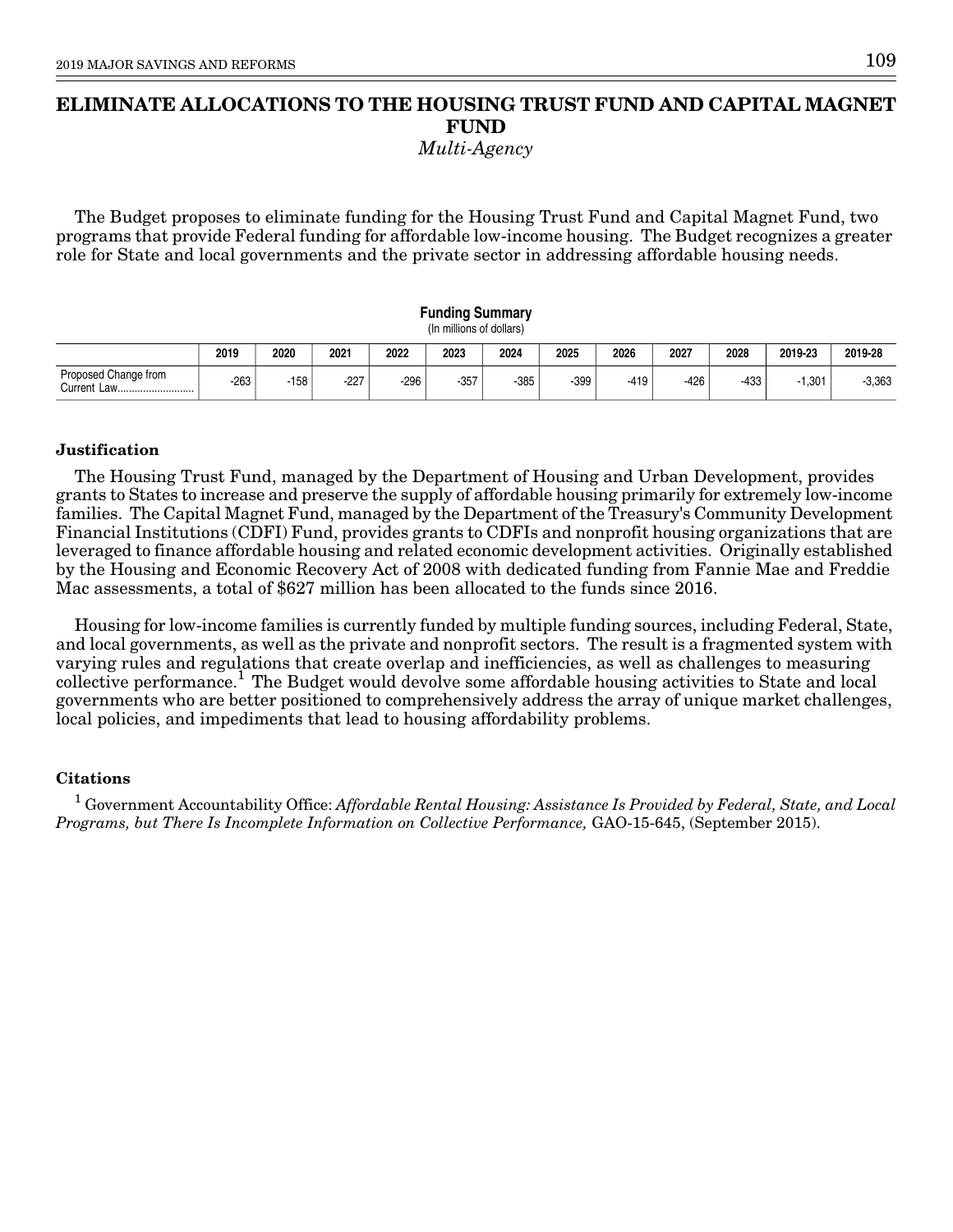### **REDUCE IMPROPER PAYMENTS AND OTHER PROGRAM INTEGRITY** Multi-Agency

By 2028, the Budget proposes to increase the prevention of improper payments through a series of actions to improve payment accuracy and financial performance over the budget horizon.

| (In millions of dollars)                                                   |       |          |          |          |          |           |           |           |           |           |           |            |
|----------------------------------------------------------------------------|-------|----------|----------|----------|----------|-----------|-----------|-----------|-----------|-----------|-----------|------------|
|                                                                            | 2019  | 2020     | 2021     | 2022     | 2023     | 2024      | 2025      | 2026      | 2027      | 2028      | 2019-23   | 2019-28    |
| Reduce Improper Payments<br>and Other Program Integrity<br>Government-wide | $-48$ | $-1.678$ | $-3.350$ | $-5.572$ | $-9.025$ | $-10.900$ | $-16.961$ | $-28.262$ | $-46.104$ | $-65.740$ | $-19.673$ | $-187.640$ |

**Funding Summary**

Note: This total includes \$158,381 million in savings from several proposals displayed in Table 10-3 of the Analytical Perspectives volume, and \$29,259 million in savings from the Internal Revenue Service Cap Adjustment proposal shown in Table 10-2 of the Analytical Perspectives volume.

#### **Justification**

Addressing improper payments is necessary for legal compliance and the efficient use of financial resources. Even though the majority of Government payments are made properly, any waste of taxpayer money is unacceptable. The Budget prioritizes focusing on improper payments that result in a monetary loss to the government.

The Improper Payment Elimination and Recovery Act of 2010 defines an "improper payment" as any payment that should not have been made or that was made in an incorrect amount under statutory, contractual, administrative, or other legally applicable requirements. It is important to keep in mind that not all "improper payments" are the result of fraudulent actions or represent monetary loss to the Government.

In FY 2017, the Office of Management and Budget analyzed program-by-program improper payment data and concluded that it was more useful than aggregate improper payment data and in November 2017, PaymentAccuracy.gov was updated with this program-specific information, including the amount of improper payments that result in a monetary loss to the Government and the amount that does not.

Although approximately 90 programs reported improper payment estimates in FY 2017, four programs have significantly high payment error estimates. Executive Branch Agencies have ongoing interactions with their Inspectors General and the Government Accountability Office to improve payment integrity, with a specific focus on these four programs.

The Budget proposes savings associated with the President's promise to crack down on improper payments. Specifically, the Budget proposes to make significant investments in activities that ensure that taxpayer dollars are spent for purposes for which they were intended. For Example:

Unemployment Insurance Program Integrity Package—The Budget would reduce waste, fraud, and abuse in the Unemployment Insurance (UI) program with a package of program integrity proposals. These proposals would require States to use the tools already at their disposal for combating improper payments while expanding their authority to spend certain UI program funds on activities that reduce waste, fraud, and abuse in the system.

Reemployment Services and Eligibility Assessments—The Budget proposes to expand Reemployment Services and Eligibility Assessments, an evidence based activity that saves an average of \$536 per claimant in UI benefit costs by reducing improper payments and getting claimants back to work more quickly and at higher wages. The Budget proposes to create a permanent program that would allow each State to provide these services to one half of its UI claimants as well as all of its transitioning service members.

Improve collection of pension information from States and localities—The Budget proposes a data collection approach designed to provide seed money to the States for them to develop systems that would enable them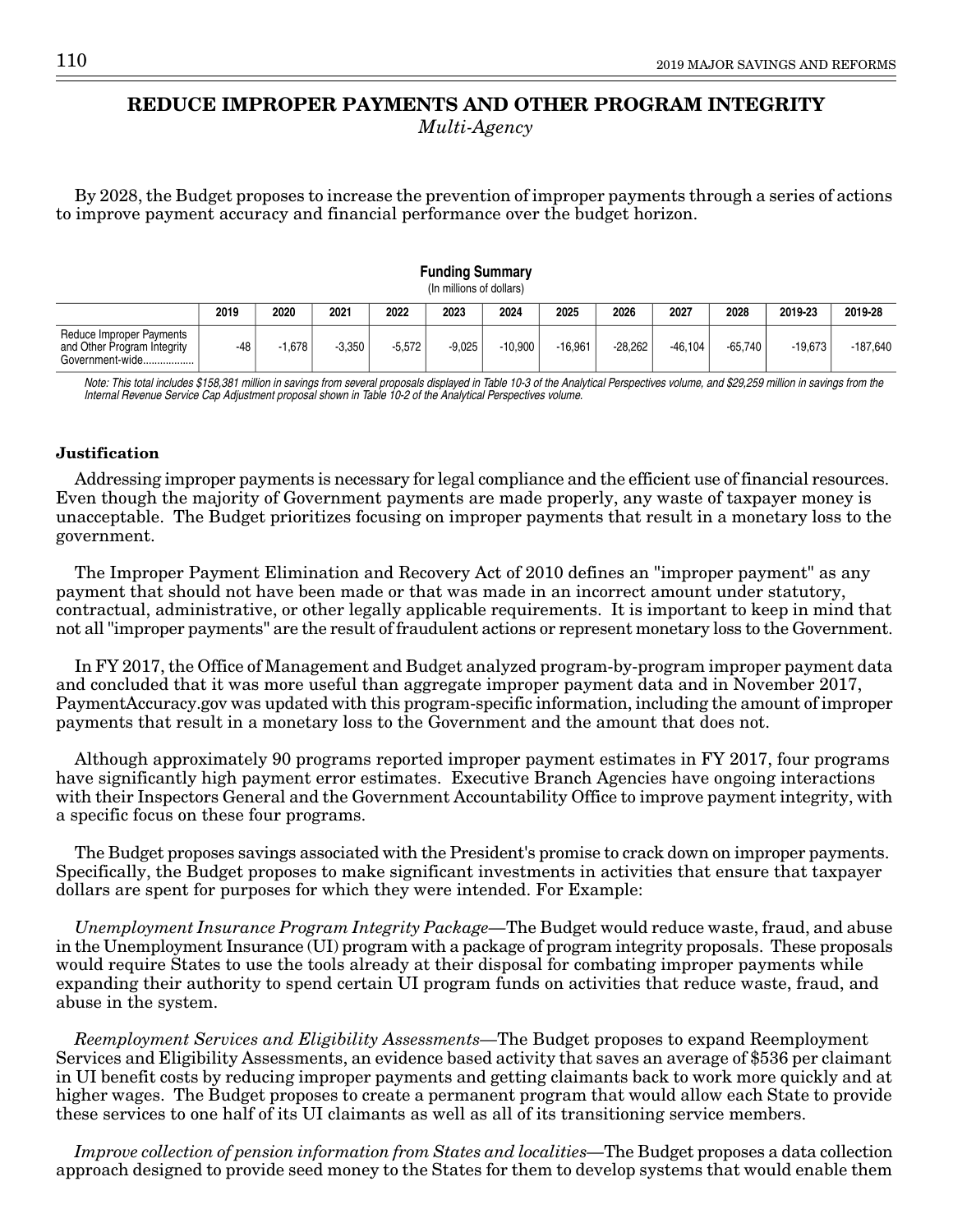to report pension payment information to the Social Security Administration. The proposal would improve reporting for non-covered pensions by including up to \$70 million for administrative expenses, \$50 million of which would be available to the States, to develop a mechanism so that the Social Security Administration (SSA) can enforce the current law offsets for the Windfall Elimination Provision and Government Pension Offset, which are a major source of improper payments. The proposal would save \$8.86 billion over 10 years.

Increase oversight of paid tax preparers—Paid tax return preparers have an important role in tax administration because they assist taxpayers in complying with their obligations under the tax laws. Incompetent and dishonest tax return preparers increase collection costs, reduce revenues, disadvantage taxpayers by potentially subjecting them to penalties and interest as a result of incorrect returns, and undermine confidence in the tax system. To promote high quality services from paid tax return preparers, the proposal would explicitly provide that the Secretary of the Treasury has the authority to regulate all paid tax return preparers.

Provide more flexible authority for the Internal Revenue Service (IRS) to address correctable errors—The Administration proposes to expand IRS authority to correct errors on taxpayer returns. Current statute only allows the IRS to correct errors on returns in certain limited instances, such as basic math errors or the failure to include the appropriate social security number or taxpayer identification number. This proposal would expand the instances in which the IRS could correct a taxpayer's return including cases where: (1) the information provided by the taxpayer does not match the information contained in Government databases; (2) the taxpayer has exceeded the lifetime limit for claiming a deduction or credit; or (3) the taxpayer has failed to include with his or her return, certain documentation that is required by statute.

IRS Program Integrity Cap Adjustment—The Administration proposes to establish and fund a new adjustment to the discretionary caps for IRS program integrity activities starting in 2019. The IRS base funding within the discretionary caps funds current tax administration activities, including all tax enforcement and compliance program activities, in the Enforcement and Operations Support accounts. The additional \$362 million cap adjustment in 2019 will fund new and continuing investments in expanding and improving the effectiveness and efficiency of the IRS's tax enforcement program. The activities are estimated to generate \$44 billion in additional revenue over 10 years and cost approximately \$15 billion resulting in an estimated net savings of \$29 billion. Once the new staff are trained and become fully operational these initiatives are expected to generate roughly \$4 in additional revenue for every \$1 in IRS expenses. Notably, the return on investment is likely understated because it only includes amounts received; it does not reflect the effect enhanced enforcement has on deterring noncompliance. This indirect deterrence helps to ensure the continued payment of over \$3 trillion in taxes paid each year without direct enforcement measures.

Hold fraud facilitators liable for overpayments—The Budget proposes to hold fraud facilitators liable for overpayments by allowing SSA to recover the overpayment from a third party if the third party was responsible for making fraudulent statements or providing false evidence that allowed the beneficiary to receive payments that should not have been paid. This proposal would result in an estimated \$6 million in savings over 10 years.

Government wide use of Customs and Border Protection (CBP) entry/exit data to prevent improper payments—The Budget proposes the use of CBP Entry/Exit data to prevent improper Old-Age, Survivors, and Disability Insurance Program (OASDI) and Supplemental Security Insurance (SSI) payments. Generally, U.S. citizens can receive benefits regardless of residence. Non-citizens may be subject to additional residence requirements depending on the country of residence and benefit type. However, an SSI beneficiary who is outside the United States for 30 consecutive days is not eligible for benefits for that month. These data have the potential to be useful across the Government to prevent improper payments. This proposal would result in an estimated \$183 million in savings over 10 years.

Allow SSA to use commercial databases to verify real property in the SSI Program—The Budget proposes to reduce improper payments and lessen recipients' reporting burden by authorizing SSA to use private commercial databases to check for ownership of real property (i.e. land and buildings), which could affect SSI eligibility. Consent to allow SSA to access these databases would be a condition of benefit receipt for new beneficiaries and current beneficiaries who complete a determination. All other current due process and appeal rights would be preserved. This proposal would result in savings of \$604 million over 10 years.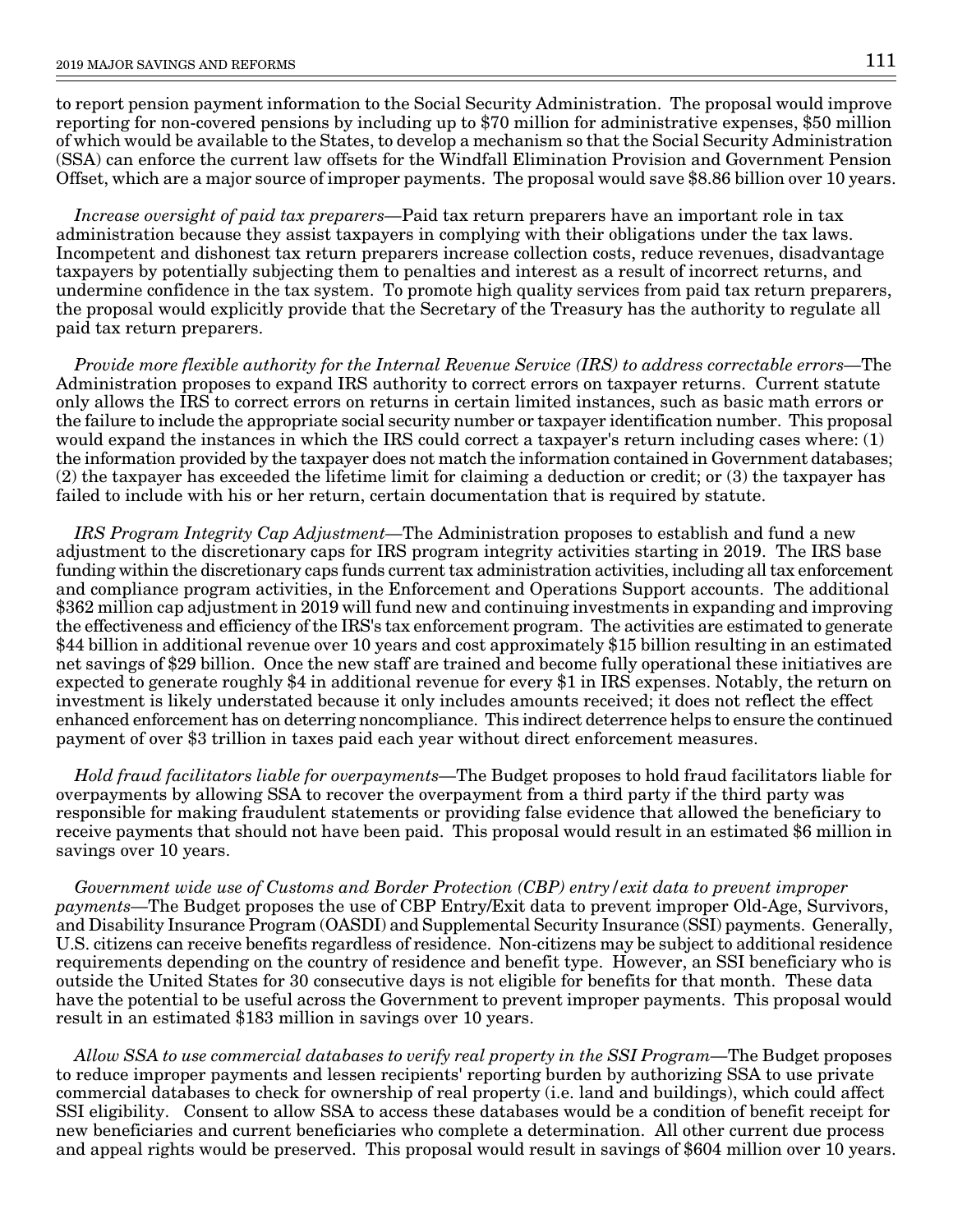Authorize SSA to use all collection tools to recover funds in certain scenarios—The Budget also proposes to allow SSA a broader range of collection tools when someone improperly receives a benefit after the beneficiary has died. Currently, if a spouse cashes a benefit payment (or does not return a directly deposited benefit) for an individual who has died and the spouse is also not receiving benefits on that individual's record, SSA has more limited collection tools available than would be the case if the spouse also receives benefits on the deceased individual's earning record. The Budget proposal would end this disparate treatment of similar types of improper payments and results in an estimated \$45 million in savings over 10 years.

Additional debt collection authority for SSA civil monetary penalties assessments—This proposal would assist SSA with ensuring the integrity of its programs and increase SSA recoveries by establishing statutory authority for the SSA to use the same debt collection tools available for recovery of delinquent overpayments toward recovery of delinquent CMP and assessments.

Exclude SSA debts from discharge in bankruptcy—The debts due to an overpayment of Social Security benefits are generally dischargeable in bankruptcy. The Budget includes a proposal to exclude such debts from discharge in bankruptcy, except when it would result in an undue hardship. This proposal would help ensure program integrity by increasing the amount of overpayments SSA recovers and would save \$275 million over the 2019 through 2028 window.

Increase the overpayment collection threshold for OASDI—The Budget would change the minimum monthly withholding amount for recovery of Social Security benefit overpayments to reflect the increase in the average monthly benefit since the Agency established the current minimum of \$10 in 1960. By changing this amount from \$10 to 10 percent of the monthly benefit payable, SSA would recover overpayments more quickly and better fulfill its stewardship obligations to the combined Social Security Trust Funds. The SSI program already utilizes the 10 percent rule. Debtors could still pay less if the negotiated amount would allow for repayment of the debt in 36 months. If the beneficiary cannot afford to have his or her full benefit payment withheld because he or she cannot meet ordinary and necessary living expenses, the beneficiary may request partial withholding. To determine a proper partial withholding amount, SSA negotiates (as well as re-negotiates at the overpaid beneficiary's request) a partial withholding rate. This proposal would result in savings of almost \$1.4 billion over 10 years.

Simplify the Supplemental Security Income (SSI) Program—The Budget proposes to simplify the SSI program as a part of a package of proposals to reform disability insurance programs. Additional information on this proposal is included in the Reform Federal Disability Programs section of this volume.

Medicare, Medicaid, and Children's Health Insurance Program (CHIP) Program Integrity Proposals—The Budget includes a robust package of Medicare, Medicaid, and CHIP program integrity proposals to help prevent fraud and abuse before they occur; detect fraud and abuse as early as possible; provide greater flexibility to the Secretary of Health and Human Services to implement program integrity activities that allow for efficient use of resources and achieve high return-on-investment; and promote integrity in Federal-State financing. Additional information on Medicare program integrity proposals are included in the Medicare: Address Fraud and Abuse section of this volume. Additional information on Medicaid and CHIP program integrity proposals are included in the Medicaid: Address Wasteful Spending, Fraud, and Abuse section of the MSV.

There is compelling evidence that investments in administrative resources can significantly decrease the rate of improper payments and recoup many times their initial investment. Combating improper payments resulting in a monetary loss within the Federal Government is a top priority for this Administration. This Administration will continue to explore new and groundbreaking ways to address the problem. Additional program integrity and improper payment proposals are found in the Budget Process chapter in the Analytical Perspectives volume.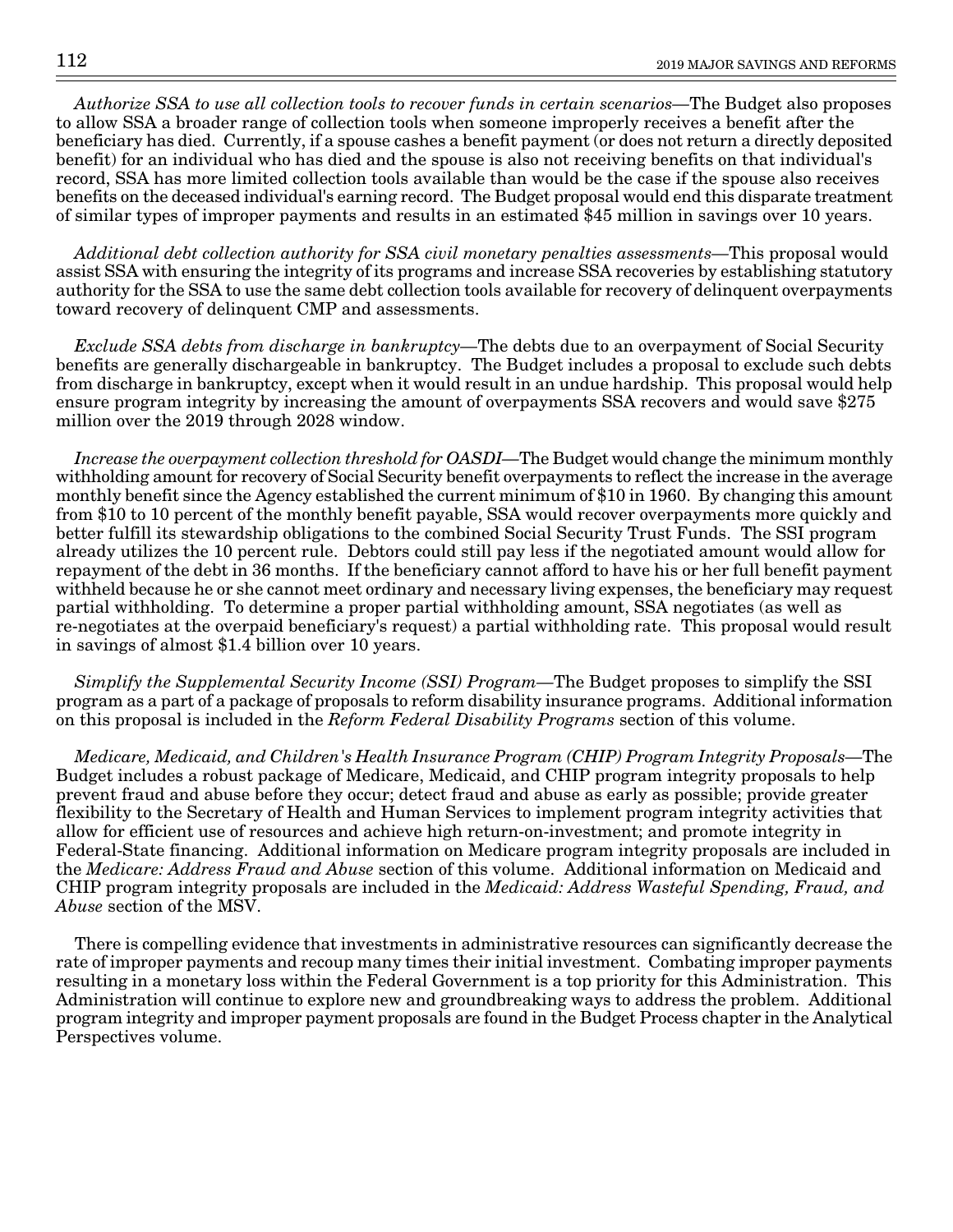# **REFORM FEDERAL DISABILITY PROGRAMS**

Multi-Agency

The Budget proposes changes to the Supplemental Security Income (SSI) program, building on the FY 2018 Budget efforts to reform disability insurance programs to promote greater labor force participation (LFP) and to reduce inefficiency in Government programs. The two primary components include targeted changes in the SSI Youth program and the simplification of the SSI program in general. Related proposals address inequities in the system, close loopholes that make the program susceptible to fraud, and remove unnecessary administrative burdens.

**Funding Summary**

| (In millions of dollars)                                                                  |        |          |          |          |              |          |          |           |              |           |          |           |
|-------------------------------------------------------------------------------------------|--------|----------|----------|----------|--------------|----------|----------|-----------|--------------|-----------|----------|-----------|
|                                                                                           | 2019   | 2020     | 2021     | 2022     | 2023         | 2024     | 2025     | 2026      | 2027         | 2028      | 2019-23  | 2019-28   |
| Improve SSI Youth Transition<br>to Work                                                   | -5     | $-28$    | 6        | 46       | 21           | -6       | $-35$    | $-59$     | $-80$        | $-108$    | 40       | $-248$    |
| Simplify administration of the<br>SSI program                                             | 0      | $-347$   | $-86$    | $-68$    | $-50$        | $-29$    | $-18$    | -6        | 6            | 19        | $-551$   | $-579$    |
| Test new approaches to<br>increase labor force<br>participation                           | 100    | 100      | 100      | 100      | 100          | $-2,384$ | $-5,070$ | $-9,171$  | $-13,610$    | $-18,632$ | 500      | $-48,367$ |
| Reduce 12 month retroactive<br>DI benefits to six months                                  | $-362$ | $-669$   | $-846$   | $-992$   | $-1,057$     | $-1,126$ | $-1,198$ | $-1,268$  | $-1,337$     | $-1,401$  | $-3,926$ | $-10,256$ |
| Create a sliding scale for<br>multi-recipient SSI families                                | $-588$ | $-618$   | $-636$   | $-693$   | $-661$       | $-631$   | $-702$   | $-720$    | $-738$       | $-814$    | $-3,196$ | $-6,801$  |
| Offset overlapping<br>unemployment and disability<br>payments                             | 0      | $-81$    | $-209$   | $-255$   | $-281$       | $-296$   | $-311$   | $-325$    | $-343$       | $-356$    | $-826$   | $-2,457$  |
| Reinstate the reconsideration<br>review stage in 10 states                                | 91     | $-76$    | $-295$   | $-424$   | $-362$       | $-354$   | $-420$   | $-469$    | $-519$       | $-579$    | $-1,066$ | $-3,407$  |
| <b>Eliminate Workers</b><br><b>Compensation Reverse</b>                                   | 0      | 0        | $-22$    | $-22$    | $-23$        | $-25$    | $-26$    | $-28$     | $-30$        | $-31$     | $-67$    | $-207$    |
| Change the representative fee<br>and approval process                                     | 0      | 3        | 16       | 29       | 43           | 41       | 45       | 44        | 44           | 45        | 91       | 310       |
| Eliminate the requirement for<br>representative payees to<br>provide an annual accounting | 0      | 0        | 0        | 0        | $\mathbf 0$  | 0        | 0        | 0         | $\mathbf{0}$ | 0         | 0        | 0         |
| Implement Administrative Law<br>Judge (ALJ) reforms                                       | 0      | 0        | 0        | 0        | $\mathbf{0}$ | 0        | 0        | 0         | $\Omega$     | 0         | 0        | 0         |
|                                                                                           | $-764$ | $-1,716$ | $-1,972$ | $-2,279$ | $-2,270$     | $-4,810$ | $-7,735$ | $-12,002$ | $-16,607$    | $-21,857$ | $-9,001$ | $-72,012$ |

### **Justification**

Improve SSI youth transition to work—The SSI transition-age (ages 14 to 25) youth population, despite their disabilities, should have equal opportunities as they become adults to work and achieve self-sufficiency. Unfortunately, a majority of each new generation of SSI youth move directly onto the adult SSI program at age 18 and those who do not remain on SSI (approximately 40 percent) have lives marked by low LFP in adulthood and persistent poverty. In particular, the Budget proposes three areas of reform to improve the life outcomes and connect SSI youth to work.

First, the Budget would better identify medical improvement at the earliest point to increase oversight and signal the importance of SSI youth investing in their education and development. The Budget proposes to (a) institute age 6 and 12 initial disability reviews and (b) increase the frequency and effectiveness of continuing disability reviews (CDRs) by expanding the CDR diary system for all disability beneficiaries from three to four categories, allowing the Social Security Administration (SSA) to conduct CDRs more frequently for those medical impairments that are expected or likely to improve.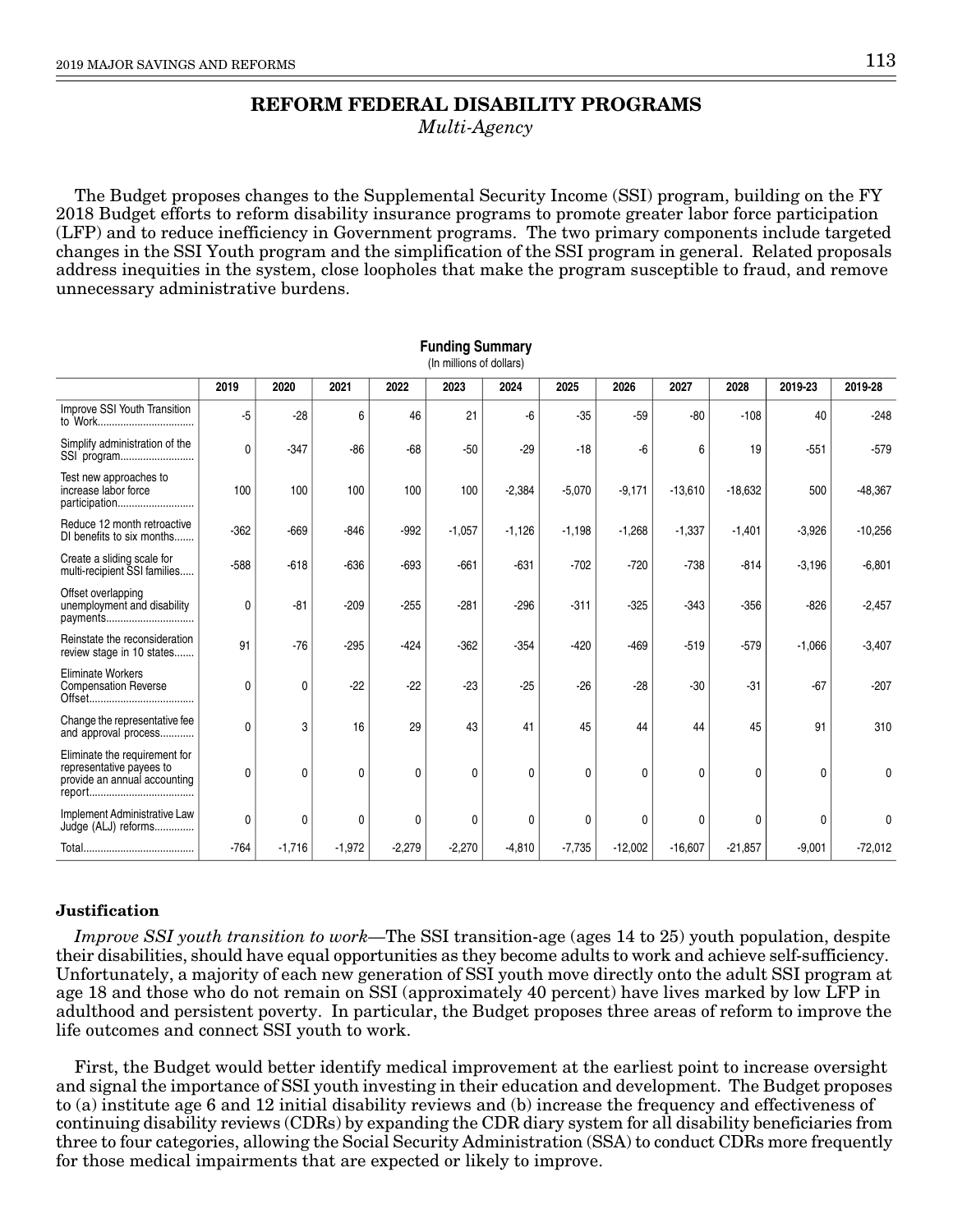Second, the Budget would improve SSI youth work incentives by eliminating administrative barriers and increasing the value of work by proposing to disregard all earned income and eliminate income reporting requirements through age 20, provide a higher disregard of earnings with a gradual phase-down for SSI recipients between ages 21 and 25, and eliminate school enrollment reporting requirements.

Finally, the Budget would improve access to vocational rehabilitation services for SSI transition age youth by allowing SSA to make referrals to these services.

Simplify administration of the SSI program—The Budget proposes changes to simplify the SSI program by incentivizing support from recipients' family and friends, reducing the Social Security Administration's (SSA) administrative burden, and streamlining requirements for applicants. SSI benefits are reduced by the amount of food and shelter, or in-kind support and maintenance, a beneficiary receives. The policy is burdensome to administer and is a leading source of SSI improper payments. The Budget proposes to replace the complex calculation of in-kind support and maintenance with a flat rate reduction for adults living with other adults to capture economies of scale. The Budget also proposes to eliminate dedicated accounts for past due benefits and to eliminate the administratively burdensome consideration whether a couple is holding themselves out as married.

Test new approaches to increase labor force participation—The Budget proposes to evaluate creative and effective ways to promote greater LFP of people with disabilities by expanding demonstration authority that allows SSA, in collaboration with other agencies, to test new program rules and require mandatory participation by program applicants and beneficiaries. Potential applicants and beneficiaries have a wide range of conditions and experiences; mandatory participation is required in order to accurately assess how program changes might affect different groups of people. Promising projects that require mandatory participation for this proposal include: test "time limited benefits" for beneficiaries for a period when they would be more likely to return to work; require applicants to engage in job seeking activities before their application is considered; and mandate that lower back pain and arthritis sufferers engage in rehabilitation traditionally used in occupational health treatment services before receiving benefits. An expert panel will identify specific changes to program rules that would increase LFP and reduce program participation, informed by successful demonstration results and other evidence.

Reduce 12 month retroactive DI benefits to six months—New disability insurance (DI) beneficiaries are eligible for up to 12 months of benefits before the date of their application, depending upon the date they became disabled. This proposal would reduce retroactivity for disabled workers, which is the same policy already in effect for individuals receiving retirement benefits. This proposal will not modify retroactivity for Medicare eligibility.

Create a sliding scale for multi-recipient SSI families—Currently, multi-recipient SSI families are eligible to receive an equal full benefit amount for each SSI child recipient. However, economies of scale in some types of consumption such as housing reduce per capita living expenses, so that two children generally do not need twice the income as one child. Federal poverty guidelines and other means-tested benefits take into account these efficiencies. The Budget proposes to create a sliding scale family maximum for SSI disability benefits that considers the number of additional family recipients. It would keep the maximum benefit for one recipient the same as in current law but equally reduce the maximum amount for all eligible children and parents in the same family for each additional recipient.

Offset overlapping unemployment and disability payments—The Budget proposes to close a loophole that allows individuals to receive unemployment insurance (UI) and DI for the same period of joblessness. The proposal would offset the DI benefit to account for concurrent receipt of UI benefits. Under current law, concurrent receipt of DI benefits and unemployment compensation is allowable. UI is intended to compensate individuals for short-term bouts of unemployment while they look to return to work while DI is intended to compensate individuals who cannot return to work on a long-term basis due to a disability, allowing double dipping that is unnecessary and wasteful.

Reinstate the reconsideration review application stage in 10 States—The Budget proposes reinstating reconsideration in 10 States, conforming these States with the practices used in the rest of the Nation. This reform requires a second review by the State Disability Determination Services (DDS) before an appeal goes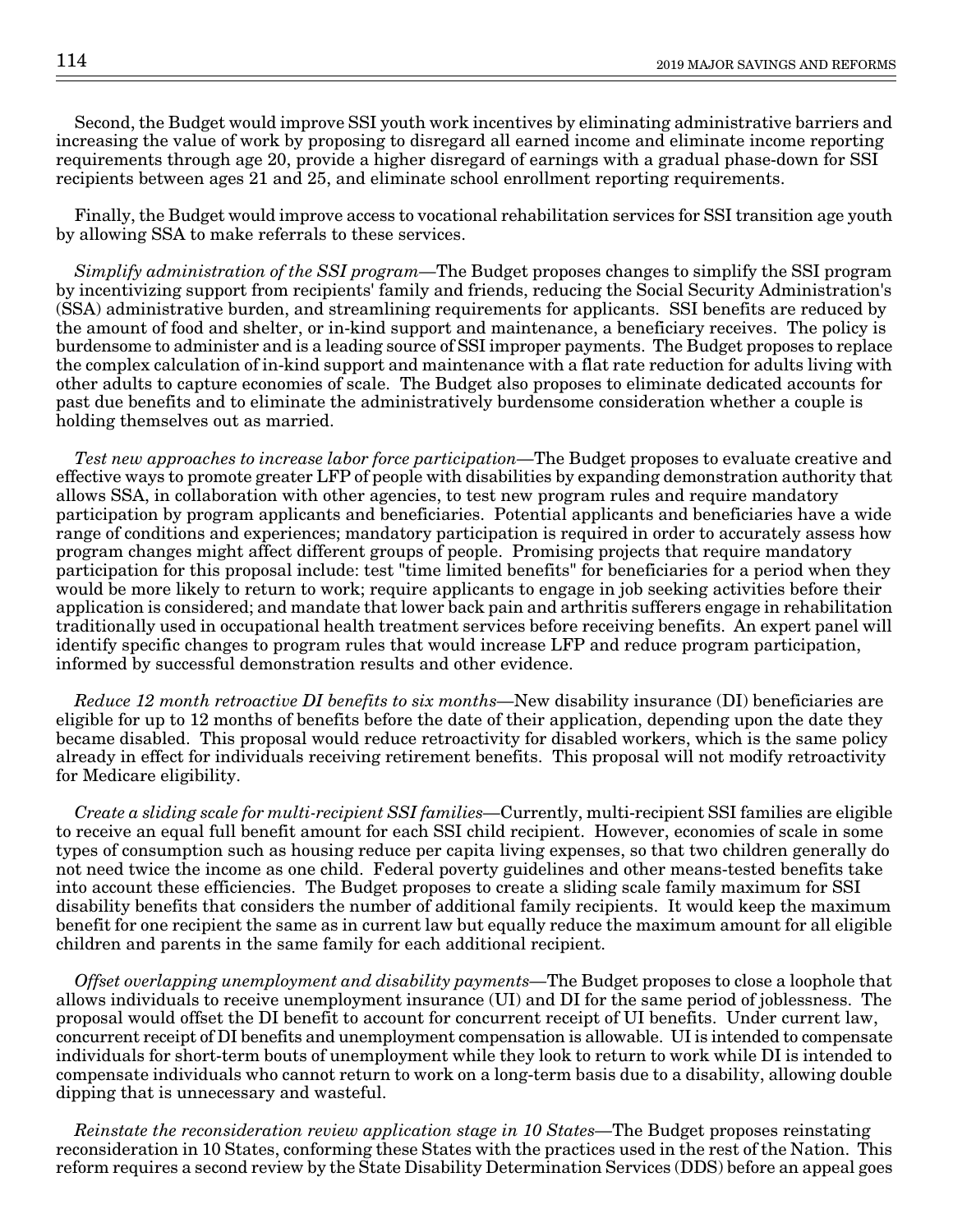to an Administrative Law Judge (ALJ). Other States already require disability applicants to have their claim "reconsidered" before they can appeal to an ALJ.

Eliminate Workers' Compensation (WC) reverse offset—The Budget proposes to eliminate reverse offsets in 15 States where WC benefits are offset instead of DI benefits. Currently, in most States, the combination of benefits from WC and DI is limited to 80 percent of the recipient's earnings before they were disabled. If necessary, DI benefits are usually offset to meet the limit. However, 15 States currently reduce the benefit from WC rather than DI in order to achieve the 80 percent limit, creating an unjustified inequity across States. This option would eliminate the reverse offsets in these States.

Change the representative fee and approval process—This proposal relieves SSA of responsibility for fee approval, withholding, and payment functions; however, it would not affect SSA's ability to prescribe who may and may not represent claimants. This proposal would streamline and decrease SSA's operations and hearings workloads, allowing employees to focus on adjudicating more cases and completing other high priority workloads, thereby better serving the public.

Eliminate the requirement for representative payees to provide an annual accounting report—SSA is currently required to obtain an annual accounting report for approximately 8 million beneficiaries each year. As a result, SSA is obligated to send, track, and analyze annual accounting reports, which requires a high level of administrative effort. This proposal eliminates the statutory requirement for annual payee accounting for minor children and spouses, which accounts for about half of all payee accounting.

Implement ALJ reforms—The ALJ system is in need of additional flexibility. Currently ALJs are hired for an indefinite period and without a probationary period. They also enjoy very substantial protections from disciplinary actions. Once hired, ALJs are very difficult to remove. However, there have been recent cases where an ALJ was hired, and it became clear that the individual would be unsuccessful at the job. Additionally, some agencies experience workload surges where an influx of ALJ talent is needed for a specific period of time, but not thereafter. This proposal would increase flexibility in ALJ hiring and discipline, by among other things, introducing probationary periods for newly hired ALJs and permitting the hiring of ALJs for limited terms to address variations in agency workflow. The proposed change would also allow the faster removal of ALJs who commit misconduct and ensure the proper appointment of ALJs.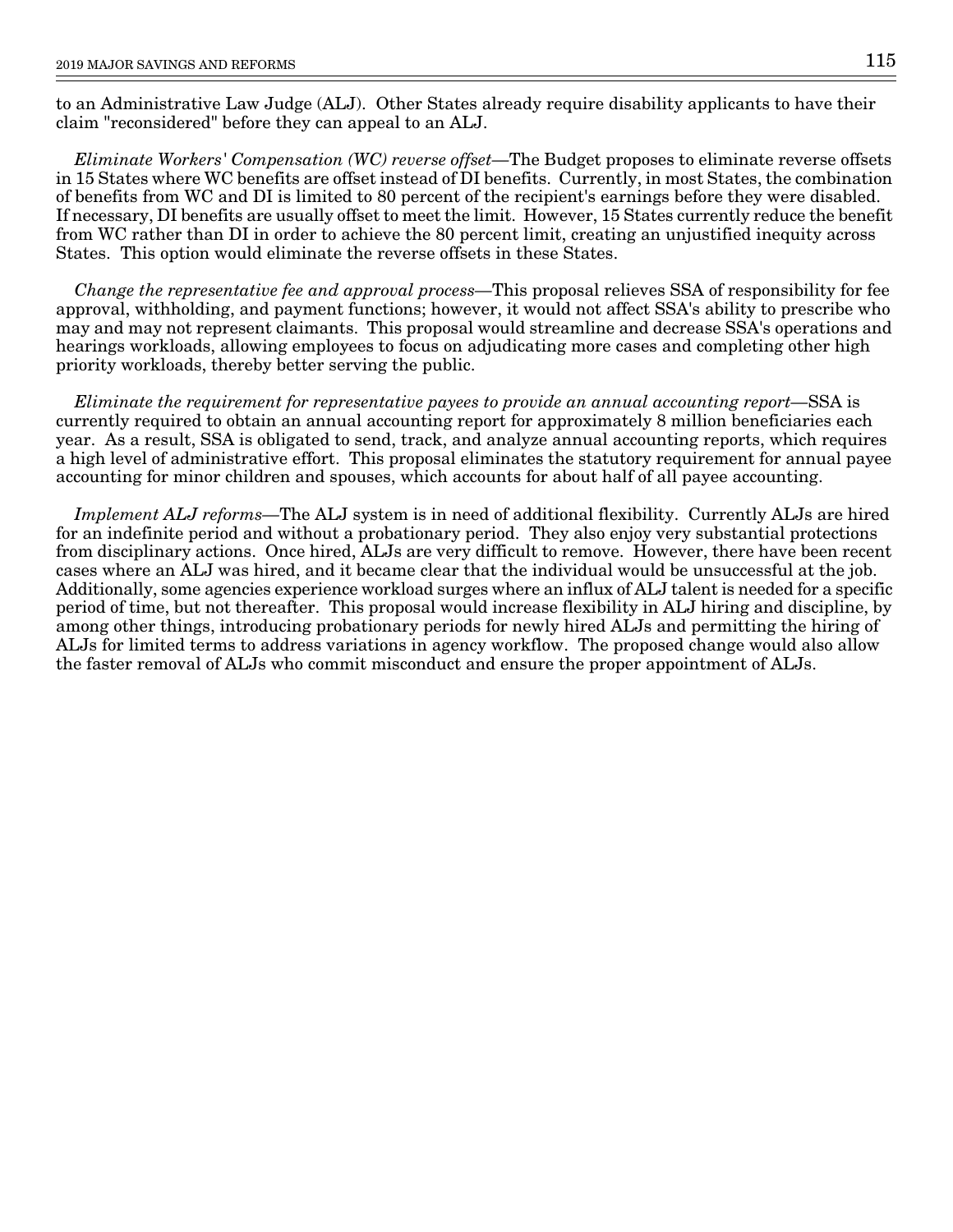### **REFORM MEDICAL LIABILITY**

Multi-Agency

The Budget proposes to reform medical liability beginning in 2019. The reforms are expected to reduce healthcare costs and health insurance premiums by reducing medical liability insurance premiums and defensive medicine practices. Under this proposal, Federal health program costs would decrease (including in Medicare, Medicaid, and the Federal Employee Health Benefits Program) and taxable income and payroll tax receipts would increase.

#### **Funding Summary** (In millions of dollars)

|                                     | 2019       | 2020   | 2021 | 2022     | 2023     | 2024     | 2025     | 2026     | 2027     | 2028     | 2019-23   | 2019-28   |
|-------------------------------------|------------|--------|------|----------|----------|----------|----------|----------|----------|----------|-----------|-----------|
| Proposed Change from<br>Current Law | 170<br>170 | $-712$ | .862 | $-3.253$ | $-4.552$ | $-6.098$ | $-7.783$ | $-8.614$ | $-9.122$ | $-9.945$ | $-10.557$ | $-52,119$ |

### **Justification**

The current medical liability system does not work for patients or providers, nor does it promote high quality, evidence-based care. Providers practice with a threat of potentially frivolous lawsuits, and injured patients often do not receive just compensation for their injuries. The Budget proposes to reform medical liability and reduce defensive medicine beginning in 2019 by implementing a set of provisions to reduce the number of high dollar awards, limit liability, reduce provider burden, promote evidence-based practices, and strengthen the physician-patient relationship. Specifically, the Budget proposal includes: a cap on non-economic damage awards of \$250,000 (increasing with inflation over time); a three-year statute of limitations; allowing courts to modify attorney's fee arrangements; allowing evidence of a claimant's payments from other sources (e.g., workers' compensation, auto insurance) to be introduced at trial; creating a safe harbor for clinicians following evidence-based clinical practice guidelines; and authorizing the Secretary to provide guidance to States to create expert panels and administrative health care tribunals to review medical liability cases.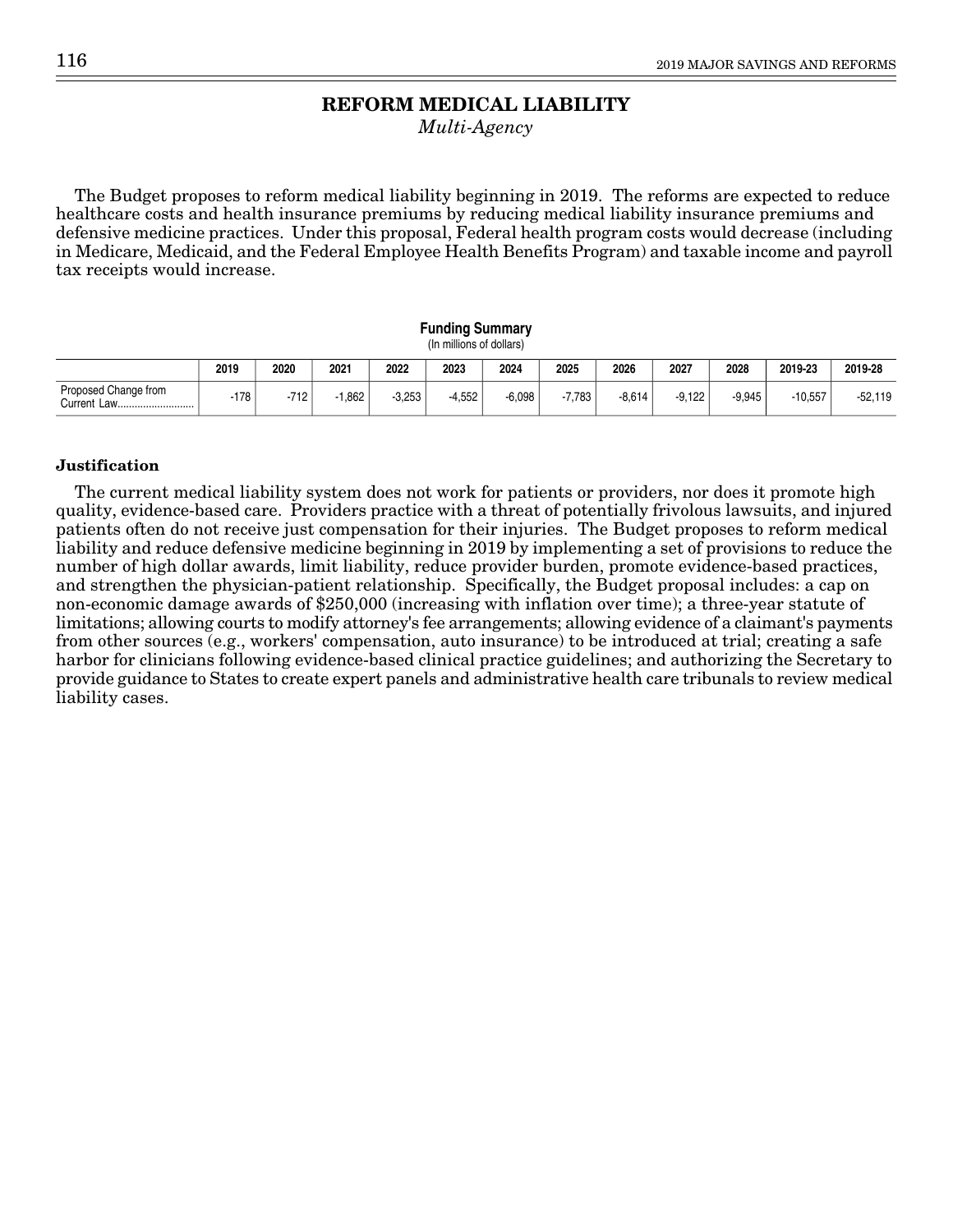### **REPEAL AND REPLACE OBAMACARE** Multi-Agency

Obamacare has destabilized the individual insurance market, shifted control over health care decisions from consumers and States to the Federal Government, and increased premiums for millions of individuals. To address these failures, the Budget supports a two-part approach to repealing and replacing Obamacare, starting with enactment of legislation modeled closely after the Graham-Cassidy-Heller-Johnson (GCHJ) bill as soon as possible. The second part of the Budget proposal includes additional reforms to address unsustainable healthcare spending trends and builds upon the GCHJ bill to make the system more efficient. This includes proposals to align the growth rates for the Market-Based Health Care Grant Program and Medicaid per capita cap and block grant with the Consumer Price Index (CPI-U). This two-part approach ensures States have the financial support they need to transition away from Obamacare and its Medicaid expansion while allowing greater choice and competition in health care markets and more sustainable Government health spending over the long-term.

|                                           |              |           |           |           | (In millions of dollars) |            |             |            |            |            |            |              |
|-------------------------------------------|--------------|-----------|-----------|-----------|--------------------------|------------|-------------|------------|------------|------------|------------|--------------|
|                                           | 2019         | 2020      | 2021      | 2022      | 2023                     | 2024       | 2025        | 2026       | 2027       | 2028       | 2019-23    | 2019-28      |
| PROPOSAL MODELED<br>AFTER THE GCHJ BILL   | 12,257       | 73,844    | 12,433    | 9,994     | 12,634                   | 12,835     | 6,624       | $-11,187$  | $-13,380$  | $-25,476$  | 121,162    | 90,578       |
| Medicaid reforms                          | $-2,885$     | $-67,165$ | $-92,350$ | $-98,060$ | $-104,475$               | $-112,350$ | $-126, 155$ | $-140,800$ | $-159,945$ | $-179,385$ | $-364,935$ | $-1,083,570$ |
| Market Based Health Care<br>Grant Program | $\mathbf{0}$ | 146,000   | 146,000   | 157,000   | 168,000                  | 179,000    | 190,000     | 190,000    | 210,000    | 220,000    | 617,000    | 1,606,000    |
| Revenues                                  | 3,452        | 8,617     | 2,503     | 2,829     | 2,883                    | 2,959      | 3.192       | 3,473      | 3,676      | 4,092      | 20,284     | 37,676       |
| Other savings, net                        | 11,690       | $-13,608$ | -43,720   | $-51,775$ | $-53,774$                | $-56,774$  | $-60,413$   | $-63,860$  | $-67,111$  | $-70,183$  | $-151,187$ | $-469,528$   |
| <b>ADDITIONAL DEFICIT</b><br>REDUCTION    | $-9,000$     | $-50,750$ | $-39,400$ | $-51,337$ | $-68,908$                | $-85,958$  | $-98,940$   | $-101,353$ | $-123,890$ | $-135,748$ | $-219,395$ | $-765,284$   |
| Market Based Health Care<br>Grant Program | $\mathbf{0}$ | $-26,000$ | $-23,240$ | $-31,417$ | $-39,528$                | $-47,573$  | $-55,550$   | $-52,458$  | $-69,295$  | $-76,058$  | $-120,185$ | $-421,119$   |
| Medicaid reforms                          | $\mathbf{0}$ | $-4,500$  | $-11,410$ | $-19,920$ | $-28,630$                | $-37,635$  | $-42,640$   | $-48,145$  | $-53,845$  | $-58,940$  | -64,460    | $-305,665$   |
| State implementation                      | 1,000        | 750       | 250       | 0         | $\Omega$                 | $\Omega$   | $\Omega$    | 0          | ŋ          | U          | 2,000      | 2,000        |
| Other savings, net                        | $-10,000$    | $-21,000$ | $-5,000$  | 0         | $-750$                   | $-750$     | $-750$      | $-750$     | $-750$     | $-750$     | $-36,750$  | $-40,500$    |
|                                           | 3,257        | 23,094    | $-26,967$ | $-41,343$ | $-56,274$                | $-73,123$  | $-92,316$   | $-112,540$ | $-137,270$ | $-161,224$ | $-98,233$  | $-674,706$   |

# **Funding Summary**

#### **Justification**

Average premiums increased 105 percent from 2013 to 2017 while choices have dwindled. In 2017, people in one-third of counties only had a single insurer from which to purchase a plan on an exchange. For 2018, approximately 30 percent of enrollees only had choices from a single insurer.<sup>1</sup> The Exchanges have not done enough to attract healthier individuals and families that want affordable options that meet their needs. Additionally, the Affordable Care Act's Medicaid expansion has cost significantly more than expected. For example, in 2015, Actuaries from the Centers for Medicare and Medicaid Services increased their estimates of federal spending for the average Medicaid expansion enrollee in that year by 50 percent.<sup>2</sup> Overall, the cost per newly insured individual is far more than was expected. To address these failures, the Budget supports a two-part approach to repealing and replacing Obamacare that couples a slightly modified GCHJ bill with additional reforms to help set Government healthcare spending on a sustainable fiscal path that will lead to higher value spending.

The first of this two-part approach is to enact GCHJ as soon as possible, with a modification to delay elimination of the Public Health Prevention Fund (PPHF) until 2020. The Market-Based Health Care Grant Program in the GCHJ bill would provide more equitable and sustainable funding to States to develop affordable healthcare options. The block grant program will promote structural reforms to improve the functioning of the health care market through greater choice and competition, with States and consumers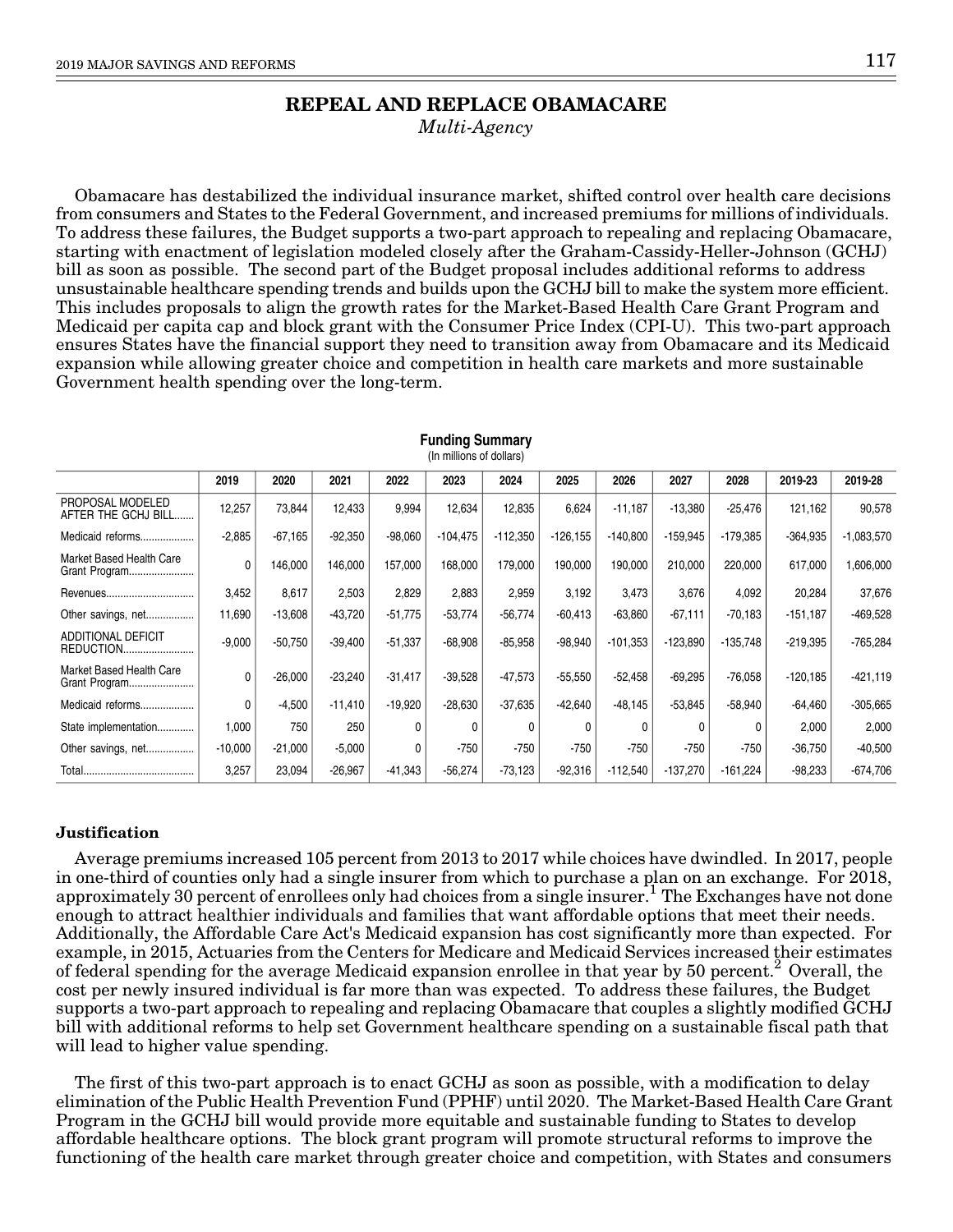in charge rather than the Washington bureaucracy. The Budget would allow States to use the block grant for a variety of approaches in order to help their residents, including those with high cost medical needs and former Medicaid expansion enrollees, afford quality health care services. This part of the two-part proposal is estimated to cost approximately \$90.6 billion over 2019-2028. This is the first time the Administration has scored this legislation. Previous scores for legislative purposes would likely have included significant savings attributable to repealing Obamacare's individual mandate which may have resulted in net savings for the bill. Since that time, however, the Congress repealed the mandate, which was an important first step in relieving American's from the failures of Obamacare. The impact of that repeal is reflected in the baseline for the 2019 Budget.

Current growth in Medicaid spending is unsustainable, with growth outpacing gross domestic product and national health spending and accounting for an increasing share of Federal and State budgets.<sup>3</sup> The current open-ended structure of Federal Medicaid funding encourages States to shift costs to the Federal Government and does not encourage States to focus on preventing waste, fraud, and abuse. At the State level, Medicaid crowds out important State priorities such as investments in education, public safety, and infrastructure. Medicaid's outdated rules are restrictive and complex, tying States' hands and preventing States from designing innovative approaches that address the specific needs of their populations. This is why the President is committed to the comprehensive Medicaid reform in the GCHJ bill. This reform includes the repeal of the Obamacare Medicaid expansion and modernization of Medicaid financing. It will give States the choice between a per capita cap and a block grant with the goal of empowering States to design individual, State-based solutions that prioritize Medicaid dollars for the most vulnerable and support innovations such as community engagement initiatives for able-bodied adults.

National healthcare spending trends are unsustainable in the long term. The second part of the proposal in the Budget aims to reverse these trends and includes additional reforms to build upon the GCHJ bill to make the system more efficient, including proposals to align the Market-Based Health Care Grant Program, Medicaid per capita cap and block grant growth rates with the Consumer Price Index (CPI-U), a metric more in line with historical pre-Obamacare Medicaid per enrollee spending growth that will lead to sustainable long-term spending. This proposal would also provide implementation funding to support States' efforts to implement their new programs.

### **Citations**

<sup>1</sup> Department of Health and Human Services Office of the Assistant Secretary for Planning and Evaluation: *Health* Plan Choice and Premiums in the 2018 Federal Health Insurance Exchange, (October 2017).

 $^2$  Department of Health and Human Services Centers for Medicare & Medicaid Services, Office of the Actuary: 2015 Actuarial Report on the Financial Outlook for Medicaid, (2015).

 $3$  National Association of State Budget Officers: Fiscal Survey of the States, (Fall 2017).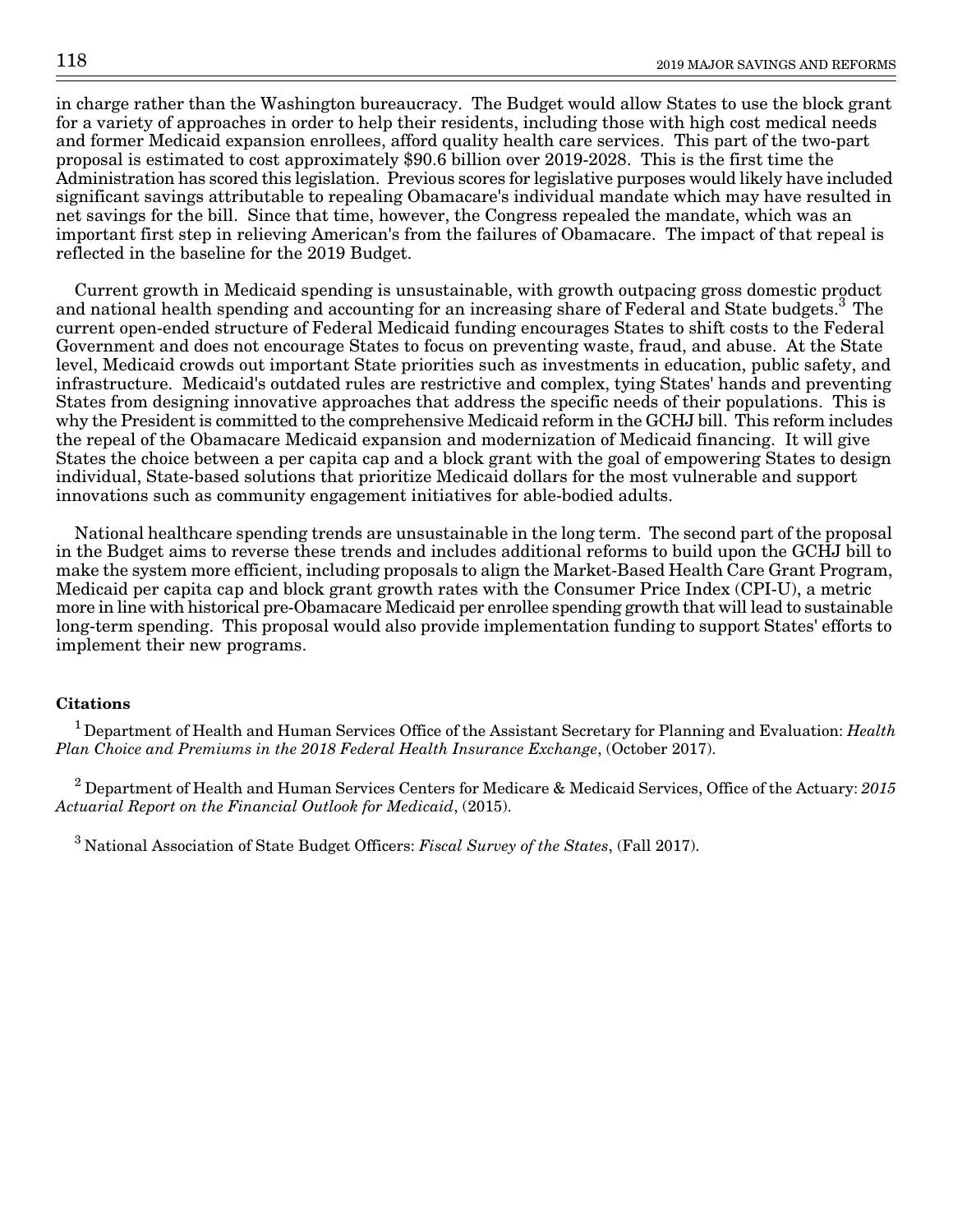### **ELIMINATE FOOD FOR PROGRESS FOOD AID PROGRAM**

Department of Agriculture

The Budget proposes to eliminate the Food for Progress (FFPr) program because development expertise is concentrated in other agencies, most notably the U.S. Agency for International Development (USAID), which can administer development programs at a much lower cost than FFPr. The FFPr program provides for the donation of U.S. commodities to developing countries. U.S. agricultural commodities donated to recipient countries are sold in the local or third-country markets generally at a significant loss to U.S. taxpayers and the cash proceeds of those sales are used to fund programs that aim to improve agricultural productivity in the recipient county.

|                                                                                                    |      |      |        |      | <b>Funding Summary</b><br>(In millions of dollars) |      |        |      |        |        |        |          |  |
|----------------------------------------------------------------------------------------------------|------|------|--------|------|----------------------------------------------------|------|--------|------|--------|--------|--------|----------|--|
| 2027<br>2022<br>2025<br>2026<br>2028<br>2019-23<br>2019<br>2020<br>2021<br>2023<br>2024<br>2019-28 |      |      |        |      |                                                    |      |        |      |        |        |        |          |  |
| Proposed Change from<br>Current Law                                                                | -166 | -166 | $-166$ | -166 | $-166$                                             | -166 | $-166$ | -166 | $-166$ | $-166$ | $-830$ | $-1,660$ |  |

### **Justification**

International development programs are better aligned with the USAID mission and expertise. The USAID mission highlights international development and humanitarian responses while the U.S. Department of Agriculture (USDA) mission highlights domestic agricultural production. In line with its mission, USAID seeks to use food aid to address humanitarian objectives, while USDA uses U.S. food aid programs to subsidize American farmers.

According to a 2011 Government Accountability Office report, FFPr monetizes food aid shipments, i.e., it ships and sells U.S. commodities abroad -- generally at a loss of 42 percent and uses the proceeds to fund development programs.<sup>1</sup> That is, when USDA buys and delivers a dollar of U.S. food abroad and then sells it to raise proceeds for its development programs, the receipts typically average only 58 cents, for a loss to U.S. taxpayers of 42 cents.

The amount of U.S. commodities purchased by FFPr is a negligible portion of U.S. agricultural production and exports. In 2016, FFPr spent approximately \$116 million on U.S. commodities, roughly 0.03 percent of U.S. agricultural production or 0.09 percent of U.S. agricultural exports.

There are other more effective ways that USDA can support U.S. farmers using its expertise in agriculture, while USAID can use its expertise to most effectively prioritize and implement international development and humanitarian assistance programs. In addition to USAID's central role in humanitarian assistance, USAID administers and directly funds the main bilateral longer-term international agricultural development and food security program for the U.S. Government.

### **Citations**

<sup>1</sup> Government Accountability Office, International Food Assistance: Funding Development Projects through the Purchase, Shipment, and Sale of U.S. Commodities Is Inefficient and Can Cause Adverse Market Impacts, GAO-11-636, (June 2011).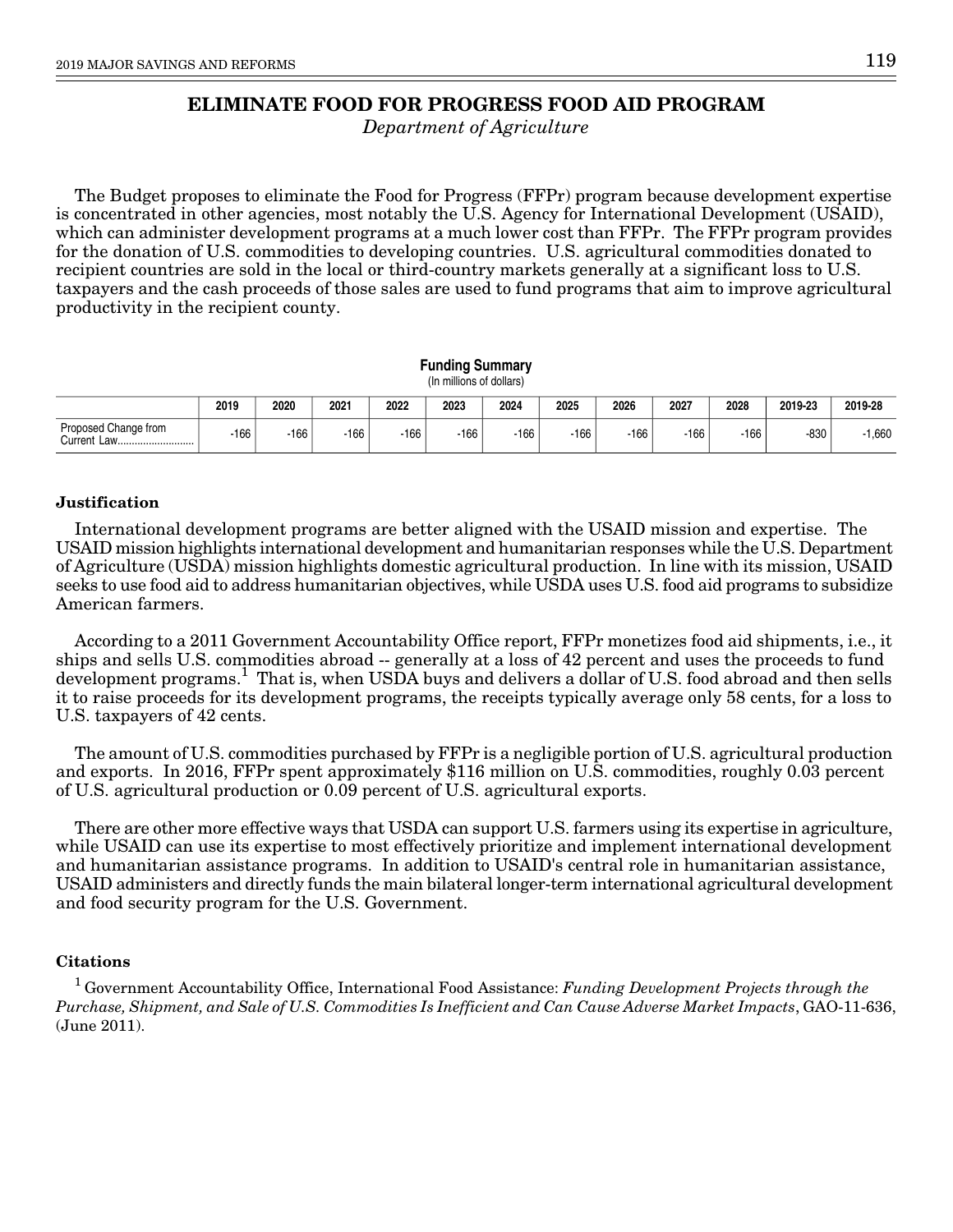## **ELIMINATE INTEREST PAYMENTS TO ELECTRIC AND TELECOMMUNICATIONS UTILITIES**

Department of Agriculture

The Budget proposes to eliminate the interest accrual on future deposits in the Rural Utilities Service borrowers' cushion of credit accounts. The program is unnecessary since rural electric and telecommunications cooperatives can find comparable investment options in the private sector.

|                                                                                                    |        |        |      |      | <b>Funding Summary</b><br>(In millions of dollars) |        |      |        |        |        |        |        |  |
|----------------------------------------------------------------------------------------------------|--------|--------|------|------|----------------------------------------------------|--------|------|--------|--------|--------|--------|--------|--|
| 2026<br>2027<br>2025<br>2020<br>2022<br>2024<br>2019-23<br>2019<br>2021<br>2023<br>2028<br>2019-28 |        |        |      |      |                                                    |        |      |        |        |        |        |        |  |
| Proposed Change from<br>Current Law                                                                | $-129$ | $-127$ | -130 | -130 | -128                                               | $-129$ | -129 | $-129$ | $-129$ | $-129$ | $-644$ | -1,289 |  |

### **Justification**

The cushion of credit program was authorized in 1987 as part of an omnibus reconciliation package. It set up a program to encourage rural electric and telecommunications borrowers to repay their Rural Utilities Service (RUS) debt. Under the program, borrowers make voluntary deposits into *cushion of credit* accounts and use those deposits to make their scheduled payments on loans made or guaranteed by RUS. The borrower earns interest on these deposits at a rate of five percent. When the program was authorized, the prime interest rate averaged 8.28 percent<sup>1</sup>, now it is 4.5 percent.<sup>2</sup> The intent of the program was not to guarantee a higher income from the special interest rate. Rural electric and telecommunications utility borrowers do not need these unique interest payments to guarantee loan repayment, especially when the private sector offers comparable investment options.

#### **Citations**

<sup>1</sup> Forecast-Chart: *Historical Prime Rate*, http://www.forecast-chart.com/interest-prime-interest.html, (Retrieved Jan. 12, 2018).

 $^2$  Bankrate: *Prime rate, federal funds rate, COFI,* https://www.bankrate.com/rates/interest-rates/prime-rate.aspx, (Retrieved Jan. 12, 2018).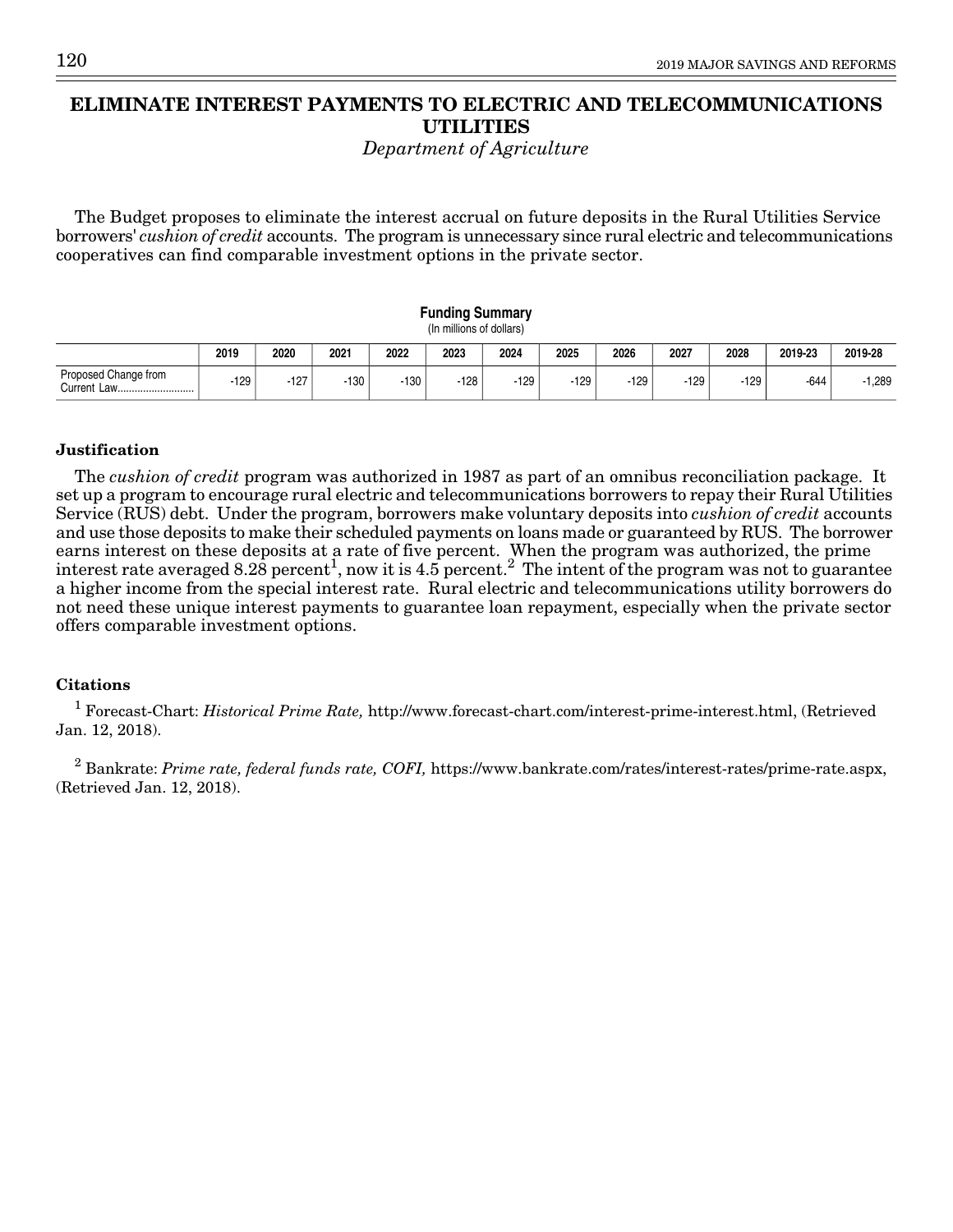### **ELIMINATE THE RURAL ECONOMIC DEVELOPMENT PROGRAM**

Department of Agriculture

The Budget proposes to eliminate the interest accrual on future deposits in the Rural Utilities Service borrowers' cushion of credit accounts, including the interest that is paid to the Rural Economic Development Grant account to pay for rural economic grants and loans. This change is consistent with other Budget proposals that eliminate rural business programs.

#### **Funding Summary** (In millions of dollars)

|                                        | 2019 | 2020 | 2021 | 2022 | 2023 | 2024 | 2025 | 2026 | 2027 | 2028 | 2019-23 | 2019-28 |
|----------------------------------------|------|------|------|------|------|------|------|------|------|------|---------|---------|
| Proposed Change from<br>Current<br>Law |      | -158 | -160 |      |      |      |      | 0    |      |      | $-318$  | $-318$  |

#### **Justification**

Year after year, the Government Accountability Office includes the Rural Business & Cooperative Service (RBS) in its annual report on fragmentation, overlap, and duplication, and the Department of Agriculture's (USDA) Inspector General found two of the Agency's largest loan and grant programs to be improperly managed. RBS programs lack program evaluation, so it has not been possible to assess program impact. USDA has not been able to demonstrate that these programs meet the broader goals of reducing rural poverty, out-migration, or unemployment.

The Administration's tax, regulatory, and infrastructure policies are expected to be more effective at improving rural economies and job growth.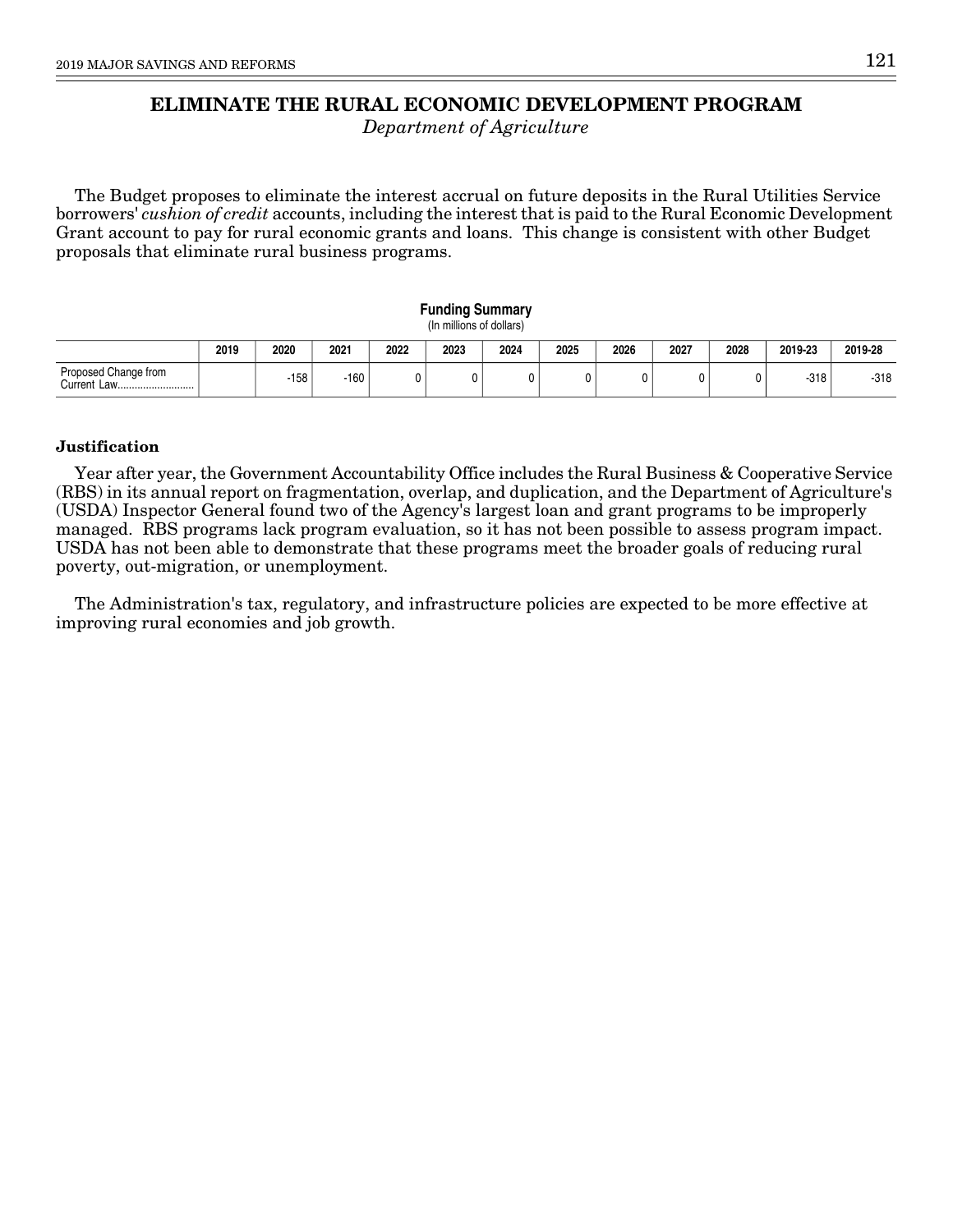### **ESTABLISH AGRICULTURAL MARKETING SERVICE USER FEE**

Department of Agriculture

The Administration proposes establishing an Agricultural Marketing Service (AMS) user fee to cover the full costs of the Agency's oversight of Marketing Orders and Agreements.

|                      |       |       |       |       | Fununiy Summary<br>(In millions of dollars) |       |       |       |       |       |         |         |
|----------------------|-------|-------|-------|-------|---------------------------------------------|-------|-------|-------|-------|-------|---------|---------|
|                      | 2019  | 2020  | 2021  | 2022  | 2023                                        | 2024  | 2025  | 2026  | 2027  | 2028  | 2019-23 | 2019-28 |
| Proposed Change from | $-20$ | $-20$ | $-20$ | $-20$ | -20 '                                       | $-20$ | $-20$ | $-20$ | $-20$ | $-20$ | $-100$  | $-200$  |

**Funding Summary**

#### **Justification**

Marketing Orders and Agreements are initiated by industry to help provide stable markets, and are tailored to the specific industry's needs. For example, Marketing Orders and Agreements for fruits, vegetables, and other specialty crops help control supply and ensure that produce on the market maintains high-quality standards. AMS is authorized only to provide oversight of Marketing Orders and Agreements. AMS oversight responsibilities range from reviewing applications for new orders and holding hearings on proposals, to publishing Federal Register notices establishing new agreements. The industries that substantially benefit from Marketing Orders and Agreements should pay for the oversight of these programs.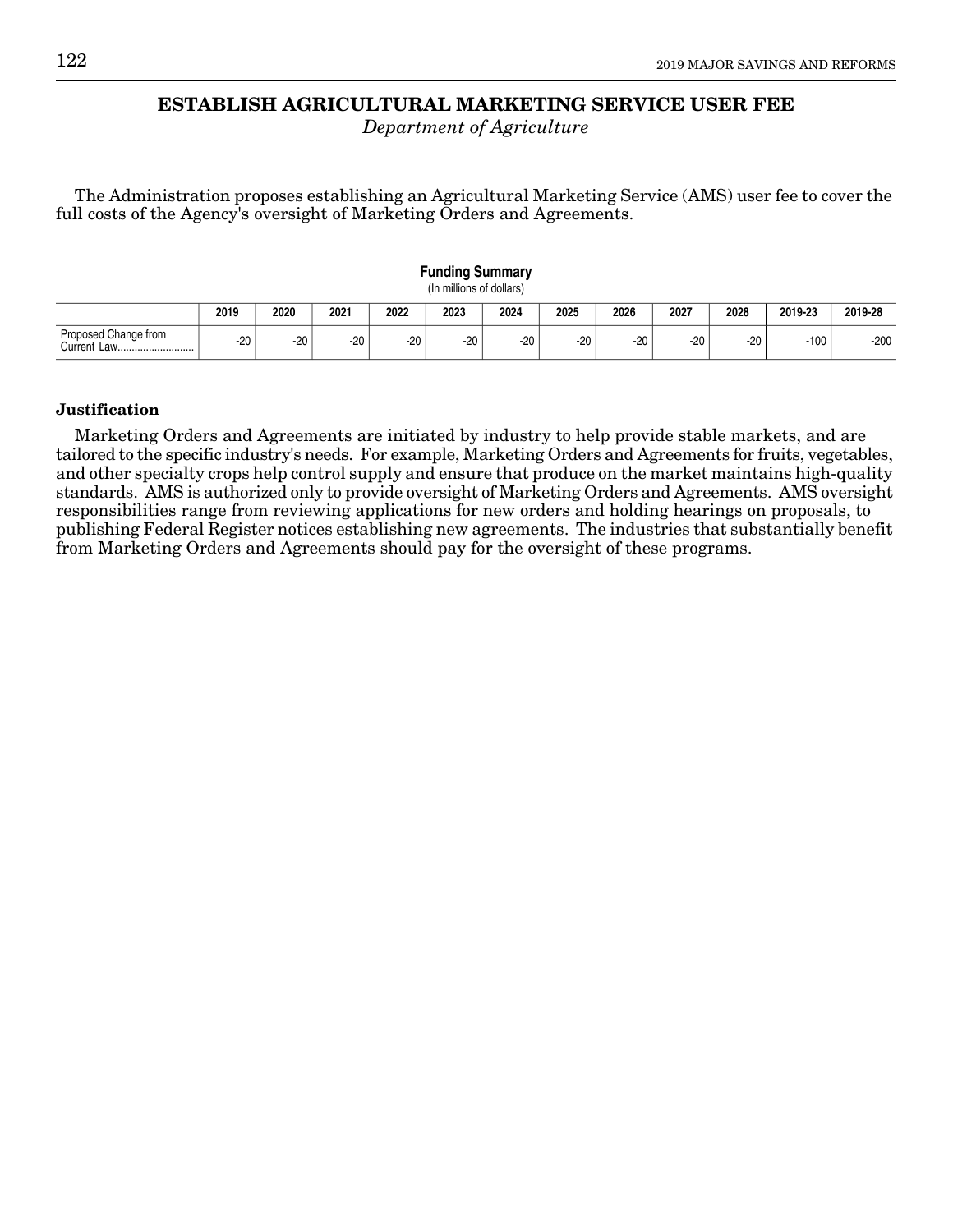# **ESTABLISH ANIMAL AND PLANT HEALTH INSPECTION SERVICE USER FEE**

Department of Agriculture

The Budget proposes establishing three new Animal and Plant Health Inspection Service (APHIS) user fees to offset costs related to 1) enforcement of the Animal Welfare Act; 2) regulation of biotechnology derived products; and 3) regulation of veterinary biologics products. The fees would cover costs related to licenses, registration, and authorization for regulated entities.

### **Funding Summary** (In millions of dollars) **2019 2020 2021 2022 2023 2024 2025 2026 2027 2028 2019-23 2019-28** -23 -23 -23 -23 -23 -23 -23 -23 -23 -23 -115 -230 Proposed Change from Current Law...

### **Justification**

Under the authority of the Animal Welfare Act (AWA), APHIS conducts activities designed to ensure the humane care and treatment of certain animals bred for commercial sale, used in research, transported commercially or exhibited to the public. These activities include licensing, registering, and inspecting certain establishments to ensure compliance with the AWA. APHIS would charge entities for the costs associated with licensing and registration.

Under the authority of the Plant Protection Act, APHIS regulates the importation, interstate movement, and field-testing of organisms derived through biotechnology that may pose a plant pest risk. After careful review, APHIS may issue a permit or notification to allow entities to conduct these specific activities, and conduct the necessary oversight to ensure compliance. APHIS would charge an application fee from entities seeking authorization for the introduction of biotechnology derived products.

Under the authority of the Virus-Serum-Toxin Act, APHIS regulates veterinary biologics (vaccines, bacteria, antisera, diagnostic kits, and other products of biological origin) to ensure that those products produced in or imported into the United States are not "worthless, contaminated, dangerous, or harmful." APHIS' licensing activities allow manufacturers to market their products. APHIS would charge a licensing fee to manufacturers of veterinary biologics.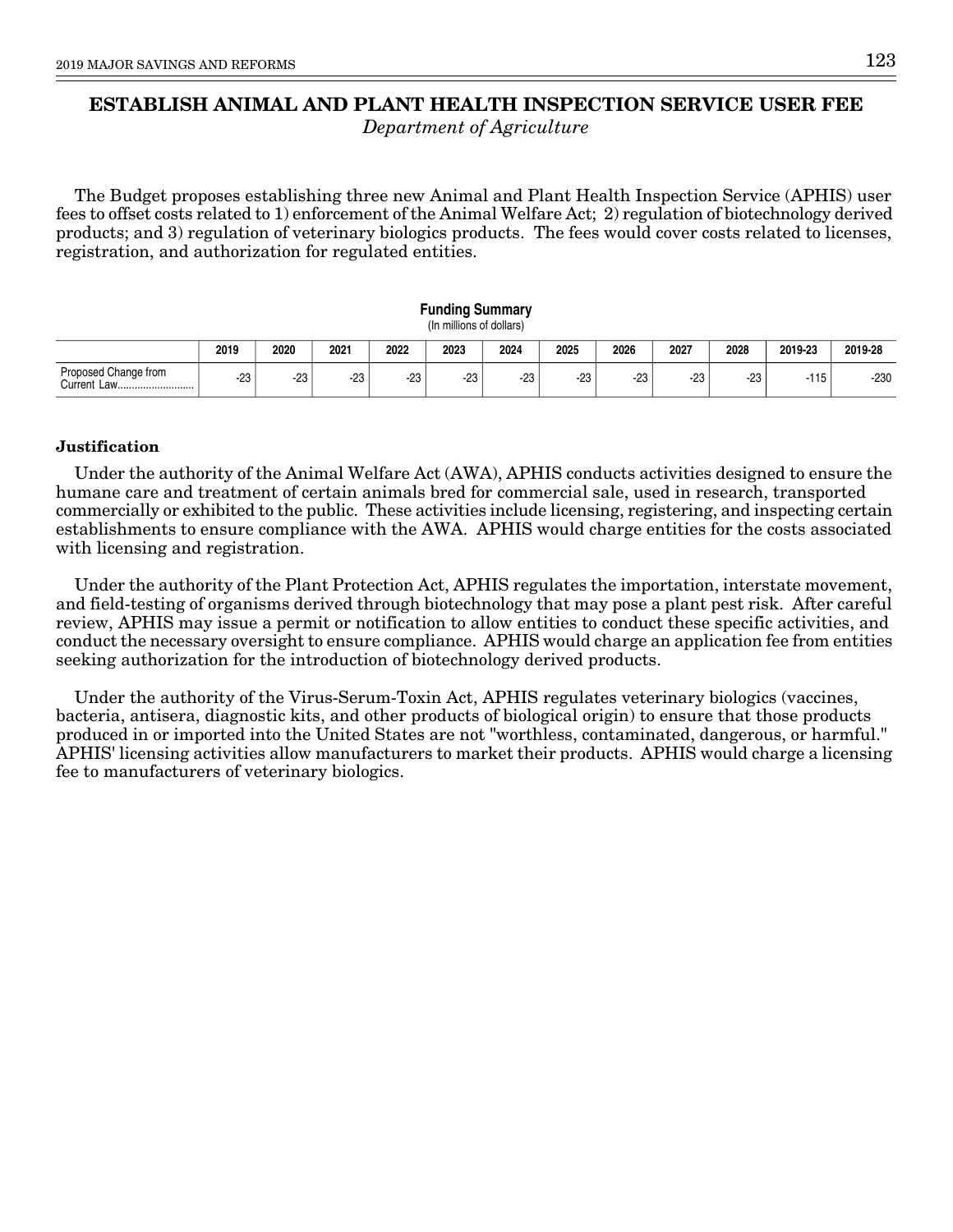### **ESTABLISH FOOD SAFETY AND INSPECTION SERVICE USER FEE**

Department of Agriculture

The Budget proposes establishing a Food Safety and Inspection Service (FSIS) user fee to cover the costs of all domestic inspection activity, import re-inspection, and most of the central operations costs for Federal, State, and international inspection programs for meat, poultry, and eggs.

|                      |                                                                                                    |      |        |        | <b>Funding Summary</b><br>(In millions of dollars) |        |        |        |        |        |          |          |  |  |
|----------------------|----------------------------------------------------------------------------------------------------|------|--------|--------|----------------------------------------------------|--------|--------|--------|--------|--------|----------|----------|--|--|
|                      | 2027<br>2023<br>2025<br>2028<br>2019<br>2022<br>2024<br>2019-23<br>2020<br>2021<br>2026<br>2019-28 |      |        |        |                                                    |        |        |        |        |        |          |          |  |  |
| Proposed Change from |                                                                                                    | -660 | $-660$ | $-660$ | $-660$                                             | $-660$ | $-660$ | $-660$ | $-660$ | $-660$ | $-2.640$ | $-5,940$ |  |  |

### **Justification**

FSIS inspections benefit the meat, poultry, and egg industries. FSIS personnel are continuously present for all egg processing and domestic slaughter operations, inspect each livestock and poultry carcass, and inspect operations at meat and poultry processing establishments at least once per shift. The inspections cover microbiological and chemical testing, as well as cleanliness and cosmetic product defects. The "inspected by USDA" stamp on meat and poultry labels provides industry with a special government service which justifies their payment because this increases consumer confidence, potentially increasing sales. The proposed user fee would not apply to Federal functions such as investigation, enforcement, risk analysis, and emergency response. The Administration estimates this fee would increase the cost of meat, poultry, and eggs for consumers by less than one cent per pound.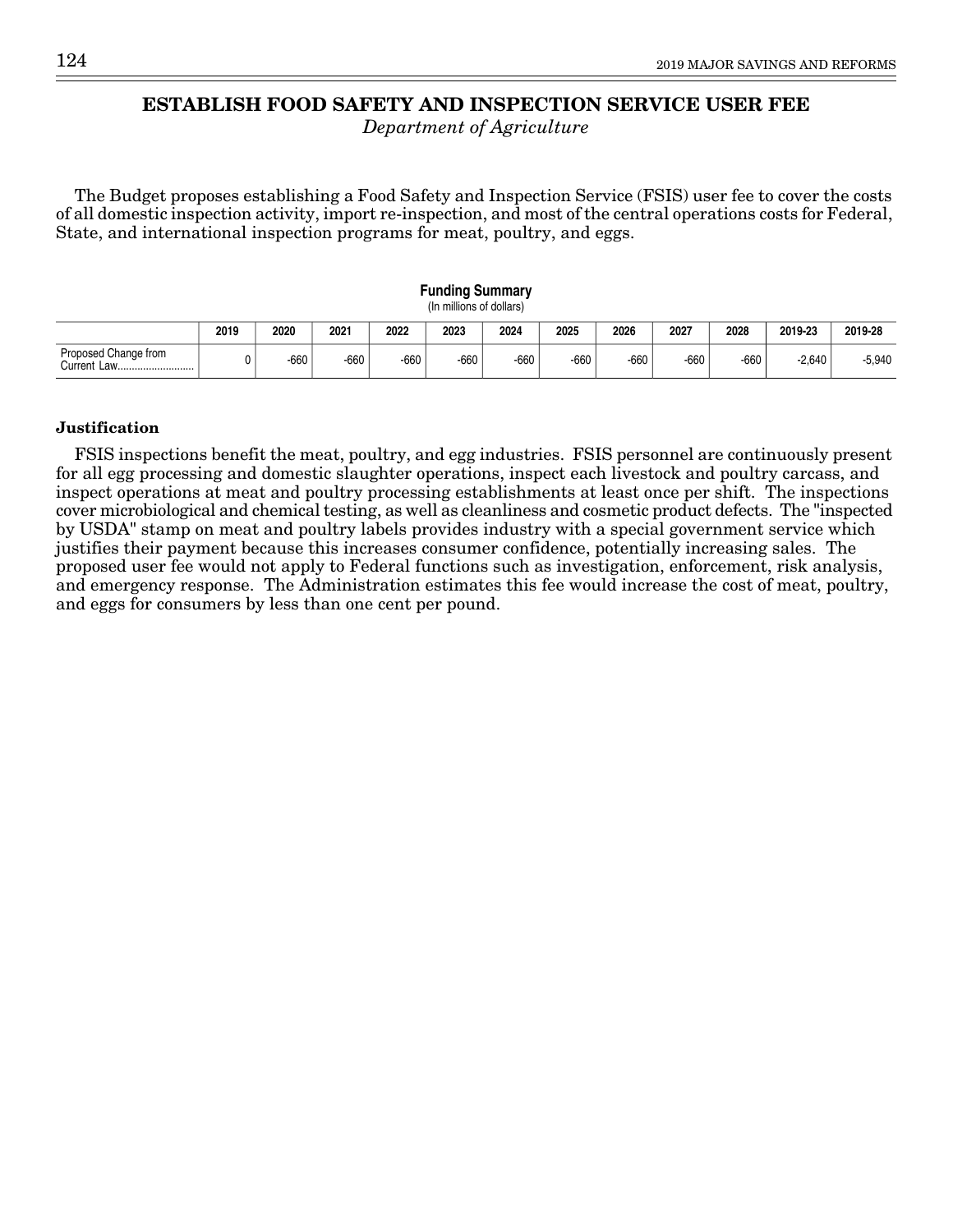## **ESTABLISH PACKERS AND STOCKYARDS PROGRAM USER FEE**

Department of Agriculture

The Budget proposes establishing a Packers and Stockyards Program User Fee to recover costs for the licensing of livestock market agencies, dealers, stockyards, packers, and swine contractors.

|                                     |       |      |      |       | <b>Funding Summary</b><br>(In millions of dollars) |       |       |       |       |       |         |         |
|-------------------------------------|-------|------|------|-------|----------------------------------------------------|-------|-------|-------|-------|-------|---------|---------|
|                                     | 2019  | 2020 | 2021 | 2022  | 2023                                               | 2024  | 2025  | 2026  | 2027  | 2028  | 2019-23 | 2019-28 |
| Proposed Change from<br>Current Law | $-23$ | -23  | -23  | $-23$ | -23                                                | $-23$ | $-23$ | $-23$ | $-23$ | $-23$ | $-115$  | -230    |

### **Justification**

The proposed fee would cover costs of the Packers and Stockyards Program, which benefits the livestock, meat, and poultry industries by promoting fair business practices and competitive market environments. Taxpayers should not be required to subsidize a benefit that is targeted to industry.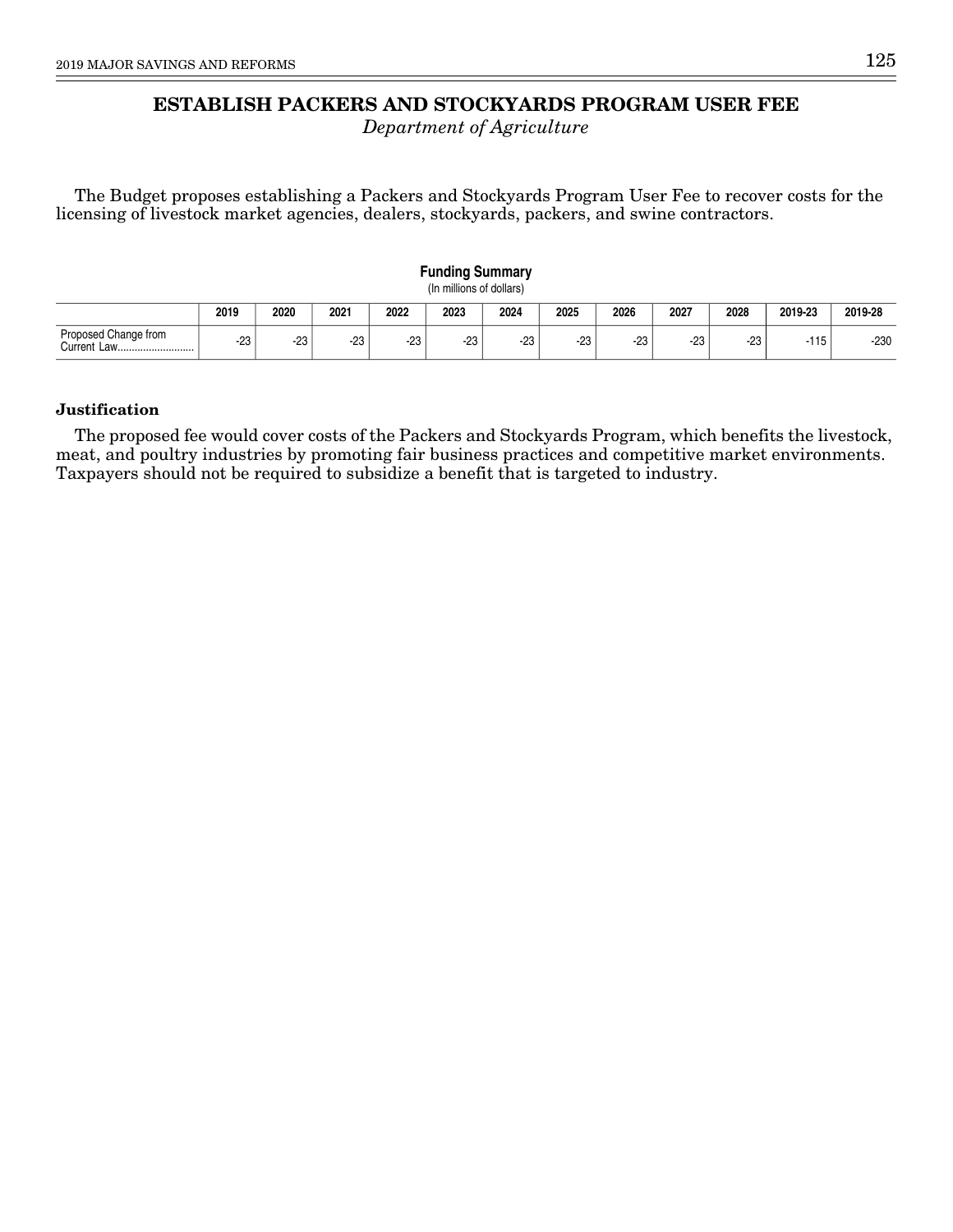### **FARM BILL SAVINGS**

Department of Agriculture

The Budget proposes to maintain a strong safety-net for farmers while achieving savings by eliminating subsidies to higher income farmers, reducing overly generous crop insurance subsidies to producers and companies, and by eliminating some programs that have no Federal purpose. The Budget proposes to: limit commodity, crop insurance, and conservation assistance to producers that have an Adjusted Gross Income (AGI) of \$500,000 or less; reduce premium subsidies for crop insurance from an average subsidy rate of 62 percent to 48 percent; reduce payments made to private sector insurance companies; tighten commodity payment limits; and better target conservation funding to the most sensitive agricultural land.

**Funding Summary**

|                                                                                |          |          |          |          | (In millions of dollars) |          |          |          |          |          |          |           |
|--------------------------------------------------------------------------------|----------|----------|----------|----------|--------------------------|----------|----------|----------|----------|----------|----------|-----------|
|                                                                                | 2019     | 2020     | 2021     | 2022     | 2023                     | 2024     | 2025     | 2026     | 2027     | 2028     | 2019-23  | 2019-28   |
| Limit Eligibility for Agricultural<br>Commodity Payments to<br>\$500,000 (AGI) | $-114$   | $-89$    | $-142$   | $-135$   | $-124$                   | $-120$   | $-111$   | $-102$   | $-98$    | $-90$    | $-604$   | $-1,125$  |
| Limit Crop Insurance Eligibility<br>to \$500,000 AGI                           | $\Omega$ | $-56$    | $-58$    | $-67$    | $-71$                    | $-77$    | $-84$    | $-92$    | $-102$   | $-117$   | $-252$   | $-724$    |
| Limit Crop Insurance Premium<br>Subsidies                                      | 0        | $-2,231$ | $-2,258$ | $-2,482$ | $-2,502$                 | $-2,540$ | $-2,556$ | $-2,587$ | $-2,606$ | $-2,609$ | $-9,473$ | $-22,371$ |
| <b>Streamline Conservation</b><br>Programs                                     | $-136$   | $-189$   | $-483$   | $-876$   | $-1,291$                 | $-1,689$ | $-2,017$ | $-2,121$ | $-2,120$ | $-2,120$ | $-2,975$ | $-13,042$ |
| Eliminate Lower Priority Farm<br>Bill Programs                                 | $-54$    | $-112$   | $-94$    | $-98$    | $-100$                   | $-100$   | $-100$   | $-100$   | $-100$   | $-100$   | $-458$   | $-958$    |
| Cap Crop Insurance<br>Companies' Underwriting                                  | 0        | 0        | 0        | $-413$   | $-420$                   | $-423$   | $-426$   | $-430$   | $-437$   | $-439$   | $-833$   | $-2,988$  |
| Eliminate Farm Payment Limit<br>Loopholes                                      | $-149$   | $-143$   | $-141$   | $-137$   | $-135$                   | $-132$   | $-130$   | $-128$   | $-127$   | $-126$   | $-705$   | $-1,348$  |
| Eliminate Livestock Forage<br>Program                                          | $-416$   | $-421$   | $-434$   | $-444$   | $-451$                   | $-456$   | $-460$   | $-462$   | $-468$   | $-471$   | $-2,166$ | $-4,483$  |
|                                                                                | $-869$   | $-3,241$ | $-3,610$ | $-4,652$ | $-5,094$                 | $-5,537$ | $-5,884$ | $-6,022$ | $-6,058$ | $-6,072$ | -17,466  | $-47,039$ |

Note: In addition to the 10-year savings of \$47,039 million shown above, \$1,660 million in 10-year savings is described separately under the "Eliminate Food for Progress Food Aid Program" proposal for total Farm Bill savings of \$48,699 million.

#### **Justification**

The Budget proposes to eliminate premium subsidies, commodity payments, and conservation program eligibility for farmers with Adjusted Gross Incomes over \$500,000. It is hard to justify to hardworking taxpayers why the Government should provide assistance to wealthy farmers with incomes over \$500,000. Doing so undermines the credibility and purpose of farm programs. In 2013 (a year of record-high farm income), only 2.1 percent of farmers had AGIs in excess of this amount.

The Budget proposes to tighten payment limits for farmers and eliminate payment limit loopholes. There is no need for any one producer to receive more than \$125,000 in commodity support payments per year (\$250,000 for married couples), or for peanut producers-- who already benefit from higher price supports than most producers<sup>1</sup> -- to get special treatment so they are eligible for \$250,000 in payments (\$500,000 for married couples) if they produce other crops.

The Budget proposes to limit crop insurance premium subsidies. The subsidy the Government currently provides farmers averages 62 percent of their crop insurance premiums; the premium reduction proposal would bring the average premium subsidy down to a more reasonable 48 percent. According to the Government Accountability Office, data shows that the impact on a farmer's average per-acre production costs would be limited to between 1 and 2 percent depending on the crop. Moreover, row crops such as corn, cotton, wheat and soybeans, make up the majority of the liability in the crop insurance program, and those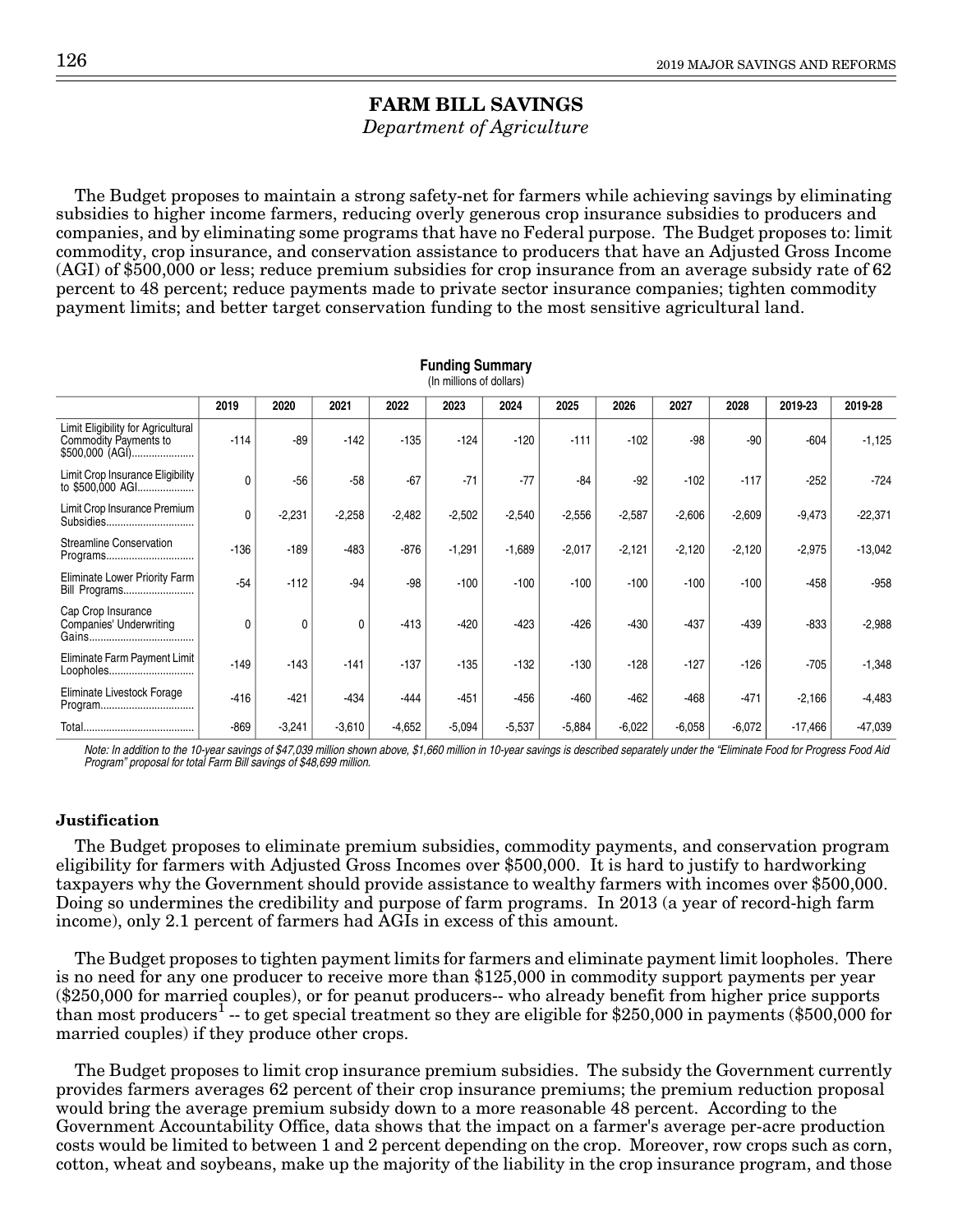farmers are also eligible for commodity payments. In addition, the Budget proposes to reduce subsidies to the crop insurance companies by setting a 12 percent cap in law for underwriting gains, which is considered a reasonable rate of return for the industry.

The Budget proposes to maximize the efficient use of conservation program funding by prioritizing funding for those programs that have shown positive outcomes and eliminating funding for those programs with limited outcomes. A 2016 Department of Agriculture (USDA) Office of Inspector General (OIG) report found that over 30 percent of Conservation Stewardship Program (CSP) contracts reviewed as part of an audit contained errors or inconsistencies. The errors were due to "ineligible participants receiving CSP contracts and eligible participants receiving excessive program payments."2 These indicators demonstrate that CSP funding is not always spent in the taxpayers' best interest. In addition, the Budget proposes to eliminate funding for the Regional Conservation Partnership Program, instead favoring legislative flexibility to achieve program goals.

Further, the Budget proposes to eliminate programs for which there is no Federal purpose. The Government should not be singling out select commodities for special assistance (cotton and wool), particularly with a poorly designed program (Economic Adjustment Assistance for Upland Cotton Users)<sup>3</sup>, or providing mandatory feed assistance for livestock when producers could purchase subsidized pasture, rangeland, forage insurance to protect against feed losses from drought.

### **Citations**

 $^1$  Congressional Research Service: Farm Safety-Net Payments Under the 2014 Farm Bill: Comparisons by Program Crop, Report R44914, (August 2017).

 $2$ USDA Office of Inspector General: Controls Over the Conservation Stewardship Program, Audit Report 10601-0001-32, (September 2016).

 $^3$  USDA Office of Inspector General: *Economic Adjustment Assistance to Users of Upland Cotton*, Audit Report 03601-0002-22, (July 2014).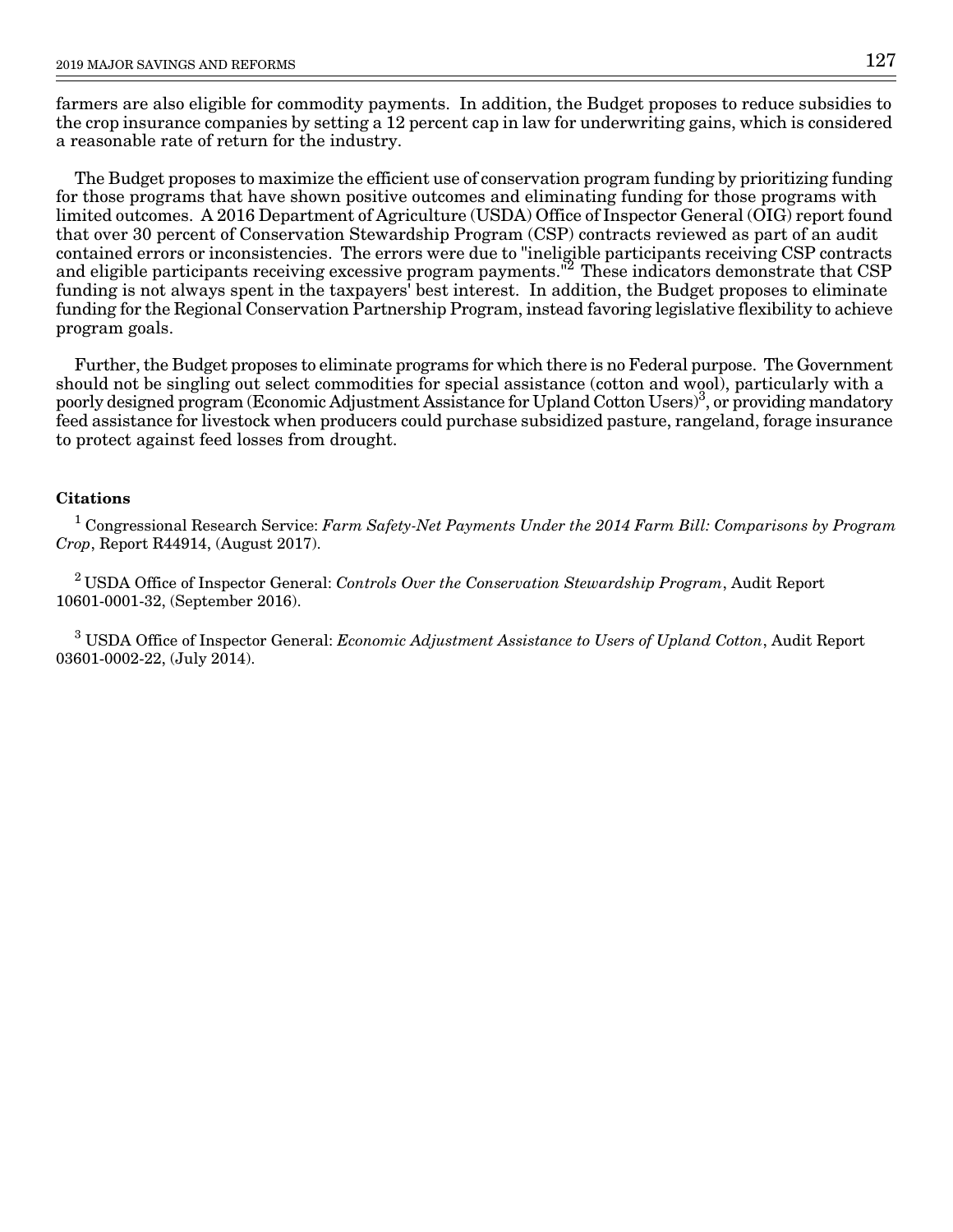### **REFORM THE SUPPLEMENTAL NUTRITION ASSISTANCE PROGRAM**

Department of Agriculture

The Budget proposes a suite of legislative proposals for the Supplemental Nutrition Assistance Program (SNAP) encouraging work among able-bodied adults, targeting benefits to the neediest households, and promoting efficiency and integrity in program operations. The Budget would also create a new approach to nutrition assistance that combines traditional SNAP benefits with U.S. Department of Agriculture Foods provided directly to households. This cost-effective approach supports American agriculture, prevents certain types of program abuse, provides state flexibility in delivering food benefits, and ensures the nutritional value of the benefits provided. Combined, these reforms will maintain our commitment to ensuring Americans in need of assistance have access to a nutritious diet while significantly reducing the cost to taxpayers.

|                                     |           |         |           |           | <b>Funding Summary</b><br>(In millions of dollars) |           |           |           |           |           |           |            |
|-------------------------------------|-----------|---------|-----------|-----------|----------------------------------------------------|-----------|-----------|-----------|-----------|-----------|-----------|------------|
|                                     | 2019      | 2020    | 2021      | 2022      | 2023                                               | 2024      | 2025      | 2026      | 2027      | 2028      | 2019-23   | 2019-28    |
| Proposed Change from<br>Current Law | $-17.169$ | -18.521 | $-20.451$ | $-20.468$ | $-21.615$                                          | $-22.213$ | $-22.353$ | $-23.686$ | $-23.893$ | $-23.157$ | $-98.224$ | $-213.526$ |

### **Justification**

SNAP currently provides low-income households with electronic benefits they can use to buy groceries at authorized retailers. As a primary component of the social safety net, SNAP has grown significantly in the past decade. As expected, SNAP participation grew to historic levels during the recession. However, despite significant economic improvement and a strong recovery in the job market, enrollment in SNAP remains stubbornly high.

The Budget proposes a bold new approach to administering SNAP that combines traditional SNAP benefits with nutritious and 100 percent American grown food provided directly to households. Under the proposal, households receiving \$90 or more per month in SNAP benefits will receive a portion of their benefits in the form of a USDA Foods package, which would include items such as shelf-stable milk, ready to eat cereals, pasta, peanut butter, beans and canned fruit, vegetables, and meat, poultry or fish. The remainder of their benefit would go on the SNAP Electronic Benefit Transfer (EBT) card for use at approved grocery retailers. This cost-effective approach will generate significant savings to taxpayers with no loss in food benefits to participants. It will also improve the nutritional value of the benefit provided and reduce the potential for EBT fraud. States will have substantial flexibility in designing the food box delivery system through existing infrastructure, partnerships, or commercial/retail delivery services.

The Budget would also expand on previous reforms aimed at strengthening the expectation for work among able-bodied adults and preserving the benefits for those most in need. This will be achieved by closing eligibility loopholes and limiting categorical eligibility to participants receiving cash benefits from TANF or SSI; modifying income and benefit calculations to ensure benefits are targeted to the neediest households; aligning working age definitions with other Federal programs; eliminating certain exemptions and limiting the use of waivers that rob too many able-bodied adults from the dignity of work. The proposal would motivate states to maximize SNAP administrative efficiencies and to invest in outcome-based employment strategies for SNAP participants. The proposal would also improve program integrity through state accountability and data sharing.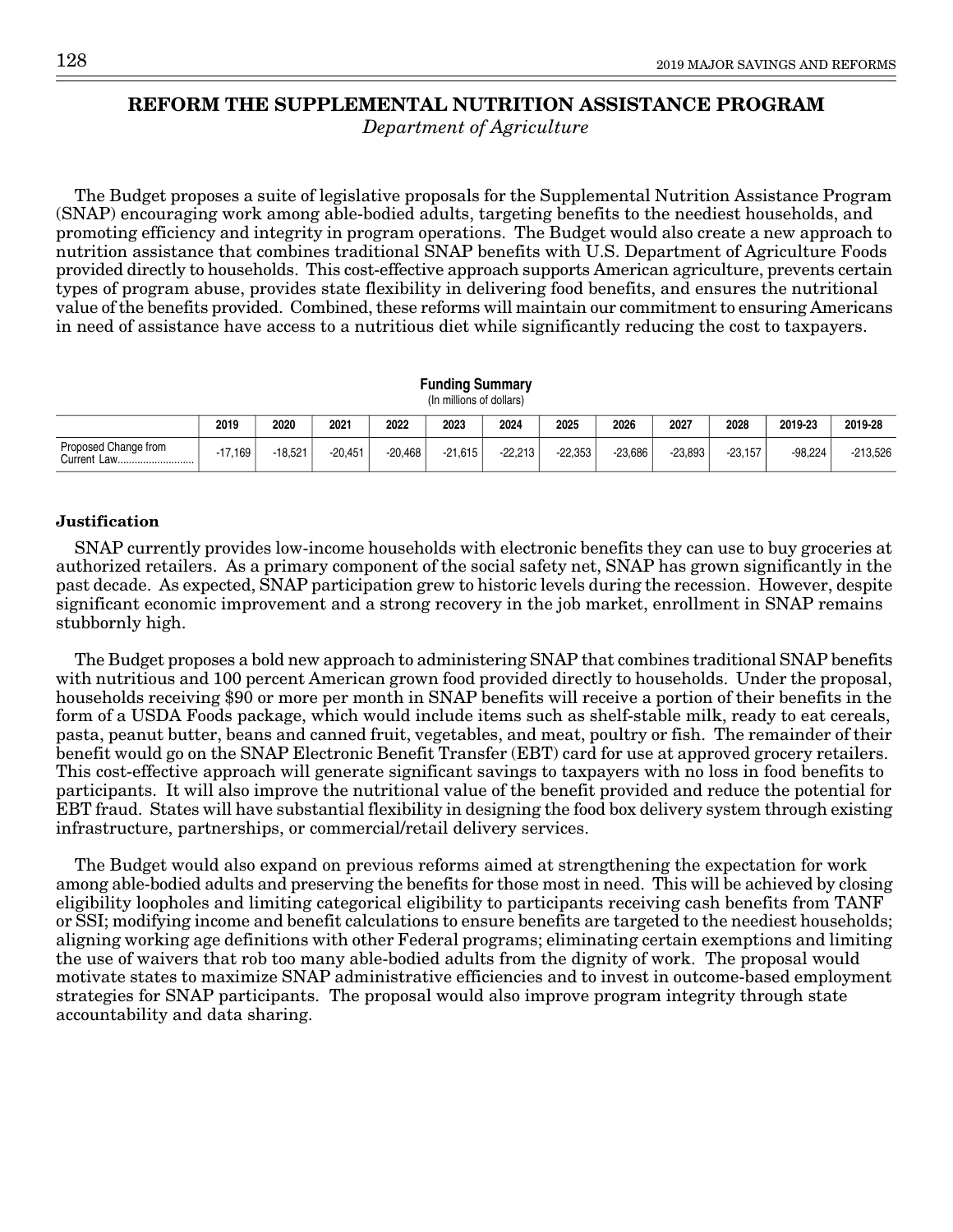### **LEASE SHARED SECONDARY LICENSES**

Department of Commerce

To promote efficient use of the electromagnetic spectrum, the Administration proposes to authorize the Department of Commerce to negotiate leases with private entities that would expand their access to federal spectrum. This authority will complement ongoing efforts to make Federal spectrum available for commercial uses through auctions conducted by the Federal Communications Commission.

|                      |       |       |       |      | rununiy Summary<br>(In millions of dollars) |       |       |       |      |       |         |         |
|----------------------|-------|-------|-------|------|---------------------------------------------|-------|-------|-------|------|-------|---------|---------|
|                      | 2019  | 2020  | 2021  | 2022 | 2023                                        | 2024  | 2025  | 2026  | 2027 | 2028  | 2019-23 | 2019-28 |
| Proposed Change from | $-50$ | $-55$ | $-55$ | -60  | -65                                         | $-70$ | $-70$ | $-80$ | -80  | $-85$ | $-285$  | $-670$  |

**Funding Summary**

#### **Justification**

Under this proposal, the National Telecommunications and Information Administration (NTIA) would be granted authority to lease access to federal spectrum for commercial use on a non-interference basis, with federal primary users. Working with other federal agencies, NTIA would negotiate sharing arrangements on behalf of the Federal Government and would seek to increase the efficiency of spectrum when possible without causing harmful interference to Federal users authorized to operate in the negotiated bands. In addition to Federal spectrum auctions, leases will provide another option for maximizing the economic value of this scarce spectrum resource. Significant resources will be required by NTIA and other Federal agencies to negotiate and manage these spectrum leases. The cost of administering the program would be offset by a portion of the lease revenue. Therefore the proposal is conservatively estimated to generate approximately \$700 million in net deficit reduction for taxpayers.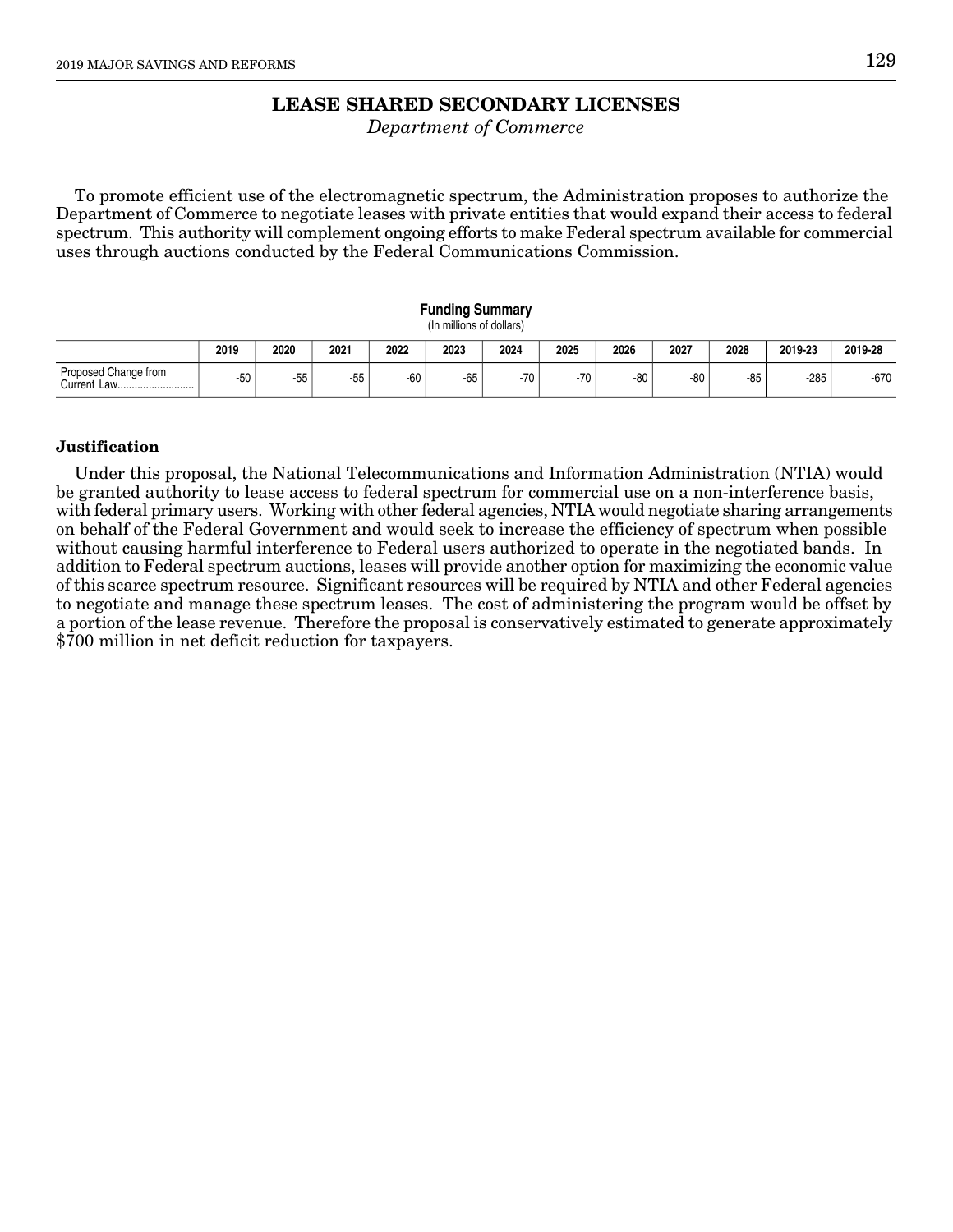### **CREATE SINGLE INCOME-DRIVEN REPAYMENT PLAN**

Department of Education

The Budget proposes to simplify student loan repayment by consolidating multiple Income-Driven Repayment (IDR) plans into a single plan. This proposal reduces inefficiencies in the student loan program by establishing several reforms to guarantee that all borrowers in IDR pay an equitable share of their income, and for undergraduate borrowers, reduce the time until loans are forgiven.

#### **Funding Summary** (In millions of dollars)

|                                                | 2019     | 2020     | 2021     | 2022  | 2023   | 2024      | 2025      | 2026   | 2027      | 2028    | 2019-23   | 2019-28  |
|------------------------------------------------|----------|----------|----------|-------|--------|-----------|-----------|--------|-----------|---------|-----------|----------|
| Proposed Change from<br><i>S</i> urrent<br>Law | $-2.429$ | $-6.006$ | $-9,365$ | 1.883 | 13.885 | $-15.458$ | $-16.317$ | 17.228 | $-17.695$ | -18.099 | $-43.568$ | -128,365 |

#### **Justification**

In recent years, IDR plans, which offer student borrowers the option of making affordable monthly payments based on factors such as income and family size, have grown in popularity. However, the numerous IDR plans currently offered to borrowers overly complicate choosing and enrolling in the right plan. To simplify student loan repayment, the Budget proposes a single IDR plan that provides a pathway to debt relief for struggling borrowers. All new borrowers would pay 12.5 percent of their discretionary income. For borrowers with undergraduate student debt only, any balance remaining after 15 years of repayment would be forgiven. For borrowers with any graduate debt, any balance remaining after 30 years of repayment would be forgiven. To support this ambitious proposal, the Budget proposes a package of targeted reforms to reduce significant inefficiencies in the program. The single IDR plan would remove the standard repayment cap to guarantee that high-income, high-balance borrowers pay an equitable share before their remaining balances are forgiven. In addition, the proposed plan would calculate payments for married borrowers filing separately using their combined household Adjusted Gross Income.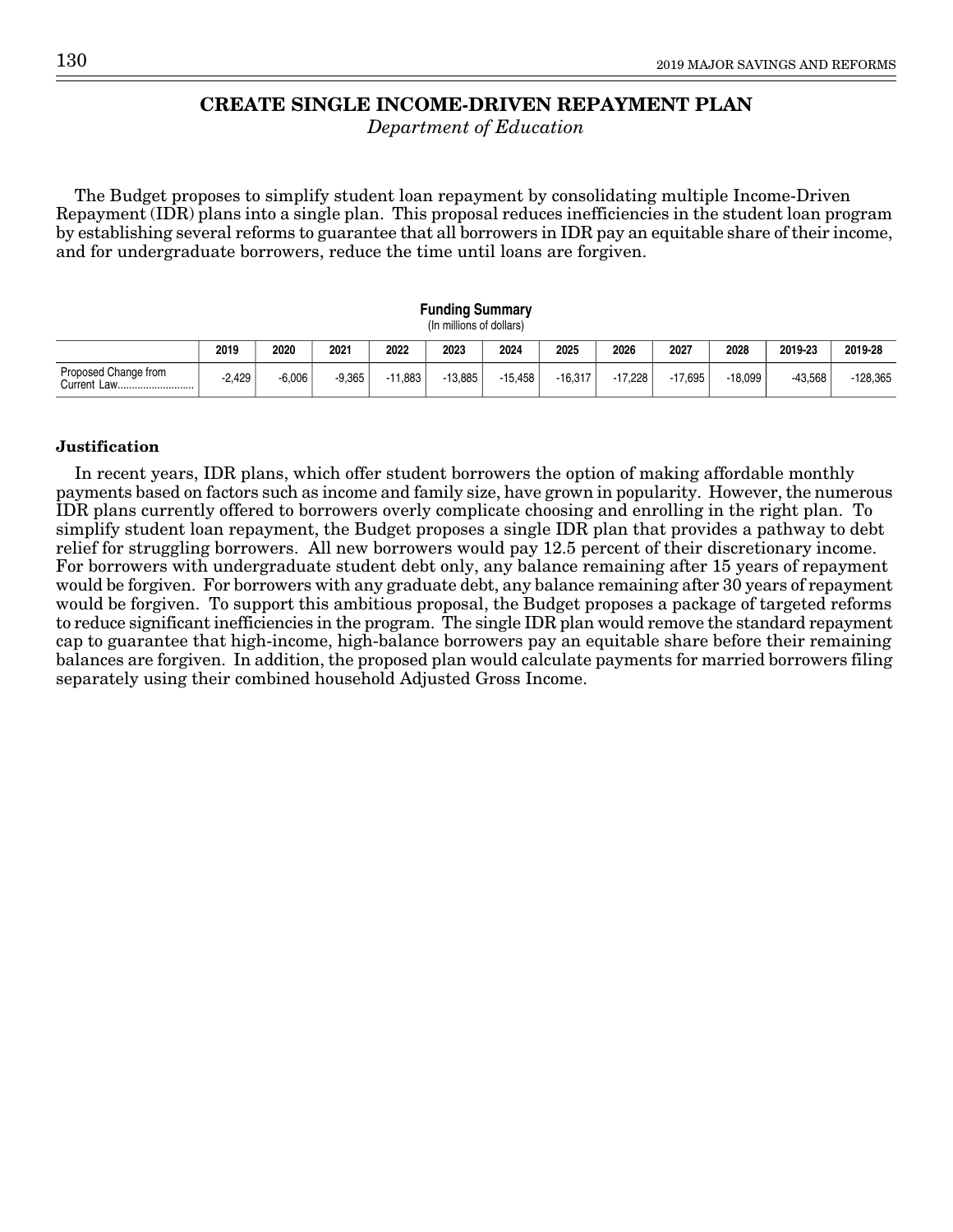## **ELIMINATE ACCOUNT MAINTENANCE FEE PAYMENTS TO GUARANTY AGENCIES** Department of Education

The Budget proposes to eliminate unnecessary fee payments to guaranty agencies.

#### **Funding Summary** (In millions of dollars)

|                      | 2019 | 2020 | 2021 | 2022 | 2023 | 2024 | 2025 | 2026 | 2027 | 2028 | 2019-23 | 2019-28 |  |
|----------------------|------|------|------|------|------|------|------|------|------|------|---------|---------|--|
| Proposed Change from | -656 |      |      |      |      |      |      |      |      |      | -656    | $-656$  |  |

#### **Justification**

Despite dwindling business activities since the move to direct student lending, guaranty agencies from the legacy Federal Family Education Loan (FFEL) Program continue to get paid account maintenance fees. Given the significantly pared back services provided by guaranty agencies, and their ability to generate significant fee income through debt collection activities, the Budget proposes to discontinue these payments.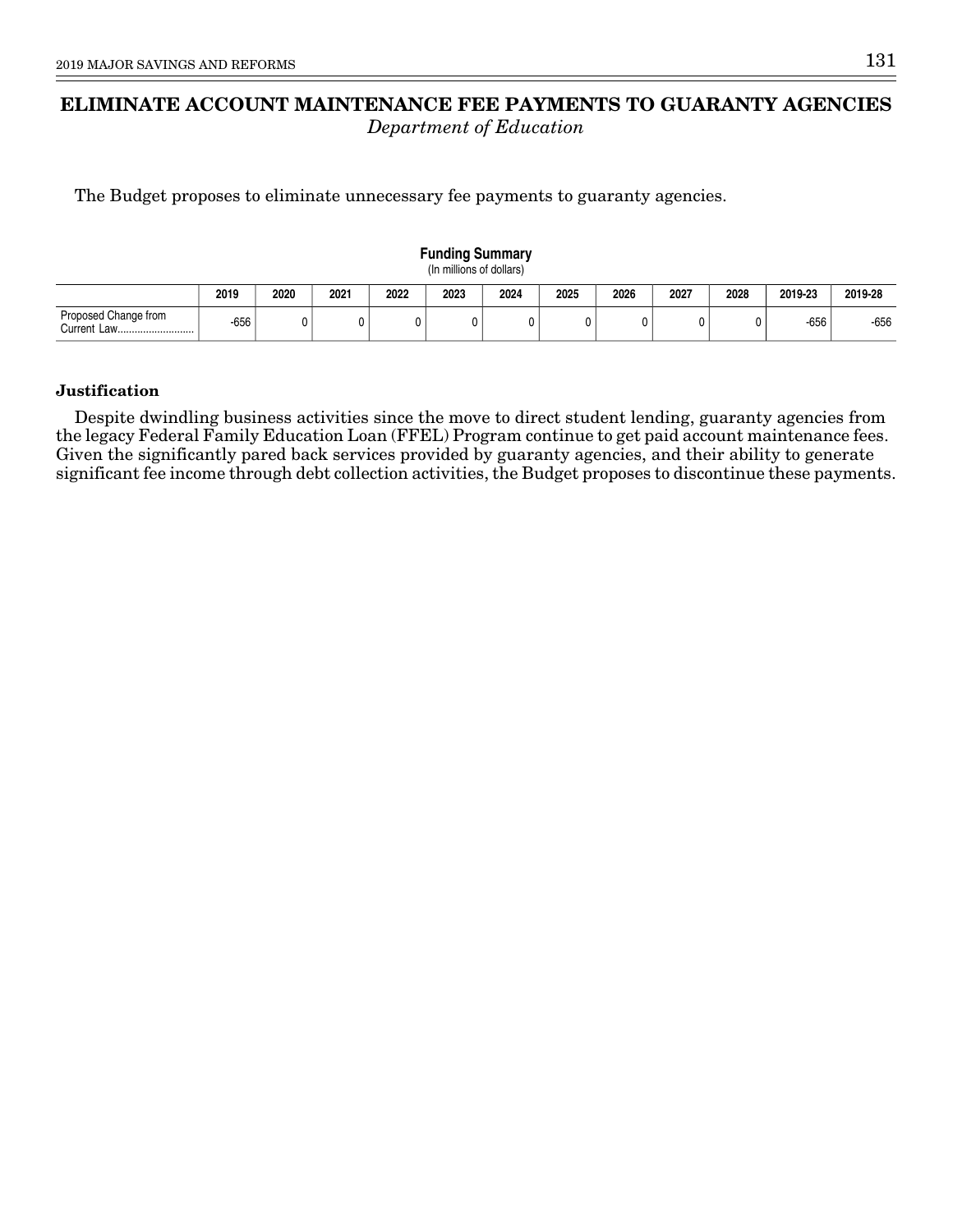### **ELIMINATE PUBLIC SERVICE LOAN FORGIVENESS**

Department of Education

The Budget proposes to eliminate the Public Service Loan Forgiveness (PSLF) program and focus assistance on needy undergraduate student borrowers from all professions.

| www.community<br>(In millions of dollars) |              |          |          |          |          |          |          |          |          |          |           |         |
|-------------------------------------------|--------------|----------|----------|----------|----------|----------|----------|----------|----------|----------|-----------|---------|
|                                           | 2019         | 2020     | 2021     | 2022     | 2023     | 2024     | 2025     | 2026     | 2027     | 2028     | 2019-23   | 2019-28 |
| Proposed Change from                      | 1,720<br>- 1 | $-2.979$ | $-3.873$ | $-4.411$ | $-4.851$ | $-5.303$ | $-5.511$ | $-5.597$ | $-5.758$ | $-5.859$ | $-17.834$ | -45,862 |

### **Funding Summary**

#### **Justification**

To support the proposal for a single Income-Driven Repayment (IDR) plan, the Budget proposes a package of targeted student loan reforms and program eliminations, including the elimination of PSLF. PSLF unfairly favors some career choices over others and is complicated for borrowers to navigate. This package would simplify repayment for all new undergraduate borrowers regardless of occupation and create a pathway for expedited debt forgiveness after 15 years of payments instead of after 20 years under current law. PSLF is part of a complex array of Federal aid programs that could benefit from the simplification of aid to needy students. The Budget continues to fully fund Pell Grants to help low-income students afford college, and expands Pell eligibility to high-quality short-term programs, enabling students to obtain the skills they need for today's workforce more quickly than the traditional two or four-year degree.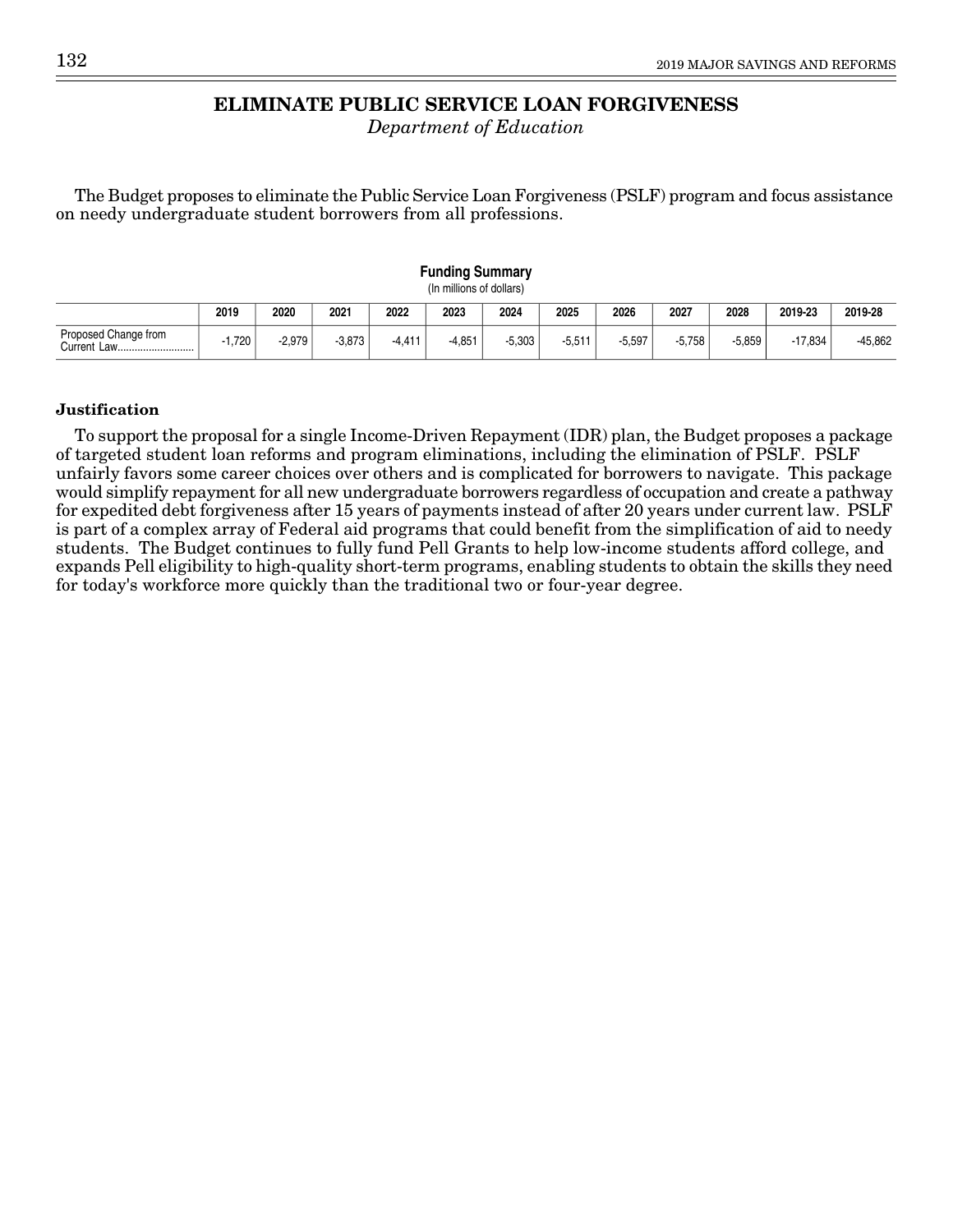## **ELIMINATE SUBSIDIZED STUDENT LOANS**

Department of Education

The Budget proposes to eliminate inefficient interest subsidies for certain undergraduate loans and focus resources on more effective forms of support for needy undergraduate students.

| r ununiy Jummary<br>(In millions of dollars) |          |          |          |          |          |          |          |          |          |          |           |           |
|----------------------------------------------|----------|----------|----------|----------|----------|----------|----------|----------|----------|----------|-----------|-----------|
|                                              | 2019     | 2020     | 2021     | 2022     | 2023     | 2024     | 2025     | 2026     | 2027     | 2028     | 2019-23   | 2019-28   |
| Proposed Change from<br>Current Law          | $-1.500$ | $-2.580$ | $-2.886$ | $-2.973$ | $-2.992$ | $-3.008$ | $-3.050$ | $-3.096$ | $-3.216$ | $-3.254$ | $-12.931$ | $-28.555$ |

**Funding Summary**

### **Justification**

To support the proposal for a single Income-Driven Repayment (IDR) plan, the Budget proposes a package of targeted reforms and program eliminations, including the elimination of subsidized loans. Under current law, the Government pays interest on subsidized loans for eligible low- and middle-income undergraduates while the student is in school or deferment. While the in-school interest subsidy has not been rigorously evaluated, lessons from behavioral economics indicate that the subsidy is less likely to increase postsecondary enrollment, due to the complexity of the interest rate benefit, than straightforward need-based grants to students. The subsidy is also poorly targeted as it is provided to borrowers with low pre-enrollment income but does not consider the income of borrowers during repayment. Borrowers with unaffordable debt burdens relative to their income during repayment can manage their debt through income-driven repayment and ultimately receive forgiveness. Subsidized loans are part of a complex array of Federal aid programs that could benefit from the simplification of aid to needy students.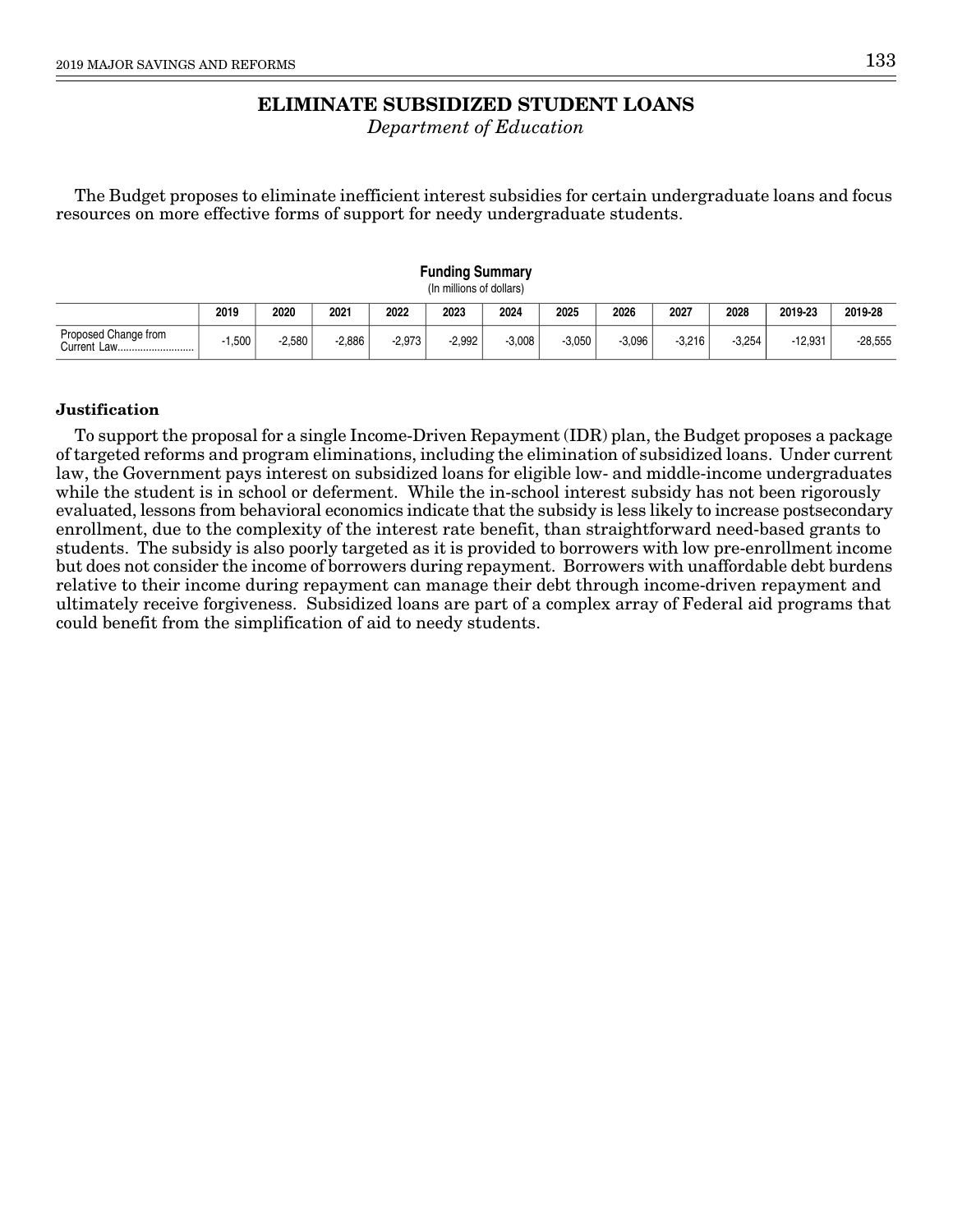### **DIVEST THE POWER MARKETING ADMINISTRATIONS' TRANSMISSION ASSETS** Department of Energy

The Budget proposes to sell the transmission assets of the Department of Energy's Power Marketing Administrations (PMAs), which include Southwestern Power Administration (SWPA), Western Area Power Administration (WAPA), and Bonneville Power Administration (BPA). The private sector is best suited to own and operate electricity transmission assets. Eliminating or reducing the Federal Government's role in owning and operating transmission assets and increasing the private sector's role encourages a more efficient allocation of economic resources and mitigates unnecessary risk to taxpayers.

| <b>Funding Summary</b><br>(In millions of dollars) |      |          |        |        |        |        |        |      |        |        |          |          |
|----------------------------------------------------|------|----------|--------|--------|--------|--------|--------|------|--------|--------|----------|----------|
|                                                    | 2019 | 2020     | 2021   | 2022   | 2023   | 2024   | 2025   | 2026 | 2027   | 2028   | 2019-23  | 2019-28  |
| Divest WAPA Transmission                           |      | $-580$   | 0      | 0      | 0      |        | 0      | 0    |        | 0      | $-580$   | -580     |
| Divest SWPA Transmission                           |      | $-15$    |        | 0      | 0      | 0      |        | 0    |        | 0      | $-15$    | $-15$    |
| Divest BPA Transmission                            |      | $-1.733$ | $-488$ | -483   | $-493$ | $-452$ | $-386$ | -386 | $-386$ | $-386$ | $-3,197$ | $-5,193$ |
| Total.                                             |      | $-2.328$ | $-488$ | $-483$ | $-493$ | $-452$ | $-386$ | -386 | $-386$ | $-386$ | $-3,792$ | $-5,788$ |

### **Justification**

The Budget proposes to sell the electricity transmission assets currently owned by the Southwestern Power Administration, the Western Area Power Administration, and the Bonneville Power Administration. Divestiture of Federal assets can encourage private capital investment in the Nation's infrastructure and relieve long-term pressure on the deficit related to future capital investments. The vast majority of the Nation's electricity infrastructure is owned and operated by for-profit investor owned utilities. Ownership of transmission assets is best carried out by the private sector where there are appropriate market and regulatory incentives.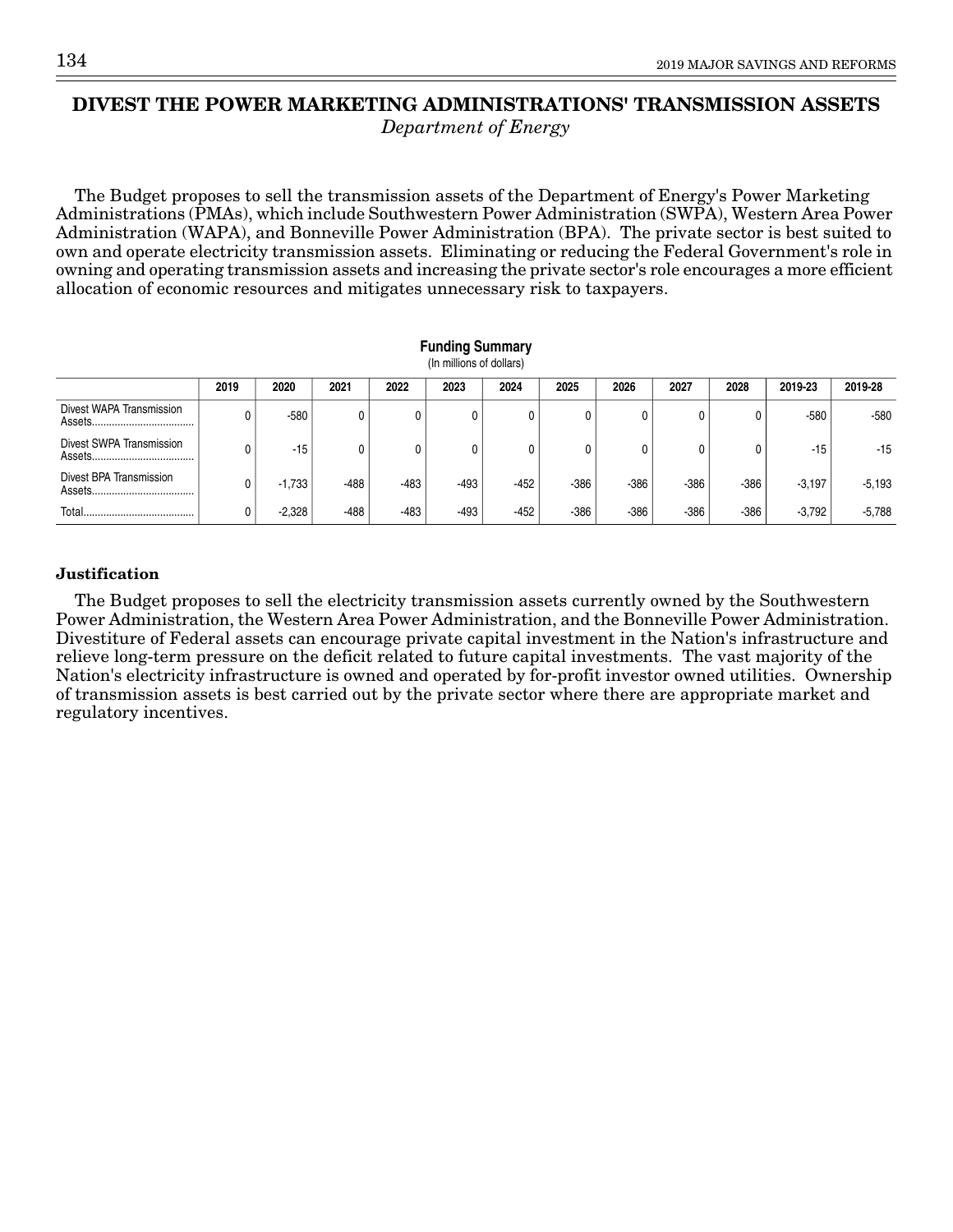# **REFORM THE LAWS GOVERNING HOW THE POWER MARKETING ADMINISTRATIONS ESTABLISH POWER RATES**

Department of Energy

The Budget proposes to change the statutory requirement that the Power Marketing Administrations' power rates be limited to recovering costs to a structure that considers appropriate market incentives. A market based approach for establishing rates for power sales from Federal dams encourages a more efficient allocation of economic resources.

|                      |        |        |      |      | Funding Summary<br>(In millions of dollars) |        |      |        |        |        |         |          |
|----------------------|--------|--------|------|------|---------------------------------------------|--------|------|--------|--------|--------|---------|----------|
|                      | 2019   | 2020   | 2021 | 2022 | 2023                                        | 2024   | 2025 | 2026   | 2027   | 2028   | 2019-23 | 2019-28  |
| Proposed Change from | $-162$ | $-169$ | -173 | -182 | -188                                        | $-192$ | -199 | $-206$ | $-211$ | $-217$ | $-874$  | $-1,899$ |

#### **Justification**

The Power Marketing Administrations (PMAs) sell wholesale electricity generated at multipurpose dams owned and operated by the Army Corps of Engineers and the Bureau of Reclamation. Current law requires the PMAs to generate revenues by establishing rates charged to utility customers to recover all costs, including annual operating and maintenance costs and the taxpayers' investment in the power portions of dams and in transmission lines, and permits the PMAs to defer repayment of prior capital investment by the taxpayers. By contrast, the vast majority of the Nation's electricity needs are met through for-profit investor owned utilities, which are subject to State and/or Federal regulatory oversight in the establishment of rates. Eliminating the requirement that PMA rates be limited to a cost-based structure and requiring instead that these rates be based on consideration of appropriate market incentives, including whether they are just and reasonable, would encourage a more efficient allocation of economic resources and could result in faster recoupment of taxpayer investments.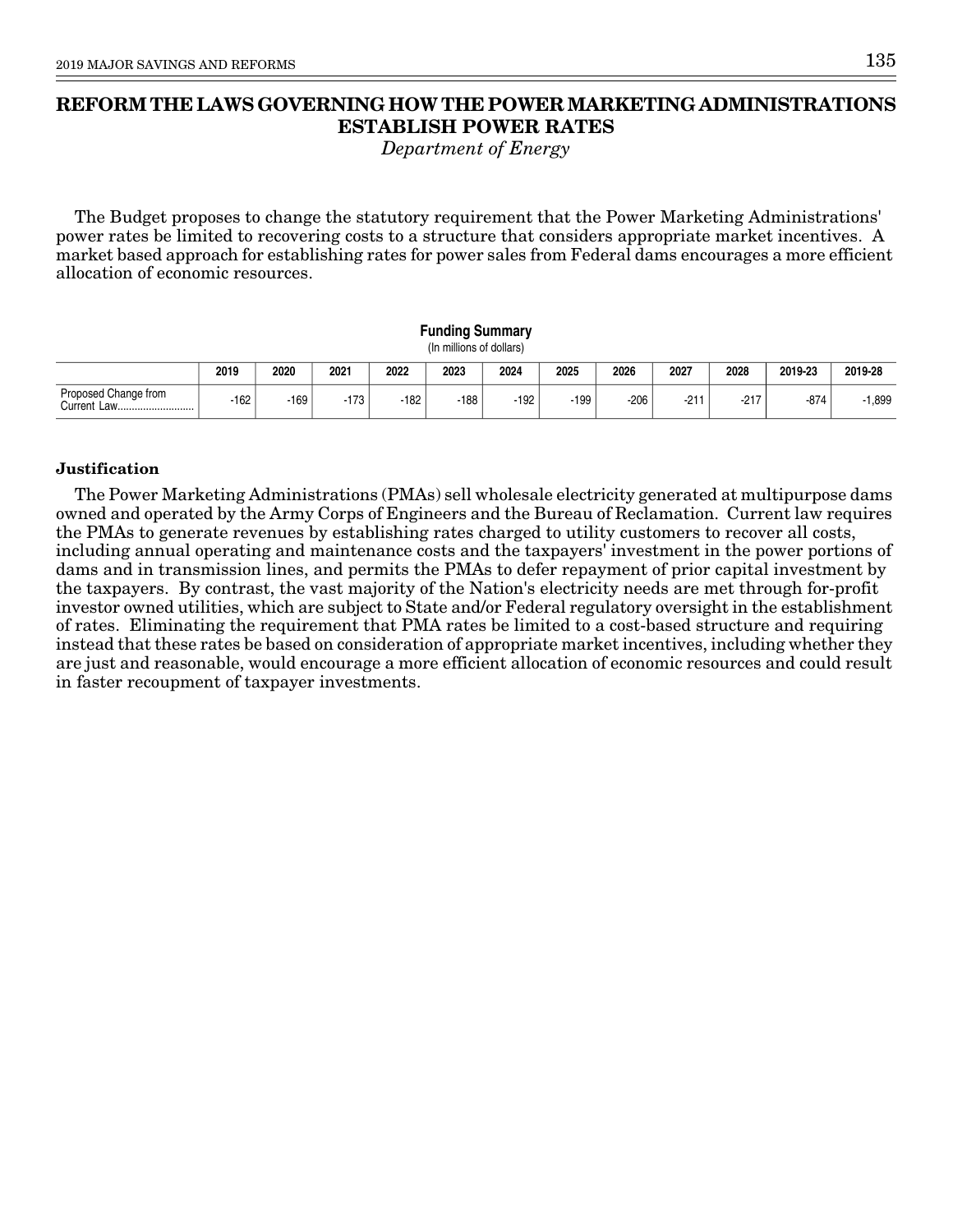### **REPEAL BORROWING AUTHORITY FOR WESTERN AREA POWER ADMINISTRATION** Department of Energy

The Budget proposes to repeal Western Area Power Administration's (WAPA) authority to borrow up to \$3.25 billion in emergency funds authorized by the American Recovery and Reinvestment Act of 2009 (Recovery Act) for the purpose of constructing and/or funding projects within WAPA's service territory that deliver, or facilitate the delivery of, power generated by renewable energy resources. Repealing this authority encourages a more efficient allocation of economic resources and mitigates unnecessary risk to taxpayers.

**Funding Summary** (In millions of dollars) **2019 2020 2021 2022 2023 2024 2025 2026 2027 2028 2019-23 2019-28** -450 -875 -75 <sup>575</sup> <sup>275</sup> <sup>110</sup> -50 -50 -50 -50 -550 -640 Proposed Change from Current Law.....

#### **Justification**

The vast majority of the Nation's electricity needs are met through for-profit investor-owned utilities. Investments in transmission assets are best carried out by the private sector where there are appropriate market and regulatory incentives. Federal financing of transmission assets places unnecessary risk on taxpayers and results in an inefficient allocation of economic resources. Further, activities under the Recovery Act, which was enacted in response to the 2009 Great Recession, are no longer needed. Since its inception, the program has made less than \$300 million in total loans to three transmission projects. As of fiscal year-end 2017, the program held less than \$100 million in outstanding loan balances owed to the Department of the Treasury.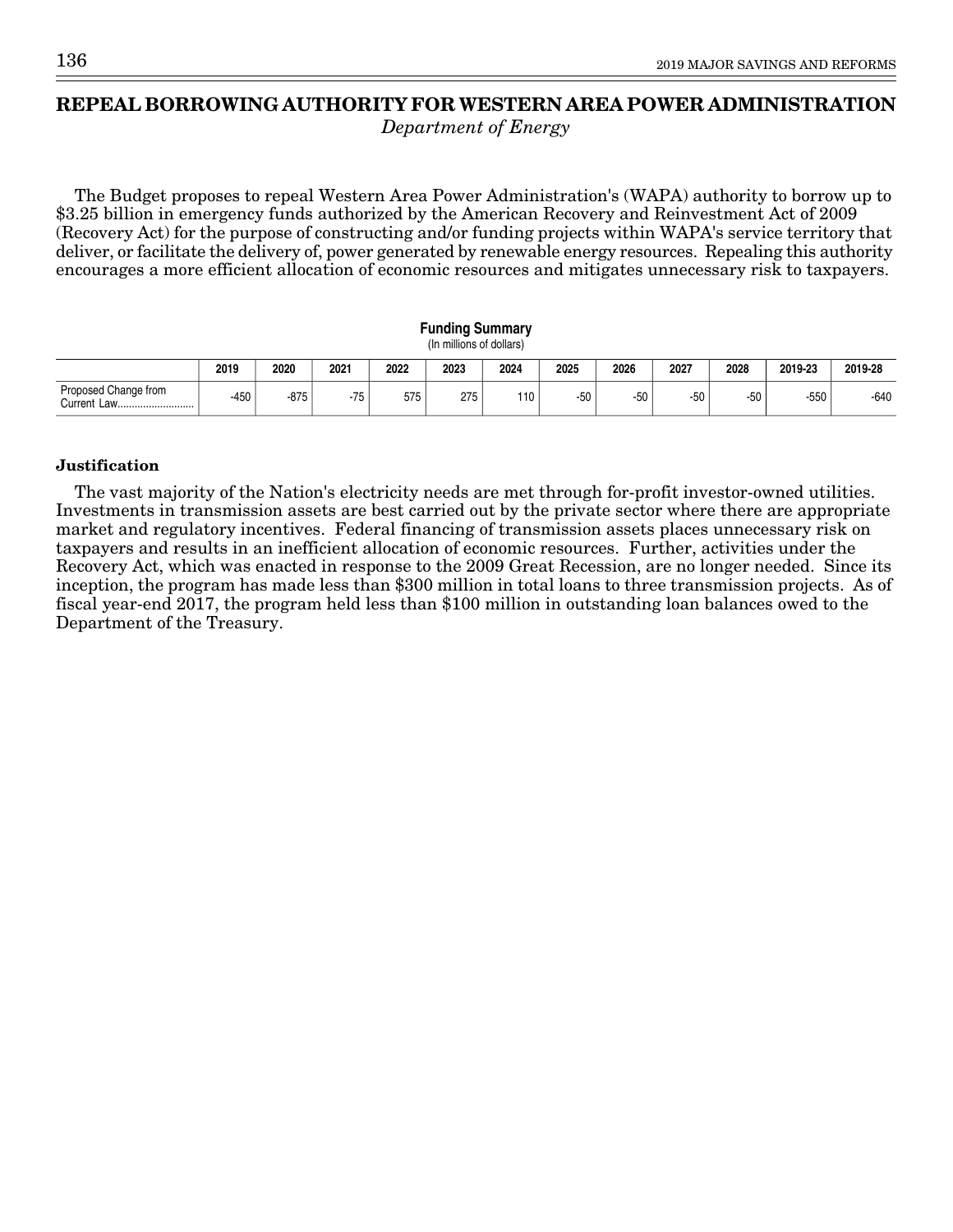# **ELIMINATE THE SOCIAL SERVICES BLOCK GRANT**

Department of Health and Human Services

The Budget proposes to eliminate the Social Services Block Grant (SSBG) because it lacks strong performance measures, is not well targeted, and is not a core function of the Federal Government. States do not have to demonstrate that they are using funds effectively in order to continue receiving funding. In addition, SSBG funds services that are also funded through other Federal programs, such as early childhood education services funded through Head Start and child welfare services funded by Title IV-E programs.

|                                     | <b>Funding Summary</b><br>(In millions of dollars) |       |          |          |          |          |          |          |          |          |          |           |  |  |
|-------------------------------------|----------------------------------------------------|-------|----------|----------|----------|----------|----------|----------|----------|----------|----------|-----------|--|--|
|                                     | 2019                                               | 2020  | 2021     | 2022     | 2023     | 2024     | 2025     | 2026     | 2027     | 2028     | 2019-23  | 2019-28   |  |  |
| Proposed Change from<br>Current Law | $-1.411$                                           | 1.649 | $-1.700$ | $-1.700$ | $-1.700$ | $-1.700$ | $-1.700$ | $-1.700$ | $-1.700$ | $-1.700$ | $-8.160$ | $-16.660$ |  |  |

#### **Justification**

SSBG is a permanently authorized program, which funds a wide variety of services. Examples of services include child care, child and adult protective services, foster care, and special services for the disabled. Overall, there are 29 broad service categories within SSBG (including "other"). However, better targeted State and Federal programs currently fund most of these services. SSBG lacks strong performance metrics and the means to hold States accountable for spending SSBG funds effectively.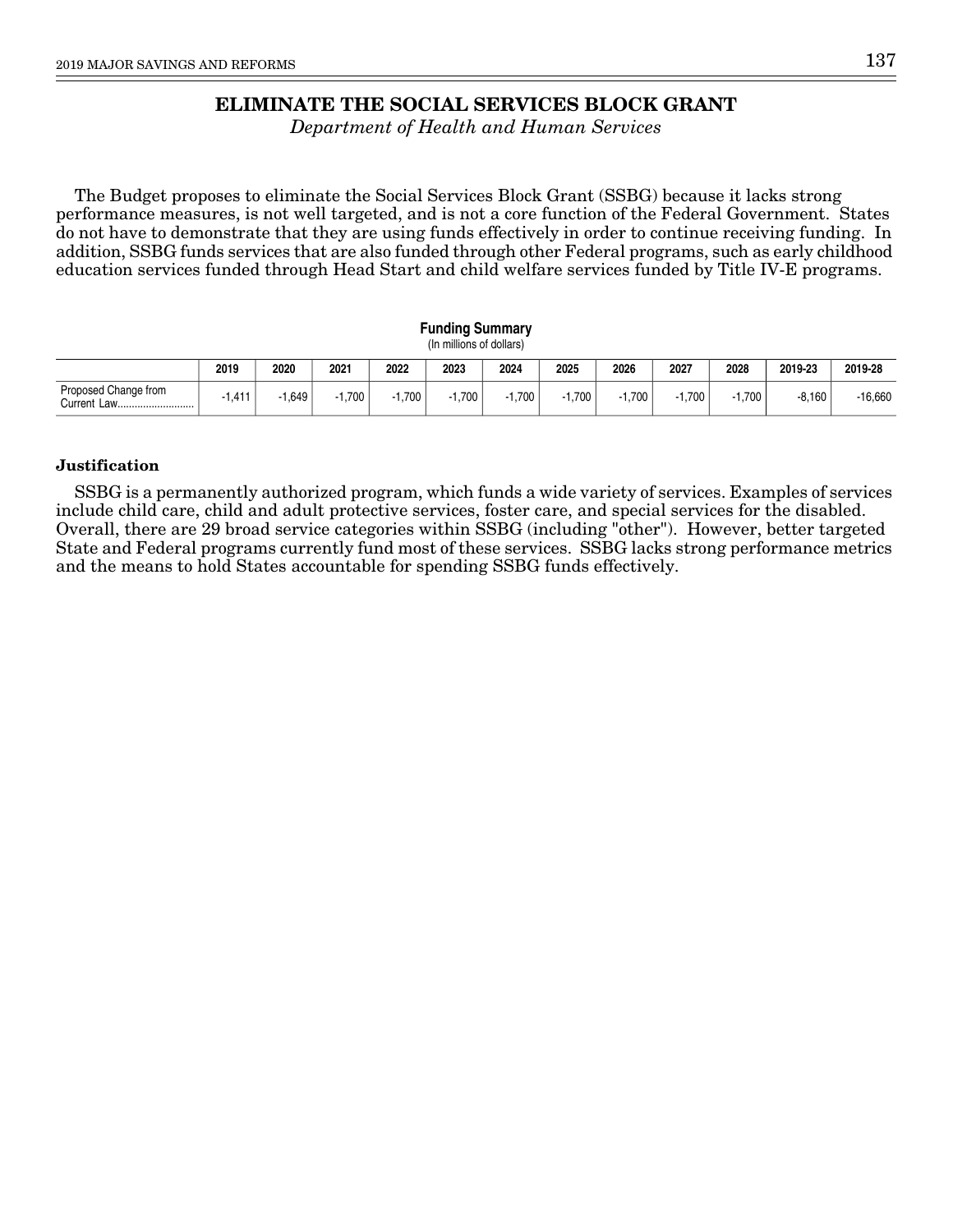## **MEDICAID: ADDRESS WASTEFUL SPENDING, FRAUD, AND ABUSE**

Department of Health and Human Services

The Budget proposes to provide new authorities to States and HHS to improve Medicaid integrity and reduce wasteful spending by ensuring providers who engage in fraudulent or abusive activities do not enroll in Medicaid, improving Medicaid payment and billing policies to prevent wasteful spending, increasing safeguards for patients receiving care in home- and community-based settings, and continuing the Medicaid Disproportionate Share Hospital (DSH) payment reductions.

**Funding Summary**

| (In millions of dollars)                                                              |      |      |      |      |      |      |      |          |          |          |         |           |  |  |
|---------------------------------------------------------------------------------------|------|------|------|------|------|------|------|----------|----------|----------|---------|-----------|--|--|
|                                                                                       | 2019 | 2020 | 2021 | 2022 | 2023 | 2024 | 2025 | 2026     | 2027     | 2028     | 2019-23 | 2019-28   |  |  |
| Continue Medicaid<br>Disproportionate Share<br>Hospital (DSH) Allotment<br>Reductions |      |      |      | 0    |      | 0    |      | $-6,510$ | $-6,490$ | $-6,470$ | U       | $-19,470$ |  |  |
| Consolidate Provider<br><b>Enrollment Screening for</b><br>Medicare, Medicaid, and    |      | 0    |      | 0    |      | 0    |      | 0        |          | 0        |         | 0         |  |  |
| Streamline the Medicaid<br>Terminations Process                                       |      | 0    |      | 0    |      | 0    |      | 0        |          | ۵        |         | 0         |  |  |
| Total<br>                                                                             |      |      |      | 0    |      | 0    |      | $-6,510$ | $-6,490$ | $-6,470$ | 0       | $-19,470$ |  |  |

Note: In addition to the above proposals, the Budget also proposes the following reforms: 1) Implement Prepayment Controls to Prevent Inappropriate Personal Care Services Payments; 2) Expand Medicaid Fraud Control Unit Review to Additional Care Settings; and 3) Prohibit Medicaid Payments to Public Providers in Excess of Costs. Estimates for these reforms were not available at the time of Budget publication.

#### **Justification**

Ensuring Medicaid program integrity requires coordination among States and the Federal Government. States have primary responsibility for combating Medicaid fraud, waste, and abuse, while the Federal Government provides States guidance and technical support to detect, deter, and monitor fraud and abuse, as well as take action against those that commit or participate in fraudulent activities.

States can limit improper payments and expensive "pay and chase" activities by preventing fraudulent providers from enrolling in Medicaid, but not all States conduct the comprehensive screening activities required by law. Consistent with recommendations from the HHS Office of Inspector General (OIG), the Budget proposes to centralize the screening of all Medicaid, Medicare, and Children's Health Insurance (CHIP) providers.<sup>1</sup> Making the Federal Government the single source for screening would reduce duplication and ensure bad actors cannot move between the programs. The Budget also proposes strengthening requirements for terminating Medicaid providers and sharing termination information among the States.

To the extent fee-for-service Medicaid rates to certain facilities result in aggregate provider payments that are lower than what Medicare would have paid for comparable services, States may make supplemental payments to such providers. The Government Accountability Office has raised concerns about the transparency and oversight of supplemental payments, citing a lack of timely information to determine whether payments meet statutory requirements, and instances of payments to hospitals that greatly exceeded costs. To improve fiscal integrity and transparency in Medicaid payment policy, the Budget previews guidance from HHS to improve timely and complete data collection on Medicaid supplemental payments, including the financing of such payments, and proposes to limit reimbursement to Government providers to no more than the cost of providing services to Medicaid beneficiaries.

The Budget proposes to reduce duplicative spending by continuing the Medicaid Disproportionate Share (DSH) hospital allotment reductions since the new Market-Based Health Care Block Grants proposed in the Budget provide States with resources to maintain coverage for those previously covered by Obamacare.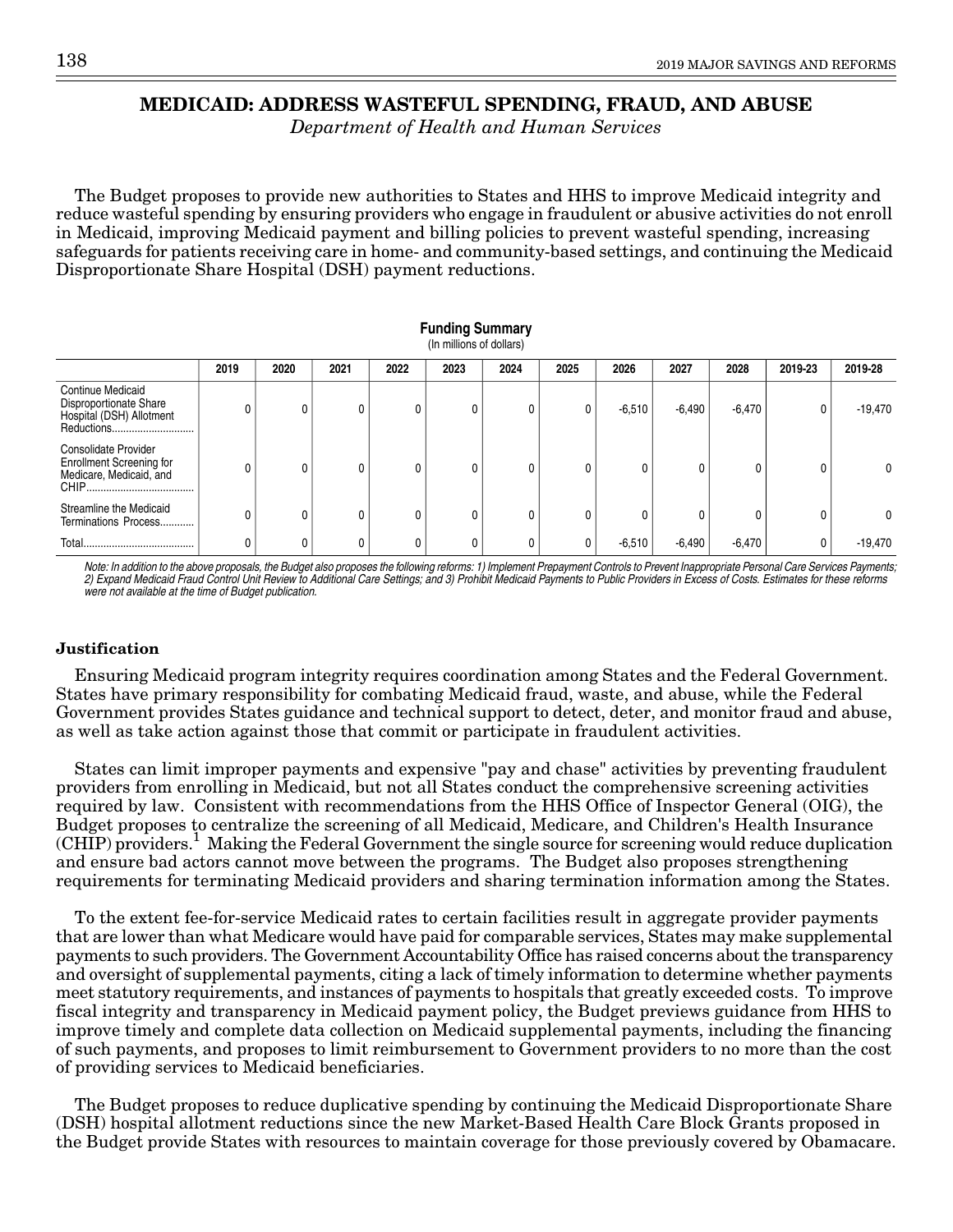In addition, many elderly and disabled Medicaid beneficiaries rely on personal care services (PCS) to get needed care in their communities and maintain their independence. The increasing volume of fraud involving PCS is a top concern of HHS and State Medicaid Fraud Control Units. Consistent with an OIG recommendation, the Budget previews guidance to assign PCS attendants unique identifiers that would be listed on claims along with the specific dates that they performed services. Further, given evidence that States' unsuccessful prepayment edits contributed to improper payments, the Budget proposes to implement claims edits to automatically deny unusual PCS payments, as well as extend States' authority to investigate and prosecute abuse or neglect cases in home- and community-based care settings.<sup>2,3</sup>

#### **Citations**

 $^{\rm 1}$  HHS Office of Inspector General: Medicaid Enhanced Provider Enrollment Screenings Have Not Been Fully Implemented, OEI-05-13-00520, (May 2016).

 $^2$  HHS Office of Inspector General: *Personal Care Services: Trends, Vulnerabilities, and Recommendations for* Improvement, OIG-12-12-01, (November 2012).

 $^3$  HHS Office of Inspector General: *Payments Made in Error for Personal Care Services During Institutional Stays*, OEI-07-06-00620, (August 2008).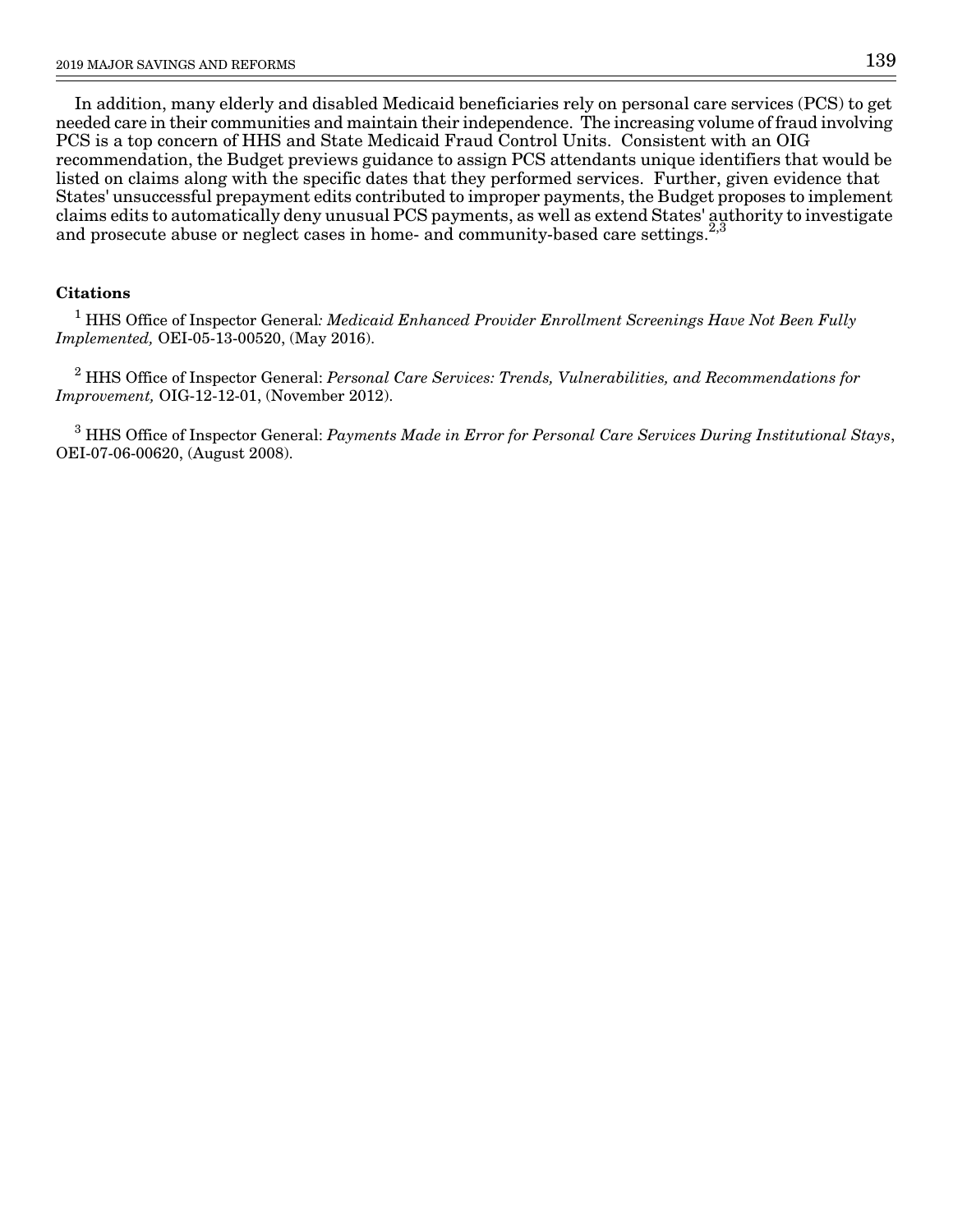### **MEDICAID: DRUG PRICING AND PAYMENT IMPROVEMENTS**

Department of Health and Human Services

The Budget proposes new Medicaid demonstration authority for up to five States to test drug coverage and financing reforms that build on private sector best practices. The Budget also proposes changes to clarify definitions under the Medicaid Drug Rebate Program to prevent manufacturers from claiming inappropriately low rebates.

| (In millions of dollars)                                                                                                              |       |       |       |       |       |       |       |       |       |       |         |         |  |  |
|---------------------------------------------------------------------------------------------------------------------------------------|-------|-------|-------|-------|-------|-------|-------|-------|-------|-------|---------|---------|--|--|
|                                                                                                                                       | 2019  | 2020  | 2021  | 2022  | 2023  | 2024  | 2025  | 2026  | 2027  | 2028  | 2019-23 | 2019-28 |  |  |
| Test allowing State Medicaid<br>programs to negotiate prices<br>directly with drug<br>manufacturers and set<br>formulary for coverage |       | -5    | $-10$ | $-10$ | $-10$ | $-10$ | $-10$ | $-10$ | $-10$ | $-10$ | $-35$   | $-85$   |  |  |
| Clarify definitions under the<br>Medicaid Drug Rebate<br>Program to prevent<br>inappropriately low<br>manufacturer rebates            | $-26$ | $-26$ | $-26$ | $-26$ | $-31$ | $-31$ | $-37$ | $-37$ | $-37$ | $-42$ | $-135$  | $-319$  |  |  |
|                                                                                                                                       | $-26$ | $-31$ | $-36$ | $-36$ | $-41$ | $-41$ | $-47$ | $-47$ | $-47$ | $-52$ | $-170$  | $-404$  |  |  |

**Funding Summary**

#### **Justification**

While outpatient prescription drugs is an optional Medicaid benefit, all State Medicaid programs currently cover prescriptions drugs through the Medicaid Drug Rebate Program. Per capita Medicaid spending on prescription drugs increased by an average of 7.5 percent per year from 2013 through 2016 (reflecting total Federal and State spending net of rebates). A primary driver of these spending increases which strain State budgets and burden taxpayers was the introduction of new, high cost drugs for various conditions. For example, data from the Centers for Medicare and Medicaid Services (CMS) indicate that State Medicaid programs spent more than \$2.8 billion in 2015 on a new class of hepatitis C treatments.

Under the Medicaid Drug Rebate Program, States who include optional drug benefits are required to cover any prescription drug offered by manufacturers who have entered into statutorily defined rebate agreements with the Department of Health and Human Services (HHS). This decades-old statutory structure hampers State-led innovation, since States are unable to make formulary decisions to meet the needs of their populations or control the total cost of their Medicaid drug benefit.

Under the Medicaid prescription drug demonstration proposed in the Budget, participating States would determine their own drug formularies, coupled with an appeals process to protect beneficiary access to non-covered drugs based on medical need, and negotiate drug prices directly with manufacturers, instead of participating in the statutory drug rebate program. The proposal includes exempting prices negotiated under the demonstration from Medicaid's Best Price reporting requirements, facilitating price negotiation between States and manufacturers. HHS and participating States would rigorously evaluate these demonstrations, which would provide States with new tools to control drug costs and tailor drug coverage decisions to State needs.

Separately, the Budget proposes a legislative change to clarify the Medicaid definition of brand drugs, which would address inappropriate interpretations leading manufacturers to classify certain brand and over the counter drugs as generics for Medicaid rebate purposes, reducing rebate amounts owed.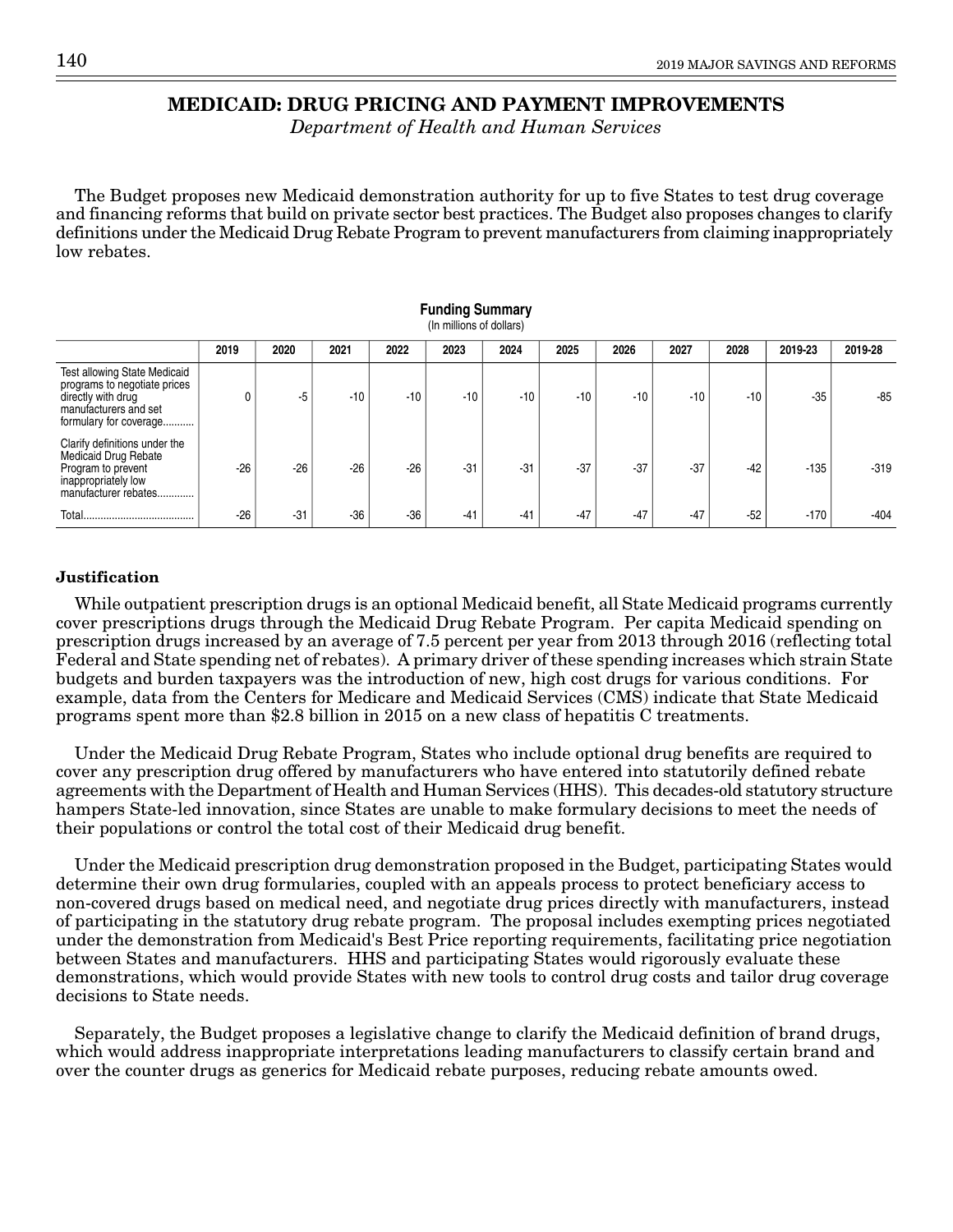# **MEDICAID: STRENGTHEN OPERATIONS AND INCREASE STATE FLEXIBILITY**

Department of Health and Human Services

In addition to the Medicaid program flexibilities included in the Budget proposal to repeal and replace Obamacare, the Budget proposes to empower States to further modernize Medicaid benefits and target eligibility. In determining Medicaid eligibility, the Budget would enable States to consider savings and other assets, count lottery winnings as income, and ensure Federal funds are only available for individuals with verified immigration status. In addition, the Budget would allow States to increase co-payments for non-emergency use of the emergency department. These proposals empower the Federal and State governments to be partners in greater fiscal responsibility, preserving and protecting the Medicaid program for Americans who truly need it.

**Funding Summary**

|                                                                                                            | (In millions of dollars) |        |        |        |        |        |              |        |        |        |          |          |  |  |  |
|------------------------------------------------------------------------------------------------------------|--------------------------|--------|--------|--------|--------|--------|--------------|--------|--------|--------|----------|----------|--|--|--|
|                                                                                                            | 2019                     | 2020   | 2021   | 2022   | 2023   | 2024   | 2025         | 2026   | 2027   | 2028   | 2019-23  | 2019-28  |  |  |  |
| Allow States to Apply Asset<br>Tests to Modified Adjusted<br>Gross Income Standard                         | $-50$                    | $-100$ | $-190$ | $-200$ | $-220$ | $-230$ | $-240$       | $-260$ | $-270$ | $-290$ | $-760$   | $-2,050$ |  |  |  |
| Reduce Maximum Allowable<br>Home Equity for Medicaid                                                       | 0                        | 0      | 0      | 0      | 0      | 0      | $\mathbf{0}$ | 0      | 0      | 0      | 0        | 0        |  |  |  |
| Require Documentation of<br>Satisfactory Immigration<br>Status Before Receipt of<br>Medicaid Benefits      | $-170$                   | $-180$ | $-190$ | $-200$ | $-210$ | $-220$ | $-230$       | $-250$ | $-260$ | $-280$ | $-950$   | $-2,190$ |  |  |  |
| Increase Limit on Medicaid<br>Co-payments for<br>Nonemergency Use of<br>Emergency Department               | $-60$                    | $-110$ | $-110$ | $-120$ | $-130$ | $-140$ | $-140$       | $-150$ | $-160$ | $-170$ | $-530$   | $-1,290$ |  |  |  |
| Define Lottery Winnings and<br>Other Lump-Sum Payments<br>as Income for Purpose of<br>Medicaid Eligibility | $-3$                     | -3     | -4     | $-5$   | -5     | -5     | -6           | -6     | -6     | $-7$   | $-20$    | $-50$    |  |  |  |
|                                                                                                            | $-283$                   | $-393$ | $-494$ | $-525$ | $-565$ | $-595$ | $-616$       | $-666$ | $-696$ | $-747$ | $-2,260$ | $-5,580$ |  |  |  |

#### **Justification**

The current Federal framework for Medicaid fails to provide States with the flexibility to design their Medicaid programs to meet the unique needs of their State. At the same time, Medicaid spending is increasing at an unsustainable rate, and it is critical that benefits be targeted to the most vulnerable populations. The Administration believes States, not the Federal Government, are in the best position to assess the needs of their Medicaid population, target benefits to those most in need, and implement innovative reforms. The Budget would grant States additional flexibility in designing their Medicaid programs and make them more efficient by providing options to increase co-pays for improper use of the emergency department and modify eligibility requirements to ensure the safety net is reserved for the most vulnerable populations.

The Budget would enable States to focus on the most vulnerable populations. By allowing States to consider savings, lottery winnings, and other assets in determining Medicaid eligibility, the Budget would focus Medicaid spending on individuals who do not have significant assets. The Budget also proposes to not pay for medical assistance of individuals who have not verified their immigration status, and thus their eligibility for Medicaid.

By allowing States to increase co-payments for non-emergency use of the emergency department, the Budget would encourage beneficiaries to engage in personal financial responsibility and proper use of healthcare resources. Medicaid beneficiaries use the emergency department at an almost two-fold higher rate than the privately insured.<sup>1,2</sup> "Super-utilizers", who have four or more emergency department visits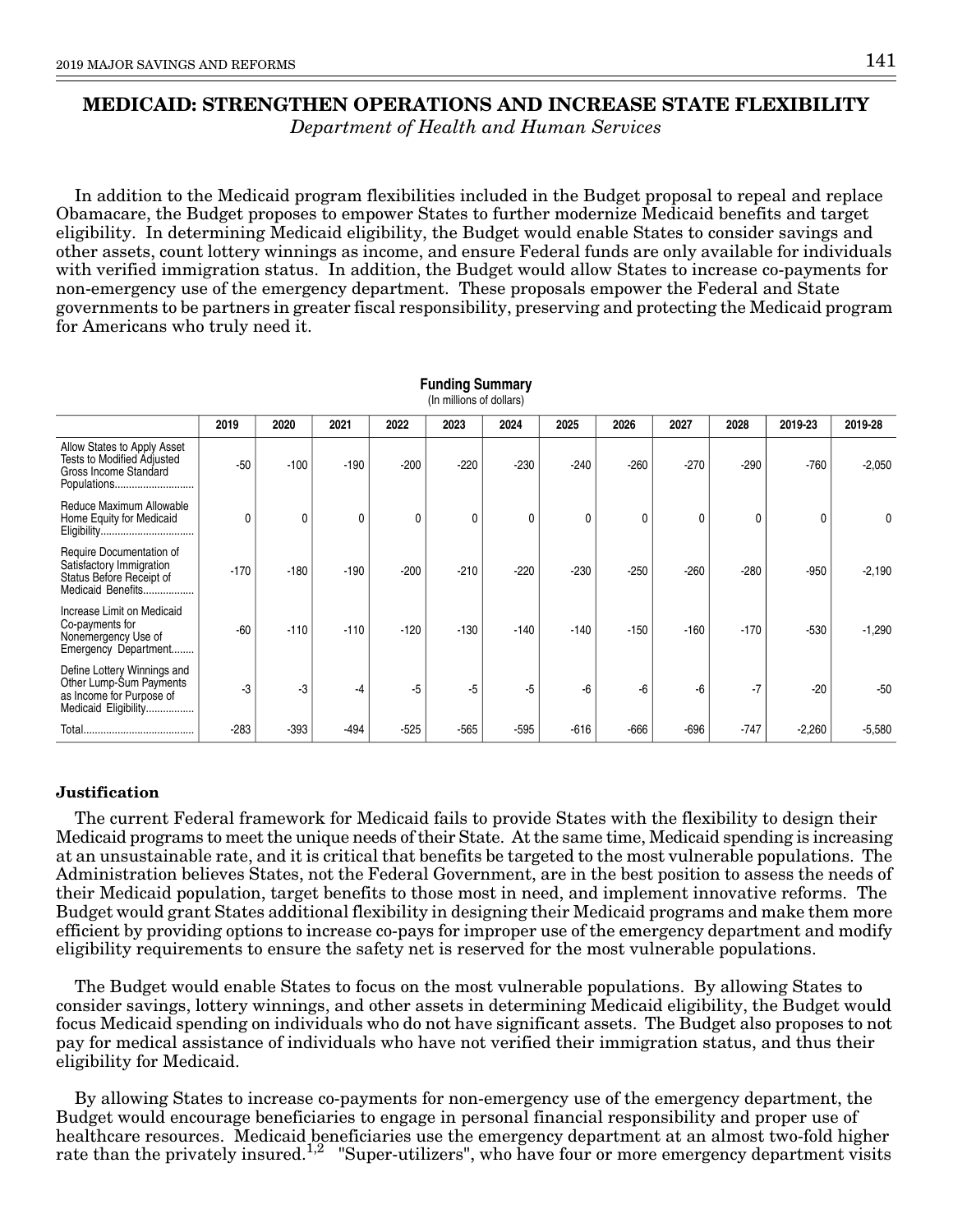per year, comprise 4.5 to 8 percent of all emergency department patients across payers but account for 21 to 28 percent of all visits.<sup>3</sup> The Centers for Medicare and Medicaid Services (CMS) has already granted waivers to several States to increase co-payments for non-emergency use of the emergency department. The Budget would allow States to pursue this flexibility without going through the waiver process.

#### **Citations**

 $^1$  Garcia et al.: Emergency Department Visitors and Visits: Who Used the Emergency Room in 2007? CDC, NCHS Data Brief No 38, (2010).

 $2^2$ Mann, Cindy: Reducing Nonurgent Use of Emergency Departments and Improving Appropriate Care in Appropriate Settings, CMCS Informational Bulletin, www.medicaid.gov/Federal-Policy-Guidance/Downloads/CIB-01-16-14.pdf, (January 2014).

 $^3$  LaCalle et al.: Frequent users of emergency departments: The myths, the data and the policy implications, Annals of Emergency Medicine, 56:42-48, (2010).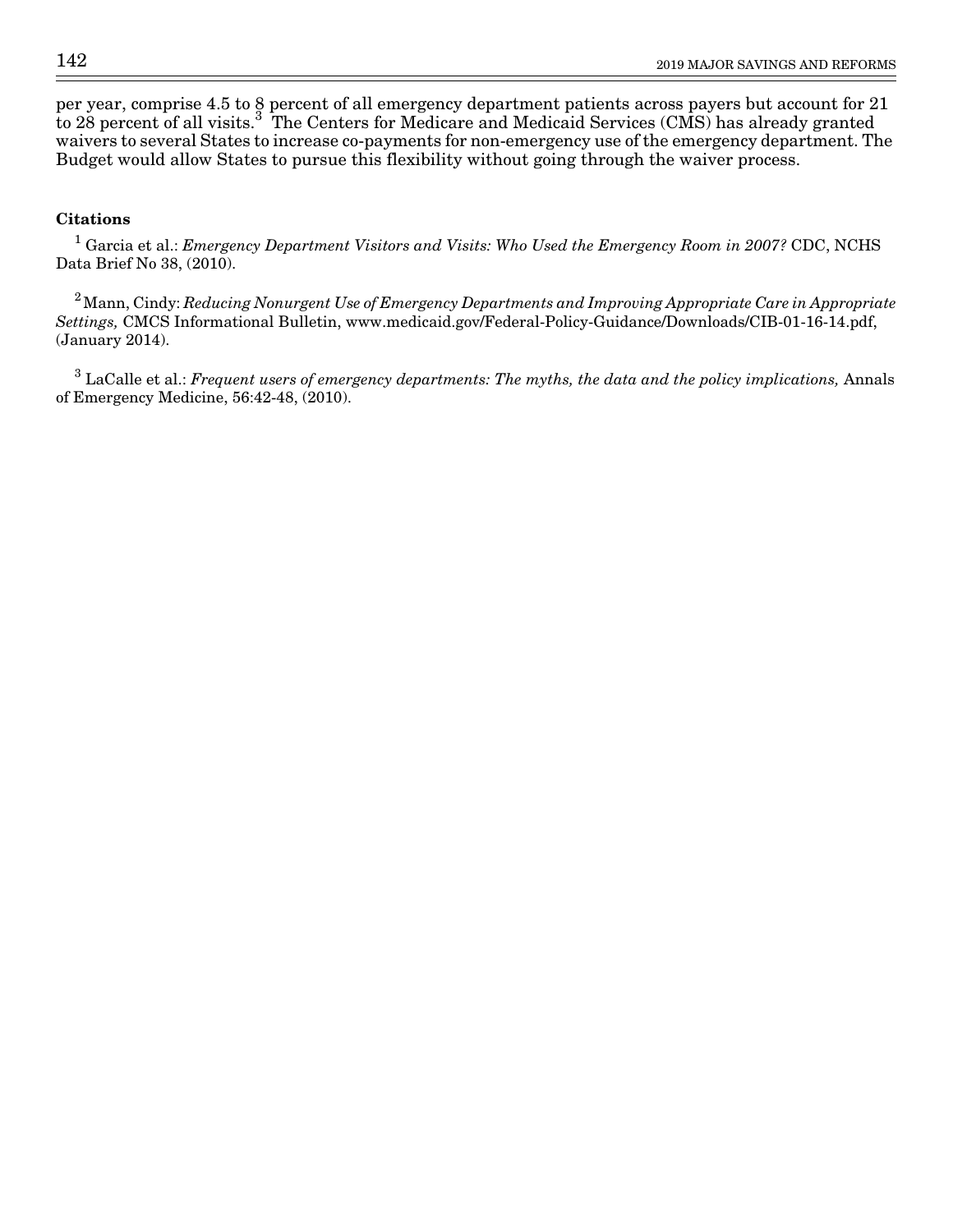## **MEDICARE AND MEDICAID: INCREASE OVERSIGHT OF OPIOID PRESCRIPTIONS AND EXPAND TREATMENT OPTIONS**

Department of Health and Human Services

To address the opioid epidemic, for Medicaid, the Budget proposes expanding coverage of comprehensive and evidence-based Medication Assisted Treatment (MAT) options, previews forthcoming guidance from the Centers for Medicare and Medicaid Services (CMS) that will set minimum standards for State Drug Utilization Reviews (DUR) to reduce clinical abuse, and requires States to track and act on high prescribers and utilizers of prescription drugs. For Medicare, the Budget proposes to prevent prescription drug abuse and to provide comprehensive substance abuse treatment.

|                                                                                                        | ⊤ununiy Jummary<br>(In millions of dollars) |       |       |       |        |        |        |        |        |        |         |         |  |  |  |
|--------------------------------------------------------------------------------------------------------|---------------------------------------------|-------|-------|-------|--------|--------|--------|--------|--------|--------|---------|---------|--|--|--|
|                                                                                                        | 2019                                        | 2020  | 2021  | 2022  | 2023   | 2024   | 2025   | 2026   | 2027   | 2028   | 2019-23 | 2019-28 |  |  |  |
| Require plan participation in a<br>program to prevent<br>prescription drug abuse in<br>Medicare Part D | $-10$                                       | $-10$ | $-10$ | $-10$ | $-10$  | $-10$  | $-10$  | $-10$  | $-10$  | $-10$  | $-50$   | $-100$  |  |  |  |
| Require coverage of all MAT<br>options in Medicaid                                                     | 35                                          | 25    | $-20$ | $-75$ | $-110$ | $-130$ | $-135$ | $-145$ | $-150$ | $-160$ | $-145$  | $-865$  |  |  |  |
| Total Savings                                                                                          | 25                                          | 15    | $-30$ | $-85$ | $-120$ | $-140$ | $-145$ | $-155$ | $-160$ | $-170$ | -195    | $-965$  |  |  |  |

**Funding Summary**

Note: In addition to the above proposals, the Budget also proposes the following reforms: 1) Prevent abusive prescribing by establishing HHS reciprocity with the Drug Enforcement Administration to terminate provider prescribing authority; 2) Provide comprehensive coverage of substance abuse treatment in Medicare; and 3) Track high prescribers and utilizers of prescription drugs in Medicaid. Estimates for these reforms were not available at the time of Budget publication.

#### **Justification**

Rates of drug overdose deaths have continued to increase rapidly over the past 15 years, and the rise in prescription and illicit opioid abuse has been the primary driver of this increase. In 2015, the rate of drug overdose deaths was more than 2.5 times the rate in 1999 with deaths from heroin overdoses triple the rate in 2010, and more recently, an influx of illicitly made fentanyl and fentanyl analogs has fueled a substantial increase in synthetic opioid overdose deaths. Despite the fact that there are effective evidence-based treatments for Opioid Use Disorder (OUD), only about 32 percent of Medicaid beneficiaries with OUD received treatment in 2015.

Therefore, the Budget includes a series of proposals to enhance oversight of opioid prescriptions in Medicaid and increase treatment options. While all State Medicaid programs currently cover some MATs for OUD, many States exclude certain treatment options. For example 17 States currently exclude methadone maintenance treatment. The Budget proposes a legislative change requiring that State Medicaid programs cover all Food and Drug Administration-approved MAT options. These up-front investments in expanded MAT treatment are expected to reduce total Medicaid expenditures over time as more individuals recover from OUD. In addition, the Medicaid statute requires that each State develop a DUR program targeted in part at reducing clinical abuse/misuse, but States vary greatly in the standards they set. CMS, working in partnership with States, stakeholders, and medical experts, will develop and issue guidance to States on the minimum standards they must meet for DUR programs to reduce OUD. The Budget proposes new legislative authority requiring States to track high prescribers and utilizers of prescription drugs in Medicaid, such as through a Prescription Drug Monitoring Program. This proposal would ensure that all States meet high standards of oversight for opioid prescriptions.

The Comprehensive Addiction Recovery Act (CARA) of 2016 directed CMS to propose a framework under which Medicare Part D plan sponsors may establish a drug management program for beneficiaries at risk for prescription drug abuse or misuse and require those determined to be at risk to obtain opioid prescriptions from specific providers and pharmacies, preventing the ability to seek opioids from multiple providers and pharmacies. In accordance with the President's initiatives on combatting the drug abuse and opioid overdose epidemic, the Budget proposes to strengthen the provisions specified in CARA by providing the Secretary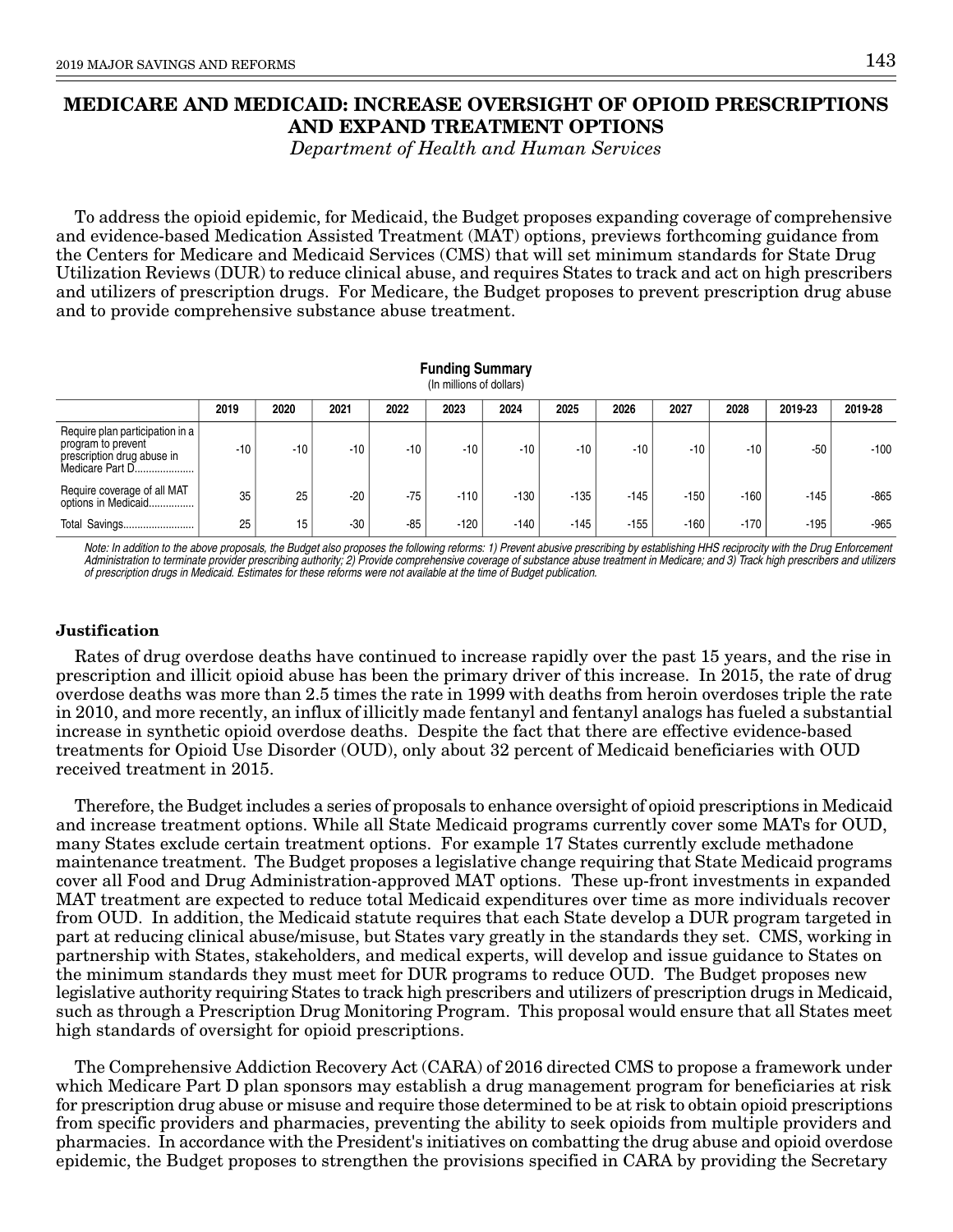of Health and Human Services (HHS) with authority to establish a mandatory prescriber and/or pharmacy "lock-in" program in Medicare Part D in which all Part D plans would be required to participate.

In addition, for Medicare, the Budget proposes to test and expand nationwide a bundled payment for community-based MAT, including Medicare reimbursement for methadone treatment for the first time. In addition, the Budget proposes to authorize the Secretary of HHS to work with the Drug Enforcement Administration to revoke a provider's certificate (which allows a provider to prescribe controlled substances) when that provider is barred from billing Medicare based on a pattern of abusive prescribing. Cutting off Medicare funding for abusive prescription practices not only helps bring premiums down for seniors, it promotes sound public health policy.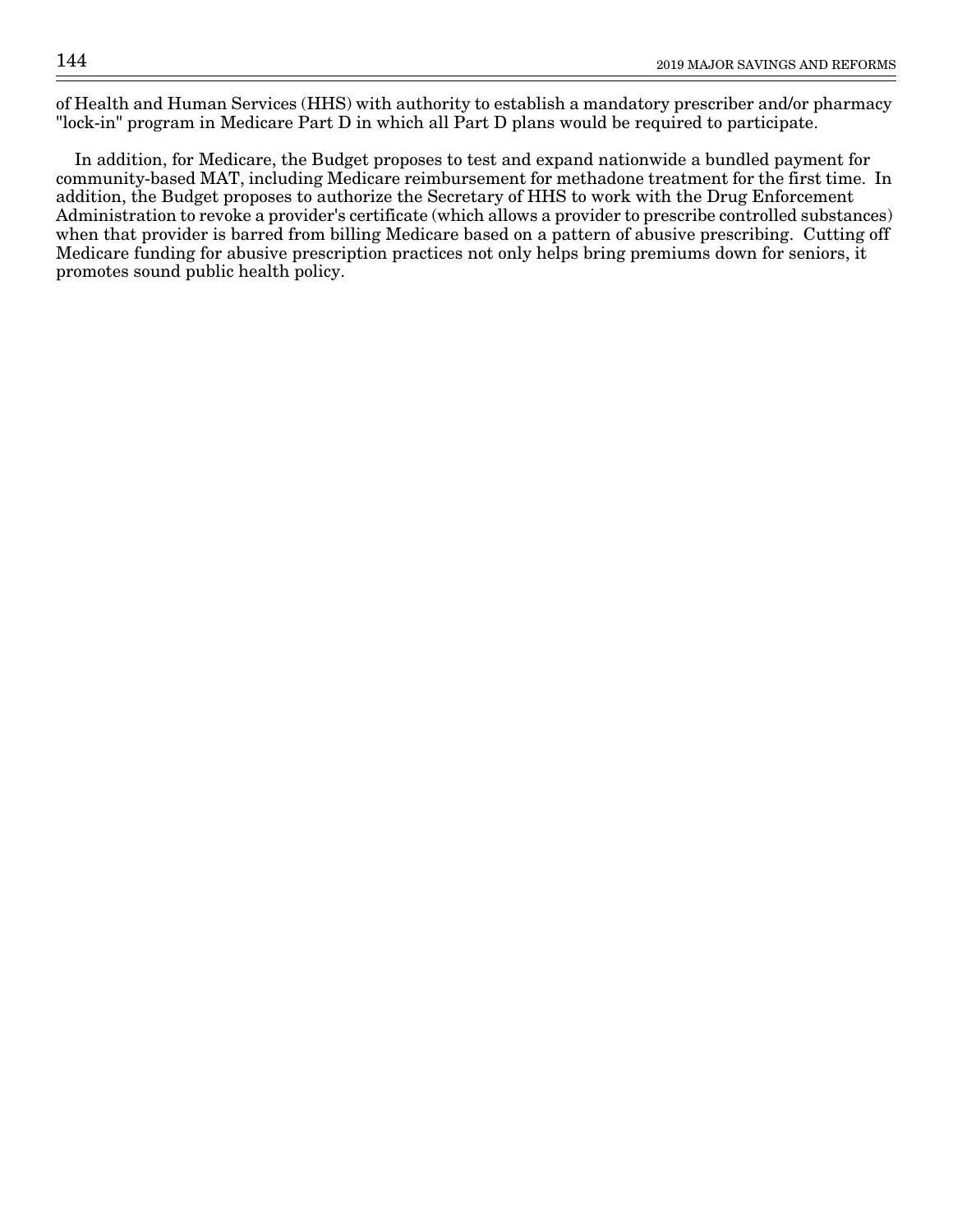# **MEDICARE: ADDRESS FRAUD AND ABUSE**

Department of Health and Human Services

The Budget proposes to strengthen the tools and authorities the Medicare program has to detect and prevent Medicare fraud and abuse and to take action against individuals who look to defraud the Medicare program and harm beneficiaries in the process. Specifically, the Budget proposes to improve Medicare prescription drug reporting and payment accuracy. In addition, the Budget proposes to strengthen the provider enrollment process and the Medicare program's authorities to remove fraudulent and abusive providers from the program.

**Funding Summary**

|                                                                                                                                                                      |              |              |       |       | (In millions of dollars) |       |              |        |             |        |         |          |
|----------------------------------------------------------------------------------------------------------------------------------------------------------------------|--------------|--------------|-------|-------|--------------------------|-------|--------------|--------|-------------|--------|---------|----------|
|                                                                                                                                                                      | 2019         | 2020         | 2021  | 2022  | 2023                     | 2024  | 2025         | 2026   | 2027        | 2028   | 2019-23 | 2019-28  |
| Suspend coverage and<br>payment for questionable Part<br>D prescriptions and incomplete<br>clinical information                                                      | $-30$        | -30          | -40   | $-40$ | $-50$                    | -40   | -40          | $-50$  | $-50$       | $-50$  | $-190$  | -420     |
| Prevent abuse of Medicare<br>coverage when another source<br>has primary responsibility for<br>prescription drug<br>coverage                                         | $-10$        | $-30$        | $-30$ | $-30$ | $-40$                    | $-40$ | $-50$        | $-50$  | $-60$       | $-70$  | $-140$  | $-410$   |
| Prevent fraud by enforcing<br>reporting of enrollment<br>changes through civil<br>monetary penalties for<br>providers and suppliers who<br>fail to update enrollment | $-2$         | $-2$         | -3    | -3    | -3                       | -3    | -4           | $-4$   | -4          | -4     | $-13$   | $-32$    |
| Allow revocation and denial of<br>provider enrollment based on<br>affiliation with sanctioned                                                                        | $\mathbf{0}$ | 0            | -6    | -6    | -6                       | -6    | -6           | -6     | -6          | $-11$  | $-18$   | $-53$    |
| Require clearinghouses and<br>billing agents acting on behalf<br>of Medicare providers and<br>suppliers to enroll in the<br>program                                  | 0            | 0            | 0     | 0     | $\mathbf{0}$             | 0     | $\mathbf{0}$ | 0      | 0           | 0      | 0       | $\Omega$ |
| Ensure providers that violate<br>Medicare's safety<br>requirements and have<br>harmed patients cannot<br>quickly reenter the<br>program                              | 0            | $\mathbf{0}$ | 0     | 0     | $\mathbf 0$              | 0     | $\mathbf{0}$ | 0      | 0           | 0      | 0       | $\Omega$ |
| Assess a penalty on<br>physicians and practitioners<br>who order services or supplies<br>without proper<br>documentation                                             | 0            | 0            | 0     | 0     | 0                        | 0     | 0            | 0      | 0           | 0      | 0       | 0        |
| Clarify authority for the<br><b>Healthcare Fraud Prevention</b><br>Partnership                                                                                       | 0            | 0            | 0     | 0     | 0                        | 0     | 0            | 0      | 0           | 0      | 0       |          |
| Alter Open Payments reporting<br>and publication cycle                                                                                                               | 0            | 0            | 0     | 0     | $\mathbf{0}$             | 0     | $\mathbf{0}$ | 0      | 0           | 0      | 0       | $\Omega$ |
| Publish the National Provider<br>Identifier for covered recipients<br>in the Open Payments<br>Program                                                                | 0            | 0            | 0     | 0     | 0                        | 0     | 0            | 0      | $\mathbf 0$ | 0      | 0       | $\Omega$ |
| Improve safety and quality of<br>care by requiring accreditation<br>organizations to publicly report<br>Medicare survey and<br>certification reports                 | 0            | 0            | 0     | 0     | 0                        | 0     | 0            | 0      | 0           | 0      | 0       | 0        |
|                                                                                                                                                                      | $-42$        | $-62$        | $-79$ | $-79$ | $-99$                    | -89   | $-100$       | $-110$ | $-120$      | $-135$ | $-361$  | $-915$   |

Note: In addition to the above proposals, the Budget also proposes to expand prior authorization to additional Medicare fee-for-service items at high risk of fraud, waste, and abuse. Estimates for this reform were not available at the time of Budget publication.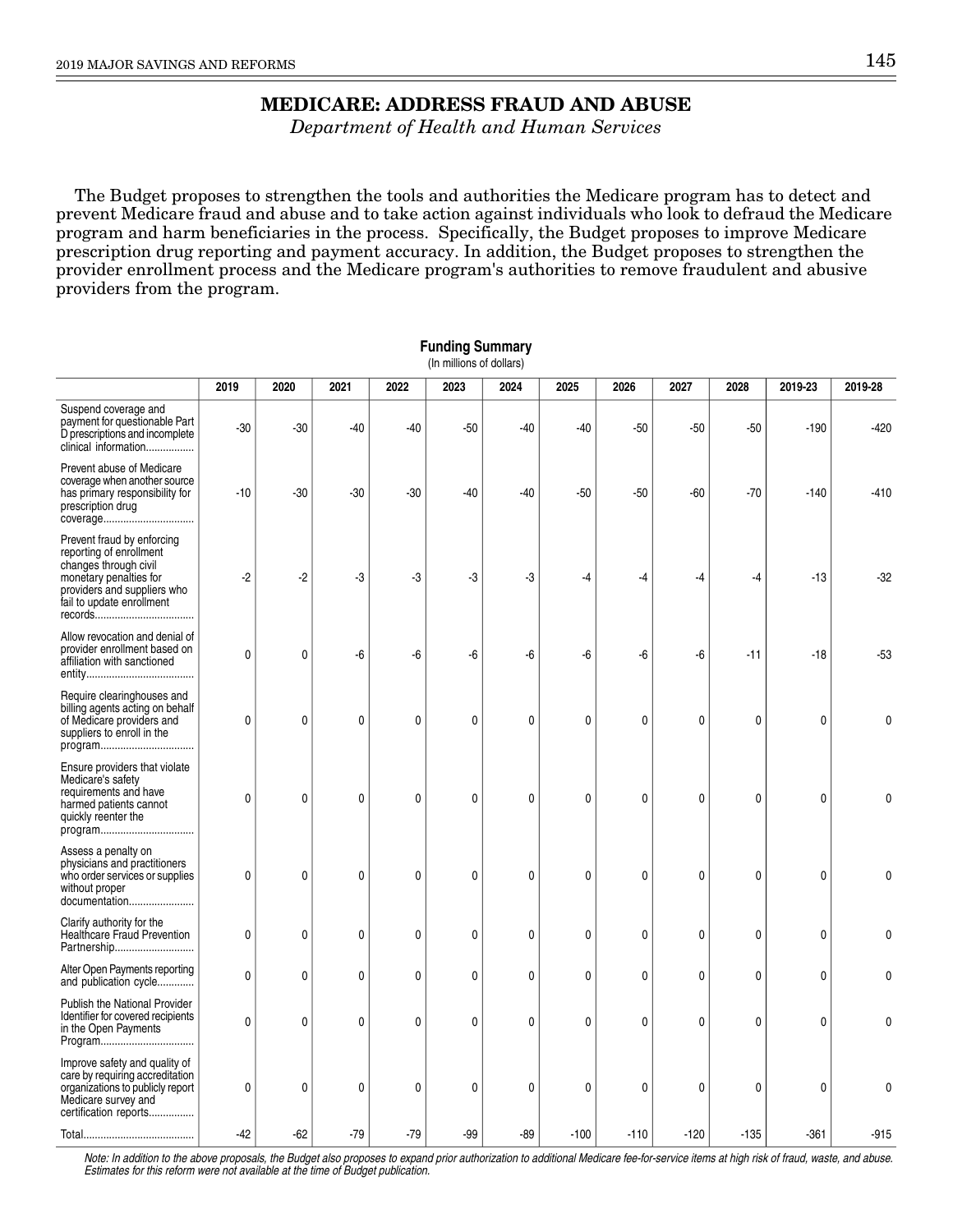#### **Justification**

The Budget includes two proposals to improve Medicare prescription drug reporting and payment accuracy. Currently, coverage of Part D drugs is limited to medically-accepted indications that are not otherwise covered by Parts A or B. Statute requires that the drug must be dispensed only upon prescription, but does not address situations where a provider may be abusing prescribing privileges, or, despite an approved indication, expert clinical opinion discourages drug use. A 2017 Department of Health and Human Services (HHS) Office of Inspector General (OIG) report noted that 90,000 beneficiaries were at serious risk of opioid misuse or overdose, and 400 prescribers had questionable opioid prescribing practices.<sup>1</sup> The Budget would provide the Secretary with additional authority to suspend coverage and payment for drugs that present an imminent risk to patients and when they are prescribed by providers who have been engaged in misprescribing or over prescribing drugs with abuse potential. The Centers for Medicare and Medicaid Services (CMS) would also be given the authority to require additional clinical information as a condition of coverage.

Additionally, insurers and third party administrators of group health plans are required to report hospital and medical coverage for Medicare beneficiaries that is primary to Medicare; however, there is not a comparable requirement for prescription drug coverage. The Budget would extend this requirement to include drug coverage and ensure Medicare does not cover drugs where another insurer has financial responsibility.

The Budget also includes several additional proposals that would further address fraud and abuse in Medicare.

Expand prior authorization to additional Medicare fee-for-service items at high risk of fraud, waste, and abuse—The Budget proposes to expand the Medicare program's authority to conduct prior authorization on certain items or services that are at high risk of fraud and abuse. CMS has tested prior authorization on a couple of items and services that are common targets for high improper payments, such as power wheel chairs and non-emergency ambulance services. Preliminary evaluation results indicate that prior authorization can be an effective tool for dissuading fraudulent actors and reducing inappropriate utilization. The proposal would reduce improper payments and save taxpayer dollars from paying for Medicare services that are not medically necessary by ensuring that the right payment goes to the right provider for the appropriate service.

Prevent fraud by enforcing reporting of enrollment changes—Currently, providers and suppliers are required to update enrollment records to remain in compliance with the Medicare program. Unreported changes in provider enrollment information leave room for fraud to take place. The Budget proposes to increase CMS' authority to enforce appropriate reporting of changes in provider enrollment information through civil monetary penalties or other intermediate sanctions to mitigate the associated risk.

Allow revocation and denial of provider enrollment based on affiliation with a sanctioned entity—Provider and supplier enrollment is an essential program integrity tool, as it is the gateway to billing the Medicare program and ensuring only those providers and suppliers who are eligible furnish services or items to Medicare beneficiaries. The Budget proposes to strengthen the enrollment process and the Medicare program's authority to remove bad actors from the program.

Currently, the Medicare program cannot revoke a provider's enrollment or deny a provider's billing privileges if the program discovers through its own internal investigations that the provider has a connection to an entity that Medicare previously sanctioned, unless the provider self-discloses the relationship. This creates a loophole where a provider that was previously sanctioned, potentially as a result of abusive billing or fraud, could start a new organization and return to doing business with Medicare. The Budget proposes to close this loophole by providing the Medicare program with the authority to take administrative action against entities that have owners, managing employees, officers, or directors with direct financial and operational affiliation to a previously sanctioned Medicare entity.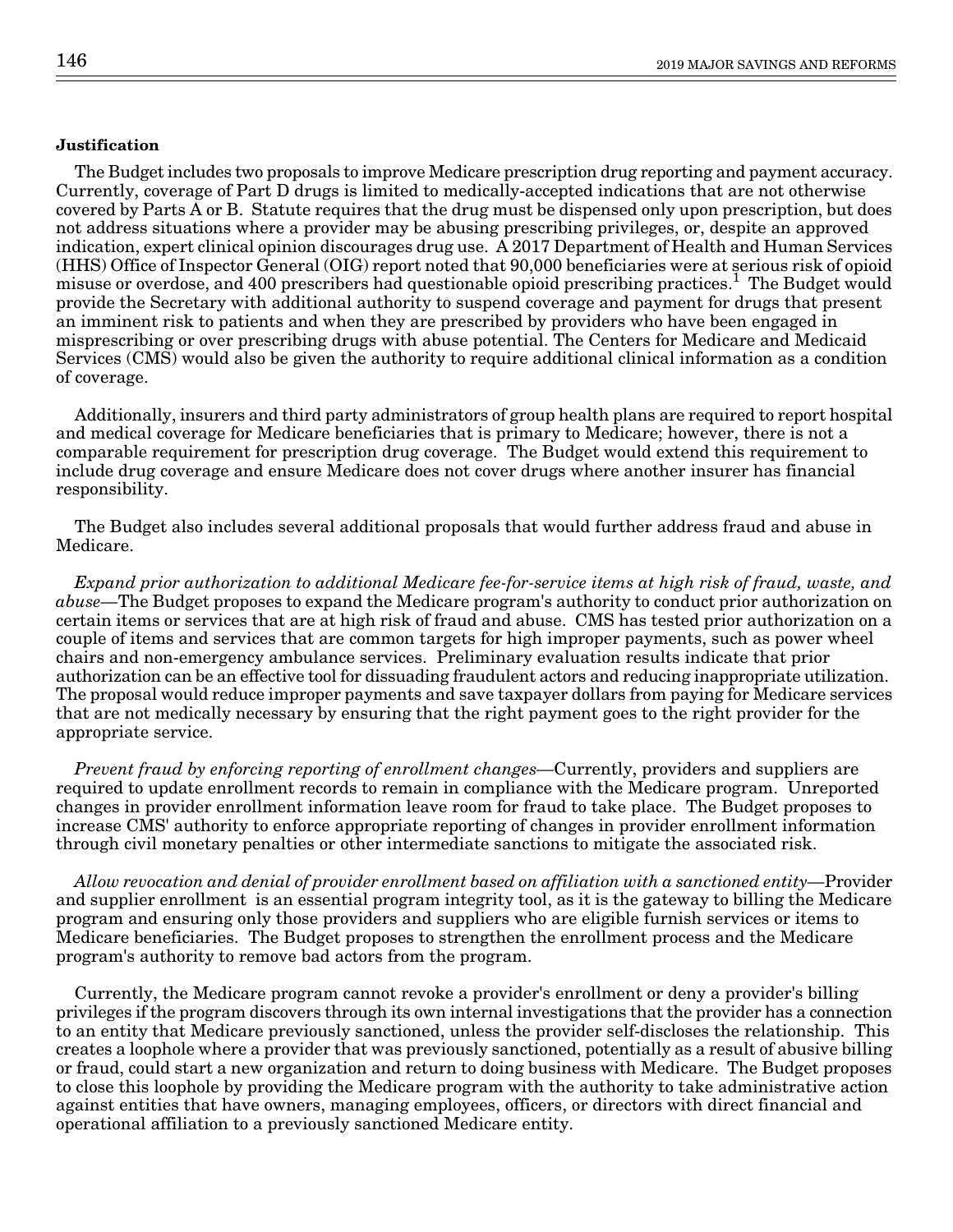Require clearinghouses and billing agents acting on behalf of Medicare providers and suppliers to enroll in the program—This proposal expands provider screening authorities by establishing a registration process for clearinghouses and billing agents that act on behalf of Medicare providers and suppliers. This proposal would also allow CMS to obtain organizational information from clearinghouses and billing agents.

Ensure providers that violate Medicare's safety requirements and have harmed patients cannot quickly reenter the program—This proposal allows the Secretary to enforce an exception to Medicare's reasonable assurance period in cases of patient harm or neglect. The reasonable assurance period currently allows providers and suppliers who have been terminated from participation in Medicare for not complying with Federal requirements to reenter the program after a preliminary showing of compliance, even under circumstances that conflict with Medicare's minimum reenrollment bar, which puts beneficiaries at an increased risk of patient harm. This narrow exception to current practice would only be used in egregious cases of patient harm or patient neglect.

Assess a penalty on physicians and practitioners who order services or supplies without proper documentation—This proposal allows the Secretary to assess an administrative penalty on providers for claims that have not been properly documented for high risk, high cost items or services. The proposal only applies when there is insufficient documentation and would not apply to the determination of whether a fully documented ordered item or service was reasonable and necessary.

Clarify authority for the Healthcare Fraud Prevention Partnership—This proposal establishes explicit authority for the Healthcare Fraud Prevention Partnership and its activities. Currently, the Partnership operates under the authority established for the Health Care Fraud and Abuse Control Program, which allows for data sharing to address fraud and abuse in health insurance. By providing explicit authority, the Partnership would be able to clearly define the rules and responsibilities of its members and expand the scope of allowable activities to address the full spectrum of fraud and abuse in the healthcare sector. These include efforts to examine large public health issues that have fraud, waste, and abuse implications, such as opioid misuse.

Alter the Open Payments reporting and publication cycle—This proposal changes the annual publication date for the Open Payments data from June 30th to October 1st. This change would reduce burden for both industry and providers and improve data accuracy by allowing more time for data submission and review.

Publish the National Provider Identifier for covered recipients in the Open Payments Program—This proposal would allow CMS to publish the National Provider Identifier (NPI) on the Open Payments website, further increasing transparency and making the dataset more robust and useful to users. Open Payments is a Federal program that collects information about the payments or in-kind gifts that drug and device companies make to physicians and teaching hospitals (e.g., travel, research, gifts, speaking fees, and meals). Under current law, CMS cannot publish a manufacturer's or group purchasing organization's NPI along with information about payments or transfer of value.

Improve the safety and quality of care by requiring accreditation organizations to publicly report Medicare survey and certification reports—In order to participate in Medicare, providers must certify that they comply with the Medicare Conditions of Participation (CoPs). CMS grants national accrediting organizations (AOs), such as the Joint Commission, "deeming" authority, meaning that the AO is responsible for accrediting that the provider meets the Medicare CoPs. Providers with "deemed status" are not subject to the Medicare survey and certification process if it has already been surveyed by the AO. Accreditation is voluntary, but nearly 90 percent of hospitals participate in Medicare via accreditation and deemed status. For hospitals without "deemed status," CMS publicly reports survey findings and acceptable plans of correction (PoCs) when a hospital is found to be out of compliance. AOs do not publicly report survey findings for accredited hospitals, and CMS does not have the authority to publish surveys conducted by AOs. This proposal would require AOs to publish survey findings for all hospitals as part of their contract as a deeming authority. This proposal would increase transparency around the quality of hospitals, especially of instances that could pose harm to beneficiaries.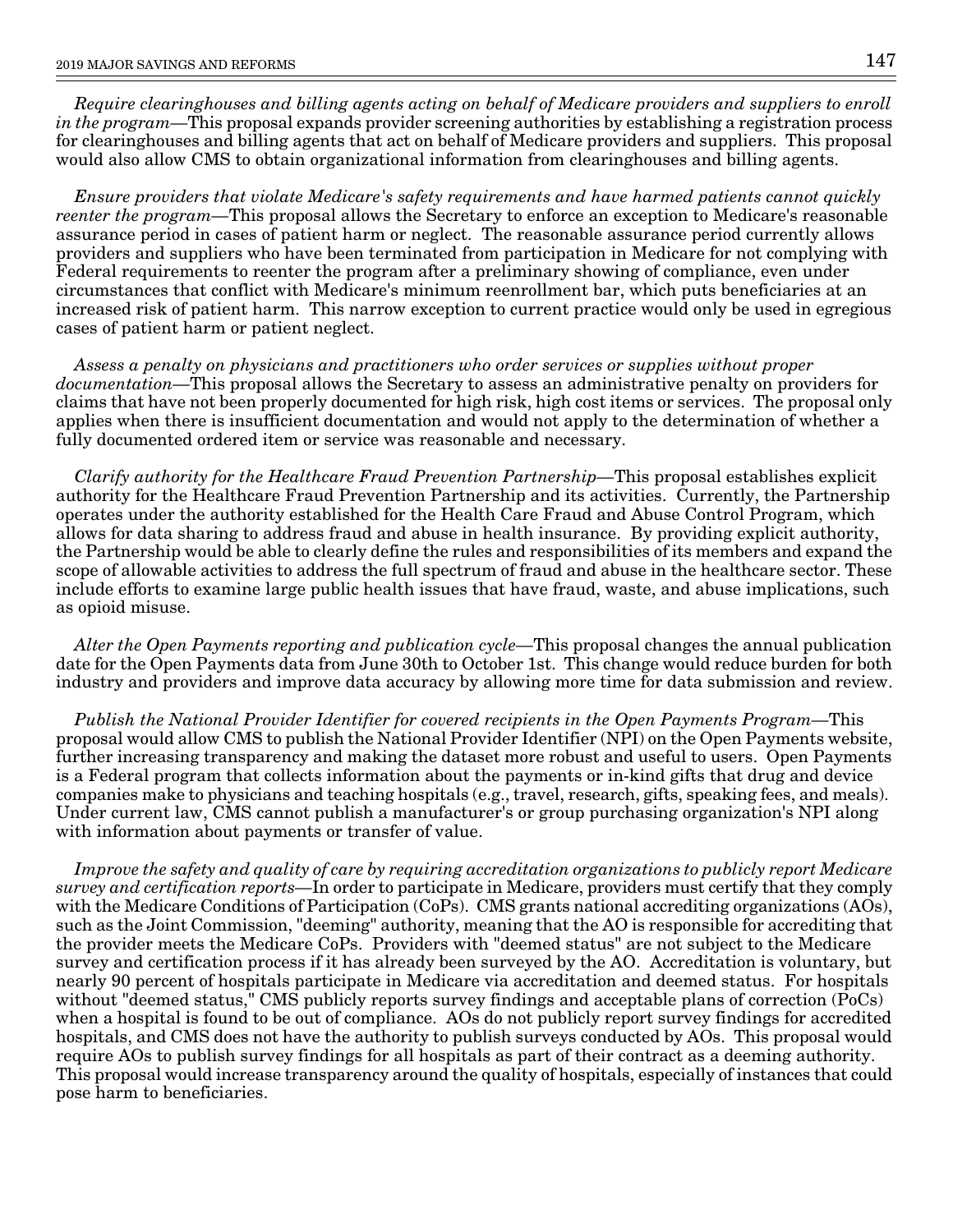### **Citations**

 $^{\rm 1}$  Health and Human Services Office of Inspector General: *Opioids in Medicare Part D: Concerns about Extreme Use* and Questionable Prescribing, OEI-02-17-00250, (July 2017).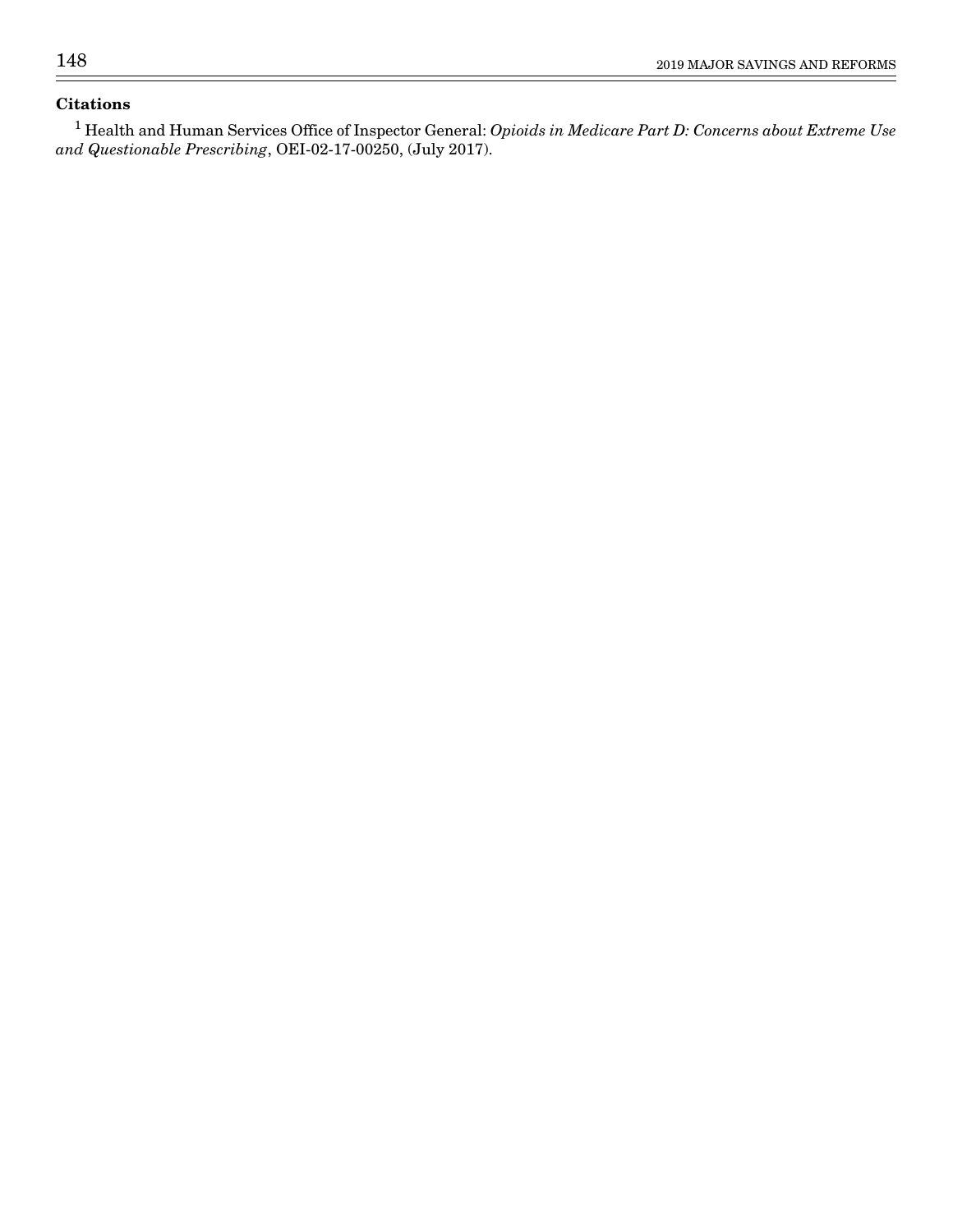### **MEDICARE: DRUG PRICING AND PAYMENT IMPROVEMENTS**

Department of Health and Human Services

The Budget proposes new strategies to address high drug prices and increase access to lifesaving medicines by rationalizing the current payment incentive structures in Part D and Part B and fostering greater competition.

**Funding Summary**

|                                                                                                                        |              |          |          |          | (In millions of dollars) |          |          |          |          |          |           |           |
|------------------------------------------------------------------------------------------------------------------------|--------------|----------|----------|----------|--------------------------|----------|----------|----------|----------|----------|-----------|-----------|
|                                                                                                                        | 2019         | 2020     | 2021     | 2022     | 2023                     | 2024     | 2025     | 2026     | 2027     | 2028     | 2019-23   | 2019-28   |
| Permanently authorize a<br>successful pilot on retroactive<br>Medicare Part D coverage for<br>low-income beneficiaries | $\mathbf{0}$ | $-20$    | $-30$    | $-30$    | $-30$                    | $-30$    | $-40$    | $-40$    | $-40$    | $-40$    | $-110$    | $-300$    |
| Increase Medicare Part D plan<br>formulary flexibility                                                                 | $-280$       | $-404$   | $-444$   | $-487$   | $-530$                   | $-576$   | $-618$   | $-669$   | $-725$   | $-784$   | $-2,145$  | $-5,517$  |
| Eliminate cost-sharing on<br>generic drugs for low-income<br>beneficiaries                                             | $-30$        | $-40$    | $-40$    | $-20$    | $-20$                    | $-10$    | $-20$    | $-10$    | $-10$    | $-10$    | $-150$    | $-210$    |
| Require Medicare Part D plans<br>to apply a substantial portion<br>of rebates at the point of                          | 1,785        | 2,727    | 3,139    | 3,533    | 3,930                    | 4,351    | 4,801    | 5,356    | 5,983    | 6,555    | 15,114    | 42,160    |
| Exclude manufacturer<br>discounts from the calculation<br>of beneficiary out-of-pocket<br>costs in the Medicare Part D | $-1,490$     | $-2,370$ | $-3,360$ | $-4,800$ | $-5,300$                 | $-4,740$ | $-5,360$ | $-5,840$ | $-6,330$ | $-7,430$ | $-17,320$ | $-47,020$ |
| Establish a beneficiary<br>out-of-pocket maximum in the<br>Medicare Part D catastrophic                                | 377          | 541      | 592      | 648      | 706                      | 767      | 825      | 892      | 966      | 1,045    | 2,864     | 7,359     |
| Reform exclusivity for first<br>generics to spur greater<br>competition and access                                     | $-118$       | $-130$   | $-142$   | $-169$   | $-169$                   | $-165$   | $-194$   | $-209$   | $-225$   | $-267$   | $-728$    | $-1,788$  |
|                                                                                                                        | 244          | 304      | $-285$   | $-1,325$ | $-1,413$                 | $-403$   | $-606$   | $-520$   | $-381$   | $-931$   | $-2,475$  | $-5,316$  |

Note: In addition to the above proposals, the Budget also proposes the following reforms: 1) Authorize the HHS Secretary to leverage Medicare Part D plans' negotiating power for certain drugs covered under Part B; 2) Address abusive drug pricing by manufacturers by establishing an inflation limit for reimbursement of Medicare Part B drugs; 3) Improve manufacturers' reporting of average sales prices to set accurate payment rates; 4) Modify payment for drugs hospitals purchase through the 340B discount program and require a minimum level of charity care for hospitals to receive a payment adjustment related to uncompensated care; and 5) Reduce Wholesale Acquisition Cost (WAC)-based payments. Estimates for these reforms were not available at the time of Budget publication.

#### **Justification**

Medicare Part D prescription drug spending is projected to total \$94 billion in 2017, an increase of 97 percent since 2007.<sup>†</sup> Research has shown that the misaligned incentives in the Part D benefit design help drive this trend by rewarding drug pricing and price concession strategies that encourage plans to provide favorable formulary placement and to promote utilization of high cost drugs when lower cost options are available.<sup>2</sup> This ultimately results in higher spending for both beneficiaries and the Government. In 2015, nearly 1 in 10 Medicare Part D enrollees (3.6 million), including 2.6 million beneficiaries receiving low-income subsidies, reached the highest level of spending in the benefit structure, the catastrophic phase, where Medicare covers 80 percent of costs.<sup>3</sup> On average, enrollees with spending in the catastrophic phase incurred 40 percent of their total out-of-pocket costs above the threshold in 2015.

The Budget would improve the Part D drug benefit, leveraging the knowledge gained over 12 years since its implementation in 2006. The Budget would provide true catastrophic coverage for all beneficiaries through a newly established out-of-pocket maximum. In addition, the Budget eliminates cost sharing for generic drugs for low-income seniors to encourage the use of higher value products, requires plans to share a substantial portion of savings from negotiated rebates with beneficiaries at the pharmacy counter, and enables tougher Part D plan price negotiations with drug manufacturers through increased plan formulary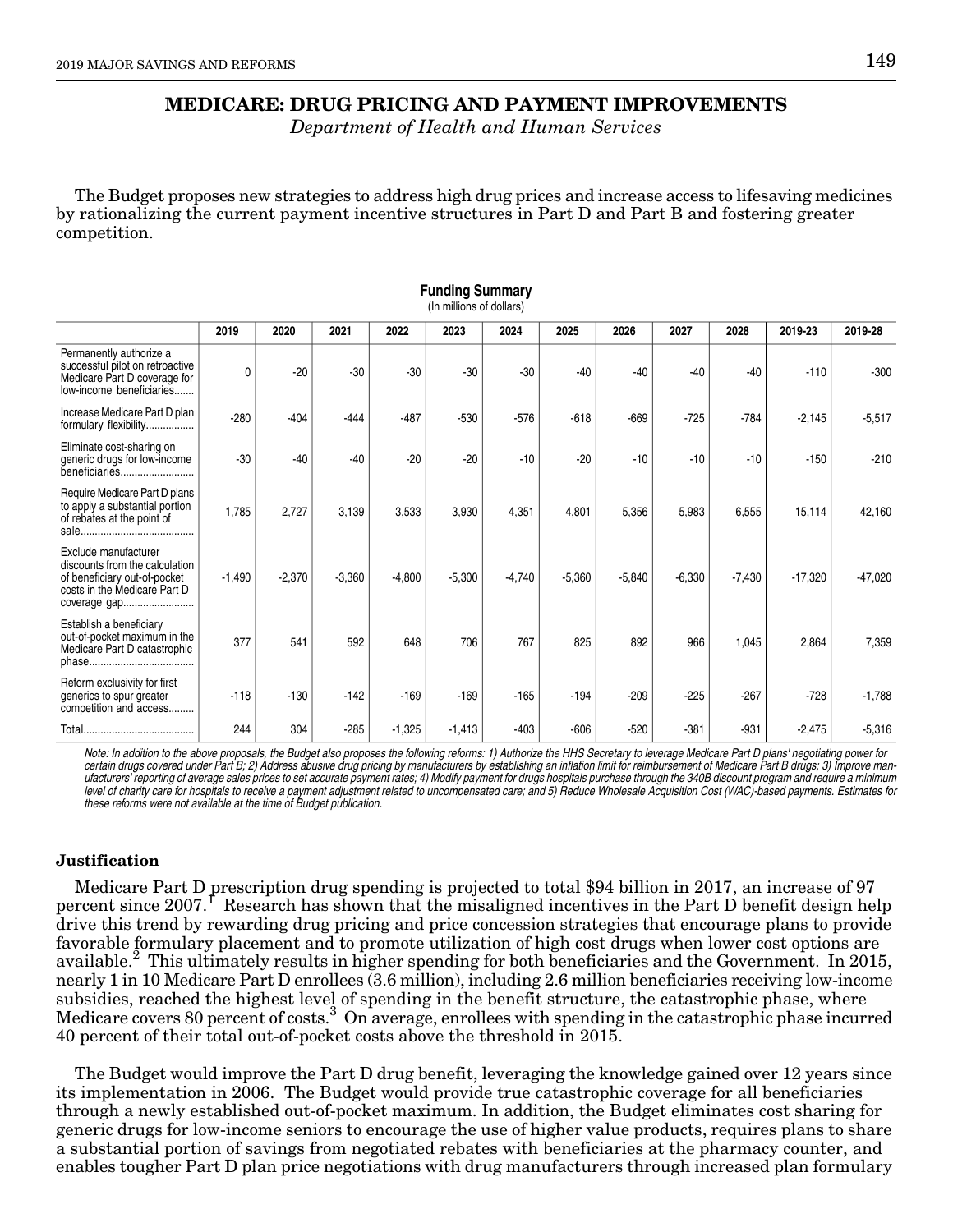flexibilities. The Budget would also permanently authorize a Medicare Part D demonstration that provides retroactive and point-of-sale (POS) coverage to certain low-income beneficiaries through a single plan. Working through one plan for retroactive coverage establishes a single point of contact for beneficiaries to resolve coverage issues, eliminates incentives that impede reimbursement of retroactive claims, and has proven to be less disruptive to beneficiaries.

Generally, Medicare reimburses Part B drugs provided in doctors' offices or hospitals based on the drugs average sales price (ASP) plus six percent; however, there is no limit to how much Medicare's payment rate for a drug can increase over time, allowing for dramatic price increases. The Medicare Payment Advisory Commission (MedPAC) found evidence that the ASP grows faster than inflation for many high expenditure drugs.<sup>4</sup> Additionally, the Center for Medicare and Medicaid Services relies on manufacturers to submit sales data to calculate ASPs for Part B drugs, but currently not all manufacturers are required to report this data. When payment rates are based on incomplete ASP data, Medicare's payment rate does not accurately reflect price concessions and other factors that would ensure accurate payment. To address these issues, the Budget would require all Part B drug manufacturers to report ASP data and provide the Secretary with the authority to apply penalties to manufacturers who do not report required data. The Budget would place a limit on increases in Medicare's ASP-based payment for a drug based on inflation as measured by the consumer price index. Additionally, the Budget proposes to modify hospitals' payment for drugs acquired through the 340B drug discount program to reward them based on the charity care they provide and to reduce payment if they provide little to no charity care. Finally, the Budget would provide the Secretary of Health and Human Services with authority to consolidate certain drugs currently covered under Part B into Part D where there are savings to be gained through increased price competition.

When ASP data are not available, Medicare largely reimburses new, single-source Part B drugs at 106 percent of wholesale acquisition cost (WAC). Unlike an ASP, a drug's WAC does not incorporate prompt-pay or other discounts benefitting the manufacturer. If discounts are available on these new Part B drugs, Medicare is paying more than it otherwise would under the ASP-based formula. MedPAC found evidence that Medicare payments do not reflect discounts available when drugs were priced based on WAC.<sup>4</sup> To reduce excessive payments, the Budget would reduce the payment rate for drugs currently paid at 106 percent of WAC to 103 percent of WAC.

The Budget proposes to give the Food and Drug Administration greater ability to bring generics to market faster by incentivizing more competition among generic manufacturers. This proposal would result in substantial savings to Medicare. The Budget proposes to ensure that first-to-file generic applicants who have been awarded a 180-day exclusivity period do not unreasonably and indefinitely block subsequent generics from entering the market beyond the exclusivity period. The proposal makes the tentative approval of a subsequent generic drug applicant that is blocked solely by a first applicant's 180 day exclusivity, where the first applicant has not yet received final approval, a trigger of the first applicant's 180 day exclusivity. This means the period of exclusivity would immediately begin for the first filer. This proposal will enhance competition and facilitate more timely access to generic drugs.

#### **Citations**

 $^1$  The Board of Trustees Federal Hospital Insurance and Federal Supplementary Medical Insurance Trust Funds: 2017 Annual Report of the Boards of Trustees of the Federal Hospital Insurance and Federal Supplementary Medicare Insurance Trust Funds, (July 2017).

 $^2$  Medicare Payment Advisory Commission: *Medicare and the Health Care Delivery System: Improving Medicare* Part D, Report to the Congress, (June 2016).

 $^3$  The Henry J. Kaiser Family Foundation: *No Limit: Medicare Part D Enrollees Exposed to High Out-of-Pocket Drug* Costs Without a Hard Cap on Spending, (November 2017).

 $^4$  Medicare Payment Advisory Commission: *Medicare and the Health Care Delivery System: Medicare Part B drug* payment policy issues, Report to the Congress, (June 2017).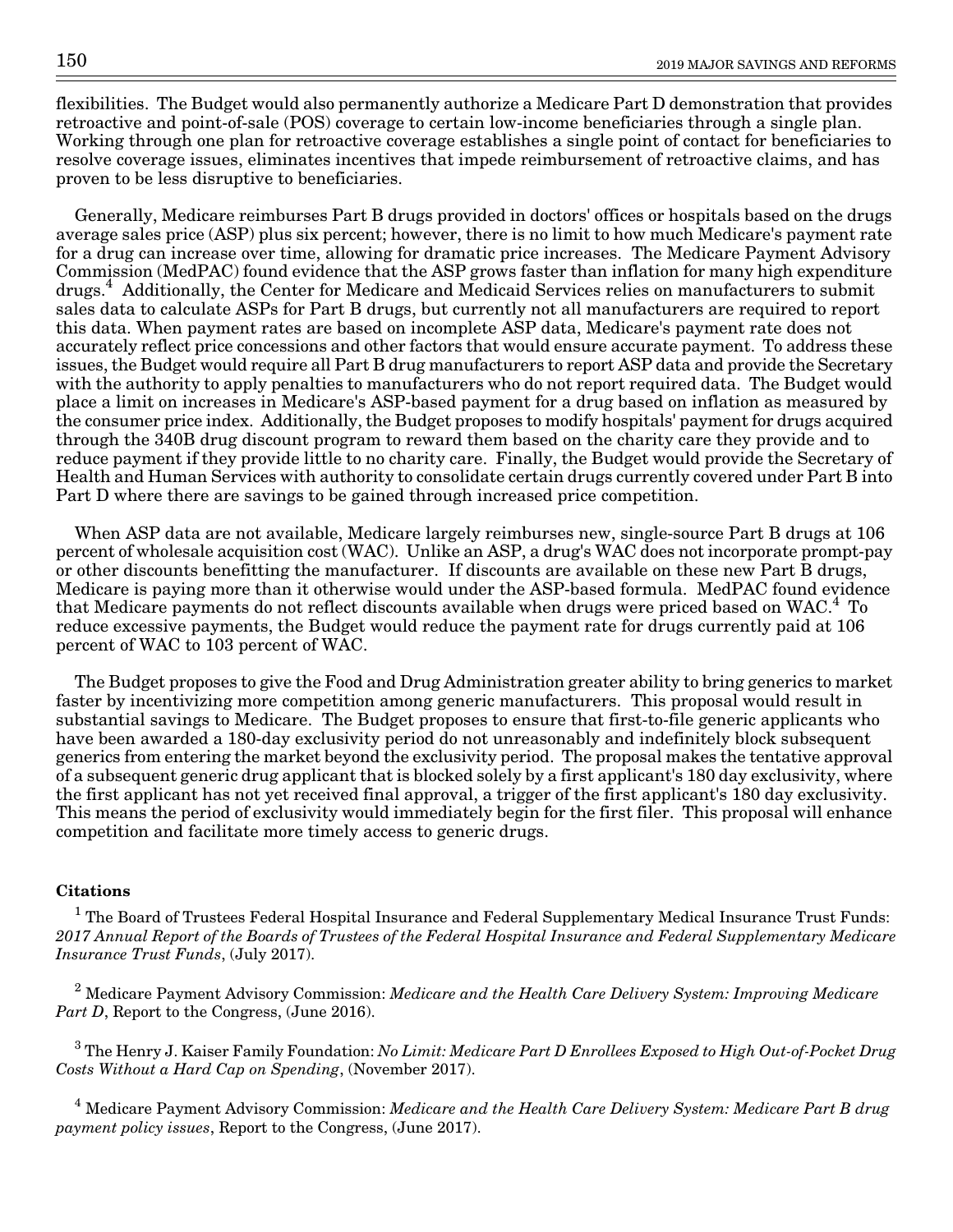### **MEDICARE: ELIMINATE WASTEFUL FEDERAL SPENDING**

Department of Health and Human Services

The Budget includes a number of proposals that eliminate excessive spending and distortionary payment incentives without harming beneficiaries' access to care or altering covered items and services. It refines reimbursement for uncompensated and post-acute care, reforms competitive bidding for durable medical equipment, and eliminates higher out-of-pocket costs and unnecessarily high payments for services delivered at off-campus, hospital-owned physician offices. In addition, the Budget would establish prior authorization for certain physician self-referrals, limits hospital payments associated with early discharge to hospices, and increases savings from Accountable Care Organizations (ACO).

**Funding Summary**

|                                                                                                                                                                                |             |              |           |           | (In millions of dollars) | ,,,,,,,,,,,, |              |           |           |           |           |             |
|--------------------------------------------------------------------------------------------------------------------------------------------------------------------------------|-------------|--------------|-----------|-----------|--------------------------|--------------|--------------|-----------|-----------|-----------|-----------|-------------|
|                                                                                                                                                                                | 2019        | 2020         | 2021      | 2022      | 2023                     | 2024         | 2025         | 2026      | 2027      | 2028      | 2019-23   | 2019-28     |
| Consolidate GME<br>payments                                                                                                                                                    | $-370$      | $-1,200$     | $-2,090$  | $-3,070$  | $-4,120$                 | $-5,230$     | $-6,270$     | $-7,360$  | $-8,580$  | $-9,800$  | $-10,850$ | $-48,090$   |
| Reduce Medicare coverage of<br>bad debts                                                                                                                                       | $-400$      | $-1,330$     | $-2,820$  | $-3,760$  | $-4,090$                 | $-4,350$     | $-4,620$     | $-4,910$  | $-5,220$  | $-5,530$  | $-12,400$ | $-37,030$   |
| Modify payments to hospitals<br>for uncompensated care                                                                                                                         | $\mathbf 0$ | $-4,100$     | $-5,180$  | $-6,000$  | $-6,870$                 | $-7,690$     | $-8,540$     | $-9,420$  | $-10,370$ | $-11,370$ | $-22,150$ | $-69,540$   |
| Address excessive payment<br>for post-acute care providers<br>by establishing a unified<br>payment system based on<br>patients' clinical needs rather<br>than the site of care | $-780$      | $-1,960$     | $-3,420$  | $-5,820$  | $-8,640$                 | $-9,650$     | $-10,830$    | $-11,800$ | $-12,850$ | $-14,440$ | $-20,620$ | $-80,190$   |
| Pay all hospital-owned<br>physician offices located<br>off-campus at the physician<br>office rate                                                                              | $-1,240$    | $-2,260$     | $-2,510$  | $-2,810$  | $-3,140$                 | $-3,490$     | $-3,860$     | $-4,280$  | $-4,750$  | $-5,640$  | $-11,960$ | $-33,980$   |
| Address excessive hospital<br>payments by reducing<br>payment when patient quickly<br>discharged to hospice                                                                    | $-70$       | $-100$       | $-110$    | $-110$    | $-120$                   | $-130$       | $-140$       | $-150$    | $-160$    | $-170$    | $-510$    | $-1,260$    |
| Expand basis for beneficiary<br>assignment for ACOs                                                                                                                            | 0           | 0            | $-10$     | $-10$     | $-20$                    | $-20$        | $-20$        | $-20$     | $-20$     | $-20$     | $-40$     | $-140$      |
| Allow ACOs to cover cost of<br>primary care visits to<br>encourage use of ACO's<br>providers                                                                                   | 0           | $-10$        | $-10$     | $-10$     | $-10$                    | $-10$        | $\mathbf 0$  | 0         | 0         | $-10$     | $-40$     | $-60$       |
| Expand ability of MA<br>organizations to pay for<br>services delivered via<br>telehealth                                                                                       | 0           | 0            | 0         | 0         | 0                        | $\mathbf 0$  | $\mathbf 0$  | 0         | 0         | 0         | 0         | 0           |
| Reform/expand durable<br>medical equipment competitive                                                                                                                         | 0           | $-330$       | $-600$    | -630      | $-690$                   | $-740$       | $-780$       | -840      | $-910$    | $-960$    | $-2,250$  | $-6,480$    |
| Allow for Federal/State<br>coordinated review of dual<br>eligible Special Needs Plan<br>marketing materials                                                                    | 0           | 0            | 0         | 0         | 0                        | 0            | $\mathbf 0$  | 0         | 0         | 0         | 0         | 0           |
| Improve appeals notifications<br>for dually eligible individuals in<br>Integrated Health Plans                                                                                 | 0           | 0            | 0         | 0         | 0                        | 0            | 0            | 0         | 0         | 0         | 0         | 0           |
| Clarify Part D SEP for dually<br>eligible beneficiaries                                                                                                                        | $-38$       | $-53$        | $-57$     | -62       | $-67$                    | $-72$        | $-77$        | -83       | -89       | $-95$     | $-277$    | $-693$      |
| Cancel funding from MIF                                                                                                                                                        | 0           | $\mathbf{0}$ | 0         | $-193$    | 0                        | 0            | $\mathbf{0}$ | 0         | 0         | 0         | -193      | $-193$      |
| Give beneficiaries with high<br>deductible plans the option of<br>tax deductible contributions to<br>HSAs/MSAs                                                                 | 0           | 0            | 610       | 1,081     | 1,305                    | 1,513        | 1,619        | 1,704     | 1,786     | 1,847     | 2,996     | 11,465      |
|                                                                                                                                                                                | $-2,898$    | $-11,343$    | $-16,197$ | $-21,394$ | $-26,462$                | $-29,869$    | $-33,518$    | $-37,159$ | $-41,163$ | $-46,188$ | $-78,294$ | $-266, 191$ |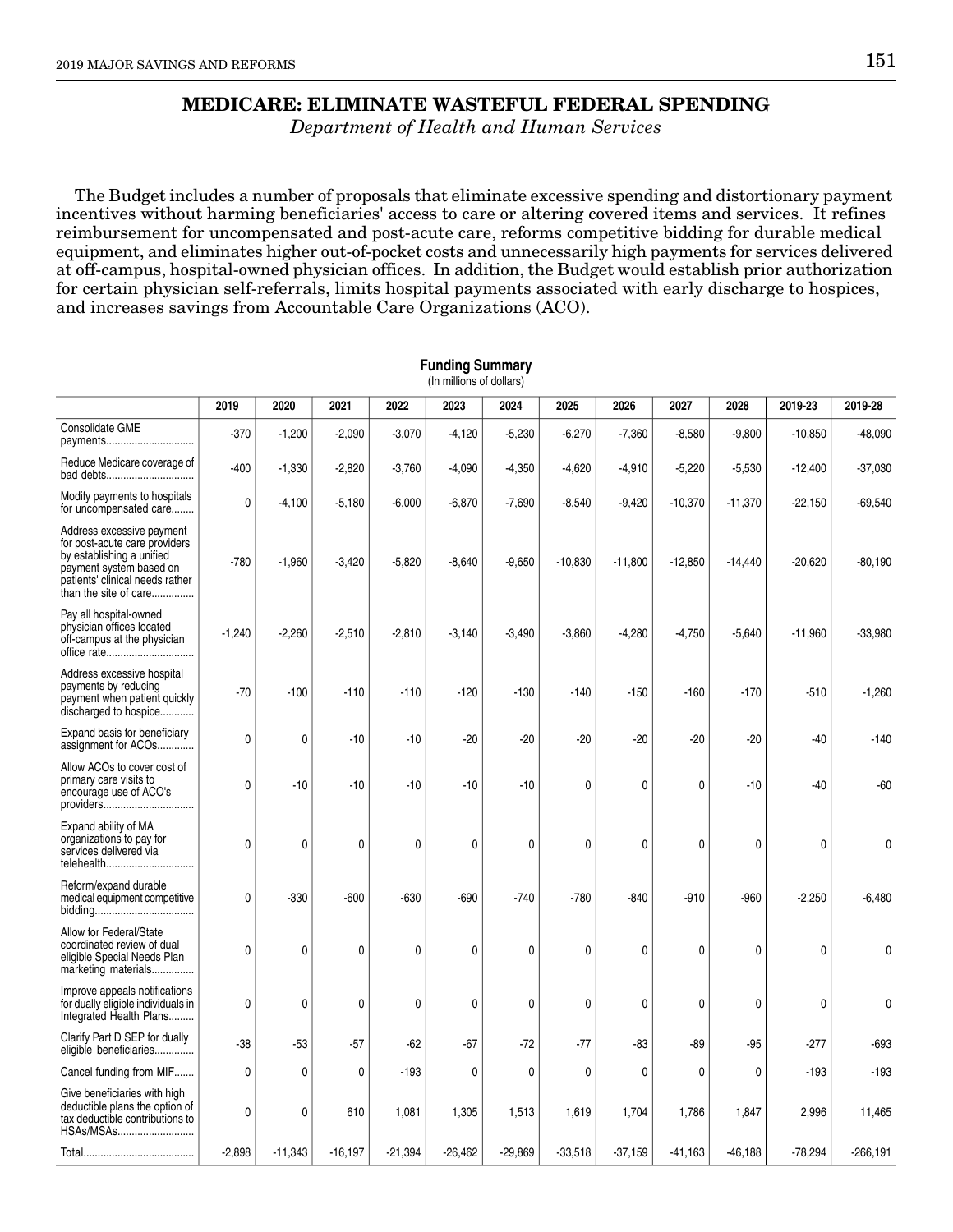Note: In addition to the above proposals, the Budget also proposes the following reforms: 1) Require prior authorization when physicians order certain services excessively relative to their peers; and 2) Reform physician self-referral law to better support and align with alternative payment models and to address overutilization. Estimates for these reforms were not available at the time of Budget publication.

#### **Justification**

The Budget includes two proposals aimed at reforming how the Government reimburses hospitals for certain "add-on" payments that are not directly tied to Medicare beneficiary care. These reforms improve the sustainability of the Medicare Trust Fund and ensure that Medicare funds are spent on meeting the health needs of our Nation's seniors. Additionally, these proposals better align the Medicare program with private sector health insurance business practices.

First, Medicare currently makes payments to hospitals related to uncompensated care for non-Medicare beneficiaries. The Budget proposes to reform uncompensated care payments by removing the payment from the Medicare payment system, moderating the rate of growth of spending, and establishing a new process to distribute uncompensated care amounts to hospitals based on their share of charity care and non-Medicare bad debt.

Second, the Federal Government spends more than \$15 billion annually in the Medicare, Medicaid, and Children's Graduate Medical Education (GME) programs with little to no accountability for outcomes. Experts have repeatedly recommended improving the distribution of funds to achieve a better distribution of specialties in health care, to address health care professional shortage areas, and to incentivize better training of professionals.<sup>1, 2</sup> The Budget proposes to better focus Federal spending on training for health professionals by consolidating GME spending that is currently in the Medicare, Medicaid, and Children's Hospital GME Payment program into a new capped Federal grant program. Funding would be distributed to hospitals that are committed to building a strong medical workforce and would be targeted to address medically underserved communities and health professional shortages.

The Budget includes several additional proposals aimed at eliminating wasteful spending in Medicare.

Reduce Medicare coverage of bad debts—The Budget would reduce the amount Medicare pays to certain institutional providers to cover copayments or deductibles that beneficiaries fail to pay. Medicare currently reimburses certain providers at 65 percent of bad debt. Private insurance companies do not typically cover any portion of uncollected cost-sharing, which is the responsibility of the beneficiary. The Budget would bring Medicare more in line with the private sector by gradually reducing reimbursement to 25 percent of bad debt over three years.

Establish a unified payment system for post-acute care providers—Currently, Medicare uses separate prospective payment systems to pay for stays in the four main post-acute care settings: skilled nursing facilities; home health agencies; inpatient rehabilitation facilities; and long-term care hospitals. Non-partisan experts have repeatedly found that payment rates significantly exceed the costs of care in these settings, that payments do not align well with patients' clinical needs, and that patients may go to sites of care that provide more intensive services than are clinically necessary.

Therefore, the Budget would transition payment for post-acute care to site-neutral payments over five years. It would reduce the growth rate of post-acute care payment during the transition period. The proposed payment system is based on the anticipated clinical needs and risk factors of the patient, rather than the site of service. All types of facilities would remain available, and patients with their doctors, would determine the right site of care.

Pay all hospital-owned physician offices located off-campus at the physician office rate—Most hospital-owned physician practices located off the hospital's main campus receive a higher payment rate from Medicare than practices not owned by hospitals. The Bipartisan Budget Act of 2015 addressed this inequity for new off-campus facilities, but grandfathered facilities in existence at the time. The Budget would equalize Medicare reimbursement for all physician practices and off-campus facilities, regardless of whether they are hospital-owned, lowering out-of-pocket costs for seniors receiving services at those facilities.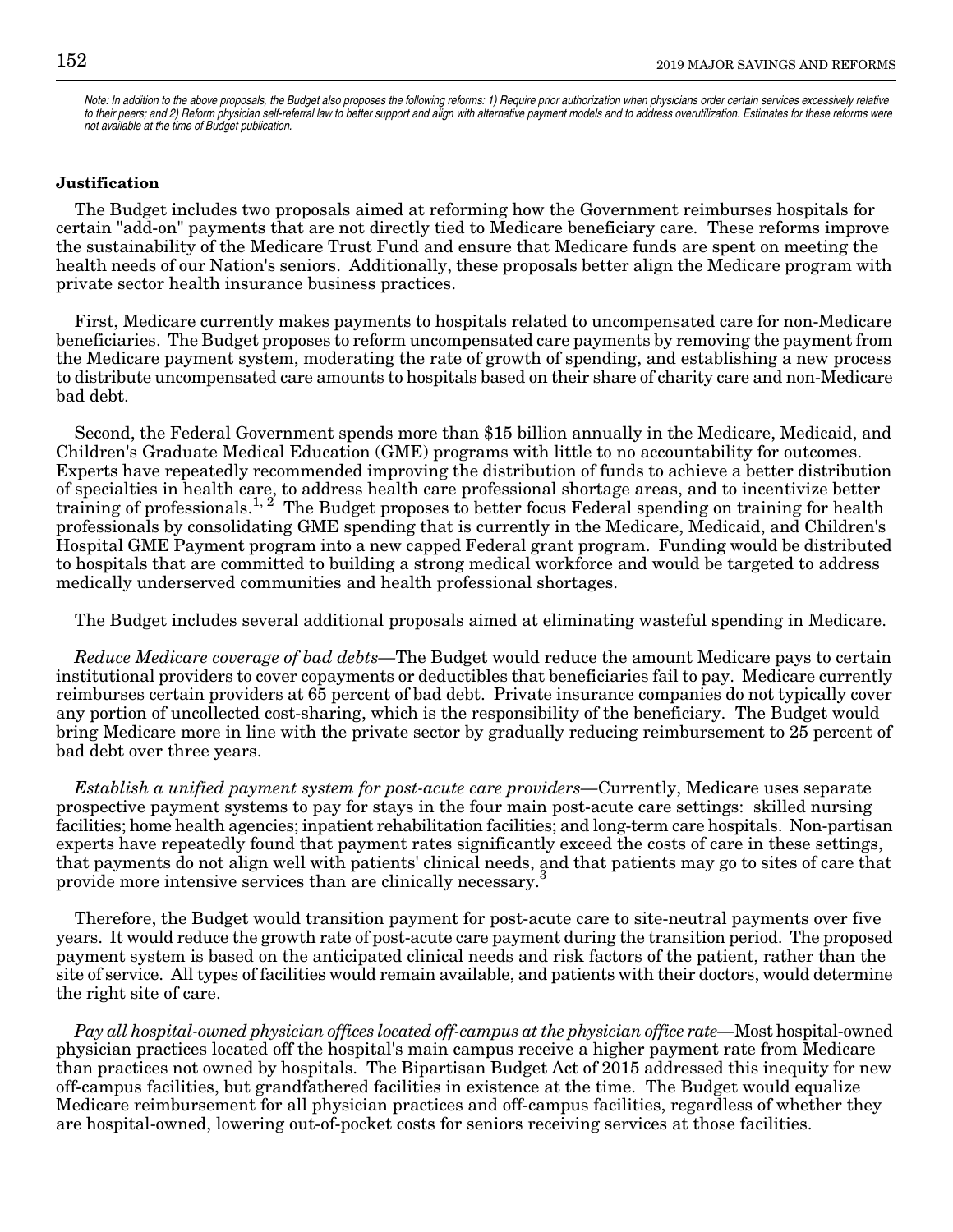Address excessive hospital payments by reducing payment when a patient is quickly discharged to hospice—The Budget proposes to establish a hospital transfer policy when Medicare beneficiaries have shorter than average hospital stays prior to being transferred to hospice. In 2013, the HHS Office of Inspector General found that 30 percent of inpatient discharges to hospice would be classified as early discharges and that on average the Medicare payment was higher than the cost of care during that short stay.<sup>6</sup> This proposal would set Medicare payments at a rate more reflective of the resource intensity of the given stay and would better align with how Medicare pays early discharge to other facilities.

Increase savings from Accountable Care Organizations—ACOs are designed to help reduce wasteful Medicare spending and improve quality by coordinating patient care and preventing unnecessary duplication of services. The Budget proposes to provide additional flexibilities to increase savings through ACOs by enhancing beneficiary assignment and incentives. It would expand the basis for beneficiary assignment to a broader set of primary care providers, including nurse practitioners, physician assistants, and clinical nurse specialists, moving more beneficiaries from fee-for-service Medicare to value-based care, without affecting beneficiary access to providers or the care they receive. In addition, by allowing ACOs under two-sided risk to cover beneficiary cost-sharing for primary care visits, the Budget would encourage beneficiaries to engage in their care and make contact with ACO-affiliated providers.

Expand the ability of Medicare Advantage (MA) organizations to pay for services delivered via telehealth—Beginning in 2019, this proposal expands the ability of MA organizations to deliver medical services via telehealth by eliminating the requirement for MA organizations to provide specified covered Part B services exclusively through face-to-face encounters.

Require prior authorization when physicians order certain services excessively relative to their peers—Certain services that physicians offer to patients in their office (known as in-office ancillary services) are exempt from the physician self-referral law. Researchers, including the nonpartisan Medicare Payment Advisory Commission (MedPAC) and the Government Accountability Office, have found that physician self-referral of these in-office services are associated with higher volume than when these services are not self-referred.<sup>4,  $\frac{5}{7}$ </sup> The Budget proposes to establish a tergoted prior authorization program for eartein in office anc The Budget proposes to establish a targeted prior authorization program for certain in-office ancillary services that are prone to inappropriate physician self-referral and overutilization.

Reform and expand durable medical equipment competitive bidding—The Budget proposes to implement a more rational approach for setting payment rates in competitively bid areas by eliminating the single payment amount, and reimbursing winning durable medical suppliers at their bid amounts instead. This approach would incentivize suppliers to bid at an appropriate rate to acquire products and support their businesses. In addition, the Budget proposes to expand competitive bidding to all areas of the Nation. If an adequate number of suppliers do not participate in a bid area, rates from other similar areas would be used to set the payment amount in that bid area.

Reform physician self-referral law to better support and align with alternative payment models and to address overutilization—Physicians who participate in Advanced Alternative Payment Models may face some challenges related to physician self-referral law (the Stark Law). Effective CY 2020, this proposal would establish a new exception to the physician self-referral law for arrangements that arise due to participation in Advanced Alternative Payment Models. Additionally, this proposal would establish a new process for physicians to self-report inadvertent technical non-compliance violations of the law and this proposal excludes physician-owned distributors from the indirect compensation exception if more than 40 percent of the physician-owned distributor's business is generated by physician-owners.

Allow for Federal/State coordinated review of dual eligible Special Needs Plan marketing materials—Under current law, marketing materials provided by Dual Eligible Special Needs Plans to beneficiaries have to go through separate State and Center for Medicare and Medicaid Services (CMS) review processes. This proposal allows for joint state and CMS review, building on CMS's experience with joint review conducted under current demonstration authority. The proposal lowers administrative burden on participating plans and enhances their ability to provide a uniform message to beneficiaries.

Improve appeals notifications for dually eligible individuals in Integrated Health Plans—The Budget would provide HHS authority to streamline the appeals communication requirements for health plans that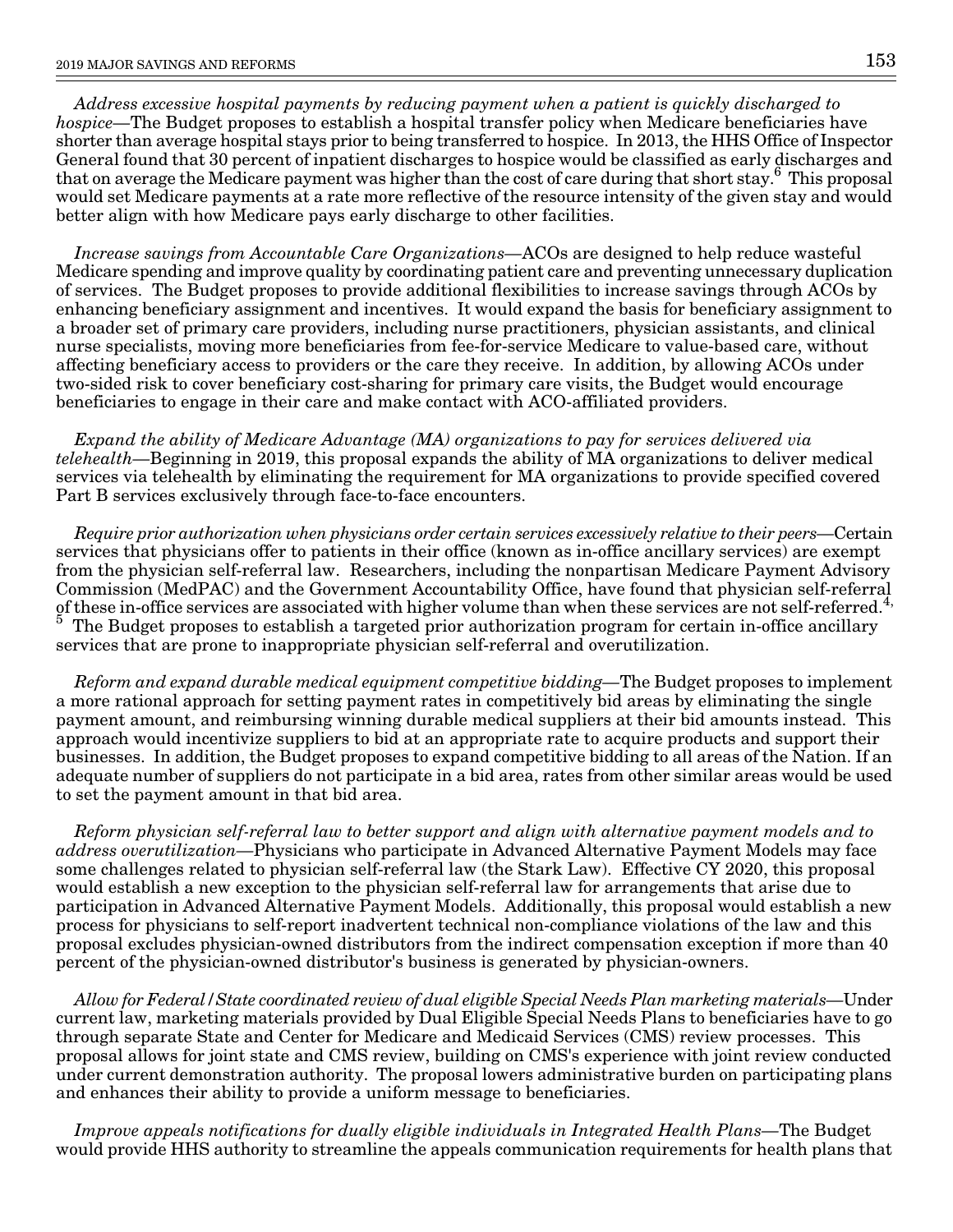integrate payment and services for Medicare and Medicaid dually eligible enrollees, eliminating conflicting instructions that beneficiaries receive based on Medicare and Medicaid's differing requirements.

Clarify the Part D Special Enrollment Period for Dually Eligible Beneficiaries—Currently, enrollees who are entitled to Medicare Part A and Part B and are dually eligible for both Medicare and Medicaid have a continuous monthly special enrollment period (SEP) to request enrollment or disenrollment from a Medicare Part D prescription drug plan or MA plan outside of the annual enrollment period. Continuous ability to enroll and disenroll from a plan lessens the incentive for plans to invest in important care management or network development for these high cost and often vulnerable beneficiaries and creates significant inefficiencies for plans. The Budget would allow CMS to apply the same annual election process for both dually eligible and non-dually eligible beneficiaries but preserve the ability for dually eligible beneficiaries to use a SEP to opt into integrated care programs or to change plans following auto-assignment. Efficient use of the Part D SEP for full-benefit dual eligible beneficiaries would reduce aggressive marketing targeted to low-income beneficiaries, improve incentives to make investments in and provide care coordination for high-cost, often vulnerable beneficiaries, and reduce the administrative burden on health plans when beneficiaries fluctuate numerous times throughout the year.

Cancel funding from the Medicare Improvement Fund (MIF)—Since the creation of the MIF in 2008, the Congress has added to or rescinded funding from the MIF as needed to provide offsets for statutory changes. The Budget proposes to rescind the amounts currently available in the MIF and use these amounts to create savings for Medicare.

Give Medicare beneficiaries with high deductible health plans the option to make tax deductible contributions to Health Savings Accounts and Medical Savings Accounts—Currently Medicare beneficiaries in high-deductible health plans are not allowed to make tax-deductible contributions to their Health Savings Accounts (HSAs) or Medicare Savings Accounts (MSAs). This proposal would give Medicare beneficiaries greater flexibility to take control of their health. It would allow beneficiaries enrolled in Medicare MSA Plans to contribute to their MSAs, subject to the annual HSA contribution limits as determined by the Internal Revenue Service. Beneficiaries would also have a one-time opportunity to roll over the funds from their private HSAs to their Medicare MSAs. Beneficiaries who elect this plan option would not be allowed to purchase Medigap or other supplemental insurance. Medicare beneficiaries who have an employer-sponsored high-deductible health would also be allowed to make contributions to their HSAs, although Medicare would not cover any of the deductible.

#### **Citations**

 $^{\rm 1}$  Medicare Payment Advisory Commission: Aligning Incentives in Medicare: Graduate Medical Education Financing: Focusing on Educational Priorities, Report to the Congress, (June 2010).

 $^2$  National Academies of Sciences: *Engineering, and Medicine, Graduate Medical Education That Meets the Nation's* Health Needs, (July 2014).

 $^3$  Medicare Payment Advisory Commission: *Medicare Payment Policy: Chapters 8-11,* Report to the Congress, (June 2016).

 $^4$  Medicare Payment Advisory Commission: *Medicare and the Health Care Delivery System: Improving payment* accuracy and appropriate use of ancillary services, Report to the Congress, (June 2011).

 $^5$  Government Accountability Office: Self-Referring Providers Generally Referred More Beneficiaries but Fewer Services per Beneficiary, GAO-14-270, (April, 2014).

 $^6$  Health and Human Services Office of Inspector General: *Medicare Could Save Millions by Implementing a Hospital* Transfer Payment Policy for Early Discharges to Hospice Care, A-01-12-005-7, (May 2013).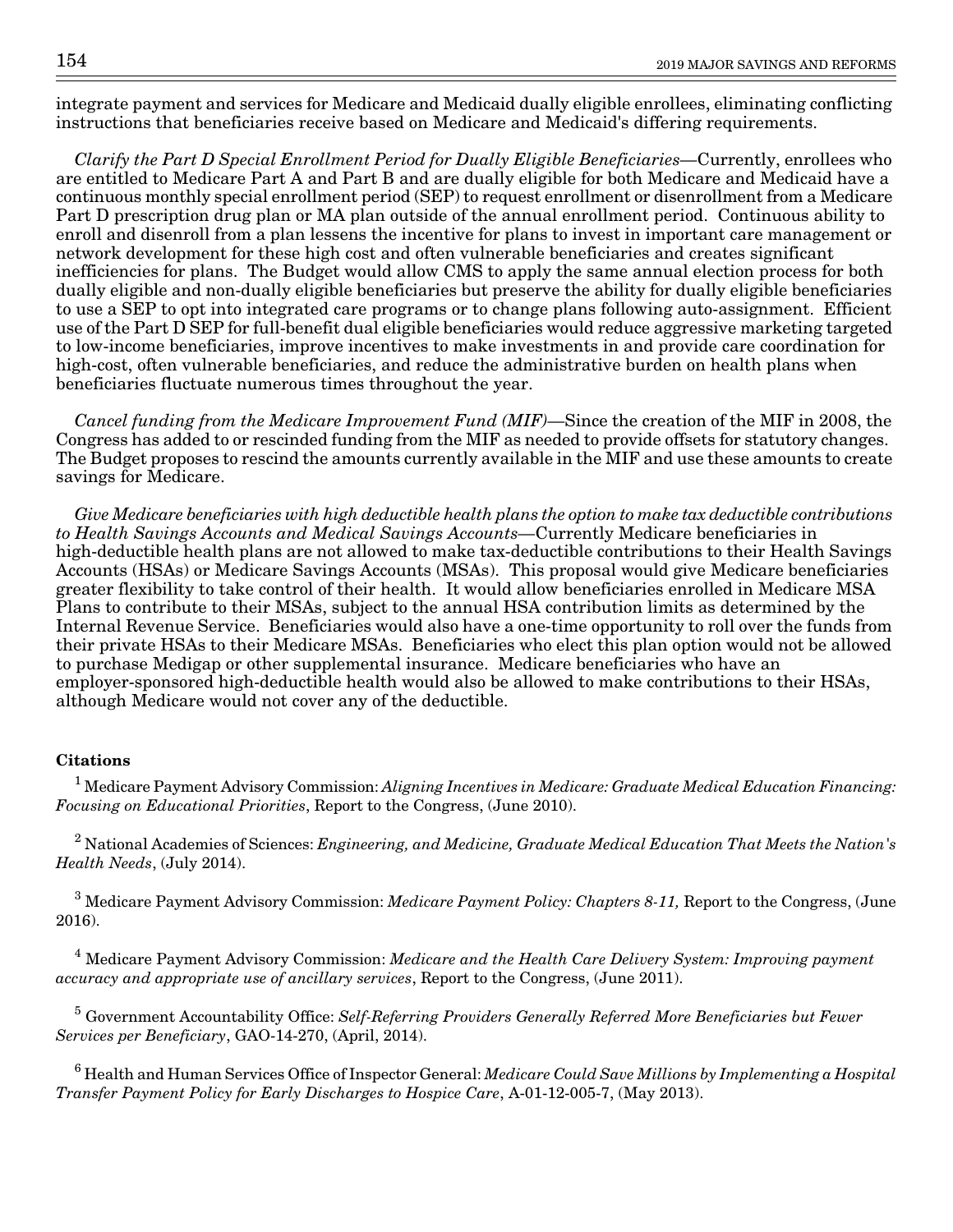### **REDUCE THE GRACE PERIOD FOR EXCHANGE PREMIUMS**

Department of Health and Human Services

Under current law, individuals receiving advance payment of the premium tax credit (APTC) for their enrollment in Exchange plans have a 90-day grace period. This proposal would reduce the 90-day grace period for individuals on Exchange plans to repay any missed premium payments to 30 days.

|                      |                                                                                                    |        |  |  | <b>Funding Summary</b><br>(In millions of dollars) |   |  |  |  |  |       |          |  |  |
|----------------------|----------------------------------------------------------------------------------------------------|--------|--|--|----------------------------------------------------|---|--|--|--|--|-------|----------|--|--|
|                      | 2027<br>2019<br>2020<br>2025<br>2026<br>2019-23<br>2021<br>2023<br>2024<br>2019-28<br>2022<br>2028 |        |  |  |                                                    |   |  |  |  |  |       |          |  |  |
| Proposed Change from | $-975$                                                                                             | $-325$ |  |  | 0                                                  | 0 |  |  |  |  | 1.300 | $-1,300$ |  |  |

#### **Justification**

Under current law, individuals receiving advance payment of the premium tax credit (APTC) for their enrollment in Exchange plans have a 90-day grace period. Before Obamacare, grace periods were determined and varied by State laws. Obamacare established a 90-day grace period, allowing consumers to repay any missed premium payments before they are terminated from plan enrollment during this 90-day period. This proposal reduces the grace period to 30 days, resulting in a reduction in the Federal deficit.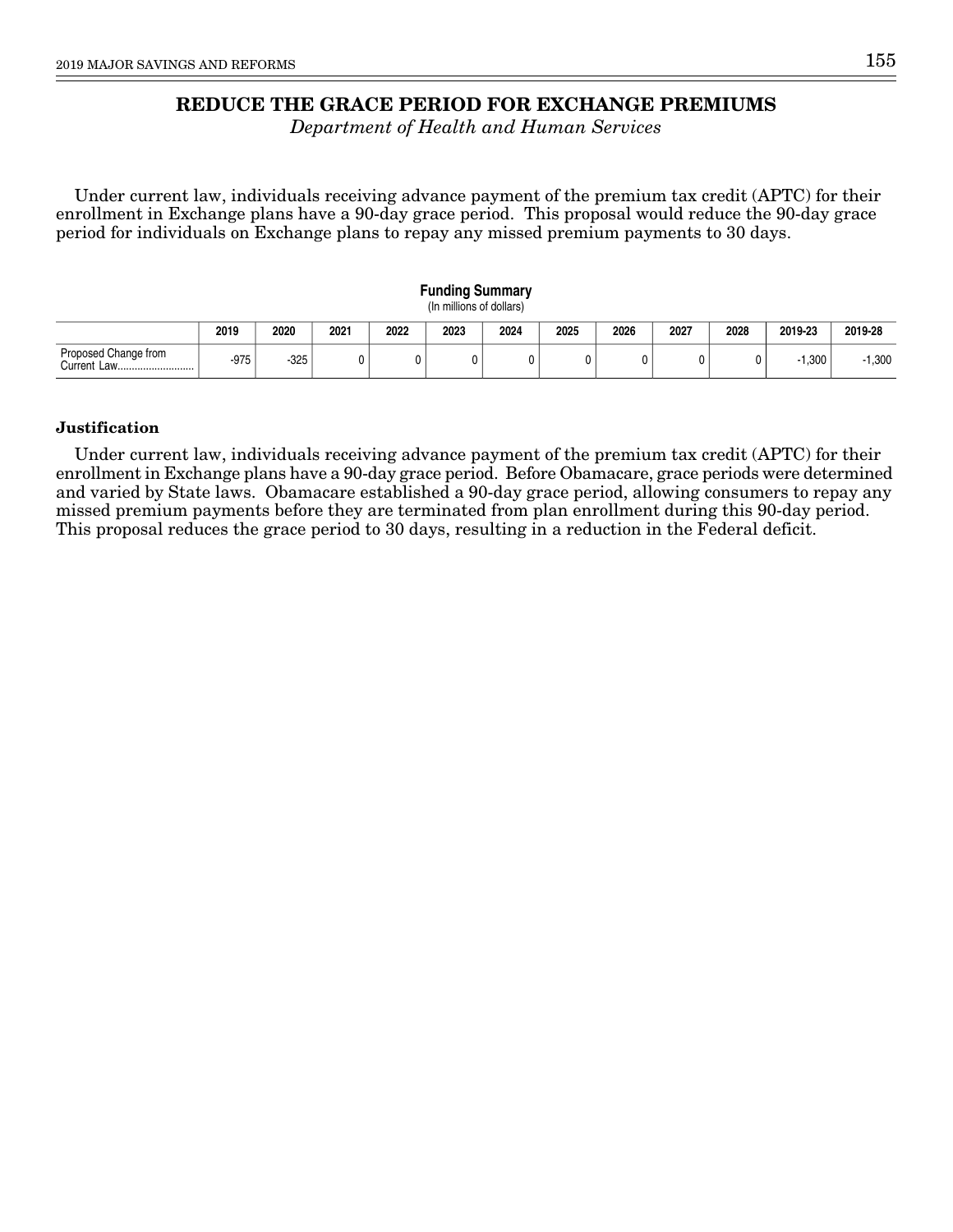### **STRENGTHEN THE CHILD SUPPORT ENFORCEMENT PROGRAM**

Department of Health and Human Services

The Budget includes a number of proposals that strengthen the Child Support Enforcement Program, which would provide State agencies additional tools to increase efficiency, facilitate family self-sufficiency, and promote responsible parenthood.

|                                                              | 2019  | 2020  | 2021  | 2022  | 2023   | 2024   | 2025   | 2026   | 2027   | 2028   | 2019-23 | 2019-28  |  |  |  |
|--------------------------------------------------------------|-------|-------|-------|-------|--------|--------|--------|--------|--------|--------|---------|----------|--|--|--|
| Strengthen Child Support<br>enforcement and<br>establishment | $-22$ | $-42$ | $-57$ | $-68$ | $-76$  | $-80$  | $-82$  | $-82$  | $-83$  | $-94$  | $-265$  | -686     |  |  |  |
| Establish a Child Support<br>Technology Fund                 | 63    | $-12$ | $-20$ | $-28$ | $-37$  | $-110$ | $-120$ | $-131$ | $-194$ | $-205$ | $-34$   | $-794$   |  |  |  |
| Get non-custodial parents to                                 |       | 5     |       | 8     | 10     | 9      | 11     | 13     | 14     | 15     | 34      | 96       |  |  |  |
| Total                                                        | 45    | $-49$ | $-70$ | $-88$ | $-103$ | $-181$ | $-191$ | $-200$ | $-263$ | $-284$ | $-265$  | $-1,384$ |  |  |  |

**Funding Summary** (In millions of dollars)

#### **Justification**

The package of child support enforcement and establishment proposals in the Budget would increase child support collections that would in turn result in savings to Federal benefits programs. For example, by requiring additional data matches and reporting throughout child support establishment and enforcement processes, the proposal expands the ability to intercept sources of income for payment of child support, including insurance settlements, lump-sum payments provided by employers, gaming winnings from casinos, and State workers' compensation claims. The package also improves enforcement procedures related to freezing and seizing certain assets held by delinquent non-custodial parents, and would require the reporting of independent contractors to State directories used to locate non-custodial parents and identify sources of income. Finally, the package of proposals provides States and Tribes with access to better financial data matching programs, as well as tools that promote interstate cooperation.

In addition, the Budget includes a proposal to create a Child Support Technology Fund to facilitate the needed replacement of aging IT systems in State child support programs, and increase security, efficiency, and program integrity. Incorporating the advantages of private sector approaches to operating Government programs, the proposal leverages reusable technology to create savings and cost-efficiencies for the States and Federal Government and to provide better service delivery to child support customers. Specifically, the proposed approach reduces inefficiencies associated with the current process of modernizing child support IT systems, which involves each State separately designing, developing, and implementing a new system, with costs averaging \$120 million per State. The Federal Government shares these costs through 66 percent Federal reimbursement. Under the Budget proposal, States would use a new generation statewide system that will be purchased by HHS, allowing the Federal Government to avoid reimbursing up to 54 times over the costs associated with building new State systems.

Finally, the Budget proposes to get non-custodial parents to work by expanding the work requirement in the Child Support Enforcement Program, while allowing for limited Federal funding to support employment and training services for non-custodial parents who are behind in their child support payments. The proposal recognizes that mandated work requirement for this population is an evidence-based and cost-effective approach to obtaining regular child support payments. It promotes personal responsibility, enables non-custodial parents to provide for their children, and allows their families to avoid Government dependence.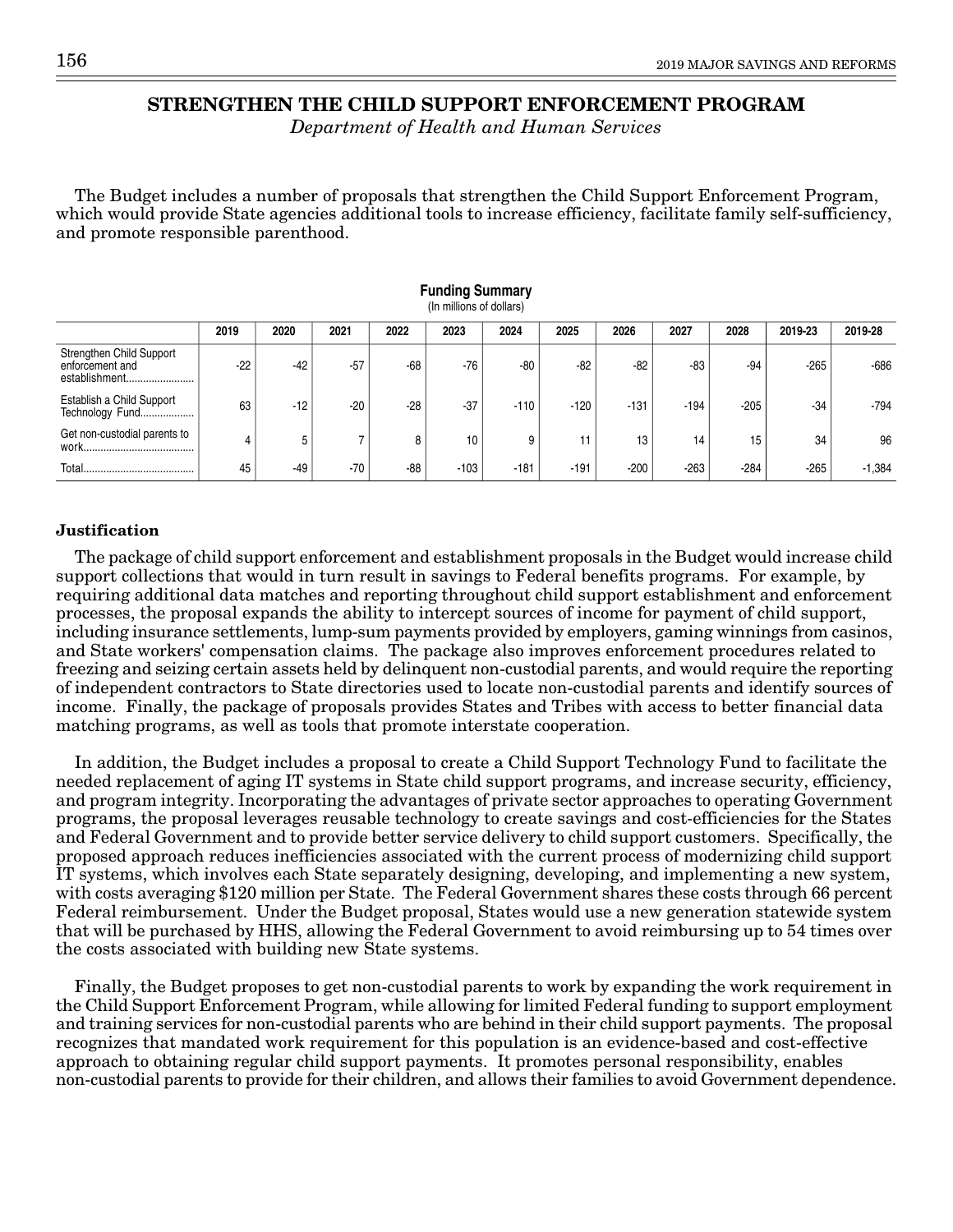# **TEMPORARY ASSISTANCE FOR NEEDY FAMILIES REFORMS**

Department of Health and Human Services

The Budget proposes to promote State innovation in strengthening the safety net through Welfare to Work Projects. The Budget would also reduce the Temporary Assistance for Needy Families (TANF) block grant by 10 percent, which is the portion that States may transfer from TANF to Social Services Block Grant (SSBG), and proposes to eliminate the TANF Contingency Fund, as it fails to provide well-targeted counter-cyclical funding to States. Accompanying these proposed cuts is a package of legislative proposals to improve the TANF program by strengthening its primary performance measure related to work engagement, and ensuring that States allocate sufficient funds to work, education, and training activities.

| <b>Funding Summary</b><br>(In millions of dollars) |          |          |          |          |          |          |          |          |          |          |           |              |  |  |
|----------------------------------------------------|----------|----------|----------|----------|----------|----------|----------|----------|----------|----------|-----------|--------------|--|--|
|                                                    | 2019     | 2020     | 2021     | 2022     | 2023     | 2024     | 2025     | 2026     | 2027     | 2028     | 2019-23   | 2019-28      |  |  |
| Reduce TANF block grant                            | $-1,155$ | $-1,435$ | $-1,514$ | $-1,552$ | $-1,584$ | $-1,600$ | $-1,600$ | $-1,600$ | $-1,600$ | $-1,600$ | $-7,240$  | $-15,240$    |  |  |
| Eliminate the TANF<br>Contingency Fund             | $-545$   | $-608$   | $-608$   | -608     | $-608$   | $-608$   | $-608$   | -608     | $-608$   | $-608$   | $-2,977$  | $-6,017$     |  |  |
| Strengthen TANF                                    | 0        | 0        | 0        | 0        |          |          | 0        | 0        |          |          | 0         | $\mathbf{0}$ |  |  |
| Promote Welfare to Work<br>Projects                |          | 0        | 0        | 0        |          | 0        | 0        | 0        |          | 0        |           | $\mathbf{0}$ |  |  |
| Total                                              | $-1,700$ | $-2.043$ | $-2,122$ | $-2.160$ | $-2.192$ | $-2.208$ | $-2,208$ | $-2.208$ | $-2.208$ | $-2,208$ | $-10,217$ | $-21.257$    |  |  |

**Funding Summary**

#### **Justification**

Recognizing the value of state innovation in strengthening America's safety net, the Budget provides states with the opportunity to propose Welfare to Work Projects that streamline funding from multiple public assistance programs, and provide services that are tailored to their constituents' specific needs. By holding States accountable for achieving targeted outcomes that focus on fostering employment, reducing welfare dependency, and promoting child and family well-being, these projects will serve to build the evidence base of best practices for helping low-income individuals achieve self-sufficiency.

The Budget would also reduce the Temporary Assistance for Needy Families (TANF) block grant by 10 percent, which is the portion that States may transfer from TANF to Social Services Block Grant (SSBG). While this proposal reduces the amount available to States for cash assistance and other benefits that promote self-sufficiency, it also recognizes that TANF's flexible spending rules have resulted in States using a large portion of TANF funds for benefits and services that do not directly serve the core intent of the program to help low-income families meet their basic needs and move them towards self-sufficiency. To reverse this pattern, the Budget would ensure sufficient TANF investments in work promotion activities by adding a requirement that States spend at least 30 percent of federal TANF and state maintenance-of-effort funds on: work, education, and training activities; work supports, including child care; and assessment/service provision for TANF eligible families. The Budget also proposes key changes to TANF's primary performance measure related to work engagement, which will further strengthen the program's accountability and effectiveness. These changes include (1) replacing the Caseload Reduction Credit with an Employment Credit that rewards states for moving TANF recipients to work; (2) collapsing the two work participation rates into one standard rate that measures work engagement for families; and (3) allowing states to count partial credit to incentivize states to increase work participation among all families.

Finally, the Budget proposes to eliminate the TANF Contingency Fund, recognizing its failure to provide well-targeted counter-cyclical funding to States. While the intent of the Contingency Fund has been to assist States experiencing increased demand for cash assistance during economic downturns, States may use contingency funds for any TANF purpose, many of which have no direct relationship to helping families meet needs in hard economic times. Some States have used contingency funds to simply replace existing block grant funds (i.e., building up their unobligated balances), without actually spending more to address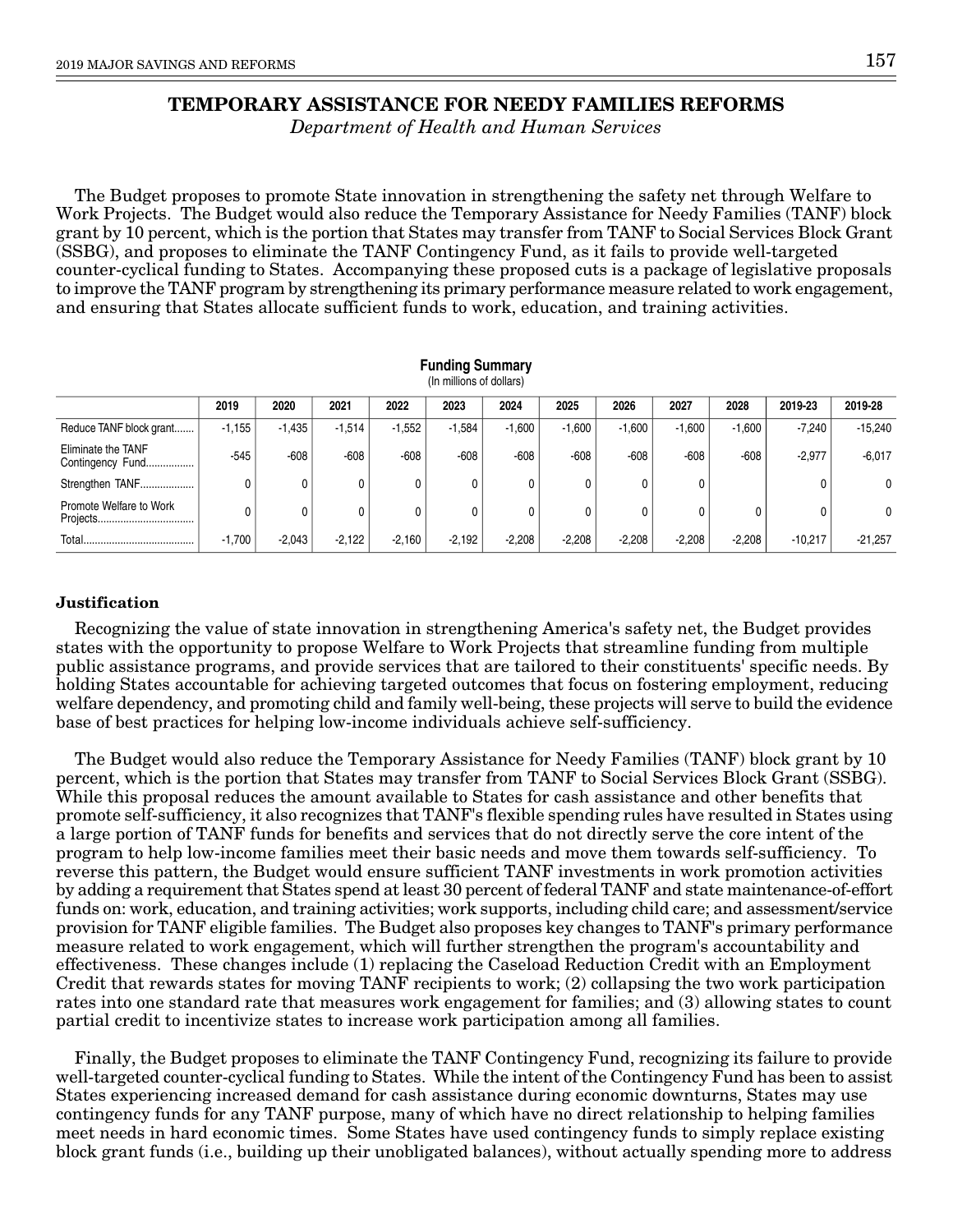increased need. In addition, because the triggers for eligibility for the Contingency Fund have not been updated, all States except Wyoming have been eligible for the Fund in every month since June 2009.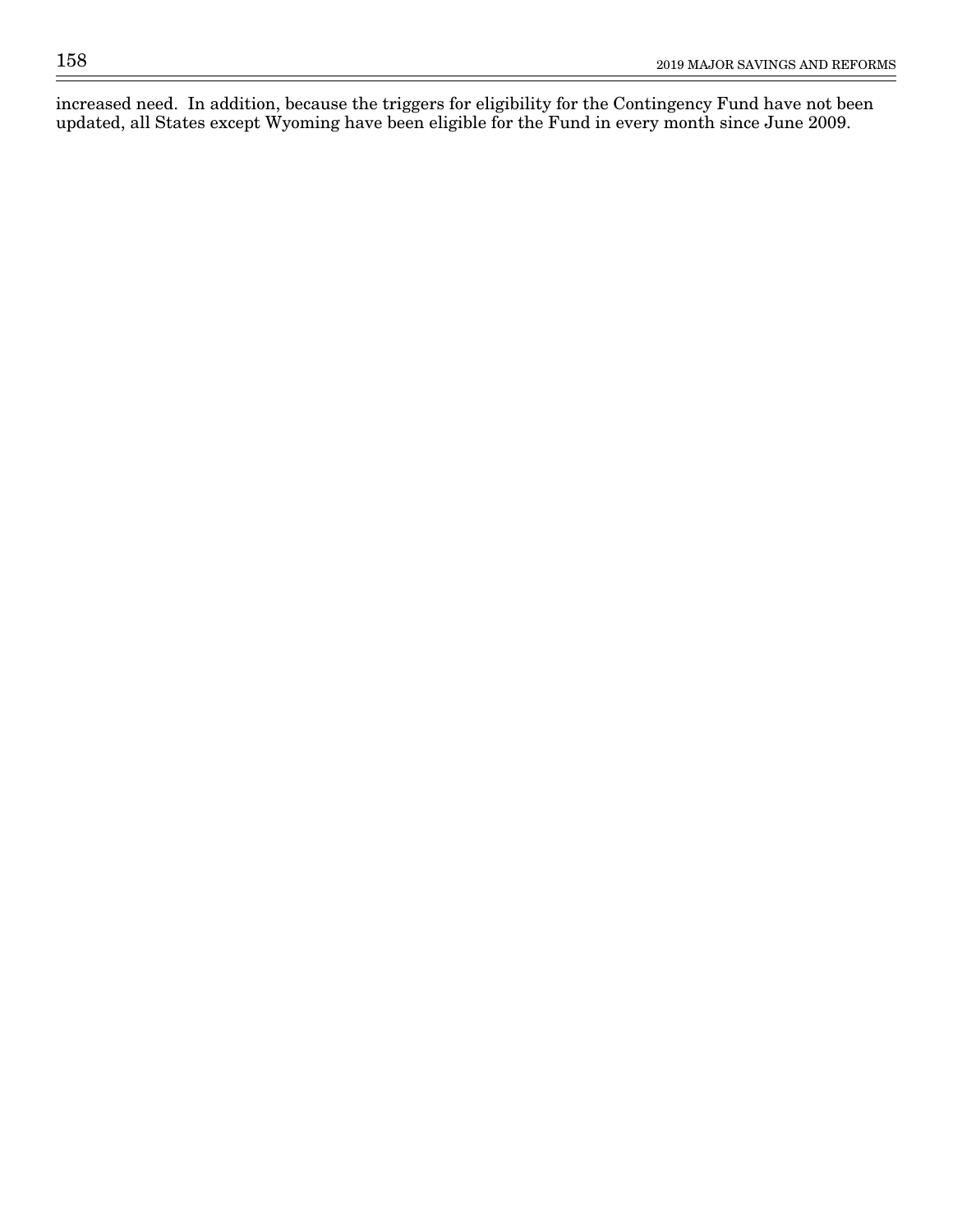# **ESTABLISH AN IMMIGRATION SERVICES SURCHARGE**

Department of Homeland Security

The Budget proposes to add a 10 percent surcharge on all requests received by U.S. Citizenship and Immigration Services (USCIS), including applications for citizenship, adjustment of status, and petitions for temporary workers. These collections would be deposited into the General Fund of the U.S. Treasury for deficit reduction.

#### **Funding Summary** (In millions of dollars)

|                                          | 2019            | 2020 | 2021 | 2022 | 2023   | 2024   | 2025   | 2026   | 2027 | 2028   | 2019-23  | 2019-28 |
|------------------------------------------|-----------------|------|------|------|--------|--------|--------|--------|------|--------|----------|---------|
| Proposed Change from<br>+ urrentٽ<br>Law | $1 - 2$<br>-4ວບ | -465 | -479 | -493 | $-507$ | $-522$ | $-538$ | $-553$ | -569 | $-587$ | $-2.397$ | 5,166   |

#### **Justification**

Those who request immigration services derive benefits beyond the direct costs to the Federal Government of adjudicating those requests. Consistent with this, the Budget would ensure that these requestors contribute to deficit reduction.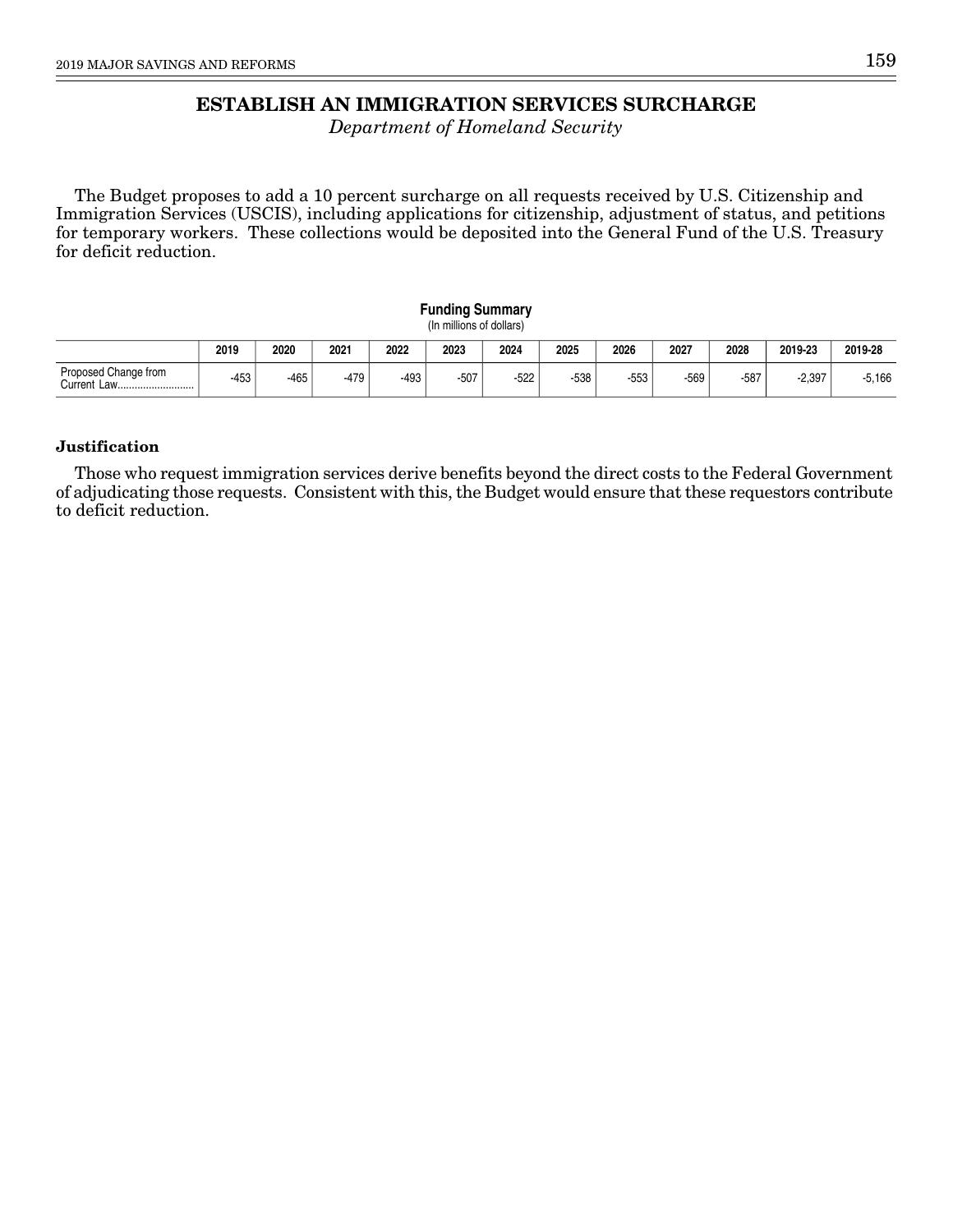# **EXTEND EXPIRING CUSTOMS AND BORDER PROTECTION FEES**

Department of Homeland Security

This proposal would re-authorize Customs User Fees set to expire on September 30, 2025.

#### **Funding Summary** (In millions of dollars) **2019 2020 2021 2022 2023 2024 2025 2026 2027 2028 2019-23 2019-28** Proposed Change from | o | o | o | o | o | o | -3,406 | -4,556 | -4,796 | o | -12,758<br>Current law Current Law.....

#### **Justification**

The Budget proposes to extend the Merchandise Processing Fee beyond its current expiration date of January 14, 2026 to January 14, 2031. It also proposes to extend statutorily set Consolidated Omnibus Budget Reconciliation Act of 1985 (COBRA) fees, and the Express Consignment Courier Facilities (ECCF) fee created under the Trade Act of 2002, beyond their current expiration date of September 30, 2025 to September 30, 2030.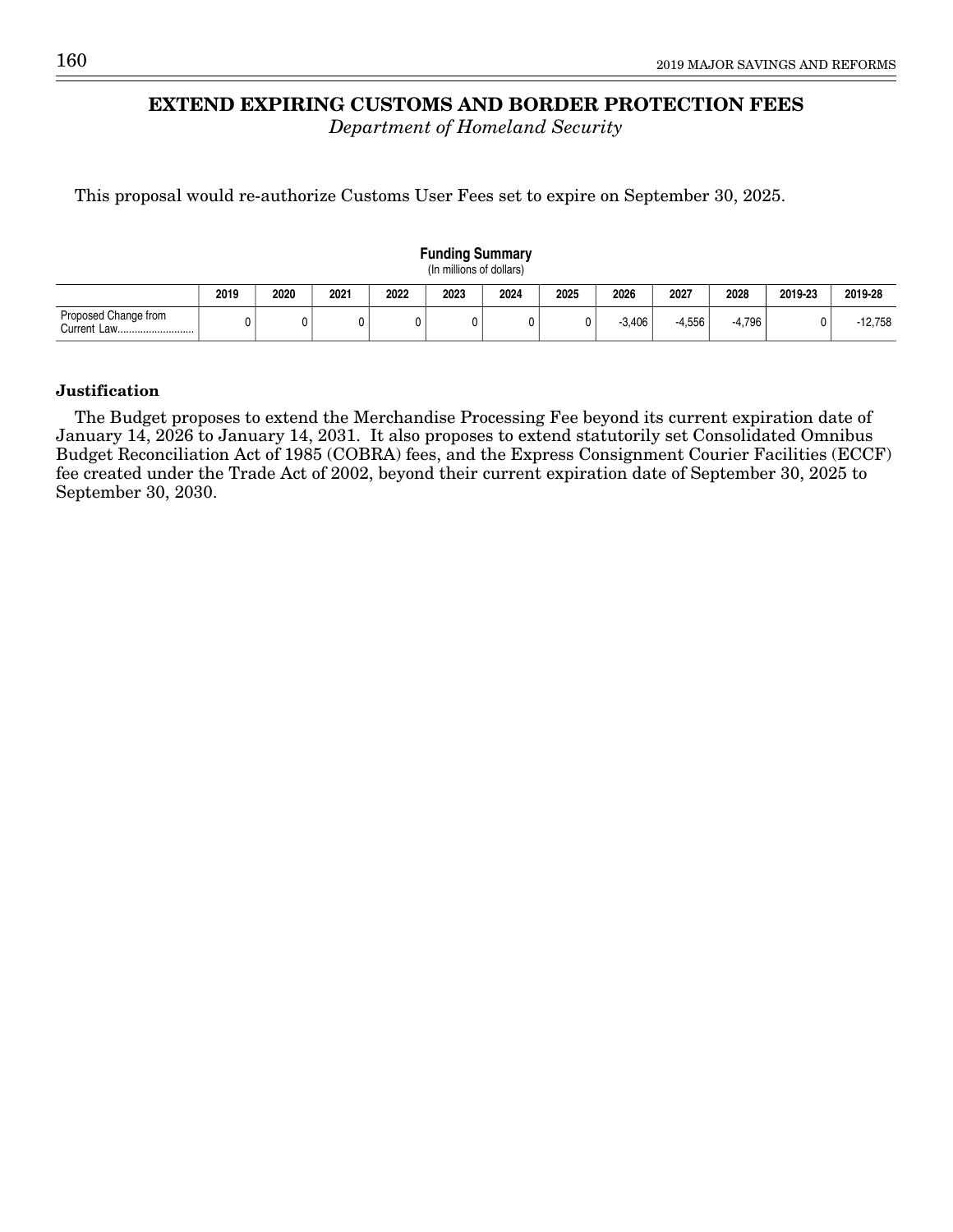# **INCREASE CUSTOMS USER FEES**

Department of Homeland Security

The Budget proposes to increase Consolidated Omnibus Budget Reconciliation Act of 1985 (COBRA), and Express Consignment Courier Facilities (ECCF) fees, and adjust for inflation.

|                      | r ununiy Jumniai y<br>(In millions of dollars) |      |        |        |      |      |        |      |        |        |         |         |  |  |
|----------------------|------------------------------------------------|------|--------|--------|------|------|--------|------|--------|--------|---------|---------|--|--|
|                      | 2019                                           | 2020 | 2021   | 2022   | 2023 | 2024 | 2025   | 2026 | 2027   | 2028   | 2019-23 | 2019-28 |  |  |
| Proposed Change from | $-113$                                         | -126 | $-137$ | $-148$ | -162 | -176 | $-191$ | -206 | $-223$ | $-214$ | $-686$  | 696. ا  |  |  |

**Funding Summary**

#### **Justification**

The Budget proposes to increase statutorily set COBRA fees and the ECCF fee created under the Trade Act of 2002. COBRA created a series of user fees for air and sea passengers; commercial trucks; railroad cars; private aircraft and vessels; commercial vessels; dutiable mail packages; broker permits; barges and bulk carriers from Canada and Mexico; cruise vessel passengers; and ferry vessel passengers. This proposal would increase the customs inspection fee by \$2.10 for certain air and sea passengers and increase other COBRA fees by proportional amounts. The additional revenue raised from increasing the user fees will allow the U.S. Customs and Border Protection (CBP) to recover more costs associated with customs-related inspections, and reduce waiting times by helping to support the hiring of 840 new CBP Officers. This fee was last adjusted in April 2007, yet international travel volumes have grown since that time and CBP costs for customs inspections continue to increase. As a result, CBP relies on its annually appropriated funds to support the difference between fee collections and the costs of providing customs inspectional services. The Government Accountability Office's most recent review of these COBRA user fees (July 2016) identified that CBP collected \$686 million in COBRA/ECCF fees compared to \$870 million in operating costs, exhibiting a recovery rate of 78 percent.<sup>1</sup> With the fee increase, CBP would potentially collect the same amount it incurs in COBRA/ECCF eligible costs in 2019. The proposed legislation will close the gap between costs and collections, enabling CBP to provide improved inspectional services to those who pay this user fee.

#### **Citations**

 $1$  General Accountability Office, Enhanced Oversight Could Better Ensure Programs Receiving Fees and Other Collections Use Funds Efficiently, GAO-16-443, (July 2016)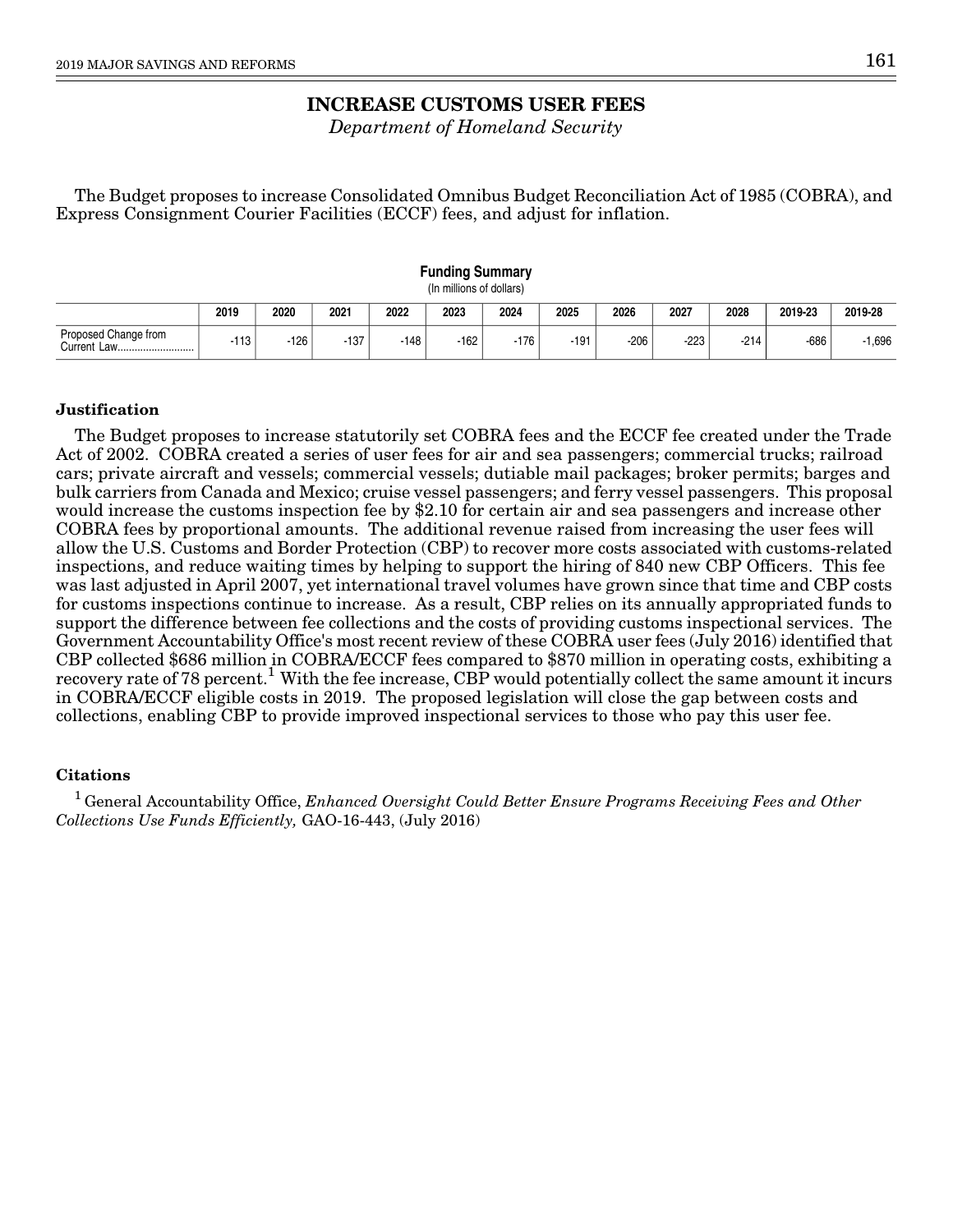# **INCREASE WORKSITE ENFORCEMENT PENALTIES**

Department of Homeland Security

The Administration proposes to increase by 35 percent all penalty amounts charged against employers who violate Immigration and Nationality Act provisions on the unlawful employment of aliens.

| <b>Funding Summary</b><br>(In millions of dollars) |      |       |       |      |       |       |       |       |       |      |         |         |  |
|----------------------------------------------------|------|-------|-------|------|-------|-------|-------|-------|-------|------|---------|---------|--|
|                                                    | 2019 | 2020  | 2021  | 2022 | 2023  | 2024  | 2025  | 2026  | 2027  | 2028 | 2019-23 | 2019-28 |  |
| Proposed Change from                               | -13  | $-14$ | $-15$ | -15  | $-15$ | $-15$ | $-15$ | $-15$ | $-15$ | -15  | $-72$   | $-147$  |  |

### **Justification**

According to 2012 estimates, there are some 8.1 million unauthorized workers in the U.S. civilian labor force. As U.S. Immigration and Customs Enforcement increases its efforts to stop businesses from employing those who should not be working in the U.S., the Administration proposes increasing by 35 percent the fines and penalties charged to those employers found to be violating the law.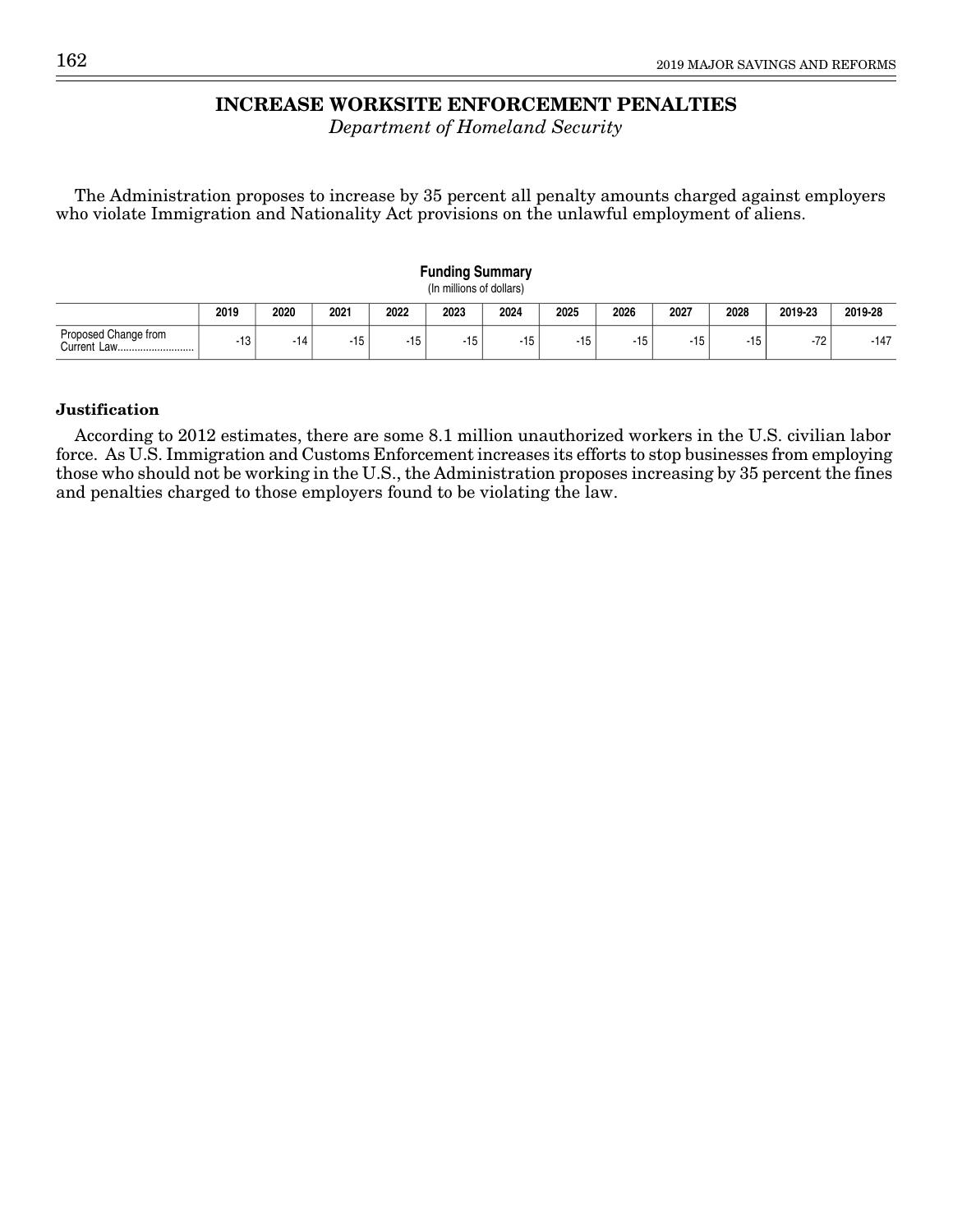# **REAUTHORIZE OIL SPILL LIABILITY TRUST FUND EXCISE TAX**

Department of Homeland Security

The Budget proposes to reauthorize the per barrel oil tax that expired on December 31, 2017.

#### **Funding Summary** (In millions of dollars) **2019 2020 2021 2022 2023 2024 2025 2026 2027 2028 2019-23 2019-28** -354 -466 -473 -480 -489 -494 -500 -507 -511 -511 -2,262 -4,785 Proposed Change from Current Law......

#### **Justification**

On December 31, 2017, the per barrel excise tax on oil expired. This tax is deposited into the Oil Spill Liability Trust Fund, which provides funding for Federal cleanup and response efforts for oil spills in U.S. waters. The Budget proposes to reinstate this tax at the same rate as when it expired, in order to continue to guarantee adequate resources on hand in the case of a truly catastrophic oil spill on the same scale as Deepwater Horizon.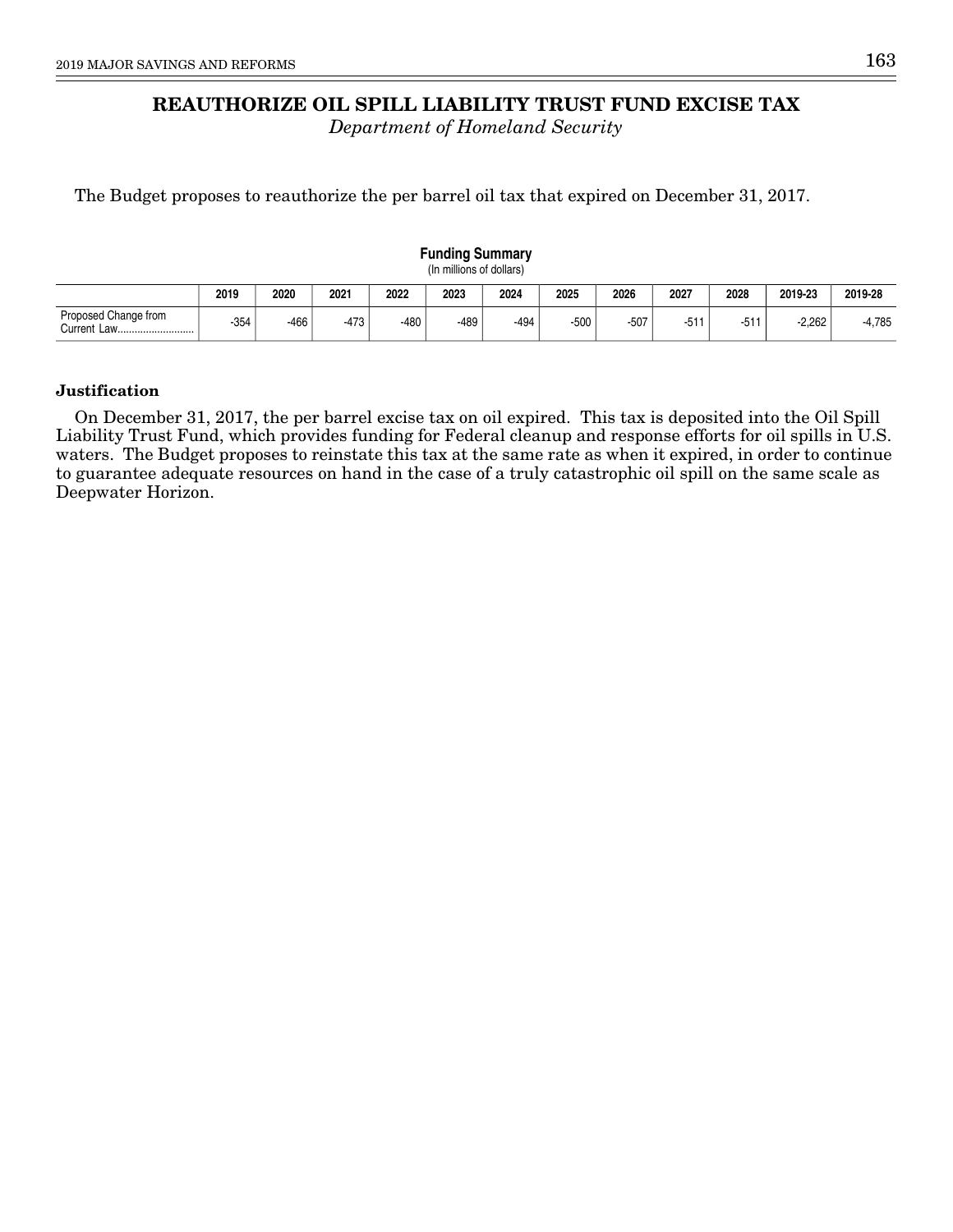# **CANCEL SOUTHERN NEVADA PUBLIC LANDS MANAGEMENT ACT BALANCES**

Department of the Interior

The Budget proposes to cancel \$230 million in unobligated balances in a special account established under the Southern Nevada Public Lands Management Act (SNPLMA), which has already generated over \$3 billion to address the most important projects in Nevada.

| <b>Funding Summary</b><br>(In millions of dollars) |       |      |       |      |      |      |      |      |      |      |         |         |  |
|----------------------------------------------------|-------|------|-------|------|------|------|------|------|------|------|---------|---------|--|
|                                                    | 2019  | 2020 | 2021  | 2022 | 2023 | 2024 | 2025 | 2026 | 2027 | 2028 | 2019-23 | 2019-28 |  |
| Proposed Change from                               | $-83$ | -69  | $-78$ | 0    |      |      |      |      |      |      | $-230$  | $-230$  |  |

#### **Justification**

Enacted in 1998, SNPLMA authorizes the Bureau of Land Management (BLM) to sell specified public lands around Las Vegas, NV, and retain 85 percent of the proceeds in a special account to use for capital improvements and various conservation, restoration, and recreational purposes at the discretion of the Secretary of the Interior. Since its enactment, the Department of the Interior has received over \$3.4 billion from land sales under SNPLMA authority, and the proceeds have funded over 1,200 conservation, restoration, and infrastructure projects across Southern Nevada, with notable investments in Lakes Tahoe and Mead. However, in recent years the program is increasingly in search of qualified 'critical need' projects, which has led to lingering unobligated balances. This proposal would only reduce a portion of the over \$600 million in remaining balances and would not affect any specific projects currently identified.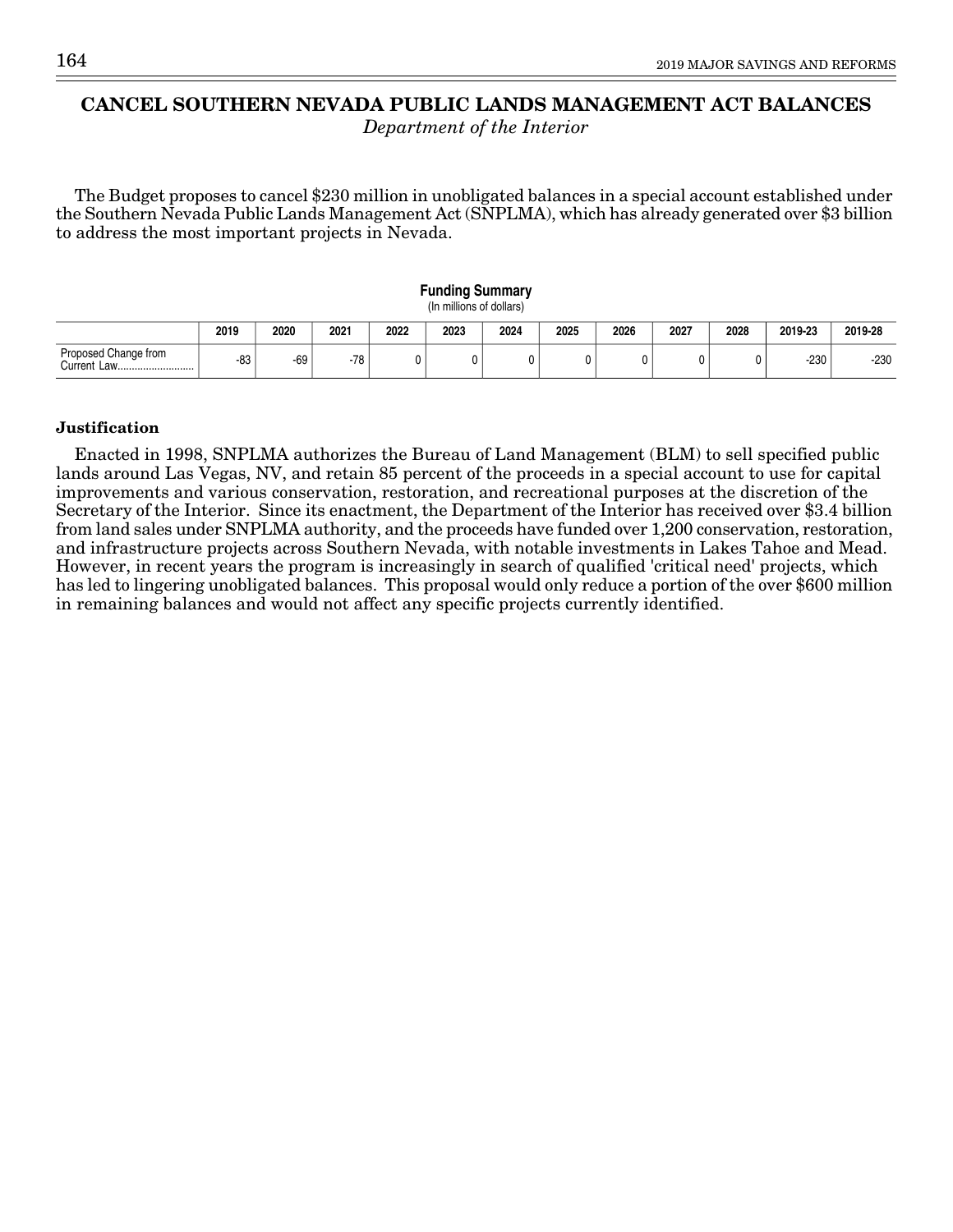# **REAUTHORIZE THE FEDERAL LAND TRANSACTION FACILITATION ACT**

Department of the Interior

This proposal would permanently reauthorize the Federal Land Transaction Facilitation Act (FLTFA), which expired in 2011. FLTFA facilitates the disposal of surplus lands, as identified in the Department of the Interior's Bureau of Land Management (BLM) and the Department of Agriculture's Forest Service (USFS) management plans, by allowing BLM and USFS to use the receipts to acquire 'high conservation value' lands.

| <b>Funding Summary</b><br>(In millions of dollars) |      |      |      |       |      |      |      |      |      |      |         |         |  |
|----------------------------------------------------|------|------|------|-------|------|------|------|------|------|------|---------|---------|--|
|                                                    | 2019 | 2020 | 2021 | 2022  | 2023 | 2024 | 2025 | 2026 | 2027 | 2028 | 2019-23 | 2019-28 |  |
| Proposed Change from<br>Current Law                |      | -6   | -9   | $-12$ | -3   | 0    |      | U    |      |      | $-35$   | $-35$   |  |

#### **Justification**

The proposal would reauthorize FLTFA to allow BLM and USFS to retain receipts from the sale of lands identified as suitable for disposal in recent land use plans and then use the funds to acquire environmentally sensitive lands. First enacted in 2000, FLTFA encouraged BLM and USFS to sell or exchange public lands identified for disposal, while at the same time, provided an alternative source of funds to acquire sensitive lands, such as inholdings or parcels that provide access to public lands for hunters and anglers. Before the authorization expired in 2011, FLTFA required that 80 percent of the receipts be spent in the same State in which the funds were generated, with the remaining funds available for acquisition in any of the 11 other Western States. The current proposal would continue this requirement.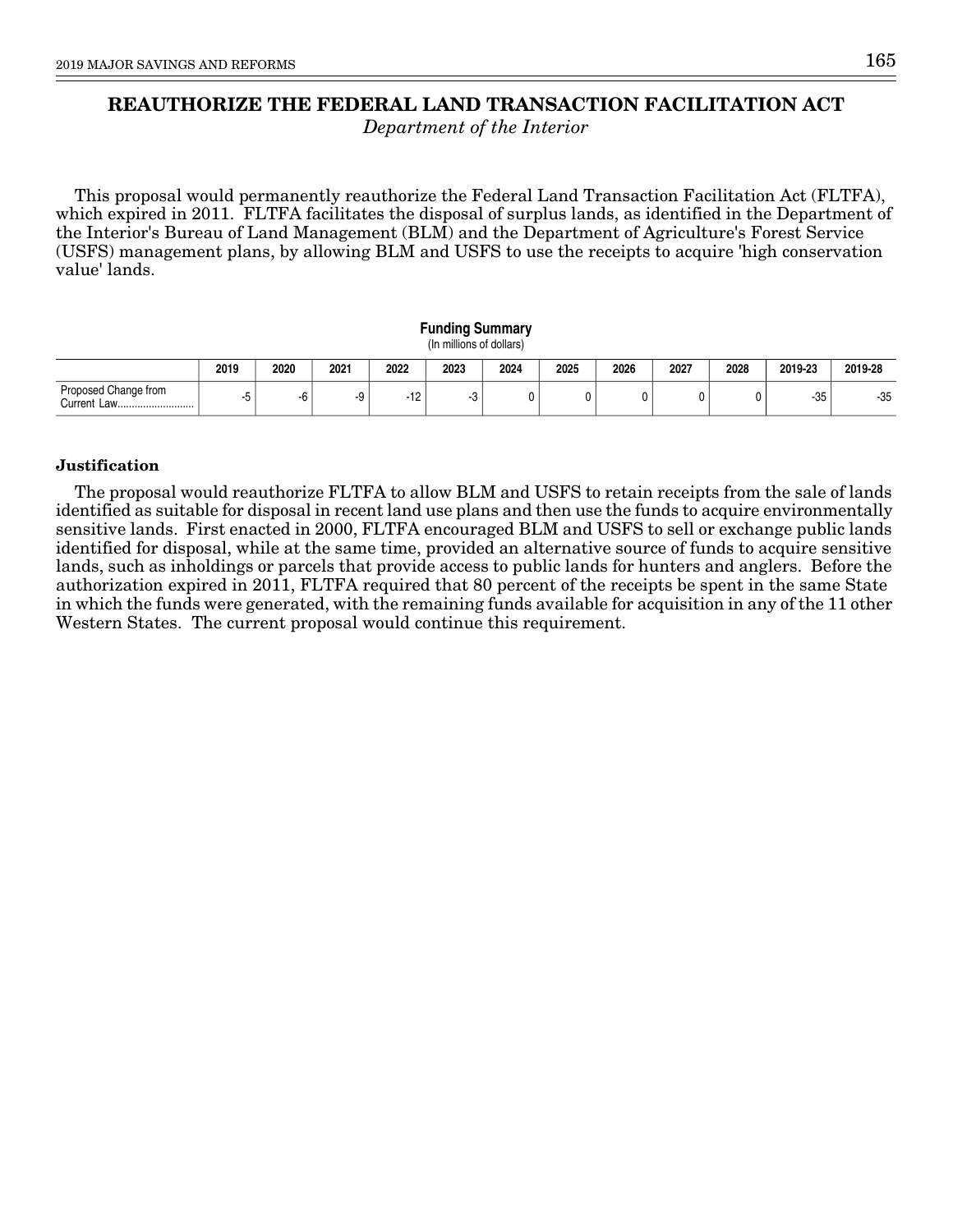# **REPEAL ENHANCED GEOTHERMAL PAYMENTS TO COUNTIES**

Department of the Interior

The Budget proposes to repeal Section 224(b) of the Energy Policy Act of 2005 to permanently discontinue payments to counties and restore the disposition of Federal geothermal leasing revenues to the historical formula of 50 percent to the States and 50 percent to the U.S. Treasury.

| <b>Funding Summary</b><br>(In millions of dollars) |      |      |      |      |      |      |      |      |      |      |         |         |  |
|----------------------------------------------------|------|------|------|------|------|------|------|------|------|------|---------|---------|--|
|                                                    | 2019 | 2020 | 2021 | 2022 | 2023 | 2024 | 2025 | 2026 | 2027 | 2028 | 2019-23 | 2019-28 |  |
| Proposed Change from<br>Current Law                | -4   | -4   | -4   | -4   | -4   | -4   | -4   | -4   |      | $-4$ | $-20$   | $-40$   |  |

#### **Justification**

The Energy Policy Act of 2005 changed the distribution of receipts from geothermal leases to provide 50 percent to States, 25 percent to counties, and 25 to the Federal Government. In almost all other situations where leasing revenues are generated on Federal lands, the receipts are split between the Federal Government and the affected State. The extra 25 percent in county payments are inconsistent with this longstanding revenue-sharing approach, and effectively reduce the return to Federal taxpayers from geothermal leases on Federal lands.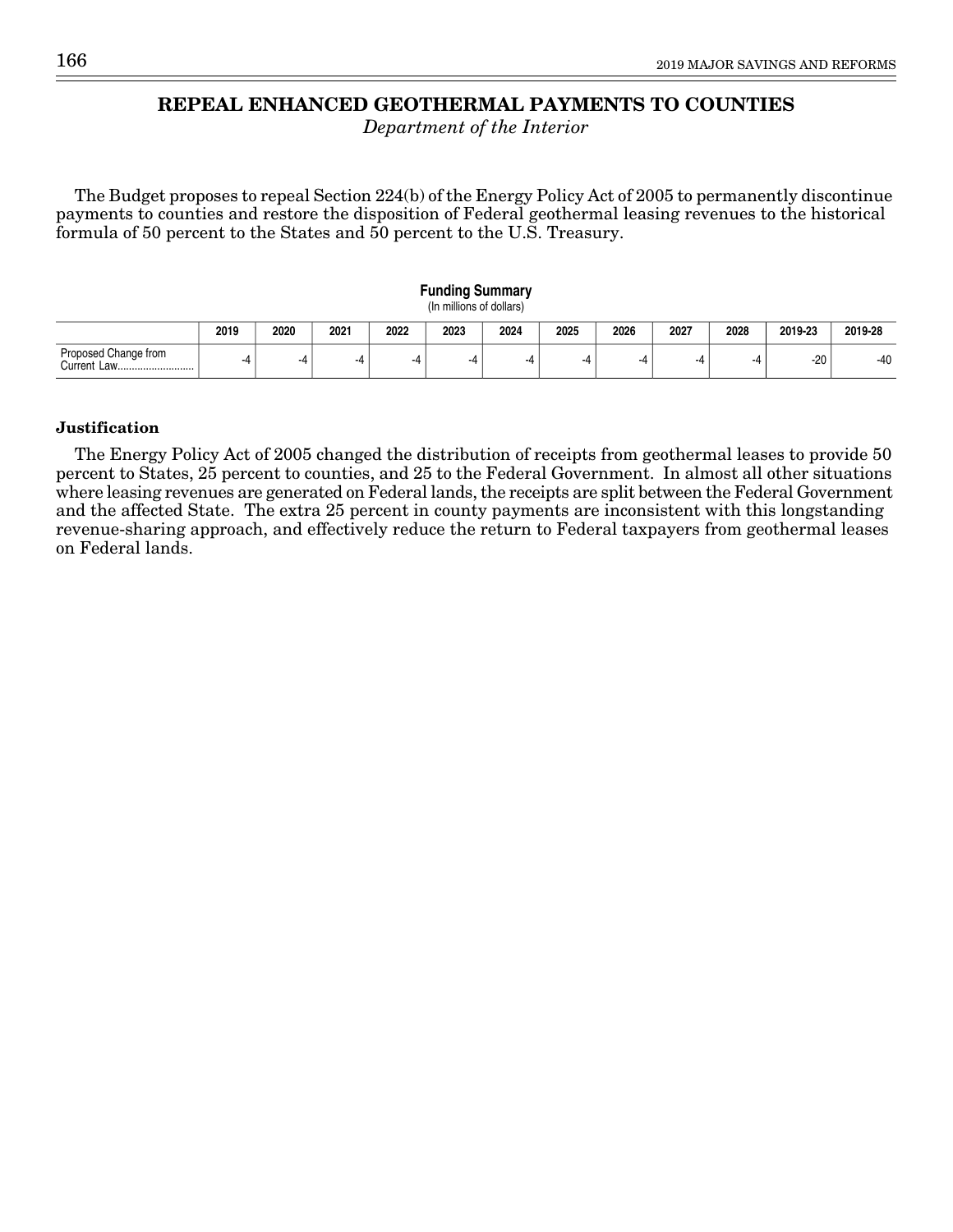## **ESTABLISH AN UNEMPLOYMENT INSURANCE SOLVENCY STANDARD** Department of Labor

States are responsible for funding the benefits they provide under the State-administered Unemployment Insurance (UI) program. In order to avoid raising taxes on employers in the middle of a recession, States should build balances that would allow them to cover benefits when unemployment spikes. However, despite years of recovery since the Great Recession, many States' UI accounts are still not adequately financed—as of September 30, 2017, only 24 States had sufficient reserves to weather another recession. The Budget proposes to strengthen the incentive for States to prepare for the next recession and adequately fund their UI systems by reducing Federal tax credits in States with particularly low reserve balances.

| <b>Funding Summary</b><br>(In millions of dollars) |      |      |        |          |          |        |          |        |          |       |         |           |  |
|----------------------------------------------------|------|------|--------|----------|----------|--------|----------|--------|----------|-------|---------|-----------|--|
|                                                    | 2019 | 2020 | 2021   | 2022     | 2023     | 2024   | 2025     | 2026   | 2027     | 2028  | 2019-23 | 2019-28   |  |
| Proposed Change from                               |      |      | $-633$ | $-1.615$ | $-2.230$ | $-919$ | $-1.613$ | $-927$ | $-1.267$ | 1.907 | -4.478  | $-11.111$ |  |

#### **Justification**

States are expected to build up sufficient reserves in their UI programs during non-recessionary periods to allow them to pay for benefits during the next recession. When States fail to build up sufficient balances, they either need to increase taxes on employers in the middle of a recession or borrow from the Federal Government, which can trigger increased taxes on employers through automatic Federal Unemployment Tax Act "credit reductions."

Currently, fewer than half the States have sufficient reserves to cover a full year of benefits during a recession—the common measure of State solvency in the UI program. The Budget proposes to encourage States to build up reserves in their Unemployment Trust Fund accounts by implementing a minimum solvency standard, equal to the level of reserves that would be sufficient to pay six months of benefits during an average recession (half of the common solvency target). This proposal would impose credit reductions on States that fail to meet the solvency standard for two consecutive years rather than only imposing the credit reduction once States have been borrowing from the Federal Government for two consecutive years. This would strengthen States' incentive to adequately fund their UI systems before their Trust Funds face any future recessionary demands, resulting in a decrease in the likelihood of insolvency and the need to borrow. All funds received through the credit reduction would be applied to State Unemployment Trust Fund accounts to help States rebuild balances.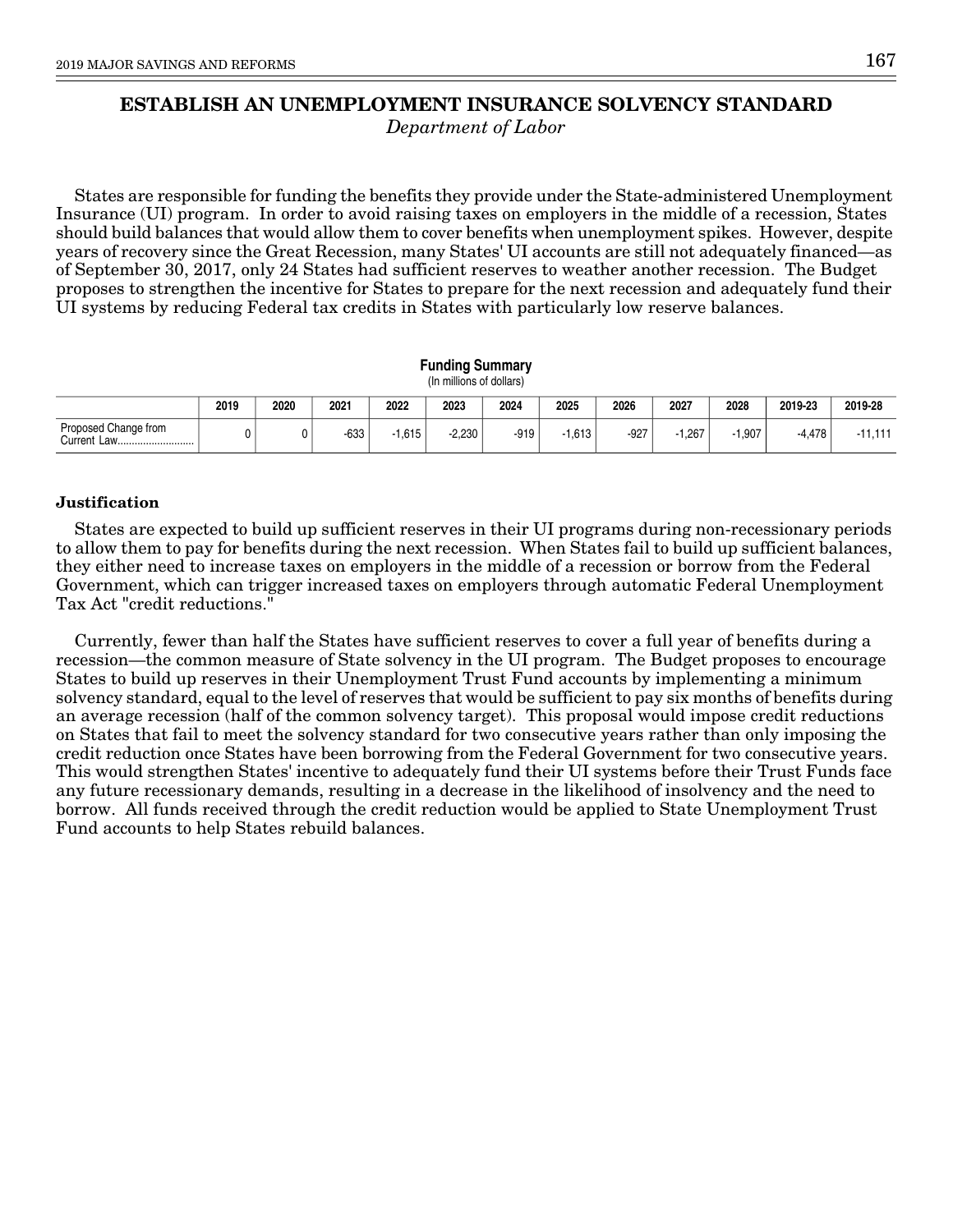## **IMPROVE PENSION BENEFIT GUARANTY CORPORATION SOLVENCY**

Department of Labor

The Budget proposes to improve the solvency of the Pension Benefit Guaranty Corporation (PBGC) by increasing the insurance premiums paid by underfunded multiemployer pension plans. PBGC premiums are currently far lower than what a private financial institution would charge for insuring the same risk. The proposed premium reforms would improve PBGC's financial condition and are expected to be sufficient to fund the multiemployer program for the next 20 years.

#### **Funding Summary** (In millions of dollars)

|                                 | 2019 | 2020     | 2021 | 2022 | 2023 | 2024  | 2025 | 2026     | 2027 | 2028 | 2019-23  | 2019-28   |
|---------------------------------|------|----------|------|------|------|-------|------|----------|------|------|----------|-----------|
| Proposed Change from<br>Current |      | . .470 ! | .564 | .663 | .760 | 1.810 | .428 | $-5,128$ | .901 | 936. | $-6,383$ | $-15,730$ |

#### **Justification**

PBGC provides pension insurance for private sector defined benefit retirement plans through single-employer and multiemployer programs. PBGC collects premiums that are set by the Congress separately for each of the programs. Under the multiemployer insurance program, when a plan runs out of money, PBGC provides financial assistance to the plan so that the plan can pay benefits at no more than the guarantee level.

While the single-employer program is on the path towards solvency, the multiemployer program, covering over 10 million participants, is in dire financial condition. The 2017 multiemployer program deficit was \$65.1 billion, with only \$2 billion in assets and \$67 billion in liabilities. PBGC projects the multiemployer program will be insolvent by the end of 2025, at which point participants in insolvent plans would see their benefits cut by as much as 90 percent. Multiemployer premiums are very low-a flat rate of just \$28 per participant in 2018. In order to better align multiemployer premiums with the risk PBGC is insuring and prevent insolvency, the Budget proposes to create a variable-rate premium (VRP)—as exists in the single-employer program—and an exit premium.

The multiemployer VRP would require plans to pay an additional premium based on their level of underfunding, up to a cap that would be indexed to inflation. PBGC would have limited authority to design waivers for terminated plans, or plans that are in critical status, if there is a substantial risk that the payment of premiums would accelerate plan insolvency and result in earlier financial assistance.

An exit premium, equal to 10 times the VRP cap, would be assessed on employers that withdraw from a plan to compensate the insurance program for the additional risk imposed on it when employers leave the system and cease making plan contributions. Employers who withdraw from a multiemployer plan pay a withdrawal liability to the plan, but this payment is typically insufficient to cover the employer's share of the plan's unfunded liabilities.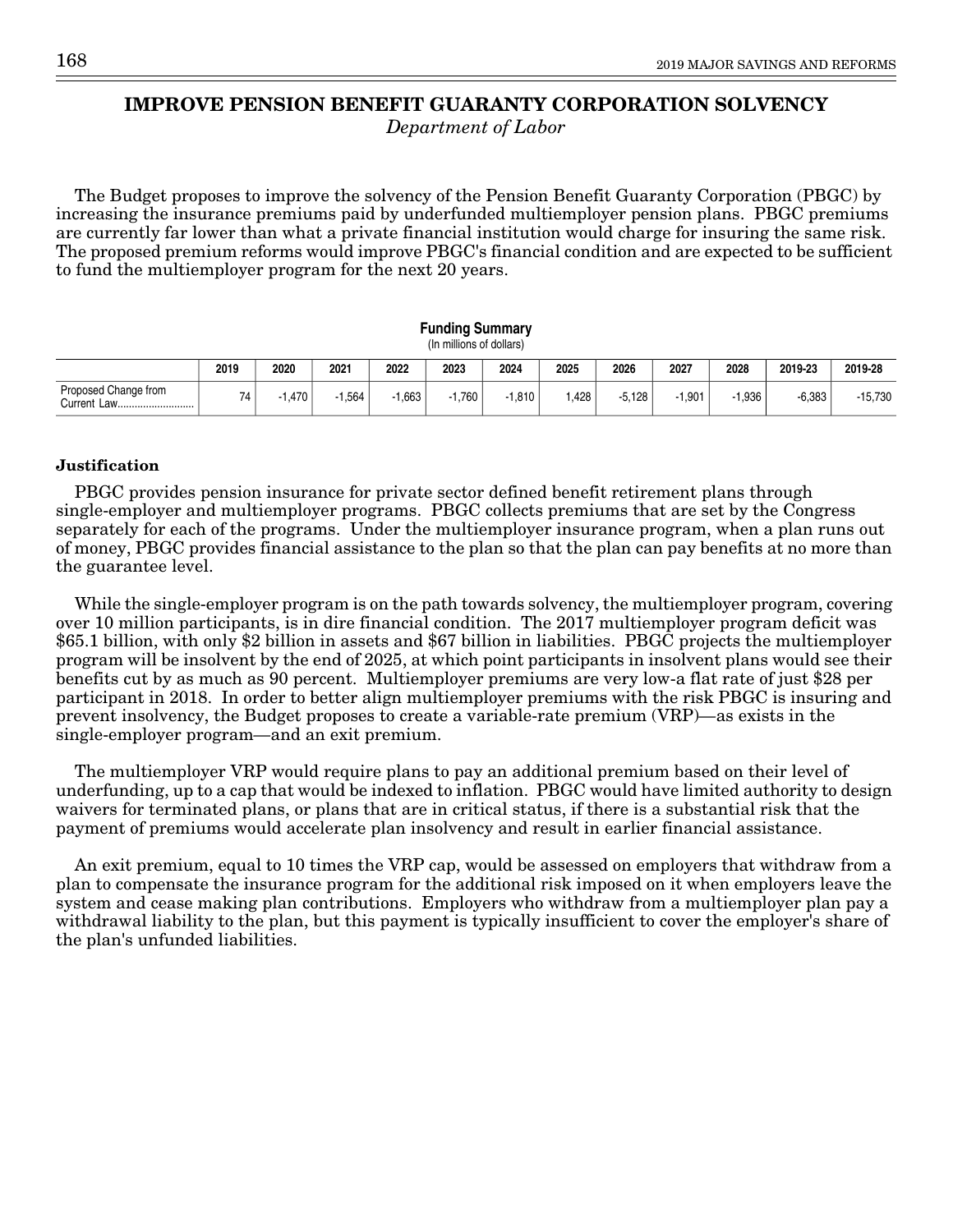# **REFORM THE FEDERAL EMPLOYEES' COMPENSATION ACT (FECA)**

Department of Labor

The Federal Employees' Compensation Act (FECA) program provides wage replacement and medical benefits to Federal civilian employees who suffer from occupational injury or disease, or to their survivors. The Budget proposes to reform the program and generate cost savings by simplifying FECA benefit rates, modernizing benefit administration, and enhancing controls to prevent fraud and limit improper payments.

| <b>Funding Summary</b><br>(In millions of dollars) |       |      |      |      |      |      |      |      |      |      |         |         |  |
|----------------------------------------------------|-------|------|------|------|------|------|------|------|------|------|---------|---------|--|
|                                                    | 2019  | 2020 | 2021 | 2022 | 2023 | 2024 | 2025 | 2026 | 2027 | 2028 | 2019-23 | 2019-28 |  |
| Proposed Change from                               | $-62$ |      | -5   | -5   | -5   | -0   | ۰.   | -8   | -8   | -5   | -84     | $-117$  |  |

**Funding Summary**

#### **Justification**

FECA has not been substantially updated since 1974. The FECA program pays two-thirds of the individual's basic pay, but up to 75 percent for individuals with dependents, higher than the majority of State workers' compensation programs. This compensation is adjusted for inflation annually and not taxed. FECA benefits typically exceed Federal retirement benefits, enticing individuals to remain on FECA past when they would otherwise have retired. Individuals can receive FECA benefits indefinitely, as long as their injury or illness diminishes their wage-earning capacity.

The Budget proposal would reform the FECA program prospectively to provide a single rate of compensation for new injuries at 66 2/3 percent of the injured workers' pay; convert retirement-age beneficiaries to a retirement annuity-level benefit; establish an up-front waiting period for benefits for all beneficiaries; increase benefits for disfigurement and burial; suspend payments to indicted medical providers; and make other changes to improve the program integrity and reduce improper payments. A number of these reforms echo longstanding Department of Labor Inspector General and Government Accountability Office recommendations.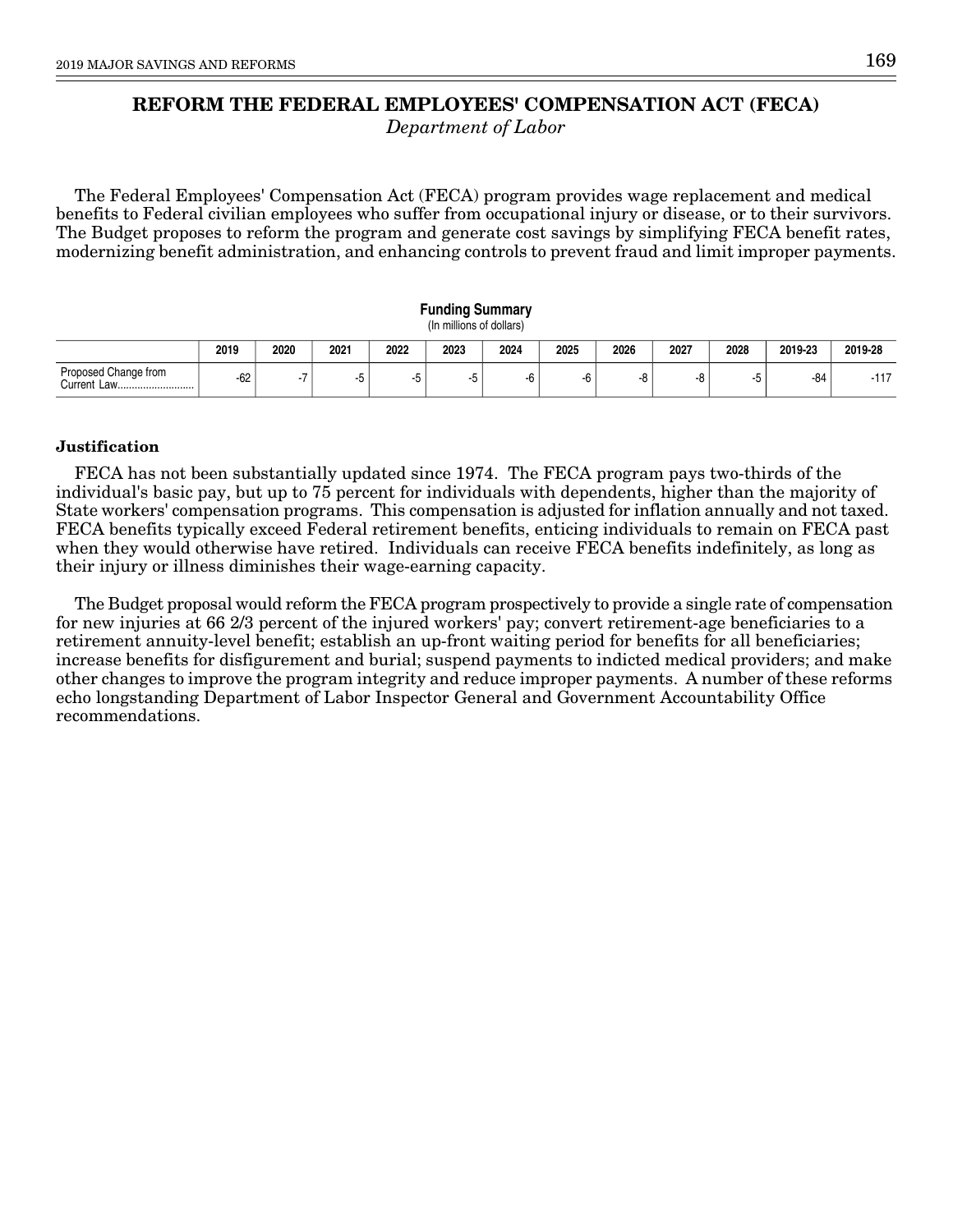### **REFORM THE TRADE ADJUSTMENT ASSISTANCE PROGRAM**

Department of Labor

The Trade Adjustment Assistance (TAA) program, which provides cash benefits and training to workers who have been displaced by international trade, is in need of reform. A 2012 evaluation of the program demonstrated that program participants were slightly worse off than non-participants at the end of a four-year follow-up period. The Budget proposes legislative changes to refocus the TAA program on apprenticeship and on-the-job training, earn-as-you-learn strategies that ensure that participants are getting job-relevant training.

| <b>Funding Summary</b><br>(In millions of dollars) |      |        |        |        |      |        |       |       |        |        |             |          |  |
|----------------------------------------------------|------|--------|--------|--------|------|--------|-------|-------|--------|--------|-------------|----------|--|
|                                                    | 2019 | 2020   | 2021   | 2022   | 2023 | 2024   | 2025  | 2026  | 2027   | 2028   | 2019-23     | 2019-28  |  |
| Proposed Change from<br>Current Law                | -98  | $-211$ | $-318$ | $-281$ | -260 | $-158$ | $-77$ | $-81$ | $-112$ | $-148$ | .168<br>- 1 | $-1.744$ |  |

**Funding Summary**

#### **Justification**

A rigorous 2012 evaluation of the TAA program demonstrated that workers who participated in the program had lower earnings than the comparison group at the end of a four-year follow-up period, in part because they were more likely to participate in long-term job training programs rather than immediately reentering the workforce.<sup>1</sup> However, this training was not targeted to in-demand industries and occupations—only 37 percent of participants became employed in the occupations for which they trained. The Budget proposes to refocus the TAA program on apprenticeship and on-the-job training, earn-as-you-learn strategies that would improve participants' workforce outcomes by helping to place them in relevant occupations. States would also be encouraged to place a greater emphasis on intensive reemployment services for workers who are not participating in work-based training, getting those individuals back into the workforce more quickly.

#### **Citations**

 $^1$ Mathematica Policy Research, Inc., and Social Policy Research Associates: *The Evaluation of the Trade Adjustment* Assistance Program, (December 2012).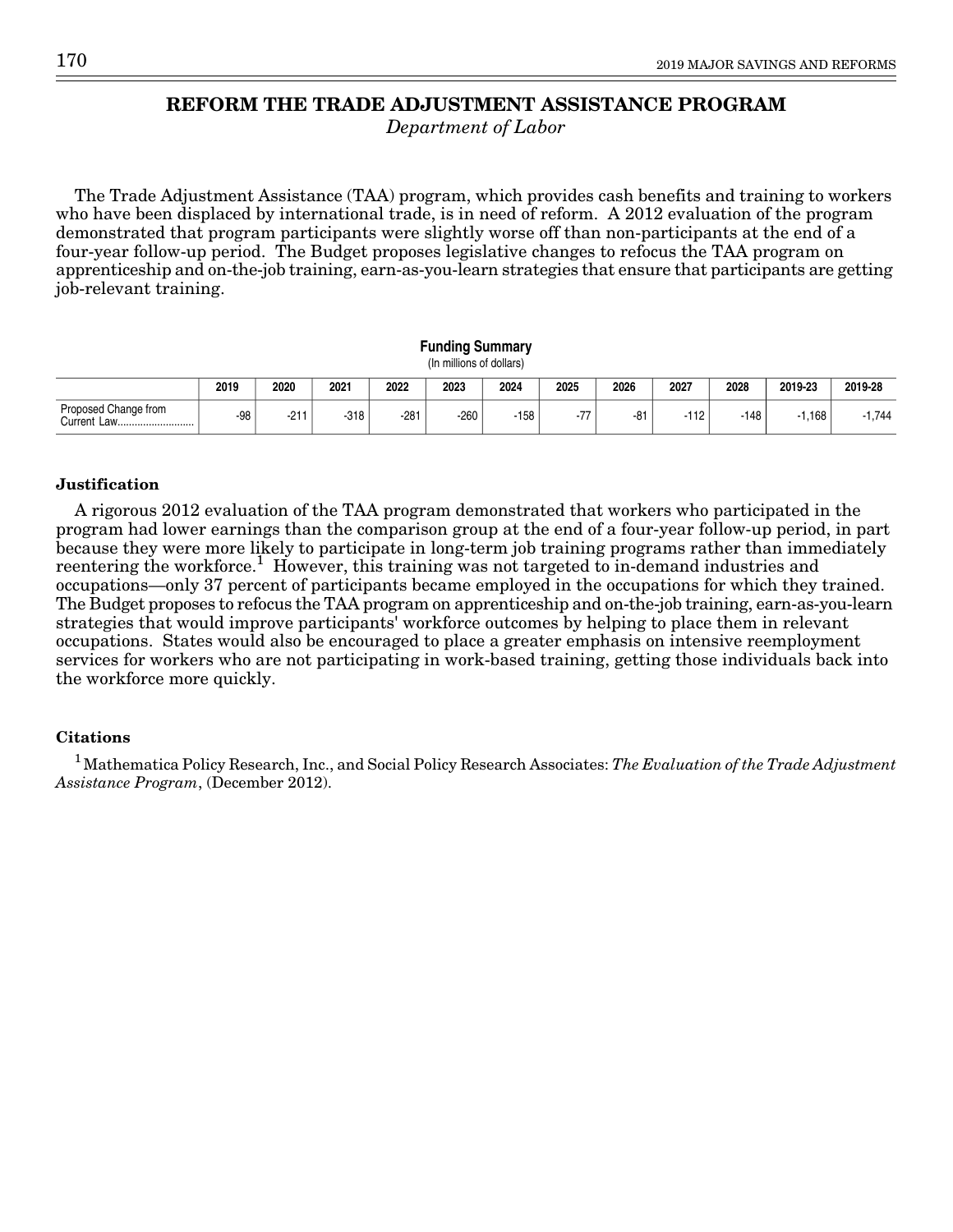# **DEBT COLLECTION PROPOSALS**

Department of the Treasury

The Budget includes two legislative proposals that would authorize the Department of the Treasury (Treasury) to collect more debt that is due to the Federal Government.

|                                                                 | (In millions of dollars) |       |       |       |       |       |       |       |       |       |         |         |  |  |  |
|-----------------------------------------------------------------|--------------------------|-------|-------|-------|-------|-------|-------|-------|-------|-------|---------|---------|--|--|--|
|                                                                 | 2019                     | 2020  | 2021  | 2022  | 2023  | 2024  | 2025  | 2026  | 2027  | 2028  | 2019-23 | 2019-28 |  |  |  |
| Increase Delinguent Federal<br>Non-tax Debt Collections         | -32                      | $-32$ | $-32$ | $-32$ | $-32$ | $-32$ | $-32$ | $-32$ | $-32$ | $-32$ | -160    | -320    |  |  |  |
| Increase and Streamline<br>Recovery of Unclaimed<br>Assets.<br> | -8                       | -8    | -8    | -8    | -8    | -8    | -8    | -8    | -8    | -8    | $-40$   | -80     |  |  |  |

### **Funding Summary**

#### **Justification**

Increase delinquent Federal non-tax debt collections by authorizing administrative bank garnishment for non-tax debts of commercial entities—This proposal would allow Federal agencies to collect delinquent non-tax debt by garnishing the accounts of delinquent commercial debtors without a court order after providing full administrative due process. The proposal is modeled on existing authority for the Internal Revenue Service to collect Federal tax debts. In addition to providing appropriate limitations, the legislation would direct the Secretary of the Treasury to issue Government-wide regulations implementing the authority of bank garnishment for non-tax debts of commercial entities.

Increase and streamline recovery of unclaimed assets owed to the United States by authorizing Treasury to locate and recover these assets—This proposal would authorize Treasury to recover unclaimed assets and to retain a portion of amounts collected to pay for the costs of recovery. States and other entities hold assets in the name of the United States or in the name of departments, agencies, and other subdivisions of the Federal Government. Many agencies are not recovering these assets due to lack of expertise and funding. While unclaimed Federal assets are generally not considered to be delinquent debts, Treasury's debt collection operations personnel have the skills and training to recover these assets.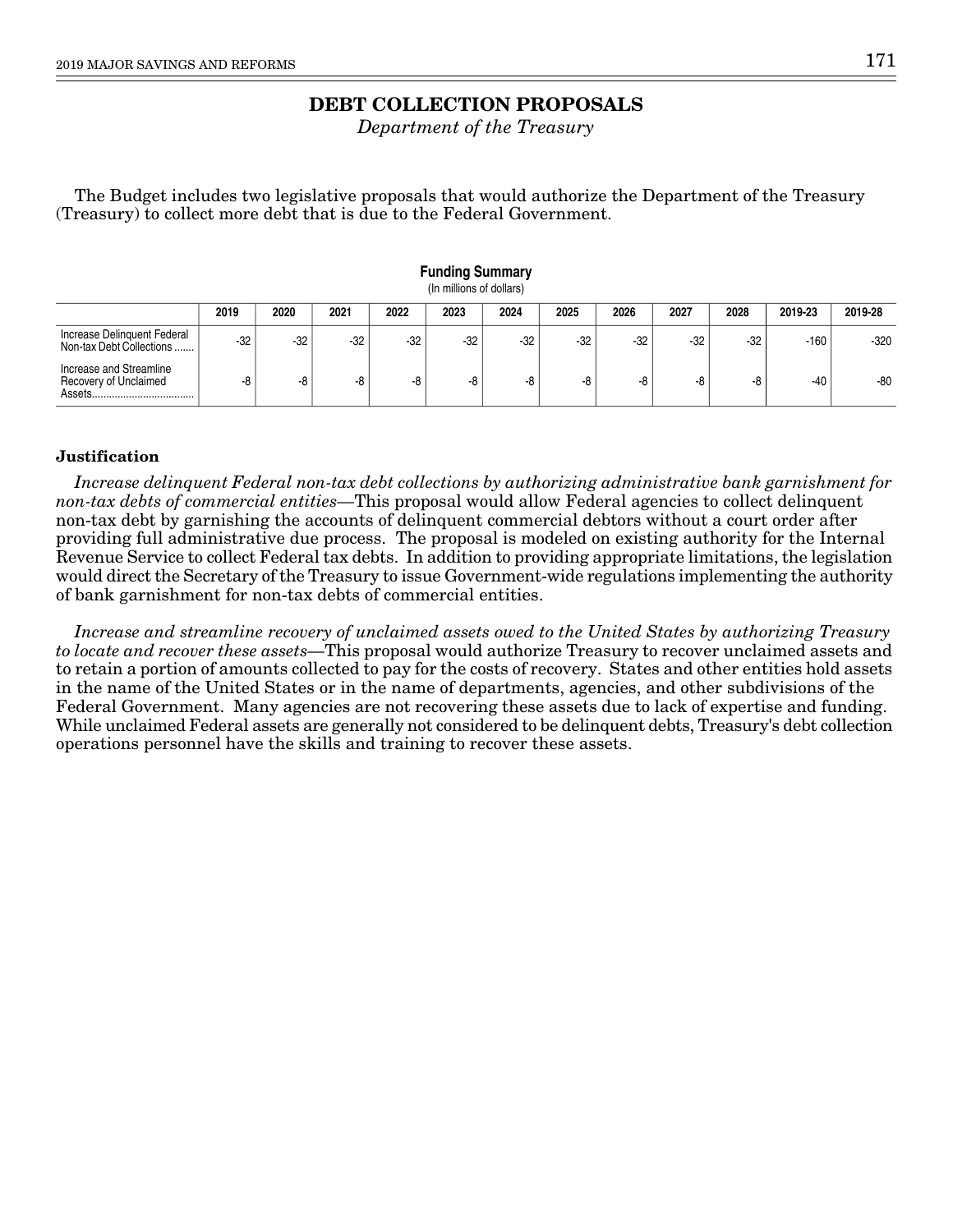# **INCREASE AND EXTEND GUARANTEE FEE CHARGED BY GSES**

Department of the Treasury

The Budget proposes to increase the guarantee fee charged by Fannie Mae and Freddie Mac from 0.10 to 0.20 percentage points from 2019 through 2021, and extend the 0.20 percentage point fee through 2023. This proposal is expected to generate approximately \$26 billion over the 10-year Budget window.

|                                     |                                                                                                    |        |       |          | <b>Funding Summary</b><br>(In millions of dollars) |          |          |          |          |          |          |           |  |  |
|-------------------------------------|----------------------------------------------------------------------------------------------------|--------|-------|----------|----------------------------------------------------|----------|----------|----------|----------|----------|----------|-----------|--|--|
|                                     | 2025<br>2027<br>2028<br>2023<br>2019-23<br>2019<br>2020<br>2021<br>2022<br>2024<br>2026<br>2019-28 |        |       |          |                                                    |          |          |          |          |          |          |           |  |  |
| Proposed Change from<br>Current Law | $-212$                                                                                             | $-967$ | 1.699 | $-2.350$ | $-3.475$                                           | $-4.258$ | $-4.034$ | $-3.398$ | $-2.858$ | $-2.401$ | $-8.703$ | $-25,652$ |  |  |

#### **Justification**

Under current law, Fannie Mae and Freddie Mac (Government Sponsored Enterprises or GSEs) impose a 0.10 percentage point fee above and beyond their normal guarantee fees that is collected and remitted to the U.S. Treasury for deficit reduction pursuant to the Temporary Payroll Tax Cut Continuation Act of 2011 (TPTCCA). This existing TPTCCA fee is currently in effect through 2021 and generates approximately \$38 billion in deficit savings over the 10-year Budget window. This proposal would help to level the playing field for private lenders seeking to compete with the GSEs.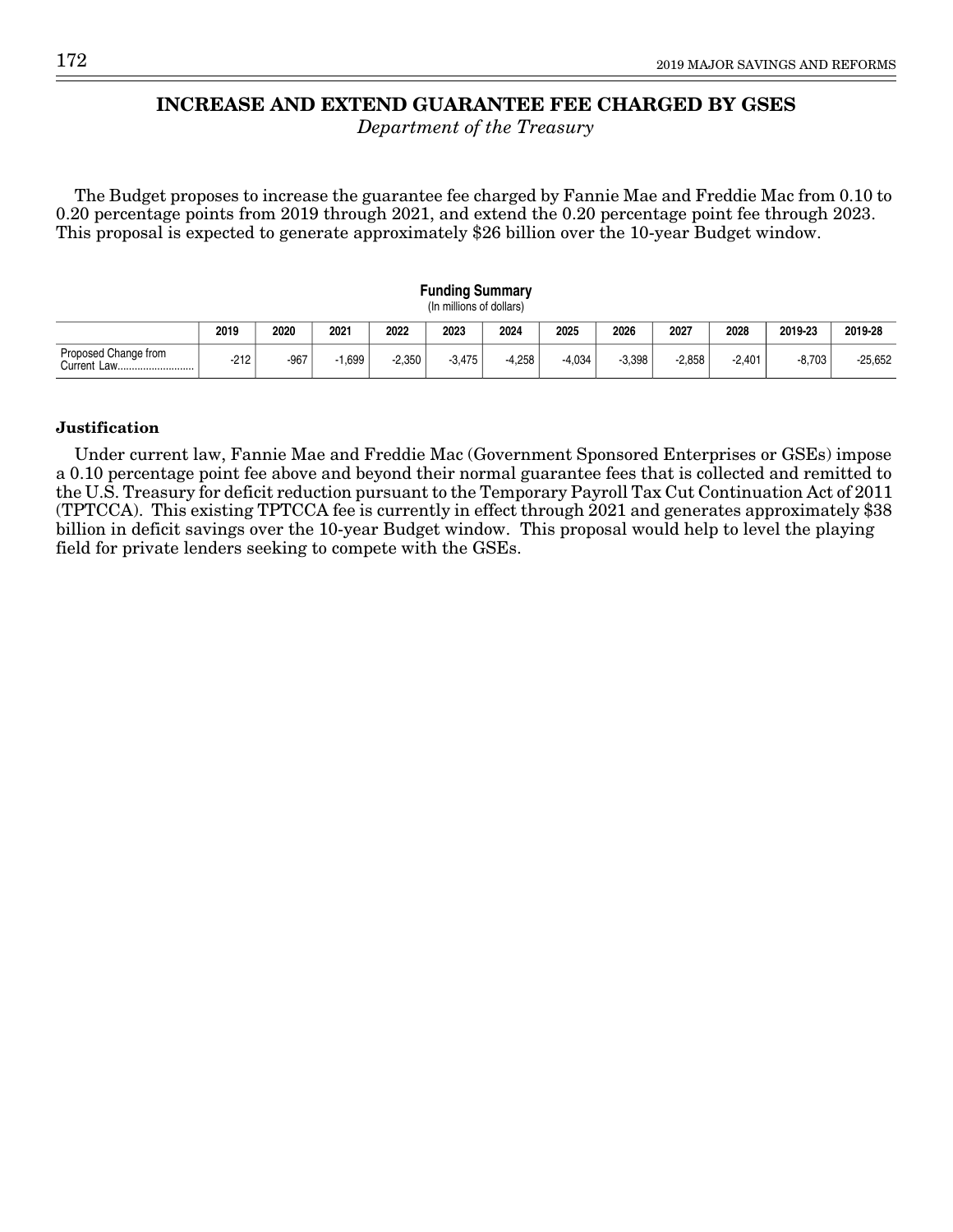# **PROVIDE AUTHORITY FOR BUREAU OF ENGRAVING AND PRINTING TO CONSTRUCT A NEW FACILITY**

Department of the Treasury

The Budget proposes to provide authority to the Bureau of Engraving and Printing (BEP) to construct a more efficient production facility.

|                      |                                                                                                    |       |    |    | <b>Funding Summary</b><br>(In millions of dollars) |       |    |     |        |  |        |        |  |  |
|----------------------|----------------------------------------------------------------------------------------------------|-------|----|----|----------------------------------------------------|-------|----|-----|--------|--|--------|--------|--|--|
|                      | 2025<br>2026<br>2027<br>2019<br>2021<br>2023<br>2019-23<br>2019-28<br>2020<br>2022<br>2024<br>2028 |       |    |    |                                                    |       |    |     |        |  |        |        |  |  |
| Proposed Change from | -12                                                                                                | $-32$ | -3 | 89 | $-360$                                             | $-53$ | 20 | ాచి | $-222$ |  | $-318$ | $-579$ |  |  |

#### **Justification**

BEP's current production facility in Washington, D.C. is an aging and outdated building that cannot accommodate the basic requirements of modern currency production and requires costly renovations. Purchasing and constructing a new facility would be less expensive and would make the manufacturing process more efficient. However, under current law, BEP does not have the authority to purchase or construct a new production facility. This proposal would allow BEP to purchase and construct a new facility, resulting in savings to the Federal Government.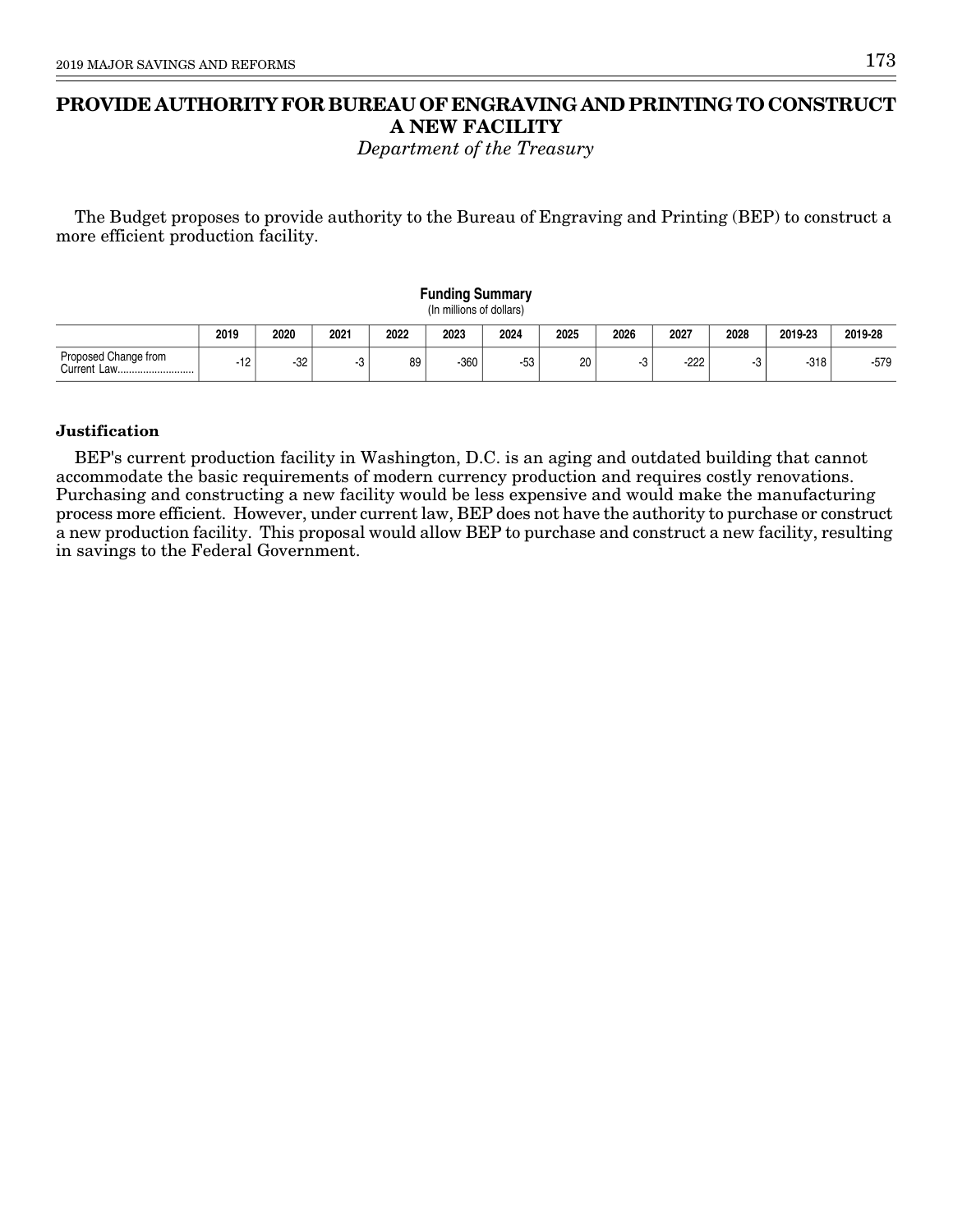## **REQUIRE SSN FOR CHILD TAX CREDIT & EARNED INCOME TAX CREDIT**

Department of the Treasury

The Budget proposes requiring a Social Security Number (SSN) that is valid for work in order to claim the Earned Income Tax Credit (EITC) or the Child Tax Credit (CTC). For both credits, this requirement would apply to taxpayers, spouses, and all qualifying children. Under current law, households who do not have SSNs that are valid for work, including illegal immigrants who use Individual Taxpayer Identification Numbers, may claim the CTC, including the refundable portion, as long as the children for whom the credit is claimed have a SSN. This proposal would ensure that only individuals who are authorized to work in the United States could claim these credits by extending the SSN requirement for children to parents on the tax form. While this requirement is already current law for the EITC, this proposal would fix an administrative gap to strengthen enforcement of the provision.

|                                                                                                    | <b>Funding Summary</b><br>(In millions of dollars) |          |          |          |          |          |        |      |        |        |          |           |  |  |
|----------------------------------------------------------------------------------------------------|----------------------------------------------------|----------|----------|----------|----------|----------|--------|------|--------|--------|----------|-----------|--|--|
| 2027<br>2022<br>2023<br>2025<br>2026<br>2028<br>2019-23<br>2019<br>2020<br>2024<br>2021<br>2019-28 |                                                    |          |          |          |          |          |        |      |        |        |          |           |  |  |
| Proposed Change from                                                                               | 1.186                                              | $-1.218$ | $-1.164$ | $-1.086$ | $-1.104$ | $-1.009$ | $-921$ | -903 | $-790$ | $-702$ | $-5,758$ | $-10,083$ |  |  |

#### **Justification**

The Budget would ensure that only taxpayers who are authorized to work in the United States receive the EITC and CTC. This proposal would also fix gaps in the current administrative practice for EITC filers that allowed some people who have SSNs that are not valid for work to still claim the EITC. Since the EITC is a work support, only those people who are lawfully eligible to work in the United States should be able to claim it.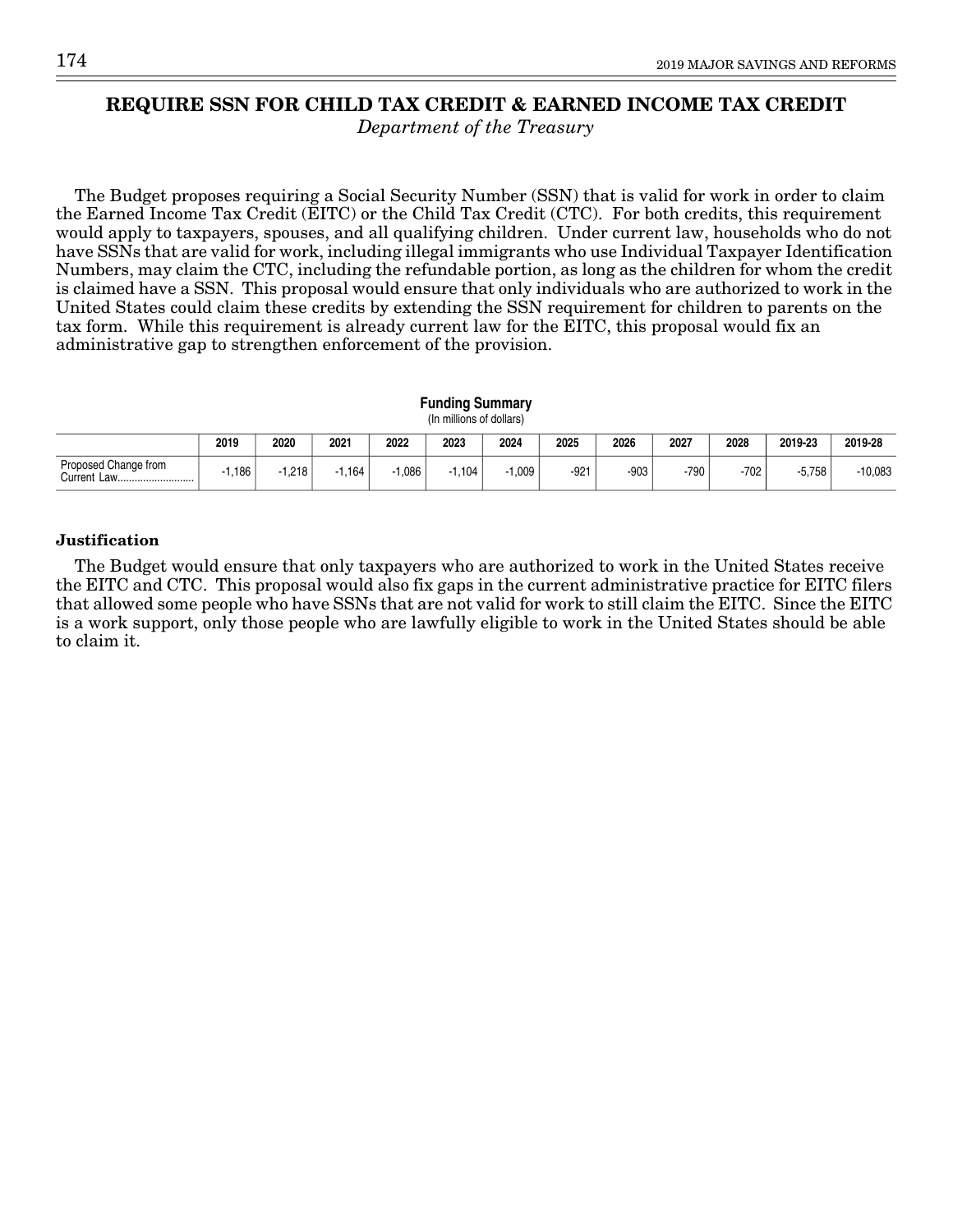# **CAP POST-9/11 GI BILL FLIGHT TRAINING AT PUBLIC SCHOOLS**

Department of Veterans Affairs

Under the Post-9/11 GI Bill, the Department of Veterans Affairs (VA) pays full tuition and fees for eligible veterans at public institutions of higher learning. Some flight training programs offered through these institutions (often at private, contracted schools) are much more expensive than other courses of study, often surpassing the maximum benefit level provided by the GI Bill. This proposal would cap the maximum benefit for all VA funded flight programs at the private school benefit cap (currently about \$22,800 per year).

|                                                                                                    | <b>Funding Summary</b><br>(In millions of dollars) |       |       |     |     |     |       |       |       |       |        |        |  |  |
|----------------------------------------------------------------------------------------------------|----------------------------------------------------|-------|-------|-----|-----|-----|-------|-------|-------|-------|--------|--------|--|--|
| 2027<br>2026<br>2020<br>2022<br>2025<br>2028<br>2024<br>2019-23<br>2019<br>2021<br>2023<br>2019-28 |                                                    |       |       |     |     |     |       |       |       |       |        |        |  |  |
| Proposed Change from                                                                               | $-43$                                              | $-45$ | $-46$ | -47 | -49 | -51 | $-53$ | $-55$ | $-57$ | $-59$ | $-230$ | $-505$ |  |  |

#### **Justification**

The Post-9/11 GI Bill provides eligible veterans with full tuition and fees at public universities, and tuition and fees at private universities up to a cap of about \$22,800 per year. Over the past several years, certain public schools have been offering flight training, often through contracts with private institutions at a cost significantly higher than other courses of study. Capping the benefit at the maximum benefit provided for private schools would maintain a robust benefit but would reduce the likelihood that VA would pay excessive amounts for these programs. The savings from this proposal are designated to partially offset the costs of unifying the veterans community care program.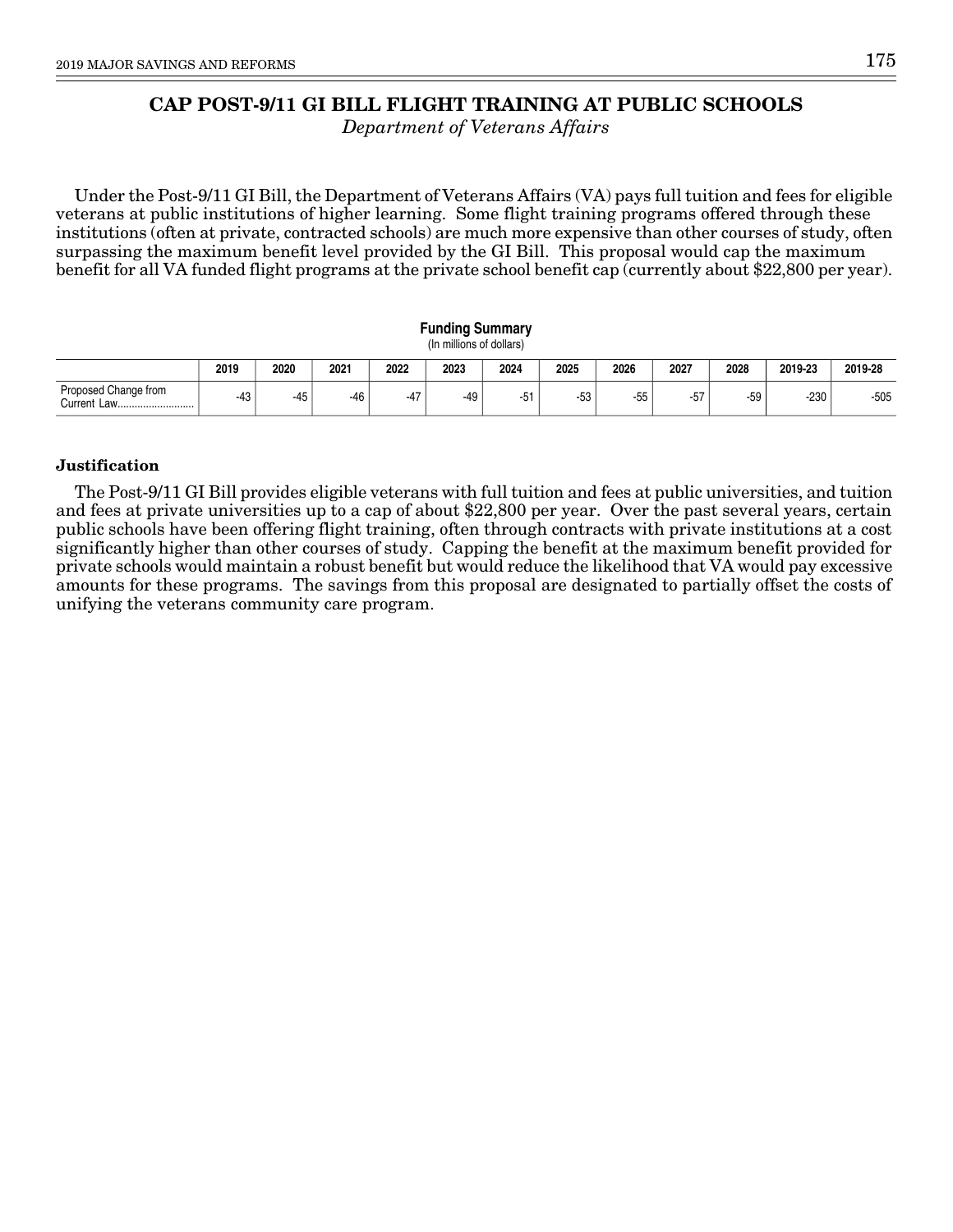# **REINSTATE COLA ROUND DOWN**

Department of Veterans Affairs

For nearly 15 years, until 2013, the Department of Veterans Affairs (VA) rounded down payment rates to all disability compensation beneficiaries. This proposal would reestablish the practice of rounding down to the nearest dollar the annual Cost Of Living Adjustments (COLA) for service-connected disability compensation, dependency and indemnity compensation, and certain education programs. This proposal would use the resulting savings to ensure a smooth transition to the unified veteran community care program, beginning in 2019.

|                      | Fununiy Summary<br>(In millions of dollars) |       |      |        |      |        |        |        |      |        |         |          |  |  |
|----------------------|---------------------------------------------|-------|------|--------|------|--------|--------|--------|------|--------|---------|----------|--|--|
|                      | 2019                                        | 2020  | 2021 | 2022   | 2023 | 2024   | 2025   | 2026   | 2027 | 2028   | 2019-23 | 2019-28  |  |  |
| Proposed Change from | $-34$                                       | $-92$ | -148 | $-207$ | -268 | $-281$ | $-296$ | $-311$ | -323 | $-336$ | -749    | $-2,296$ |  |  |

**Funding Summary**

#### **Justification**

Each year, veterans in receipt of certain disability benefits receive a yearly COLA increase to ensure that the purchasing power of VA benefits is not eroded by inflation. For nearly 15 years, until 2013, VA rounded down payment rates to all disability compensation beneficiaries. This proposal would reinstate that round-down, which has only a minimal impact, estimated at no more than \$12 per year on individual veterans. The savings from this proposal are designated to partially offset the costs of unifying the veterans community care program.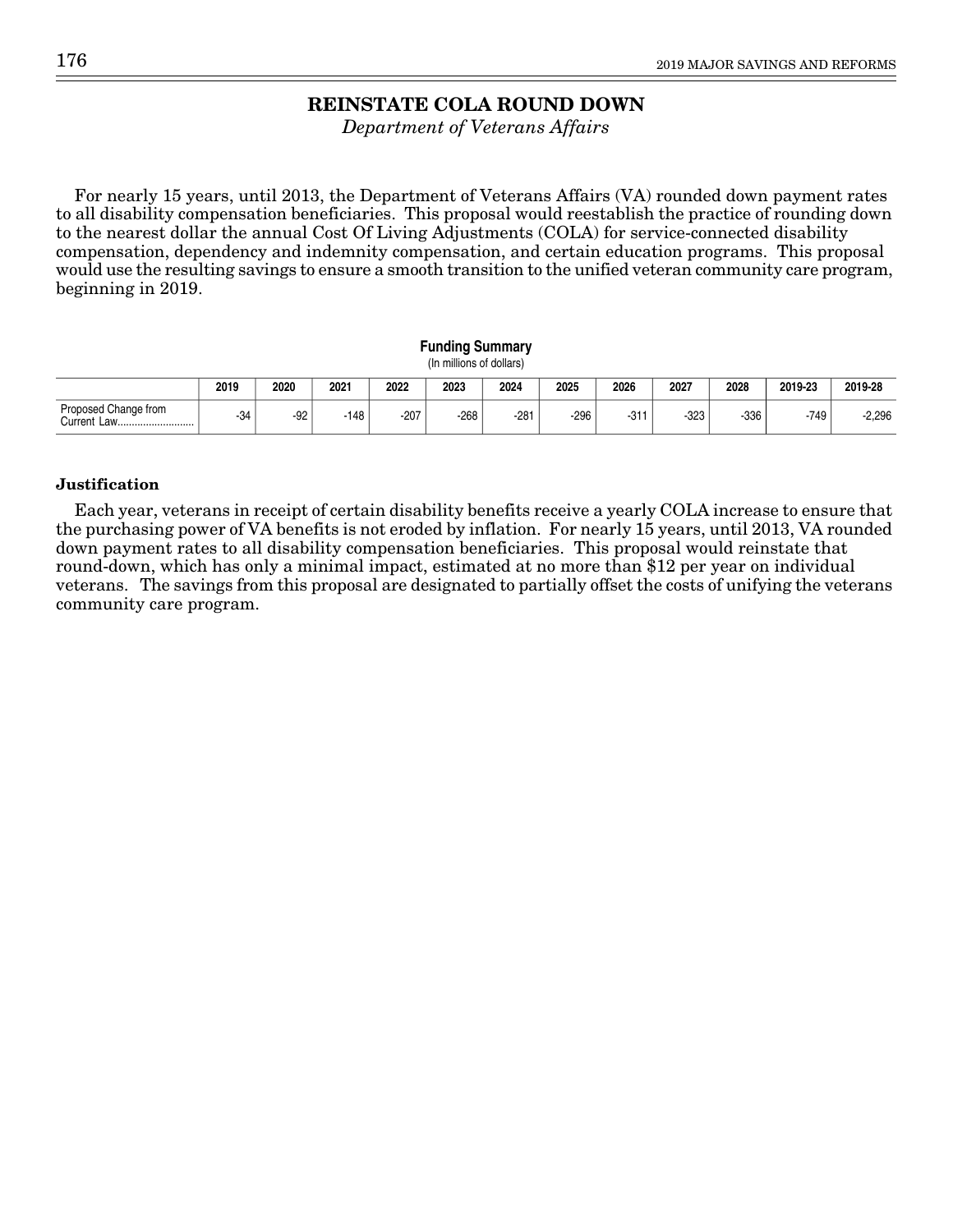# **STANDARDIZE & ENHANCE VA COMPENSATION & PENSION BENEFIT PROGRAMS** Department of Veterans Affairs

This set of proposals removes veterans annual income from their net worth calculation, helping standardize and automate benefits calculation, changing the required threshold for the Department of Veterans Affairs (VA) to perform some clinical medical evaluations, and expands VA's authority to re-issue benefits to veterans victimized by fiduciary misconduct.

#### **Funding Summary** (In millions of dollars) **2019 2020 2021 2022 2023 2024 2025 2026 2027 2028 2019-23 2019-28** -78 -80 -83 -85 -88 -90 -93 -95 -98 -397 -414 -1,187 Proposed Change from Current Law...

#### **Justification**

These proposals help rationalize and standardize VA disability compensation to benefit veterans. First, when calculating veterans' net worth, VA would no longer count annual income in the total. This helps VA standardize the calculation and potentially automate payments, allowing veterans to get payments faster. Second, VA would change the required threshold to perform some clinically unnecessary medical evaluations. Over the last several years, court precedents have required VA to order medical examinations with little to no medical or other objective evidence showing their necessity. In recent years, the courts have held that evidence necessary to satisfy the claim requirements is much lower than VA or the Congress contemplated. As a result, VA estimates nearly 180,000 medical exams were unnecessarily performed during 2016. This proposal aims to eliminate delays in claims processing by establishing a more reasonable policy in determining when a VA examination is warranted in connection with a claim for compensation. VA would also reissue benefits to veterans victimized by fiduciary misconduct.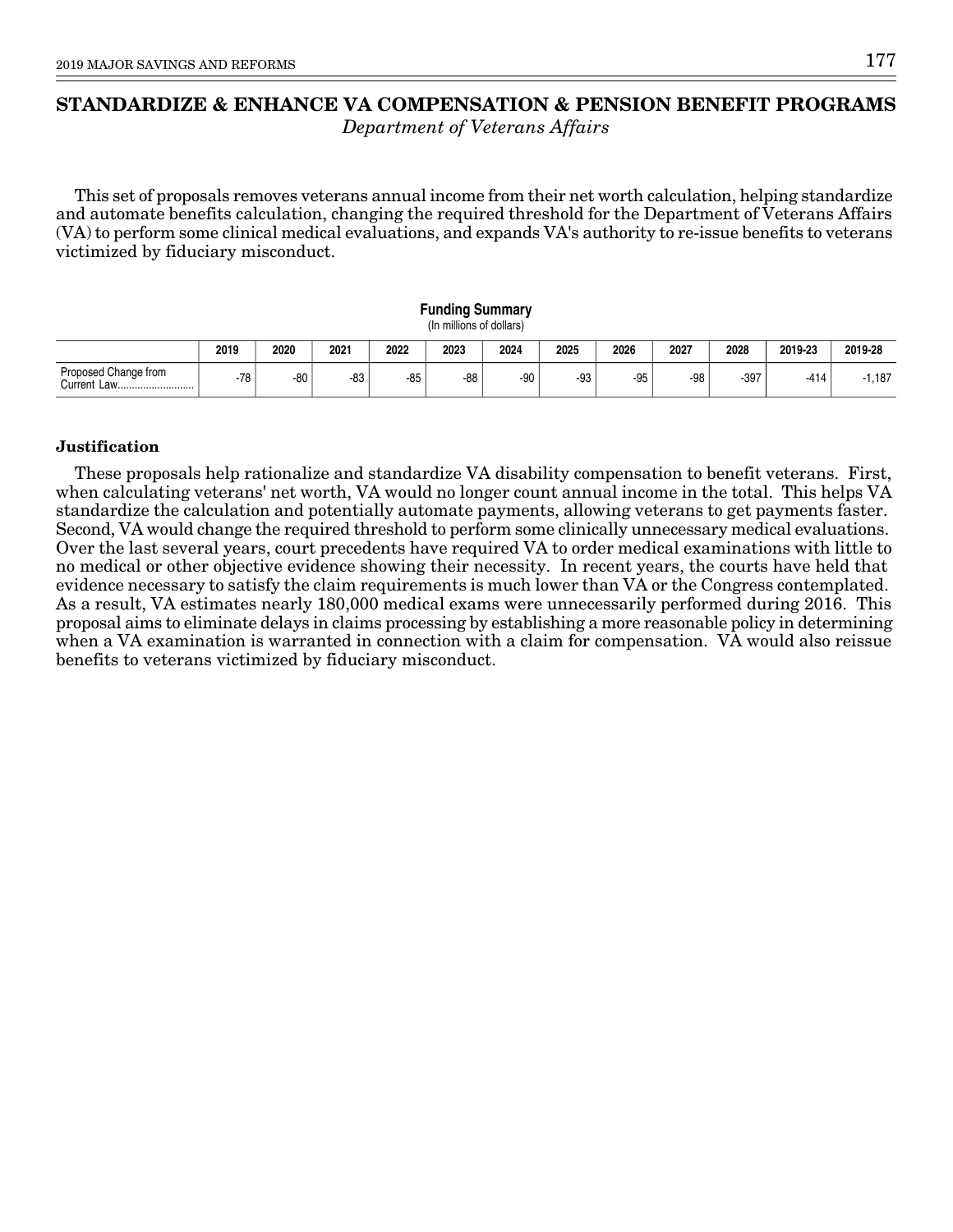# **STANDARDIZE & IMPROVE VETERAN VOCATIONAL REHABILITATION AND EDUCATION BENEFIT PROGRAMS**

Department of Veterans Affairs

These proposals revise and standardize the Department of Veterans Affairs (VA) authorities for vocational rehabilitation and education programs to provide improved service and benefits to veterans.

|                                                                                                    |    |       |     |       | <b>Funding Summary</b><br>(In millions of dollars) |       |       |       |       |       |       |        |  |
|----------------------------------------------------------------------------------------------------|----|-------|-----|-------|----------------------------------------------------|-------|-------|-------|-------|-------|-------|--------|--|
| 2025<br>2023<br>2027<br>2019<br>2021<br>2022<br>2024<br>2026<br>2028<br>2019-23<br>2019-28<br>2020 |    |       |     |       |                                                    |       |       |       |       |       |       |        |  |
| Proposed Change from                                                                               | 72 | $-20$ | -22 | $-25$ | $-26$                                              | $-33$ | $-35$ | $-37$ | $-39$ | $-41$ | $-21$ | $-206$ |  |

#### **Justification**

These proposals revise and standardize VA authorities for vocational rehabilitation and education programs. VA is proposing to lengthen the maximum time veterans may receive vocational rehabilitation services from 18 to 24 months; require States to offer vocational rehabilitation recipients the same tuition rates available to all other veterans; and extend VA's authority to provide vocational rehabilitation for service members with a serious illness or injury who have not yet received a VA service-connected disability compensation rating. In most cases, these individuals will eventually receive such a rating, and this authority improves their transition from the armed forces into civilian life. VA would also be able to approve preparatory courses for licensing and certification exams for GI Bill benefits. Currently, VA can reimburse costs of fees associated with licensing and certification exams required to enter into, maintain, or advance in a given vocation or profession (e.g., State bar exams, medical board exams, electrician exams, Microsoft certifications, etc.). However, benefits cannot be paid for costs of classes to prepare individuals to take such exams. This stands in stark contrast with tests for admission to an institution of higher learning (e.g., SAT, ACT, GRE, LSAT, etc.) for which VA educational assistance can be paid for preparatory courses and reimbursement of test fees.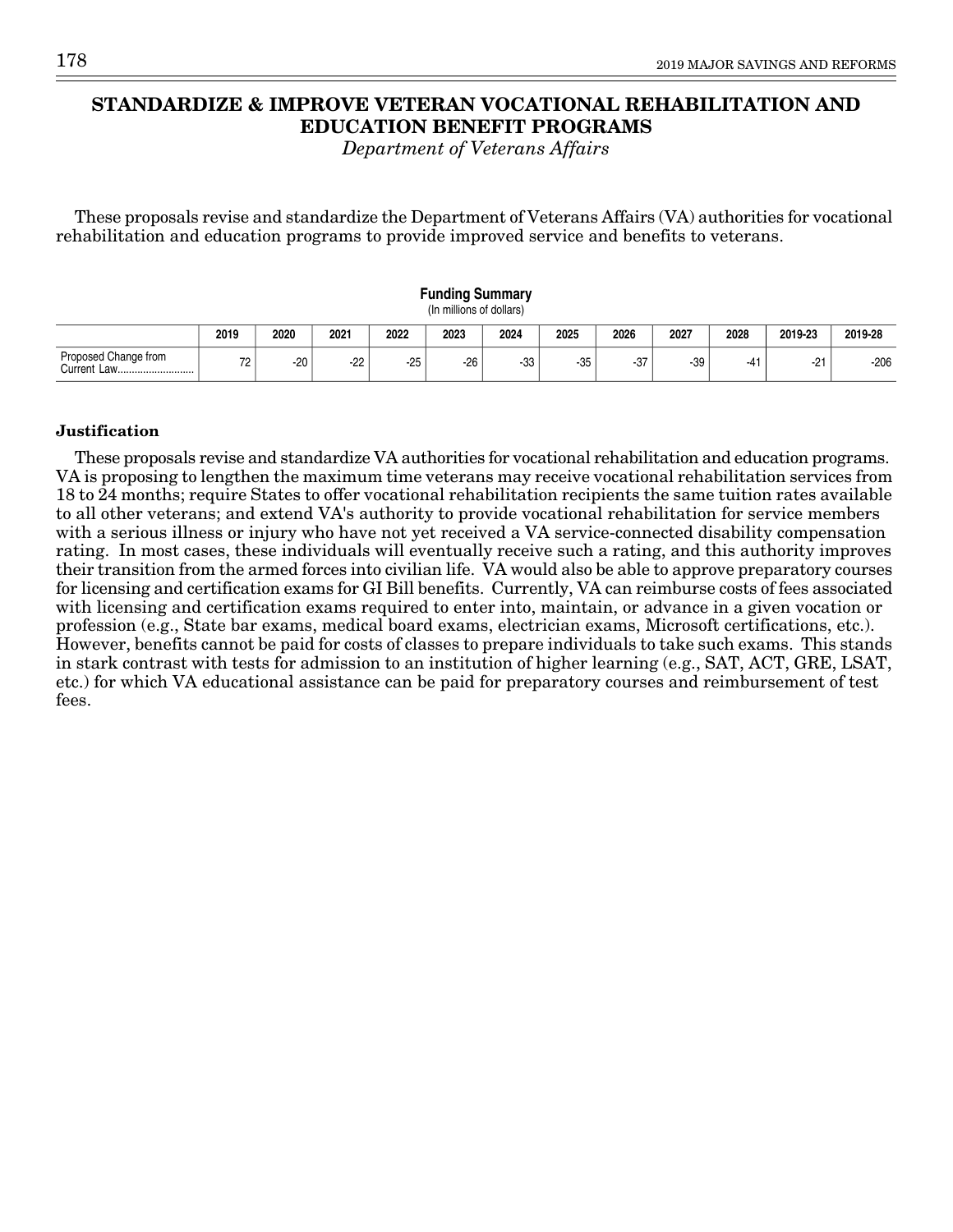# **DIVEST THE WASHINGTON AQUEDUCT**

Corps of Engineers

The Budget proposes to divest the Federal Government of the Washington Aqueduct (Aqueduct), which is the wholesale water supply system for Washington, D.C.; Arlington County, Virginia; the City of Falls Church, Virginia; and parts of Fairfax County, Virginia. Eliminating the Corps' role in local water supply and increasing the State, local, or private sector's role would encourage a more efficient allocation of economic resources and mitigate risk to taxpayers.

#### **Funding Summary** (In millions of dollars)

|                                          | 2019 | 2020 | 2021   | 2022 | 2023 | 2024 | 2025 | 2026 | 2027 | 2028 | 2019-23 | 2019-28 |
|------------------------------------------|------|------|--------|------|------|------|------|------|------|------|---------|---------|
| Proposed Change from<br>Current Ⅰ<br>Law |      |      | $-120$ |      |      |      |      |      |      |      | -120    | $-120$  |

#### **Justification**

The Army Corps of Engineers (Corps) is a Federal agency that owns and operates the Aqueduct, which is the only local water supply system in the Nation owned and operated by the Corps. The Aqueduct's wholesale customers pay the Corps to cover the cost of routine Aqueduct operations. The Corps borrowed \$75 million from the Treasury in the mid-1990s to pay for certain capital improvements (Aqueduct customers are in the process of repaying that amount to the U.S. Treasury). Ownership of local water supply is best carried out by State or local government or the private sector where there are appropriate market and regulatory incentives.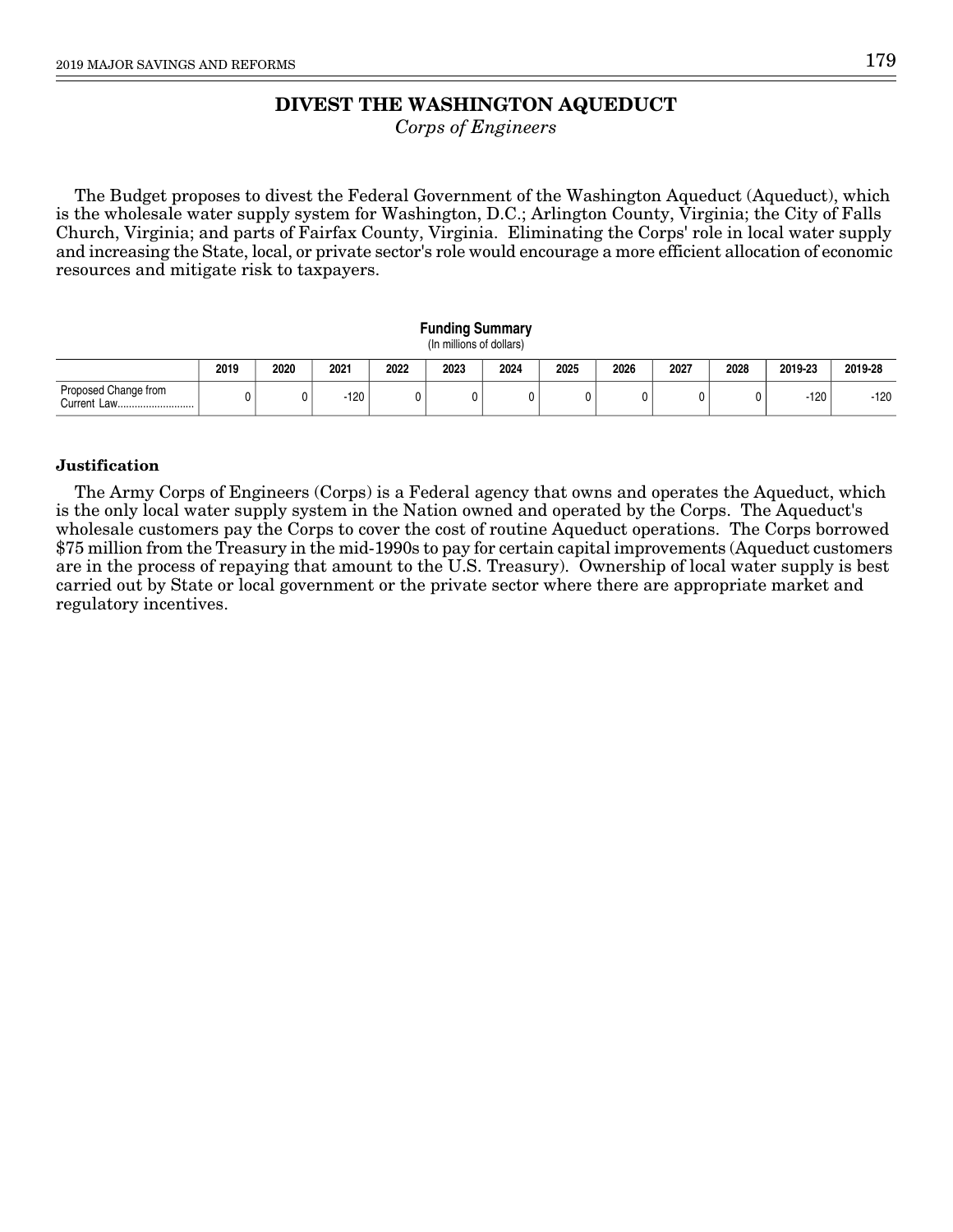## **REFORM INLAND WATERWAYS FINANCING**

Corps of Engineers

The Administration proposes to reform the laws governing the Inland Waterways Trust Fund, including establishing an annual fee to increase the amount paid by commercial navigation users of the inland waterways. The additional revenue would support infrastructure investment and economic growth by helping finance the users' share of future capital investments, as well as 10 percent of the operation and maintenance cost in these waterways. The current excise tax on diesel fuel used in inland waterways commerce will not produce the revenue needed to cover these costs.

|                                                                                                    | Funding Summary<br>(In millions of dollars) |      |        |      |      |        |        |        |        |        |      |          |  |  |
|----------------------------------------------------------------------------------------------------|---------------------------------------------|------|--------|------|------|--------|--------|--------|--------|--------|------|----------|--|--|
| 2026<br>2027<br>2024<br>2025<br>2022<br>2023<br>2028<br>2019<br>2020<br>2021<br>2019-23<br>2019-28 |                                             |      |        |      |      |        |        |        |        |        |      |          |  |  |
| Proposed Change from<br>Current Law                                                                | -178                                        | -178 | $-178$ | -178 | -178 | $-178$ | $-178$ | $-178$ | $-178$ | $-178$ | -890 | $-1,780$ |  |  |

#### **Justification**

The Army Corps of Engineers (Corps) inland waterways program constructs, operates, and maintains 229 lock chambers at 187 dam sites, and other features that make it possible to move cargo by barge on 12,000 miles of developed inland channels. Nearly all of the Federal cost to support navigation on the inland waterways involves Corps spending on the locks and dams—to construct, operate, maintain, repair, replace, and rehabilitate them; and to expand the level of service that they provide. Under current law, barge owners pay 50 percent of the cost of most inland waterways capital investments (with the exception of the Olmsted Locks and Dam Project). The General Fund pays the other 50 percent of these costs, plus all of the operation and maintenance. The central financing challenge now facing the inland waterways program is that the current diesel fuel tax (which the Congress increased from 20 cents per gallon to 29 cents per gallon in 2014) will not generate enough revenue to support the user-financed 50 percent share of the capital investments that will be needed over the next 10 to 15 years. The Budget proposes to increase revenue to support additional work on the inland waterways through a new user fee. This proposal would raise just over \$1.7 billion over the 10 year window to finance part of the cost of anticipated capital investment projects and operation and maintenance activities on the inland waterways.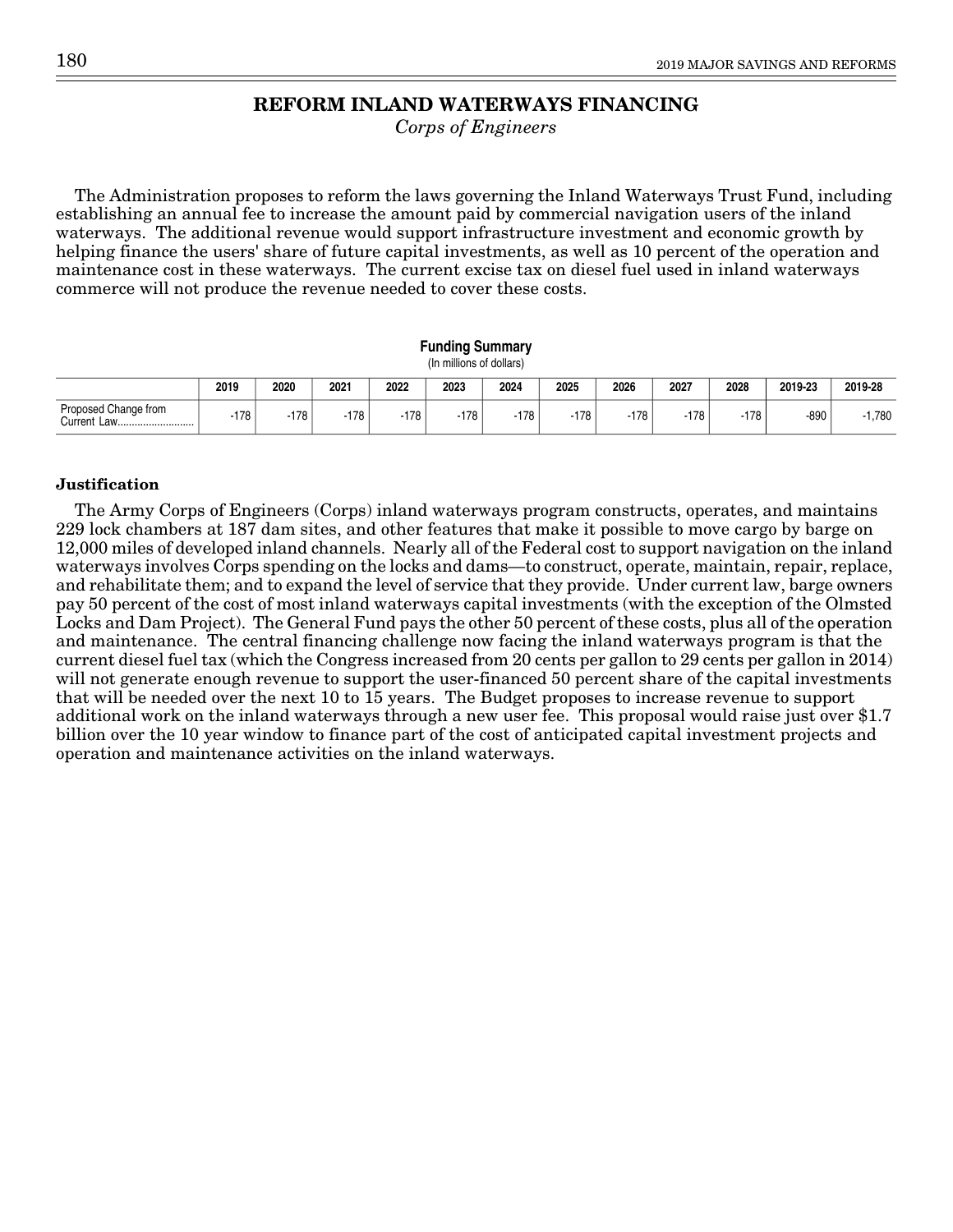# **INCREASE EMPLOYEE CONTRIBUTIONS TO 50 PERCENT OF COST, PHASED IN AT ONE PERCENT PER YEAR**

Office of Personnel Management

This proposal would increase Federal employee contributions to the Federal Employees Retirement System (FERS) such that the employee and employer would each pay half the normal cost. For Federal workers in certain occupations, such as law enforcement and firefighting, employee contributions would increase, but the Government would continue to pay a higher share of the normal cost.

By increasing the employee share, the Federal Government's costs would be reduced. To mitigate the impact on employees, this provision would be phased in over several years, with individuals contributing an additional one percent of their salary each year.

|                      |      |          |          |          | Fununiy Jummary<br>(In millions of dollars) |          |          |          |          |          |           |           |
|----------------------|------|----------|----------|----------|---------------------------------------------|----------|----------|----------|----------|----------|-----------|-----------|
|                      | 2019 | 2020     | 2021     | 2022     | 2023                                        | 2024     | 2025     | 2026     | 2027     | 2028     | 2019-23   | 2019-28   |
| Proposed Change from |      | $-2.267$ | $-4.602$ | $-6.442$ | $-8.068$                                    | $-9.441$ | $-9.456$ | $-9.470$ | $-9.480$ | $-9.479$ | $-21.379$ | $-68,705$ |

**Funding Summary**

Note: Savings exclude non-scoreable impacts due to the loss of intragovernmental employer share receipts. Savings also do not include the Budget proposal to reduce the discretionary spending limits to reflect the reductions in normal cost contributions paid by Federal agencies.

 $\mathbf{I}$ 

### **Justification**

According to an April 25, 2017 Congressional Budget Office (CBO) Report, $^1$  Federal employees are, on average, compensated with combined pay and benefits 17 percent higher than the private sector. The disparity is overwhelmingly attributable to benefits. As the CBO study shows, in comparison to the private sector, the Federal Government continues to offer a very generous package of retirement benefits, even when controlling for certain characteristics of workers. At large private sector firms, only approximately 35 percent of workers had access to a combination of defined benefit and defined contribution programs.

Another benefit of this proposal is that it would generally equalize the percentage of salary that civilian workers pay toward their pension benefit. At present, newer cohorts of employees pay a higher percentage than do those with greater seniority.

The Administration has lessened the impact of the proposal to increase employee contribution to FERS, by phasing in the implementation with a one percent increase in contributions each year. In the context of the broader labor environment, the Administration believes the implementation and phasing in of retirement benefit changes will not impact the Federal Government's recruiting and retention efforts.

#### **Citations**

 $^1$  Congressional Budget Office: *Comparing the Compensation of Federal and Private-Sector Employees, 2011 to 2015,* (April 2017).

 $2$  Bureau of Labor Statistics: National Compensation Survey, (2016).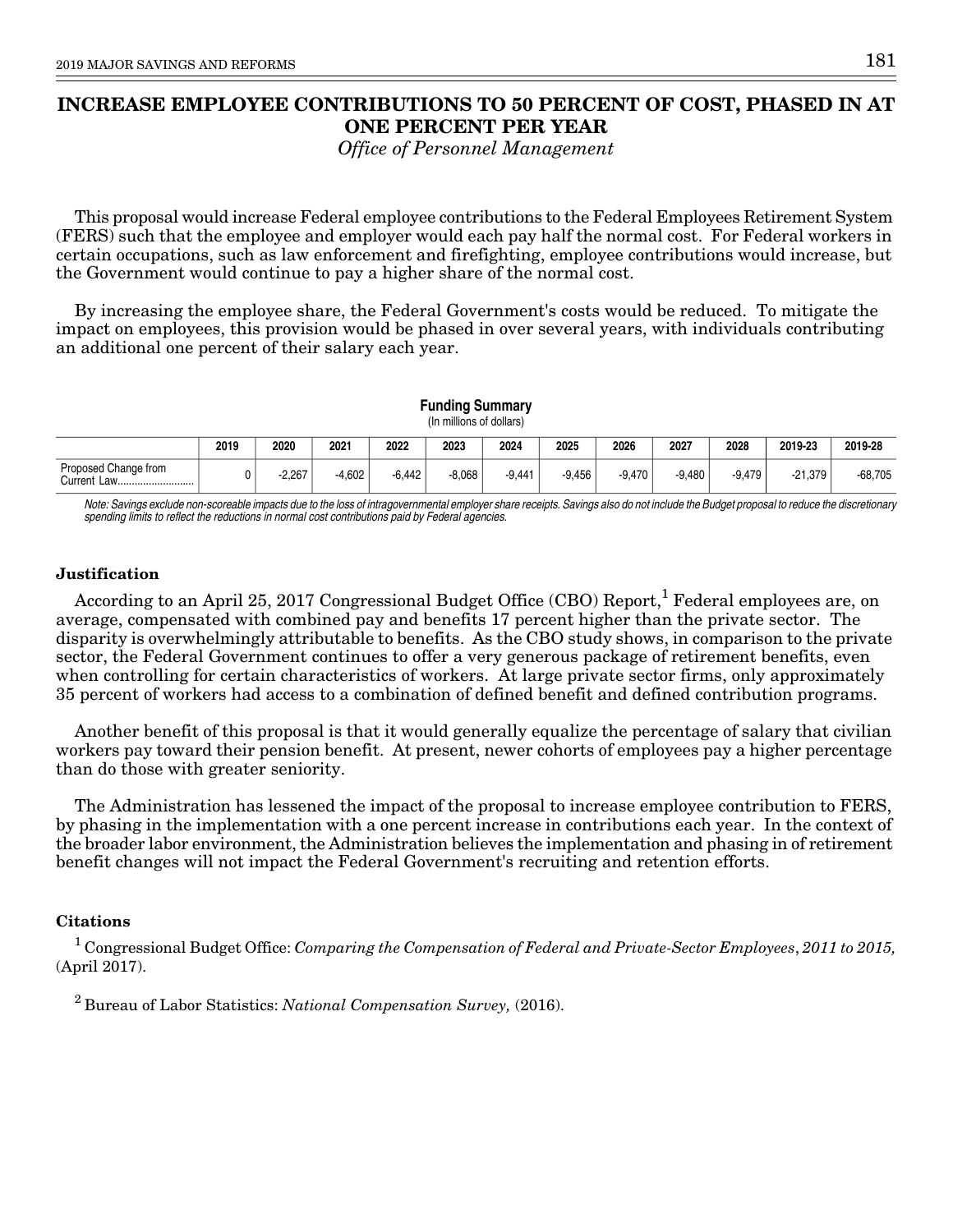# **MODIFY THE GOVERNMENT CONTRIBUTION RATE TO FEDERAL EMPLOYEES HEALTH BENEFITS PROGRAM PREMIUMS**

Office of Personnel Management

This proposal would revise the government contribution rate to base it on a plan's score from the Federal Employees Health Benefits (FEHB) Program Plan Performance Assessment. Currently all FEHB carriers participate in the assessment, which includes 19 measures of health outcomes, quality, and efficiency. Under this proposal, the Government contribution would range between 65-75 percent depending on a plan's performance. This proposal would encourage enrollment in high-performing health plans.

|                                                                                                    | <b>Funding Summary</b><br>(In millions of dollars) |  |        |        |      |        |      |      |        |        |        |          |  |  |
|----------------------------------------------------------------------------------------------------|----------------------------------------------------|--|--------|--------|------|--------|------|------|--------|--------|--------|----------|--|--|
| 2027<br>2020<br>2025<br>2026<br>2019-23<br>2019<br>2021<br>2022<br>2023<br>2024<br>2019-28<br>2028 |                                                    |  |        |        |      |        |      |      |        |        |        |          |  |  |
| Proposed Change from                                                                               |                                                    |  | $-192$ | $-301$ | -321 | $-342$ | -363 | -387 | $-412$ | $-439$ | $-814$ | $-2,757$ |  |  |

#### **Justification**

FEHB covers approximately 8.2 million lives: about 2.1 million active employees; 1.9 million annuitants; and spouses and dependents. The Government contribution to premiums is currently set in statute at 72 percent of the weighted average of all plan premiums, not to exceed 75 percent of any given plan's premium. Under the current structure, enrollees have few incentives to choose less expensive, higher value plans. This proposal would incentivize enrollees to select high-performing, high-value plans by making them more affordable. The proposal would also provide carriers with greater incentive to compete on price and quality, help driving down overall program costs.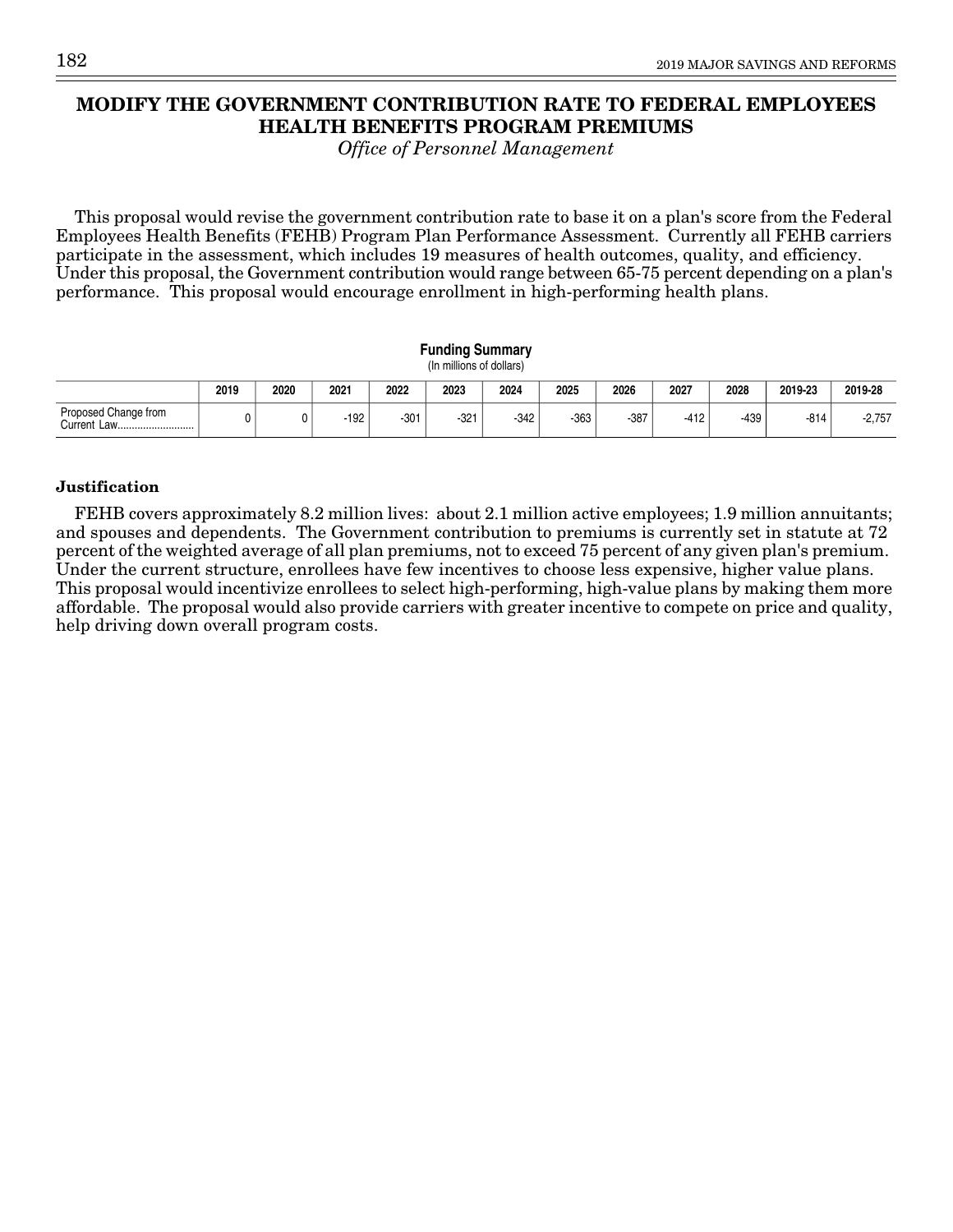## **REDUCE FEDERAL RETIREMENT BENEFITS**

Office of Personnel Management

This proposal would reduce the cost of Federal employee annuities via revisions to the Federal Employees Retirement System (FERS) and the Civil Service Retirement System (CSRS). The proposal would eliminate cost of living adjustments (COLAs) for FERS retirees, and would reduce CSRS retiree COLAs by 0.5 percent. It would also eliminate the FERS Special Retirement Supplement for those employees who retire before Social Security eligibility age, calculate employees' annuity based on the "High-5" salary years instead of "High-3" salary years, and reduce the "G" fund interest rate. The employee compensation landscape continues to evolve. Private sector employers provide a smaller share of compensation in the form of retirement benefits than does the Federal Government. Recent decades have seen a dramatic shift by private employers away from defined benefit retirement programs. The Federal Government, in contrast, provides a much greater share of its employees' compensation in the form of retirement benefits—including pension benefits and post-retirement health care benefits. The provisions of this proposal would bring Federal retirement benefits more in line with the private sector, while reducing their long-term costs.

|                                                                       | (In millions of dollars) |          |          |          |          |          |           |           |           |           |           |           |  |  |  |
|-----------------------------------------------------------------------|--------------------------|----------|----------|----------|----------|----------|-----------|-----------|-----------|-----------|-----------|-----------|--|--|--|
|                                                                       | 2019                     | 2020     | 2021     | 2022     | 2023     | 2024     | 2025      | 2026      | 2027      | 2028      | 2019-23   | 2019-28   |  |  |  |
| Eliminate FERS COLA,<br>Reduce CSRS COLA by                           | $-1,119$                 | $-1,783$ | $-2,524$ | $-3,350$ | $-4,247$ | $-5,213$ | $-6,250$  | $-7,357$  | $-8,539$  | $-9.798$  | $-13,023$ | $-50,180$ |  |  |  |
| Eliminate Special Retirement<br>Supplement                            | $-497$                   | $-867$   | $-1,274$ | $-1,596$ | $-1,818$ | $-2,028$ | $-2,290$  | $-2,540$  | $-2,762$  | $-3,003$  | $-6,052$  | $-18,675$ |  |  |  |
| Change Retirement<br>Calculation from High-3 years<br>to High-5 years | $-277$                   | $-339$   | $-405$   | $-476$   | $-549$   | $-623$   | $-698$    | $-778$    | $-860$    | $-944$    | $-2,046$  | $-5,949$  |  |  |  |
| Reduce the G Fund Interest<br>Rate.<br>                               | $-694$                   | $-382$   | $-1.142$ | $-671$   | $-798$   | $-877$   | $-957$    | $-1.052$  | $-1,132$  | $-1.216$  | $-3,687$  | $-8,921$  |  |  |  |
| Total                                                                 | $-2,587$                 | $-3,371$ | $-5,345$ | $-6,093$ | $-7,412$ | $-8,741$ | $-10.195$ | $-11.727$ | $-13,293$ | $-14,961$ | $-24,808$ | $-83,725$ |  |  |  |

**Funding Summary**

Note: Savings exclude non-scoreable impacts due to the loss of intragovernmental employer share receipts. Savings also do not include the Budget proposal to reduce the discretionary spending limits to reflect the reductions in normal cost contributions paid by Federal agencies.

#### **Justification**

According to an April 25, 2017 Congressional Budget Office (CBO) Report, $^1$  Federal employees are, on average, compensated with combined pay and benefits 17 percent higher than the private sector. The disparity is overwhelmingly attributable to benefits. As the CBO study shows, in comparison to the private sector, the Federal Government continues to offer a very generous package of retirement benefits, even when controlling for certain characteristics of workers. At large private sector firms, only approximately 35 percent of workers had access to a combination of defined benefit and defined contribution programs.<sup>2</sup>

Eliminate FERS COLA, Reduce CSRS COLA by 0.5 percent—FERS and CSRS COLAs for annuitants are currently determined based on statutory formulas tied to the Consumer Price Index. However, FERS annuitants are somewhat protected from economic effects, because their retirement packages include Social Security benefits and TSP, in addition to the FERS annuity. Eliminating the FERS COLA and reducing the CSRS COLA payments would reduce both FERS and CSRS annuity benefits, bringing compensation more in line with the private sector.

Eliminate the Special Retirement Supplement—When a FERS employee retires before Social Security eligibility age, and meets certain employment longevity requirements, they currently receive a supplement in addition to the FERS annuity and TSP payouts. This supplement partially replaces the Social Security portion of the retirement package. When private sector employees retire before Social Security eligibility age, no such supplement is provided. This proposal would eliminate this "extra" benefit, which is not typically provided in private sector annuity plans.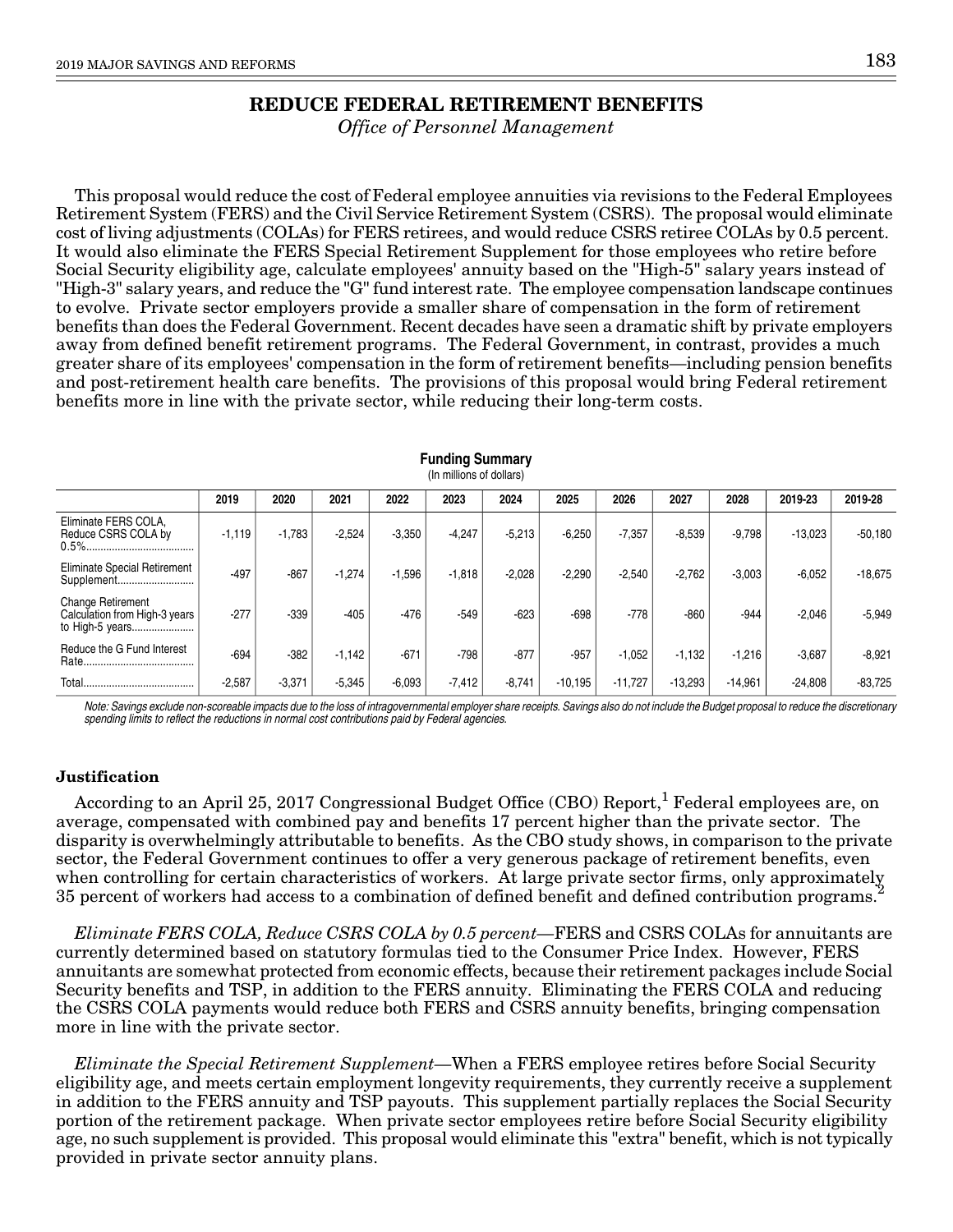Change Retirement Calculation from High-3 years to High-5 years—Currently, Federal retirement annuity calculations are based on the average of the Federal employee's three highest salary-earning years. Private sector pension companies commonly base employee annuity calculations on the employee's five highest salary-earning years, a formula more representative of an employee's career earnings track record. Switching the Federal employee annuity formula from a "High-3" to a "High-5" calculation would create greater alignment with the private sector.

Reduce the G Fund Interest Rate—This proposal includes a change to the "G" fund, an investment vehicle available only through the Thrift Savings Plan (TSP), a defined contribution plan for Federal Government employees. G Fund investors currently benefit from receiving a medium-term rate of return on what is essentially a short-term security. Basing the yield on a short-term T-bill rate instead of the current rate (an average of medium and long term Treasury bond rates) would reduce both the projected rate of return to investors and the cost of the fund to the Treasury.

#### **Citations**

<sup>1</sup> Congressional Budget Office: Comparing the Compensation of Federal and Private-Sector Employees, 2011 to 2015, (April 2017).

 $2$  Bureau of Labor Statistics: National Compensation Survey, (2016).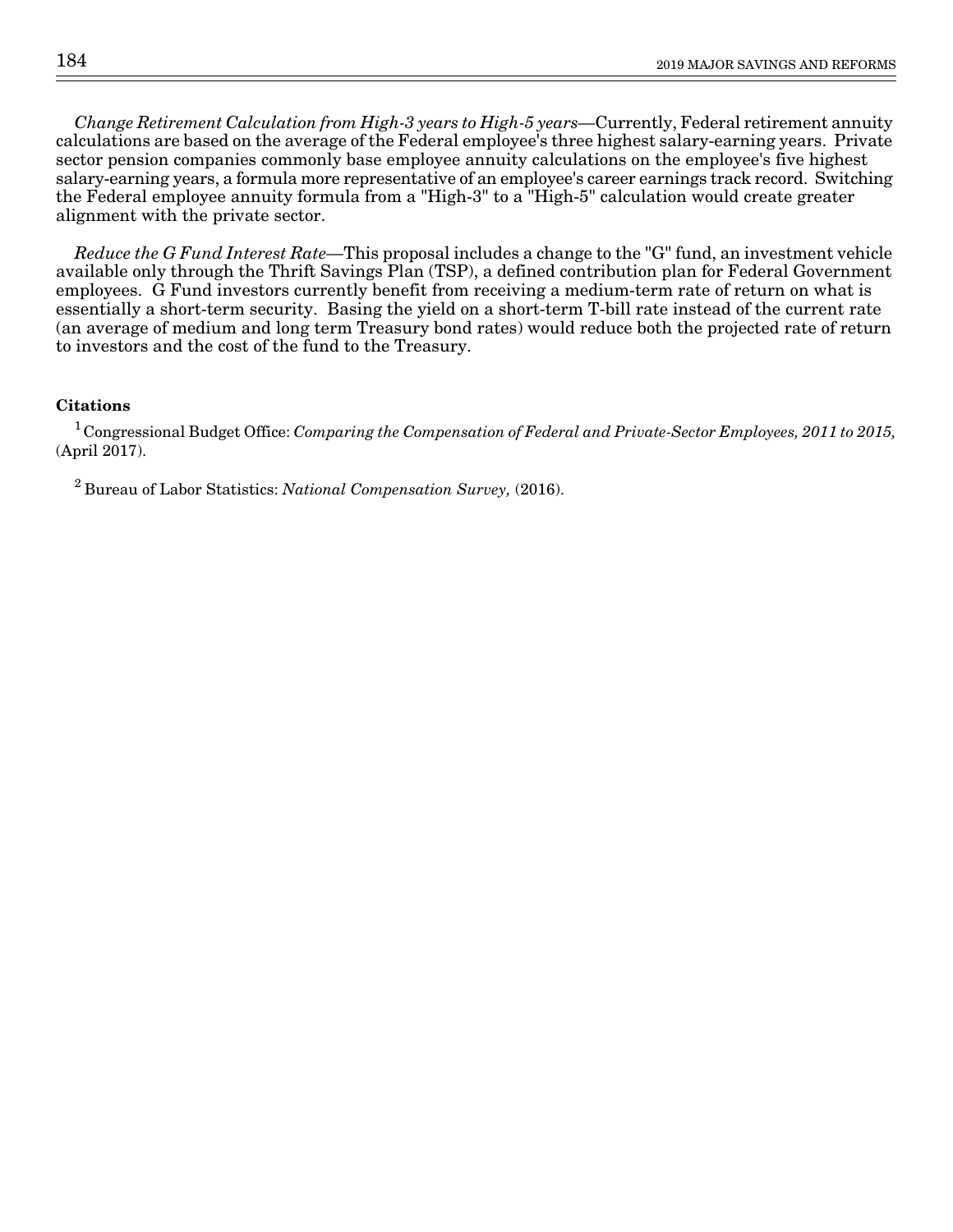# **DIVEST TENNESSEE VALLEY AUTHORITY TRANSMISSION ASSETS**

Other Independent Agencies

The Budget proposes to sell the transmission assets of the Tennessee Valley Authority (TVA). The private sector is best suited to own and operate electricity transmission assets. Eliminating the Federal Government's role in owning and operating transmission assets encourages a more efficient allocation of economic resources and mitigates unnecessary risk to taxpayers.

#### **Funding Summary** (In millions of dollars)

|                                        | 2019 | 2020  | 2021             | 2022    | 2023 | 2024 | 2025  | 2026  | 2027  | 2028  | 2019-23  | 2019-28  |
|----------------------------------------|------|-------|------------------|---------|------|------|-------|-------|-------|-------|----------|----------|
| Proposed Change from<br>Current<br>Law | 241  | 3.760 | $-10^{-7}$<br>ιJ | 10<br>ι | .19  | -19  | $-19$ | $-19$ | $-19$ | $-19$ | $-3.576$ | $-3.67'$ |

#### **Justification**

The Budget proposes to sell the electricity transmission assets of the Tennessee Valley Authority. The vast majority of the Nation's electricity infrastructure is owned and operated by for-profit investor owned utilities. Ownership of transmission assets is best carried out by the private sector where there are appropriate market and regulatory incentives.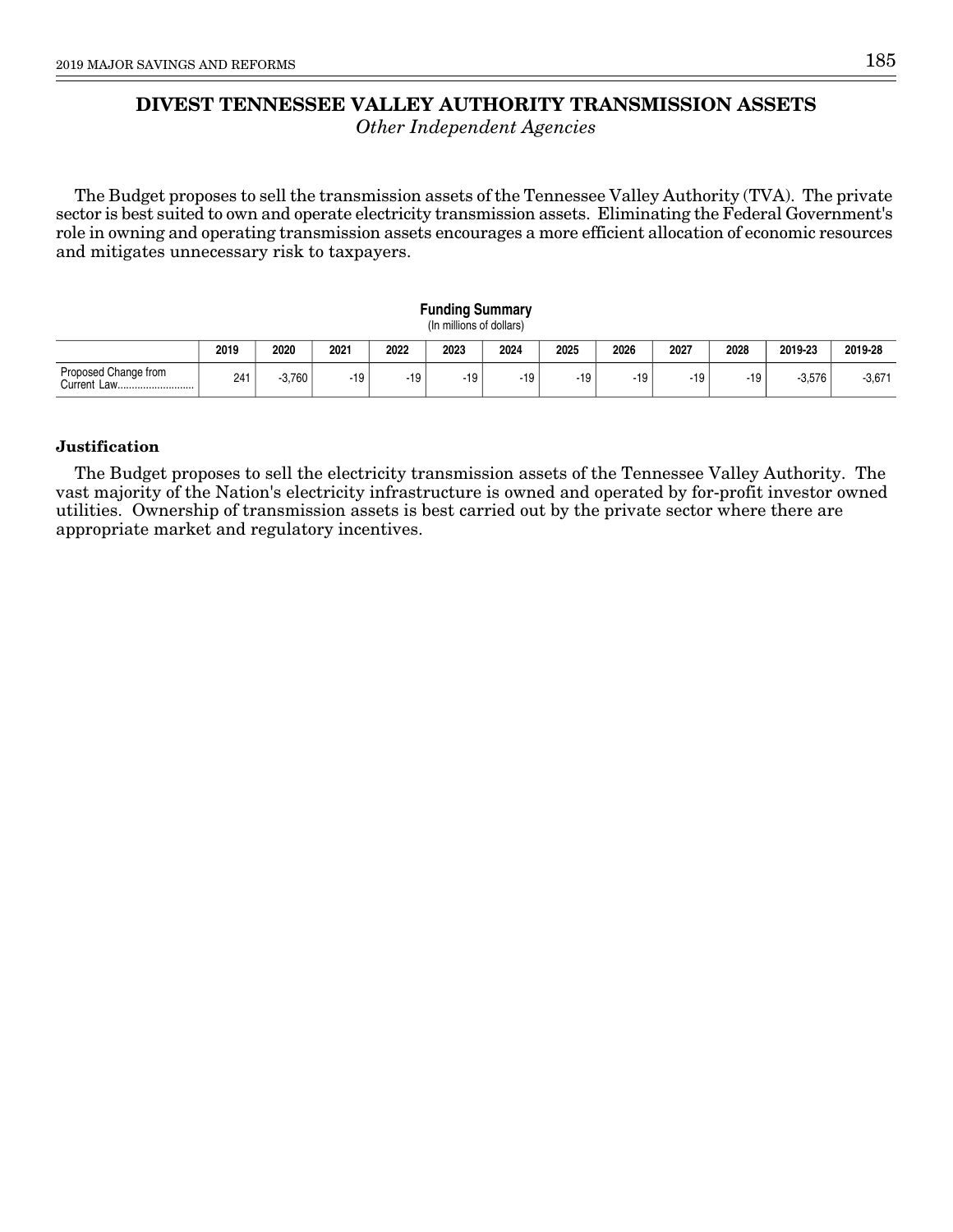# **ELIMINATE THE SECURITIES AND EXCHANGE COMMISSION'S RESERVE FUND**

Other Independent Agencies

The Budget proposes to restore the Securities and Exchange Commission's (SEC) accountability to the American taxpayer by eliminating its reserve fund, created by the Dodd-Frank Wall Street Reform and Consumer Protection Act (Dodd-Frank Act).

| <b>Funding Summary</b><br>(In millions of dollars) |      |            |       |       |       |       |       |       |       |       |         |         |
|----------------------------------------------------|------|------------|-------|-------|-------|-------|-------|-------|-------|-------|---------|---------|
|                                                    | 2019 | 2020       | 2021  | 2022  | 2023  | 2024  | 2025  | 2026  | 2027  | 2028  | 2019-23 | 2019-28 |
| Proposed Change from                               |      | 17<br>- 11 | $-41$ | $-50$ | $-50$ | $-50$ | $-50$ | $-50$ | $-50$ | $-50$ | $-158$  | $-408$  |

#### **Justification**

Created by the Dodd-Frank Act, the SEC's mandatory reserve fund has come to represent an extension of the Agency's regular appropriation rather than the emergency reserve it was intended to be. This proposal would restore the SEC's accountability by diverting reserve fund resources to the General Fund for deficit reduction and requiring the SEC to request any additional appropriations from the Congress beginning in 2020.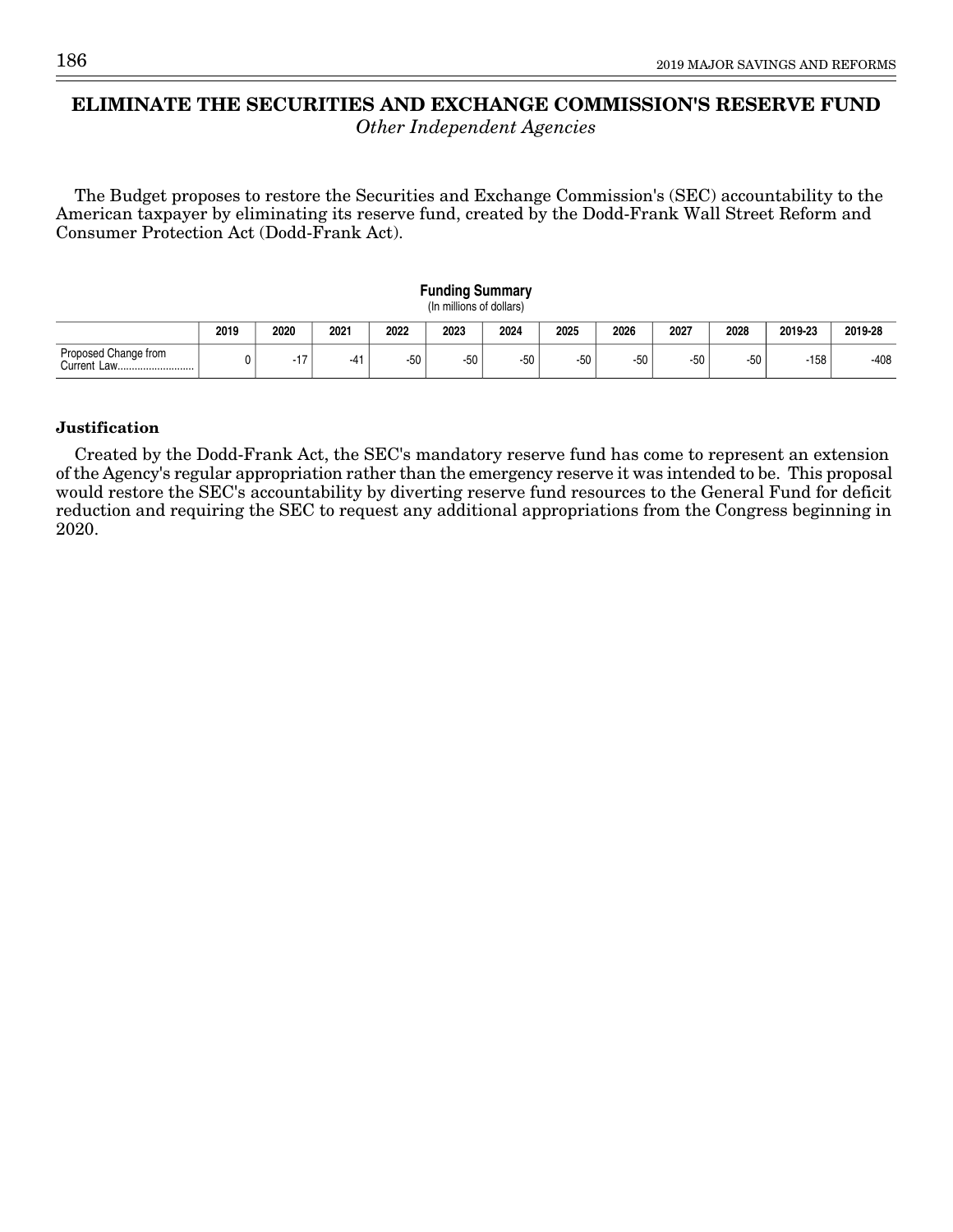# **ENACT SPECTRUM LICENSE USER FEE**

Other Independent Agencies

The Budget proposes to provide the Federal Communications Commission (FCC) with new authority to use economic mechanisms, such as fees, as a spectrum management tool.

| <b>Funding Summary</b><br>(In millions of dollars) |       |        |      |      |        |      |        |        |        |        |          |          |
|----------------------------------------------------|-------|--------|------|------|--------|------|--------|--------|--------|--------|----------|----------|
|                                                    | 2019  | 2020   | 2021 | 2022 | 2023   | 2024 | 2025   | 2026   | 2027   | 2028   | 2019-23  | 2019-28  |
| Proposed Change from<br>Current Law                | $-50$ | $-150$ | -300 | -450 | $-500$ | -500 | $-500$ | $-500$ | $-500$ | $-500$ | $-1.450$ | $-3,950$ |

#### **Justification**

To promote the efficient use of the electromagnetic spectrum, the Administration proposes to provide FCC with new authority to use economic mechanisms, such as fees, as a spectrum management tool. The FCC would be authorized to set user fees on unauctioned spectrum licenses based on spectrum-management principles. Fees would be phased in over time as part of an ongoing rulemaking process to determine the appropriate application and level of fees that maximize spectrum utilization.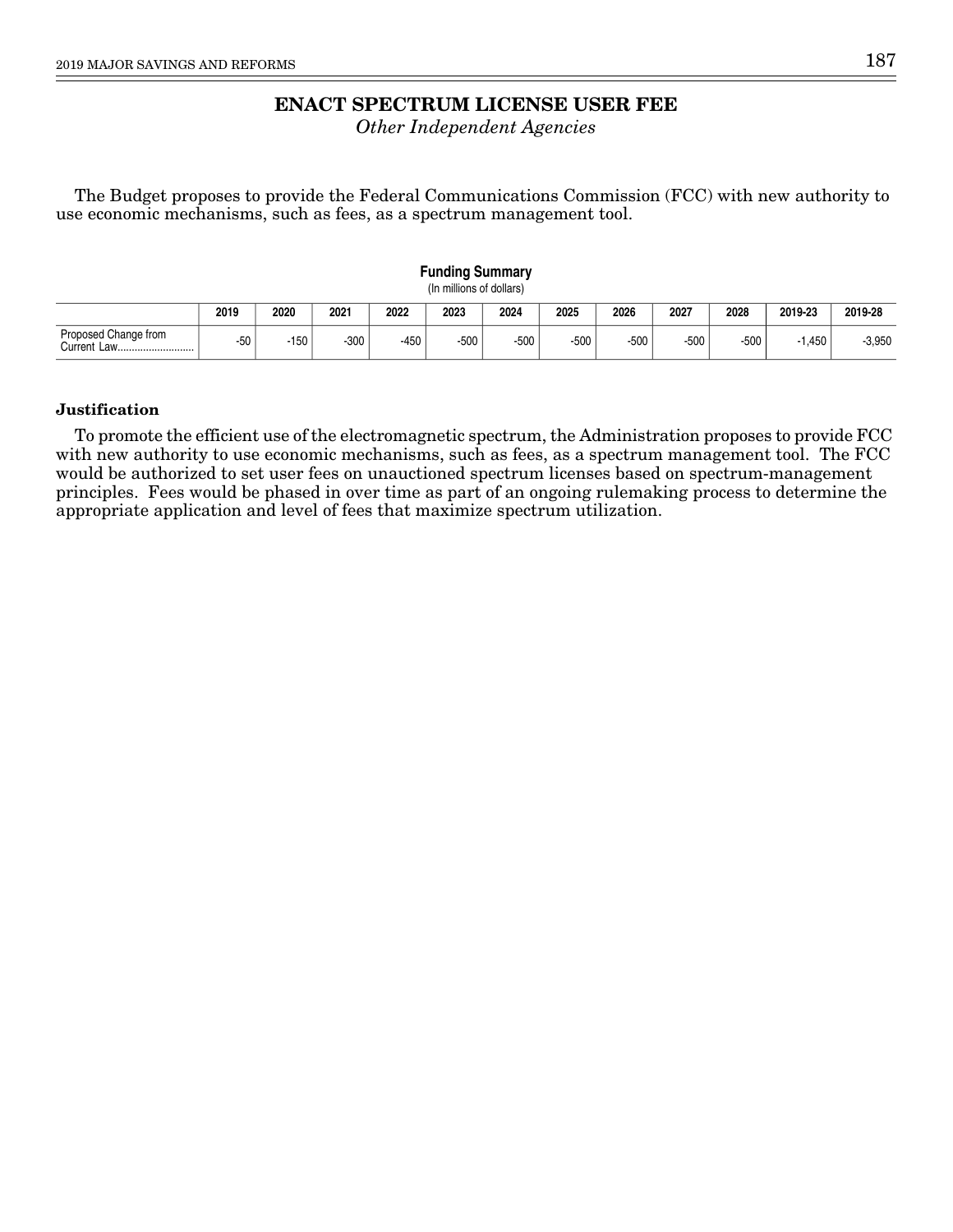# **REFORM THE POSTAL SERVICE**

Other Independent Agencies

The Budget proposes to reform the United States Postal Service (USPS) to allow the Agency to meet its financial and service obligations with business revenue, as intended, rather than a taxpayer-financed bailout. The reform proposal includes changes to USPS's rate setting; delivery schedule and methods; and updated health and pension costs consistent with Government-wide reforms proposed for Federal employees.

| (In millions of dollars)                                           |          |          |          |          |          |          |          |          |          |          |           |           |
|--------------------------------------------------------------------|----------|----------|----------|----------|----------|----------|----------|----------|----------|----------|-----------|-----------|
|                                                                    | 2019     | 2020     | 2021     | 2022     | 2023     | 2024     | 2025     | 2026     | 2027     | 2028     | 2019-23   | 2019-28   |
| Postal Reform (Postal Service<br>Effects, Off-Budget, No<br>PAYGO) | $-1.027$ | $-1.141$ | $-1.220$ | $-721$   | $-490$   | $-388$   | 0        |          |          | 0        | $-4.599$  | $-4,987$  |
| Postal Reform (OPM Effects,<br>On-Budget, PAYGO)                   | $-3.565$ | $-3.445$ | $-3.310$ | $-3.780$ | $-3.963$ | $-4.050$ | $-4.436$ | $-4.392$ | $-4.308$ | $-4.254$ | $-18.063$ | $-39,503$ |
| Total.                                                             | $-4.592$ | $-4.586$ | $-4.530$ | $-4.501$ | $-4.453$ | $-4.438$ | $-4.436$ | $-4.392$ | $-4.308$ | $-4.254$ | $-22.662$ | $-44.490$ |

**Funding Summary**

#### **Justification**

The USPS business model relies on stable First-Class Mail revenue to support the substantial fixed costs of providing universal mail service to more than 150 million delivery points. However, persistent declines in mail volume resulting from the transition to digital communication have fundamentally undermined this model and USPS has reported multi-billion dollar losses each year since 2007. Since 2012, USPS has prioritized payments to employees and vendors, while defaulting on required payments of more than \$5 billion each year to the Office of Personnel Management (OPM) for current and former employee benefits costs. To reverse this trend USPS must be given the ability to address their expenses—including the cost of personnel—and take appropriate actions to balance service levels with revenue.<sup>1</sup> USPS must also have the flexibility to raise the revenue necessary to support their operations.<sup>2</sup>

The Budget proposes a combination of operational reforms and retiree health and pension changes to restore solvency to USPS and ensure that it funds existing commitments to current and former employees from business revenues rather than taxpayer funds. Operational reforms include changes to how rates are set, modification of USPS's delivery schedule, and use of more efficient delivery methods. In addition to Government-wide changes to health and pension programs (see the OPM section of this volume) that will reduce USPS operating costs, the Budget proposes specific Postal reforms to modify USPS's contributions for life and health insurance for employees to be more consistent with Government-wide standards.

In total, the Budget estimates that these reforms would reduce the unified budget deficit by \$44 billion over 10 years and result in on-budget savings as the Postal Service resumes statutory payments to on-budget OPM accounts.

#### **Citations**

 $^1$  Government Accountability Office: U.S. Postal Service: Key Considerations for Restoring Fiscal Sustainability, GAO-17-404T, (February 2017).

 $2$ United States Postal Service Office of the Inspector General: Funding the Universal Service Obligation, RARC-WP-16-005, (March 2016).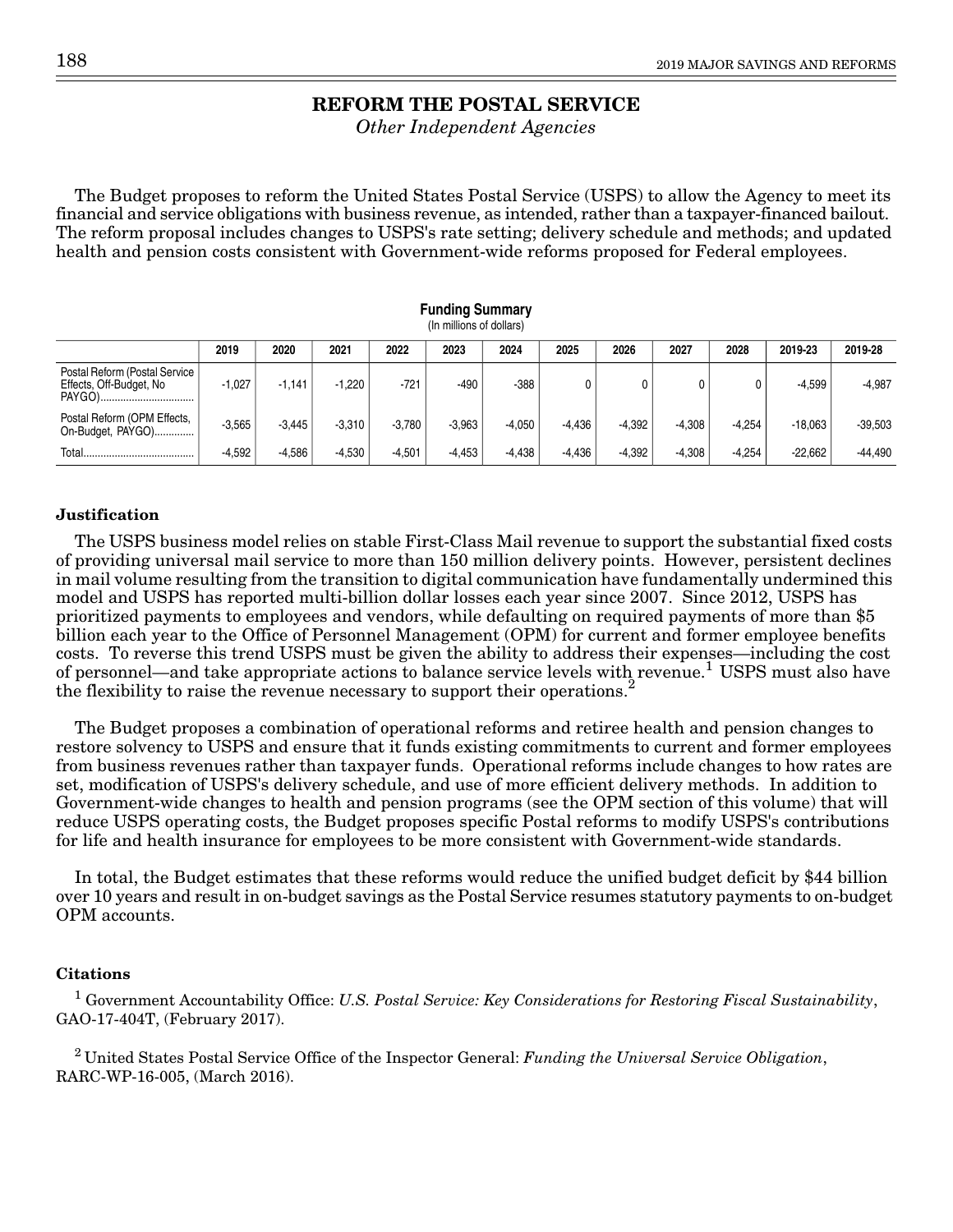# **RESTRUCTURE THE CONSUMER FINANCIAL PROTECTION BUREAU**

Other Independent Agencies

The Budget proposes to restructure the Consumer Financial Protection Bureau (CFPB), limit the Agency's mandatory funding in 2019, and provide discretionary appropriations to fund the Agency beginning in 2020.

| (In millions of dollars) |        |        |      |      |        |        |      |        |        |        |          |          |
|--------------------------|--------|--------|------|------|--------|--------|------|--------|--------|--------|----------|----------|
|                          | 2019   | 2020   | 2021 | 2022 | 2023   | 2024   | 2025 | 2026   | 2027   | 2028   | 2019-23  | 2019-28  |
| Proposed Change from     | $-147$ | $-610$ | -656 | -672 | $-687$ | $-704$ | -720 | $-737$ | $-755$ | $-773$ | $-2.772$ | $-6,461$ |

**Funding Summary**

Note: Savings reflect reductions to estimated mandatory funding under current law. Appropriations in 2020 – 2029 and beyond would be provided under the discretionary caps.

#### **Justification**

CFPB, created by the Dodd-Frank Wall Street Reform and Consumer Protection Act (Dodd-Frank), is an independent agency with a single unaccountable director who is able to draw funding from the Federal Reserve without oversight from the Congress. The Agency also has broad authority to unilaterally develop and enforce regulations irrespective of congressional intent or economic impact.

The CFPB's short history is rife with examples of the poor financial and personnel management decisions that can result from this form of unchecked authority. For example, the Government Accountability Office (GAO) found multiple issues with CFPB's design and implementation of its internal controls over financial reporting.<sup>1</sup> The Agency also faced personnel management challenges that resulted in congressional and GAO investigations regarding allegations of discrimination and retaliation against employees.<sup>2</sup> The Budget proposes to address these issues through legislative reforms to restructure the Agency, bring accountability to its leadership, and safeguard against potential abuses of these powers.

The proposed reforms would impose financial discipline, reduce wasteful spending, and ensure appropriate congressional oversight, by subjecting the Agency to discretionary appropriations starting in 2020. The proposal would also cap transfers by the Federal Reserve Board to CFPB during 2019 to \$485 million, equivalent to the 2015 level. To prevent actions that unduly burden the financial industry and limit consumer choice, the proposal restricts CFPB's broad enforcement authority over Federal consumer law. These changes would allow CFPB to focus its efforts on enforcing enacted consumer protection laws and eliminate the functions that allowed the Agency to become an unaccountable bureaucracy with unchecked regulatory authority. To allow for an efficient transition, the Budget proposes a two-year restructuring period with reforms fully effectuated by 2021.

#### **Citations**

 $^1$  Government Accountability Office: Improvements Needed in CFPB's Internal Controls and Accounting Procedures, GAO-16-5222R, (June 2016); Government Accountability Office: Selected Agencies' Activities Supported by Contracts and Public Affairs Staff, GAO-17-711, (September 2017).

 $2G$ overnment Accountability Office: Additional Actions Needed to Support a Fair and Inclusive Workplace, GAO-16-61, (May 2016).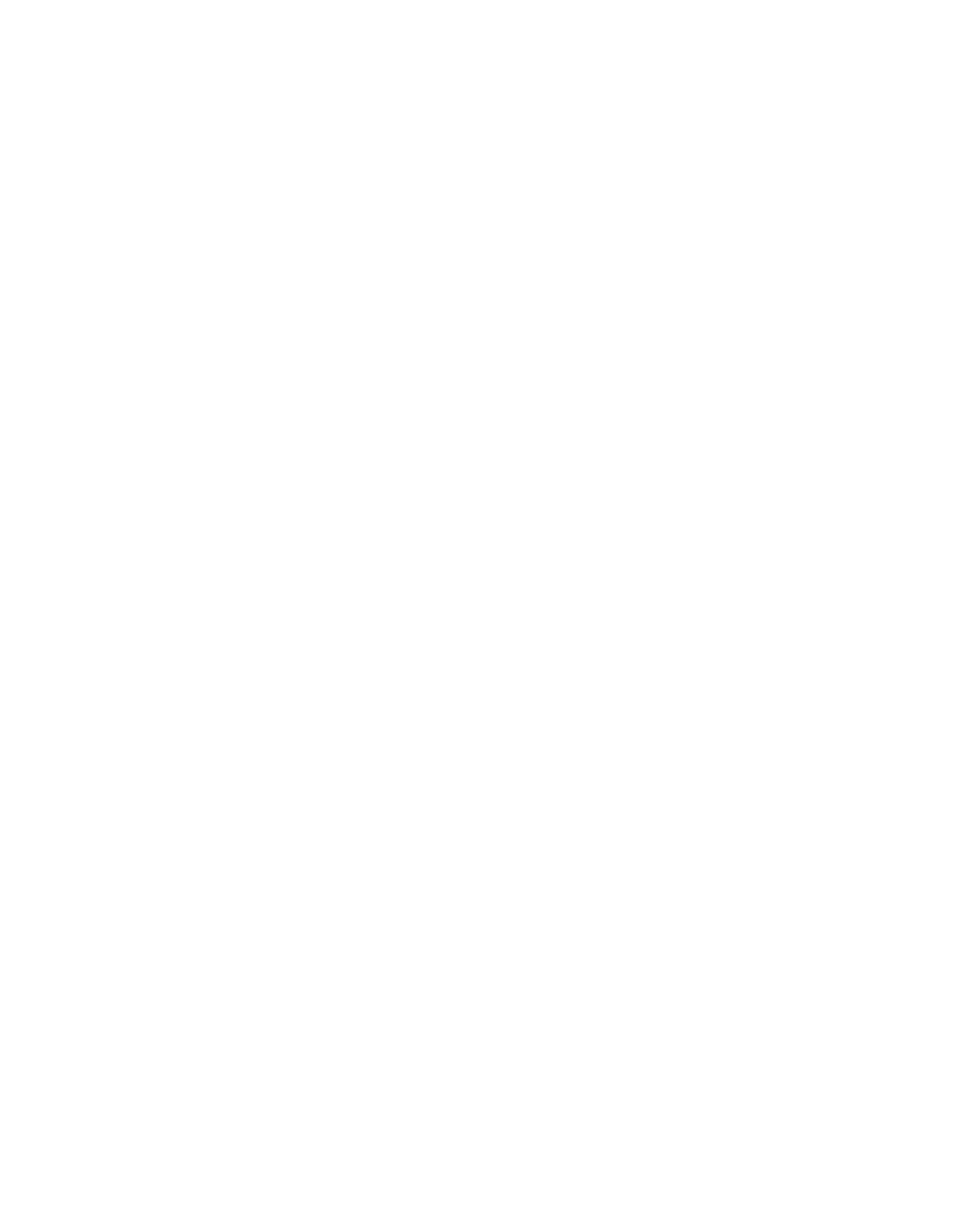



**Budget of the U.S. Government, FY 2019 Stock #:** 041-001-00725-3 **ISBN #:** 978-0-16-094480-2 **Price:** \$30.00

**Appendix-Budget of the U.S. Government, FY 2019 Stock #:** 041-001-00726-1 **ISBN #:** 978-0-16-094481-9 **Price:** \$79.00

# **Analytical Perspectives-Budget of the U.S. Government, FY 2019**

**Stock #:** 041-001-00727-0 **ISBN #:** 978-0-16-094482-6 **Price:** \$56.00

**Major Savings and Reforms, Budget of the U.S. Government Fiscal Year 2019 Stock #:** 041-001-00728-8

**ISBN #:** 978-0-16-094483-3 **Price:** \$26.00

**CD-ROM / Budget of the U.S. Government, FY 2019 Stock #:** 041-001-00729-6 **ISBN #:** 978-0-16-094484-0 **Price:** \$29.00

| GPO |                     | <b>U.S. GOVERNMENT PUBLISHING OFFICE</b><br>Keeping America Informed   OFFICIAL   DIGITAL   SECURE | <b>Order Processing Code:</b><br>4002 |                                                                           | <b>Mail: US Government Publishing Office</b><br>P.O. Box 979050<br>St. Louis, MO 63197-9000 |  |  |  |  |
|-----|---------------------|----------------------------------------------------------------------------------------------------|---------------------------------------|---------------------------------------------------------------------------|---------------------------------------------------------------------------------------------|--|--|--|--|
| Qty | <b>Stock Number</b> | <b>ISBN Number</b>                                                                                 |                                       | <b>Unit Price</b><br><b>Publication Title</b>                             |                                                                                             |  |  |  |  |
|     | 041-001-00725-3     | 978-0-16-094480-2                                                                                  |                                       | Budget of the U.S. Government, FY 2019                                    |                                                                                             |  |  |  |  |
|     | 041-001-00726-1     | 978-0-16-094481-9                                                                                  |                                       | Appendix-Budget of the U.S. Government, FY 2019                           |                                                                                             |  |  |  |  |
|     | 041-001-00727-0     | 978-0-16-094482-6                                                                                  |                                       | Analytical Perspectives-Budget of the U.S. Government, FY 2019            |                                                                                             |  |  |  |  |
|     | 041-001-00728-8     | 978-0-16-094483-3                                                                                  |                                       | Major Savings and Reforms, Budget of the U.S. Government Fiscal Year 2019 |                                                                                             |  |  |  |  |
|     | 041-001-00729-6     | 978-0-16-094484-0                                                                                  |                                       | CD ROM / Budget of the U.S. Government, FY 2019                           |                                                                                             |  |  |  |  |

**Total Order**

| <b>Personal Name</b>  | (Please type or Print) | <b>Check Method of Payment</b>                                                                     | <b>VISA</b> | MasterCard | <b>AMERICAN</b>                  |
|-----------------------|------------------------|----------------------------------------------------------------------------------------------------|-------------|------------|----------------------------------|
|                       |                        | $\Box$ Check payable to Superintendent of Documents                                                |             |            |                                  |
| <b>Company Name</b>   |                        | SOD Deposit Account<br>$\Box$ VISA $\Box$ MasterCard $\Box$ Discover/NOVUS $\Box$ American Express |             |            |                                  |
| <b>Street Address</b> |                        |                                                                                                    |             |            |                                  |
| City, State, Zip Code |                        | (EXPIRATION DATE)                                                                                  |             |            | <b>Thank you for your order!</b> |